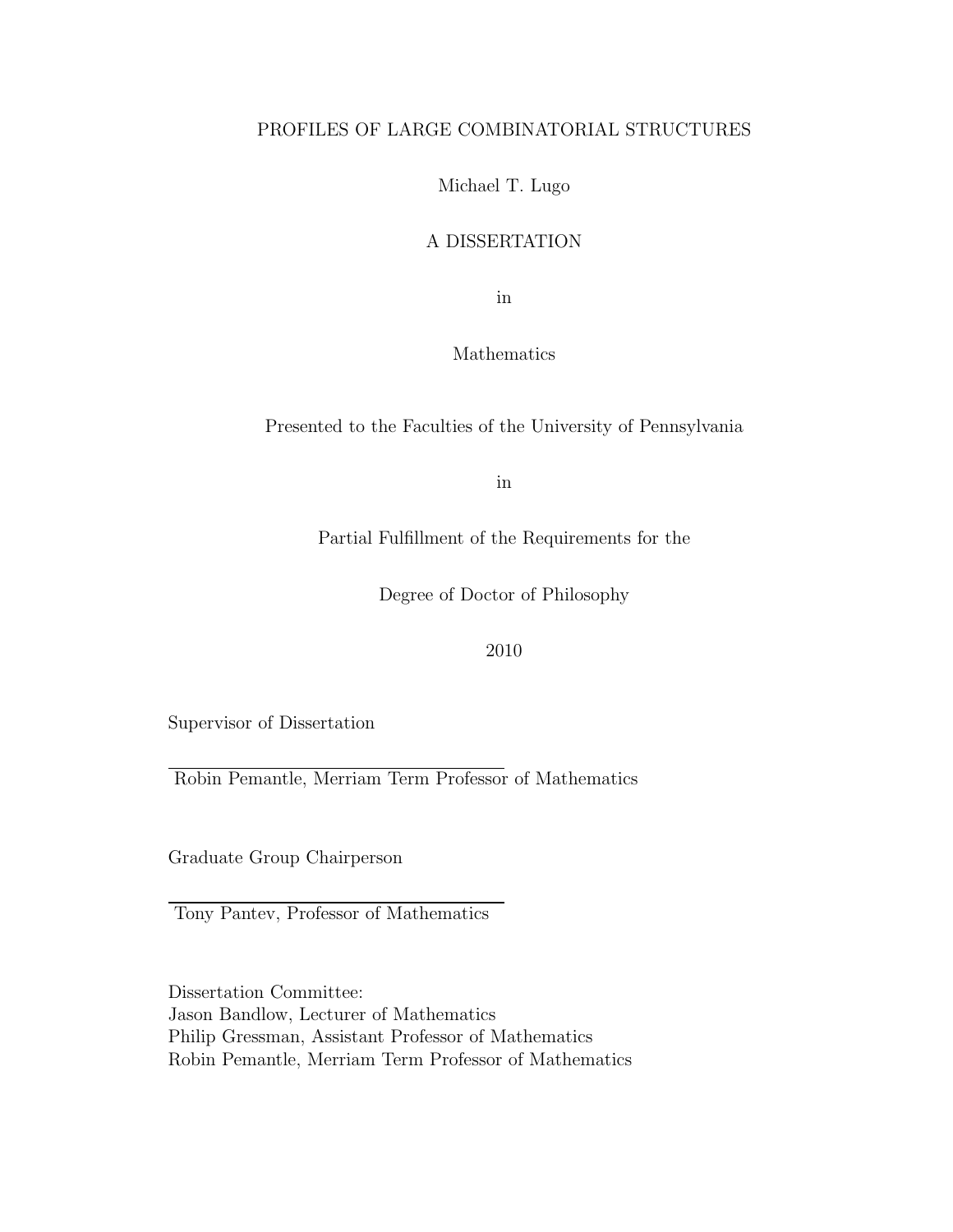## Acknowledgements

First I must thank Robin Pemantle, my advisor. I have greatly enjoyed working with him for the past five years. His advice and encouragement has been crucial to my development as a mathematician. He has given me wide latitude to pursue my own interests but at the same time steered me towards problems that other people might actually care about. He has known when to push me and when to back off, when to let me wander and when to bring me back in. He has explained to me how probabilists think. His door has always been open, even if I didn't take advantage of that as much as I could have. I am honored to be his student.

The various teachers I've had in combinatorics and probability courses taught me, if not everything they know, at least large portions thereof. These are Miklos Bona, Count von Count, David Galvin, Marko Petkovsek, Richard Stanley, J. Michael Steele, Balint Virag, Mark Ward, and Herb Wilf. In particular Mark Ward taught a course in analytic combinatorics from Flajolet and Sedgewick's book in the fall of 2006, which introduced me to the power and beauty of analytic combinatorics and which pointed me in the direction which eventually led to this thesis. (I had also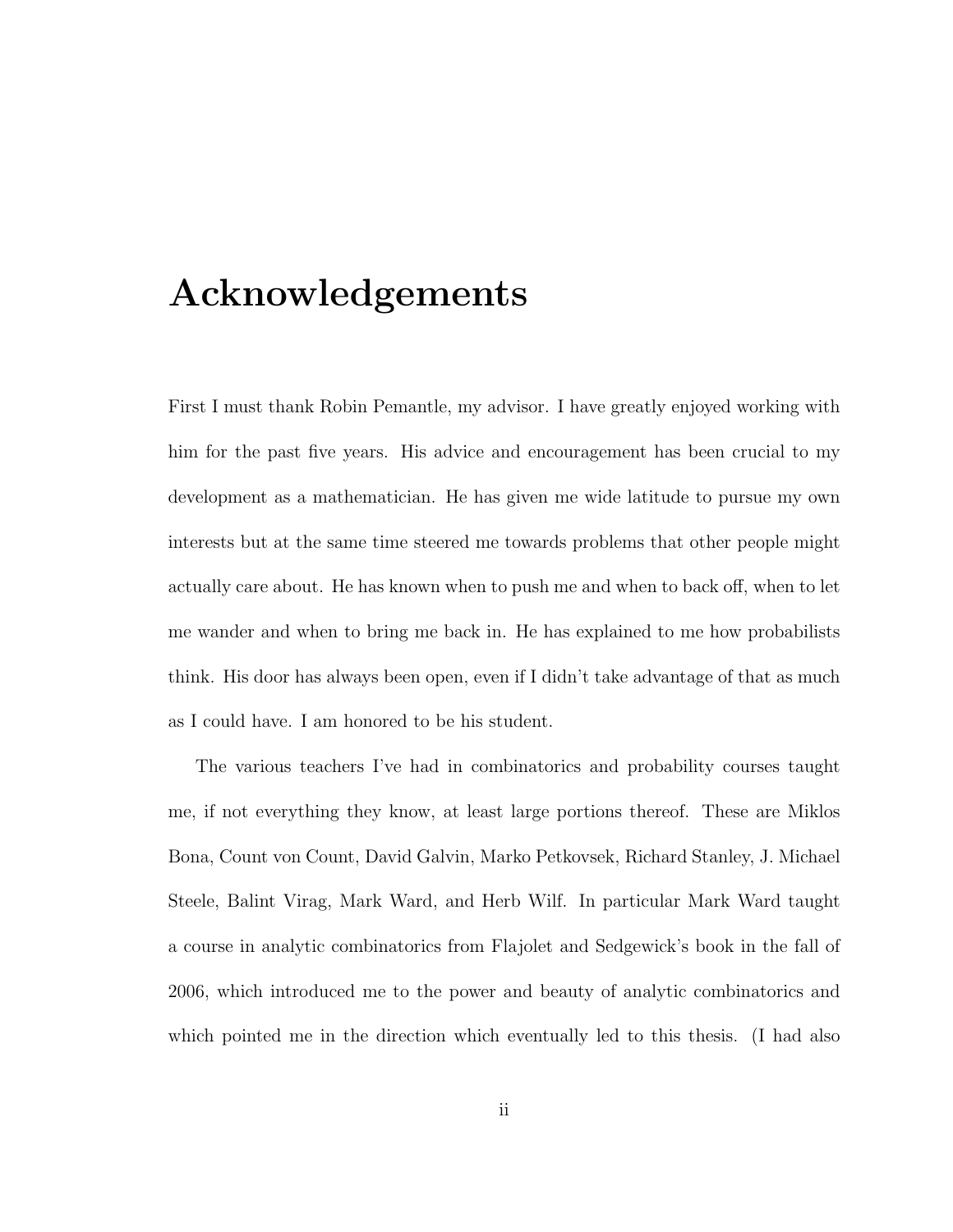just moved at the beginning of the semester and didn't have Internet access for the first few weeks. I believe this is not a coincidence.) At MIT, Michael Artin's spring 2004 Project Laboratory in Mathematics (18.821) introduced me to a "toy" version of mathematical research, and Igor Pak was my research advisor for an undergraduate research project the following summer. It was in this period that I realized that I had what it takes to do mathematical research. Finally, Jason Bandlow and Philip Gressman served ably on my thesis committee, and Angela Gibney advised me through many of the difficulties of the first year of graduate school.

As everyone knows, you can't let mathematicians manage themselves. The staff of the Penn mathematics department – Janet Burns, Monica Pallanti, Paula Scarborough, and Robin Toney – have kept the department moving and been friendly faces who have never been disappointed at me for not having made mathematical progress. Henry Benjamin also deserves thanks, for keeping the computers running.

My time at Penn has been enhanced by my fellow graduate students, both for their moral support and encouragement and for their willingness to listen to my mathematical ideas. In particular I'd like to acknowledge Andrew Bressler, Ricky Der, Tim de Vries, Shanshan Ding, Jonathan Kariv, Paul Levande, Alexa Mater, Julius Poh, Andrew Rupinski, Benjamin Schak, Charles Siegel, Michael Thompson, and Mirko Visontai.

I had the pleasure of giving a talk on much of this material at the Cornell University mathematics department in February of 2010. I'd like to thank Rick Durrett for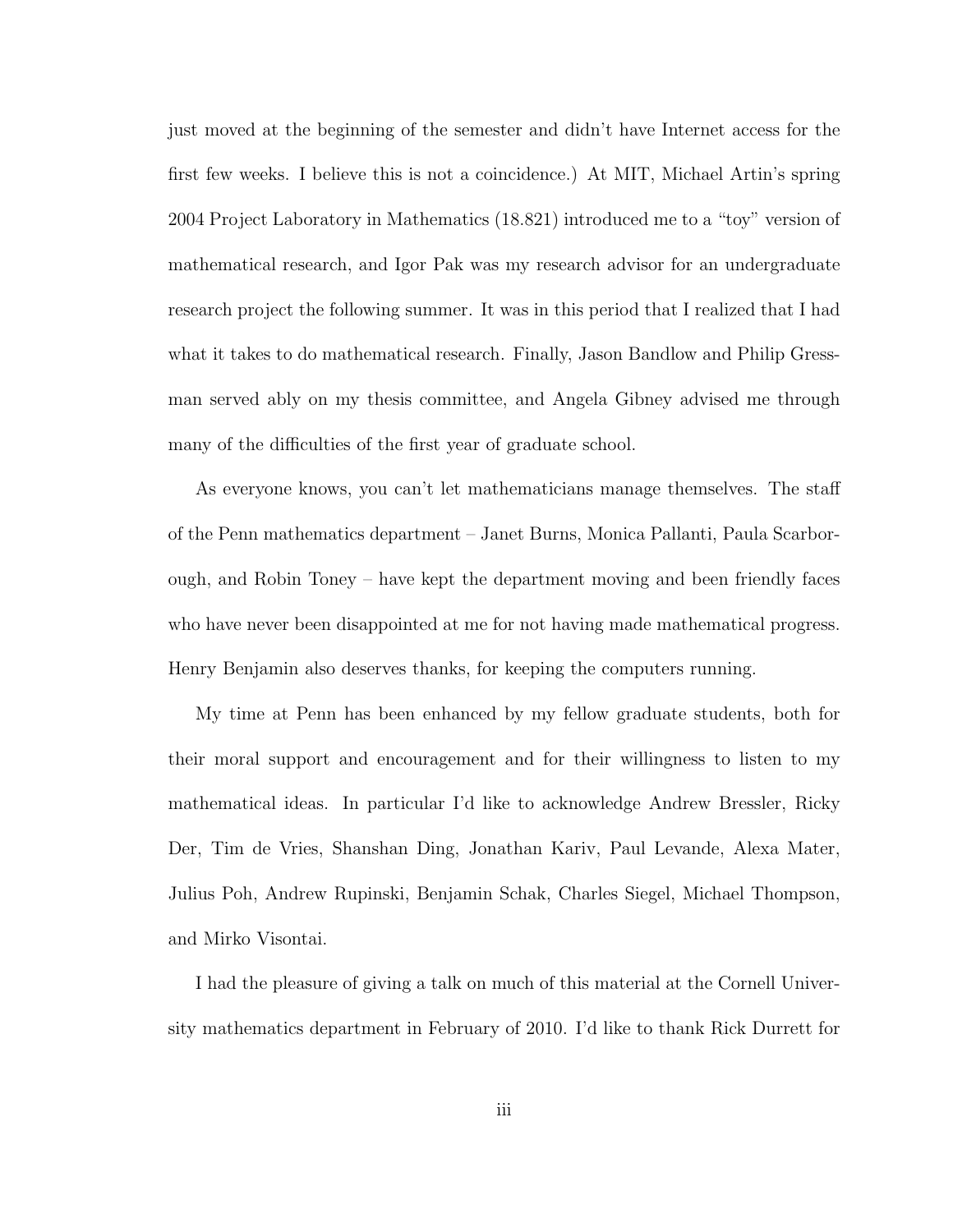the invitation. Much of the material on partitions in this thesis first began to take shape during the Cornell Probability Summer School in 2009. I've also given talks on various portions of this thesis in seminars at Penn, both the graduate student combinatorics seminar and the "grown-up" combinatorics/probability seminar; I thank the organizers of these seminars for letting me speak and giving me reasonably low-stress forums for shaping these ideas.

The material of Sections 4.1 through 4.4 was previously published in the Electronic Journal of Combinatorics. I thank the anonymous referee of that paper for remarks concerning the proof of Theorem [4.2.7.](#page-101-0) I also thank Mirko Visontai for pointing out that Theorem 4.9.5 was proven in Stanley's text; in a version of Section 4.9 that I previously circulated I gave a (somewhat unwieldy) proof.

Graduate school takes a long time and is a very stressful experience. I've had the pleasure of being able to attend graduate school close to my family and having a family that I actually want to be close to. I would like to apologize to my cousin, John DeCaro for not inventing the "Italian restaurant process" or naming any object in this thesis after a type of pasta. I thank my parents, Janis and Albert Lugo. Long ago they tried to teach me what square numbers were by rearranging pennies on a kitchen table; I asked, innocently, if there were "twiangle numbers". There are, of course; this was just an early example of a seemingly endless stream of questions that they endured for the most part with good humor. They have supported me through good times and bad and have always provided a home for me. This thesis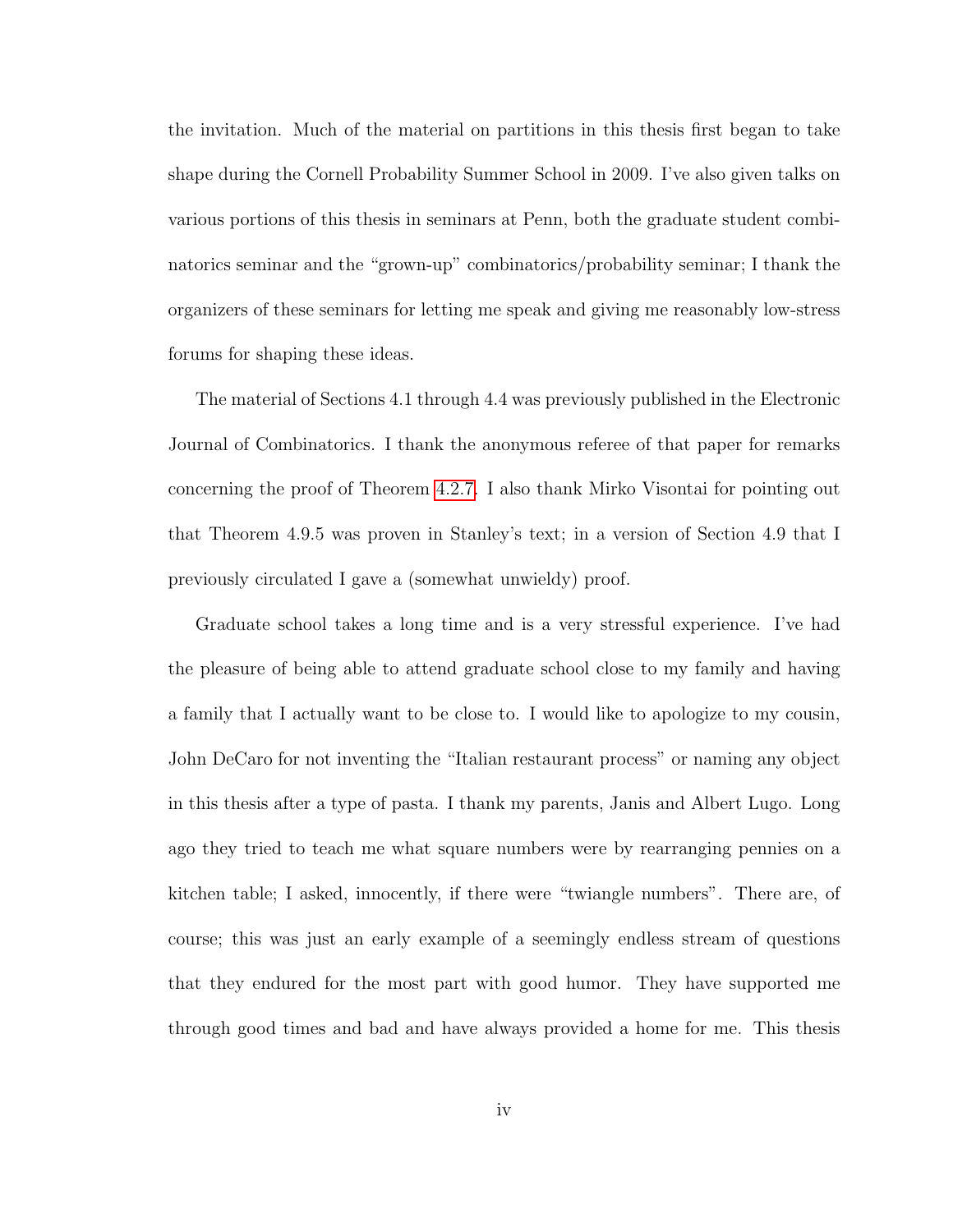is as much their achievement as mine. Finally, my grandmother, Josephine DeCaro, suffers from Alzheimer's disease, and can no longer fully appreciate the importance of this moment in my life. But I know she would be proud.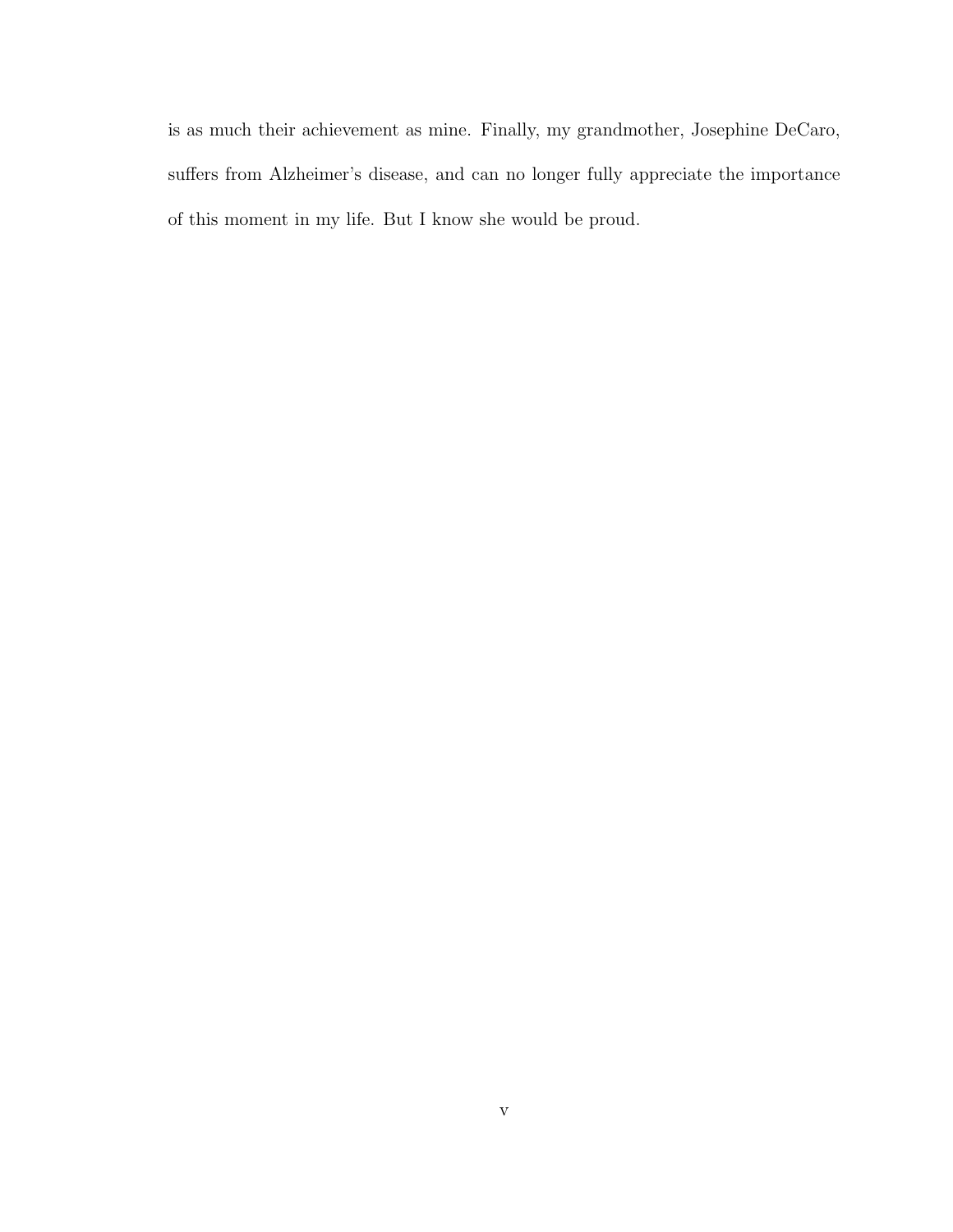## ABSTRACT

## PROFILES OF LARGE COMBINATORIAL STRUCTURES

Michael T. Lugo

### Robin Pemantle, Advisor

We derive limit laws for random combinatorial structures using singularity analysis of generating functions. We begin with a study of the Boltzmann samplers of Flajolet and collaborators, a useful method for generating large discrete structures at random which is useful both for providing intuition and conjecture and as a possible proof technique. We then apply generating functions and Boltzmann samplers to three main classes of objects: permutations with weighted cycles, involutions, and integer partitions. Random permutations in which each cycle carries a multiplicative weight  $\sigma$  have probability  $(1 - \gamma)^{\sigma}$  of having a random element be in a cycle of length longer than  $\gamma n$ ; this limit law also holds for cycles carrying multiplicative weights depending on their length and averaging  $\sigma$ . Such permutations have number of cycles asymptotically normally distributed with mean and variance  $\sim \sigma \log n$ . For permutations with weights  $\sigma_k = 1/k$  or  $\sigma_k = k$ , other limit laws are found; the prior have finitely many cycles in expectation, the latter around  $\sqrt{n}$ . Compositions of uniformly chosen involutions of [n], on the other hand, have about  $\sqrt{n}$  cycles on average. These can be modeled as modified 2-regular graphs. A composition of two random involutions in  $S_n$  typically has about  $n^{1/2}$  cycles, characteristically of length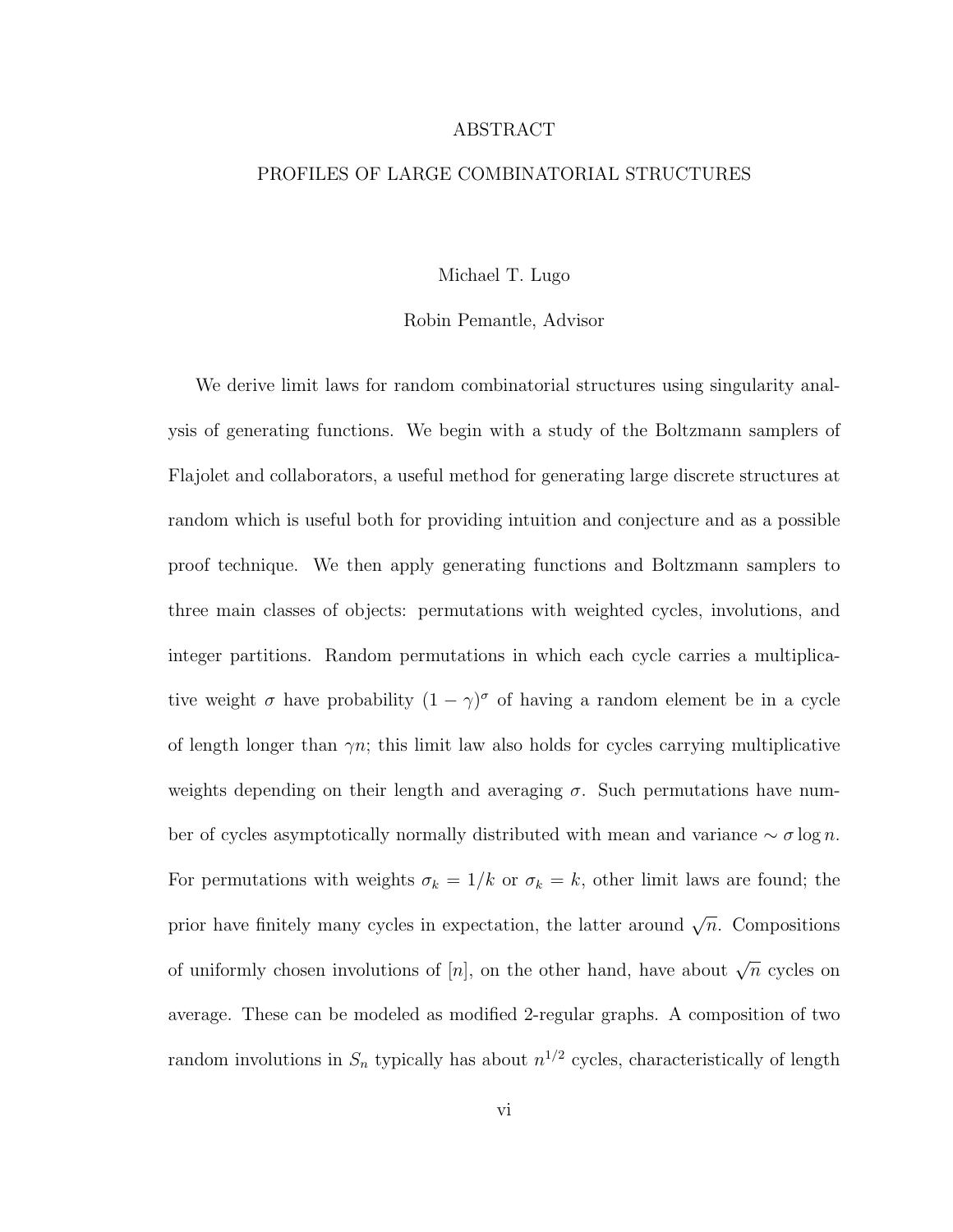$n^{1/2}$ . The number of factorizations of a random permutation into two involutions appears to be asymptotically lognormally distributed, which we prove for a closely related probabilistic model. We also consider connections to pattern avoidance, in particular to the distribution of the number of inversions in involutions. Last, we consider integer partitions. Various results on the shape of random partitions are simple to prove in the Boltzmann model. We give a (conjecturally tight) asymptotic bound on the number of partitions  $p_M(n)$  in which all part multiplicities lie in some fixed set n, and explore when that asymptotic form satisfies  $\log p_M(n) \sim \pi$ √  $Cn$  for rational C. Finally we give probabilistic interpretations of various pairs of partition identities and study the Boltzmann model of a family of random objects interpolating between partitions and overpartitions.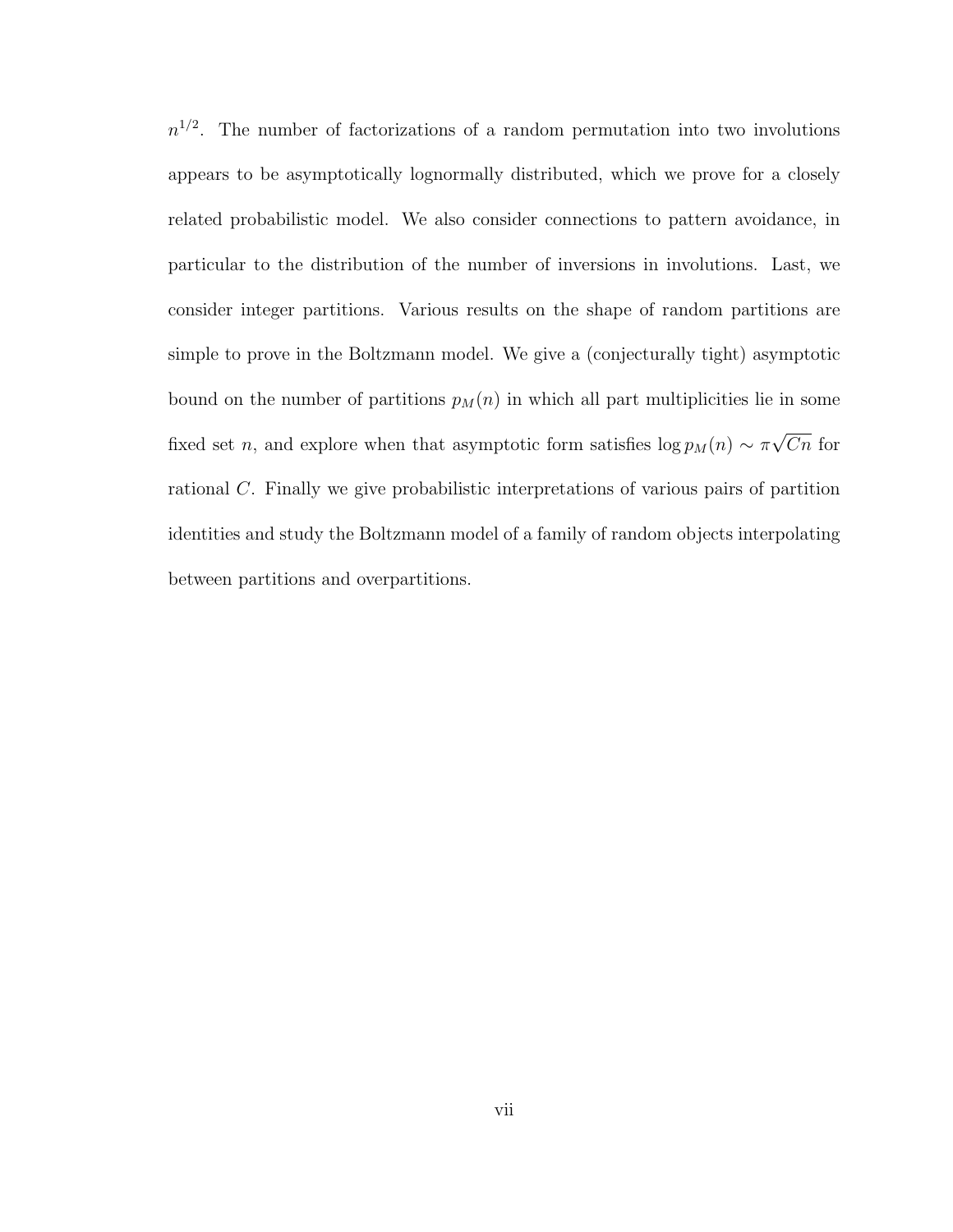# **Contents**

| $\mathbf{1}$   |     | Introduction                                                                              | $\mathbf{1}$ |
|----------------|-----|-------------------------------------------------------------------------------------------|--------------|
|                | 1.1 |                                                                                           | $\mathbf{1}$ |
|                | 1.2 |                                                                                           | 9            |
| $\overline{2}$ |     | Background and singularity analysis                                                       | 17           |
|                | 2.1 |                                                                                           | 18           |
|                | 2.2 |                                                                                           | 23           |
|                | 2.3 |                                                                                           | 30           |
|                | 2.4 |                                                                                           | 47           |
| 3              |     | <b>Boltzmann</b> samplers                                                                 | 50           |
|                | 3.1 | Definition of Boltzmann samplers $\ldots \ldots \ldots \ldots \ldots \ldots \ldots$       | 50           |
|                | 3.2 | Some philosophy $\dots \dots \dots \dots \dots \dots \dots \dots \dots \dots \dots \dots$ | 56           |
|                | 3.3 | Formulas for the mean and variance of object size $\ldots \ldots \ldots$                  | 59           |
|                | 3.4 |                                                                                           | 60           |
|                | 3.5 | The critical sampler and objects of infinite size                                         | 69           |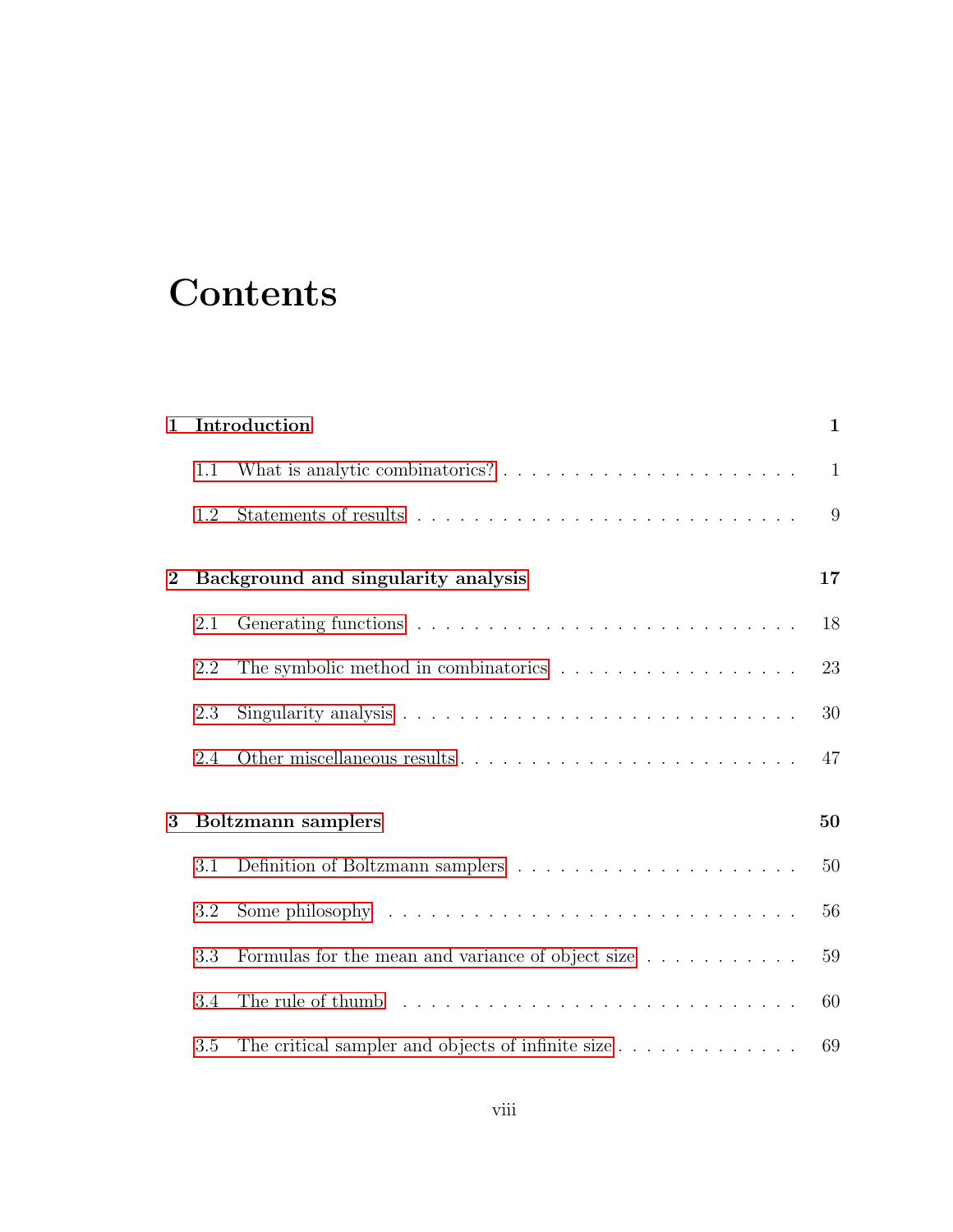|                | 3.6 |                                                                                              | 74  |
|----------------|-----|----------------------------------------------------------------------------------------------|-----|
|                | 3.7 |                                                                                              | 76  |
| $\overline{4}$ |     | Profiles of permutations                                                                     | 79  |
|                | 4.1 |                                                                                              | 79  |
|                | 4.2 | The Ewens sampling formula and Bernoulli decomposition                                       | 84  |
|                | 4.3 | Permutations with all cycle length of the same parity $\dots \dots$                          | 94  |
|                | 4.4 |                                                                                              | 104 |
|                | 4.5 |                                                                                              | 109 |
|                | 4.6 |                                                                                              | 113 |
|                | 4.7 |                                                                                              | 117 |
|                | 4.8 | Sets of lists $\ldots \ldots \ldots \ldots \ldots \ldots \ldots \ldots \ldots \ldots \ldots$ | 122 |
|                | 4.9 |                                                                                              | 126 |
|                |     |                                                                                              | 133 |
|                |     |                                                                                              | 135 |
| $5^{\circ}$    |     | Cycle structure of compositions of involutions                                               | 142 |
|                | 5.1 |                                                                                              | 142 |
|                | 5.2 |                                                                                              | 145 |
|                | 5.3 | Asymptotic distribution of the number of k-cycles                                            | 149 |
|                | 5.4 | Partial matchings with a specified number of fixed points                                    | 152 |
|                | 5.5 |                                                                                              | 154 |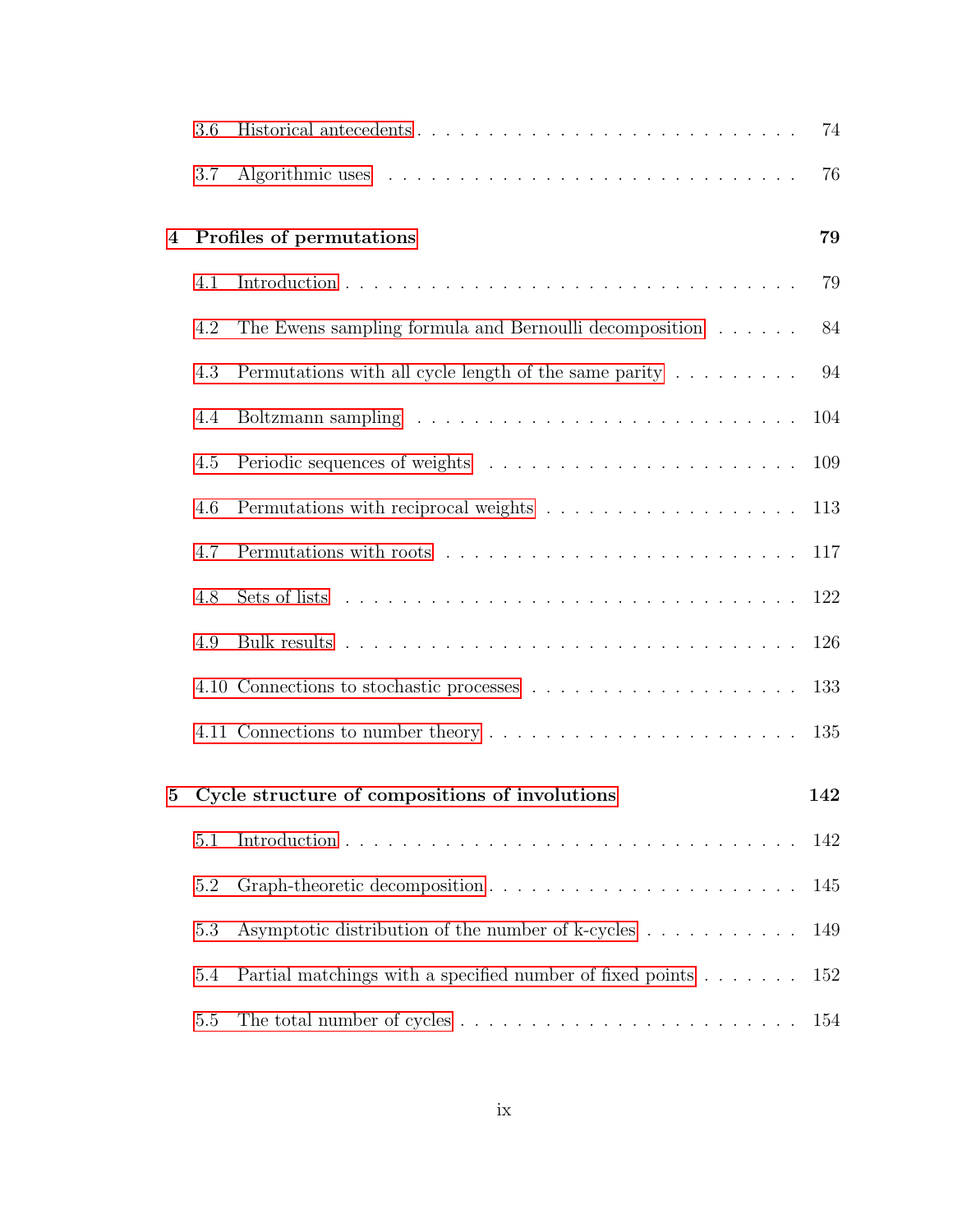|   | 5.6                        | Fixed-point-free involutions $\ldots \ldots \ldots \ldots \ldots \ldots \ldots \ldots \ldots 158$ |     |  |
|---|----------------------------|---------------------------------------------------------------------------------------------------|-----|--|
|   | 5.7                        | The number of factorizations of a permutation into involutions                                    | 160 |  |
|   | 5.8                        |                                                                                                   | 170 |  |
|   | 5.9                        | Inversions in involutions $\ldots \ldots \ldots \ldots \ldots \ldots \ldots \ldots$               | 174 |  |
|   |                            | 5.10 The number of permutations with all cycle lengths in some finite set.                        | 184 |  |
| 6 |                            | Partitions                                                                                        | 190 |  |
|   | 6.1                        | Recovering classical results from Boltzmann samplers 191                                          |     |  |
|   | 6.2                        |                                                                                                   |     |  |
|   | 6.3                        | Tauberian theorems and irrational weights $\ldots \ldots \ldots \ldots \ldots 207$                |     |  |
|   | 6.4                        | Probabilistic interpretations of partition identities 213                                         |     |  |
|   | 6.5                        | Probabilistic aspects of overpartitions 225                                                       |     |  |
|   | <b>Bibliography</b><br>233 |                                                                                                   |     |  |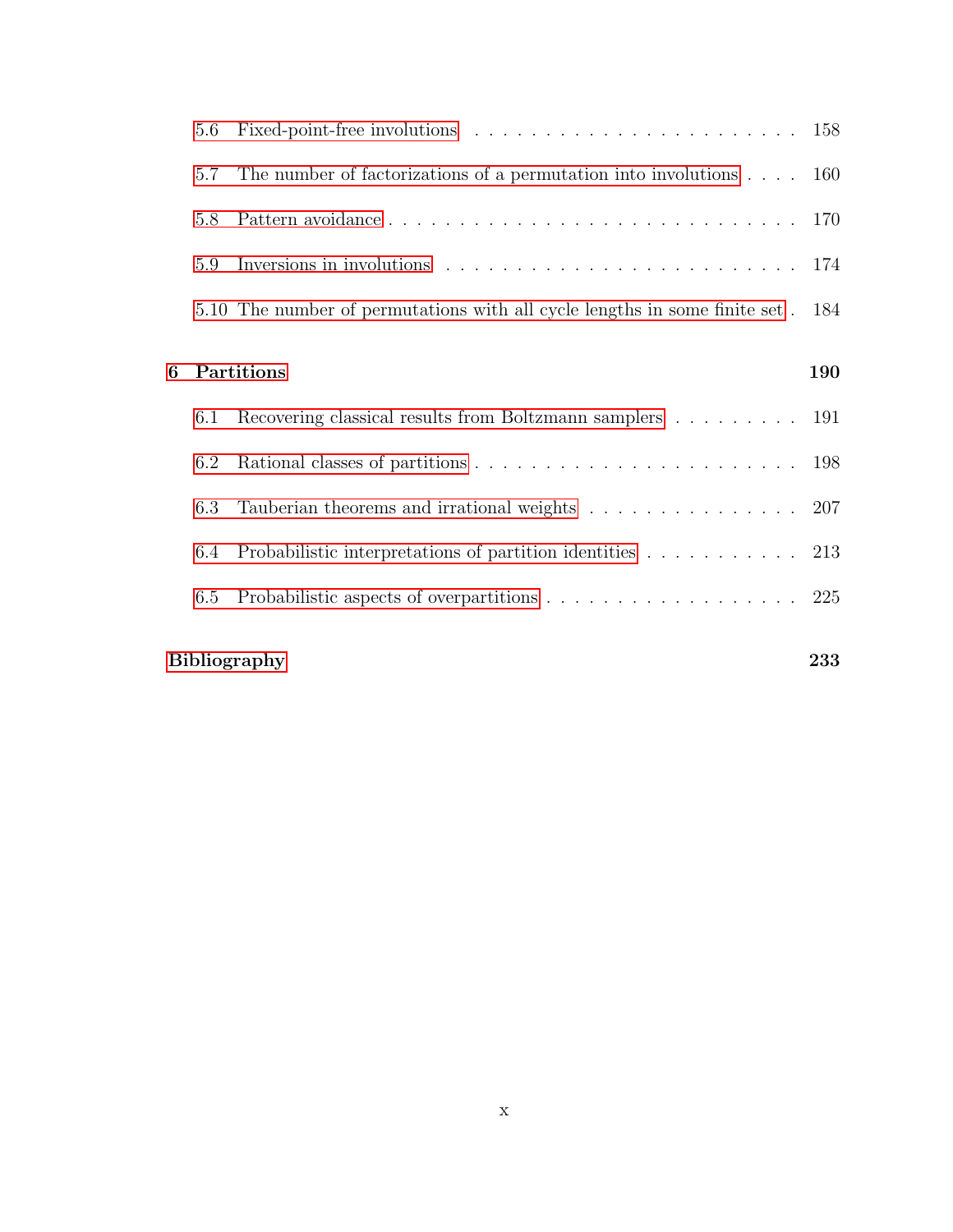# List of Tables

| 5.1 Table of patterns for which the ordinary and involutory growth rates |  |
|--------------------------------------------------------------------------|--|
|                                                                          |  |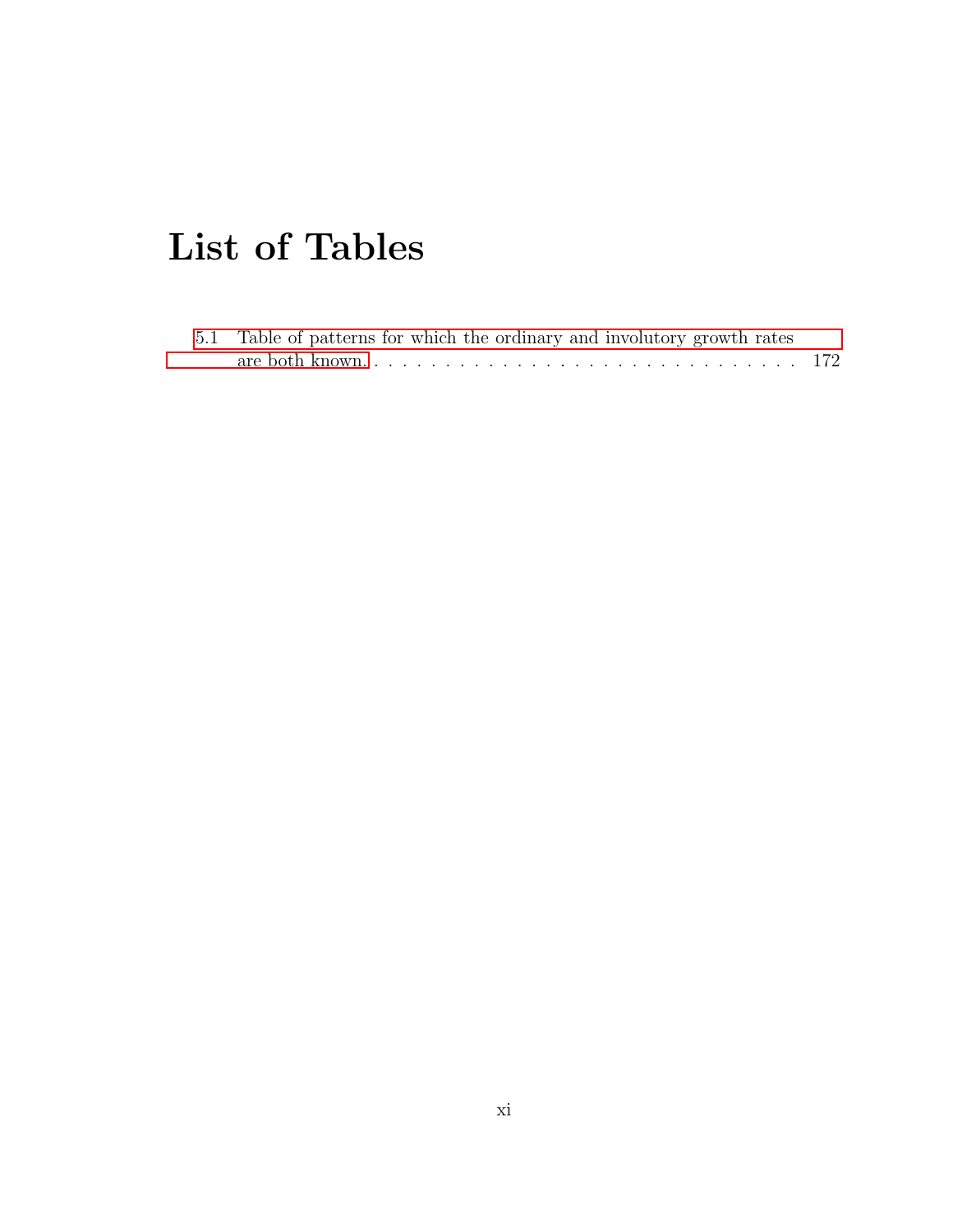# List of Figures

|            | 1.1 The five tilings of a 2-by-4 board by dominoes                             | $-5$ |
|------------|--------------------------------------------------------------------------------|------|
|            |                                                                                |      |
| 5.1<br>5.2 | Unlabelled paths of length four and five, and an unlabelled cycle of           |      |
|            |                                                                                | 148  |
|            | 5.3 Factorizations of $(1234)$ into involutions.                               | 163  |
| 5.4        | Factorizations of $(123)(456)$ into involutions, which correspond to           |      |
|            |                                                                                |      |
|            | 5.5 The graph of the involution $146253 \in S_6$ , and the reverse-complement- |      |
|            |                                                                                |      |
|            | 6.1 Left panel: $P_2(n)/r_1(n)$ for $n = 1, 2, , 255$ . Right panel:           |      |
|            | $\sqrt{n}(P_2(n)/r_1(n)) - (\sqrt{5}-2)$ for the same values of n 225          |      |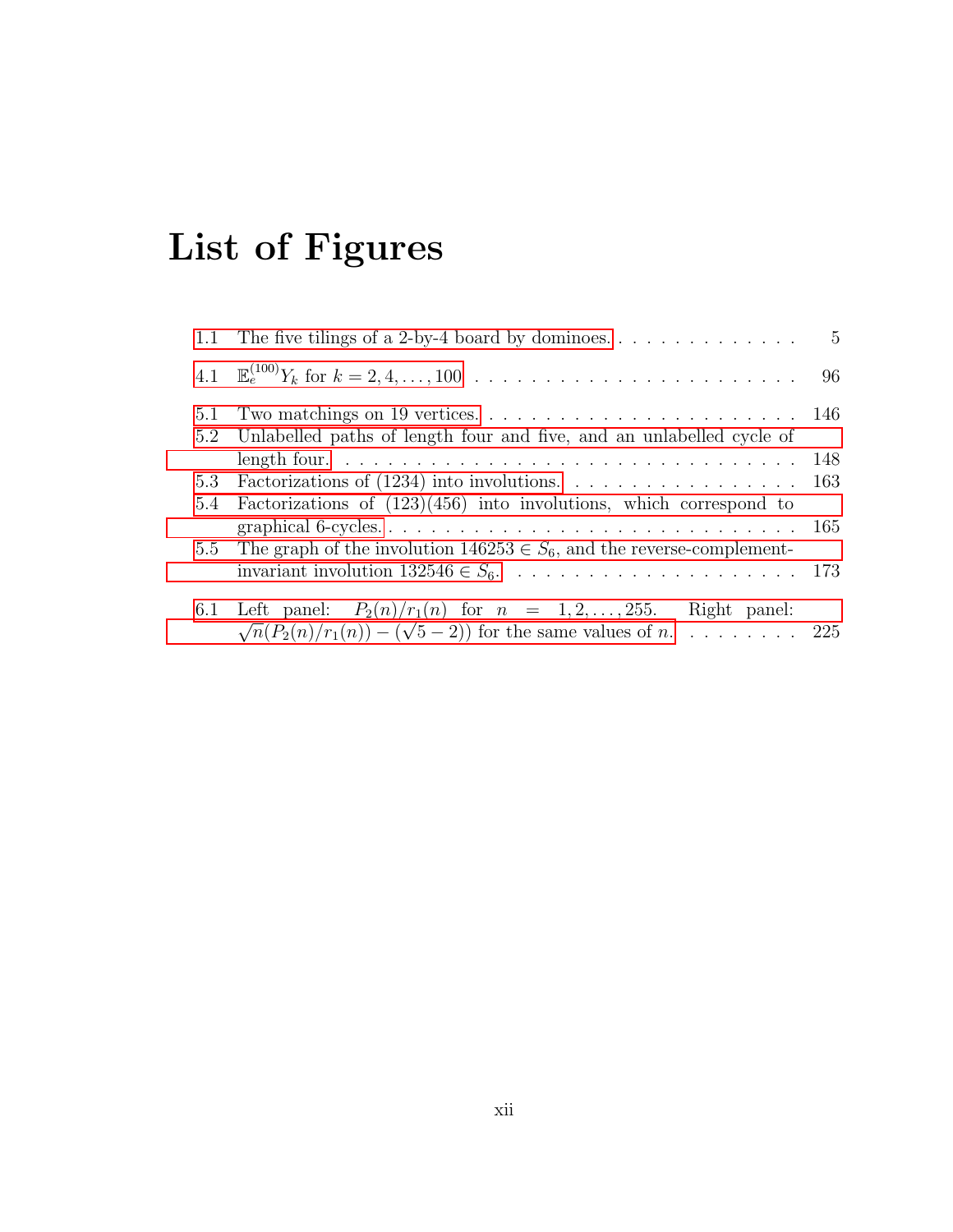# <span id="page-12-0"></span>Chapter 1

# Introduction

## <span id="page-12-1"></span>1.1 What is analytic combinatorics?

Analytic combinatorics is an approach to combinatorics that treats the generating function as the central object. Furthermore, the generating function is not just viewed as a convenient bookkeeping device (a formal power series), but is considered as an analytic object in its own right. Generating functions are tremendously useful, because they enable combinatorialists to harness the rich tools of complex analysis. There are generally two attitudes towards generating functions. The first is to treat them as formal power series; the second is to treat them as analytic objects. The formal power series view is nice for computation – one does not have to worry about convergence! Using this approach it is possible to derive explicit formulas, new recurrences, and the like for many combinatorially defined sequences. It is tempting to omit the ana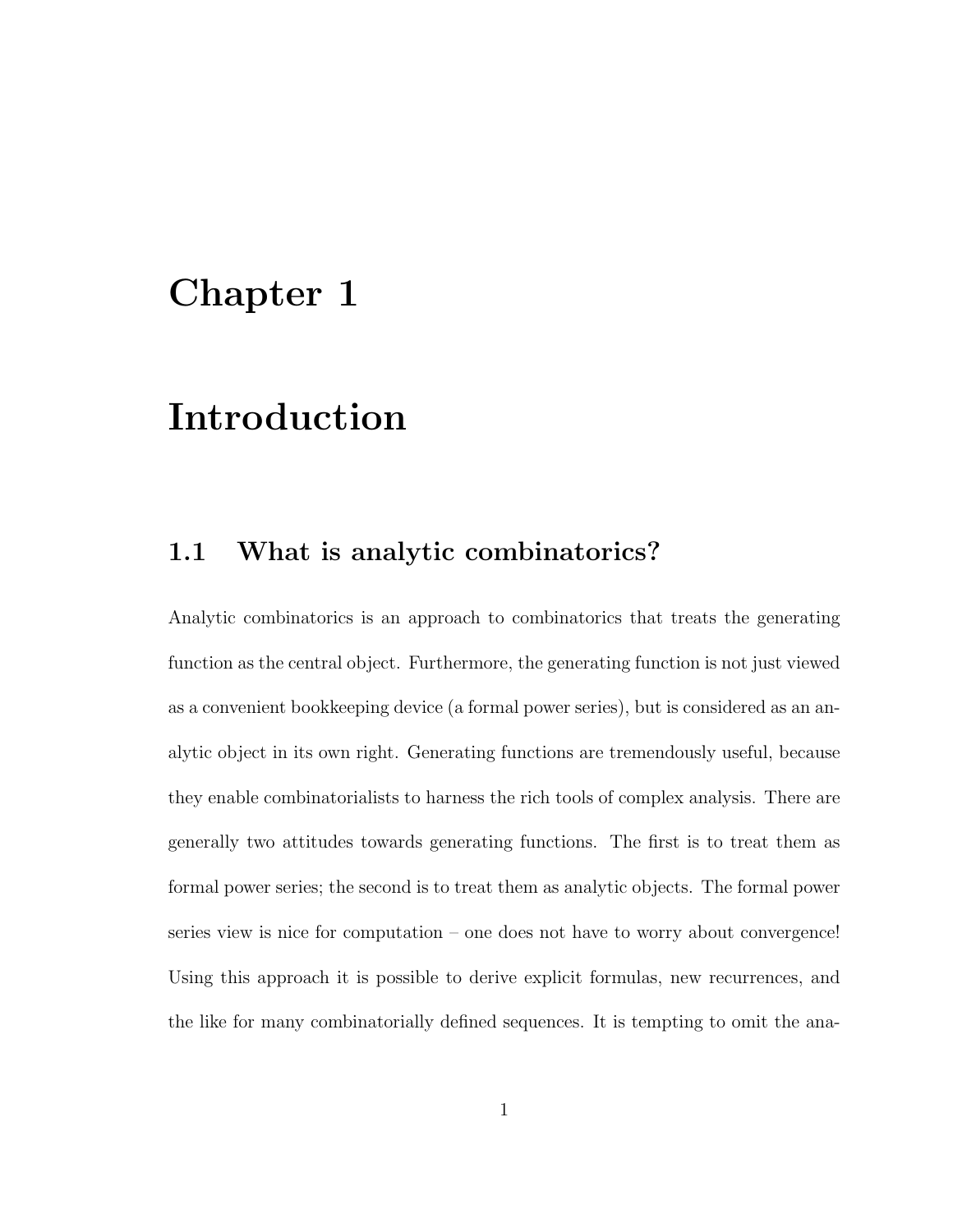lytic parts, but as Wilf puts it [\[Wil94,](#page-260-0) Preface], "To omit those parts of the subject, however, is like listening to a stereo broadcast of, say, Beethoven's Ninth Symphony, using only the left audio channel." Complex-analytic methods enable us to extract information that would be extraordinarily elusive by purely algebraic means.

Recent decades have seen substantial growth in combinatorics and discrete mathematics in general, much of which is motivated by applications to computer science. The "gold standard" for proof in combinatorics has long been the bijective proof – we feel that we really understand why two sets are the same size when we can pair up elements in one with elements in the other. But there are few general methods for *finding* bijections, so combinatorics is often seen as a collection of ad hoc tricks, or "theorems in search of a theory". As combinatorics has grown from a bag of tricks to a full-fledged branch of mathematics, there have been various efforts to create such unifying theories. The analytic approach taken here is one. A more algebraic  $a$ approach – rather reminiscent of category theory – is the "theory of species" of the French-Canadian school [\[Joy81,](#page-254-0) [BLL98\]](#page-247-0). This theory has the particular advantage of making clear the concept of a "natural isomorphism" in combinatorics. Polya's theory of enumeration under group action [\[PR87\]](#page-257-0) has been another powerful theory, particularly for the enumeration of unlabelled objects.

A particular strength of generating function methods is that different combinatorial classes have similar generating functions and therefore similar asymptotic properties; these are what one might call *universality phenomena*, a term borrowed from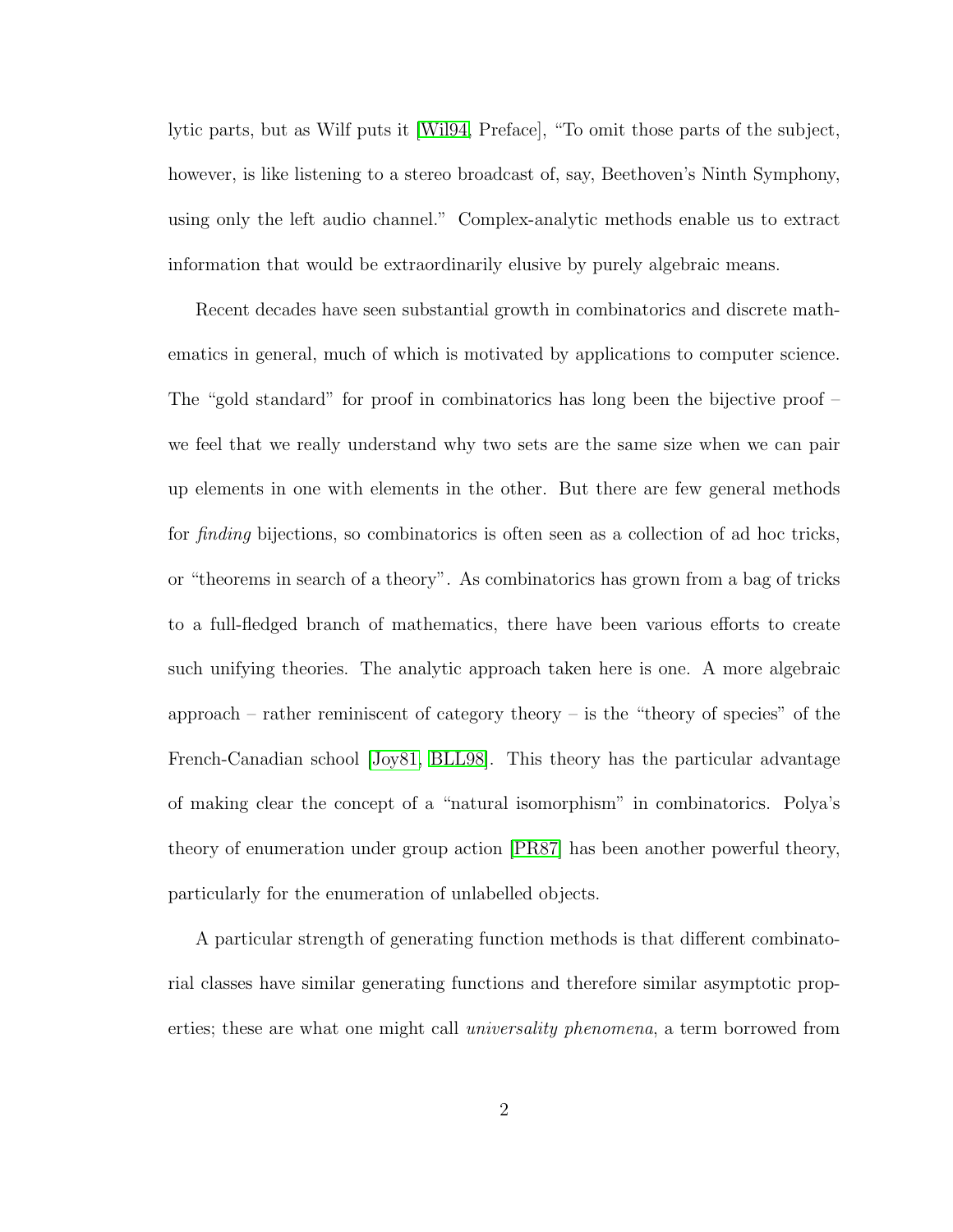statistical physics. For example, in the enumeration of trees, where generating functions satisfy certain polynomial relations, the number of trees of size  $n$  with a finite set of allowed node degrees always has the form  $C \cdot A^n n^{-3/2}$  regardless of the finite set in question; the height is proportional to the square root of size; and the number of leaves is normally distributed in the limit. The logarithmic combinatorial structures of [\[ABT03\]](#page-245-0) are another example; cycle structure of permutations, factorizations of polynomials in finite fields, connected components of certain forests, prime factorizations of integers, and a variety of other combinatorial objects have a number of components which is logarithmic in their size and a largest component which makes up an appreciable fraction of the entire structure. These are all in some sense tied together by their generating functions, which resemble  $(1-z)^{-\theta}$  where  $\theta$  is a parameter that controls the shape of the structure. Later we will see hints of other such classes of structures, such as the "square-root structures" which have generating functions like  $\exp(\sigma z/(1-z)).$ 

Within the framework of analytic combinatorics, many asymptotic enumeration results become quasi-routine. There is a long history of collecting asymptotic results in combinatorics, going back to [\[PR87\]](#page-257-0) and [\[HP73\]](#page-253-0) among others. The survey papers of Bender and Odlyzko [\[Ben74,](#page-246-0) [Odl95\]](#page-256-0) summarize many of these methods; textbooks covering asymptotic enumeration include [\[GK90,](#page-252-0) [GKP94,](#page-252-1) [Wil94\]](#page-260-0). Another excellent exposition of asymptotic methods, not just restricted to combinatorics, is [\[dB81\]](#page-249-0). Asymptotic enumeration has proven to be a tremendously useful tool in the analysis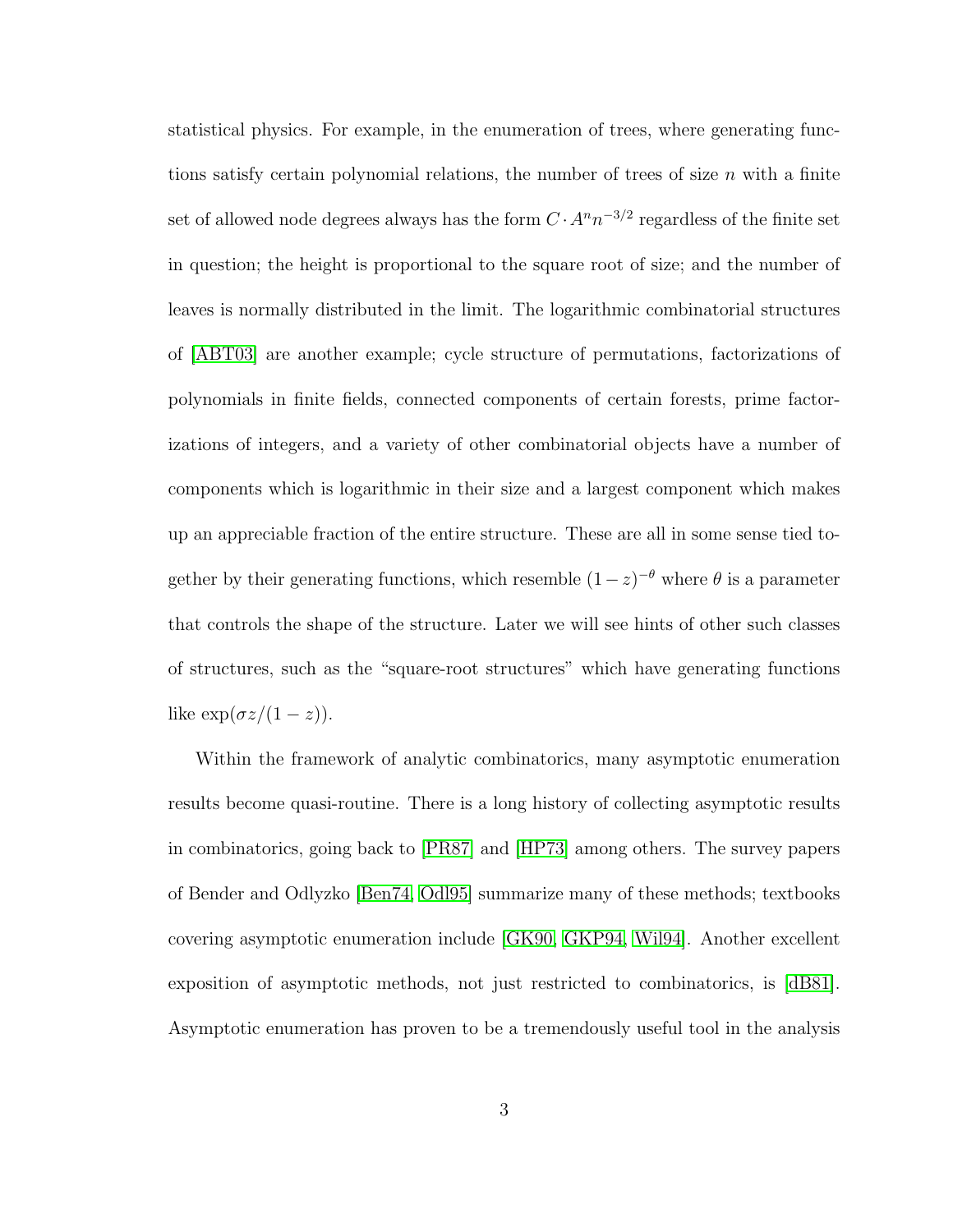of algorithms; see for example [\[FS95\]](#page-251-0). The main results of analytic combinatorics are treated in the recent treatise of Flajolet and Sedgewick [\[FS09\]](#page-252-2). This book is largely divided into two parts. The first part explains how to derive generating functions for combinatorial objects; the second part shows how to extract asymptotic information from such generating functions. Both of these are essential parts of any problem in asymptotic combinatorics.

The first sort of results in asymptotic combinatorics are essentially those of *asymp*totic enumeration. Stanley [\[Sta97,](#page-258-0) p. vii] tells us that "Enumerative combinatorics is concerned with counting the number of elements of a finite set S. This definition, as it stands, tells us very little about the subject since virtually any mathematical problem can be cast in these terms. In a genuine enumerative problem, the elements of S will usually have a rather simple combinatorial definition and very little additional structure." The central problem of asymptotic enumeration, then, is to approximately solve this problem for a sequence of finite sets  $S_1, S_2, S_3, \ldots$ , where  $S_k$  is the set of objects of "size" k. Then we would like an approximate formula for  $|S_n|$  in terms of simple functions of  $n$ .

One simple example comes from tilings of  $2$ -by- $n$  boards with 1-by-2 and 2-by-1 dominoes. The Fibonacci numbers are defined by  $F_0 = 0, F_1 = 1$ , and  $F_n =$  $F_{n-1} + F_{n-2}$  for  $n \geq 2$ . Each such tiling has at its left end either one vertical or two horizontal dominoes, so these tilings satisfy the same recurrence. Checking the initial conditions, we see that a [2](#page-28-0)-by-n board has  $F_{n+1}$  tilings. In chapter 2 we will use (very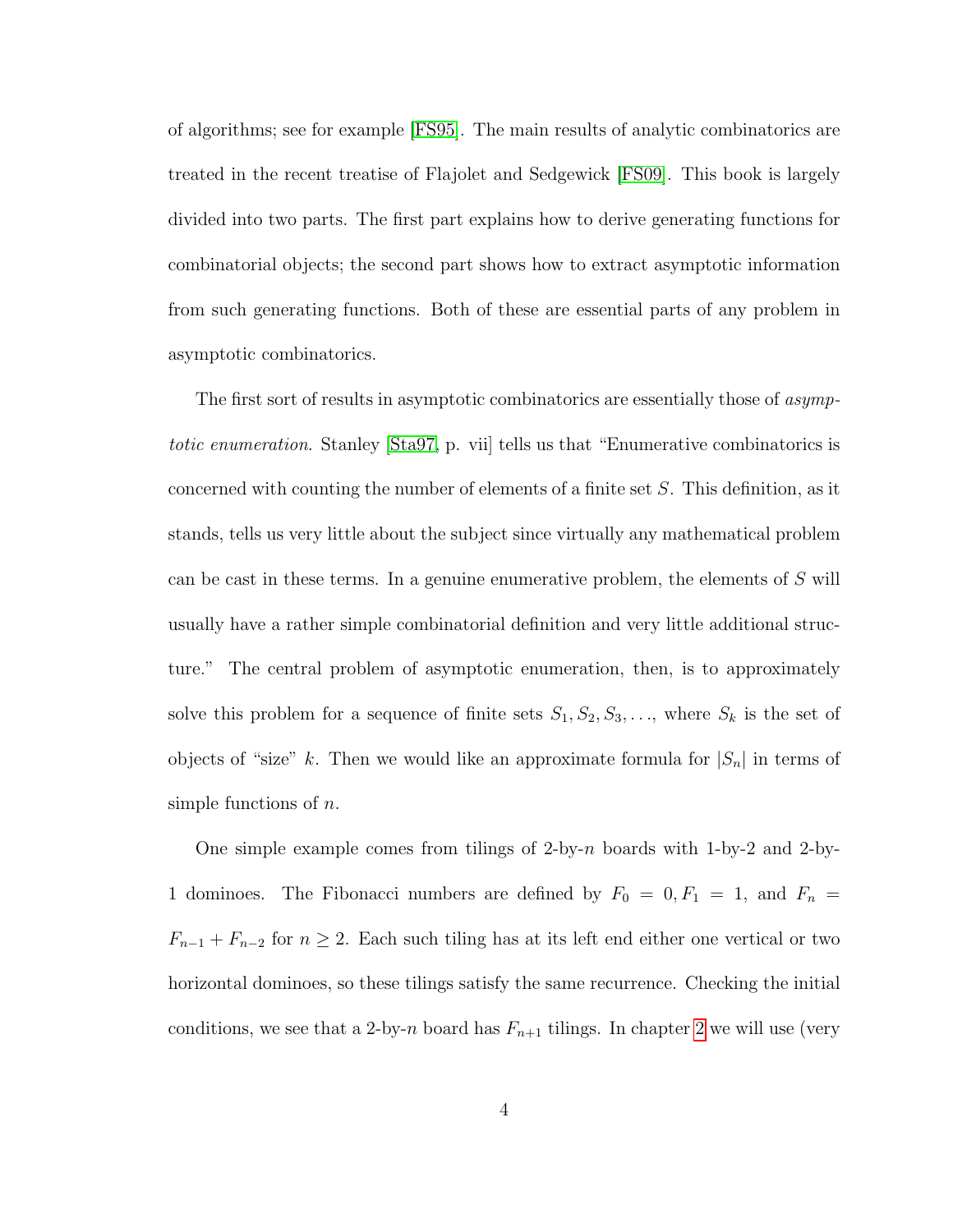

<span id="page-16-0"></span>Figure 1.1: The five tilings of a 2-by-4 board by dominoes.

simple!) asymptotic methods to derive the classic formula

$$
F_n = \frac{1}{\sqrt{5}} \left( \left( \frac{1+\sqrt{5}}{2} \right)^n - \left( \frac{1-\sqrt{5}}{2} \right)^n \right).
$$

This is an example of an exact formula for a combinatorially defined sequence; asymptotic formulae like  $F_n \sim \frac{1}{\sqrt{2}}$ 5  $\sqrt{\frac{1+\sqrt{5}}{2}}$  $\left(\frac{\sqrt{5}}{2}\right)^n$ , however, are often accessible even when the exact forms are not.

The next natural question of asymptotic combinatorics is "what does a typical object look like?" There are several ways to answer this question. The most crude is simply to determine the mean of some statistic on the objects. (Whenever we speak about the mean of some combinatorial statistic, it will be over objects chosen from the uniform distribution on the set in question, unless stated otherwise.) More complicated statistical information – higher moments and variances of statistics – are also accessible. (The variance, however, is a difference of two quantities which in many cases are of the same order, so terms beyond the first order are needed.) Often the first two moments are enough; the Gaussian distribution is ubiquitous in limit laws for random structures. Intuitively this is true because the statistics are sums of indicator variables which are "almost independent". Various discrete distributions also occur frequently. Two examples from permutation enumeration which will figure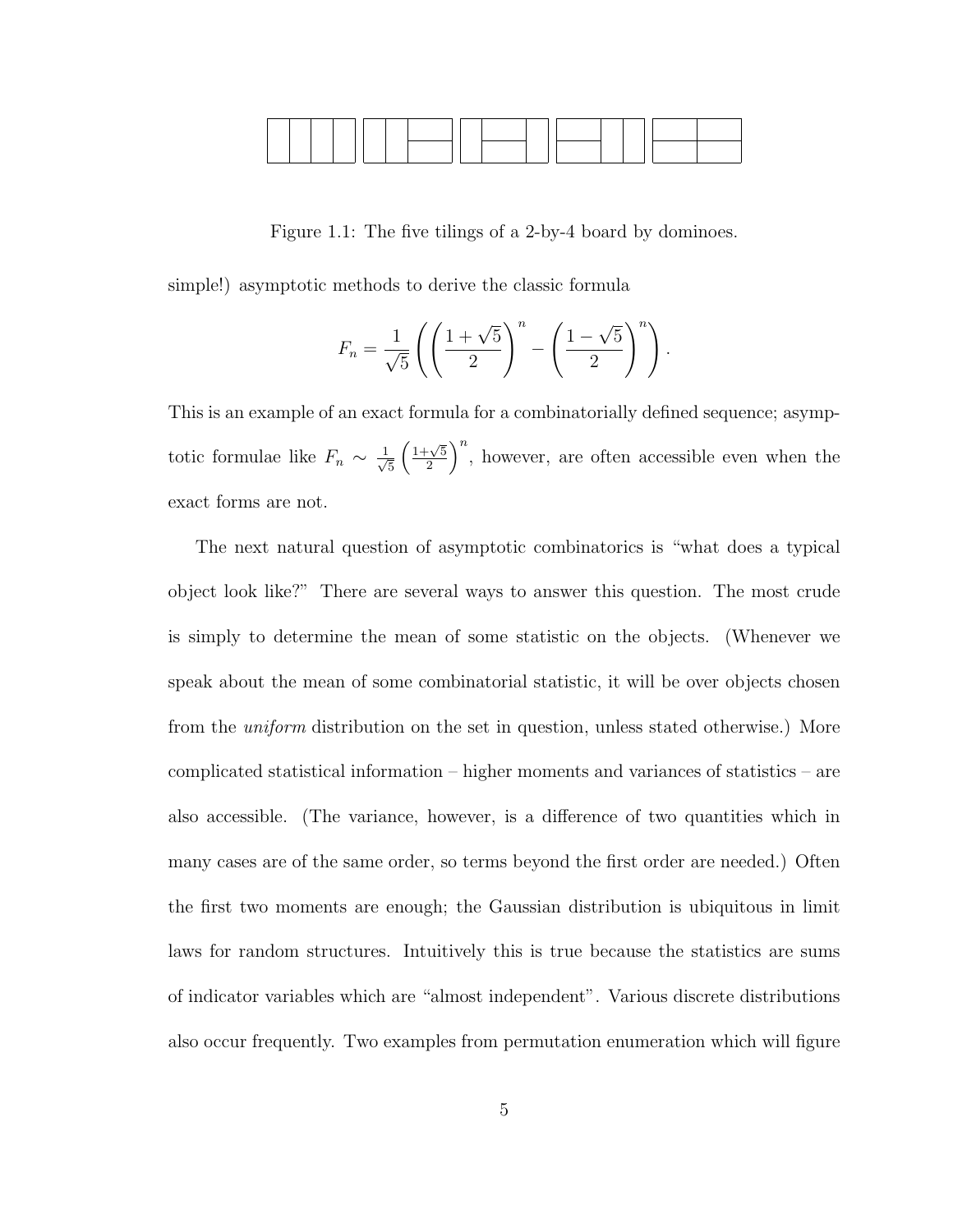prominently in this thesis are the number of cycles of a random permutation of  $[n]$ , and the number of cycles of length k of a random permutation of  $[n]$ ; the former is asymptotically normally distributed with mean and variance  $\log n$ , and the latter is asymptotically Poisson with mean  $1/k$ . We will determine many such distributions, and attempt to explain them via appeals to probabilistic intuition.

Again we return to the Fibonacci example. In this case we can answer the following simple probabilistic questions, which will feature as an example in Chapter [2](#page-28-0) and resurface in another guise in Chapter [6:](#page-201-0)

- The probability that the leftmost tile in a large tiling is vertical is  $(\sqrt{5}-1)/2$ ;
- The distribution of the number of vertical dominoes at the "left end" of a tiling is geometric;
- The distribution of the number of vertical dominoes in the entire tiling is asymptotically normally distributed, with mean  $n/\sqrt{5}$  and variance  $4\sqrt{5}/25 \cdot n$ .

Our main method for showing distributional results such as these will be bivariate generating functions, which track objects both by their size and by the statistics of interest; this principle will become particularly important in Chapter [4.](#page-90-0)

Analytic combinatorics has become quite useful in the analysis of algorithms, figuring quite prominently in books such as [\[Knu,](#page-254-1) [FS95,](#page-251-0) [GK90\]](#page-252-0). It is particularly useful in average-case analysis of algorithms and in randomized algorithms. Traditionally analysis of algorithms has focused on worst-case results, asking how much computing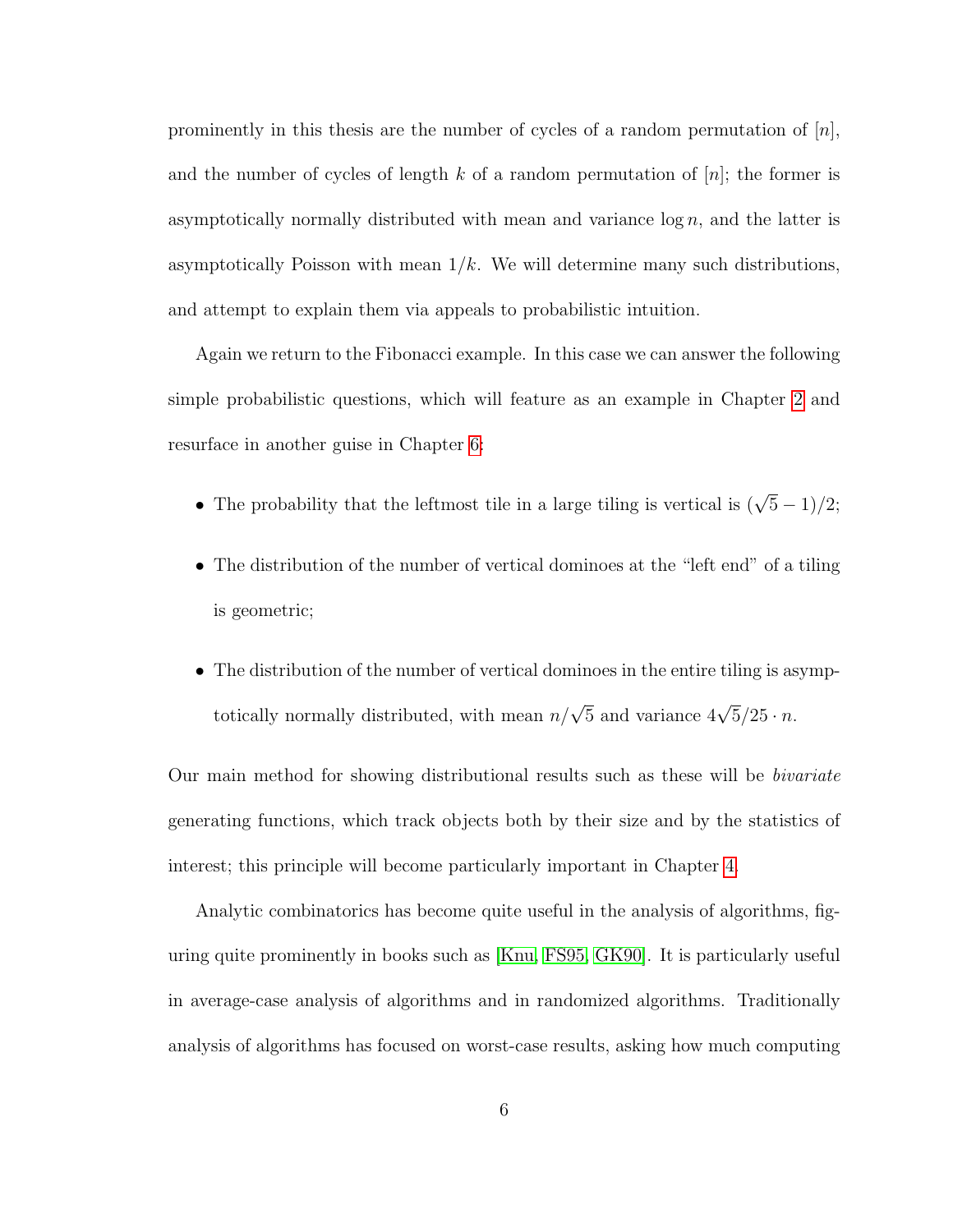time, memory, or other resources will be used given the worst possible input to a program. Such analyses are therefore geared towards constructing exceptional cases which do not often occur in practice. Randomized algorithms, such as those in the book [\[MR95\]](#page-255-0), do away with this difficulty. Perhaps the simplest example is the *quick*sort algorithm, which runs on average in time  $O(n \log n)$  on lists of size n, but actually takes  $O(n^2)$  time on lists that are already sorted. If one wishes to create a generalpurpose sorting routine that runs quickly on almost-sorted inputs – which would be desirable in many cases occurring in practice – then one thing to do is to shuffle the input randomly and then run quicksort. Some critics of average-case analysis have said that it reveals more information about the distribution of inputs than the actual performance of algorithms – it is common to choose simple input distributions, such as the uniform distribution, which may or may not correspond with distributions that occur in practice. But this flaw from the computer science point of view does not matter to the mathematician.

Analytic combinatorics can also be useful for statistical testing. In statistical testing one often wants to test the hypothesis that certain objects are drawn from a certain distribution on all such objects. In a typical situation there are a very large number of possible objects – perhaps we are picking random binary trees, or random permutations – or it may be difficult to generate samples from the distribution in question, and so tests such as the  $\chi$ -squared test on the entire distribution are not useful. In many cases of interest we may only have a sample of size one. For example,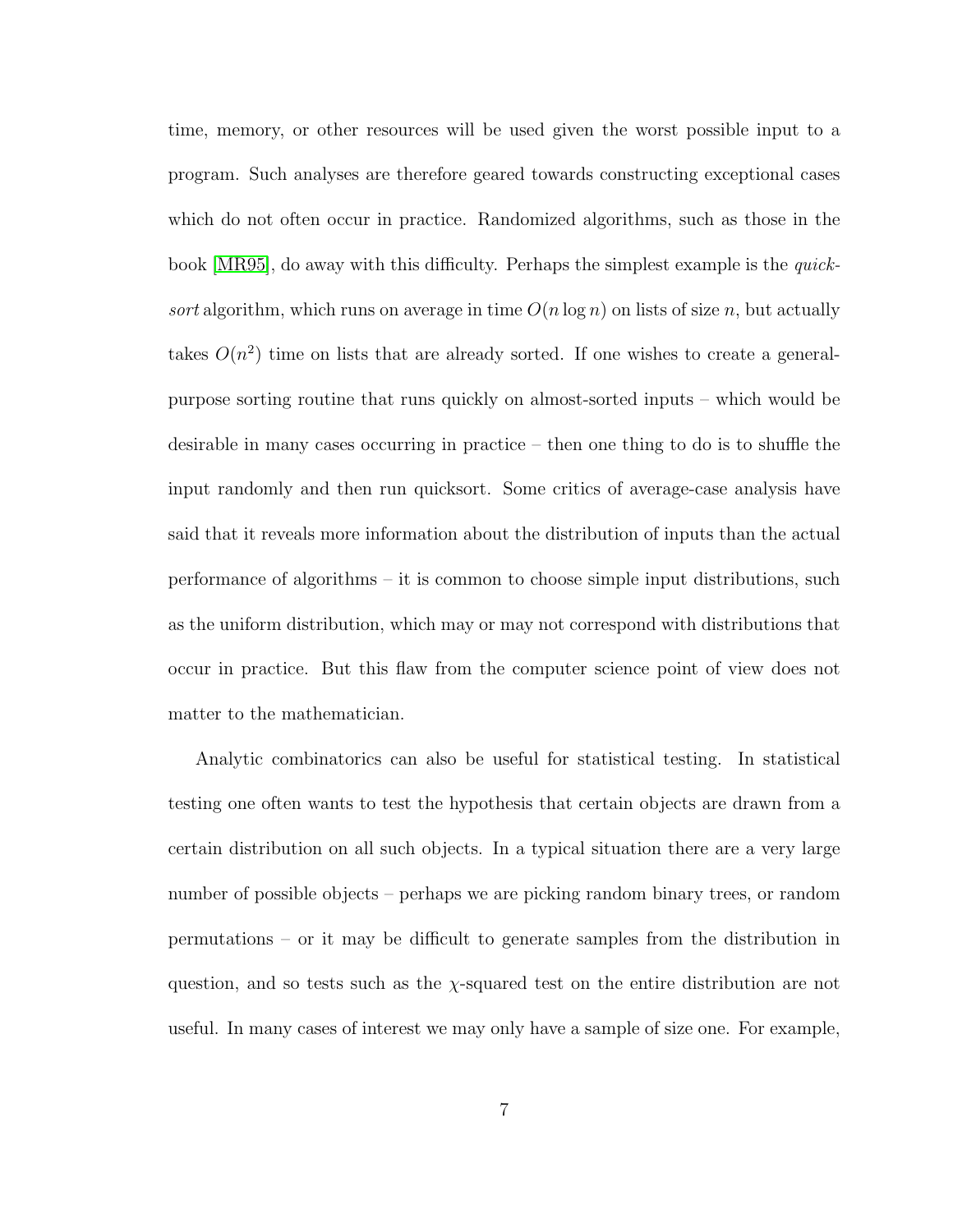the human genome can be considered as a very long string of the letters A, C, G, and T. Given a snippet of the genome, how can we tell if it "does something"? If a segment of genome has no function, it can be modeled as a string of  $A, C, G$ , and  $T$ chosen uniformly and independently at random; if it does have a function, then this is not true. Thus one wants to know the probability that a certain pattern (say  $CAT$ ) appears in a long string with some large frequency. There also exist combinatorial models of secondary structures in RNA – RNA is single-stranded but base-pairing can occur among segments of the same strand. (See for example [\[Neb02\]](#page-256-1).) Analytic combinatorics allows these structures to be enumerated (they look rather like trees) and it should be possible to determine the expected "amount" of secondary structure in random strands of RNA; in this way sections of the genome which have particularly low or high amounts of secondary structure could be identified.

On a more frivolous note, the same techniques can be used to determine if messages are hidden in (ordinary-language) texts. In the text of *Hamlet*, there are approximately  $1.63 \times 10^{39}$  hidden occurrences of the word "combinatorics", in which the letter c appears, followed somewhere later by the letter  $o$ , and so on. (Of course these overlap.) Does this mean Shakespeare is sending a message about combinatorics? Of course not. If a monkey typed letters at random, with the letter frequencies of English, roughly the same count would occur. This example is from [\[FS09,](#page-252-2) Example I.11], based on the papers [\[BV02,](#page-248-0) [FSV06\]](#page-252-3). It is related to the famous and controversial "Bible Code" [\[WRR94,](#page-260-1) [MBNBHK99\]](#page-255-1), in which hidden messages were found in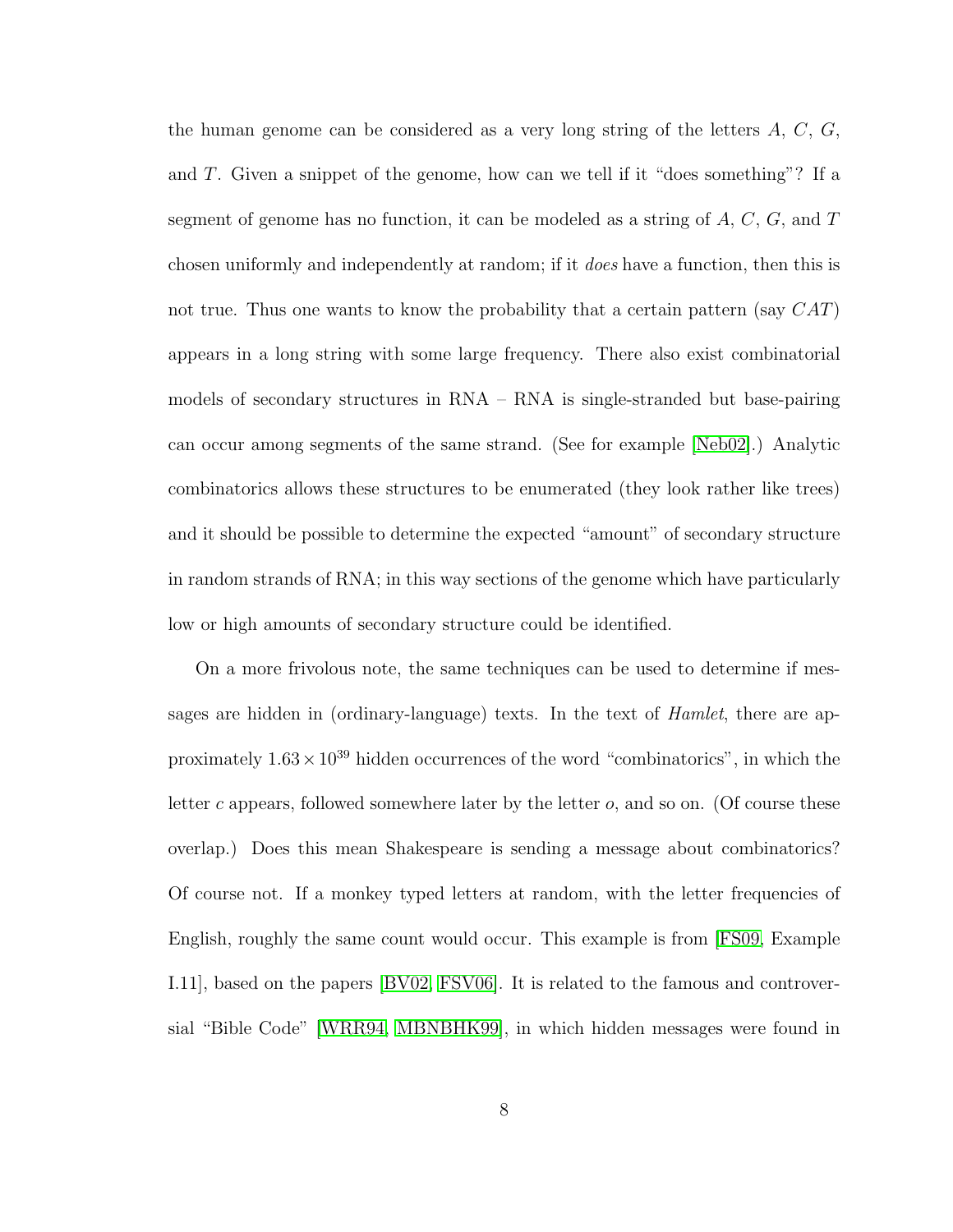the Bible using similar methods; what would be most interesting in such a case would be a *lack* of patterns.

This understanding of patterns and lack of patterns is a goal of analytic combinatorics. We want to know what "typical" objects look like. The discovery of universality classes of combinatorial objects is especially tantalizing. Many solvable combinatorial models fall in these classes. It is tempting to suspect that more complicated combinatorial systems, perhaps "naturally occurring" systems that cannot be completely analyzed but are of practical interest, also fall into such classes. We might call this a "physics" of random structures, and attempt to form laws about combinatorial structures that are ignorant of fine details of the underlying mathematics. With such a classification in progress – partially rigorously, partially by building up a library of examples and recognizing patterns – we are coming to an understanding of the large-scale laws that govern all random structures. Herein we add to that library of examples and aim to give some intuition on how small-scale randomness gives rise to some sort of large-scale order.

## <span id="page-20-0"></span>1.2 Statements of results

This thesis is organized as follows. Chapter [2](#page-28-0) is a compilation of results that will be useful in the remainder of the thesis. We begin with a brief overview of the theory of generating functions, covering the different types of generating functions that we will need in the sequel, and explain how probabilistic information can be extracted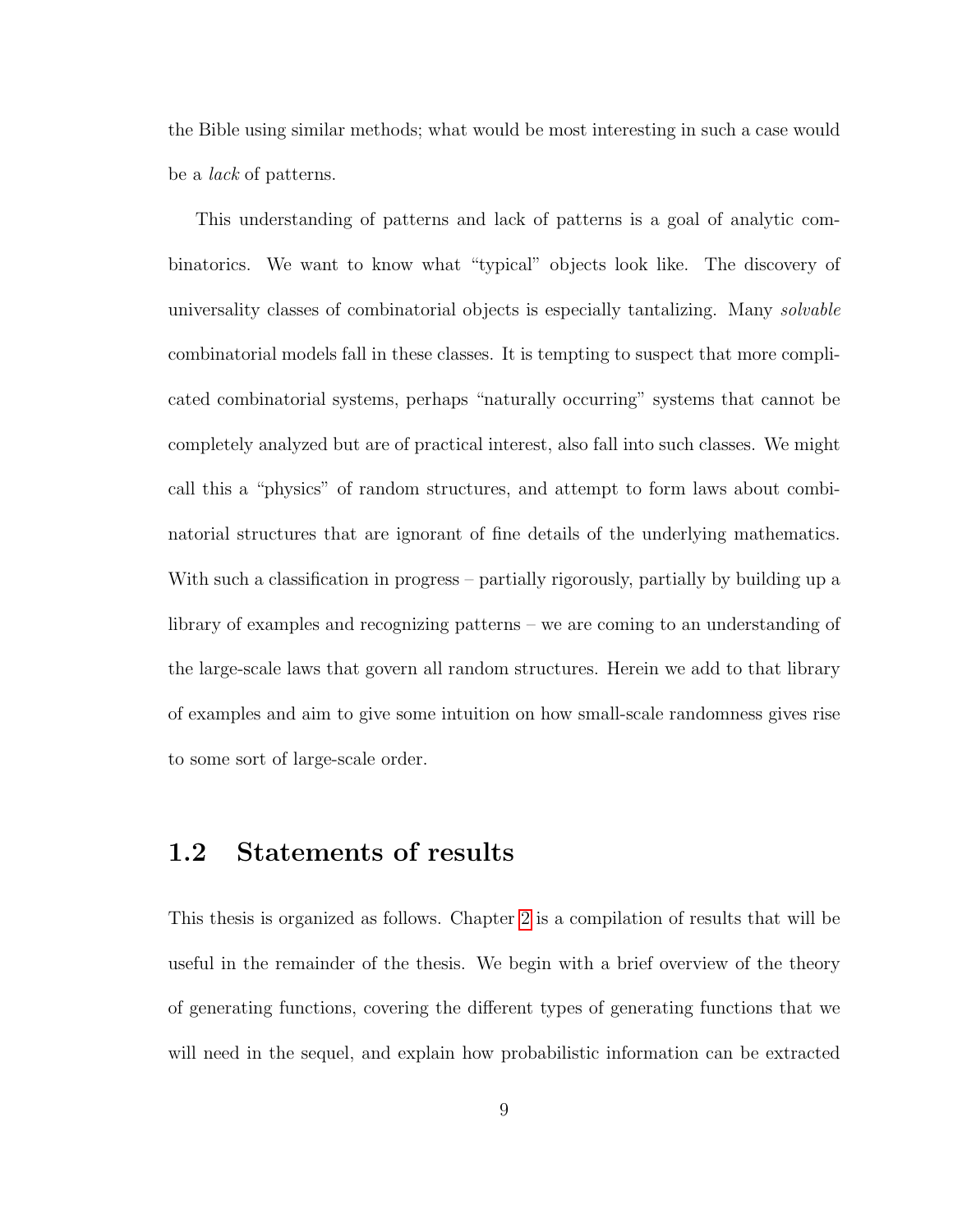from combinatorial generating functions. We then show how generating functions for many sequences of combinatorial interest can easily be derived via the "symbolic method", which constructs combinatorial objects recursively from atoms using a few basic combinatorial building blocks. After this we give a brief exposition of singularity analysis, which is our main technique for extracting asymptotic information from generating functions. Here we will recall various ad hoc results of singularity analysis – partial fraction expansion, Hayman's method, saddle-point methods, and the theorems of Meinardus and Wright – and we will give a more systematic treatment based upon the Flajolet-Odlyzko transfer theorems. Finally we recall miscellaneous results: the Euler-Maclaurin theorem, central limit theorems, and results from the method of moments.

Chapter [3](#page-61-0) explains the Boltzmann sampling methodology. Boltzmann samplers are a method for sampling objects at random from a combinatorial class, with a given approximate size; they are often much faster than methods for generating objects of a fixed size, but at the cost of approximation. These samplers are also much easier to analyze than fixed-size samplers because of their recursive structure, and because dependence between different parts of the structure is reduced. We begin by defining Boltzmann samplers and showing how to construct them for various recursively specified combinatorial classes. After this we give formulas for some statistics of such samplers. It appears that results about Boltzmannized objects are very similar to results about the corresponding fixed-size objects if and only if the distribution of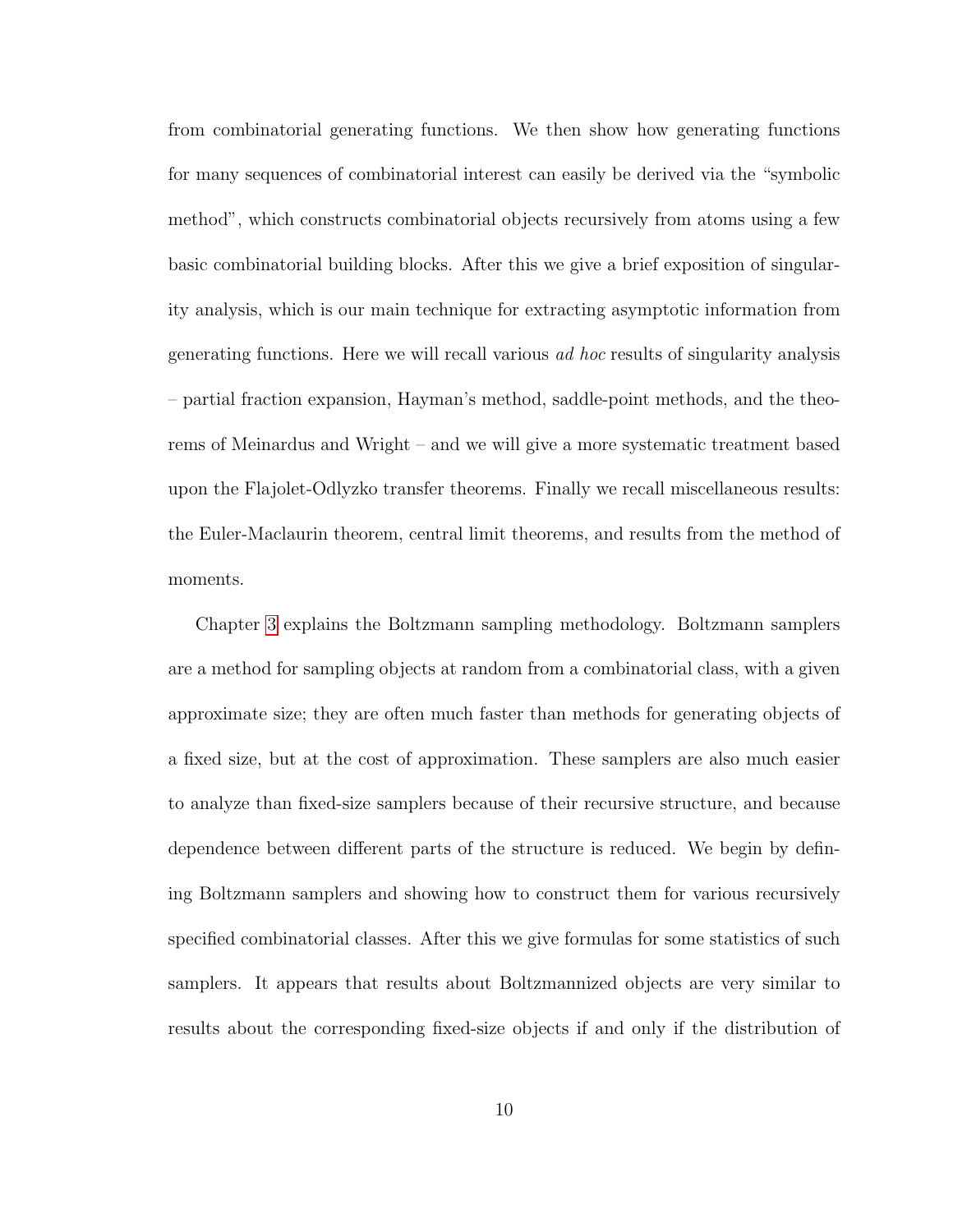sizes of the Boltzmannized objects is concentrated. We give examples of this; the most striking result is that the size of Boltzmannized *partitions*, tuned to have mean size *n*, has standard deviation of order  $n^{3/4}$ . We also explain how the Boltzmann sampler gives a method for creating models of "combinatorial objects of infinite size" which is useful in the sequel.

In Chapter [4,](#page-90-0) parts of which are adapted from the paper [\[Lug09\]](#page-255-2), we consider the combinatorics of permutations with restricted cycle structure. Given the set  $[n] = \{1, 2, \ldots, n\}$ , a permutation is a bijective function  $f : [n] \rightarrow [n]$  – in such a function, each element of [n] occurs exactly once among  $f(1), f(2), \ldots, f(n)$ . Permutations can naturally be decomposed into their cycles, and it has long been known that a "typical" permutation of n objects has approximately  $\log n$  cycles [\[Gon44\]](#page-252-4). Furthermore, the distribution of the number of cycles of length  $k$  in a random large permutation approaches a Poisson distribution with mean  $1/k$ . In this chapter this work is extended to random choices from some restricted classes of permutations – for example, those in which all cycle lengths are even, which for large  $n$  have number of cycles nearly normally distributed with mean and variance  $\frac{1}{2} \log n$ . The statistics arising when permutations are weighted depending on their cycle structure are also of interest; this is a generalization of the Ewens sampling formula of population genetics [\[Ewe72\]](#page-250-0). Restricted and weighted permutations turn out to be quite similar, as is seen in section [4.4.](#page-115-0)

In Section [4.5](#page-120-0) we proceed to another specific case, that of permutations with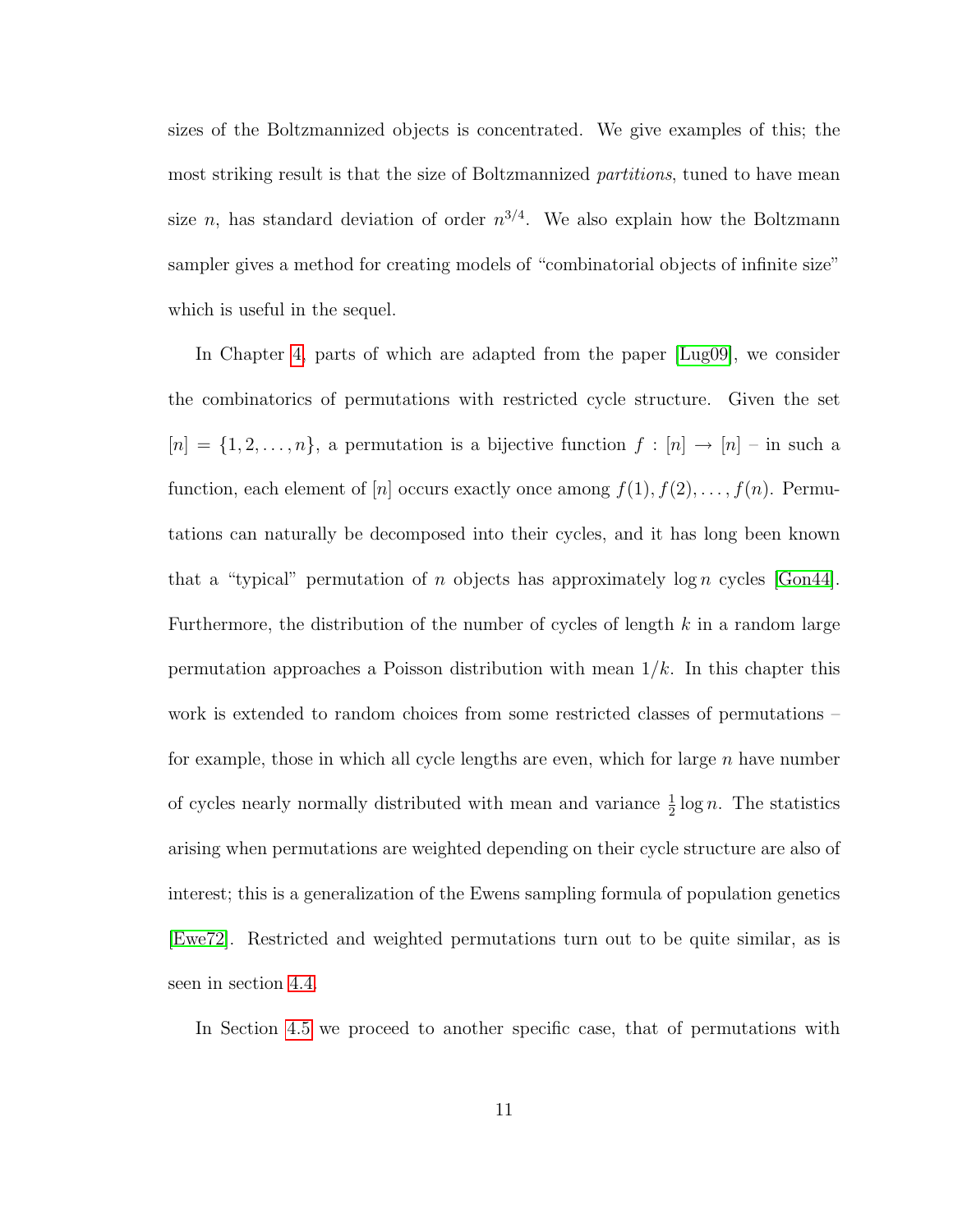periodic weighting sequences. These obey the same limit laws but the asymptotic enumeration of such permutation introduces new factors. In Section [4.6](#page-124-0) we consider the weighting scheme  $\sigma_j = 1/j$ ; in this weight scheme, permutations have one long cycle and, on average,  $\pi^2/6$  short cycles. Section [4.7](#page-128-0) considers permutations having square roots or more generally mth roots; this is a natural example of a permutation model with restricted multiplicities which nonetheless strongly resembles the weighted models. In Section [4.8](#page-133-0) we consider the weighting scheme  $\sigma_j = j$ , which corresponds to "sets of lists"; a set of lists in [n] usually has about  $\sqrt{n}$  components, of typical size √  $\overline{n}$ , which is a combinatorial consequence of the generating function  $\exp(z/(1-z))$ of "exponential of a pole" type. In Section [4.9](#page-137-0) we show that the number of cycles of a permutation of  $[n]$  of length in  $[\gamma n, \delta n]$  obeys a limit law. Finally Sections [4.10](#page-144-0) and [4.11](#page-146-0) consider connections between random permutations and, respectively, stochastic processes and number theory.

In Chapter [5,](#page-153-0) we consider the cycle structure of compositions of involutions. An *involution* on  $[n]$  is a permutation in which all cycles have length 1 or 2, and thus involutions have order 1 or 2 as elements of the symmetric group; thus this is an attempt to look more closely at algebraic structure. An involution in  $S_n$  can be viewed as a partial matching on  $[n]$ . Thus a *composition* of two involutions can be viewed as a superposition of two partial matchings, which is a graph (with colored edges) in which each vertex has degree at most two. These graphs have components which are either cycles or paths and can be enumerated by the exponential formula. In Section [5.2](#page-156-0) we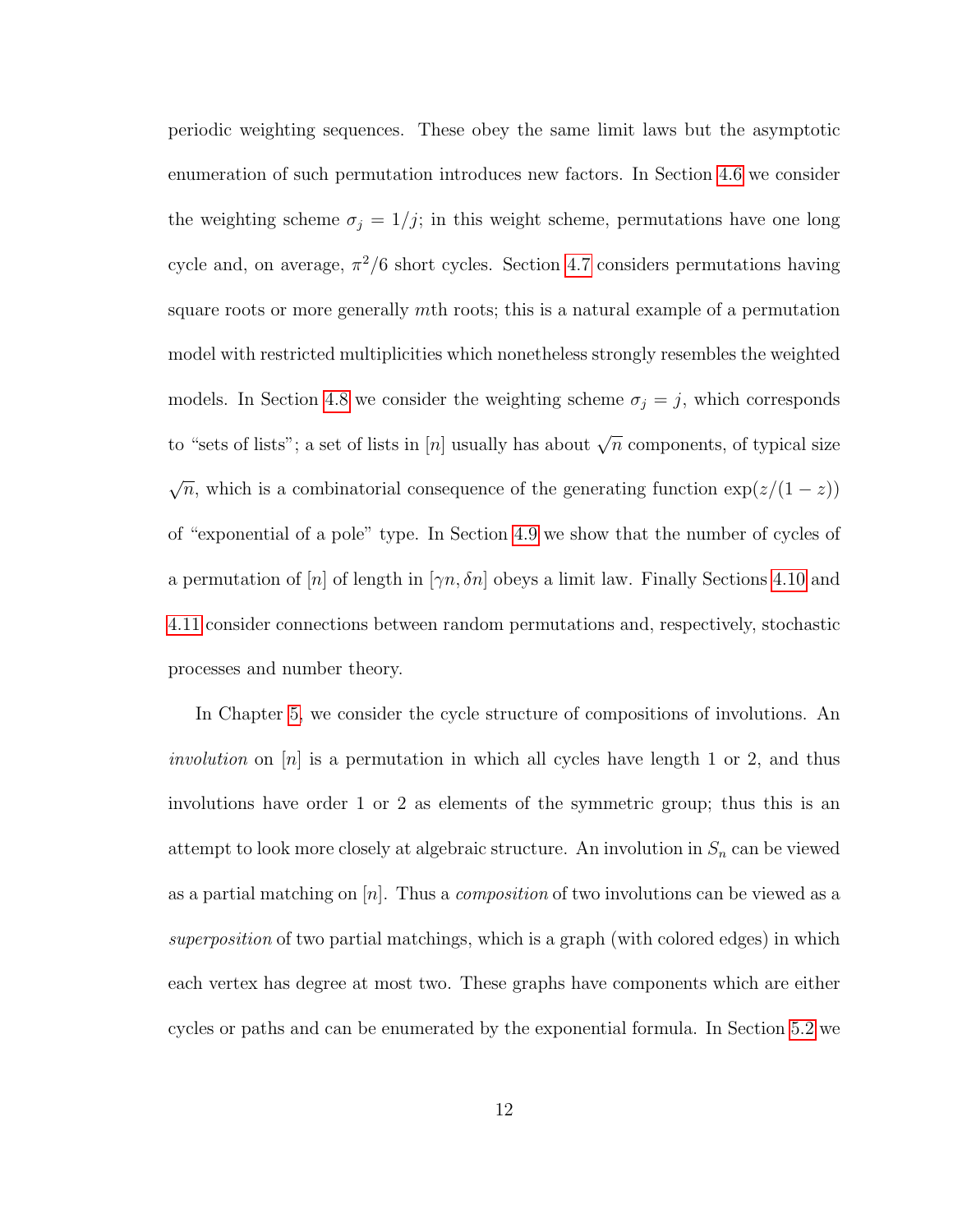find generating functions for these graphs counting them by their size and number of cycles and paths; these can be reinterpreted in terms of permutation cycle structure. In particular, as shown in Section [5.3,](#page-160-0) the number of  $k$ -cycles of a composition of two random involutions of [n] converges in distribution, as  $n \to \infty$ , to  $A_k + 2B_k$  where  $A_k$ is  $Poisson(1)$  and  $B_k$  is  $Poisson(1/2k)$ ; the expected total number of cycles is  $\sim$ √  $\overline{n},$ as seen in Section [5.5.](#page-165-0) The first of these facts can be predicted by looking at cycles and paths as "rare events". Finally we address the class multiplication problem for involutions: in how many ways can a permutation be written as a product of two involutions? An *n*-cycle  $\pi$  can be factored into two involutions in *n* ways, and a permutation consisting of two *n*-cycles has  $n^2+n$  factorizations into involutions. These building blocks lead to Theorem [5.7.1,](#page-172-0) which gives the total number of solutions to  $\pi =$  $\sigma$  or where  $\sigma$ ,  $\tau$  are involutions. This leads to Theorem [5.7.5,](#page-177-0) in which we show that in a certain stochastic model of permutations the number of factorizations is lognormally distributed; the logarithm of the number of factorizations of a random permutation into two involutions has mean  $(\log n)^2/2$  and variance  $(\log n)^3/3$ . In particular, the median number of factorizations of a permutation is near  $\exp((\log n)^2/2)$  but the mean is of larger order, near  $\exp(2\sqrt{n})$ . This is a hint that the measure defined by compositions of random involutions looks quite different than the uniform measure on  $S_n$ .

For large *n*, the number of involutions of [*n*] is asymptotic to  $\sqrt{n!}$  multiplied by a subexponential factor [\[MW55\]](#page-256-2), roughly the square root of the number of all permuta-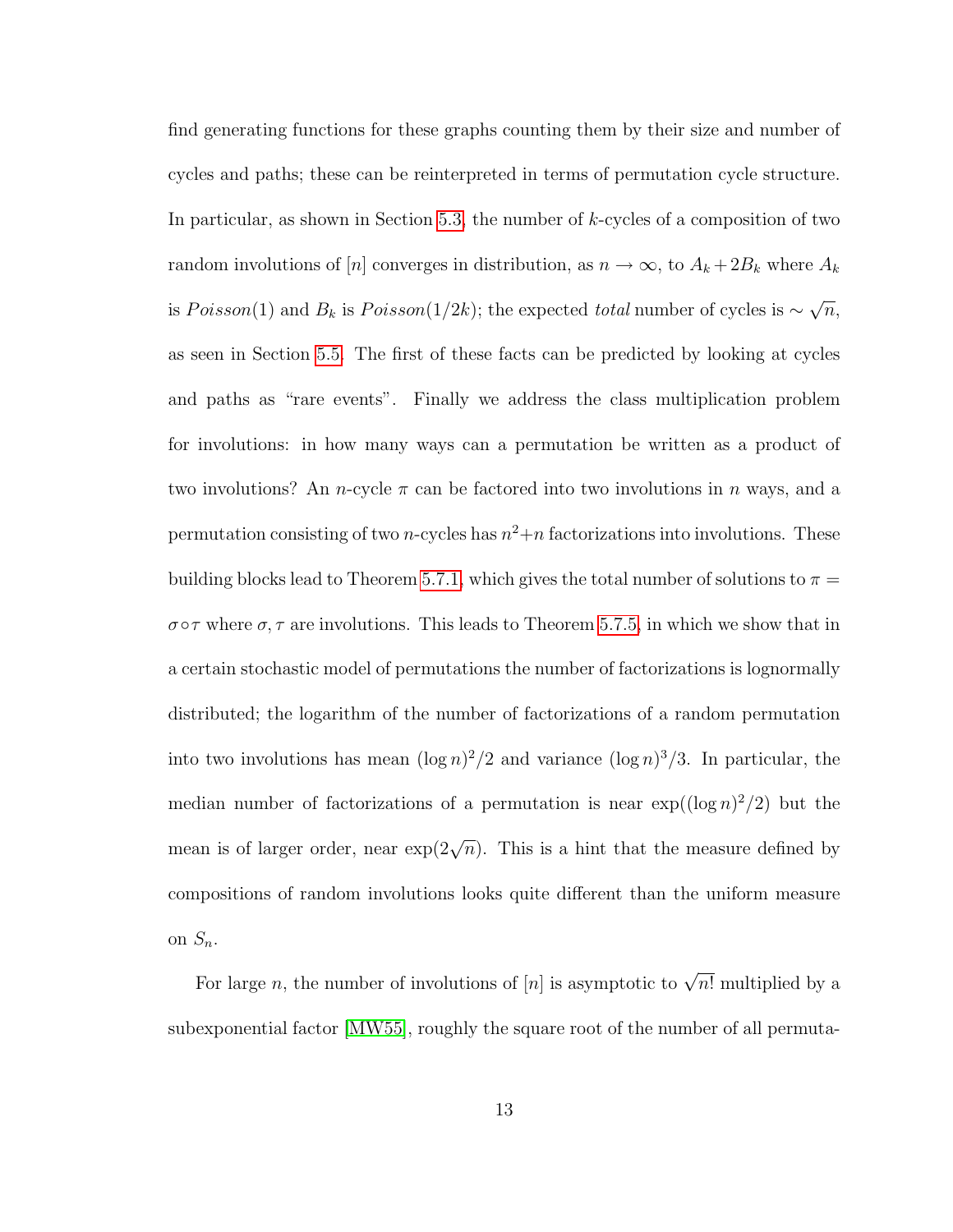tions. So we explore ways in which involutions are a "square root" of permutations. The Stanley-Wilf conjecture (proven by Marcus and Tardos [\[MT04\]](#page-255-3)) states that the number of  $\pi$ -avoiding permutations of n,  $S_n(\pi)$ , satisfies  $\lim_{n\to\infty} S_n(\pi)^{1/n} = L(\pi)$ for some constant  $\pi$ . For involutions we can define  $I_n(\pi)$  similarly; we have  $\lim_{n\to\infty} I_n(\pi)^{1/n} = \sqrt{L(\pi)}$  in cases where both limits are known. Probabilistically, this means that  $\pi$ -avoiding involutions are much more common than  $\pi$ -avoiding permutations. This motivates counting the occurrences of patterns in involutions; in Section [5.9](#page-185-0) we show that the number of inversions in a random involution has the same mean as the number of inversions in a random permutation, but twice the variance. Finally, in Section [5.10,](#page-195-0) using saddle-point methods we prove that the number of permutations in which all cycles have length in a given finite set S, with  $m = \max S$ , is asymptotic to  $(n!)^{1-1/m}$  times a subexponential factor, and that the expected number of k-cycles in such a permutation, chosen uniformly at random, is asymptotic to  $n^{k/m}/k$ . The main term  $\sqrt{n!}$  for involutions can be explained by noting that a permutation corresponds to an ordered pair of involutions, both via the RSK correspondence and since the graph of an involution  $\sigma$  – that is, the set  ${i, \sigma(i) : i \in [n]}$  – is symmetric across the diagonal. The cycle structure can be explained by considering Boltzmann samplers.

In Chapter [6](#page-201-0) we consider Boltzmann sampling as applied to partitions of integers. Section [6.1](#page-202-0) is devoted to recovering classical results about partitions from careful consideration of the Boltzmann sampler. In particular we show that the mean number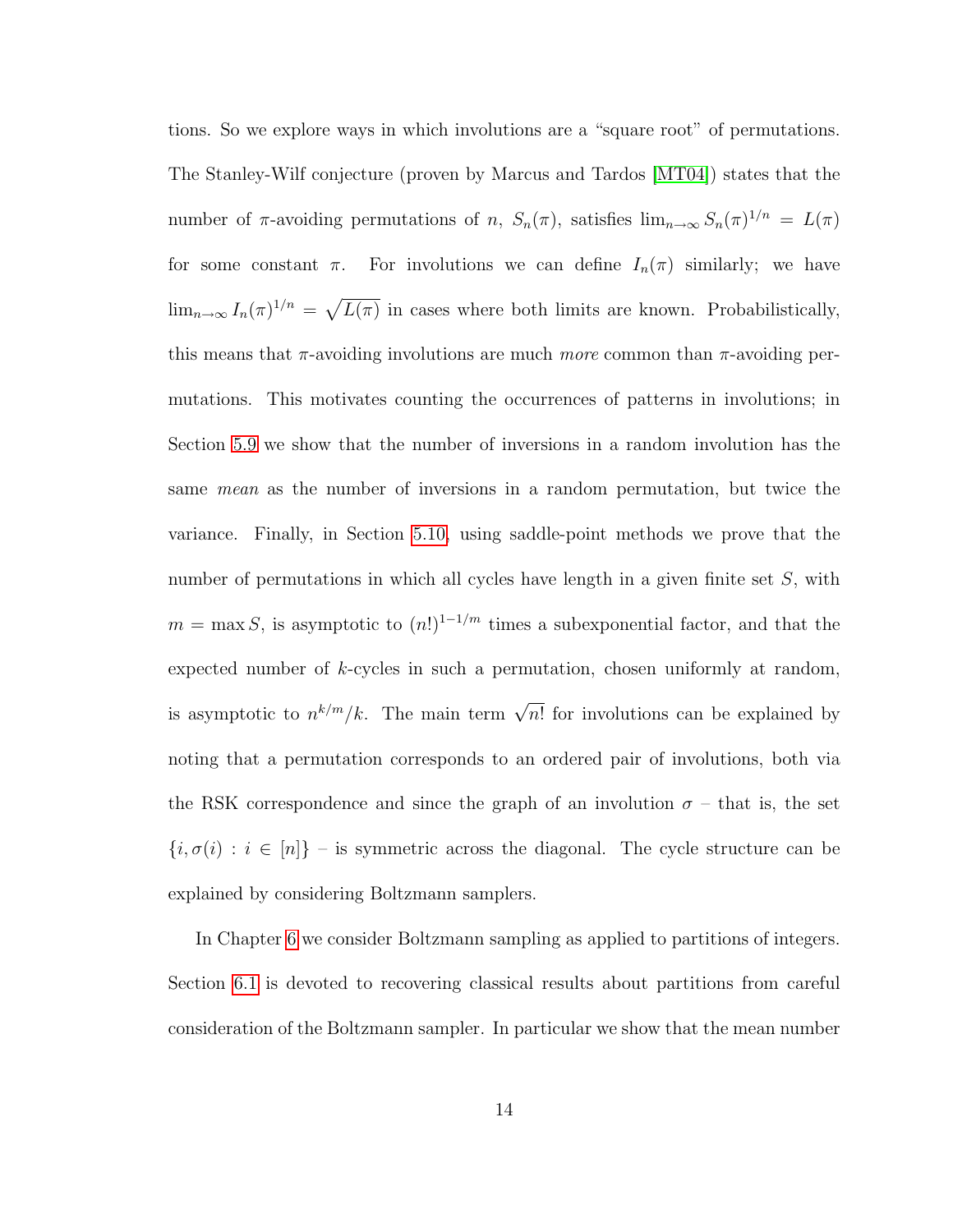of parts of partitions and partitions into distinct parts can be predicted from the Boltzmann samplers, giving an explanation for results of [\[EL41\]](#page-250-1). We also derive results on the average shape of the Young diagrams of partitions which echo [\[DVZ00\]](#page-250-2). Finally, we determine the number of parts of different multiplicities which occur in the Boltzmann model for partitions with restrictions on part multiplicities. In Section [6.2](#page-209-0) we enumerate families of partitions for which the generating function has form  $\prod_{k=1}^{\infty} g(z^k)$ , where  $g(z) = \prod_{k=1}^{\infty} (1 - z^k)^{-b_k}$ . These encompass many, but not all, classes of multiplicity-restricted permutations. In Section [6.3](#page-218-0) we enumerate similar families in which the generating function does not have such a simple form. The enumeration involves dilogarithms of the root of the generating polynomial for the allowed multiplicities. This work is motivated by Subbarao's identity [\[Sub71\]](#page-259-0): the number of partitions into parts of multiplicities 2, 3, or 5 is equal to number of partitions of n into parts congruent to 2, 3, 6, 9, or 10 mod 12, so we can associate the constant  $5/12$  with the set  $\{2,3,5\}$ . There appears to be no such similar identity, and no such rational constant, for partitions into parts of multiplicity 2 or 3. In Section [6.4](#page-224-0) we interpret various pairs of partition identities in terms of probabilities. From the Rogers-Ramanujan identities we can show that the probability a partition of *n* into nonconsecutive parts contains no part equal to 1 approaches  $(\sqrt{5}-1)/2$  as  $n \to \infty$ ; this is, rather unexpectedly, connected to the Fibonacci numbers. Similar connections to combinatorics on words occur for the Gollnitz-Gordon identities and Gordon's identities. Finally, we consider in Section [6.5](#page-236-0) the probabilistic aspects of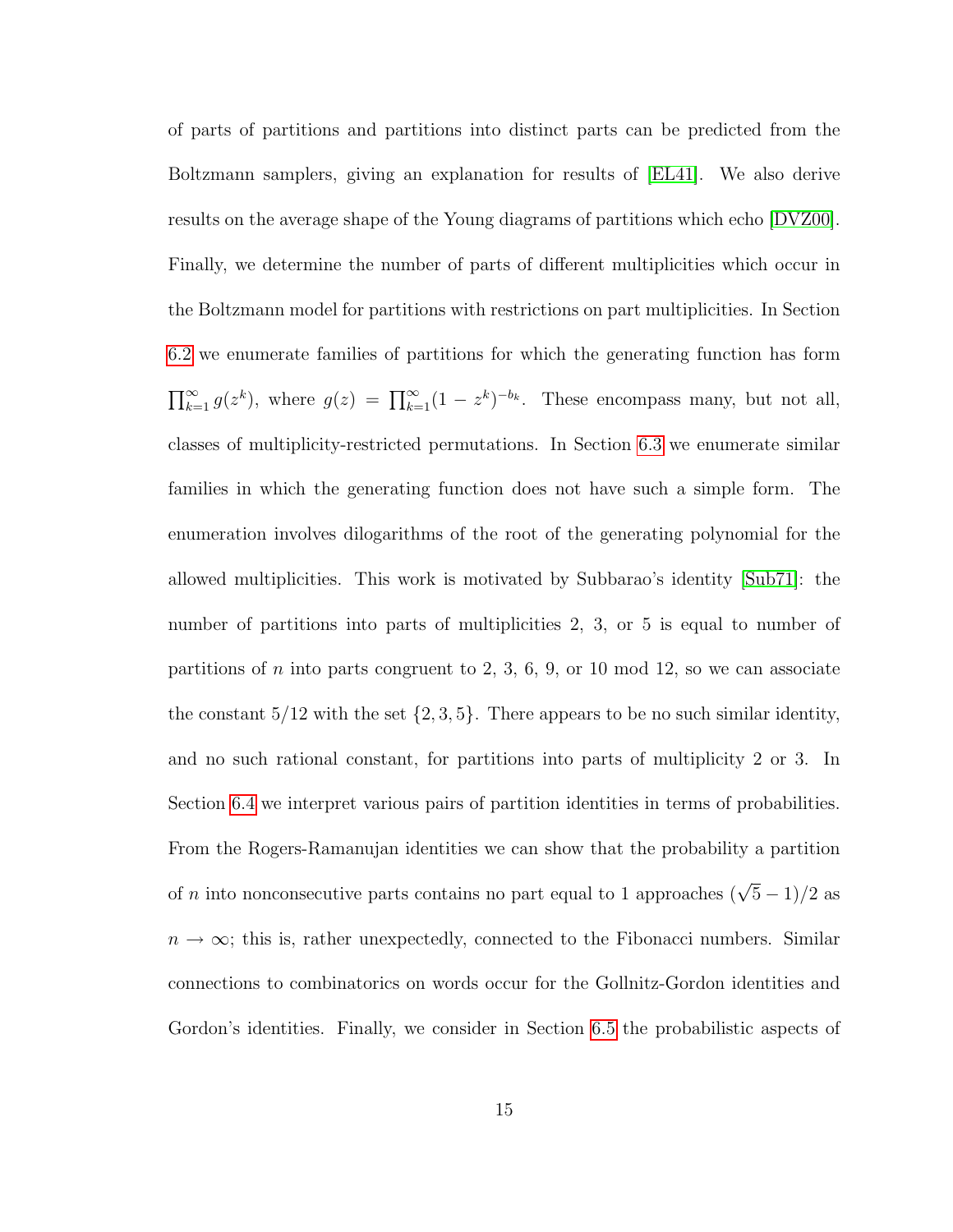overpartitions, which are partitions in which the last occurrence of each part can be barred. We show that a typical overpartition of  $n$  has barred parts summing to  $n/3$ . We review results on random overpartitions from [\[CH04,](#page-248-1) [CGH06\]](#page-248-2), and define woverpartitions, which are a class of weighted objects interpolating between partitions and overpartitions. Boltzmannization of w-overpartitions gives formulas interpolating between known statistics of partitions and of overpartitions.

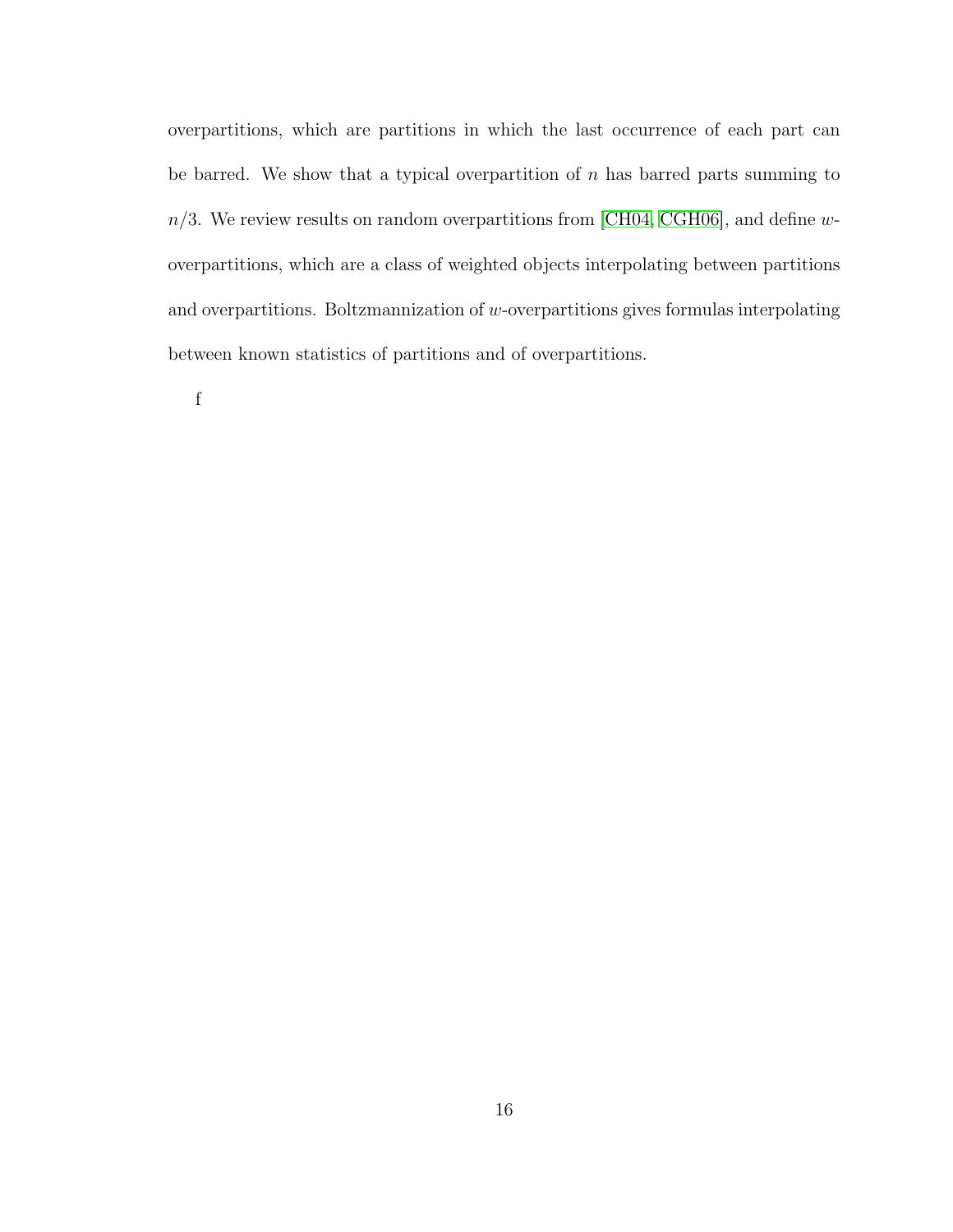# <span id="page-28-0"></span>Chapter 2

# Background and singularity analysis

In this chapter we collect the background results necessary for this thesis. We begin by defining the various types of generating functions to be used and show how probabilistic information can be extracted from generating functions. We then explain the symbolic method for deriving generating functions of combinatorial classes. Next we give a primer on singularity analysis, which is used for extracting asymptotics of the coefficients of generating functions. We close with statements of some miscellaneous results.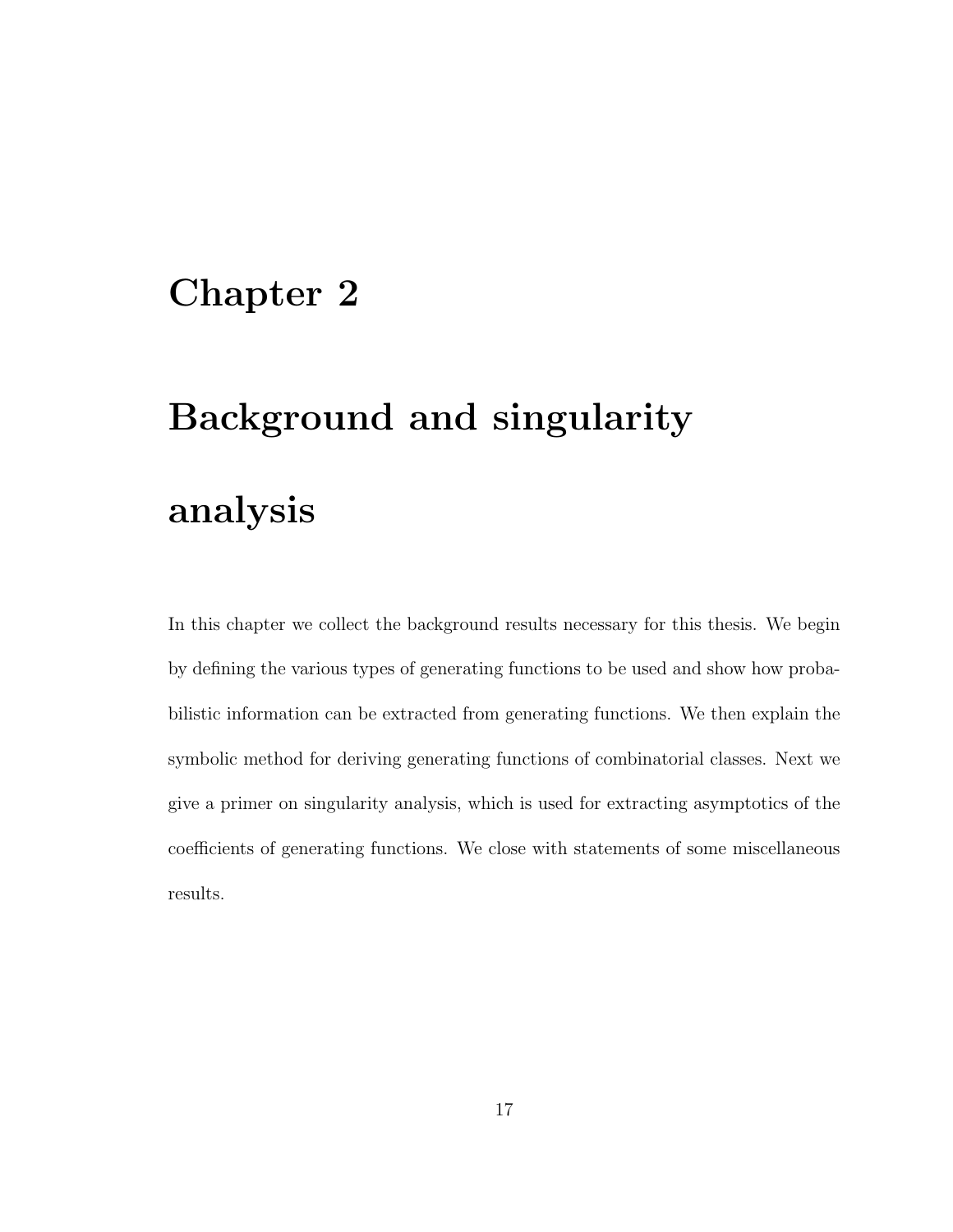## <span id="page-29-0"></span>2.1 Generating functions

We will deal with several different types of univariate generating functions in this thesis: the ordinary, exponential, and Dirichlet generating functions. In addition we will consider certain multivariate generating functions.

Given a sequence  ${a_n}_{n=0}^{\infty}$ , with  $a_n \in \mathbb{C}$ , its ordinary generating function is  $A(x) =$  $\sum_{n\geq 0} a_n x^n$ . This can be viewed in two ways: as a formal power series in  $\mathbb{C}[x]$ , or as a function  $A: \mathbb{C} \to \mathbb{C}$ . We will generally use lowercase letters to denote a sequence and uppercase letters to denote the corresponding generating function. The *exponential* generating function of  $\{a_n\}$  is  $A(x) = \sum_{n\geq 0} a_n x^n/n!$ . We will not consider both the ordinary and exponential generating functions of the same sequence, so the difference will be clear in context. We let  $[z^n]A(z)$  denote the coefficient of  $z^n$  in  $A(z)$ , and  $[z<sup>n</sup>/n!]A(z)$  denote n! times the coefficient of  $z<sup>n</sup>$  in  $A(z)$ .

If  $\{a_n\}$  does not grow too quickly – faster than any exponential  $r^n$  in the ordinary case, or faster than any function of the form  $r^n n!$  in the exponential case – then  $A(z)$ is an analytic function in some neighborhood of zero.

In general we will use ordinary generating functions to count unlabelled combinatorial objects, and exponential generating functions to count labelled combinatorial objects. There are usually many more labelled objects of a given type than unlabelled objects, due to symmetry considerations.

The *Dirichlet generating function* of a sequence  $\{a_n\}$ , often called its *Dirichlet* series, is given by  $\sum_{n\geq 1} a_n n^{-s}$ . The Dirichlet series is particularly well suited for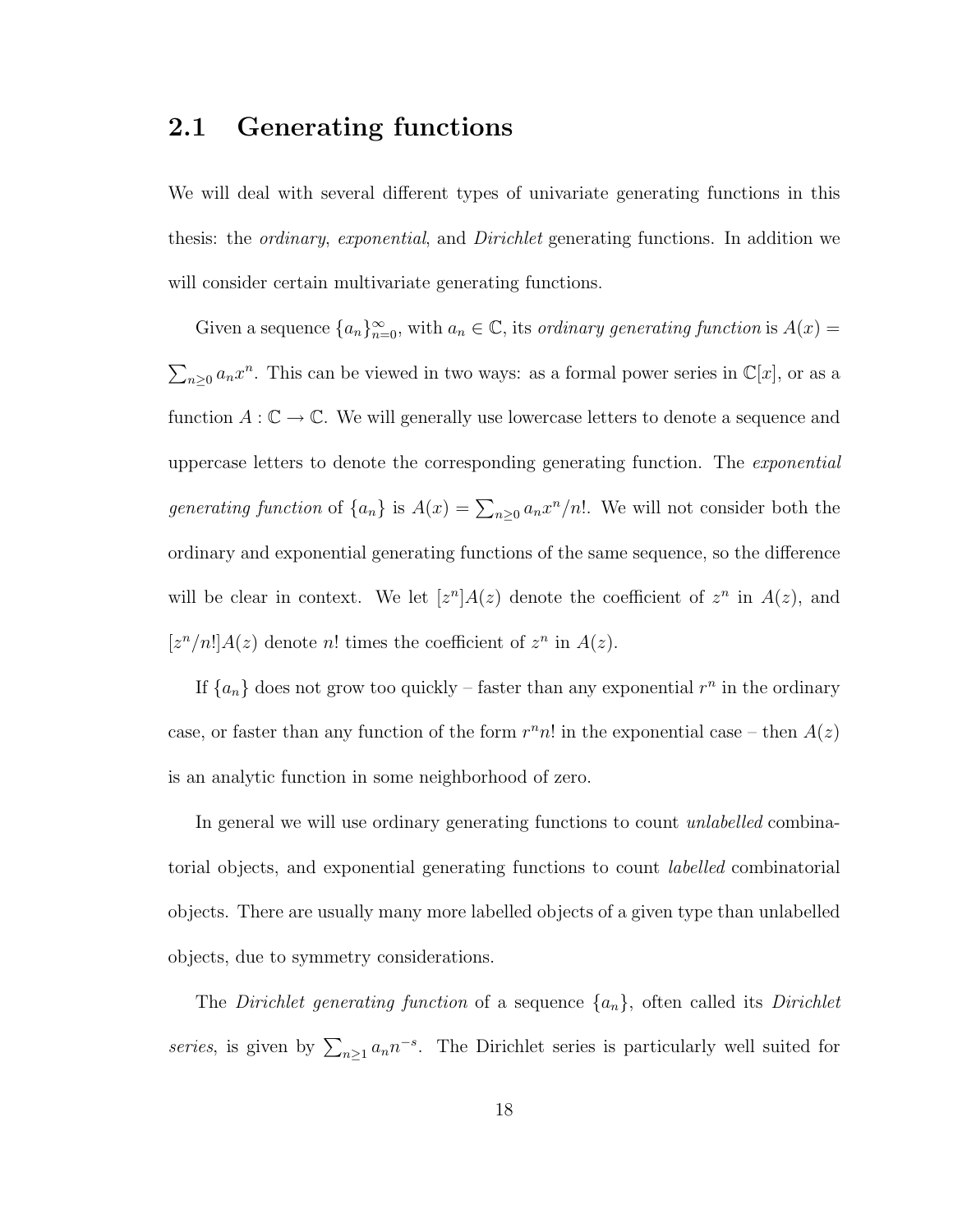number-theoretic problems, because it is adapted to the Dirichlet convolution: given two sequences  $\{a_n\}$  and  $\{b_n\}$ , with Dirichlet generating functions  $A(s)$  and  $B(s)$  respectively, let  $c_n = \sum_{d|n} a_d b_{n/d}$ , and let  $C(s) = \sum_{n\geq 1} c_n n^{-s}$ . Then  $C(s) = A(s)B(s)$ . The Dirichlet generating function of the all-ones sequence is  $\sum_{n\geq 0} n^{-s} = \zeta(s)$ . We will make use of Dirichlet series in Chapter [6.](#page-201-0)

We will also consider multivariate generating functions. Algebraically these are objects in  $\mathbb{C}[x_1,\ldots,x_n]$ ; analytically they are functions from  $\mathbb{C}^n$  to  $\mathbb{C}$ , which are analytic in some polydisc centered at the origin. Most of our generating functions will be asymmetric, in the following sense: one variable will keep track of the *size* of the combinatorial object under consideration, while the others will mark certain statistics. We will generally indicate the size variable by the letter  $z$  and the statistictracking variables by  $u_1, u_2, \ldots$  or by u and v.

Consider an array of numbers  $a_{n,k_1,\dots,k_r}$ . The ordinary  $(r+1)$ -variate generating function of this array is given by

$$
A(z, u_1, \dots, u_r) = \sum_{n \geq 0} \sum_{k_i \geq 0 \forall i} a_{n, k_1, \dots, k_r} z^n u_1^{k_1} \cdots u_r^{k_r}
$$

and the exponential  $(r + 1)$ -variate generating function is given by

$$
A(z, u_1, \ldots, u_r) = \sum_{n \geq 0} \sum_{k_i \geq 0 \forall i} \frac{a_{n, k_1, \ldots, k_r}}{n!} z^n u_1^{k_1} \cdots u_r^{k_r}.
$$

Specializations of these generating functions will also be useful. In particular, the univariate function  $A(z, 1, \ldots, 1)$  satisfies

$$
[z^n/\omega_n]A(z,1,\ldots,1)=\sum_{(k_1,\ldots,k_r)\in\mathbb{Z}_+^r}a_{n,k_1,\ldots,k_r}
$$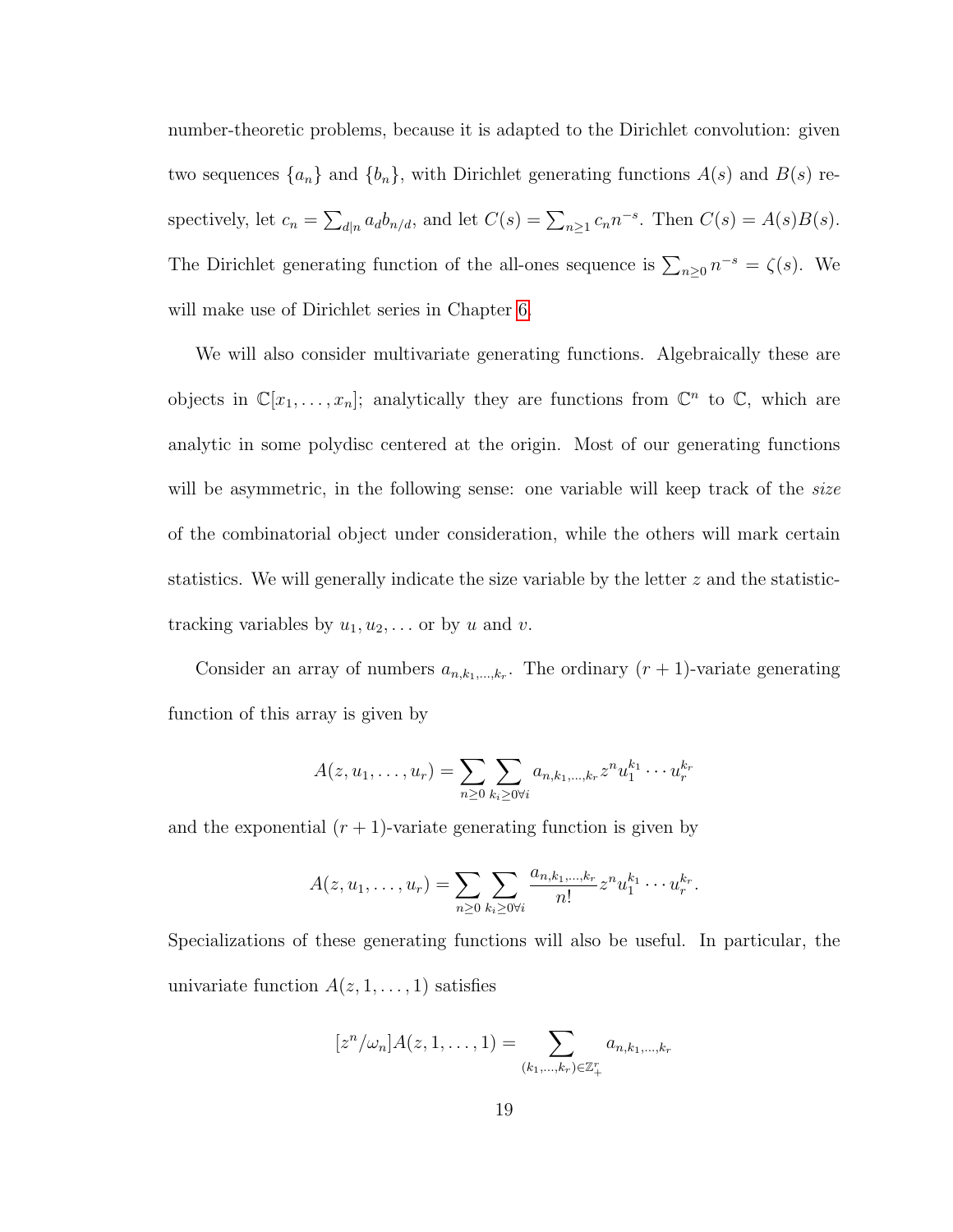where  $\omega_n$  is 1 in the ordinary case and n! in the exponential case. This sum is the number of objects of size  $n$  where the parameters under consideration are arbitrary; thus  $A(z, 1, \ldots, 1)$  counts objects accordingly only to their size. If some variable is set to 0, this has the effect of *excluding* objects for which the corresponding statistic is nonzero. Further "semi-combinatorial" specializations are also possible. For example, in the case  $r = 1$  (the bivariate case),  $[z<sup>n</sup>/\omega_n]A(z, -1)$  is the difference between the number of A-objects with an even u-statistic and with an odd u-statistic. Letting  $u$ equal other roots of unity gives other linear combinations.

A simple example is as follows: the generating function for permutations counted by their size and number of fixed points is

$$
P(z, u) = \exp\left(uz + \frac{z^2}{2} + \frac{z^3}{3} + \cdots\right) = \exp\left((u - 1)z + z + \frac{z^2}{2} + \frac{z^3}{3} + \cdots\right)
$$
  
=  $\exp\left((u - 1)z + \log\frac{1}{1 - z}\right) = \frac{1}{1 - z}\exp(u - 1)z.$ 

Thus  $P(z, 1) = 1/(1-z)$  and  $P(z, 0) = e^{-z}/(1-z)$ . The prior is the generating function of permutations regardless of their number of fixed points; the latter is the generating function of permutations without fixed points, or derangements. We will later see that  $\lim_{n\to\infty} [z^n]P(z,0) = e^{-1}$ ; thus the probability that a random permutation is a derangement is  $e^{-1}$ . Such a statement should be understood to be an abbreviation for "the limit of the probability that a permutation of  $[n]$  chosen uniformly at random is a derangement, as  $n \to \infty$ , is  $e^{-1}$ . We also have  $P(z, -1) =$  $e^{-2z}/(1-z)$ . The number of permutations of [n] with an even number of fixed points is thus  $\frac{z^n}{n!}(P(z,-1)+P(z,1))/2$ ; for large *n* this is very near  $(1+e^{-2})/2$  times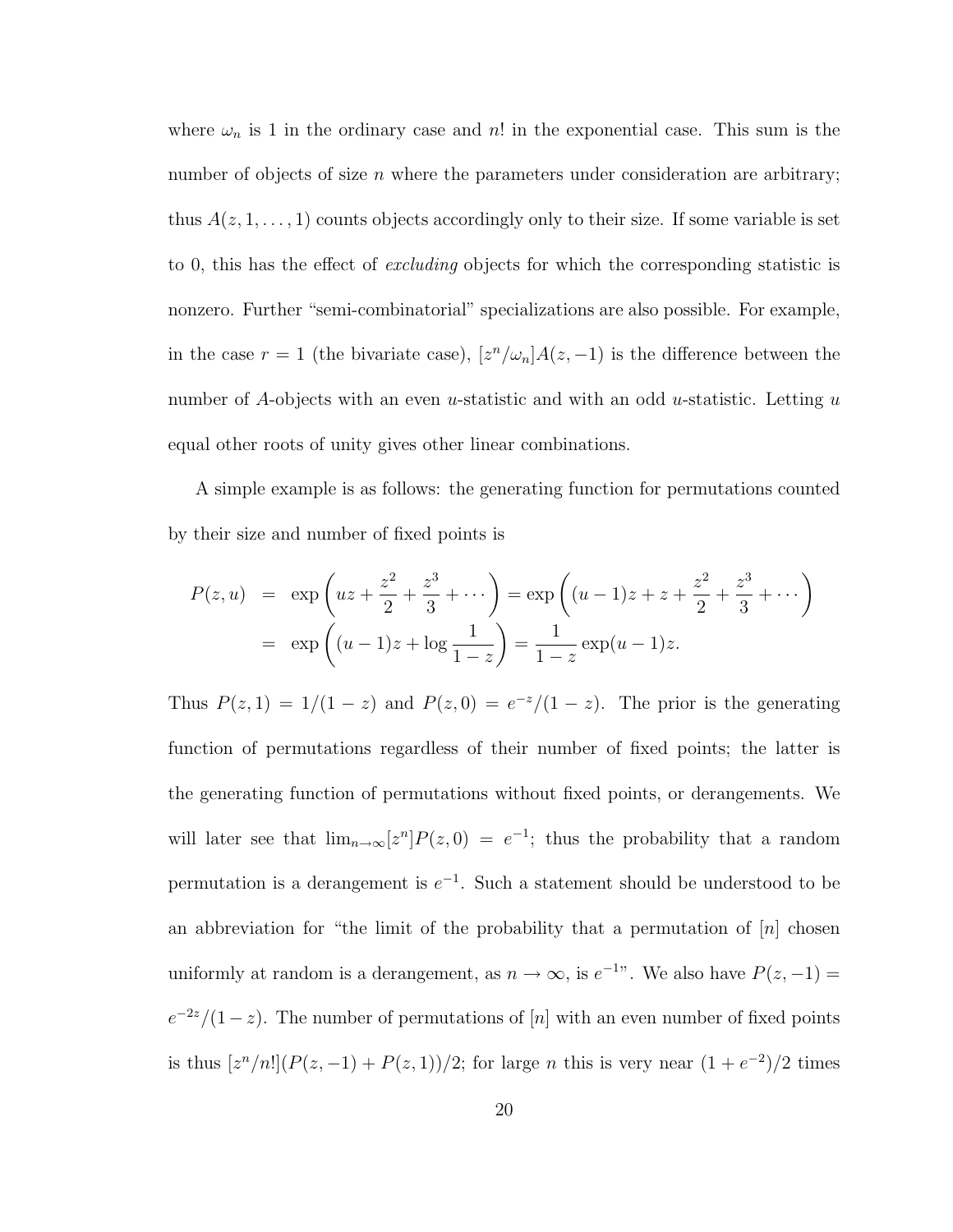the number of permutations. And in fact  $(1+e^{-2})/2$  is the probability that a Poisson random variable with mean 1 is even.

We will not have to do asymptotics for multivariate generating functions. Finding asymptotic information on the coefficients of multivariate generating functions is a quite delicate operation, and an area of active research. The underlying principle for asymptotic work is that the type and location of the singularity closest to the origin governs the asymptotic behavior of the coefficients. In the univariate case, singularities are points; in the multivariate case, one must deal with a singular variety. However, we will be able to extract the probabilities we seek from bivariate generating functions by considering only their univariate specializations.

Let A be a combinatorial class, so  $A = \bigcup_{n=0}^{\infty} A_n$  with  $|A_n| = a_n < \infty$ . The uniform probability distribution over  $\mathcal{A}_n$  assigns to any  $\alpha \in \mathcal{A}_n$  the same probability, namely  $1/A_n$ . We will let  $\mathbb{P}, \mathbb{P}_{A_n}$  or  $\mathbb{P}_n$  denote the probability relative to this uniform distribution. In general, the symbol  $\mathbb P$  will denote probabilities, and subscripts on it will denote the particular probabilistic model under consideration.

Consider a *parameter* or *statistic*  $\chi$ , which associates to every object  $\alpha \in \mathcal{A}$  an integer value  $\chi(\alpha)$ . The parameter  $\chi$  determines a discrete random variable on the probability space  $A_n$ . The probability generating function of this random variable is  $p(u) = \sum_{k} \mathbb{P}(\chi = k)u^{k}$ . The following proposition follows immediately from the definition.

<span id="page-32-0"></span>**Proposition 2.1.1.** [\[FS09,](#page-252-2) Prop. III.1] Let  $A(z, u)$  be the bivariate generating func-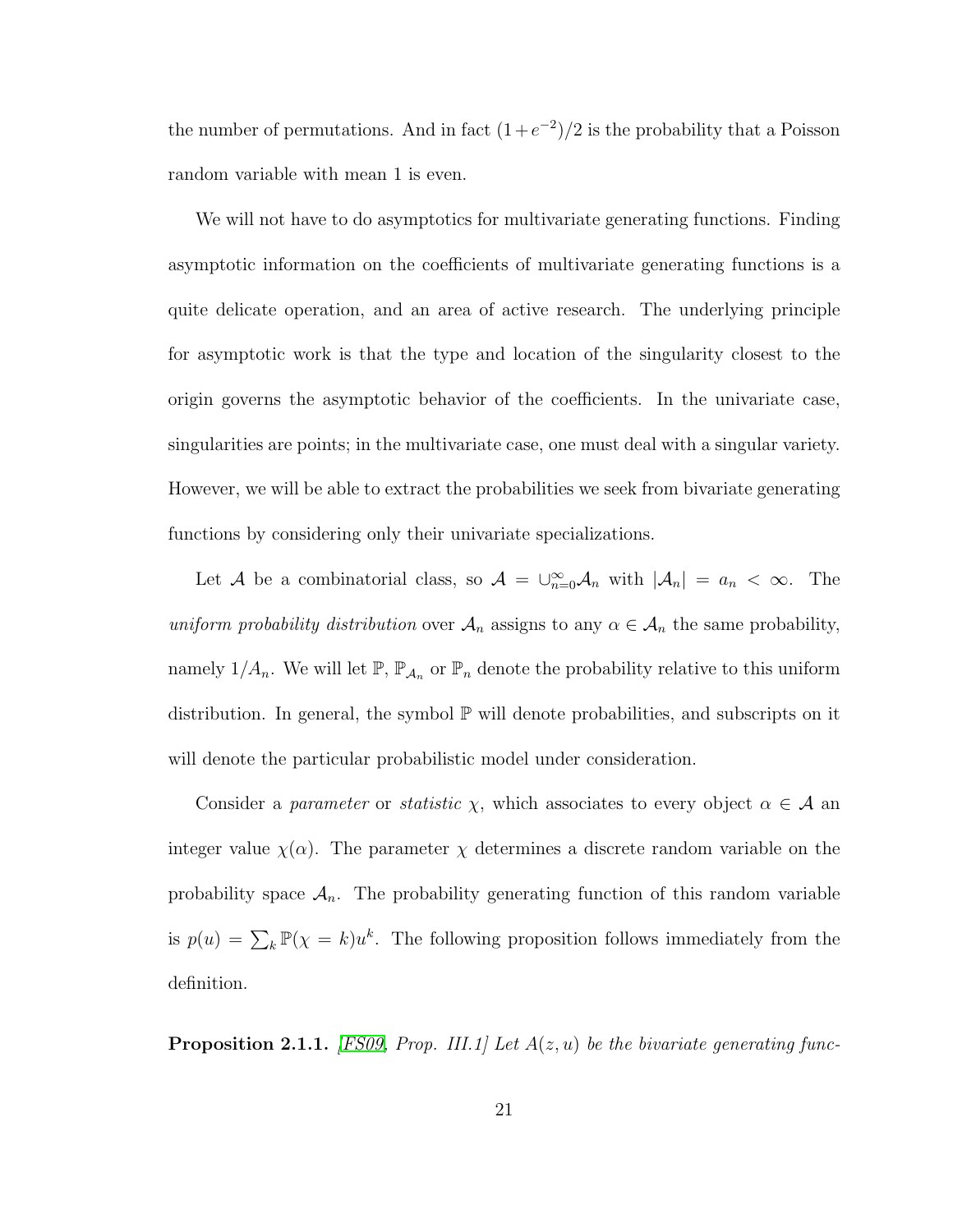tion of a parameter  $\chi$  defined over a combinatorial class A. The probability generating function of  $\chi$  over  $\mathcal{A}_n$  is given by

$$
\sum_{k} \mathbb{P}_{\mathcal{A}_n}(\chi = k) u^k = \frac{[z^n] A(z, u)}{[z^n] A(z, 1)}.
$$

We note that  $[z^n]A(z, u)$  is in general a function of u; if we intend the coefficient of  $z^n u^0$ , we will use the notation  $[z^n u^0]$ . That is,  $[z^2](3z^2 + z^2 u + z^3) = 3 + u$ , and  $[z^2u^0](3z^2+z^2u+z^3)=3.$ 

Proposition 2.1.2. [\[FS09,](#page-252-2) Prop. III.2] The factorial moment of order r of a parameter  $\chi$  is determined from the bivariate generating function  $A(z, u)$  by r-fold differentiation followed by evaluation at 1:

$$
\mathbb{E}_{\mathcal{A}_n}((\chi)_r) = \frac{[z^n] \partial_u^n A(z, u)|_{u=1}}{[z^n] A(z, 1)}.
$$

*Proof.* From Proposition [2.1.1,](#page-32-0) we have the probability generating function of  $A_n$ . The effect of differentiation is as follows:

$$
\left(\frac{\partial}{\partial u}\right)^r \sum_k \mathbb{P}(\chi = k)u^k = \sum_k \mathbb{P}(\chi = k)(k)_r u^{k-r}.
$$

Setting  $u = 1$ , we have  $\partial_u^r p(u) = \sum_k \mathbb{P}(\chi = k)(k)_r$ ; the right-hand side is just the rth factorial moment of  $\chi$ .  $\Box$ 

In particular, the first two moments satisfy

$$
\mathbb{E}_{\mathcal{A}_n}(\chi) = \frac{[z^n]A_u(z,1)}{[z^n]A(z,1)}, \mathbb{E}_{\mathcal{A}_n}(\chi^2) = \frac{[z^n]A_{uu}(z,1)}{[z^n]A(z,1)} + \frac{[z^n]A_u(z,1)}{[z^n]A(z,1)}
$$

and the variance satisfies  $\mathbb{V}(\chi) = \mathbb{E}(\chi^2) - \mathbb{E}(\chi)^2$ .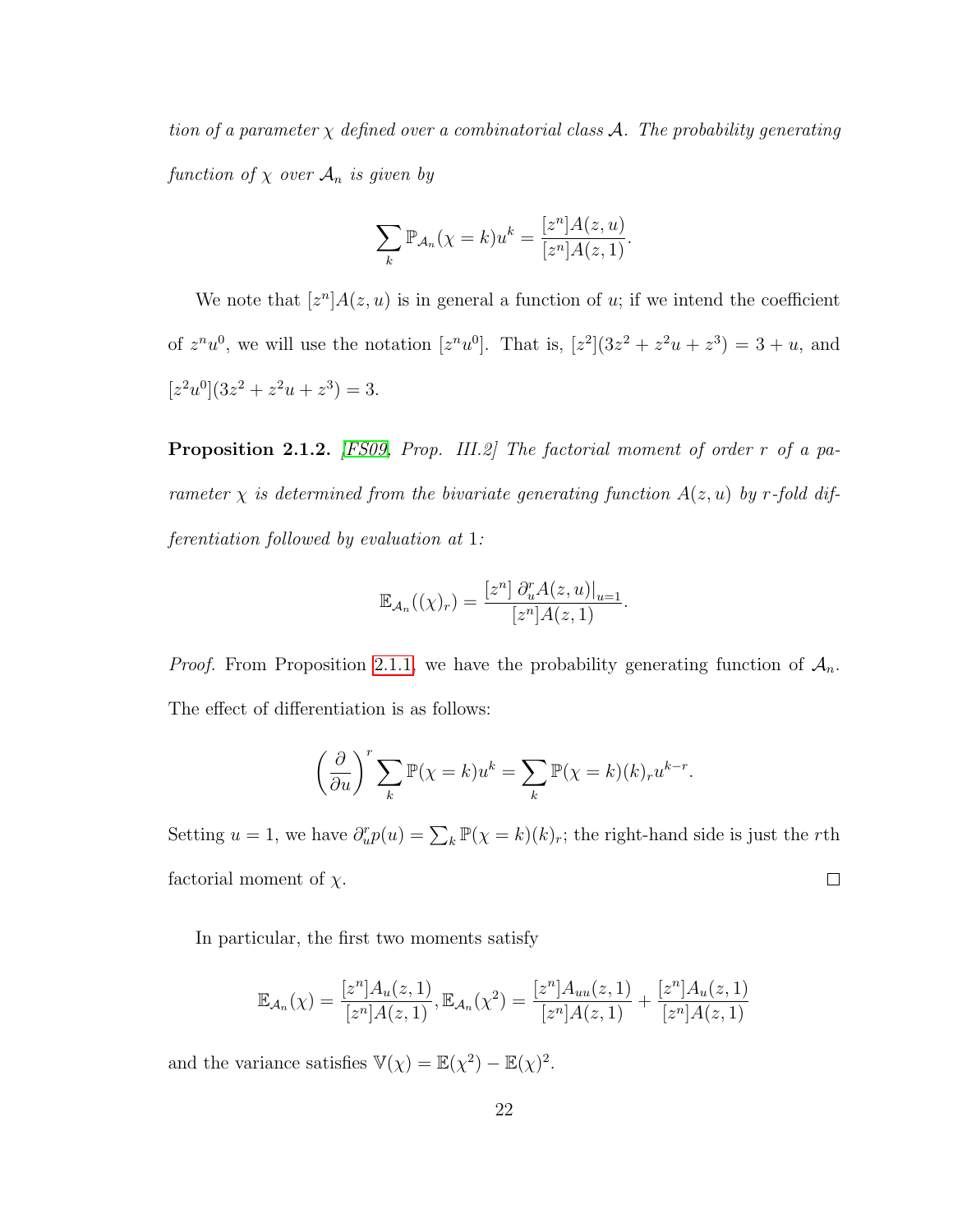## <span id="page-34-0"></span>2.2 The symbolic method in combinatorics

In this section we give a brief exposition of the *symbolic method* in combinatorics. This is essentially a device for the specification of combinatorial objects which are recursively built up from simpler objects. We will build up a library of recursive constructions used in such constructions, which are called *admissible* constructions, and show how such constructions are translated into operations on generating functions. This makes the determination of the generating functions counting such objects, which include many of the generating functions occurring naturally in combinatorics, fairly routine, which frees us up to concentrate on the analysis of the generating functions.

An (unlabelled) *combinatorial class* is nothing more than a countable union of finite sets. We write  $\mathcal{A} = \bigcup_{n \geq 0} \mathcal{A}_n$ , where  $\mathcal{A}_n$  is the number of objects of size n; we then write  $a_n = |\mathcal{A}_n|$  for the number of objects of size n. We can endow a class A with a multidimensional parameter  $\chi = (\chi_1, \ldots, \chi_d)$ , which is a function from A to the set of d-tuples of nonnegative integers. We say such a parameter is d-valued.

We now define labelled combinatorial classes. A weakly labelled object is a graph whose vertices are a subset of the positive integers. An object of size  $n$  is said to be well-labelled, or labelled, if it is weakly labelled and its collection of labels is the set  $\{1, 2, \ldots, n\}$ . A labelled class is a combinatorial class consisting of well-labelled objects. The restriction to graphs may seem overly restrictive, but all "natural" labelled objects can be encoded as graphs. In our case, labelled objects will be permutations; a permutation  $\sigma$  can be encoded as a directed graph with edges  $i \to \sigma(i)$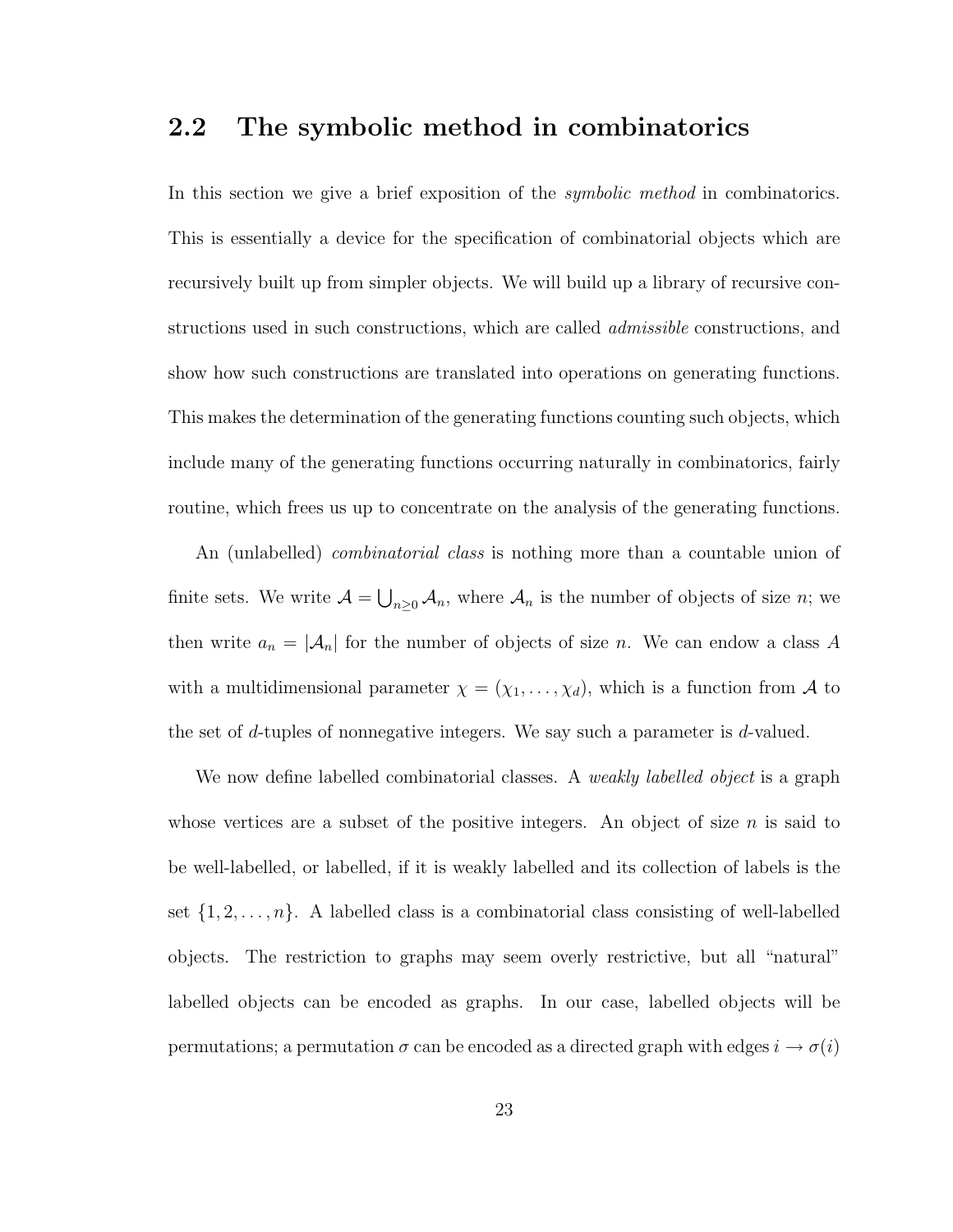for each i. Labelled combinatorial classes can carry parameters just as unlabelled ones do.

The essence of the symbolic method is that we can recursively specify combinatorial classes, in such a way that they are naturally built up from atoms by applying a few basic constructions. Those consructions which are adapted to the generating-function approach, we call admissible. Formally, let  $\Phi$  be a construction that associates to m combinatorial classes a new class:  $\mathcal{B} = \Phi[\mathcal{A}^{(1)}, \dots, \mathcal{A}^{m}].$ Then  $\Phi$  is called admissible iff the sequence  $(B_n)_{n=1}^{\infty}$  depends only on the sequences  $(A_n^{(1)})_{n=1}^{\infty}, \cdots, (A_n^{(m)})_{n=1}^{\infty}$ . That is, the generating function  $B(z)$  depends only on the  $A^{(k)}(z)$ . (This is from [\[FS09,](#page-252-2) Def. I.5].)

The classes  $\{\epsilon\}$  and  $\mathcal{Z}$ , which have one element of size 0 and size 1 respectively, will be our building blocks for all other classes. We call  $\{\epsilon\}$  a neutral class and  $\mathcal{Z}$  an atom. We will proceed by listing some admissible constructions.

**Disjoint unions.** Let A and B be combinatorial classes, and let  $\phi$  and  $\chi$  be the corresponding parameters, both d-valued. Then define  $C = A + B$  by letting  $C_n$  be the disjoint union of  $\mathcal{A}_n$  and  $\mathcal{B}_n$ . Formally,

$$
\mathcal{C}_n = \{ (\alpha, 1) : \alpha \in \mathcal{A}_n \} \cup \{ (\beta, 2) : \beta \in \mathcal{B}_n \}
$$

where 1 and 2 are simply tags in case  $\mathcal{A}_n$  and  $\mathcal{B}_n$  have elements in common. Let  $\psi$  be a d-valued parameter for C, with  $\psi((\alpha, 1)) = \phi(\alpha)$  and  $\psi((\beta, 2)) = \chi(\beta)$ . Then the generating functions of these classes, either ordinary or exponential, satisfy  $C(z, u_1, \ldots, u_r) = A(z, u_1, \ldots, u_r) + B(z, u_1, \ldots, u_r)$ . The proof is straightforward: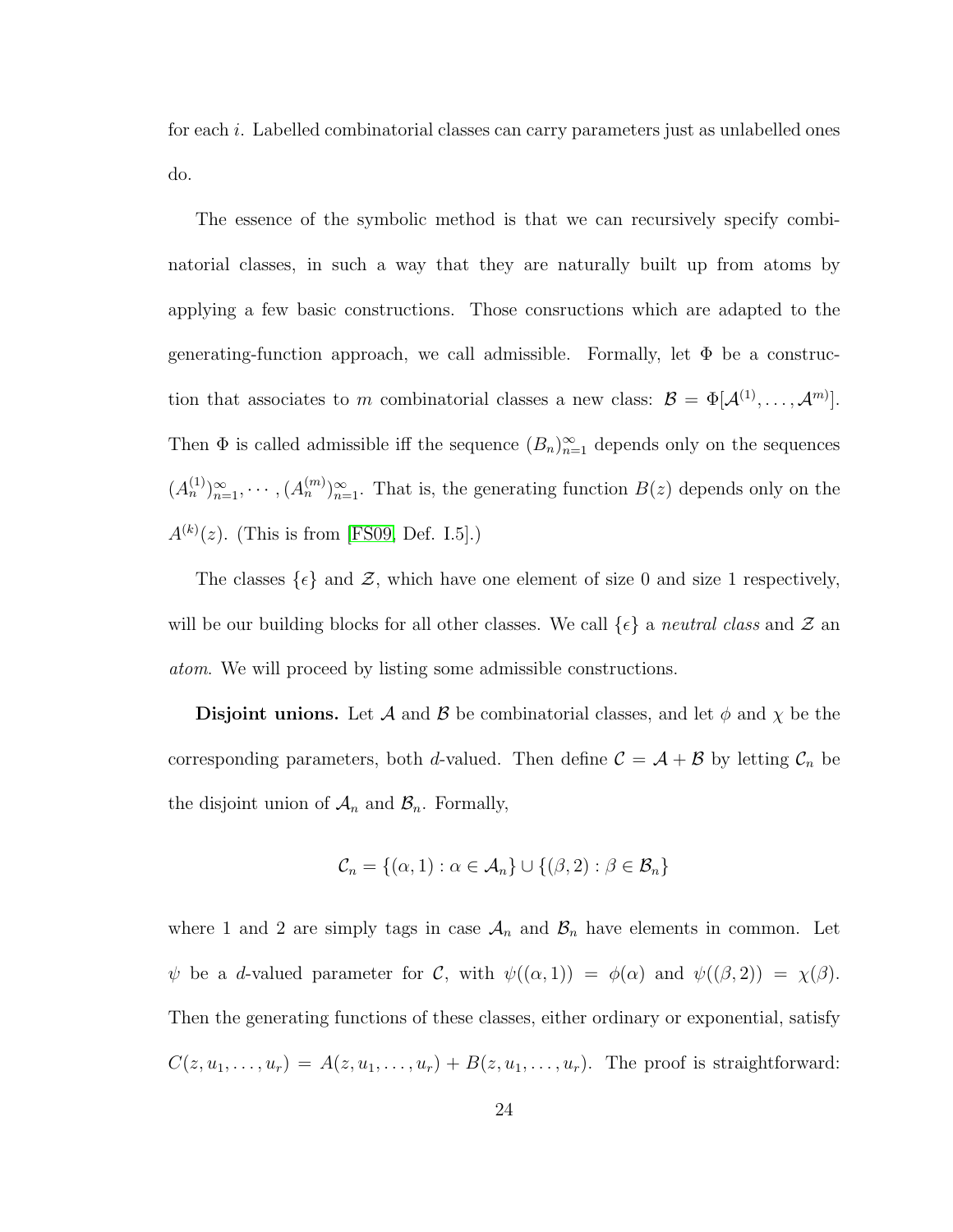an object  $\gamma \in C$  with  $\psi(\gamma) = \vec{k}$  is either a pair  $(\alpha, 1)$  with  $\phi(\alpha) = \vec{k}$  or a pair  $(\beta, 2)$ with  $\chi(\beta) = \vec{k}$ .

Cartesian products and labelled products. The Cartesian product of two combinatorial classes,  $C = \mathcal{A} \times \mathcal{B}$ , is defined in the ordinary set-theoretic way. Parameters are inherited by addition: if  $\gamma = (\alpha, \beta)$ , then  $\psi(\gamma) = \phi(\alpha) + \chi(\beta)$ . Then the ordinary generating functions satisfy  $C(z, \vec{u}) = A(z, \vec{u})B(z, \vec{u})$ . To see this, consider objects  $\gamma \in C$  with  $|\gamma| = n, \psi(\gamma) = \vec{k}$ . These are of the form  $(\alpha, \beta)$  with  $|\alpha| + |\beta| = n, \phi(\alpha) + \chi(\beta) = \vec{k}$ . Thus the product form for the generating function follows immediately from the multiplication process.

The exponential case is slightly more complicated. We must define the labelled product of two labelled combinatorial classes  $\mathcal A$  and  $\mathcal B$ , which we denote  $\mathcal A \star \mathcal B$ . We first must define relabellings. Given a weakly labelled structure  $\alpha$  of size n, we denote by  $\rho(\alpha)$  its reduction, which is the same object with the labels reduced to the standard set [n] and kept in the same order. Then given two labelled objects  $\alpha \in \mathcal{A}$  and  $\beta \in \mathcal{B}$ , we let  $\alpha \star \beta$  be the set of ordered pairs that reduce to  $(\alpha, \beta)$ :

$$
\alpha \star \beta = \{ (\alpha', \beta') : (\alpha', \beta') \text{ is well-labeled }, \rho(\alpha') = \alpha, \rho(\beta') = \beta \}.
$$

Then the labelled product of classes is given by

$$
\mathcal{A} \star \mathcal{B} = \bigcup_{\alpha \in \mathcal{A}, \beta \in \mathcal{B}} \alpha \star \beta.
$$

If  $C = \mathcal{A} * \mathcal{B}$ , we have that  $C(z, \vec{u}) = A(z, \vec{u})B(z, \vec{u})$ . To see this, consider objects  $\gamma \in \mathcal{C}$  with  $|\gamma| = n, \psi(\gamma) = \vec{k}$ . These are of the form  $(\alpha', \beta')$  with  $|\alpha'| + |\beta'| =$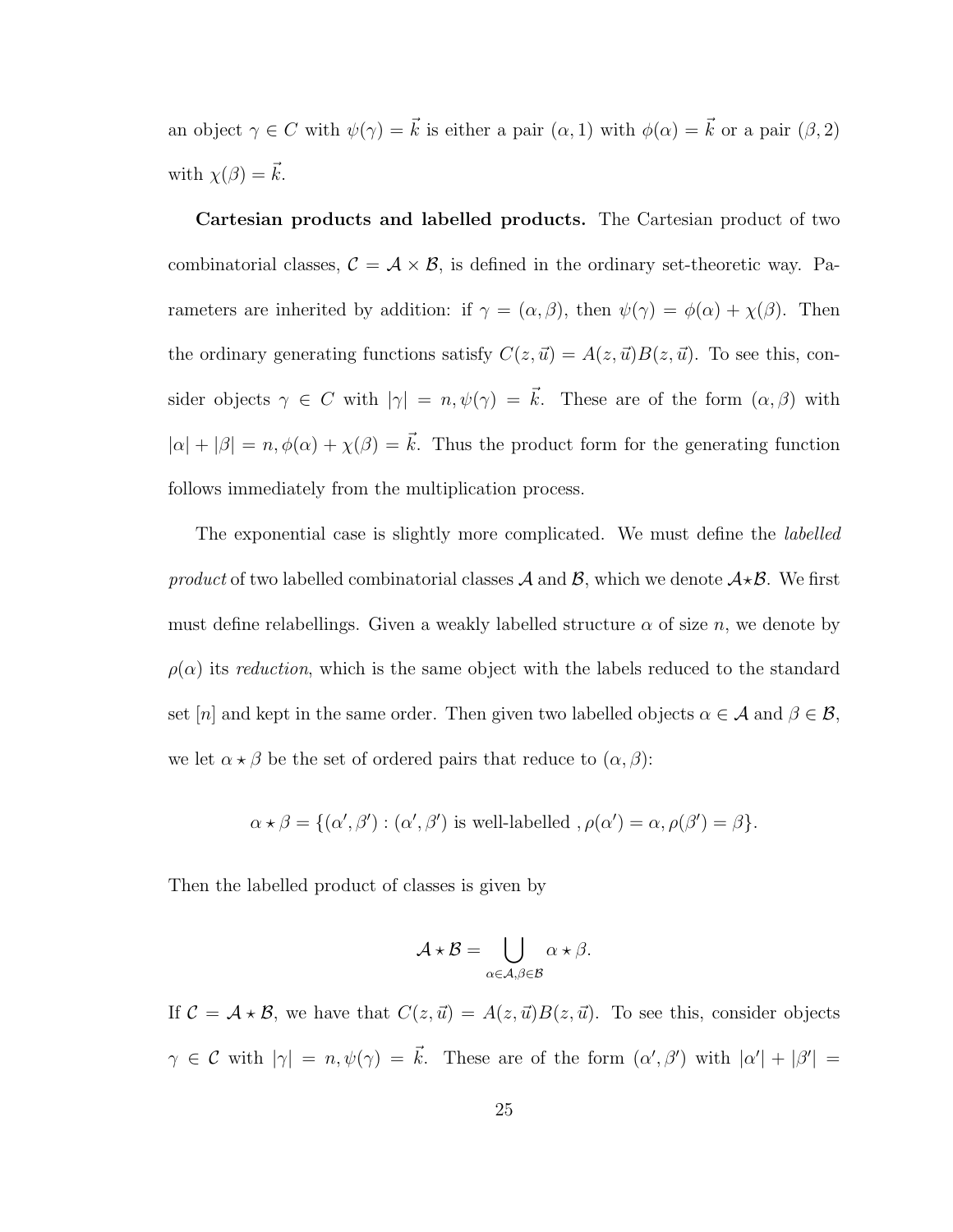$n, \phi(\alpha') + \chi(\beta') = \vec{k}$ . Furthermore  $(\alpha', \beta') \in \alpha \star \beta$ . Thus  $\alpha'$  and  $\beta'$  together contain all the labels  $1, 2, \ldots, n$ , with none repeated.

Now we refine based on  $|\alpha'|$ . We can construct  $\binom{n}{i}$  $\binom{n}{j} a_j b_{n-j}$  pairs  $(\alpha', \beta') \in \mathcal{A} \star \mathcal{B}$  in which  $|\alpha'| = j, |\beta'| = n - j$  – we choose the j labels which will be used in  $\alpha'$  and then pick  $\alpha'$  with size j and  $\beta'$  with size  $n - j$ , with suitable labels. Summing over j, the total number of pairs  $(\alpha', \beta')$  with  $|\alpha'| + |\beta'| = n$ , that satisfy the labelling conditions, is

$$
\sum_{j=0}^{n} {n \choose j} a_j b_{n-j} = n! \sum_{j=0}^{n} \frac{a_j}{j!} \frac{b_{n-j}}{n-j!}.
$$

This is just  $n![z^n]A(z)B(z)$ . So we have  $[z^n/n!]C(z) = n![z^n]A(z)B(z)$ , or  $[z^{n}/n!]C(z) = [z^{n}/n!]A(z)B(z).$ 

Sequences. We can form a combinatorial class by taking sequences of elements from an already-specified class which contains no elements of size zero. We denote the class obtained in this way by  $\mathcal{B} = \text{SEQ}(\mathcal{A})$ . This is an abbreviation for a combination of sums and products:

$$
SEQ(\mathcal{A}) = \{ \epsilon \} + \mathcal{A} + (\mathcal{A} \times \mathcal{A}) + (\mathcal{A} \times \mathcal{A} \times \mathcal{A}) + \cdots
$$

where  $\epsilon$  is a structure of size 0, corresponding to the empty sequence. Then we have the generating function identity

$$
B(z, \vec{u}) = 1 + A(z, \vec{u}) + A(z, \vec{u})^2 + A(z, \vec{u})^3 + \cdots = \frac{1}{1 - A(z, \vec{u})}.
$$

The geometric series converges as a formal power series, since  $[z^0]A(z) = 0$  by assumption.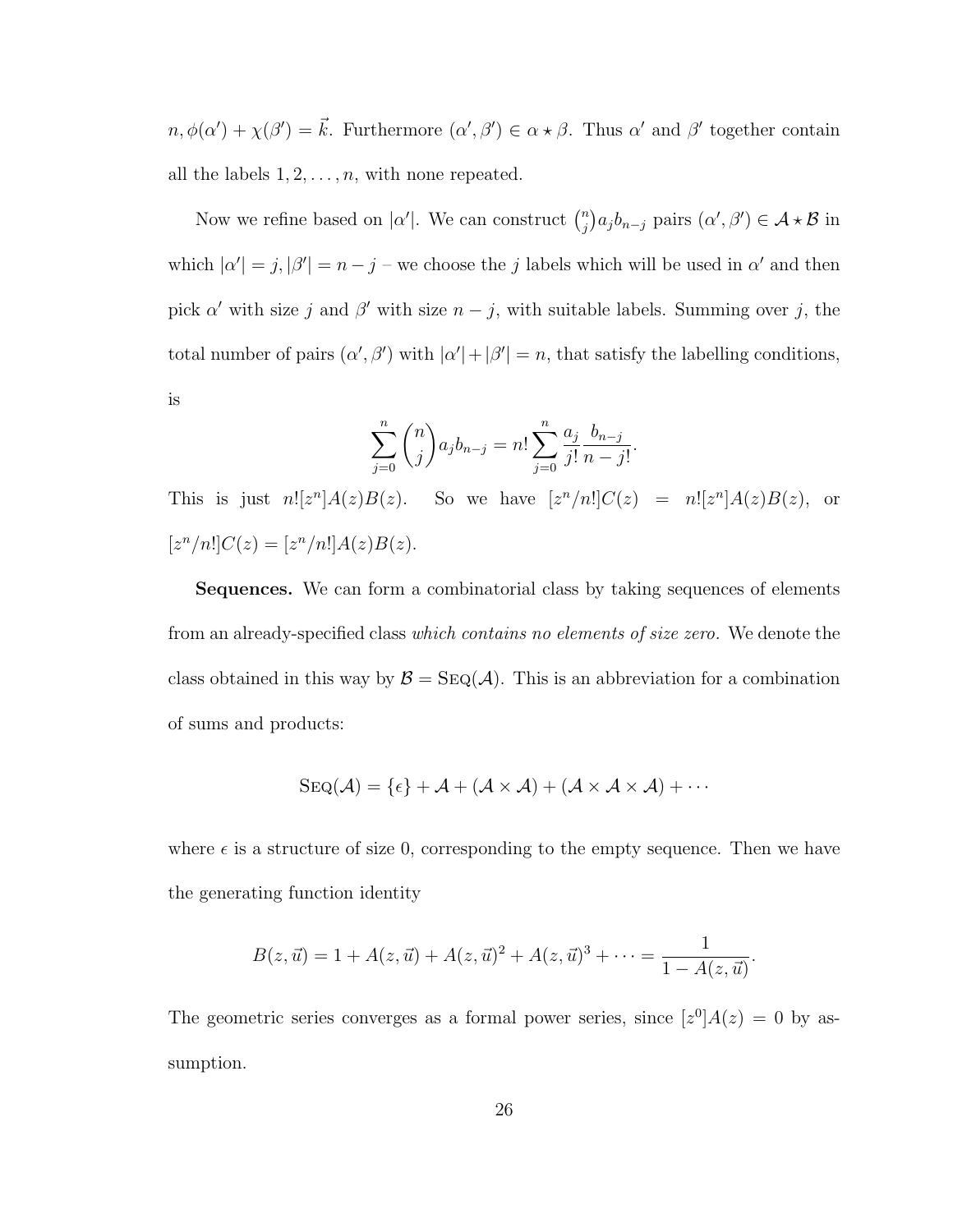Sets (for labelled structures). Denote by  $\text{SET}_k(\mathcal{A})$  the class of k-sets formed from A. Formally we write  $\text{SET}_k(\mathcal{B}) = \text{SEQ}_k(\mathcal{B}) / \sim$ . Here ∼ is the equivalence relation in which two sets are equivalent if the components of one are a permutation of the components of the other. Therefore  $\sim$  partitions SEQ<sub>k</sub>( $\mathcal{A}$ ) into orbits of size k!. So if  $\mathcal{B} = \text{SET}_k(\mathcal{A})$ , we have  $B(z) = A(z)^k / k!$ , and similarly for the parameterenriched version  $B(z, \vec{u}) = A(z, \vec{u})/k!$ .

We then define the set construction by

$$
\text{SET}(\mathcal{A}) = \{ \epsilon \} + \mathcal{A} + \text{SET}_2(\mathcal{A}) + \cdots = \bigcup_{k \geq 0} \text{SET}_k(\mathcal{A}).
$$

Translating into generating functions, where  $\mathcal{B} = \text{SET}(\mathcal{A})$ , we get

<span id="page-38-0"></span>
$$
B(z, \vec{u}) = \sum_{k \ge 0} \frac{A(z, \vec{u})^k}{k!} = \exp A(z, \vec{u})
$$
 (2.1)

Thus taking sets corresponds to exponentiation; this is a form of the well-known "exponential formula".

Multisets (for unlabelled structures). For a finite combinatorial class  $A$ , with  $\mathcal{A}_0$  empty, the multiset class  $\mathcal{B} = \text{MSET}(\mathcal{A})$  can be defined by

$$
M\text{set}(\mathcal{A}) = \prod_{\alpha \in \mathcal{A}} \text{Seq}(\{\alpha\}).
$$

That is, let  $\mathcal{A} = {\alpha_1, \alpha_2, ..., \alpha_k}$ . Then we can write a multiset of elements of  $\mathcal{A}$  as a sequence of repeated elements  $\alpha_1$ , followed by a sequence of repeated elements  $\alpha_2$ , and so on. The generating function of  $\text{SEQ}(\{\alpha\})$  is  $1/(1-z^{|\alpha|})$ , and so we get

$$
B(z) = \prod_{\alpha \in A} 1/(1 - z^{|\alpha|}) = \prod_{n=1}^{\infty} (1 - z^n)^{-A_n}.
$$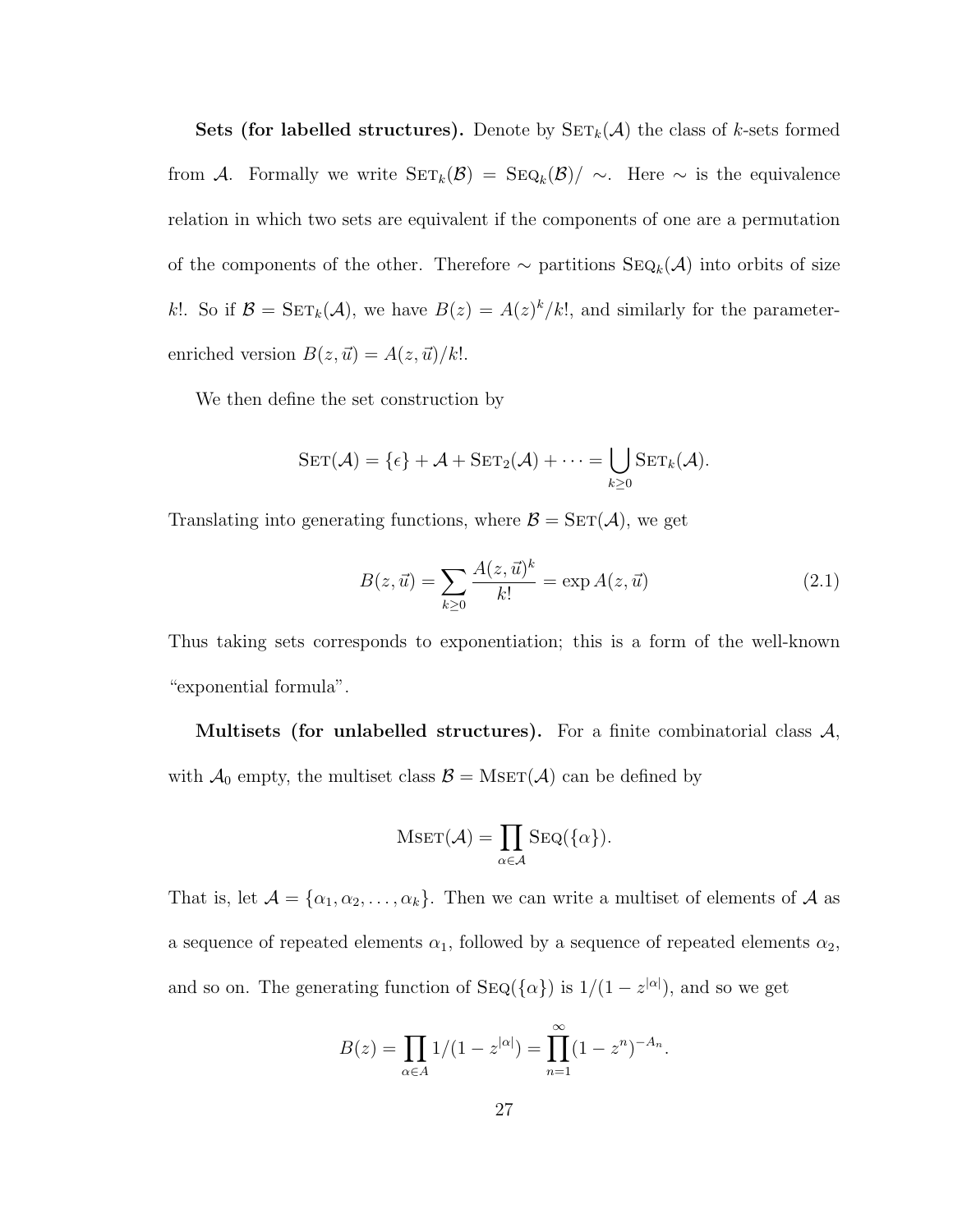This can be written in the form  $B(z) = \exp \sum_{k=1}^{\infty} A(z^k)/k$ , which does not require coefficient extraction, but we will not need this.

**Cycles.** We proceed to define cycles as we did for sets. We have  $Cyc_k(\mathcal{A}) =$  $\text{SEQ}_k(\mathcal{A})/\sim$ , where now  $\sim$  identifies two sequences when the components of one are a cyclic permutation of the components of the other. Thus  $\sim$  partitions SEQ<sub>k</sub>(A) into orbits of size k. Thus if  $\mathcal{B} = \text{Cyc}_k(\mathcal{A})$ , we have  $B(z) = A(z)^k / k$ , again with possible parameter enrichment. We now define  $\mathrm{Cyc}(\mathcal{A}) = \bigcup_{k \geq 1} \mathrm{Cyc}_k(\mathcal{A})$ . If  $\mathcal{B} = \mathrm{Cyc}(\mathcal{A})$ , we thus have the generating function relation

<span id="page-39-0"></span>
$$
A(z) = \sum_{k=1}^{\infty} \frac{1}{k} B(z)^k = \log \frac{1}{1 - B(z)}.
$$
 (2.2)

A note on notation. We will often use subscripts to denote a set of allowed sizes in the constructions SET, MSET, CYC. For example,  $\text{Cyc}_{\leq 3}(\mathcal{Z})$  would denote the combinatorial class of cycles of length less than or equal to 3, and so  $\text{SET}(\text{Cyc}_{\leq3}(\mathcal{Z}))$ is the combinatorial class of permutations with all cycle lengths at most 3. The specification  $\text{SET}_{e}(\text{Cyc}(\mathcal{Z}),$  in which the e stands for even, corresponds to permutations with an even number of cycles; similarly  $\text{SET}(\text{Cyc}_o(\mathcal{Z}),$  with  $o$  for odd, corresponds to permutations with all cycles having odd length. The corresponding generating functions can be found by summing over only the set of allowed sizes in an analogue of  $(2.1)$  or  $(2.2)$ .

Marking components. The multivariate generating functions under consideration in this thesis are in general "asymmetric": one variable indicates size, and other variables indicate various statistics of these objects. In particular these statistics tend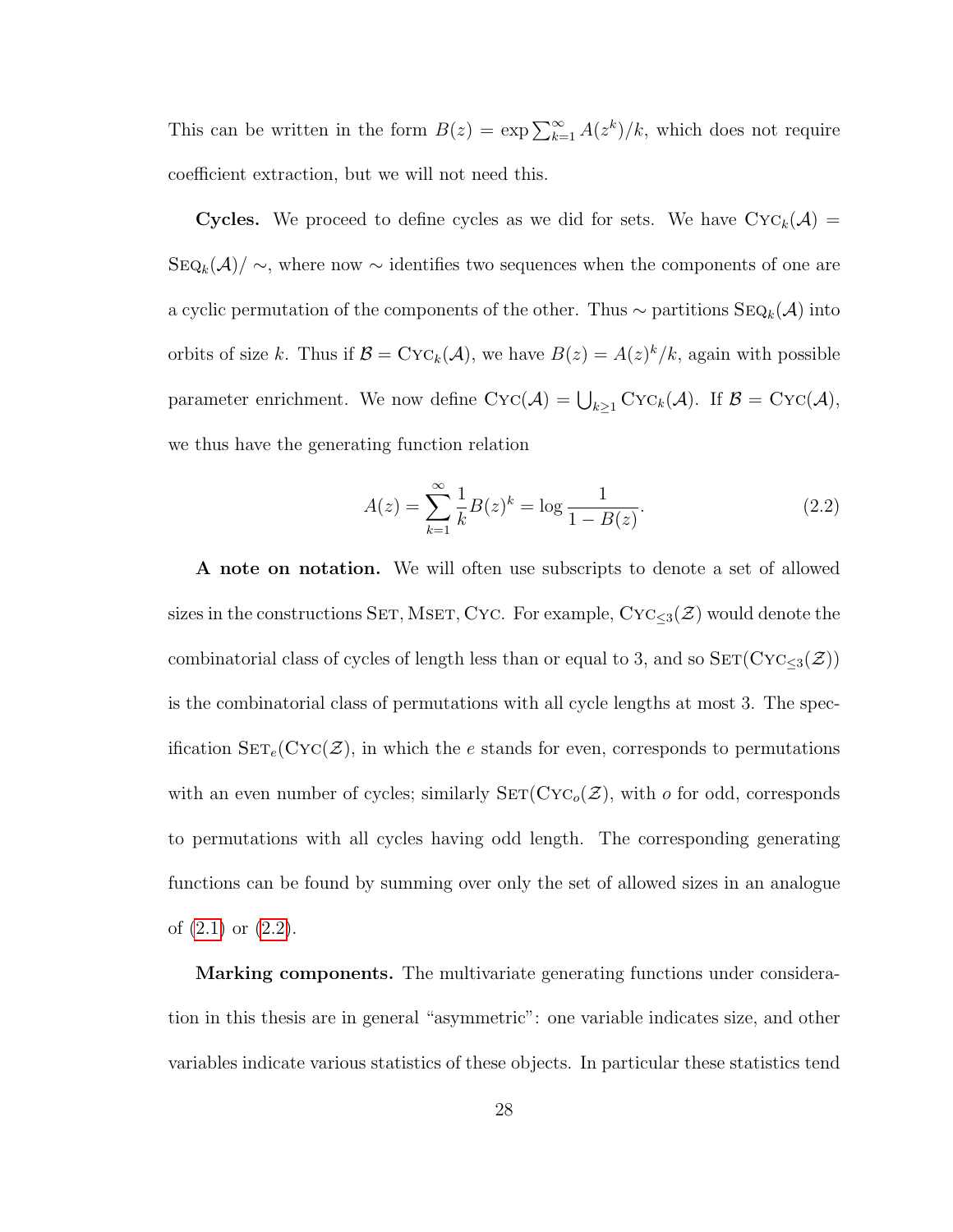to be smaller than the size. We will generally arrive at such multivariate generating functions by attaching  $marks$  – these are objects of size 0 which are attached to atoms in specifications for combinatorial structures. Generally we will denote marks by the symbols  $\mu$  and  $\nu$  and they will be translated into variables  $u, v$ . For example, compositions of integers can be specified by  $\mathcal{C}=\mathrm{Seq}(\mathrm{Seq}_{\geq 1}(\mathcal{Z}))$  and therefore have the generating function  $1/(1 - z/(1 - z)) = (1 - z)/(1 - 2z)$ . We may insert a "mark" in front of each part in order to get the bivariate generating function for compositions counted by size and number of parts; we get the specification  $C = \text{Seq}(\mu \text{Seq}_{\geq 1} \mathcal{Z}))$ , and so the generating function is

$$
C(z, u) = \frac{1}{1 - \frac{uz}{1 - z}} = \frac{1 - z}{1 - (u + 1)z}.
$$

Similarly, we can specify permutations as  $\mathcal{P} = \text{SET}(\text{Cyc}(\mathcal{Z}))$ . This gives the exponential generating function  $P(z) = \exp(\log 1/(1-z)) = 1/(1-z)$ . If we mark cycles of length k, then we have  $\mathcal{P} = \text{SET}(\text{Cyc}_{\neq k}(\mathcal{Z}) + \mu \text{Cyc}_k(\mathcal{Z}))$ . Therefore permutations counted by size and number of cycles of length k have the generating function

$$
P(z, u) = \exp\left(\left(\sum_{j\neq k} \frac{z^j}{j}\right) + u\frac{z^k}{k}\right)
$$
  
= 
$$
\exp\left(\log\frac{1}{1-z} - \frac{z^k}{k} + u\frac{z^k}{k}\right) = \frac{\exp((u-1)z^k/k)}{1-z}.
$$

Factors of  $u - 1$  often appear when marking; they arise since in marking we often replace a term in a series with the same term multiplied by  $u$ . We will sometimes write expressions like  $P = \text{SET}(\text{Cyc}(\mathcal{Z}) + (\mu - 1)\text{Cyc}_k\mathcal{Z})$  despite the fact that the symbol – is technically meaningless in our combinatorial specification language; in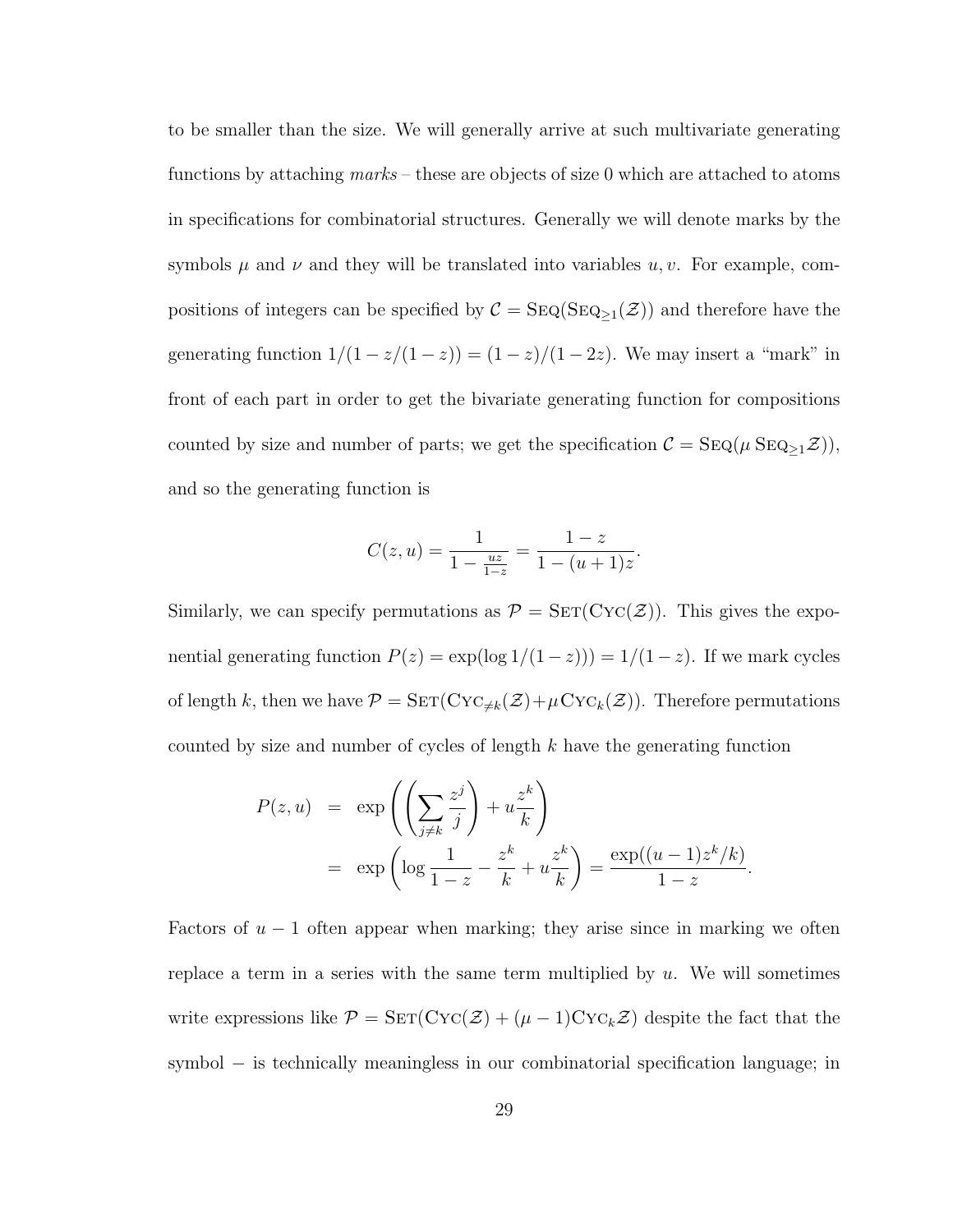such cases we will always be "subtracting" a set from a set which it is contained in.

## 2.3 Singularity analysis

In previous sections of this chapter we have seen that it is possible to write enumerative and probabilistic information about a combinatorial class in terms of generating functions associated with that class. We would like to extract asymptotic enumerative results and probabilistic limit laws from generating functions. In order to do this we will consider the generating function as an analytic object. In this section we compile various results used in this thesis for extracting coefficients, which are adapted to various types of singularities.

**The big picture.** First we consider how the radius of convergence of a generating function is linked to the growth of its coefficients.

**Theorem 2.3.1** (Hadamard). The radius of convergence of the Taylor series  $a_0$  +  $a_1z + a_2z^2 + \cdots$  is given by

$$
R = \frac{1}{\limsup_{n \to \infty} |a_n|^{1/n}}.
$$

It is a classical fact that such a function must have a singularity on its circle of convergence,  $|z| = R$ . Furthermore, in the "combinatorial case" where  $a_n \geq 0$  for all n, we have

**Theorem 2.3.2** (Pringsheim). If the Taylor series of  $f(z)$  at the origin has nonnegative coefficients and radius of convergence R, then the point  $z = R$  is a singularity.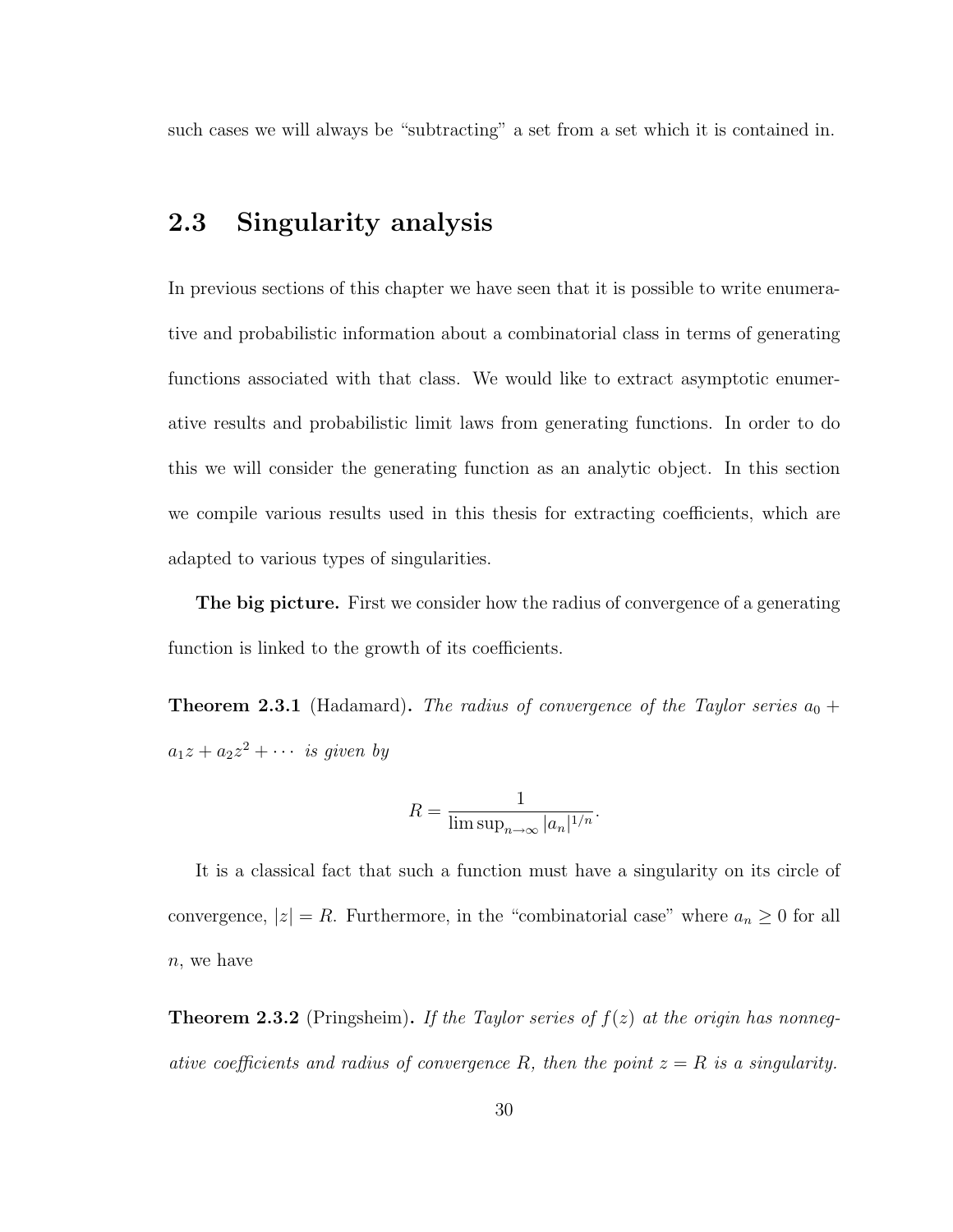We call this singularity the *dominant singularity* of a combinatorial generating function. This name is apt because of the following formula:

**Theorem 2.3.3** (Exponential growth formula). [\[FS09,](#page-252-0) Thm. IV.7] If  $f(z)$  is analytic at 0 and has all coefficients nonnegative, and R is the modulus of the singularity nearest to the origin in the sense that

 $R = \sup\{r \ge 0 : f \text{ is analytic at all points of } 0 \le z \le r\}$ 

then the coefficient  $f_n = [z^n] f(z)$  satisfies  $f_n = R^{-n}\theta(n)$ , where  $\theta(n)$  is a suberponential factor, i. e.  $\limsup |\theta(n)|^{1/n} = 1$ .

This is an example of what Flajolet and Sedgewick call the first principle of coefficient asymptotics: "The *location* of a function's singularities dictate the *exponential* growth  $(A^n)$  of its coefficients." Their second principle is "the *nature* of a function's singularities determines the associate *subexponential factor*  $(\theta(n))^n$ . The second principle is rather opaque at this point but we will learn much more about it; for now, observe that since  $z = 1/\phi$  is a pole of order 1 of  $F(z)$ , the subexponential factor  $\theta(n)$ is in fact a constant.

Rational functions. Singularity analysis is simplest for rational functions; in this case it can be reduced to the partial fraction decompositions familiar from calculus. We will consider in some depth the example of tilings of  $2$ -by-n boards with dominoes from Section [1.1.](#page-12-0) This will enable us to use the tools we already have to answer some probabilistic questions in a setting where coefficient extraction is simple and exact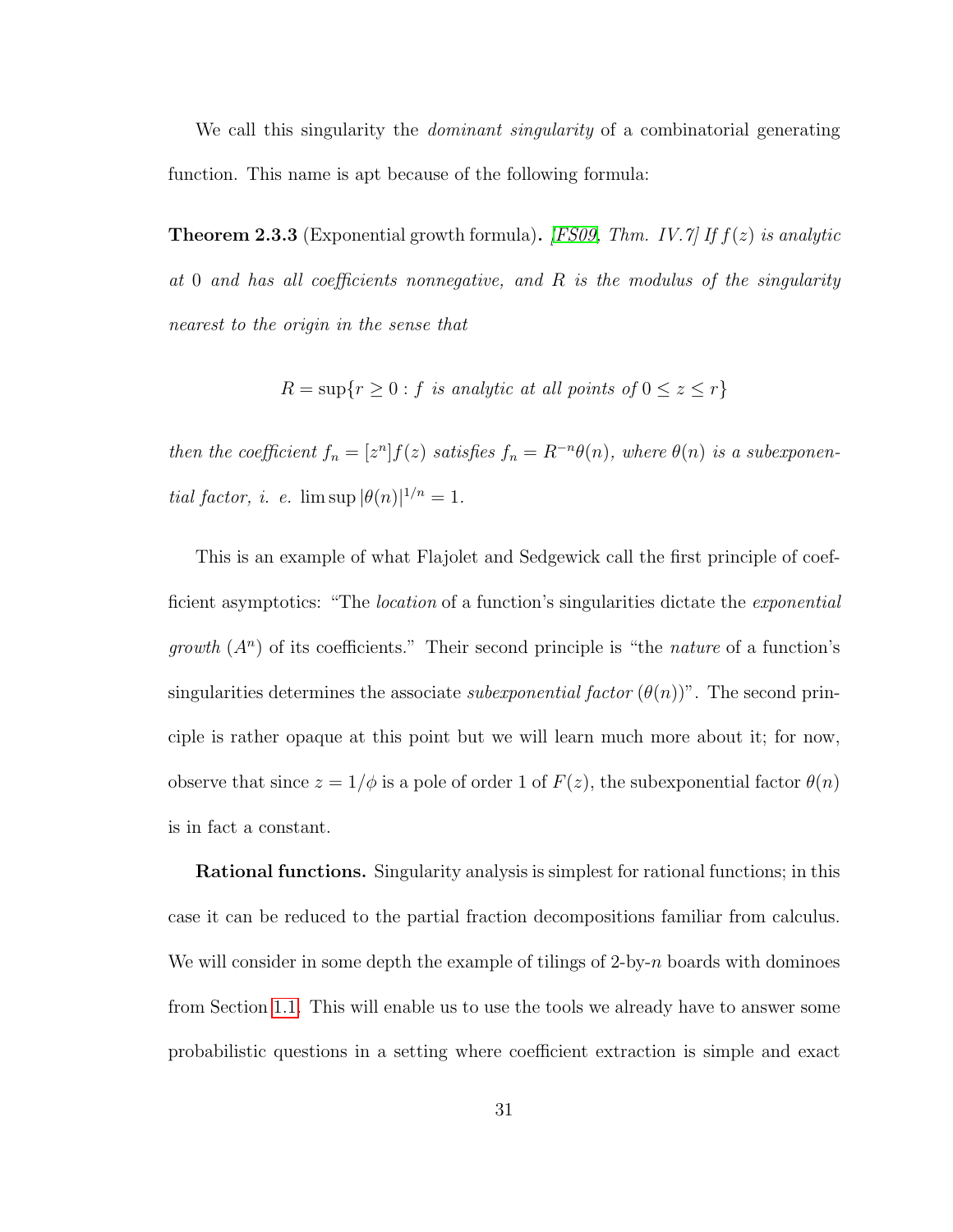formulas for coefficients can be found, before we begin to concern ourselves with the machinery of singularity analysis proper.

We begin by observing that the Fibonacci numbers have the generating function

$$
F(z) = \sum_{n\geq 0} F_n z^n = \frac{z}{1 - z - z^2}.
$$

To see this, we begin with the recurrence

$$
F_n = F_{n-1} + F_{n-2} + [ [n = 1] ]
$$

where  $\llbracket \cdot \rrbracket$  are the "Iverson bracket":  $\llbracket n = 1 \rrbracket$  is 1 if  $n = 1$  and 0 otherwise. (Knuth [\[Knu92\]](#page-254-0) advocates using [·] in this way but this conflicts with our notation for coefficient extraction.)

We can multiply both sides by  $z^n$  and sum over n to get

$$
\sum_{n\geq 0} F_n z^n = \sum_{n\geq 0} F_{n-1} z^n + \sum_{n\geq 0} F_{n-2} z^n + \sum_{n\geq 0} [n] z^n.
$$

The sum on the left-hand side is  $F(z)$ . The first sum on the right-hand side can be rewritten, letting  $m = n - 1$ :

$$
\sum_{n\geq 0} F_{n-1} z^n = \sum_{m\geq -1} F_m z^{m+1} = z \sum_{m\geq -1} F_m z^m = zF(z)
$$

and similarly the second sum on the right-hand side is  $z^2F(z)$ . Finally,  $\sum_{n\geq 0} [n =$  $1\leq z^n = z$ . So we have  $F(z) = (z + z^2)F(z) + z$ ; solving for  $F(z)$  gives  $F(z) = z$  $z/(1-z-z^2)$ .

To derive the exact formula for the Fibonacci numbers, we can write  $F(z)$  as a sum of partial fractions. Let  $\phi = (1 + \sqrt{5})/2$  and  $\tau = (1 - \sqrt{5})$ √  $(5)/2$ ; then we have

$$
\frac{z}{1-z-z^2} = \frac{1}{\sqrt{5}} \left( \frac{1}{1-\phi z} - \frac{1}{1-\tau z} \right).
$$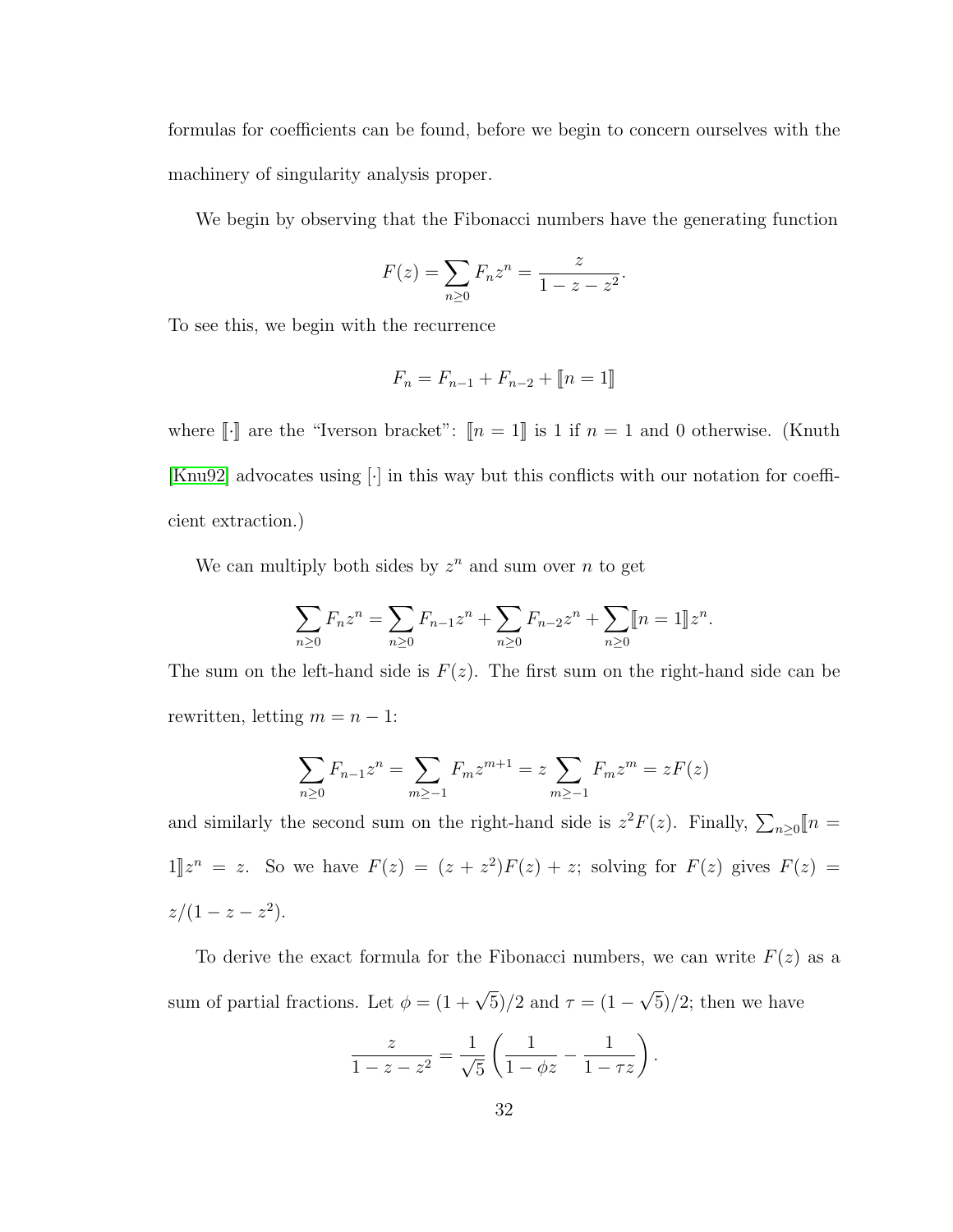Finally,  $[z^n]1/(1 - \phi z) = \phi^n$  and  $[z^n]1/(1 - \tau z) = \tau^n$ , so extracting  $z^n$  coefficients we get

$$
[z^{n}] \frac{z}{1 - z - z^{2}} = \frac{1}{\sqrt{5}} (\phi^{n} - \tau^{n}).
$$

So we have the classical formula for the Fibonacci numbers.

Now, the generating function  $F(z) = z/(1 - z - z^2)$ , when treated as a complexanalytic function, has singularities at  $z = 1/\phi$  and  $z = 1/\tau$ , and these singularities are poles. The function  $F(z)$  is analytic everywhere else in the complex plane. The singularity at  $1/\phi$  is closest to the origin, and  $F_n$  grows like  $\phi^n$ . This is what happens in general, although in most cases some "subexponential factor" contributes to the asymptotics.

We return to the Fibonacci example. We can answer the following questions:

- What is the probability that the leftmost tile in a large tiling is vertical?
- What is the distribution of the number of vertical dominoes at the "left end" of a tiling?
- What is the distribution of the number of vertical dominoes in tilings of the  $2$ -by-n board?

(The first and second of these questions will be revisited in Section [6.4.](#page-224-0))

For the first question, we note that the number of tilings of a 2-by-n board is  $F_{n+1}$ . Tilings of 2-by-n boards in which the leftmost tile is vertical can be identified with tilings of 2-by- $(n-1)$  boards, so there are  $F_n$  of them. Therefore the probability that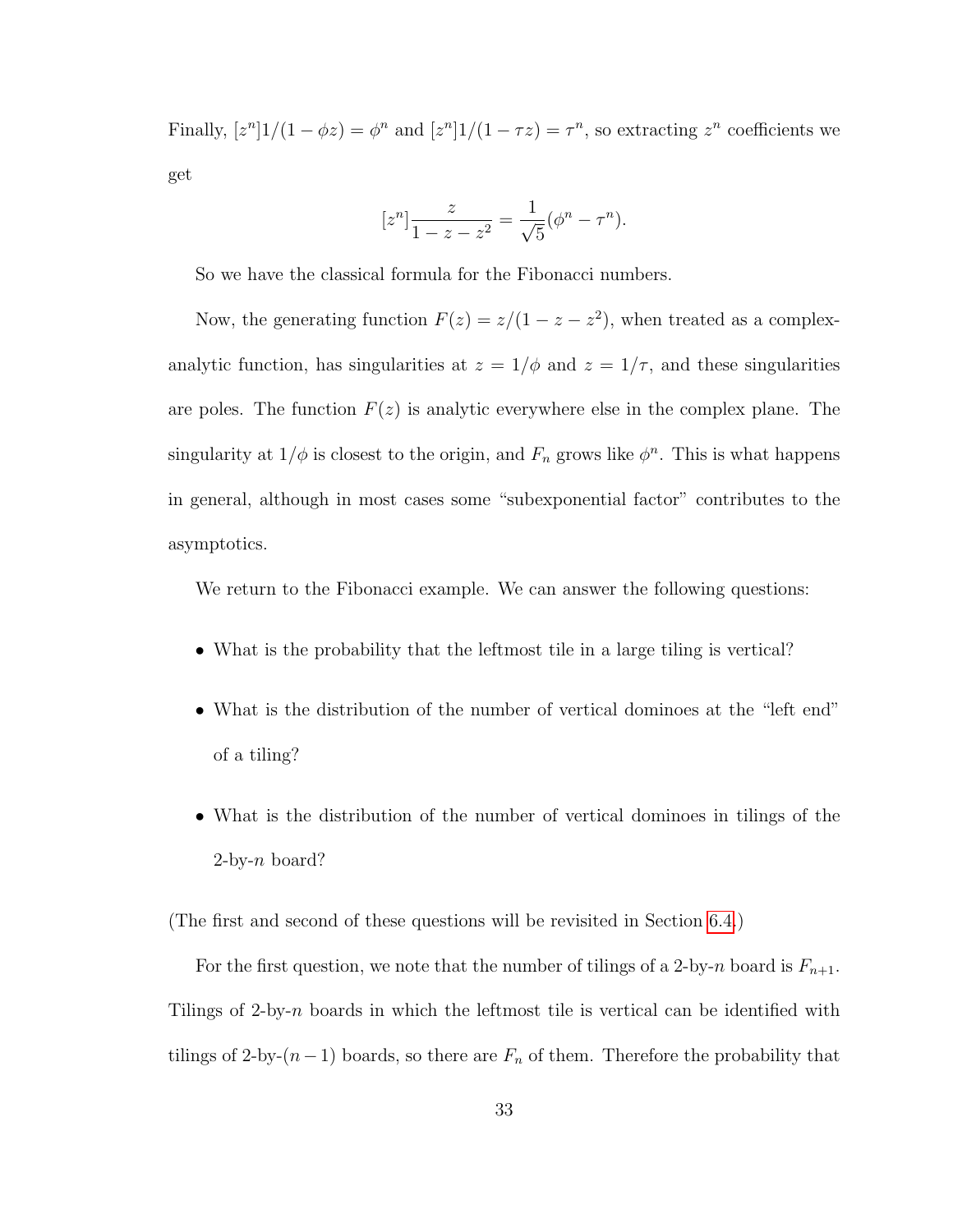the leftmost tile in a 2-by-n tiling is vertical is  $F_n/F_{n+1}$ ; as  $n \to \infty$  this approaches  $1/\phi = (\sqrt{5}-1)/2$ . Note that we have written a probability as the ratio of the answer to a problem in combinatorial enumeration, evaluated at two different points; we will see this principle again, particularly in the limit laws of Chapter [4.](#page-90-0)

We can continue in the same manner to get an answer to the second question. Tilings of the 2-by-n board which "begin" with  $k$  vertical dominoes followed by a pair of horizontal dominoes correspond with tilings of the 2-by- $(n - (k + 2))$  board. The probability that a random tiling begins with exactly k vertical dominoes is therefore  $F_{n-k-1}/F_{n+1}$ ; as  $n \to \infty$  this approaches  $\phi^{-(k+2)}$ . The distribution of the number of initial vertical tiles, then, is geometric. (Such a refinement according to the number of initial vertical tiles also provides a proof of the identity  $F_{n+1} = F_{n-1} + F_{n-2} + \cdots$  $F_1 + F_0$ ; see [\[BQ03\]](#page-248-0) for many more proofs of combinatorial identities of this type.)

This probabilistic interpretation does not give the probability that a random tile in the "interior" of a tiling is vertical, though. Domino tilings of a 2-by- $n$  board in which the k<sup>th</sup> column contains a vertical tile can be identified with pairs consisting of a tiling of the 2-by- $(k-1)$  board and one of the 2-by- $(n-k)$  board; thus the probability that a random 2-by-n tiling has a vertical domino in the  $k$ <sup>th</sup> column is  $F_kF_{n-k+1}/F_{n+1}$ . If we assume k and  $n-k$  are both large, then we can replace each Fibonacci number with the leading term of the explicit formula; thus this is approximately

$$
\frac{\frac{1}{\sqrt{5}}\phi^k \cdot \frac{1}{\sqrt{5}}\phi^{n-k+1}}{\frac{1}{\sqrt{5}}\phi^{n+1}} = \frac{1}{\sqrt{5}}.
$$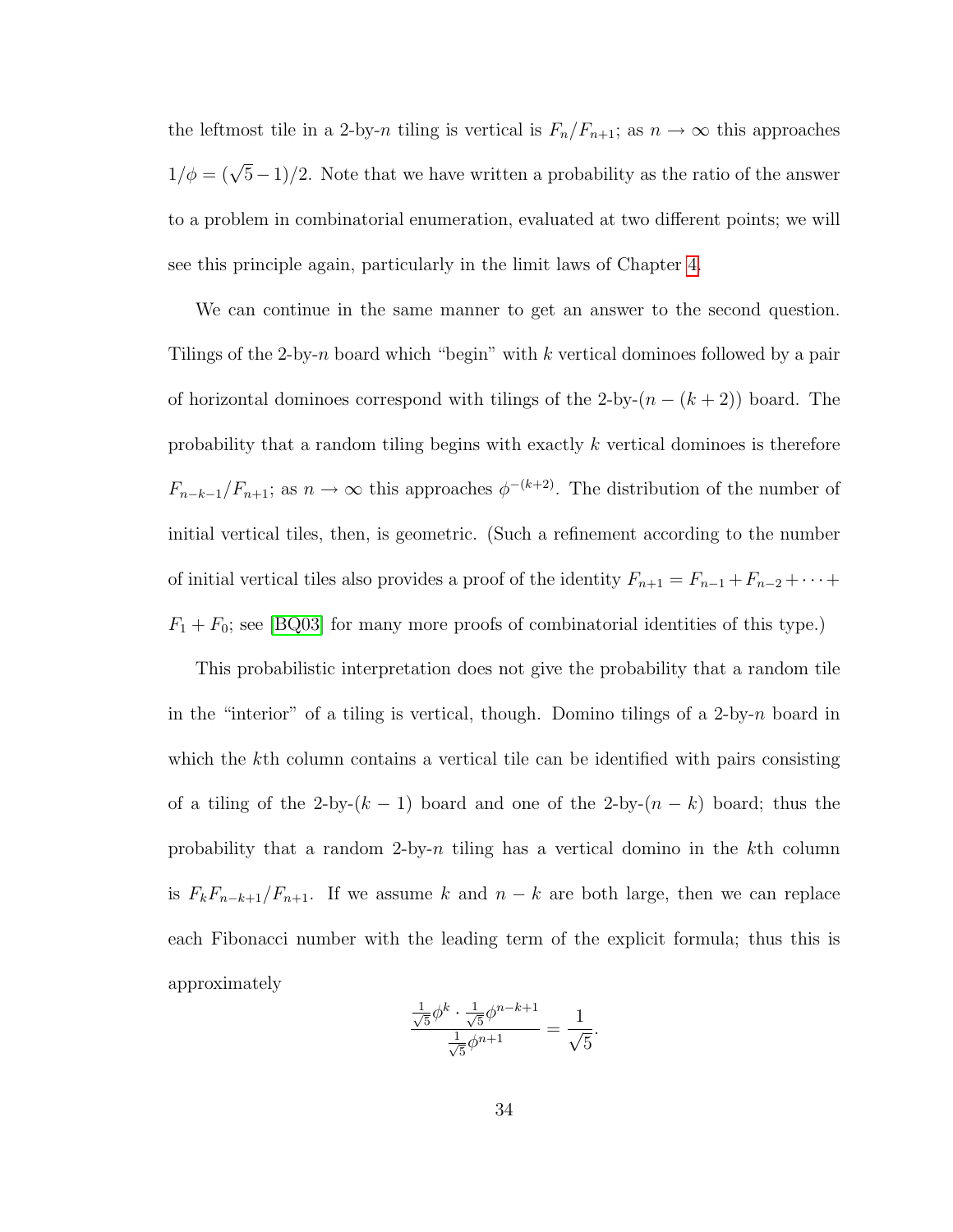Thus the probability that a random "interior" column contains a vertical domino is 1/ √ 5, and we expect that horizontal dominoes slightly predominate.

Indeed they do. The main tool here is a *bivariate* generating function, which counts tilings according not just to their size, but also according to their number of vertical dominoes. This is

$$
P(z, u) = \frac{1}{1 - uz - z^2}
$$

since we can write  $\mathcal{P} = \text{Seq}(\mu \Box + \Box)$ , or more conventionally  $\mathcal{P} = \text{Seq}(\mu \mathcal{Z} + \mathcal{Z} \times \mathcal{Z})$ . The coefficient  $[z^n u^k] P(z, u)$  is the number of tilings of the 2-by-n board with k vertical dominoes. The series begins

$$
P(z, u) = 1 + uz + (1 + u2)z2 + (2u + u3)z3 + (1 + 3u2 + u4)z4 + \cdots
$$

and indeed the number of tilings of the 2-by-4 board containing 0, 2, 4 vertical dominoes are  $1, 3, 1$ . The mean number of vertical dominoes is given by the quotient  $[z^n]P_u(z,1)/[z^n]P(z,1);$  we note that the numerator just counts the total number of vertical dominoes in all the tilings, and the denominator counts their number. We have  $P_u(z, 1) = z/(1 - z - z^2)^2$ ; expanding this into partial fractions gives

$$
\frac{z}{(1-z-z^2)^2} = \frac{A}{1-\phi z} + \frac{B}{(1-\phi z)^2} + \frac{C}{(1-\tau z)} + \frac{D}{(1-\tau z)^2}
$$

where  $A = \sqrt{5}/50 - 1/10, B = (1 + \sqrt{5})/10, C =$ √  $5/50 - 1/10, D = (1 -$ √  $(5)/10.$ From this we can derive an exact formula for the coefficient  $[z^n]z(1-z-z^2)^{-2}$ , namely

$$
[z^{n}] \frac{z}{(1 - z - z^{2})^{2}} = A\phi^{n} + B(n + 1)\phi^{n} + C\tau^{n} + D(n + 1)\tau^{n}.
$$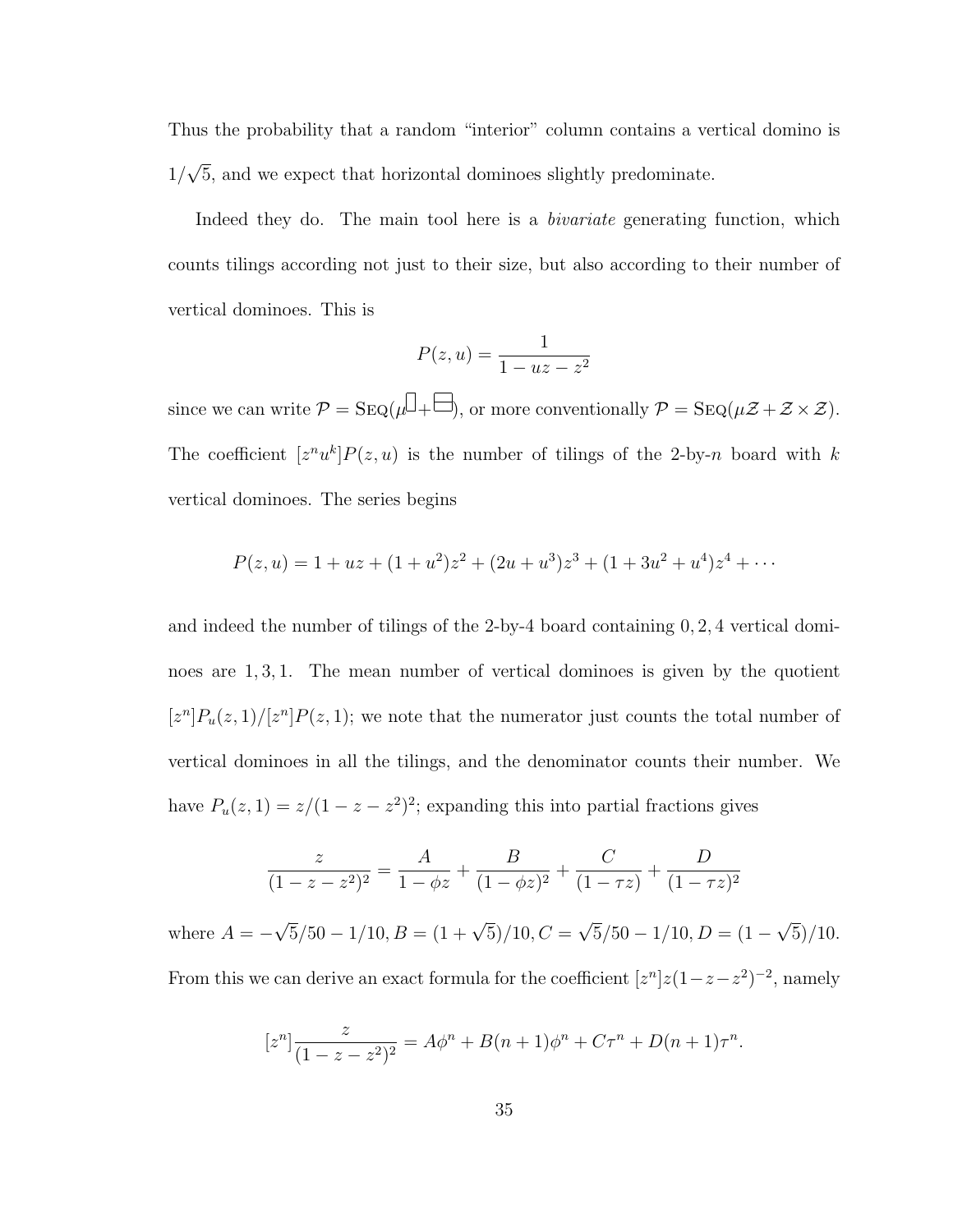In particular  $P_u(z, 1) \sim Bn\phi^n$  as  $n \to \infty$ . We can extract this information knowing only the coefficient  $B$  above; in complex-analytic terms, then, we only need to know that  $z = 1/\phi$  is a pole of order 2 with residue B.

This coefficient is the total number of vertical tiles in all tilings. The mean number of vertical tiles in a tiling, then, is asymptotic to  $(Bn\phi^{n}/F_{n+1} \sim (Bn\phi^{n})/(\phi^{n+1}/F_n)$ √  $(5) =$ B  $\sqrt{5}/\phi$ ) $n = n/\sqrt{5}$ . In this case there is an exact formula for the coefficients in terms of Fibonacci numbers, as well; it is given in [\[Slo10\]](#page-258-0) – but the power of this approach is that exact formulas are not necessary. Similarly we can extract the variance of the number of vertical tiles in a random tiling. It turns out to be asymptotic to  $(4\sqrt{5}/25)n$  as  $n \to \infty$ .

Saddle-point bounds. For functions which are not rational, coefficient extraction is not quite so simple as before. Our principal tool for coefficient extraction in the remainder of this section will be Cauchy's integral formula, applied on judiciously chosen contours. Saddle-point methods are a broad class of methods for extracting asymptotic information from analytic generating functions. A crude class of these are generally useful for extracting upper bounds on the coefficients of generating functions; it often turns out that these upper bounds are reasonably close to the correct answer.

We begin by recalling Cauchy's integral formula. Let  $f: \mathbb{C} \to \mathbb{C}$  be a function, analytic in an open neighborhood containing the closed disc  $|z| \leq \rho$ . Then f has a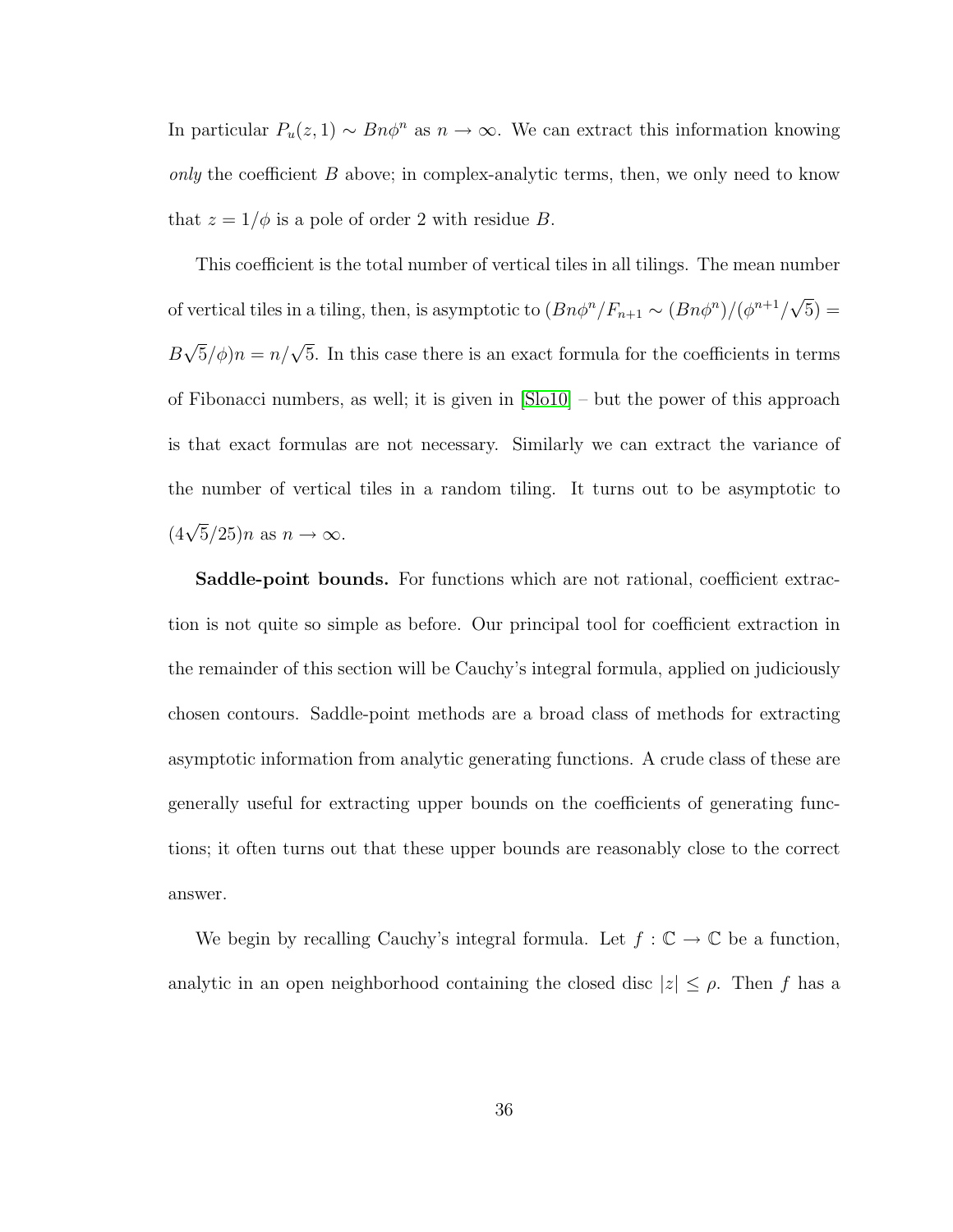power series expansion at 0,  $f(z) = \sum_{n\geq 0} f_n z^n$ . Cauchy's integral formula states that

$$
f_n = \frac{1}{2\pi i} \int_{\gamma} \frac{f(z)}{z^{n+1}} dz
$$

where  $\gamma$  is the circle  $|z| = \rho$ , traversed in the counterclockwise direction.

Now, if we take the absolute value of the right-hand side, we get

$$
f_n \leq \frac{1}{2\pi} \int_{\gamma} \frac{|f(z)|}{\rho^{n+1}} dz \leq \rho^{-n} \max_{|z| = \rho} f(z).
$$

If we choose  $\rho$  so that  $\rho^{-n} \max_{|z|=\rho} f(z)$  is close to its minimum, this is often a reasonably tight bound for  $f_n$ . For contours passing through saddle points, most of the contribution to the integral comes from the region near the saddle point, often of width 1/ √  $\overline{n}$ ; thus bounds which are off by a factor of  $n^{1/2}$  are common. We will in particular need the following lemma, which can be found in Odlyzko's survey [\[Odl95,](#page-256-0) Lemma 8.1].

**Lemma 2.3.4.** Suppose that  $f(z)$  is analytic in  $|z| < R$ , and that  $[z^n]f(z) \geq 0$  for all  $n \geq 0$ . Then for any  $x, 0 < x < R$ , and any  $n \geq 0$ ,  $[z^n]f(z) \leq x^{-n}f(x)$ .

*Proof.* Note that for  $0 < x < R$ , the term  $f_n x^n$  is less than  $f(x)$  itself, by nonnegativity of the coefficients. Rearrange to get  $f_n \leq f(x)/x^n$ , as desired.  $\Box$ 

Hayman's method. Hayman's method, which is essentially a saddle-point method, is one of the first methods for "routinizing" the extraction of coefficients from combinatorial generating functions. The previous subsection shows how to get bounds for coefficients from considering saddle points. Hayman's method gives a means of extracting leading-term asymptotics.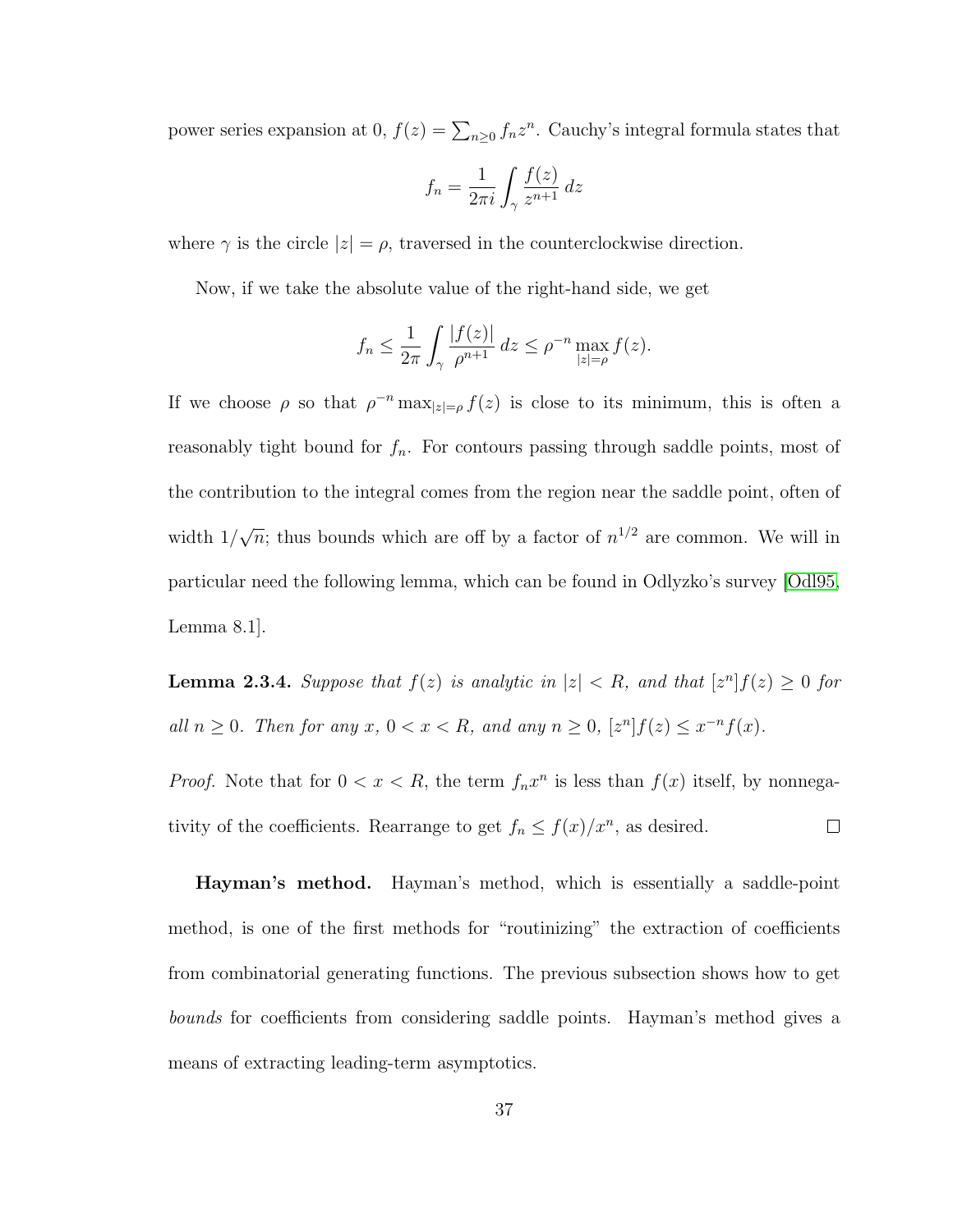We call a function  $f(z) = \sum_{n\geq 0} f_n z^n$  Hayman-admissible (or just admissible) in the disc  $z < R$  if it satisfies certain complex-analytic conditions. Instead of reproducing those conditions here, we give some sufficient conditions for admissibility, from [\[Wil94,](#page-260-0) p. 184]:

- If  $f$  is admissible, then so is  $\exp f$ .
- If f and g are both admissible in the disc  $|z| < R$ , so is their product fg.
- Let f be admissible in  $|z| < R$ . Let P be a polynomial with real coefficients and positive leading coefficient; if  $R \leq \infty$ , further assume  $P(R) > 0$ . Then the product  $fP$  is admissible in  $|z| < R$ .
- Let P be a polynomial with real coefficients, and let f be admissible in  $|z| < R$ . Then  $f + P$  is admissible, and  $P(f(z))$  is admissible if P has positive leading coefficient.
- If P is a nonconstant polynomial with real coefficients,  $f(z) = \exp P(z)$ , and  $[z^n]f(z) > 0$  for all sufficiently large n, then  $f(z)$  is admissible in the plane.

Now we define auxiliary functions  $a(r) = rf'(r)/f(r)$ , and

$$
b(r) = ra'(r) = r\frac{f'(r)}{f(r)} + r^2 \frac{f''r}{f(r)} - r^2 \left(\frac{f'(r)}{f(r)}\right)^2.
$$

Under these conditions we have the following asymptotic estimate.

**Theorem 2.3.5** (Hayman). [\[Hay56,](#page-253-0) [Wil94\]](#page-260-0) Let  $f(z) = \sum f_n z^n$  be an admissible function. Let  $r_n$  be the positive real root of the equation  $a(r_n) = n$ , for each positive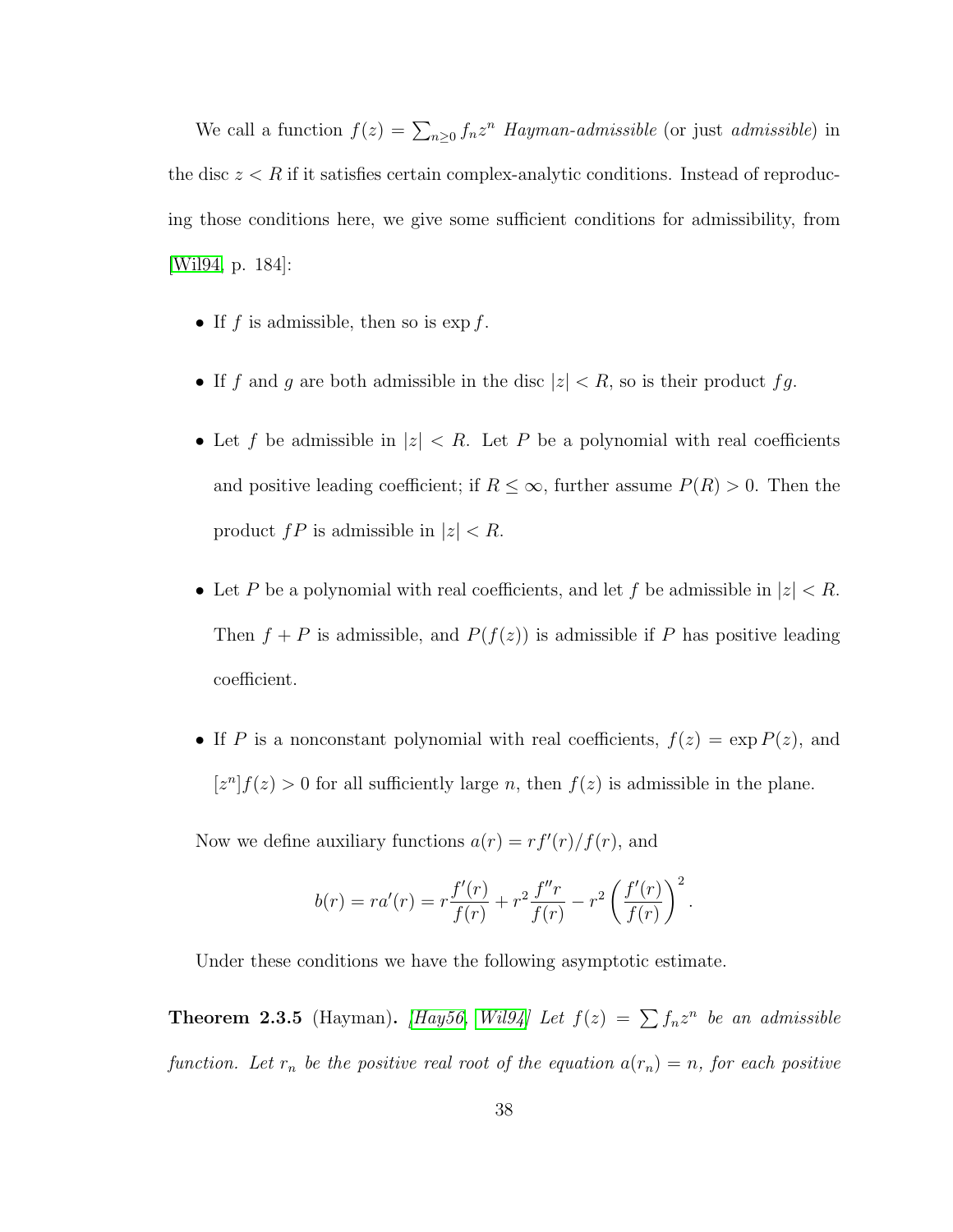integer n. Then

$$
f_n \sim \frac{f(r_n)}{r_n^n \sqrt{2\pi b(r_n)}}
$$

as  $n \to \infty$ .

Hayman initially provided this estimate in order to derive Stirling's formula,  $n! \sim$ √  $\overline{2\pi n}(n/e)^n$ . If we take  $f(z) = \exp(z)$  then we have  $f_n = 1/n!$ , and  $\exp(z)$ is admissible. We will use this estimate in Section [5.10](#page-195-0) to derive estimates for the number of permutations with all cycle lengths in some finite set  $S$ ; these have generating function which are  $\exp P(z)$  for some polynomial P, and are therefore admissible in the case where the members of  $S$  do not have a nontrivial common multiple.

**Flajolet-Odlyzko transfer theorems.** Given two real numbers  $\phi$ , R with  $R > 1$ and  $0 < \phi < \pi/2$ , the open domain  $\Delta(\phi, R)$  is defined as

$$
\Delta(\phi, R) = \{ z : |z| < R, z \neq 1, |\arg(z - 1)| > \phi \}.
$$

A domain is a  $\Delta$ -domain at 1 if it is  $\Delta(\phi, R)$  for some choice of  $\phi$  and R. For  $ζ ∈ ℂ \setminus {0}$ , a ∆-domain at  $ζ$  is the image of a  $Δ$ -domain at 1 under multiplication by  $\zeta$ . A function is  $\Delta$ -analytic if it is analytic in some  $\Delta$ -domain.

**Theorem 2.3.6** (Flajolet-Odlyzko). [\[FS09,](#page-252-0) Thm. VI.3] Let  $\alpha, \beta$  be arbitrary real numbers. Let  $f(z)$  be a function which is  $\Delta$ -analytic. If  $f(z)$  satisfies in the intersection of a neighborhood of 1 with its  $\Delta$ -domain the condition

$$
f(z) = O\left((1-z)^{-\alpha} \left(\log \frac{1}{1-z}\right)^{\beta}\right)
$$

then  $[z^n]f(z) = O(n^{\alpha-1}(\log n)^{\beta})$ . The same result holds if O is replaced by o.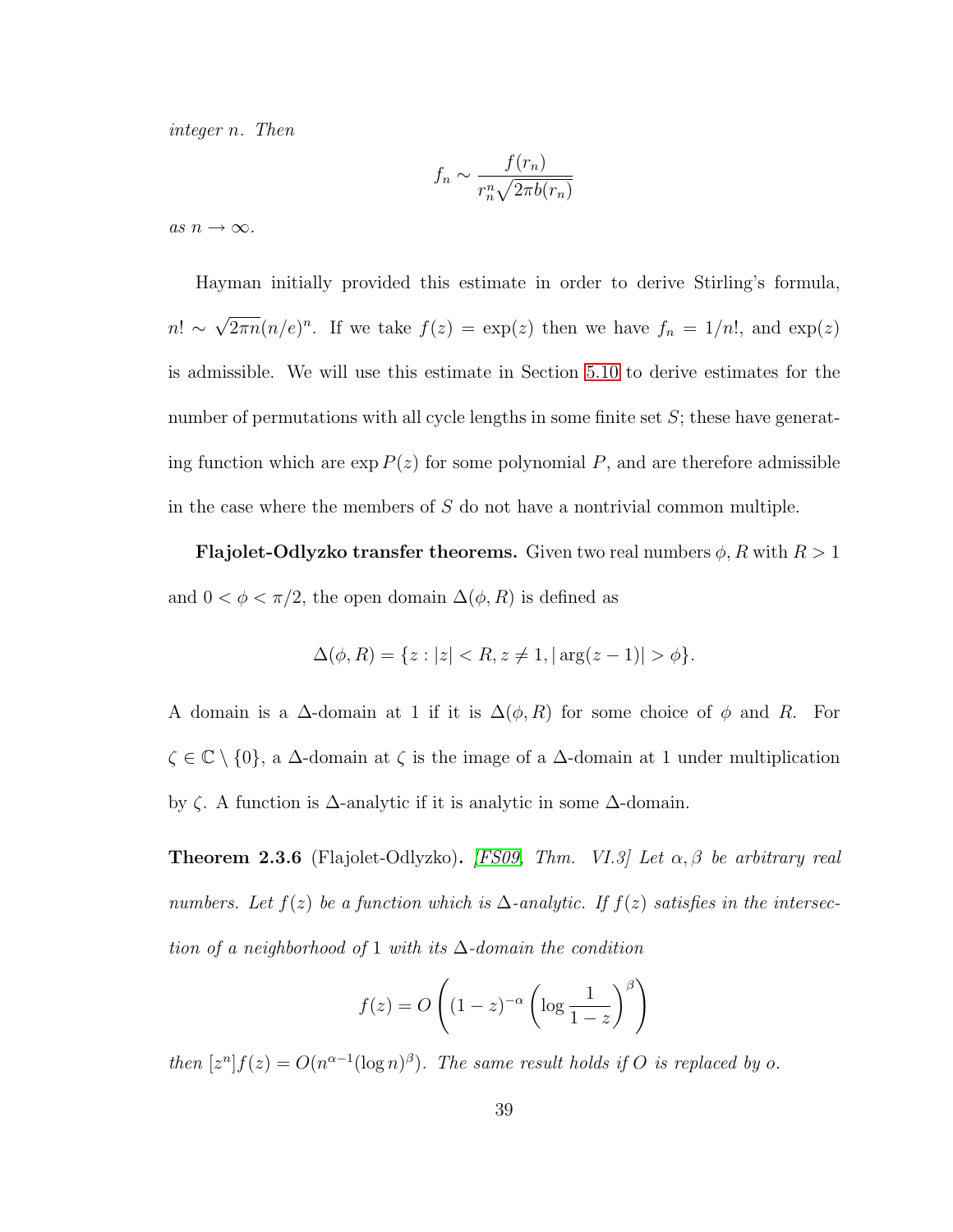This is proved by applying Cauchy's integral formula on a well-chosen contour. The following corollary is immediate:

<span id="page-51-0"></span>Corollary 2.3.7. Let f be a  $\Delta$ -analytic function, and let  $\alpha \notin \{0, -1, -2, \ldots\}$ . Suppose  $f(z) \sim (1-z)^{-\alpha}$  as  $z \to 1$  with  $z \in \Delta$ . Then the coefficients of f satisfy  $[z^n] f(z) \sim n^{\alpha-1}/\Gamma(\alpha).$ 

These results are referred to as "transfer theorems", as they allow us to transfer knowledge about the asymptotics of a function near its singularity to the asymptotics of its coefficients. A simple example is the asymptotics of the number of 2-regular graphs, following [\[FS09,](#page-252-0) p. 395]. We note that 2-regular graphs have the combinatorial specification  $\mathcal{R} = \text{SET}(\text{UCyc}_{\geq 3}(\mathcal{Z}))$ , where UCyc is an undirected cycle construction. Thus there are 2k ordered k-sequences corresponding to a single k-cycle, so in [\(2.2\)](#page-39-0) we see that  $\mathcal{A} = \text{UCyc}(\mathcal{B})$  translates to  $A(z) = \sum_{k \geq 1}$  $\frac{1}{2k}B(z)^k =$  $1/2 \cdot \log(1 - B(z))^{-1}$ . This gives the generating function

$$
R(z) = \frac{e^{-z/2 - z^2/4}}{\sqrt{1 - z}}
$$

for 2-regular graphs. This function is  $\Delta$ -analytic – in fact it is analytic in the complex plane with the set  $\{z \in \mathbb{R} : z \geq 1\}$  removed. Furthermore  $R(z) \sim e^{-3/4}/z$ √  $1-z$ as  $z \to 1$ . We can immediately read off from Corollary [2.3.7](#page-51-0) that  $[z^n]R(z) \sim$  $e^{-3/4}n^{-1/2}\Gamma(1/2)^{-1} = e^{-3/4}/\sqrt{ }$  $\overline{\pi n}$ .

To obtain more refined asymptotics of  $[z^n]f(z)$  for functions f which are analytic at  $z = 0$ , it often suffices to obtain asymptotic expansions for  $f(z)$  in terms of wellunderstood functions and apply the transfer theorems.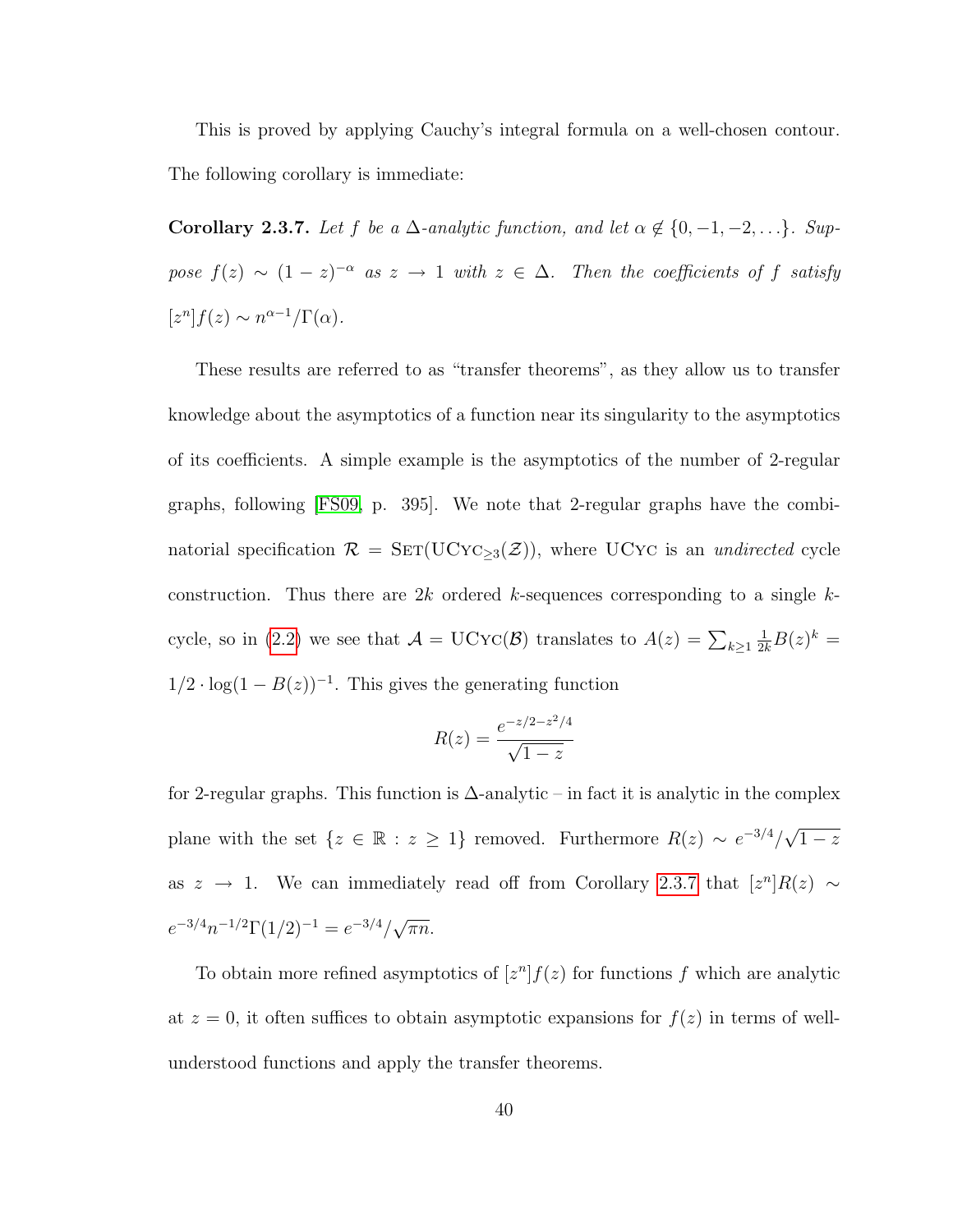We begin by defining asymptotic expansions. A sequence of functions  $\omega_0, \omega_1, \ldots$ is said to constitute an asymptotic scale if all functions  $\omega_i$  exist in a common neighborhood of some point  $s_0$ , and if they satisfy there  $\omega_{j+1}(s) = o(\omega_j(s))$ , that is,  $\lim_{s\to s_0} \omega_{j+1}(s)/\omega_j(s) = 0.$  (We may have  $s_0 = \infty$ .) Given such a scale, a function f is said to admit an asymptotic expansion in  $\omega_0, \omega_1, \dots$  if there exist complex coefficients  $\lambda_0, \lambda_1, \ldots$  such that for each integer  $m$ ,

<span id="page-52-0"></span>
$$
f(s) = \sum_{j=0}^{m} \lambda_j \omega_j(s) + O(\omega_{m+1}(s))
$$
\n(2.3)

as  $s \to s_0$ . We can write  $f(s) \sim \sum_{j=0}^{\infty} \lambda_j \omega_j$  in this case; sometimes we will explicitly indicate the error term, analogously to [\(2.3\)](#page-52-0), especially if we wish to emphasize that certain of the  $\lambda_j$  are zero.

One particularly useful asymptotic scale is the functions of the form  $(1 (z)^{-\alpha}(\log(1/(1-z)))^{\beta}$ , which we will call the *standard scale*. The following theorems are from [\[FS09,](#page-252-0) Sec. VI.2], which also includes a table of asymptotic forms of various commonly occurring functions.

<span id="page-52-1"></span>**Theorem 2.3.8.** Let  $\alpha$  be an arbitrary complex number in  $\mathbb{C} \setminus \mathbb{Z}_{\leq 0}$ . The coefficient of  $z^n$  in  $f(z) = (1-z)^{-\alpha}$  admits for large n a complete asymptotic expansion in descending powers of n,

$$
[z^n]f(z) \sim \frac{n^{a-1}}{\Gamma(a)} \left( 1 + \sum_{k=1}^{\infty} \frac{e_k}{n^k} \right)
$$

where  $e_k$  is a polynomial in  $\alpha$  of degree 2k. In particular  $e_1 = \alpha(\alpha - 1)/2, e_2 =$  $\alpha(\alpha - 1)(\alpha - 2)(3\alpha - 1)/24$ ,  $e_3 = \alpha^2(\alpha - 1)^2(\alpha - 2)(\alpha - 3)/48$ .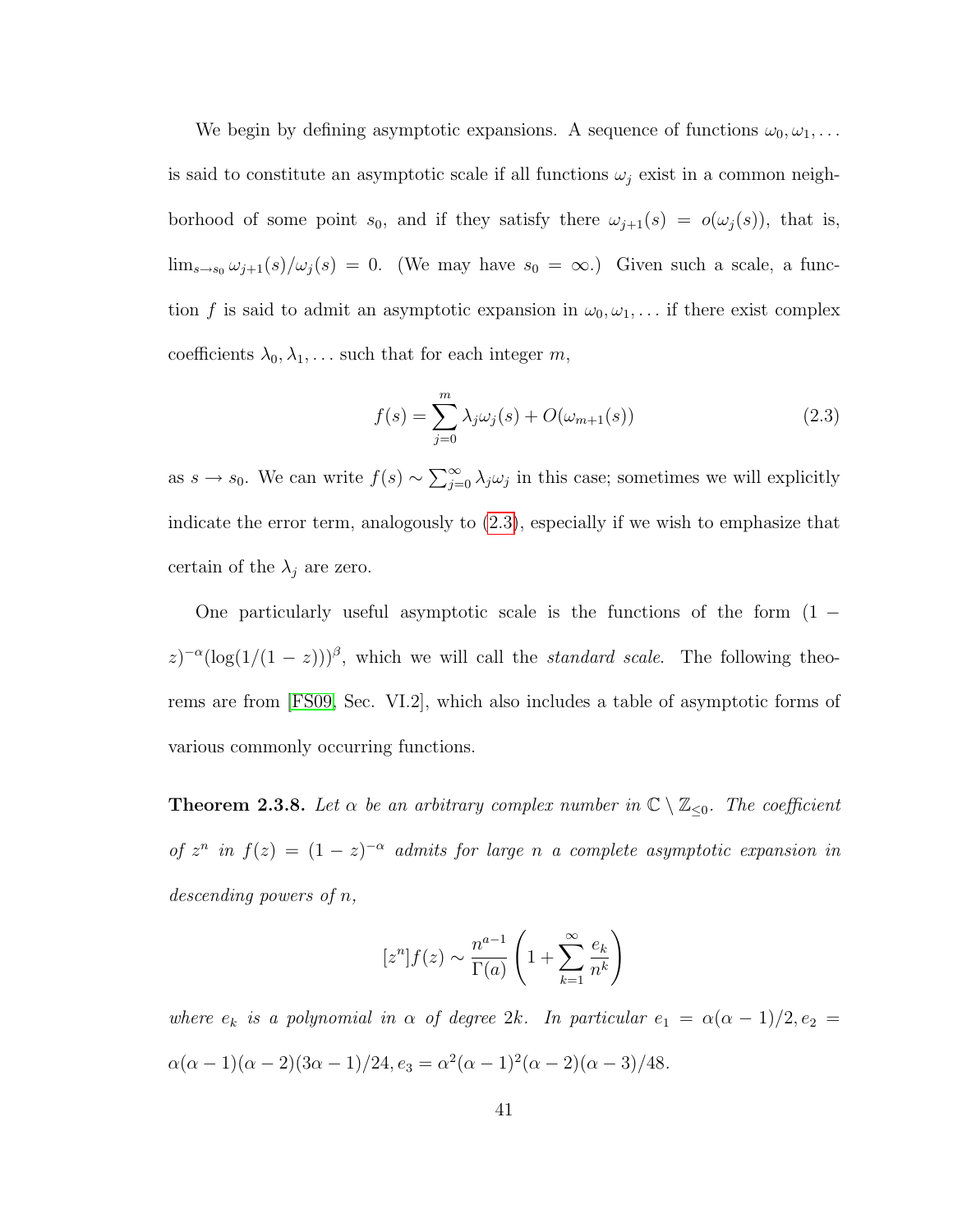This can be viewed as a refinement of the binomial theorem with negative exponent,

$$
[z^n](1-z)^{-\alpha} = (-1)^n \binom{-\alpha}{n} = \binom{n+\alpha-1}{n} = \frac{\Gamma(n+\alpha)}{\Gamma(\alpha)\Gamma(n+1)}
$$

where  $\Gamma(n+\alpha)/\Gamma(n+1) \sim n^{\alpha-1}$  from Stirling's formula.

In the cases where logarithms occur, we have a series in descending powers of  $\log n$ :

<span id="page-53-0"></span>**Theorem 2.3.9.** Let  $\alpha$  be an arbitrary complex number in  $\mathbb{C} \setminus \mathbb{Z}_{\leq 0}$ . The coefficient of  $z^n$  in the function  $f(z) = (1-z)^{-\alpha}(1/z \cdot \log 1/(1-z))^{\beta}$  admits a full asymptotic expansion in descending powers of  $\log n$ ,

$$
[zn]f(z) \sim \frac{n^{\alpha-1}}{\Gamma(\alpha)} (\log n)^{\beta} \left[ 1 + \frac{C_1}{\log n} + \frac{C_2}{\log^2 n} + \cdots \right]
$$

where  $C_k = \binom{\beta}{k}$  $(\alpha)$   $\frac{d^k}{ds^k}$  $ds^k$ 1  $\Gamma(s)$  $\Big|_{s=\alpha}$ .

We can use these results to obtain an asymptotic expansion for the number of 2-regular graphs on *n* vertices. Note that  $R(z) = \exp(-z/2 - z^2/4)$ √  $\overline{1-z}$ , the exponential generating function of such graphs, is ∆-analytic. We take the Taylor series of  $\exp(-z/2 - z^2/4)$  at  $z = 1$  to get

$$
e^{-z/2-z^2/4} = e^{-3/4} + e^{-3/4}(1-z) + \frac{e^{-3/4}}{4}(1-z)^2 - \frac{e^{-3/4}}{12}(1-z)^3 + O((1-z)^4)
$$

and so

$$
R(z) \sim e^{-3/4} (1-z)^{-1/2} + e^{-3/4} (1-z)^{1/2} + \frac{e^{-3/4}}{4} (1-z)^{3/2} - \frac{e^{-3/4}}{12} (1-z)^{5/2} + O((1-z)^{7/2}).
$$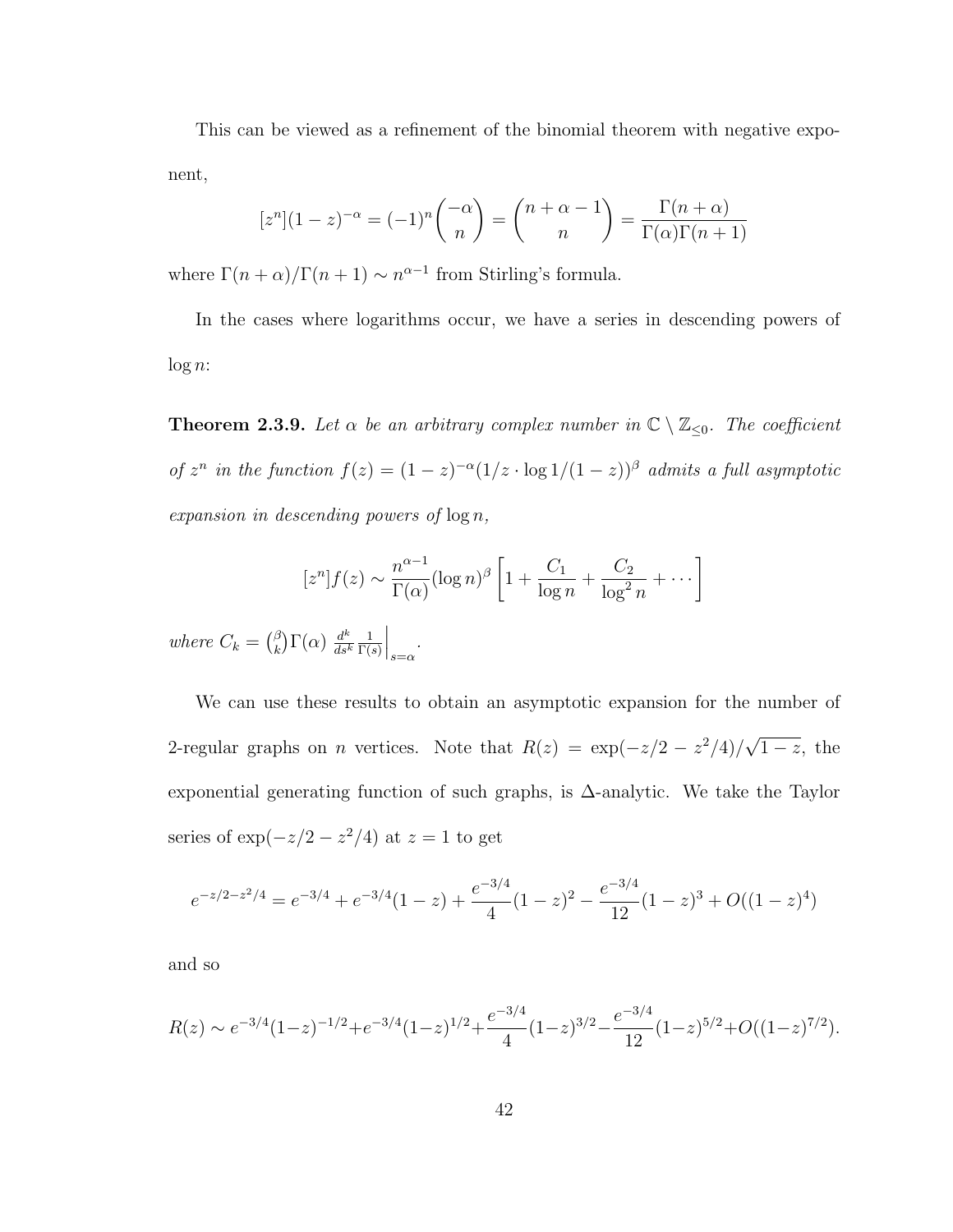We now apply Theorem [2.3.8](#page-52-1) to each term with absolute error  $O(n^{-9/2})$ :

$$
[zn](1-z)^{-1/2} = \frac{1}{\sqrt{\pi n}} \left( 1 - \frac{1}{8n} + \frac{1}{128n^2} + \frac{5}{1024n^3} + O(n^{-4}) \right)
$$

$$
[zn](1-z)^{1/2} = \frac{1}{\sqrt{\pi n^3}} \left( \frac{-1}{2} + \frac{3}{16n} + \frac{25}{256n^2} + O(n^{-3}) \right)
$$

$$
[zn] \frac{1}{4} (1-z)^{3/2} = \frac{1}{\sqrt{\pi n^5}} \left( \frac{3}{16} + \frac{45}{128n} + O(n^{-2}) \right)
$$

$$
[zn] \frac{-1}{12} (1-z)^{5/2} = \frac{1}{\sqrt{\pi n^7}} \left( \frac{-1}{9} + O(n^{-1}) \right)
$$

Adding these together (after multiplication by  $e^{-3/4}$ ) gives an asymptotic series for  $[z^n]R(z)$ ,

$$
[zn]R(z) = \frac{e^{-3/4}}{\sqrt{\pi n}} \left( 1 - \frac{5}{8n} + \frac{49}{128n^2} + \frac{3161}{9216n^3} + O(n^{-4}) \right).
$$

This illustrates the general principles for deriving asymptotic series. First, fix the desired level of accuracy, and expand the function in question around its singularity, obtaining all terms which after transferring will contribute at this level or higher (above,  $O(n^{-9/2})$ ). Then obtain the asymptotic expansion of the Taylor coefficients of each term, again only to the necessary level of accuracy; finally add all the series together.

Finally, in some cases there are finitely many singularities at the same distance; these are all "dominant singularities". The result is that we take the separate contributions from each singularity on the circle of convergence and add them together. Formally this is given by the following theorem.

**Theorem 2.3.10** (Singularity analysis for multiple singularities). [\[FS09,](#page-252-0) Thm. VI.5] Let  $f(z)$  be analytic on  $|z| < \rho$  and have a finite number of singularities on the circle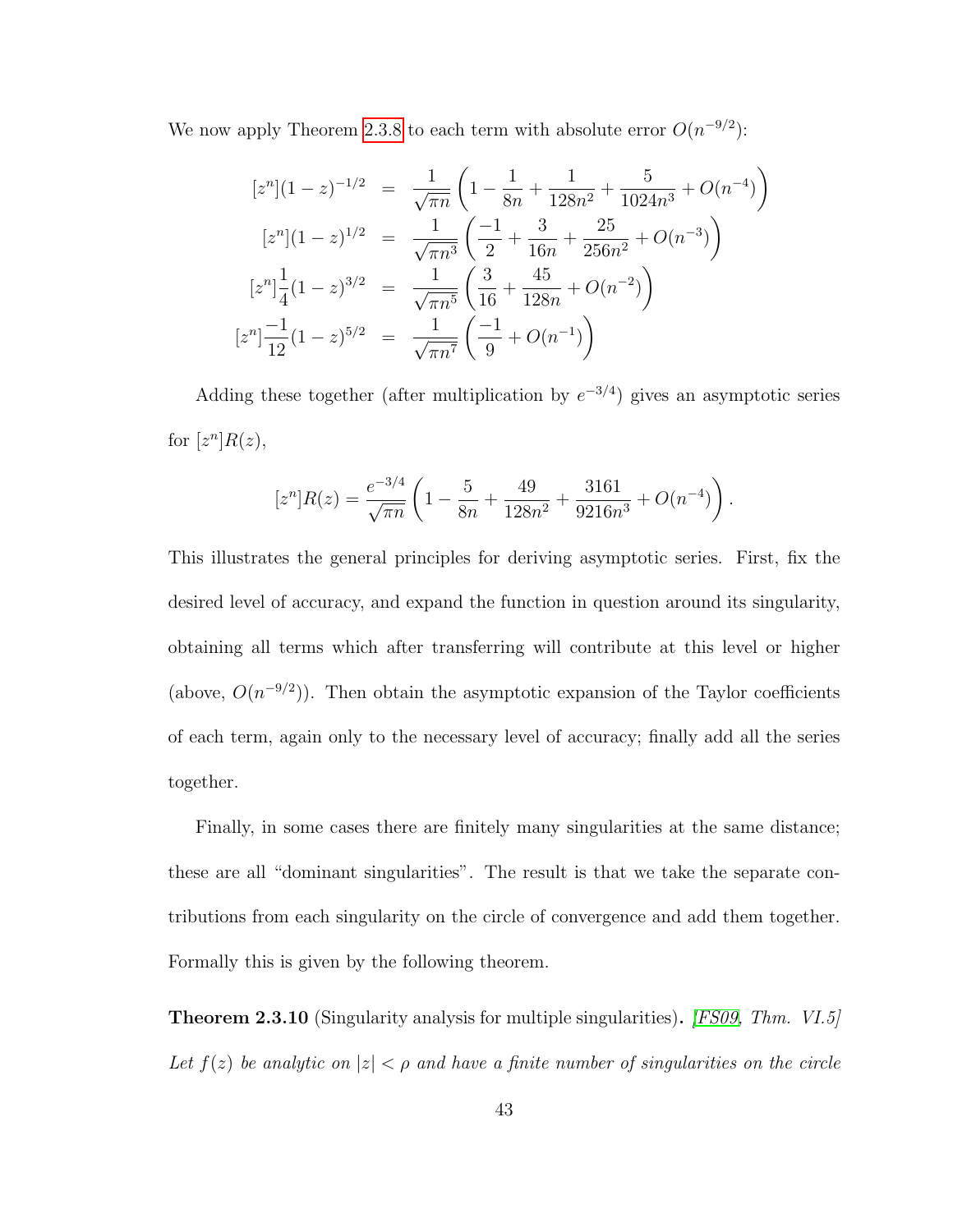$|z| = \rho$ , at points  $\zeta_1, \ldots, \zeta_r$ . Assume that there exists a  $\Delta$ -domain  $\Delta_0$  such that  $f(z)$ is analytic in the indented disc  $D = \bigcap_{j=1}^r (\zeta_j \cdot \Delta_0)$ , where  $\zeta \cdot \Delta_0$  is the image of  $\Delta_0$ under multiplication by  $\zeta$ . Assume that there exist r functions  $\sigma_1, \ldots, \sigma_r$ , which are each a linear combination of functions from the standard scale, and a function  $\tau$  from the standard scale such that

$$
f(z) = \sigma_j(z/\zeta_j) + O(\tau(z/\zeta_j))
$$

as  $z \to \zeta_j$  in D. Then the coefficients of  $f(z)$  satisfy the asymptotic estimate

$$
f_n = \sum_{j=1}^r \zeta_j^{-n} \sigma_{j,n} + O(\rho^{-n} \tau_n^*)
$$

where each  $\sigma_{j,n}$  has its coefficients determined by Theorems [2.3.8,](#page-52-1) [2.3.9,](#page-53-0) and  $\tau_n^* =$  $n^{a-1}(\log n)^b$  if  $\tau(z) = (1-z)^{-a} \left(\frac{1}{z}\right)$  $\frac{1}{z} \log \frac{1}{1-z} \right)^b$ .

Meinardus' theorem. Meinardus' theorem can be used to extract the asymptotics of infinite product generating functions of the form  $\prod_{n\geq 1} (1-z^n)^{-a_k}$ , where the sequence of  $a_k$  has a reasonably nice structure. This theorem is originally due to [\[Mei54a,](#page-255-0) [Mei54b\]](#page-255-1). An English-language exposition can be found in [\[And98,](#page-245-0) Ch. 6]

The coefficient  $[z^n]f(z)$  is the number of partitions of n into parts in which there are  $a_k$  parts of type k for each k. (In most cases that we will consider, the  $a_k$  are positive integers and it is practical to think of these types as "colors".)

To this product we associate the Dirichlet series  $\alpha(s) = \sum_{n\geq 1} a_n/n^s$ . Assume that  $\alpha(s)$  can be analytically continued to a meromorphic function on the half-plane  $Re(s) \geq -C_0$  for some  $C_0 > 0$ , and that in this half-plane  $\alpha$  is analytic except for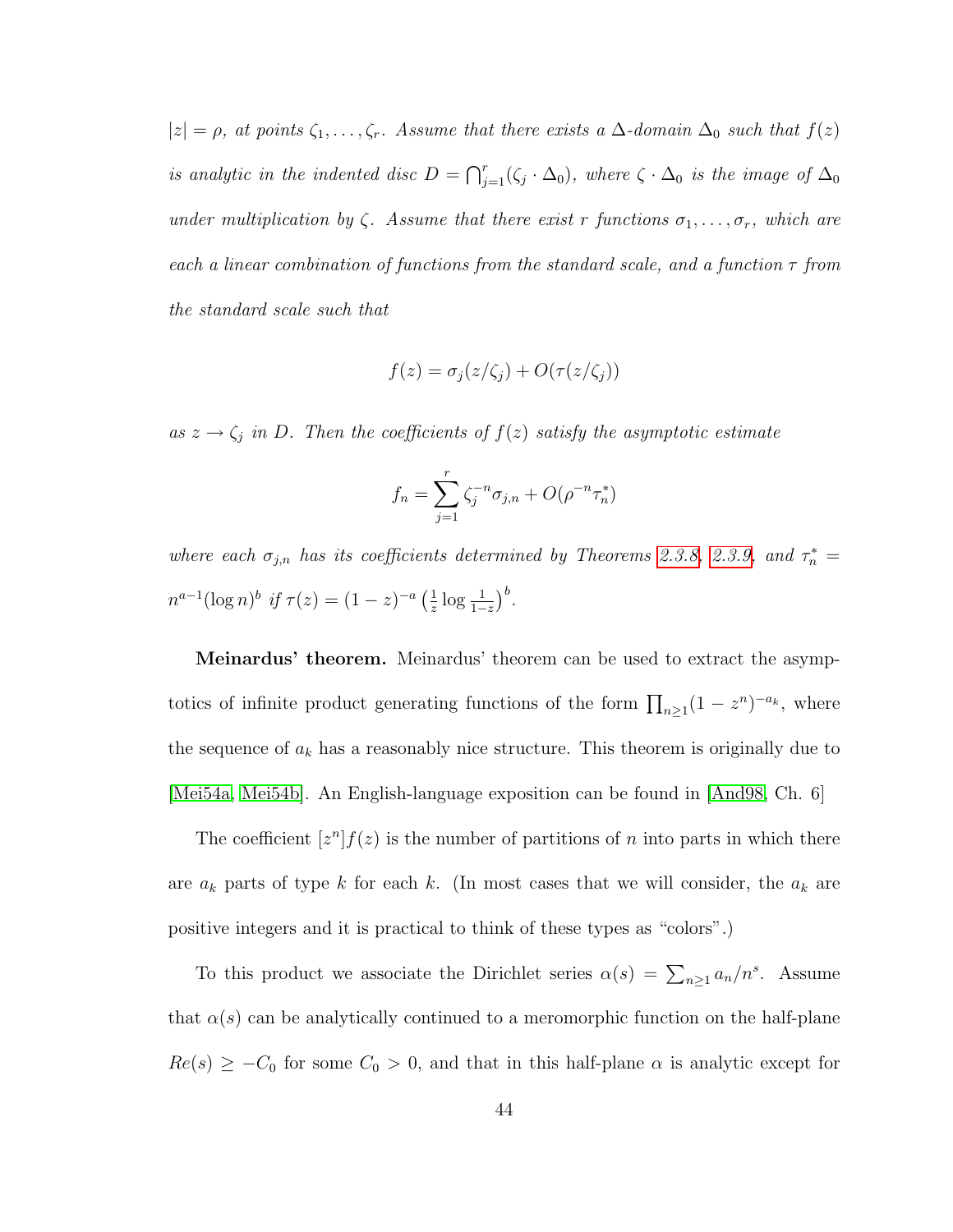a simple pole at  $\rho > 0$  with residue A. Furthermore, we must have the following "concentration conditions":

- $\alpha(s) = O(|t|^{C_1})$  uniformly in  $\sigma \geq -C_0$  as  $|t| \to \infty$ , where  $s = \sigma + it$  with  $\sigma, t$ real and  $C_1$  is a fixed positive real number.
- Let  $g(\tau) = \sum_{n=1}^{\infty} a_n e^{-\tau n}$ . Then if  $\tau = y + 2\pi i x$ , and for  $|\arg \tau| > \pi/4$  and  $|x| \leq 1/2$ , we have  $Re(g(\tau)) - g(y) \leq -C_2 y^{-\epsilon}$  for small enough y, where  $\epsilon > 0$ is arbitrary and  $C_2$  depends on  $\epsilon$ .

Given these conditions, we have Meinardus' theorem:

**Theorem 2.3.11** (Meinardus). As  $n \to \infty$ ,

$$
r(n) = Cn^{\kappa} \exp(Kn^{\rho/(\rho+1)})(1 + O(n^{-\kappa_1}))
$$

where the constants in the asymptotic form are

$$
K = (1 + \rho^{-1})(A\Gamma(\rho + 1)\zeta(\rho + 1))^{1/(\rho+1)}
$$
  
\n
$$
\kappa = \frac{\alpha(0) - 1 - \rho/2}{1 + \rho}
$$
  
\n
$$
C = e^{\alpha'(0)}(2\pi(1 + \rho))^{-1/2}[A\Gamma(\rho + 1)\zeta(\rho + 1)]^{(1 - 2\alpha(0))/(2\rho+2)}
$$

and the exponent in the relative error is

$$
\kappa_1 = \frac{\alpha}{\alpha + 1} \min \left( \frac{C_0}{\alpha} - \frac{\delta}{4}, \frac{1}{2} - \delta \right)
$$

for an arbitrary real number  $\delta$ .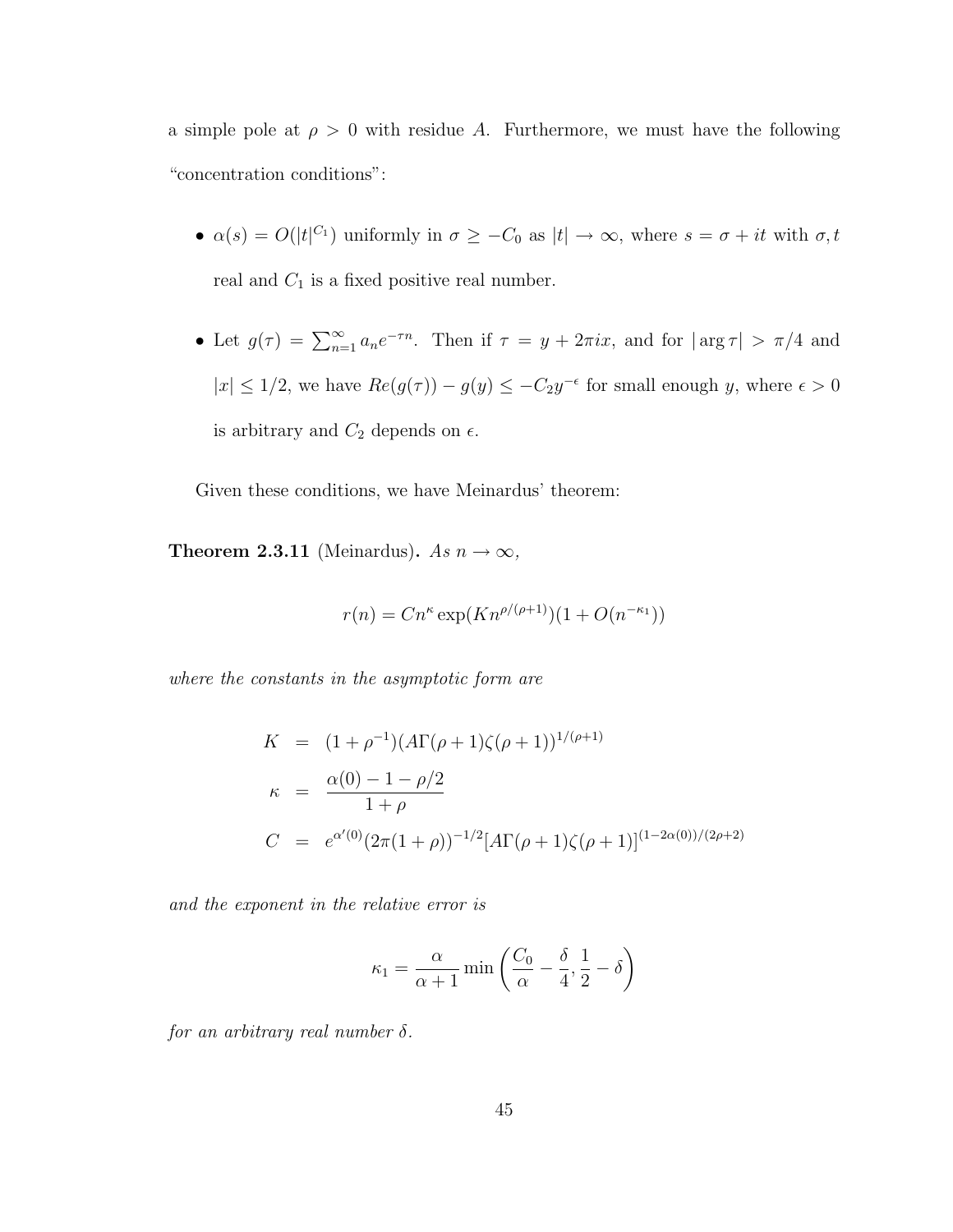In particular, if S is a periodic subset of the positive integers – that is, if S is can be written as the set of integers congruent to one of  $\{r_1, \ldots, r_a\}$  modulo  $k$  – then these concentration conditions holds [\[Bre86\]](#page-248-1).

Wright's expansions. In Chapter [5](#page-153-0) there are many functions the coefficients of which are determined from the fact that they resemble  $\exp(\sigma/(1-z))$  for some constant  $\sigma > 0$ . The leading-term asymptotics of their coefficients were explicitly given by E. M. Wright.

**Theorem 2.3.12** (Wright). *[\[Wri32,](#page-260-1) Thm. 2 and Thm. 3]* 

(a) The leading-term asymptotics for

$$
c_n = [z^n](1-z)^{\beta} \Phi(z) \exp\left(\frac{\sigma}{1-z}\right)
$$

where  $\beta$  is a complex number,  $\Phi(z)$  is regular in the unit disk, and  $\sigma$  is a real number, are given by

$$
c_n = \frac{1}{n^{\beta/2+3/4}} \left[ \exp(2\sqrt{\sigma n}) \frac{1}{2\sqrt{\pi}} \Phi(1) e^{\sigma/2} \sigma^{\beta/2+1/4} \right] (1 + O(n^{-1/2})).
$$

(b) The leading-term asymptotics for

$$
[z^n] \left( \log \frac{1}{1-z} \right)^k (1-z)^{\beta} \Phi(z) \exp \left( \frac{1}{1-z} \right)
$$

with k a positive integer can be derived from that for the  $k = 0$  case by differentiating k times with respect to  $\beta$  and switching signs if k is odd.

In particular, in the  $k = 1$  case we have

$$
c_n = \frac{\log n}{2n^{\beta/2 + 3/4}} \left[ \exp(2\sqrt{n}) \frac{1}{2\sqrt{\pi}} \Phi(1) e^{1/2} \right] (1 + O(n^{-1/2})).
$$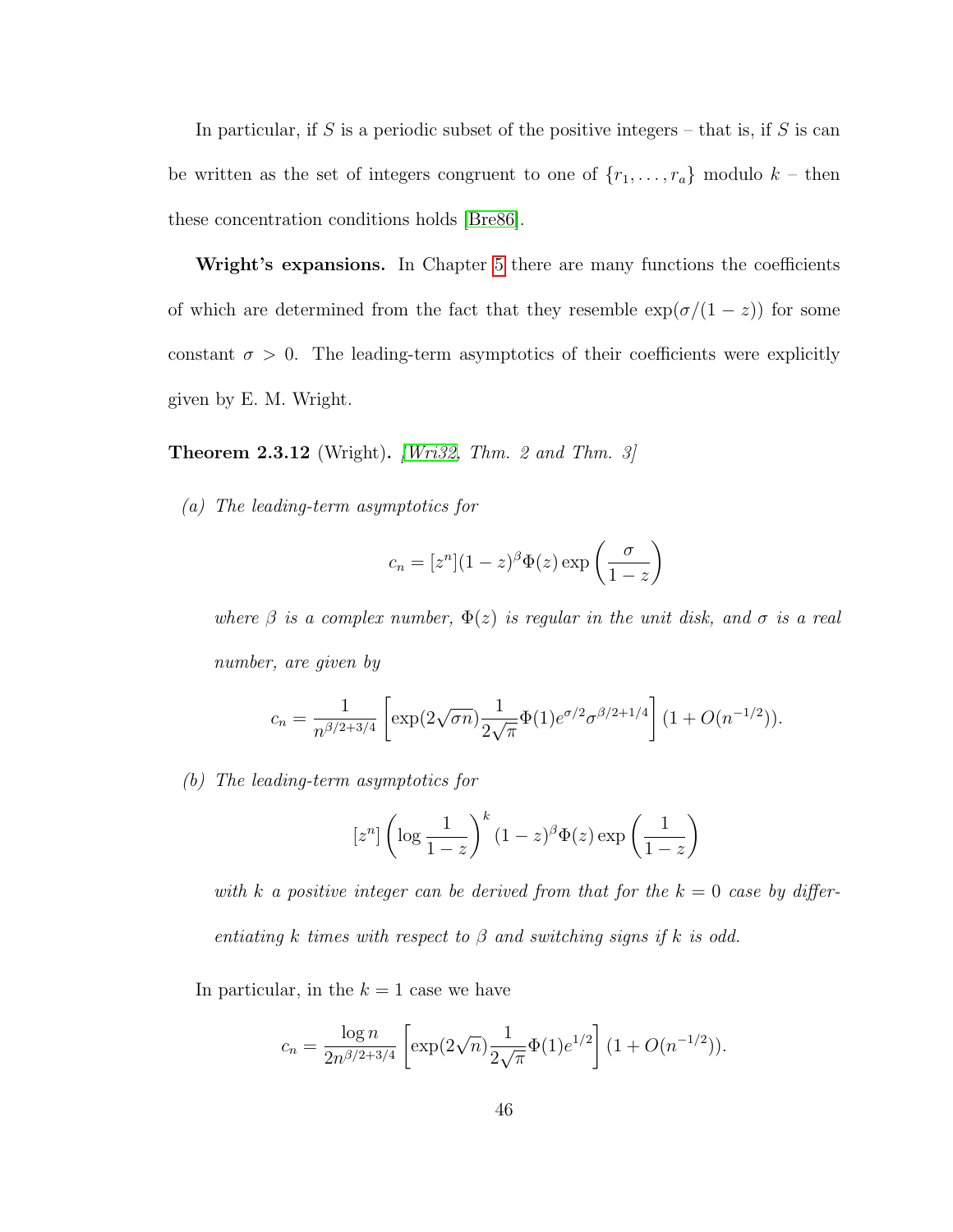## 2.4 Other miscellaneous results

The Euler-Maclaurin formula. One central theme of this thesis is the approximation of the discrete by the continuous. We seek limit laws for large combinatorial structures, and often statistics of these large combinatorial structures are given by sums. It is natural to approximate these sums by integrals. The Euler-Maclaurin formula makes such approximation rigorous, and in addition allows us to derive a full asymptotic series for such sums in which the leading term is the corresponding integral.

Define the *Bernoulli numbers*  $B_k$  by giving their exponential generating function  $t/(e^t - 1) = \sum_{m=0}^{\infty} B_m t^m/m!$ . In particular we have  $B_0 = 1, B_1 = -1/2, B_2 = 1$  $1/6$ ,  $B_4 = -1/30$ ,  $B_6 = 1/42$ ,  $B_8 = -1/30$ , and  $B_{2j+1} = 0$  for  $j \ge 1$ . Then we have

**Theorem 2.4.1** (Euler-Maclaurin). [\[GKP94\]](#page-252-1) Let f be a smooth function defined on the reals. Then we have the asymptotic series

$$
\sum_{n=a}^{b} f(n) \sim \int_{a}^{b} f(x) dx + \frac{f(a) + f(b)}{2} + \sum_{k=1}^{\infty} \frac{B_{2k}}{(2k)!} \left( f^{(2k-1)}(b) - f^{(2k-1)}(a) \right)
$$

where a and b are integers.

In a typical case we will hold a constant and let  $b \to \infty$ . In this case it is enough to have f defined on the interval  $[a,\infty)$ .

Central limit theorems. We will often be dealing with distributions which come from adding up a large number of small, independent or "almost independent" contributions; we will want to prove that limit distributions arising in these cases are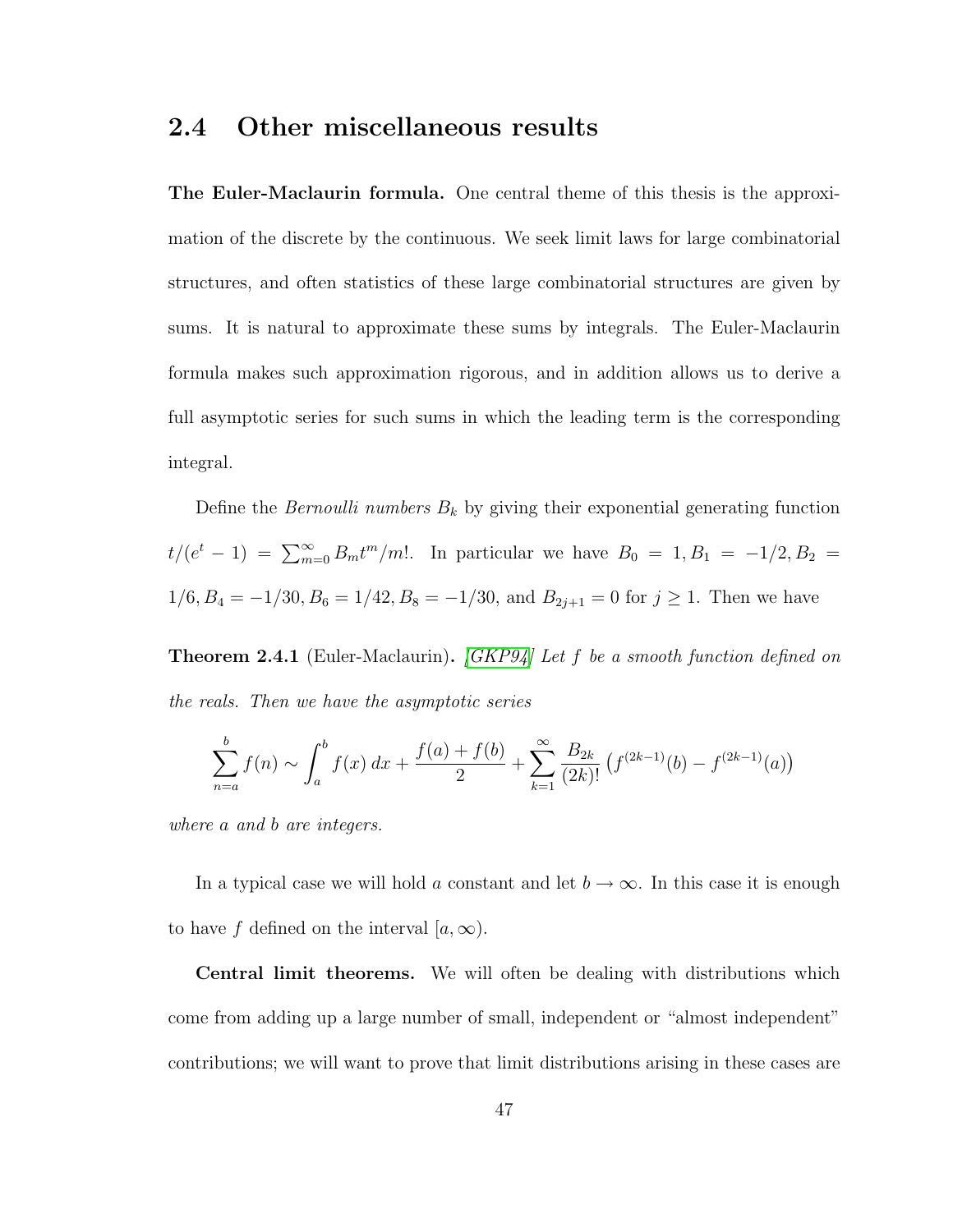normal. For this purpose we will need the following central limit theorems.

We begin with the Lyapunov central limit theorem. This theorem shows that the partial sums of certain sequences of independent random variables with finite mean and variance, once standardized, converge to the standard normal. The Lyapunov condition [\(2.4\)](#page-59-0) amounts to showing that no single summand dominates the sum.

**Theorem 2.4.2** (Lyapunov). [\[Dur04\]](#page-250-0) Let  $Y_1, Y_2, \ldots$  be independent random variables with finite mean and variance,  $\mathbb{E}(Y_n) = \mu_n$  and  $\mathbb{V}(Y_n) = \sigma_n^2$ . Let  $s_n^2 = \sum_{k=1}^n \sigma_k^2$ . If for some  $\delta > 0$ ,  $\mathbb{E}(|Y_k|^{2+\delta})$  is finite for  $k = 1, 2, \ldots$  and the Lyapunov condition

<span id="page-59-0"></span>
$$
\lim_{n \to \infty} \frac{1}{s_n^{2+\delta}} \sum_{k=1}^n \mathbb{E}(|Y_k - \mathbb{E}Y_k|^{2+\delta}) = 0
$$
\n(2.4)

is satisfied, then the standardization  $(\sum_{k=1}^{n}(Y_n - \mu_n))/s_n$  converges in distribution to a standard normal random variable as  $n \to \infty$ .

**Theorem 2.4.3** (Lindeberg-Feller). For each n, let  $X_{n,m}$ ,  $1 \leq m \leq n$ , be independent random variables with expectation 0. Suppose that:

(i)  $\lim_{n\to\infty}\sum_{m=1}^n \mathbb{E}X_{n,m}^2 = \sigma^2$  for some positive constant  $\sigma$ .

(ii) For all  $\epsilon > 0$ , the truncated expectation  $\lim_{n\to\infty} \sum_{m=1}^{n} \mathbb{E}(X_{n,m}^2[X_{n,m} > \epsilon]) = 0$ .

Then let  $S_n = X_{n,1} + \cdots + X_{n,n}$ . Then the  $S_n$  converge in distribution to a standard normal with mean 0 and standard deviation  $\sigma$  as  $n \to \infty$ .

This says that the sum of a large number of small independent effects has approximately normal distribution. The condition in (ii), like the Lyapunov condition, amounts to showing that no single summand dominates the sum. In fact the Lindeberg condition follows from the Lyapunov condition [\[Bil95,](#page-247-0) p. 362].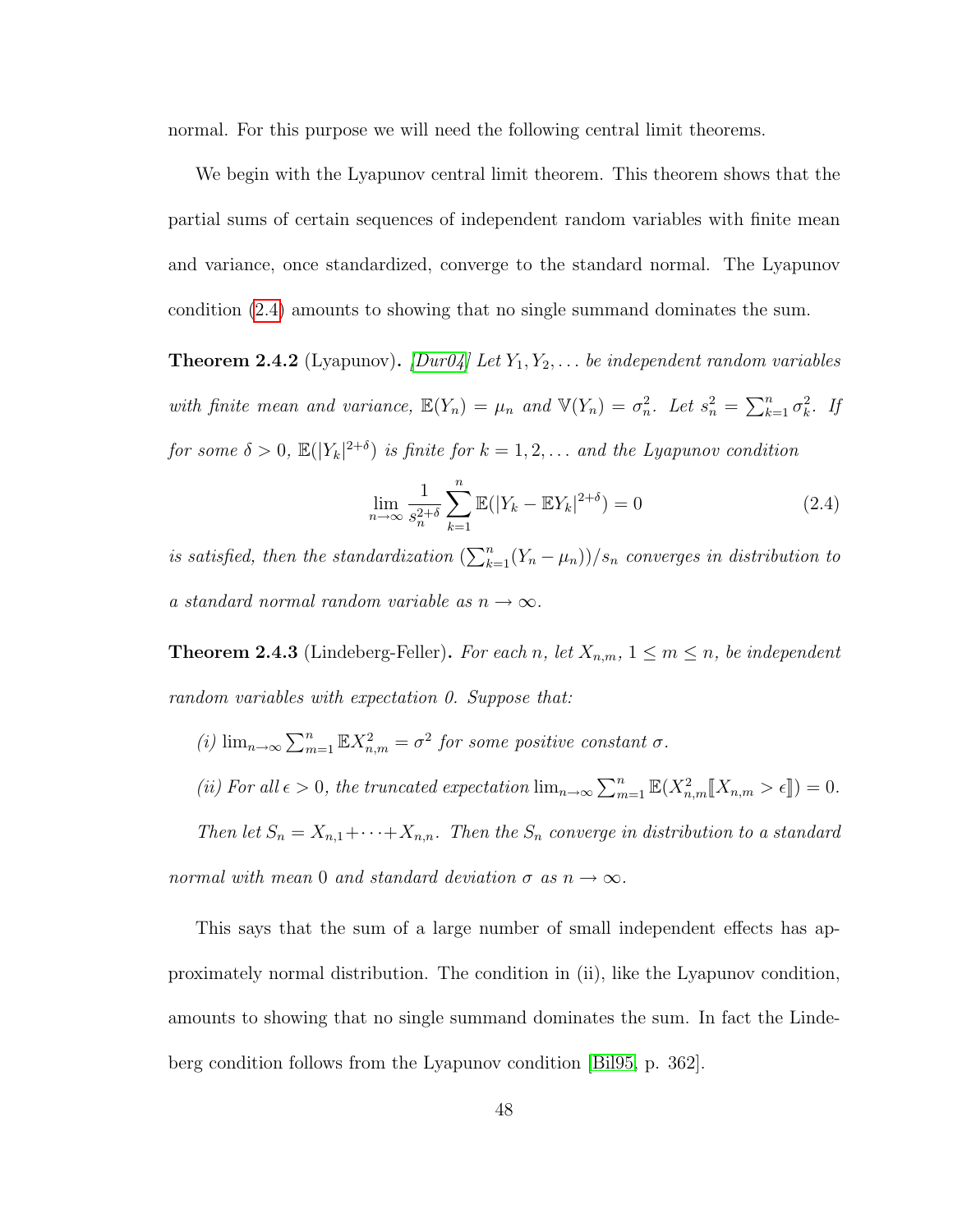**Theorem 2.4.4** (Renewal CLT). Let  $Y_1, Y_2, \ldots$  be iid positive random variables, with  $\mathbb{E}Y_i = \mu$  and  $\mathbb{V}Y_i = \sigma^2$  positive real numbers. Let  $S_n = Y_1 + \cdots + Y_n$  and let  $N_t = \sup\{m : S_m \le t\}.$  Then as  $n \to \infty$ ,

$$
\frac{N_t - t/\mu}{\sqrt{\sigma^2 t/\mu^3}} \xrightarrow{d} N(0, 1).
$$

That is, the time until the sum of the  $Y_i$  reaches  $t$  is asymptotically normally distributed, with mean  $t/\mu$  and variance  $\sigma^2 t/\mu^3$ .

Method of moments. Finally, many distributions to be considered in the text will be found by the method of moments: we will argue that a random variable has certain moments and then that this suffices to specify the random variable in question.

**Theorem 2.4.5** (Stieltjes moment problem). Let  $\nu_0, \nu_1, \ldots$  be a sequence of positive real numbers. If  $\limsup_{k\to\infty} \nu_k^{1/2k}$  $\int_{k}^{1/2k}/2k < \infty$ , then there is at most one distribution on  $[0,\infty)$  with kth moment equal to  $\nu_k$ .

Proposition 2.4.6. The moments of a distribution with finite support uniquely determine the distribution.

See [\[FS09,](#page-252-0) p. 778] for a proof.

**Proposition 2.4.7.** If  $F_n(x)$  for  $n = 0, 1, 2, \ldots$  are the distribution functions of random variables and

$$
\lim_{n \to \infty} \int_{-\infty}^{\infty} (x)_k dF_n(x) = \int_{-\infty}^{\infty} (x)_k dF(x)
$$

and F is characterized by its moments, then the  $F_n$  converge in distribution to F.

See [\[Bil95,](#page-247-0) Thm. 30.2] for a proof.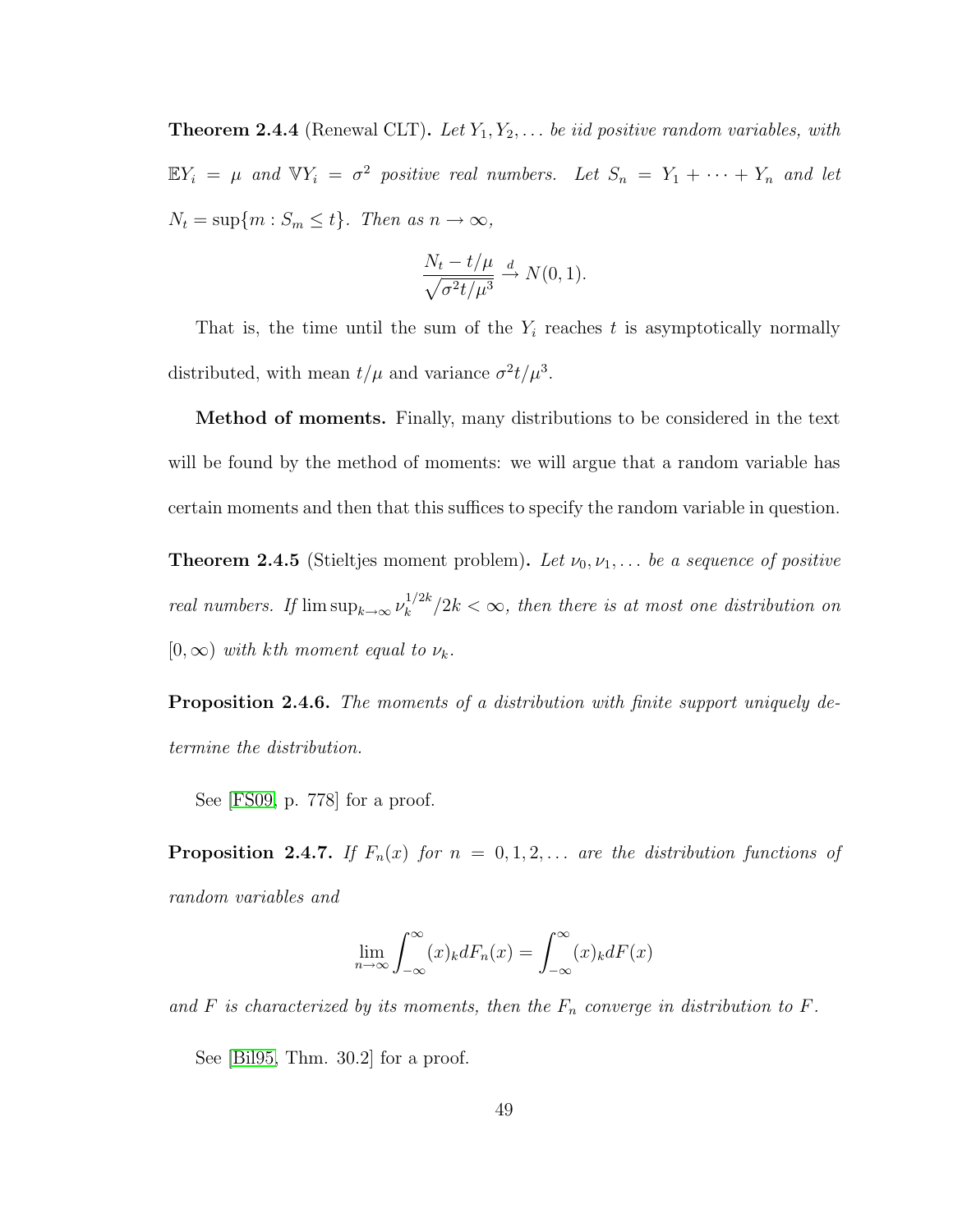# Chapter 3

# Boltzmann samplers

# 3.1 Definition of Boltzmann samplers

Boltzmann samplers are a family of algorithms, first given in [\[DFLS04\]](#page-249-0), used to generate random combinatorial structures. The classical paradigm for the generation of random combinatorial structures, as exemplified by [\[NW78\]](#page-256-1), has concentrated on generating objects of fixed size. In Boltzmann sampling, on the other hand, a measure is specified on all the members of a combinatorial class, of any size; by making a small sacrifice in precision one is able to create much faster and easier-to-implement algorithms. Furthermore, we will see in the remainder of this thesis that Boltzmann samplers enable one to guess quite easily various probabilistic results on random combinatorial structures.

**Definition 3.1.1.** Let C be a combinatorial class with generating function  $C(x) =$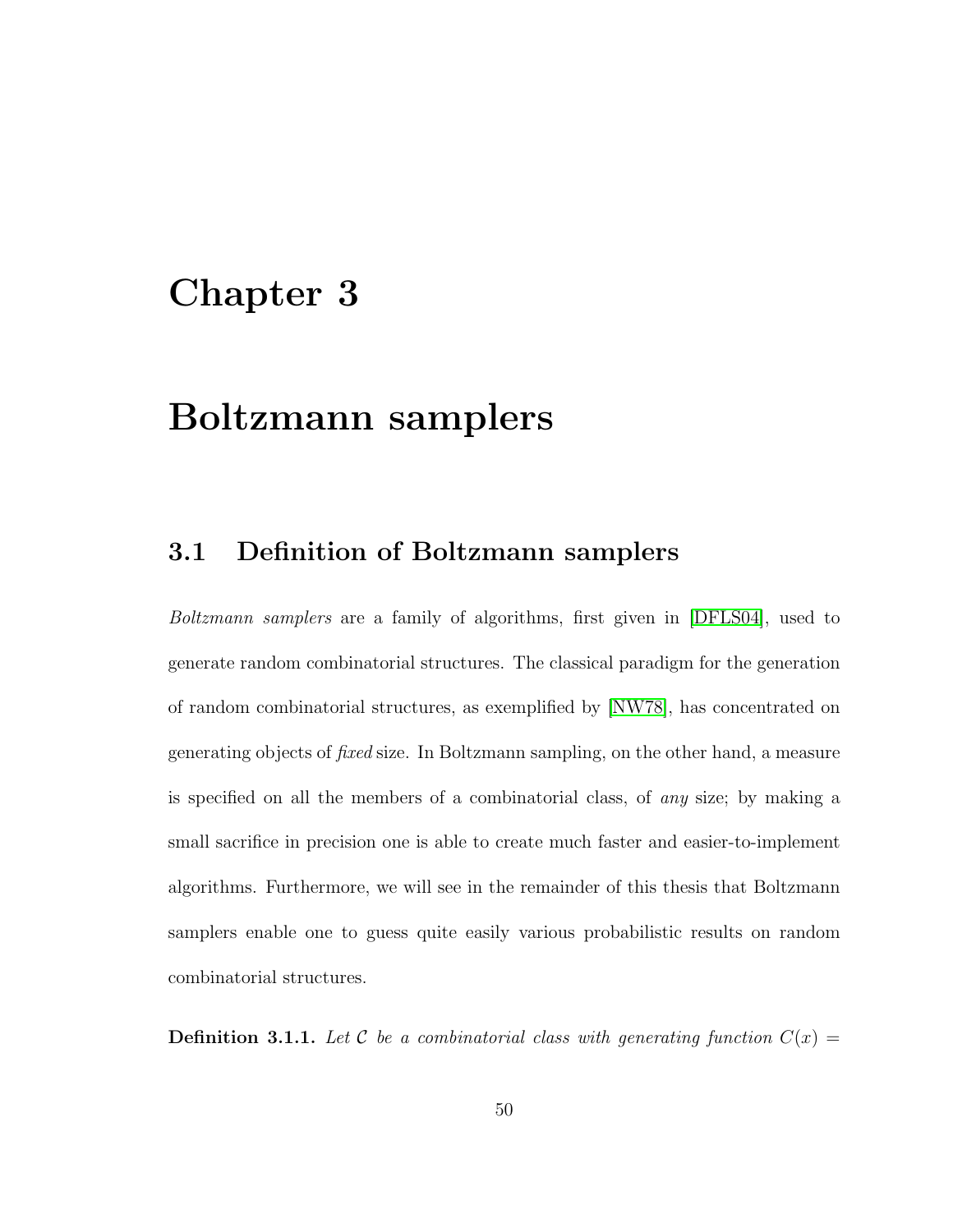$\sum_{n\geq 0}\frac{C_n}{\omega_n}$  $\frac{C_n}{\omega_n}x^n$ , where either  $\omega_n\equiv 1$  for all n (the ordinary case) or  $\omega_n=n!$  for all n (the exponential case). Then the Boltzmann distribution on  $\mathcal C$  with positive real parameter x, where the sum giving  $C(x)$  converges, assigns to each object  $\gamma \in \mathcal{C}$  the probability

$$
\mathbb{P}_x(\gamma) = \frac{x^{|\gamma|}}{\omega_{|\gamma|}} \frac{1}{C(x)}
$$

.

A Boltzmann sampler  $\Gamma C(x)$  for a class C is a procedure which generates objects from C according to the Boltzmann distribution.

We must show, of course, that Boltzmann samplers can be constructed. In Section [2.2](#page-34-0) we saw an introduction to the symbolic method in combinatorics. The symbolic method allows us to recursively specify combinatorial classes, building up each class from atoms via a few basic constructions. We now show how these constructions can be transformed into Boltzmann samplers.

Unlabelled objects. Many unlabelled combinatorial classes are built up from simpler classes using the operations of disjoint union, Cartesian product, and sequence. So, given combinatorial classes A and B with Boltzmann samplers  $\Gamma A, \Gamma B$ , we must construct Boltzmann samplers  $\Gamma(A + B)$ ,  $\Gamma(A \times B)$ ,  $\Gamma(\text{Seq}(A))$ .

**Disjoint union.** Let A and B be combinatorial classes, with  $C = A + B$ ; objects in C inherit their sizes from A and B. By disjointness,  $C_n = A_n + B_n$ , and so the generating functions satisfy  $C(z) = A(z) + B(z)$ .

Now consider a random element of  $\mathcal C$  from the Boltzmann distribution with pa-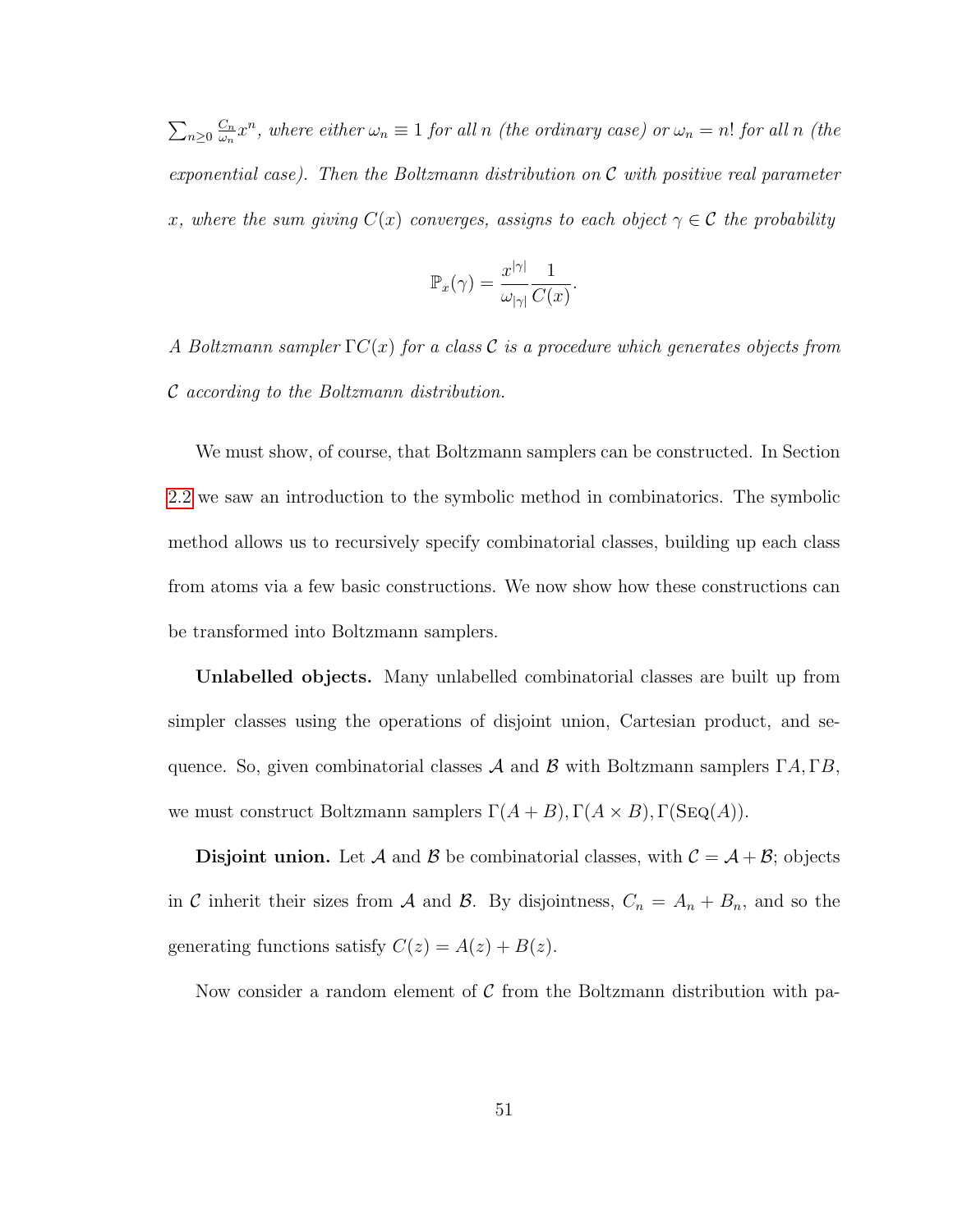rameter x. The probability that such an element comes from  $\mathcal A$  is

$$
\sum_{\alpha \in \mathcal{A}} \frac{x^{|\alpha|}}{C(x)} = \sum_{n \ge 0} \frac{A_n x^n}{C(x)} = \frac{A(x)}{C(x)}
$$

and, conditioned on coming from  $A$ , the distribution of objects is exactly the Boltzmann-x distribution on A. Therefore a Boltzmann sampler on  $\mathcal C$  with parameter  $x$  is as follows:

- Generate a Bernoulli random variable with mean  $A(x)/C(x)$ .
- If this Bernoulli has value 1, return the output of  $\Gamma A(x)$ , otherwise return the output of Γ $B(x)$ .

**Cartesian product.** Again let A and B be combinatorial classes, with  $C = A \times B$ ; if  $\gamma = (\alpha, \beta)$  for  $\alpha \in \mathcal{A}, \beta \in \mathcal{B}$ , then  $|\gamma| = |\alpha| + |\beta|$ . Then  $C(z) = A(z)B(z)$ . The probability of  $\gamma \in \mathcal{C}$  in the Boltzmann model is then

$$
\mathbb{P}_x(\gamma) = \frac{x^{|\gamma|}}{C(x)} = \frac{x^{|\alpha|}}{A(x)} \frac{x^{|\beta|}}{B(x)} = \mathbb{P}_x(\alpha) \mathbb{P}_x(\beta).
$$

Therefore a Boltzmann sampler  $\Gamma C(x)$  on  $\mathcal{C} = \mathcal{A} \times \mathcal{B}$  can be constructed by calling  $\Gamma A(x)$  and  $\Gamma B(x)$  independently.

**Sequence.** Let A be a combinatorial class, and  $C = \text{Seq}(\mathcal{A})$ . Then

$$
SEQ(\mathcal{A}) = 1 + \mathcal{A} + (\mathcal{A} \times \mathcal{A}) + \cdots = \sum_{n \geq 0} \mathcal{A}^n.
$$

The generating functions satisfy

$$
C(z) = 1 + A(z) + A(z)^{2} + \dots = \sum_{n \geq 0} A(z)^{n} = \frac{1}{1 - A(z)}.
$$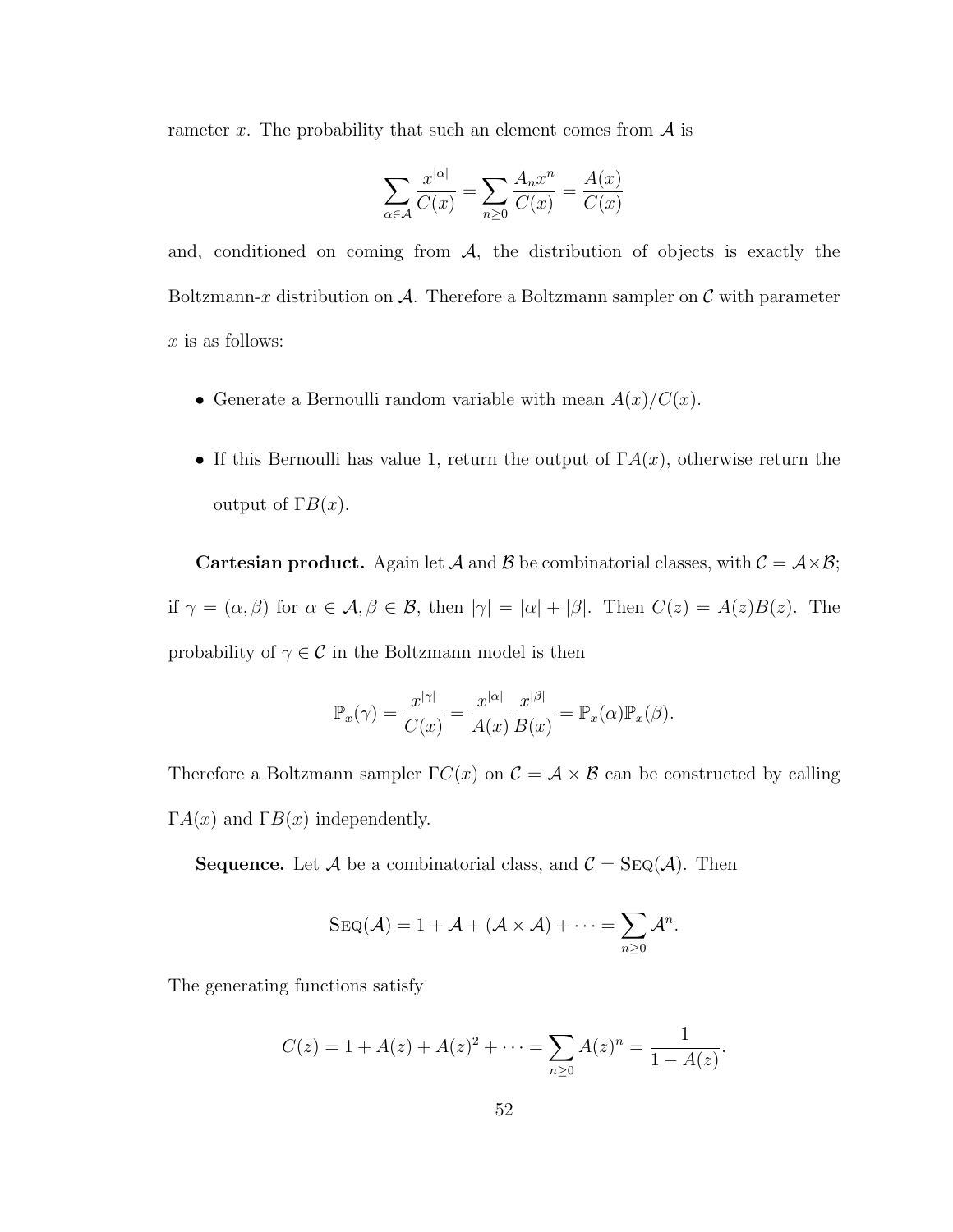Although this is an infinite sum we can treat it analogously to finite sums. A Boltzmann sampler  $\Gamma C(x)$  is obtained by calling  $\Gamma A^{n}(x)$  with probability  $A(x)^{n}/C(x) =$  $A(x)^{n}(1-A(x))$ , for each n. That is, call  $\Gamma A^{N}(x)$  where N is a geometric random variable with rate  $A(x)$ . The probability of obtaining the sequence  $\alpha = (\alpha_1, \alpha_2, \ldots, \alpha_n)$ is therefore

$$
A(x)^{n}(1 - A(x))\frac{x^{|\alpha_1|}}{A(x)} \cdots \frac{x^{|\alpha_n|}}{A(x)} = (1 - A(x))x^{|\alpha_1| + \cdots + |\alpha_n|} = \frac{x^{|\alpha|}}{C(x)}
$$

in accordance with the definition.

Alternatively, we can proceed from first principles and note that  $C = 1 + A \times C$ , where 1 represents the empty sequence. Therefore an alternative implementation of  $\Gamma C(x)$  is as follows: return the empty sequence with probability  $1/C(x) = 1 - A(x)$ , and with probability  $A(x)$  return the pair  $(\Gamma A(x), \Gamma C(x))$ . The formulation in terms of geometric random variables essentially "unrolls" this construction. In particular, we note that in the Boltzmann distribution on the class  $C = \text{Seq}(\mathcal{A})$ , the number of parts of an object has a geometric distribution.

This does *not*, however, mean that the corresponding fixed-size objects have a geometric distribution for their number of parts; we will see this for compositions. Rather, it follows from the fact that Boltzmann samplers for sequences tend to have size which is roughly geometrically distributed, and the number of parts is near some constant multiple of the size; compositions are an example.

Labelled structures. For labelled structures we can construct Boltzmann samplers in the same way as for unlabelled structures; in this case we must use exponential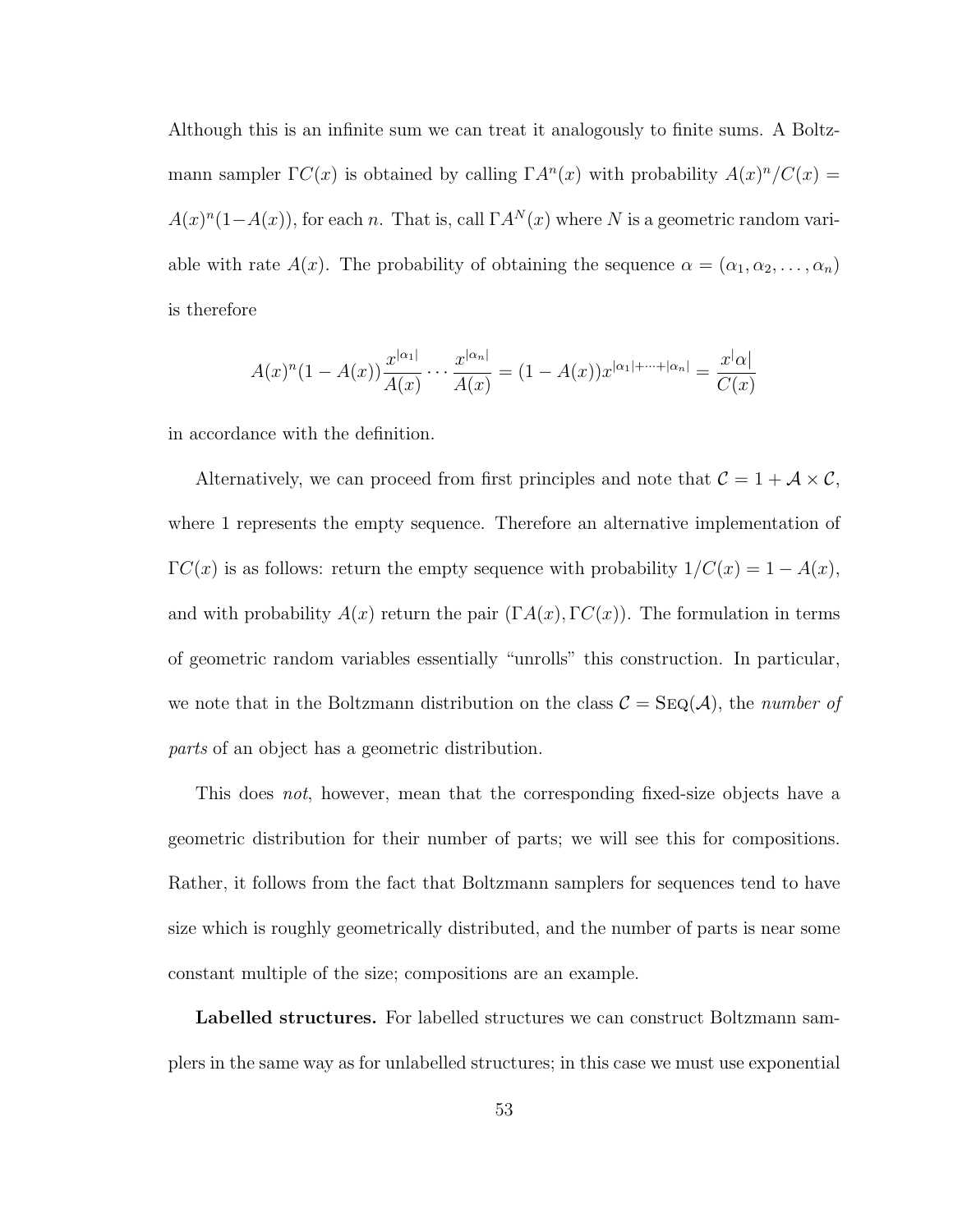generating functions instead of ordinary generating functions. The samplers for disjoint union and sequence carry over unchanged. We replace the Cartesian product  $A \times B$  with the labelled product  $A \star B$  previously defined; then a Boltzmann sampler  $\Gamma C(x)$  for  $C = A \star B$  can still be constructed by calling  $\Gamma A(x)$  and  $\Gamma B(x)$  independently, and completing with a randomly chosen relabeling. Sequences in the labelled world are constructed from sums and products, and thus proceed in the same manner as in the unlabelled world.

Set. Let  $C = \text{SET}(\mathcal{A})$ , and assume that a Boltzmann sampler  $\Gamma A(x)$  exists. The sampler  $\Gamma C(x)$  will work by calling  $\Gamma A(x)$  repeatedly. Recall that  $C(x) = \exp A(x)$ . Now, the probability that an element of  $\mathcal C$  chosen from the Boltzmann-x distribution consists of k components is

$$
\frac{1}{C(x)} \frac{A(x)^k}{k!} = e^{-A(x)} \frac{A(x)^k}{k!}
$$

since k-component sets drawn from A have the generating function  $A(x)^k/k!$ . This is the probability that a Poisson random variable with mean  $A(x)$  takes the value k. So for  $C = \text{SET}(\mathcal{A})$ , the sampler  $\Gamma C(x)$  works by sampling a Poisson random variable of mean  $A(x)$ , which we call k, and then calling  $\Gamma A(x)$  k times.

Cycle. Let  $C = \text{Cyc}(\mathcal{A})$ ; as with sets, a Boltzmann sampler for cycles will work by calling the Boltzmann sampler for the components repeatedly. Recall that  $C(x) = \log(1/(1 - A(x))$ . The probability that an element of C chosen from the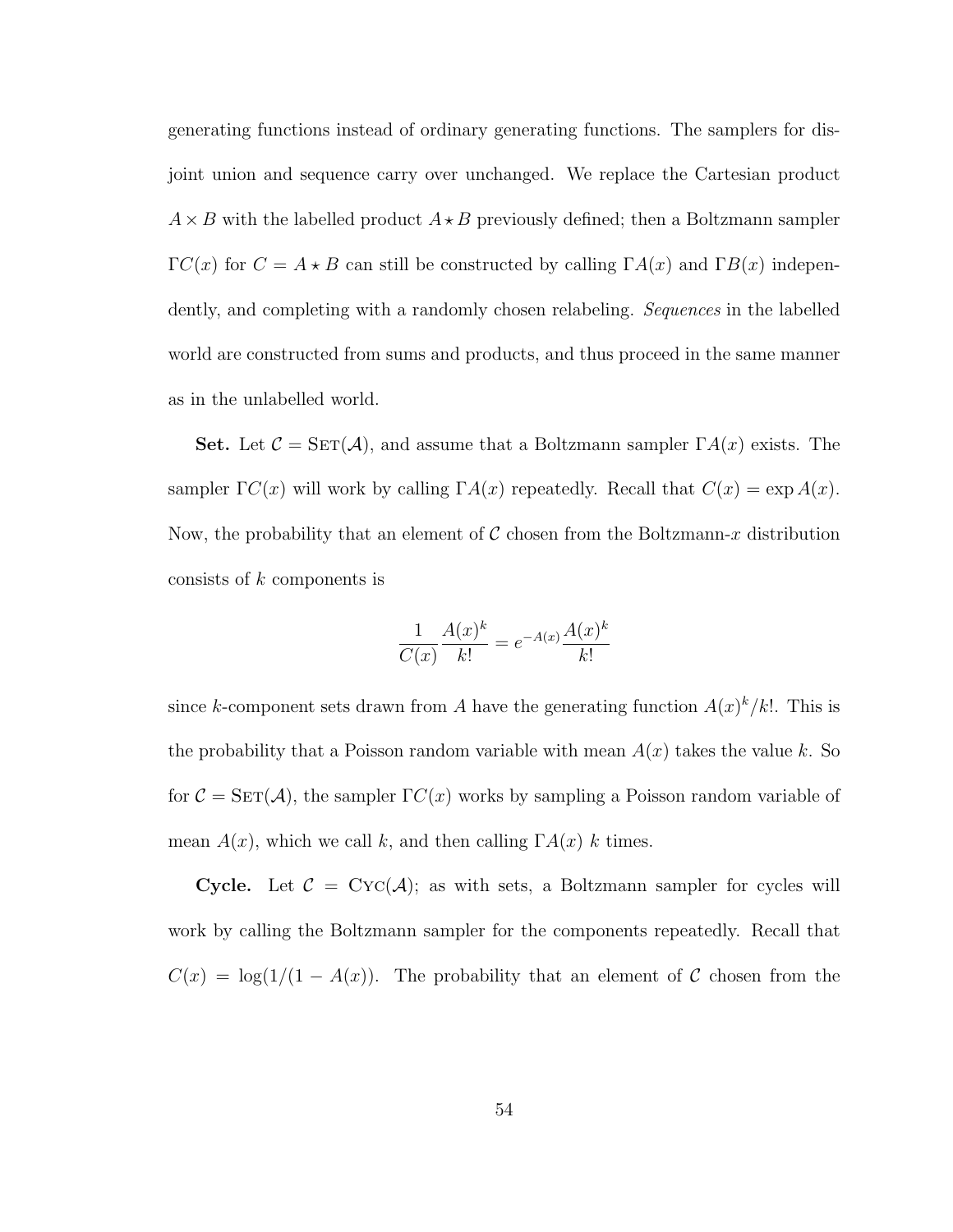Boltzmann-x distribution consists of  $k$  components is

$$
\frac{1}{C(x)} \frac{A(x)^k}{k} = \frac{1}{\log(\frac{1}{1 - A(x)})} \frac{A(x)^k}{k}.
$$

This is the probability that a "logarithmic" random variable with rate  $A(x)$  takes the value k. The logarithmic random variable with rate  $\lambda$  has law

$$
\mathbb{P}(X = k) = \frac{1}{\log \frac{1}{1-\lambda}} \frac{\lambda^k}{k}
$$

For example, the class of permutations has the specification  $\text{SET}(\text{Cyc}(\mathcal{Z}))$  – that is, permutations are sets of cycles of atoms. Since the outer construction here is SET, Boltzmann-sampled permutations with parameter  $x$  have a number of cycles which is Poisson-distributed. The mean of this Poisson is given by evaluating the generating function of cycles,  $\log 1/(1-x)$ . This gives a first example of the use of Boltzmann samplers for approximate statistics of combinatorial classes; as we will see the mean size of a Boltzmann-x permutation is  $1/(1-x)$ , so we can quickly predict that a random permutation of  $[n]$  has about  $\log n$  cycles.

We will rarely explicitly use the cycle construction. Rather, we prefer to write  $\text{Cyc} = \text{Cyc}_1 + \text{Cyc}_2 + \cdots$ , which gives for example

$$
SET(Cyc(\mathcal{Z})) = SET(Cyc_1(\mathcal{Z}) + Cyc_2(\mathcal{Z}) + \cdots)
$$

$$
= SET(Cyc_1(\mathcal{Z})) \times SET(Cyc_2(\mathcal{Z})) \times \cdots
$$

Thus we can create a set of cycles by creating a set of cycles of each possible length and juxtaposing all the cycles thus obtained. So we need a Boltzmann sampler for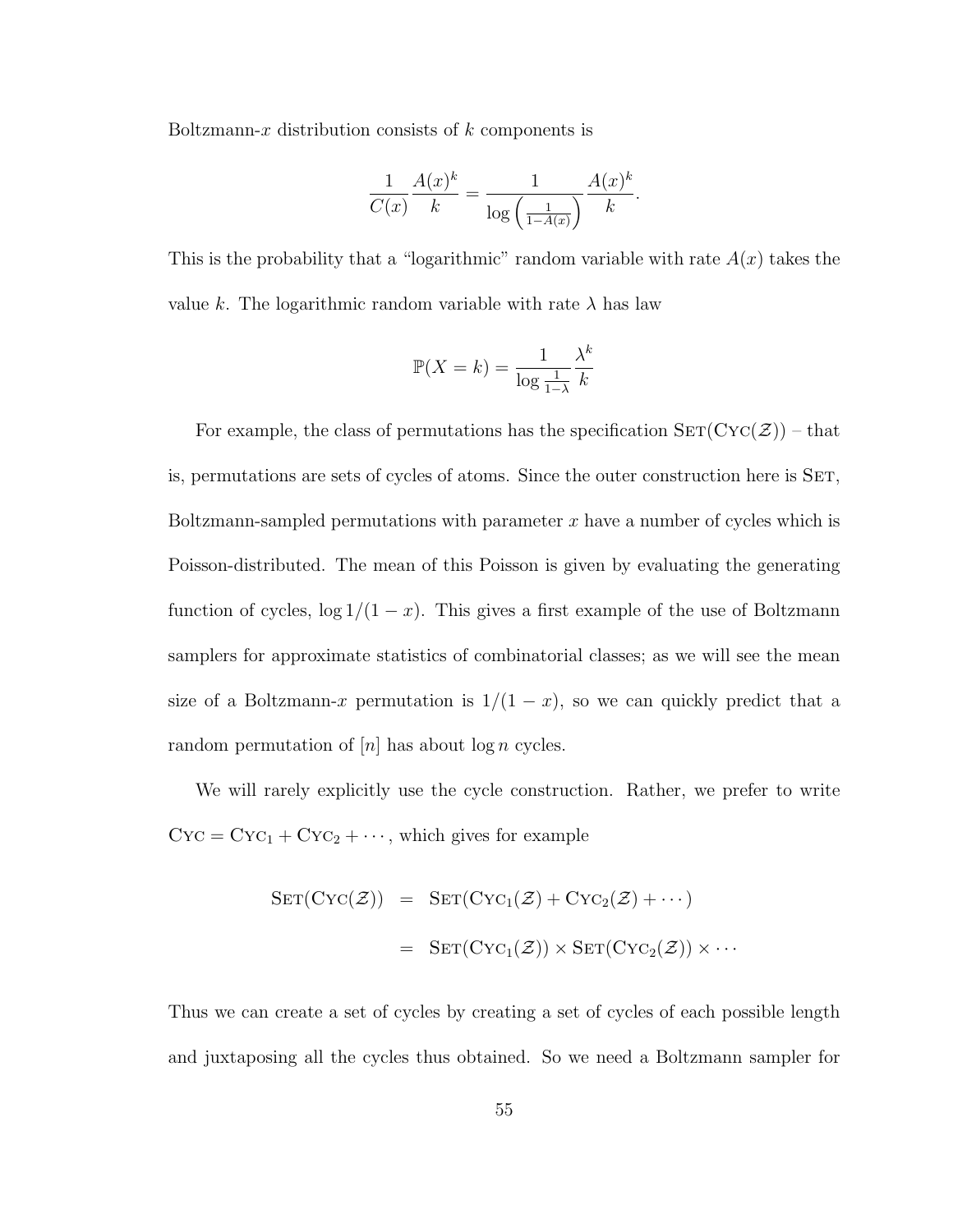$\mathrm{Cyc}_k(\mathcal{A})$  given one for  $\mathcal{A}$ . It suffices to use the Boltzmann sampler for  $\mathrm{Seq}_k(\mathcal{A}) = \mathcal{A}^k$ – that is, to generate k objects from  $A$  in sequence – and consider two sequences to be the same cycle if they are equivalent up to cyclic permutation. This provides the Boltzmann sampler for permutations in terms of individual cycle lengths. The exponential generating function of  $\mathrm{Cyc}_k(\mathcal{Z})$  is  $x^k/k$ , so to generate a permutation, generate  $\mathcal{P}(x^k/k)$  cycles of length k, independently for each k.

## 3.2 Some philosophy

Boltzmann models for the analysis of combinatorial objects derive much of their power from the simplicity of the Boltzmann sampler for Cartesian or labelled products. Therefore in cases where it is possible to write a combinatorial class as a product of other combinatorial classes, we can treat the "factor" classes as independent.

One example of this can be seen in the cycle structure of permutations. Consider permutations of  $[n]$  chosen uniformly at random. Let  $X_k$ , a random variable, be the number of cycles of length k in such permutations. Then it is well-known that as  $n \to \infty$  with k fixed,  $X_k$  converges in distribution to the Poisson with mean  $1/k$ . Furthermore the pair  $(X_k, X_l)$  converges in distribution to a pair of independent Poissons with means  $1/k$ ,  $1/l$ , and similarly for larger tuples.

The (joint) Poisson distribution follows from the following lemma [\[Wat74\]](#page-260-2):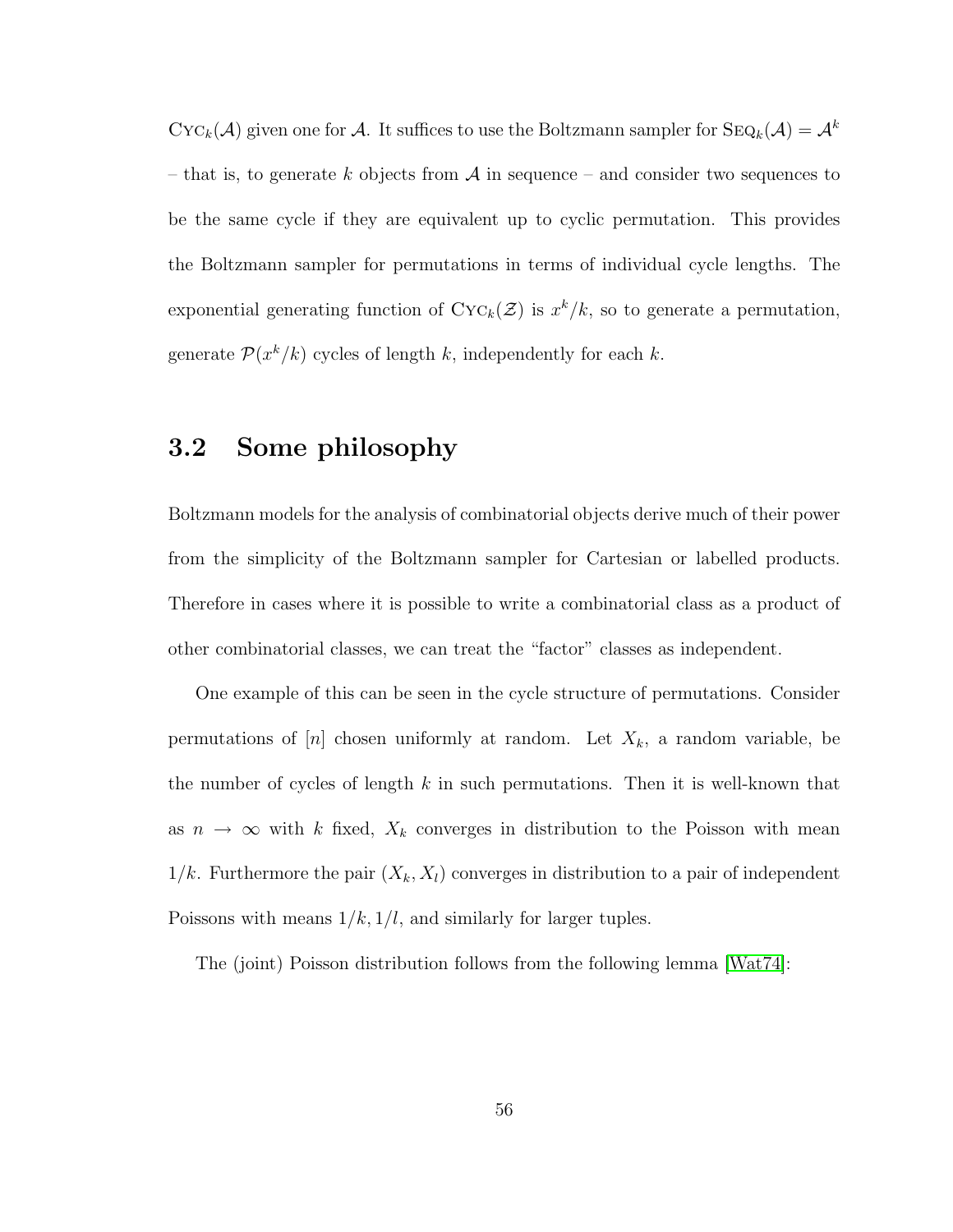**Proposition 3.2.1.** For nonnegative integers  $k_1, \ldots, k_r$ ,

$$
\mathbb{E}_n\left(\prod_{j=1}^r (X_j)_{k_j}\right) = \left(\prod_{j=1}^r \left(\frac{1}{j}\right)^{k_j}\right) \left[\sum_{j=1}^r j k_j \leq n\right]
$$

Proof. Consider the generating function counting permutations by their total size and number of cycles of each length  $1, 2, \ldots, r$ , marked by z and  $u_1, u_2, \ldots, u_r$ . This generating function is

$$
P(z, u_1, \dots, u_r) = \frac{\exp\left(\sum_{j=1}^r \frac{(u_j - 1)z^j}{j}\right)}{1 - z}
$$

as can be seen from the class specification  $\mathcal{P} = \text{SET}(\text{Cyc}_{>r}(\mathcal{Z}) + \mu_1 \text{Cyc}_1(\mathcal{Z}) + \cdots +$  $\mu_r\text{Cyc}_r(\mathcal{Z})$ ). The desired moment can be obtained by differentiation:

$$
\mathbb{E}_n\left(\prod_{j=1}^r (X_j)_{k_j}\right) = \frac{\left[z^n\right] \frac{\partial^{k_1}}{\partial u_1^{k_1}} \cdots \frac{\partial^{k_r}}{\partial u_r^{k_r}} P(z, u_1, \ldots, u_r)\Big|_{u_1=\cdots=u_r=1}}{\left[z^n\right] P(z, 1, \ldots, 1)}.
$$

We have  $P(z, 1, \ldots, 1) = 1/(1-z)$ , so the denominator is 1. The numerator is

$$
[z^{n}] \frac{\prod_{j=1}^{r} \left(\frac{z^{j}}{j}\right)^{k_{j}}}{1-z} = \prod_{j=1}^{r} \frac{1}{j^{k_{j}}} [z^{n}] \frac{z^{\sum_{j} j k_{j}}}{1-z}.
$$

 $\Box$ 

This coefficient is 1 if  $n \geq \sum_j j k_j$  and 0 otherwise, giving the desired result.

To keep the notation reasonably clean, we find joint moments of the tuple  $(X_1, \ldots, X_r)$ ; but we can of course fix any of the  $k_j$  to be zero, so this proposition actually includes all joint moments of any of the  $X_i$ . For n large enough, these moments are exactly the joint factorial moments of the Poisson distribution  $(\mathcal{P}(1),\mathcal{P}(1/2),\ldots,\mathcal{P}(1/r))$ . In fact, these joint factorial moments are exactly those of the joint Poisson exactly when  $n$  is "large enough" to fit  $k_j$  cycles of length  $j$  for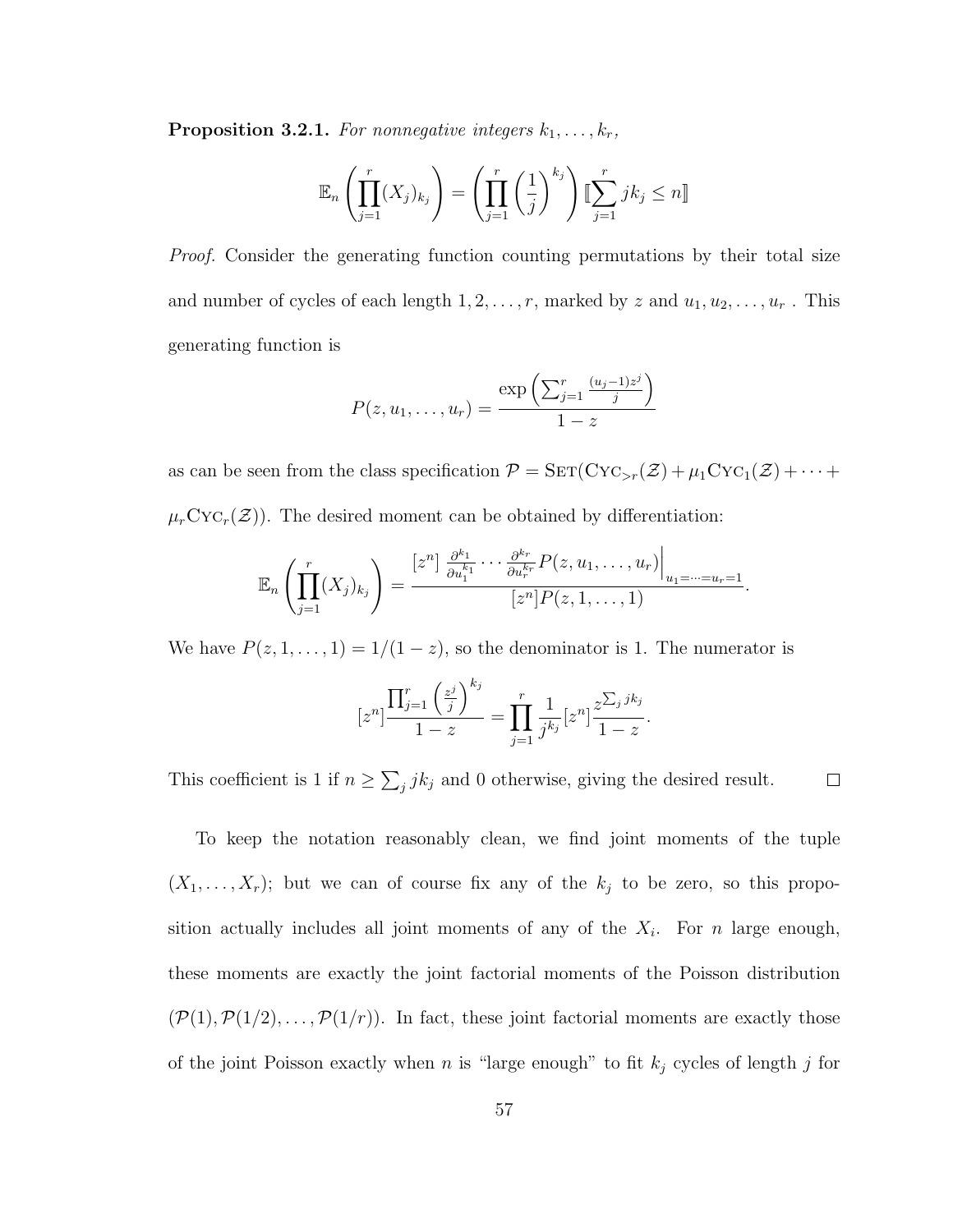each  $j$ , therefore permitting the factorial moment to be larger than zero. From the method of moments, the cycle counts of an n-permutation converge in distribution to independent Poissons.

The Boltzmann sampler for permutations, on the other hand, assigns  $\mathcal{P}(x^k/k)$ cycles to each length k, independently. The asymptotic independence seen in the fixed-case model is replaced by exact independence. Furthermore in the "critical" case where  $k = 1$ , which corresponds to permutations of large sets, the distributions of the cycle counts in the Boltzmann sampler are exactly the limiting distribution from the fixed-size model.

The Boltzmann model originates in statistical mechanics. In statistical mechanics, certain systems are said to satisfy Maxwell-Boltzmann statistics. This occurs in the classical (non-quantum) situation in which temperature is high enough and density low enough that quantum effects are negligible. In such systems, configurations with energy equal to E have a probability of occurrence proportional to  $e^{-E/k_BT}$ , where E is energy,  $k_B$  is the Boltzmann constant, and T is inverse temperature. If we set  $k_B \equiv 1$  (equivalent to a change of units) and  $T = 1/\beta$ , then the probability of occurrence of states with energy E is proportional to  $e^{-\beta E}$ . Setting  $x = e^{-\beta}$  and identifying the size of a combinatorial configuration with the energy of a thermodynamical system, we recover the Boltzmann model. Note that the "atoms" in our combinatorial objects, whether the structures are labelled or unlabelled, still satisfy the Maxwell-Boltzmann statistics. There is not an immediately obvious analogue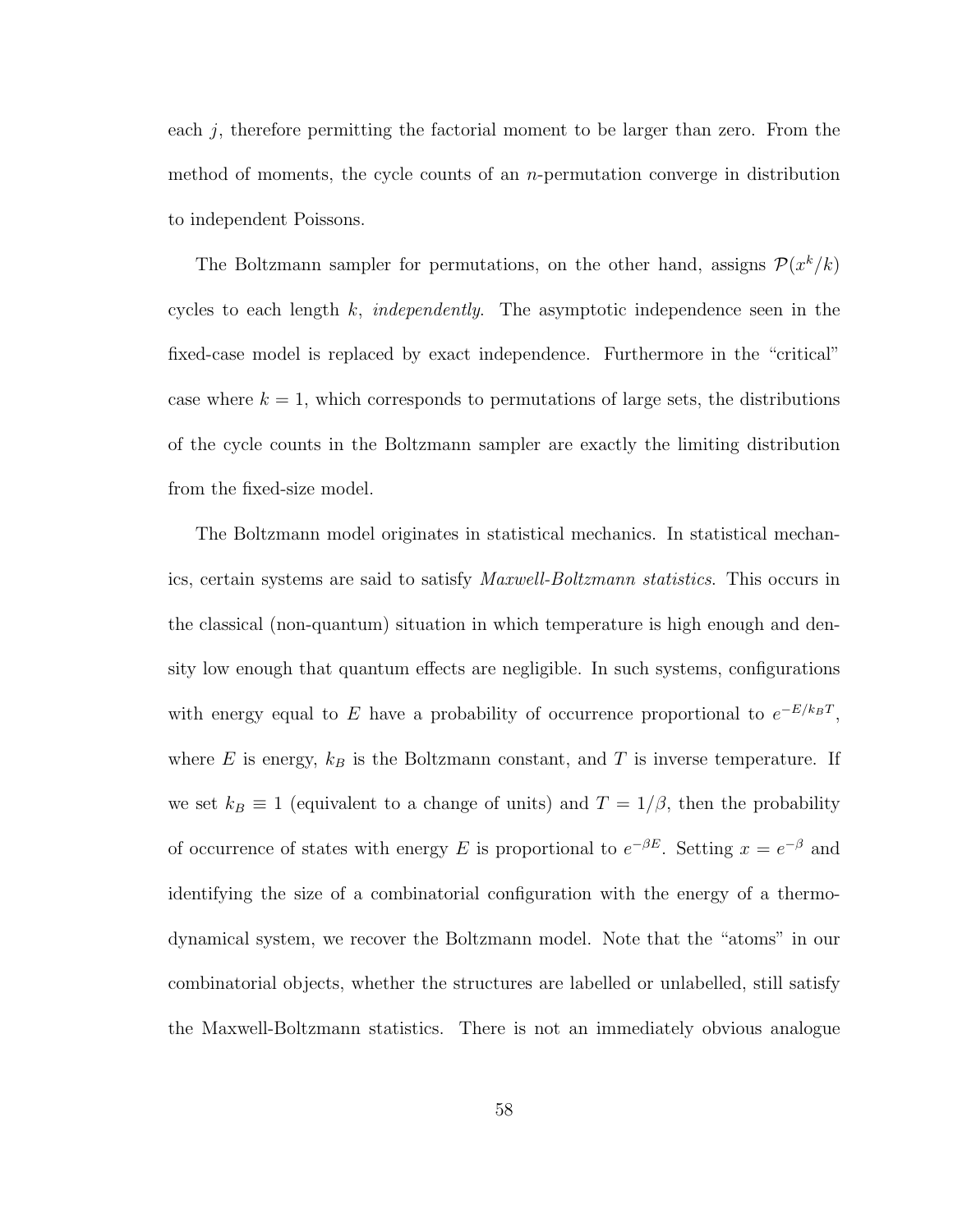to the Bose-Einstein or Fermi-Dirac distributions occurring in quantum statistical mechanics, in which particles become quantum-mechanically indistinguishable.

# 3.3 Formulas for the mean and variance of object size

The Boltzmann framework gives sampling algorithms that run quickly, are easy to program, and are easy to analyze – but with the tradeoff of not generating objects all of the same size. Thus it is useful to quantify exactly how much of a tradeoff this is.

**Proposition 3.3.1.** [\[DFLS04,](#page-249-0) Thm. 2.1] The size of objects in a class  $C$  produced from the Boltzmann distribution with parameter x has first and second moments satisfying

$$
\mathbb{E}_x(N) = \frac{xC'(x)}{C(x)}, \mathbb{E}_x(N^2) = \frac{x^2C''(x) + xC'(x)}{C(x)}.
$$

Proof. The probability generating function of the random size N is

$$
\sum_{n\geq 0} \mathbb{P}_x(N=n)z^n = \frac{C(xz)}{C(x)}.
$$

This gives the factorial moments

$$
\mathbb{E}_x((N)_j) = \left(\frac{\partial^j}{\partial z^j} \frac{C(xz)}{C(x)}\right)_{z=1} = \frac{x^j C^{(j)}(x)}{C(x)}.
$$

In particular we have for  $j = 1, 2$ 

$$
\mathbb{E}_x(N) = \frac{xC'(x)}{C(x)}, \mathbb{E}_x(N(N-1)) = \frac{x^2C''(x)}{C(x)}
$$

and adding these gives  $\mathbb{E}_x(N^2)$  by linearity of expectation.

 $\Box$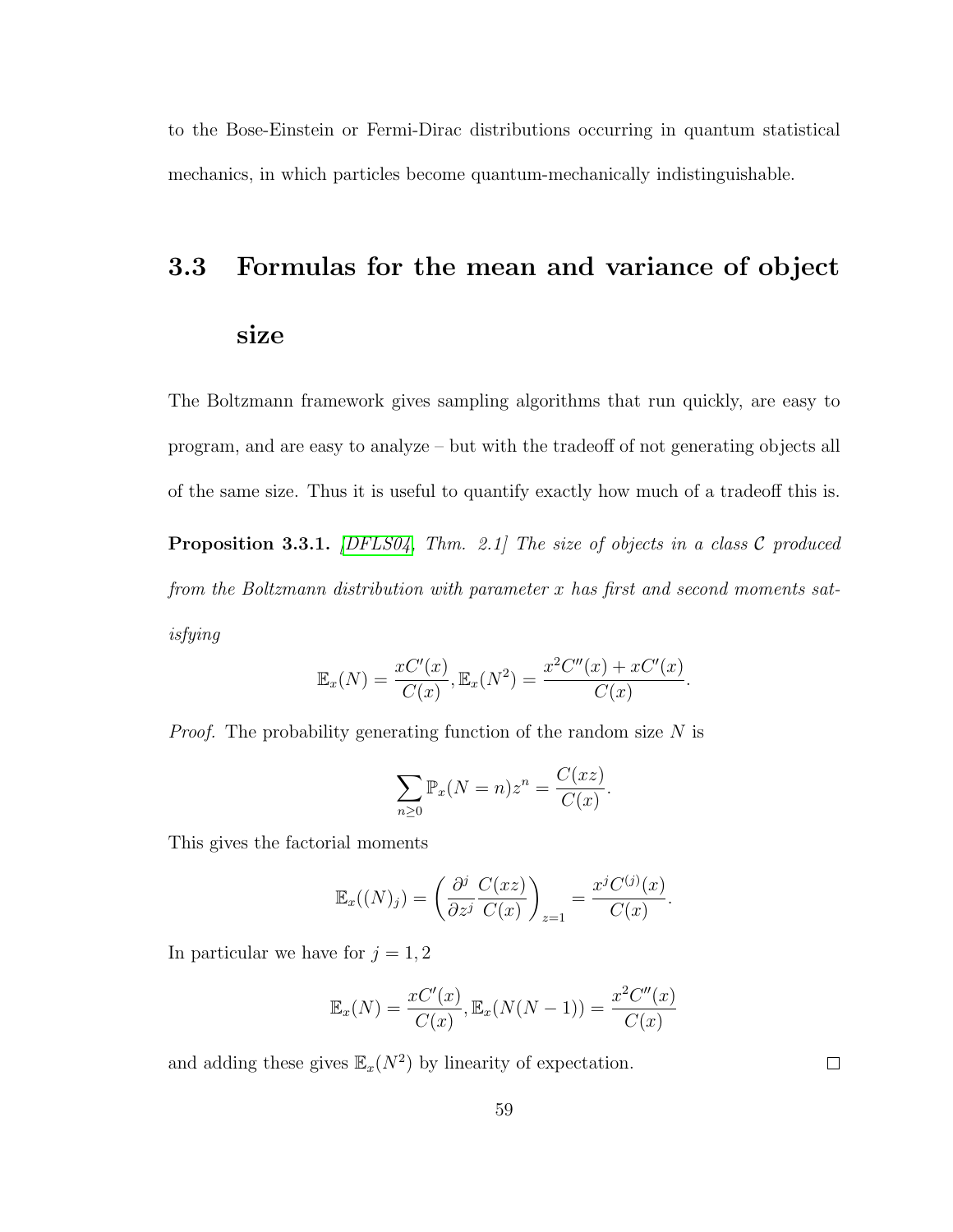The variance of the size, then, is given by

$$
\mathbb{V}_x(N) = x \frac{d}{dx} \mathbb{E}_x(N) = \frac{\left(x \frac{d}{dx}\right)^2 C(x)}{C(x)} - \left(\frac{x \frac{d}{dx} C(x)}{C(x)}\right)^2.
$$

We can see that  $\mathbb{E}_x(N)$  is an increasing function of x, as long as C contains objects of at least two different sizes. Since  $\mathbb{V}_x(N) = x \frac{d}{dx} \mathbb{E}_x(N)$  and  $\mathbb{V}_x(N) > 0$ , we have that  $\frac{d}{dx}\mathbb{E}_x(N) > 0$  as well; thus  $\mathbb{E}_x(N)$  is increasing.

On the other hand,  $V_x(N)$  is not necessarily an increasing function of x, for  $0 < x < x_c$ . The simplest case is  $C(x) = 1 + x$ . In this case N is Bernoulli with mean  $x/(1+x)$ , and therefore  $\mathbb{V}_x(N)$  is maximized when  $x/(1+x) = 1/2$ , i. e. when  $x = 1$ . The variance  $V_x(N)$  is an increasing function of N in cases where there are "enough" objects of large size, however. One example is the case  $C(x) = \exp A(x)$ , where  $A(x)$  has all Taylor coefficients nonnegative; this corresponds to  $C = \text{SET}(\mathcal{A})$ . In this case we have

$$
\mathbb{V}_x(N) = xA'(x) + x^2 A''(x), \frac{d}{dx} \mathbb{V}_x(N) = A'(x) + 3x A''x + x^2 A'''(x).
$$

Since all the Taylor coefficients of  $A(x)$  are nonnegative, the same is true for  $d/dx \mathbb{V}_x(N)$ .

#### 3.4 The rule of thumb

Let  $X_n$ , for  $n = 1, 2, 3, \ldots$ , be a family of random variables. Let  $\mu_n = \mathbb{E}X_n$  and  $\sigma_n =$  $\sqrt{\mathbb{V}X_n}$  be the mean and variance of  $X_n$ . We recall that if  $\sigma_n = o(\mu_n)$  as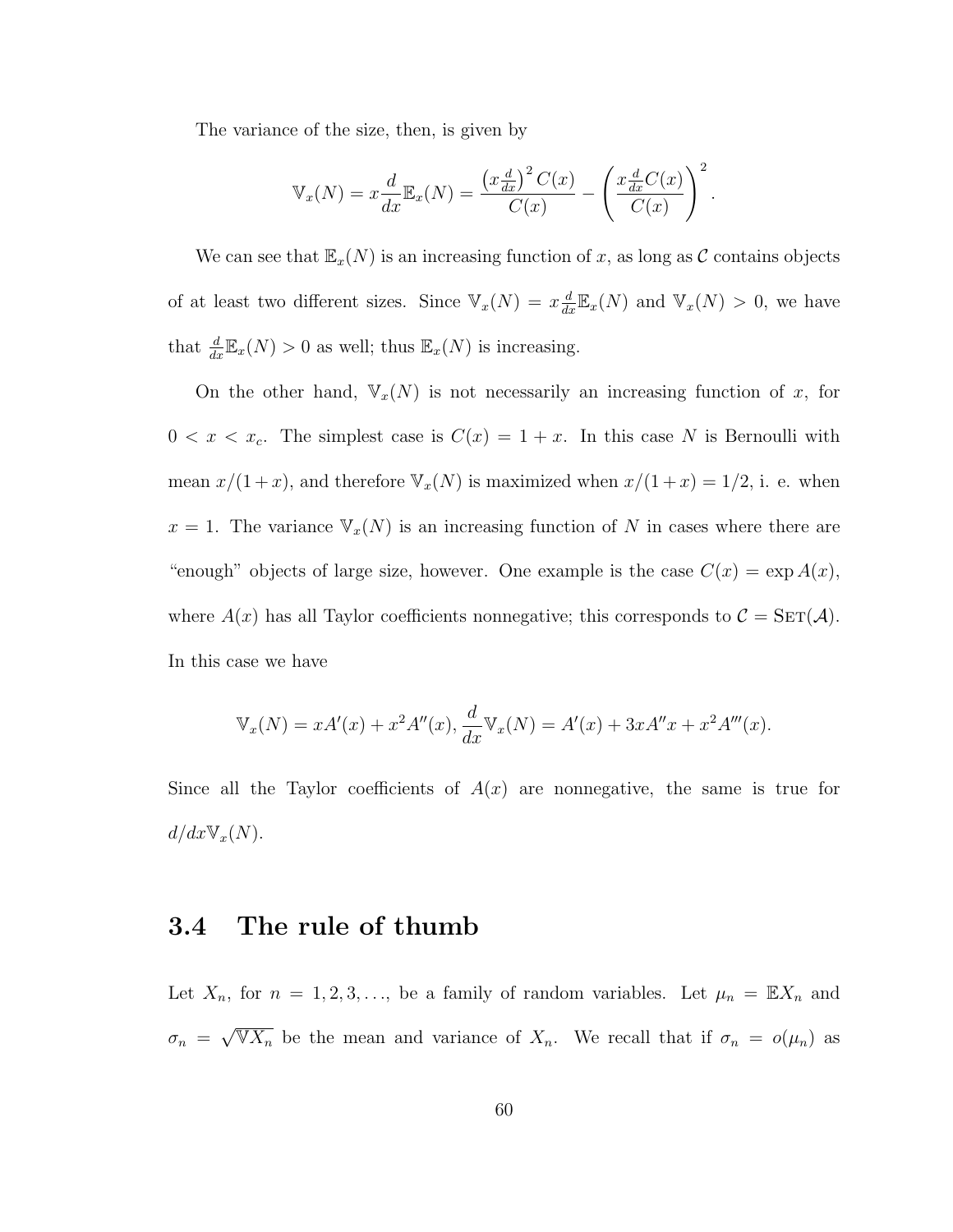$n \to \infty$ , then the distribution of  $X_n$  is concentrated around its mean; that is,

$$
\lim_{n\to\infty}\mathbb{P}\left(1-\epsilon\leq \frac{X_n}{\mu_n}\leq 1+\epsilon\right)=1
$$

as  $n \to \infty$ . (See [\[FS09,](#page-252-0) Prop. III.3].)

Nothing in this definition requires  $n$  to be an integer; thus we can define concentration of a family of random variables indexed by the positive real numbers in this way.

Now, fix a combinatorial class A, and let  $\mu(x)$ ,  $\sigma(x)$  denote the mean and standard deviation of the size of Boltzmann- $x$   $\mathcal{A}$ -objects. These are both increasing functions of x, and so  $\sigma(\mu^{-1}(n))$  is also an increasing function. This gives the standard deviation of the size of Boltzmannized A-objects, where the Boltzmann parameter has been chosen to make the mean object size n.

In the previous section we derived formulas for the mean and variance of the size of Boltzmann-sampled objects. We can apply these results to Boltzmann-sampled objects and distinguish between combinatorial classes for which the size of the Boltzmannized objects is concentrated and those for which it is not. It appears that for classes for which the size of the Boltzmannized objects are concentrated, results on Boltzmannized objects translate well into results on fixed-size combinatorial objects; the translation does not work as well for classes for which the size of Boltzmannized objects is not concentrated.

Involutions. Involutions have the exponential generating function  $A(x)$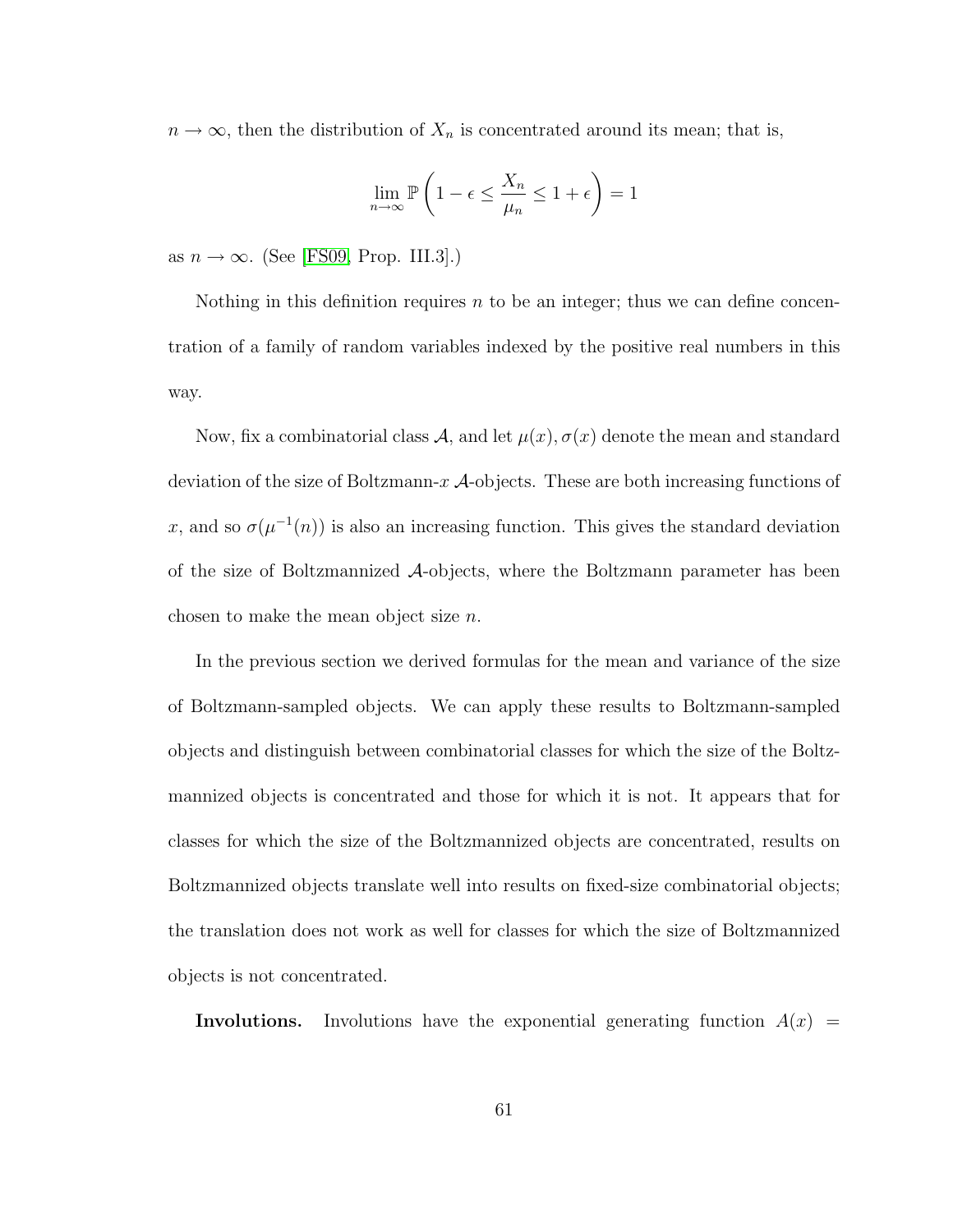$\exp(x + x^2/2)$ . From this we have

$$
\mu(x) = \frac{xA'(x)}{A(x)} = x + x^2, \sigma^2(x) = \frac{(x\partial_x)^2 A(x)}{A(x)} - \mu(x)^2 = x + 2x^2.
$$

Thus we have  $\mu^{-1}(n) = (\sqrt{1+4n} - 1)/2$ , and so

$$
\sigma^{2}(\mu^{-1}(n)) = 2n - \frac{\sqrt{1+4n} - 1}{2} \sim 2n.
$$

So involutions are a concentrated class.

More generally, for permutations with all cycle lengths in some finite set  $S$ , let  $A(x) = \exp(P(x))$ , where  $P(x) = \sum_{s \in S} x^s$  is the generating polynomial of S. Then we have

$$
\mu(x) = \frac{xA'(x)}{A(x)} = \frac{xP'(x)e^{P(x)}}{e^{P(x)}} = xP'(x) = \sum_{s \in S} sx^s
$$

and

$$
\sigma^{2}(x) = \frac{(x \partial_{x})^{2} A(x)}{A(x)} - \mu(x)^{2} = \frac{(xP' + x^{2}P'' + x^{2}(P')^{2})e^{P}}{e^{P}} - (xP')^{2}
$$

$$
= xP'(x) + x^{2}P''(x)
$$

$$
= \sum_{s \in S} sx^{s} + \sum_{s \in S} s(s-1)x^{s} = \sum_{s \in S} s^{2}x^{s}.
$$

In particular,  $\mu^{-1}(n) \sim (n/m)^{1/m}$  as  $n \to \infty$ , where  $m = \max S$ . We have  $\sigma^2(n) \sim m^2 x^m$  as  $x \to \infty$ , so  $\sigma^2(\mu^{-1}(n)) \sim m^2(n/m) = mn$ . Thus permutations with their cycle lengths restricted to any finite set are a concentrated class.

Partitions. Consider the Boltzmann sampler for partitions into distinct parts. This includes a part of size k with probability  $x^k/(1+x^k)$ .

Proposition 3.4.1. The mean number of parts of a partition drawn from the Boltzmann sampler of parameter x is asymptotic to  $(1-x)^{-1} \log 2$ , as  $x \to 1^-$ .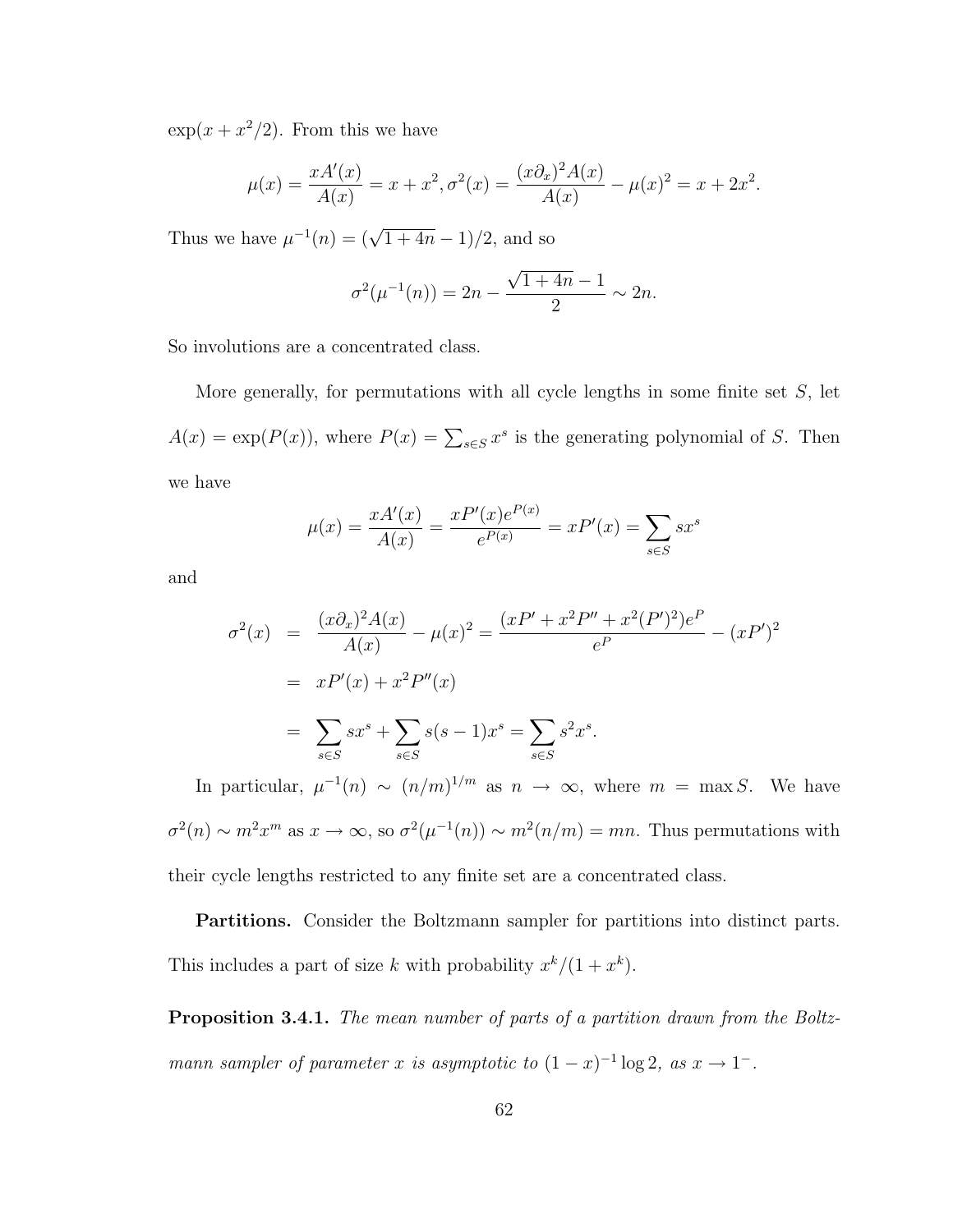Proof. The mean number of parts is given by

$$
\sum_{k\geq 1} \frac{x^k}{1+x^k}.
$$

We can approximate this sum by the integral

$$
\int_0^\infty \frac{x^k}{1+x^k} \, dk
$$

Now, we can do a change of variable in order to find this integral: let  $u = x^k$ , so  $k = (\log u)/(\log x)$  and  $dk = du/(u \log x)$ . This gives

$$
\int_1^0 \frac{u}{1+u} \frac{du}{u \log x} = \frac{1}{\log x} \int_1^0 \frac{1}{1+u} du = \frac{-\log 2}{\log x}.
$$

Since  $\log x \sim x - 1$  as  $x \to 1^-$ , we get

$$
\int_0^\infty \frac{x^k}{1+x^k} \, dk = \frac{-\log 2}{\log x}.
$$

We next need to check how well the sum is approximated by the integral. Let  $f(k) = x^{k}/(1 + x^{k})$ . Then we have the Euler-Maclaurin expansion

$$
\sum_{k\geq 0} \frac{x^k}{1+x^k} = \int_0^\infty \frac{x^k}{1+x^k} \, dk + \frac{f(0) + f(\infty)}{2} + \sum_{j=1}^\infty \frac{B_{2j}}{(2j)!} (f^{(2j-1)}(\infty) - f^{(2j-1)}(0))
$$

where  $f^{(m)}(\infty) := \lim_{z \to \infty} f^{(m)}(z)$ . We then have

<span id="page-74-0"></span>
$$
f^{(j)}(k) = \frac{-\left(\log^j x\right)E_j(-x^k)}{(1+x^k)^{j+1}}\tag{3.1}
$$

where  $E_j$  is an Eulerian polynomial of degree j:  $E_1(z) = z, E_2(z) = z + z^2, E_3(z) = z$  $z + 4z^2 + z^3$ ,  $E_4(z) = z + 11z^2 + 11z^3 + z^4$ , ...

The Eulerian polynomials count permutations by their number of descents. We say a permutation  $\sigma$  written in the one-line notation has a *descent* whenever  $\sigma(i)$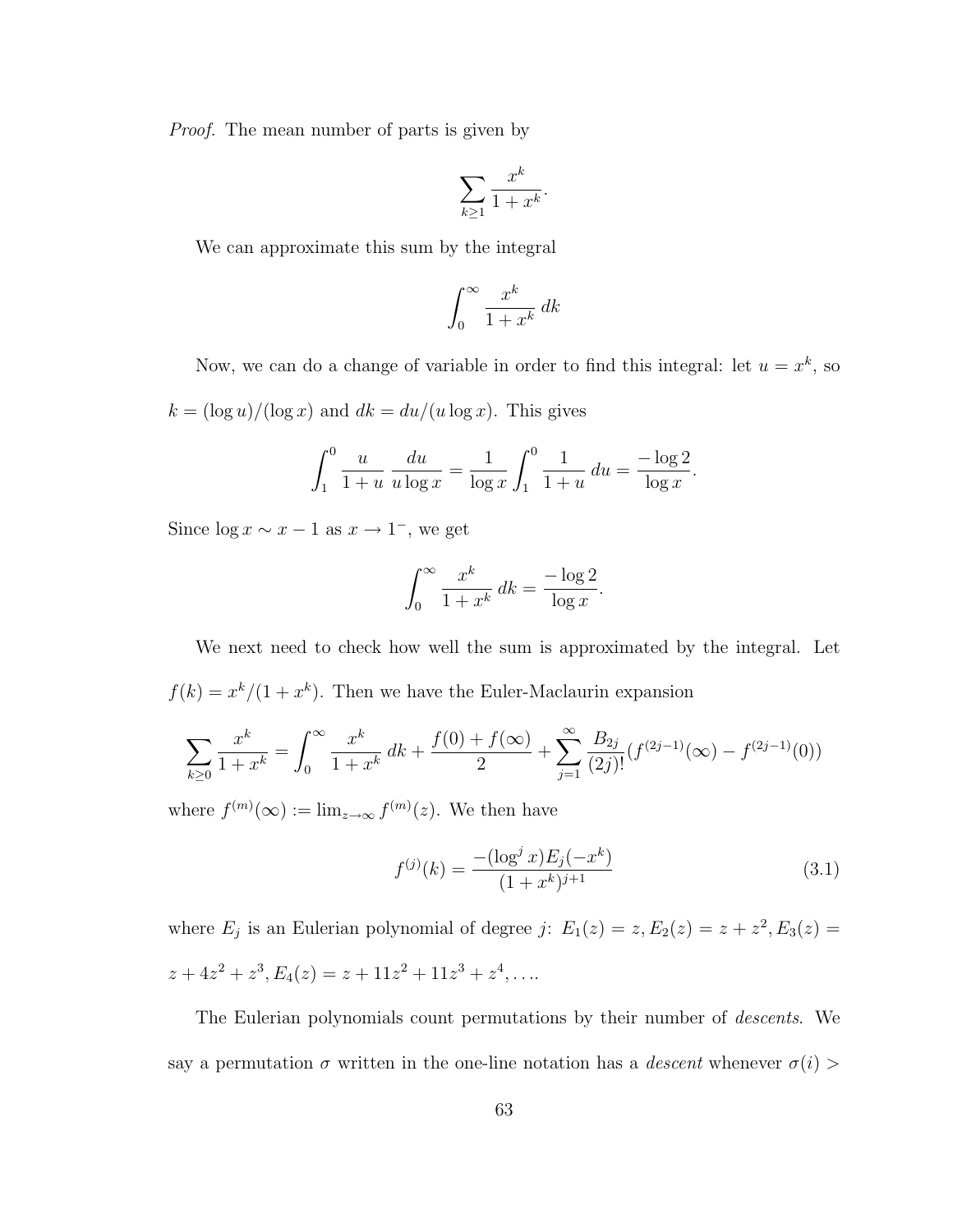$\sigma(i+1)$ . Then let  $A(n,k)$  be the number of permutations of n with  $k-1$  descents, and  $E_j(x) = \sum_{k=1}^{\infty} A(j,k)x^k$ . We prove [\(3.1\)](#page-74-0) by induction. The  $k = 0$  case is clear. We can compute

$$
\frac{d}{dk} \left( \frac{-(\log^j x) E_j(-x^k)}{(1+x^k)^{j+1}} \right) = \frac{\log^{j+1} x}{(1+x^k)^{j+2}} \left( E'_j(-x^k)(1+x^k) + (j+1)E_j(-x^k) \right) x^k
$$

and so it suffices to show

$$
E_{j+1}(z) = z(E'_j(z)(1-z) + (j+1)E_j(z)).
$$

But this is standard; see [\[Com74,](#page-249-0) p. 292].

In particular  $f^{(j)}(0) = -(\log^j x) E_j(-1) 2^{-(j+1)}$ . This gives

$$
\sum_{k\geq 0} \frac{x^k}{1+x^k} = \frac{-\log 2}{\log x} + \frac{1}{4} - \sum_{j=1}^{\infty} \frac{B_{2j}}{(2j)!} \frac{(\log^{2j-1} x) E_{2j-1}(-1)}{4^j}.
$$

The  $k = 0$  term of the sum is exactly  $1/2$ , so we can subtract  $1/2$  from both sides to get

$$
\sum_{k\geq 1} \frac{x^k}{1+x^k} = \frac{-\log 2}{\log x} - \frac{1}{4} - \sum_{j=1}^{\infty} \frac{B_{2j}}{(2j)!} \frac{(\log^{2j-1} x) E_{2j-1}(-1)}{4^j}
$$

and we note that  $E_{2j-1}(-1)$  forms the sequence of signed tangent numbers:  $E_1(-1)$  =  $-1, E_3(-1) = 2, E_5(-1) = -16, E_7(-1) = 272, \dots$  This follows from the generating functions  $E(u,t) = \sum_{n} E_j(u)t^n/n! = (1-u)/(1 - ue^{t(1-u)})$  for the Eulerian numbers and  $T(x) = \sum_{k=1}^{\infty} T_k x^{2k-1} / (2k-1)! = (1 - e^{2t}) / (1 + e^{2t})$  for the signed tangent numbers, from which  $E(-1, t) = 1 + T(t)$ .

Thus we have

$$
\sum_{k\geq 1} \frac{x^k}{1+x^k} = \frac{-\log 2}{\log x} - \frac{1}{4} + \frac{1/6}{2!} \frac{(\log x) \cdot (-1)}{4} + \frac{-1/30}{4!} \frac{\log^3 x \cdot (2)}{16} + \frac{1/42}{6!} \frac{\log^5 x \cdot (-16)}{64} + \cdots
$$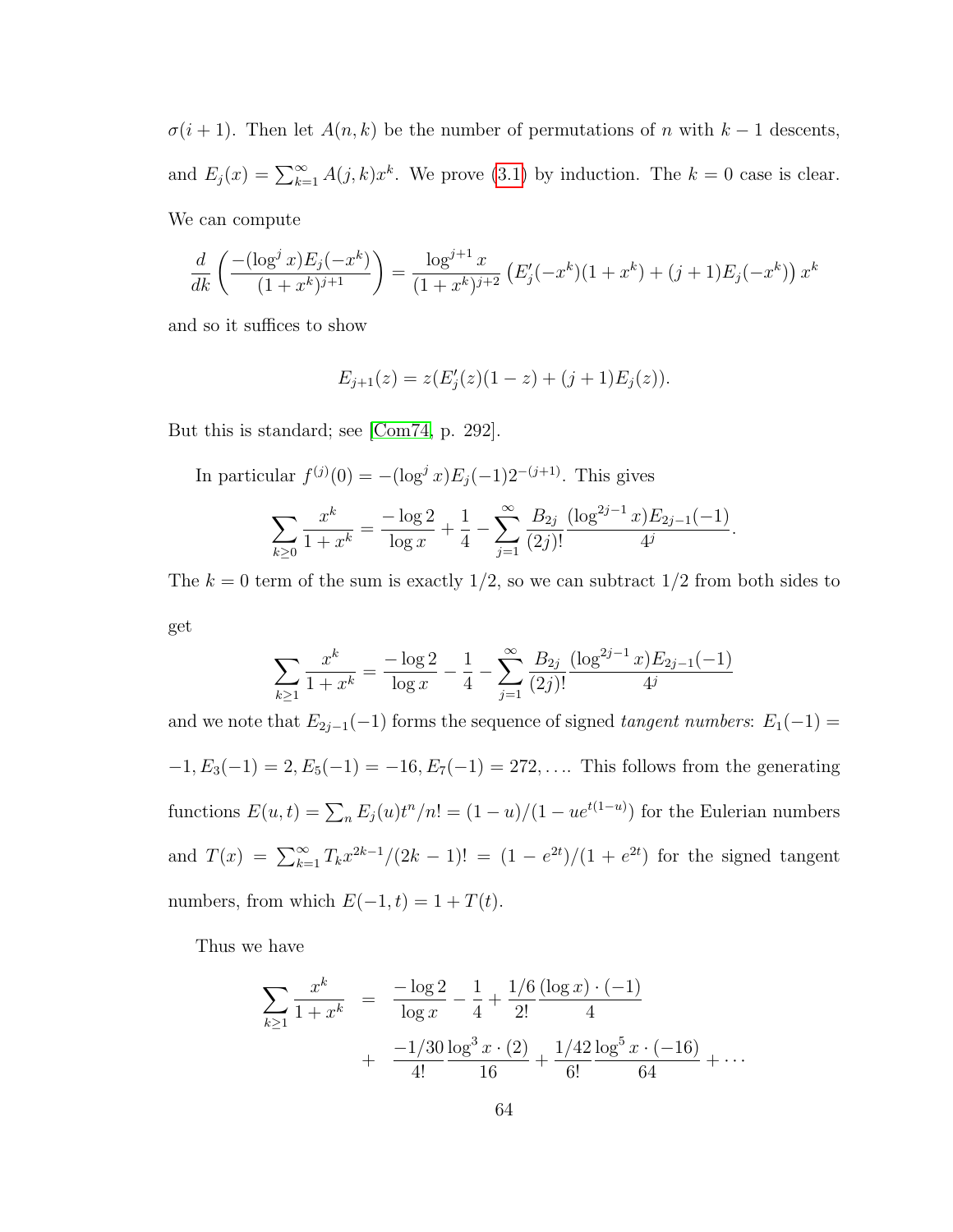and recalling that  $\log x = (x - 1) - (x - 1)^2/2 + (x - 1)^3/3 - \cdots$ , we get

$$
\sum_{k\geq 1} \frac{x^k}{1+x^k} = \frac{\log 2}{1-x} - \left(\frac{1}{2}\log 2 + \frac{1}{4}\right) + \left(\frac{1}{48} - \frac{1}{12}\log 2\right)(1-x) + \left(\frac{1}{96} - \frac{1}{24}\log 2\right)(1-x)^2 + O((1-x)^3);
$$

the series can be continued to any desired accuracy.

 $\Box$ 

Proposition 3.4.2. The mean size of a partition into distinct parts drawn from the Boltzmann sampler of parameter x is asymptotic to  $(1-x)^{-2} \cdot \pi^2/12$ , as  $x \to 1^-$ .

Proof. Proceeding as before, we have the integral

$$
\int_0^\infty \frac{kx^k}{1+x^k} \, dk.
$$

Again changing variables, this is

$$
\int_{1}^{0} \frac{\frac{\log u}{\log x} u}{1+u} \frac{du}{u \log x} = \frac{1}{\log^{2} x} \int_{1}^{0} \frac{\log u}{1+u} du.
$$

The integral is improper – as  $u \to 0^+$  the integrand blows up – and evaluates to

$$
\frac{1}{\log^2 x} \left[ \lim_{u \to 0} (Li_2(1+u) + \log u \log(1+u)) - Li_2(2) \right]
$$

and recalling that  $Li_2(2) = -\pi^2/12$  gives the leading term. The Euler-Maclaurin formula gives, with  $f(k) = kx^{k}/(1+x^{k}),$ 

$$
\sum_{k\geq 0} \frac{kx^k}{1+x^k} \sim \int_0^\infty \frac{kx^k}{1+x^k} \, dk + \frac{f(0) + f(\infty)}{2} + \sum_{k=1}^\infty \frac{B_{2j}}{(2j)!} (f^{(2j-1)}(\infty) - f^{(2j-1)}(0)).
$$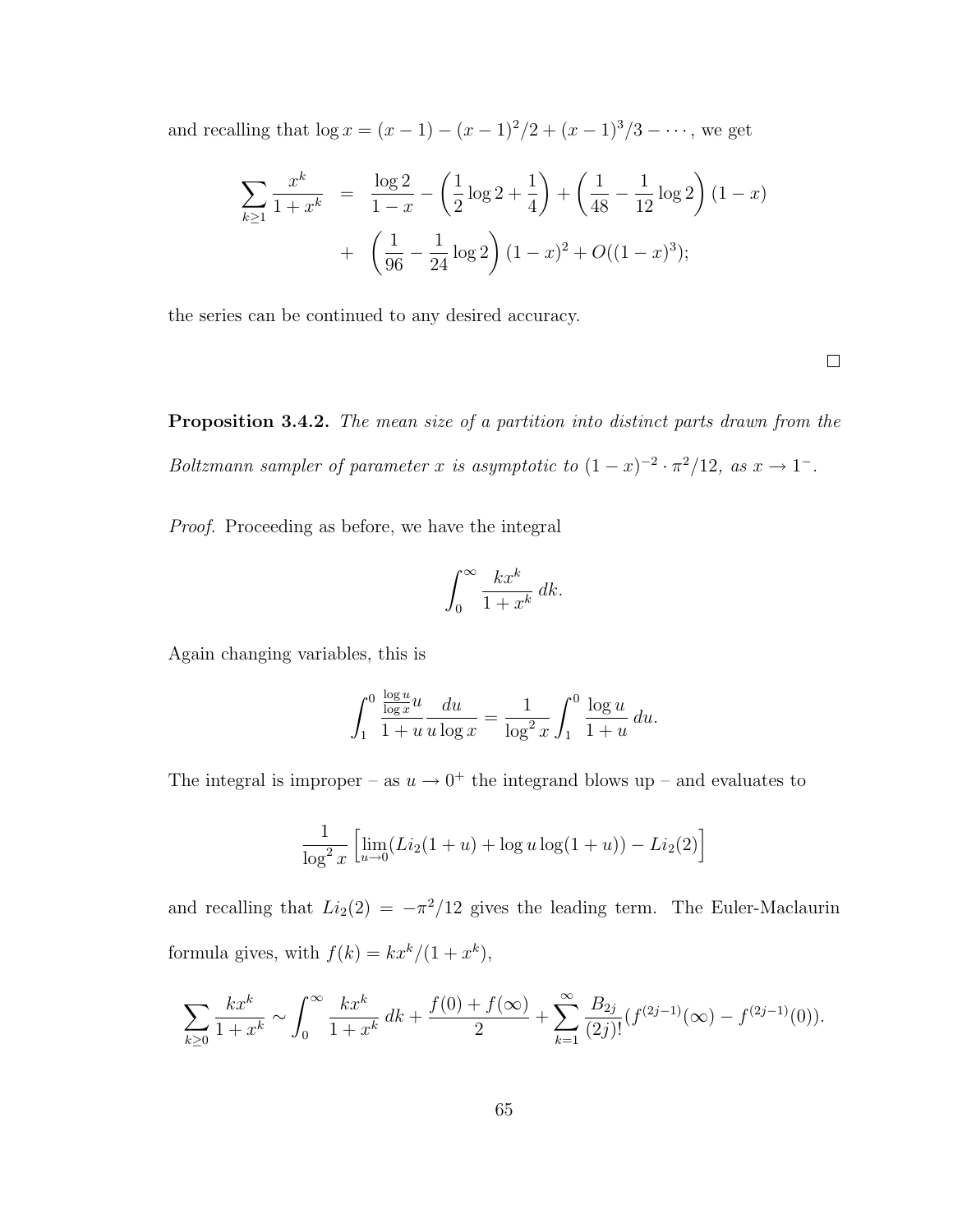Now,  $f(k) - k/2$  is an even function of k, so  $f^{(3)}(0) = f^{(5)}(0) = \cdots = 0$ . From this we can find

$$
\sum_{k\geq 0} \frac{kx^k}{1+x^k} \sim \frac{\pi^2}{12\log^2 x} + \frac{0+0}{2} + \frac{1/6}{2!} (0-1/2) + \sum_{j=2}^{\infty} \frac{B_{2j}}{(2j)!} (0-0).
$$

Thus we have that the mean size is given by  $\frac{\pi^2}{12 \text{ kg}}$  $\frac{\pi^2}{12 \log^2 x} - \frac{1}{24} + o((1-x)^k)$  for any positive  $\Box$ integer k.

Proposition 3.4.3. The variance of the size of a partition into distinct parts drawn from the Boltzmann sampler of parameter x is asymptotic to  $\frac{\pi^2}{6}$  $\frac{\tau^2}{6}(1-x)^{-3}$  as  $x \to 1^{-}$ .

*Proof.* Let  $X_k = Be(x^k/(1+x^k))$ ; we are computing

$$
\mathbb{V}\left(\sum_{k\geq 1} X_k\right) = \sum_{k\geq 1} \mathbb{V}(kX_k) = \sum_{k\geq 1} k^2 \frac{x^k}{(1+x^k)^2} \sim \int_0^\infty \frac{k^2 x^k}{(1+x^k)^2}
$$

.

Changing variables, then, the variance of the size is

$$
\frac{1}{\log^3 x} \int_1^0 \frac{\log^2 u}{(1+u)^2} \, du
$$

This integral is  $-\pi^2/12$ . First, integrating by parts twice,

$$
\int u^n \log^2 u \, du = \frac{u^{n+1} \log^2 u}{(n+1)} - \frac{2u^{n+1} \log u}{(n+1)^2} + \frac{2u^{n+1}}{(n+1)^3}
$$

and so

$$
\int_1^0 u^n \log^2 u \, du = \frac{-2}{(n+1)^3}.
$$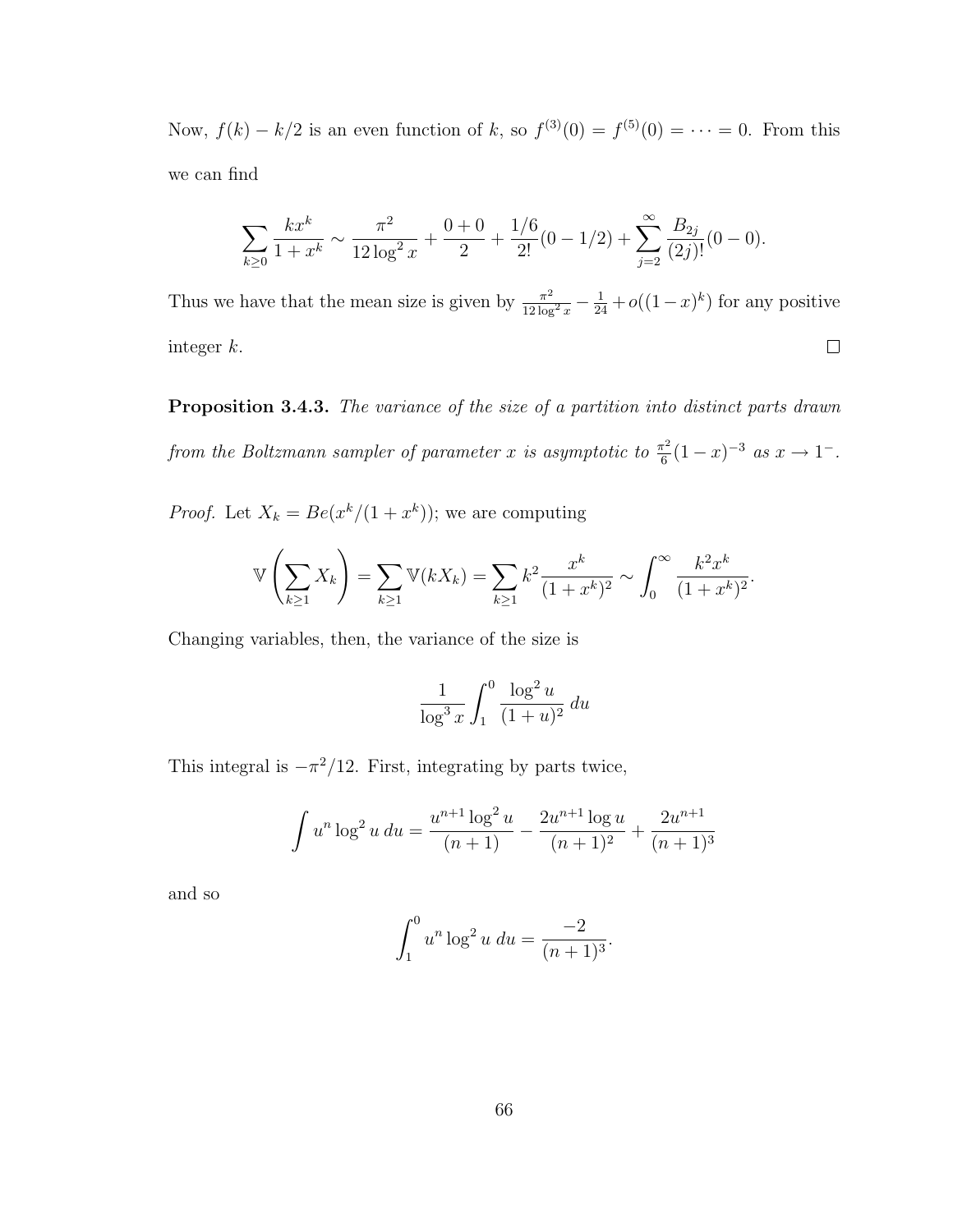Now, since  $(1+u)^{-2} = 1 - 2u + 3u^2 - \cdots$ , we have

$$
\int_{1}^{0} \frac{\log^{2} u}{(1+u)^{2}} du = \sum_{n=0}^{\infty} (-1)^{n} (n+1) \int_{1}^{0} u^{n} \log^{2} u du
$$

$$
= \sum_{n=0}^{\infty} (-1)^{n} (n+1) \frac{-2}{(n+1)^{3}}
$$

$$
= 2 \sum_{n=0}^{\infty} \frac{(-1)^{n+1}}{(n+1)^{2}} = 2 \left( \frac{-\pi^{2}}{12} \right) = \frac{-\pi^{2}}{6}.
$$

Now, as before, we have

$$
\sum_{k\geq 1} \frac{k^2 x^k}{(1+x^k)^2} \sim \int_0^\infty \frac{k^2 x^k}{(1+x^k)^2} dk + \frac{f(0) + f(\infty)}{2} + \sum_{j=1}^\infty \frac{B_{2j}}{(2j)!} (f^{(2j-1)}(\infty) - f^{(2j-1)}(0)).
$$

In this case  $f(0) = 0$  by inspection, and  $f^{(2j-1)}(0) = 0$  for all integers j since f is an even function. Thus we find that

$$
\sum_{k\geq 1} \frac{k^2 x^k}{(1+x^k)^2} = \int_0^\infty \frac{k^2 x^k}{(1+x^k)^2} \, dk + o((1-x)^k)
$$

for any positive integer k. In powers of  $1 - x$ , then, the variance of the size of a Boltzmann- $x$  partition into distinct parts is

$$
\frac{\pi^2}{6}(1-x)^3 - \frac{\pi^2}{4}(1-x)^2 + \frac{\pi^2}{12}(1-x) - O((1-x)^{-1}).
$$

**Permutations.** Permutations have the (exponential) generating function  $1/(1$ x). Therefore the mean and variance of the size of Boltzmann-sampled permutations, with parameter x, are  $x/(1-x)$  and  $x/(1-x)^2$ . For x near 1, the variance is roughly the square of the mean.

Consider the family of random variables  $B_x = \sum_{k=1}^{\infty} kY_k$ , where  $Y_k$  is Poisson with mean  $x^k/k$ ; note that  $B_x$  is the size of a random Boltzmann-x permutation.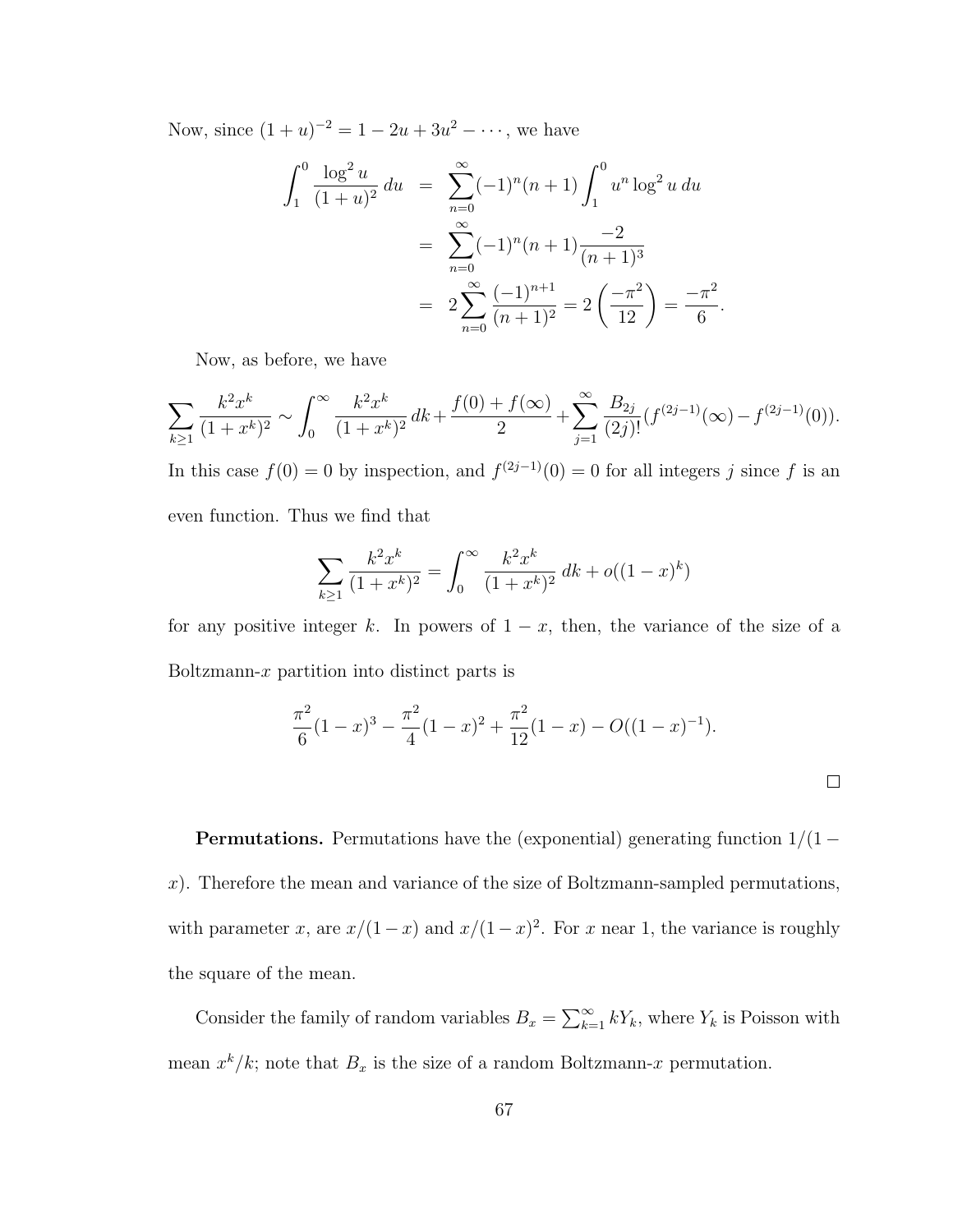**Proposition 3.4.4.** As  $x \to 1^-$ ,  $(1-x)B_x$  converges in distribution to an exponential random variable with mean 1.

*Proof.* The sum  $B_x$  is, as previously seen, the size of permutations chosen from the Boltzmann distribution with parameter  $x$ . The *n*th moment of the size of such permutations is therefore given by  $(x\partial_x)^n(1/(1-x))/(1/(1-x))$ .

Since the operator  $(x\partial_x)$  multiplies the coefficient of  $x^k$  by k, we have

$$
(x\partial_x)^n(1/(1-x)) = \sum_{k=1}^{\infty} k^n x^k.
$$

The generating function of the sequence  $\{k^n\}_{n=1}^{\infty}$  is

$$
\sum_{k=1}^{\infty} k^{n} x^{k} = \frac{\sum_{m=0}^{n-1} A(n, m) x^{m+1}}{(1-x)^{n+1}}
$$

where  $A(n, m)$  is an Eulerian number, the number of permutations of n with exactly m ascents. Therefore we have

$$
\mathbb{E}\left[\left((1-x)B_x\right)^n\right] = (1-x)^n \frac{\frac{\sum_{m=0}^{n-1} A(n,m)x^{m+1}}{(1-x)^{n+1}}}{1/(1-x)} = \sum_{m=0}^{n-1} A(n,m)x^{m+1}.
$$

As  $x \to 1^-$ , then, the right-hand side approaches  $\sum_{m=0}^{n-1} A(n, m)$ . This sum is just n! since it enumerates permutations by their number of ascents. By the Stieltjes moment problem (Thm. [2.4.5\)](#page-60-0), this suffices to specify the limiting distribution. Finally, we note that if B is exponential with mean 1, then  $\mathbb{E}(B^n) = n!$ .  $\Box$ 

This is similar to the "sharp-cutoff" model for random permutations on  $n$  elements, in which we model the cycle type of a random permutation on  $n$  elements by the sequence  $(X_1, \ldots, X_n)$  where  $X_k$  is Poisson with mean  $1/k$  and the different  $X_k$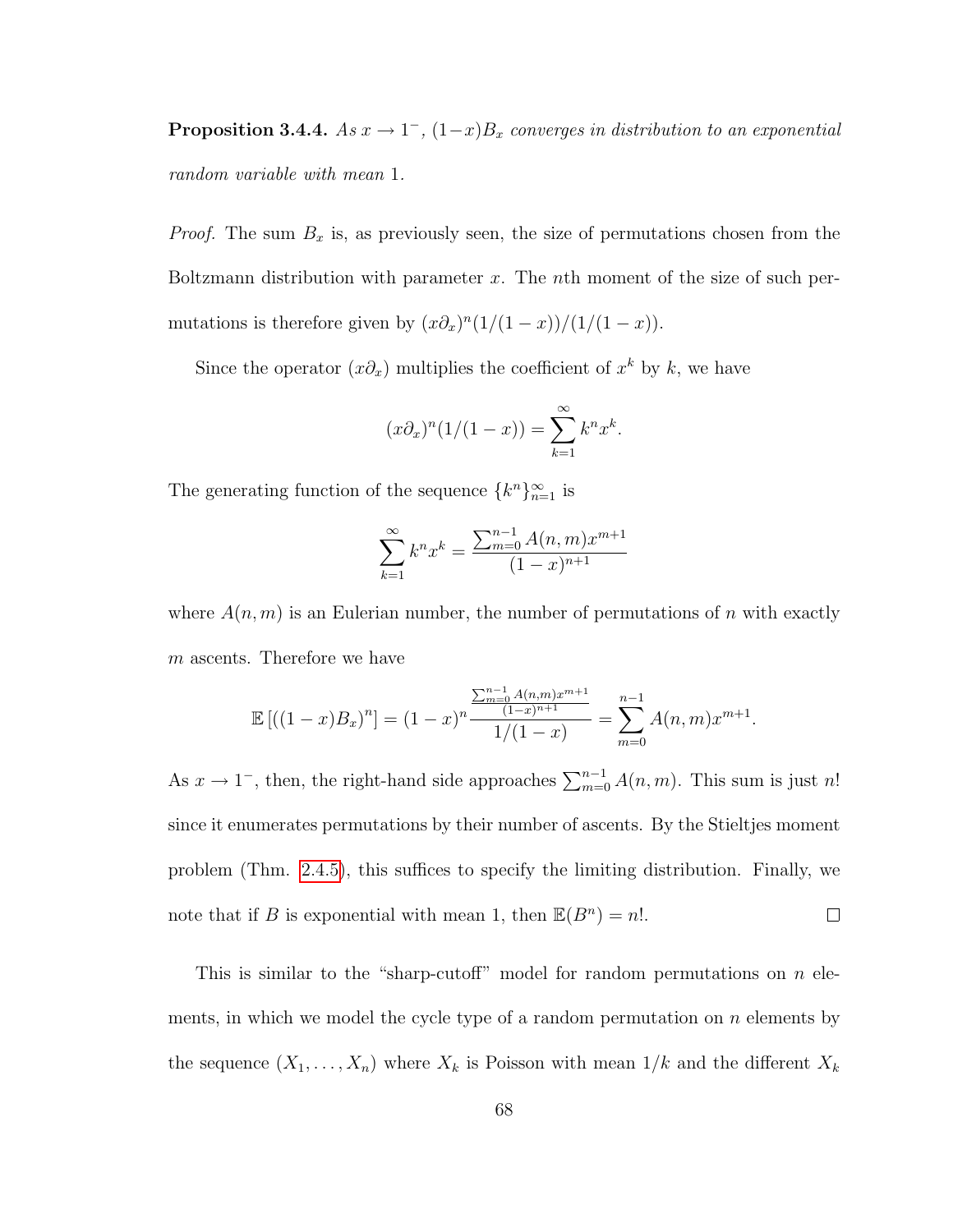are independent. In [\[ABT03,](#page-245-0) Lemma 4.7] it is shown that the sum  $\left(\sum_{k=1}^{n} kX_k\right)/n$ has a limiting distribution as  $n \to \infty$ ; however this distribution can only be given in terms of iterated integrals.

### 3.5 The critical sampler and objects of infinite size

So far we have dealt with Boltzmann samplers where the Boltzmann parameter  $x$  is a point at which  $C(x)$ , the generating function of the class being sampled, converges. By Pringsheim's theorem, if all the coefficients of  $C(x)$  are positive, then the Taylor series for  $C(x)$  diverges when x is the radius of convergence of C. But if we forge ahead and run the Boltzmann sampler at this critical value nonetheless, we obtain useful models for thinking about large combinatorial objects.

For example, in the Boltzmann sampler for permutations, we have  $\mathcal{P}(x^k/k)$  objects of size k, for each k. The exponential generating function for permutations is  $1/(1-x)$ , so the critical value is  $x_c = 1$ . This suggests that we think of very large permutations as having  $\mathcal{P}(1/k)$  cycles of length k, for each k. And indeed this is the limiting distribution for the number of cycles of length  $k$  in a random permutation. Furthermore, just as the number of cycles of each length in this infinite Boltzmann sampler are actually independent, the number of cycles of each length in actual permutations are asymptotically independent. This philosophy even extends to the limiting distribution of the number of cycles of length between  $\gamma n$  and  $\delta n$  in a random permutation of  $[n]$ , as we will see in Section [4.9](#page-137-0) – although this distribution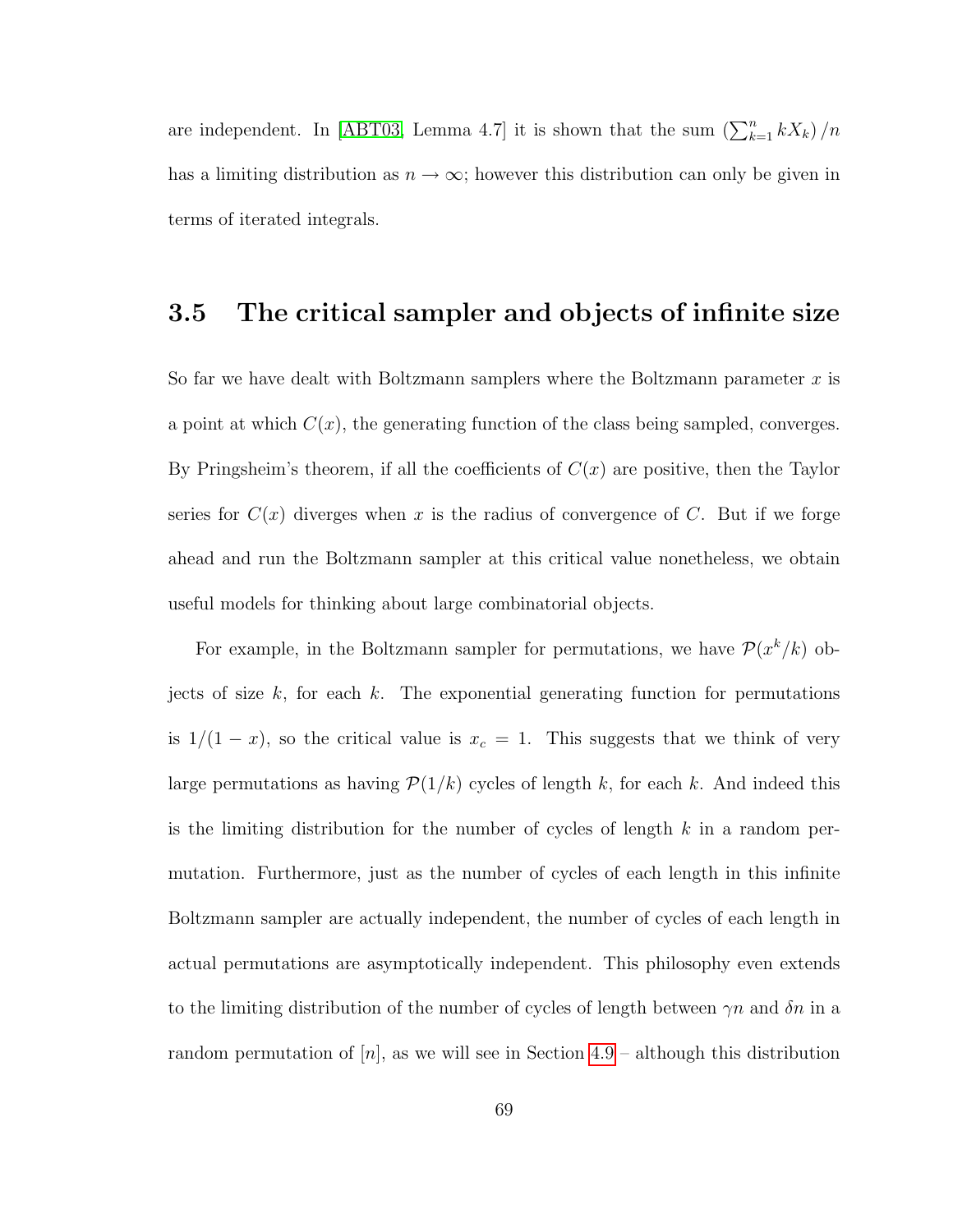is not Poisson, its kth moments are those of the Poisson distribution for sufficiently small  $k$ .

For weighted permutations we can proceed in much the same way. We will consider the weighted permutation model in which cycles of size k get a weight  $\sigma_k$ , the weight of a permutation is the product of the weights of its cycles, and the probability of picking a permutation is proportional to its weight. We will see more of this in Chapter [4.](#page-90-0) The Boltzmann sampler for such objects takes  $\mathcal{P}(\sigma_k x^k/k)$  cycles of size k, for each k; thus in the limit there are  $\mathcal{P}(\sigma_k/k)$  cycles for each k. Sets of lists, or permutations in which each cycle has a distinguished "first" element, can be viewed as the case  $\sigma_k = k$ ; thus we can think of a vector of infinitely many  $\mathcal{P}(1)$  random variables as the cycle type of a very large set of lists.

In some cases, however, the sum  $\sum_{k\geq 1} k\sigma_k$  converges, and therefore the expected size of the Boltzmannized objects is finite; in these cases the structure of the short cycles in the permutation are given by the Boltzmann sampler, and there is one very long cycle.

For partitions of integers, the critical Boltzmann sampler does not make sense; setting  $x = 1$ , we find that the number of parts of length 1 is a geometric random variable with failure rate zero. But a critical sampler for partitions into distinct parts is possible. The sampler with parameter x includes a part  $k$  with probability  $x^{k}/(1+x^{k})$ . Letting  $x=1$ , then, the critical sampler for partitions into distinct parts includes each part with probability  $1/2$ . That is, a very large partition into distinct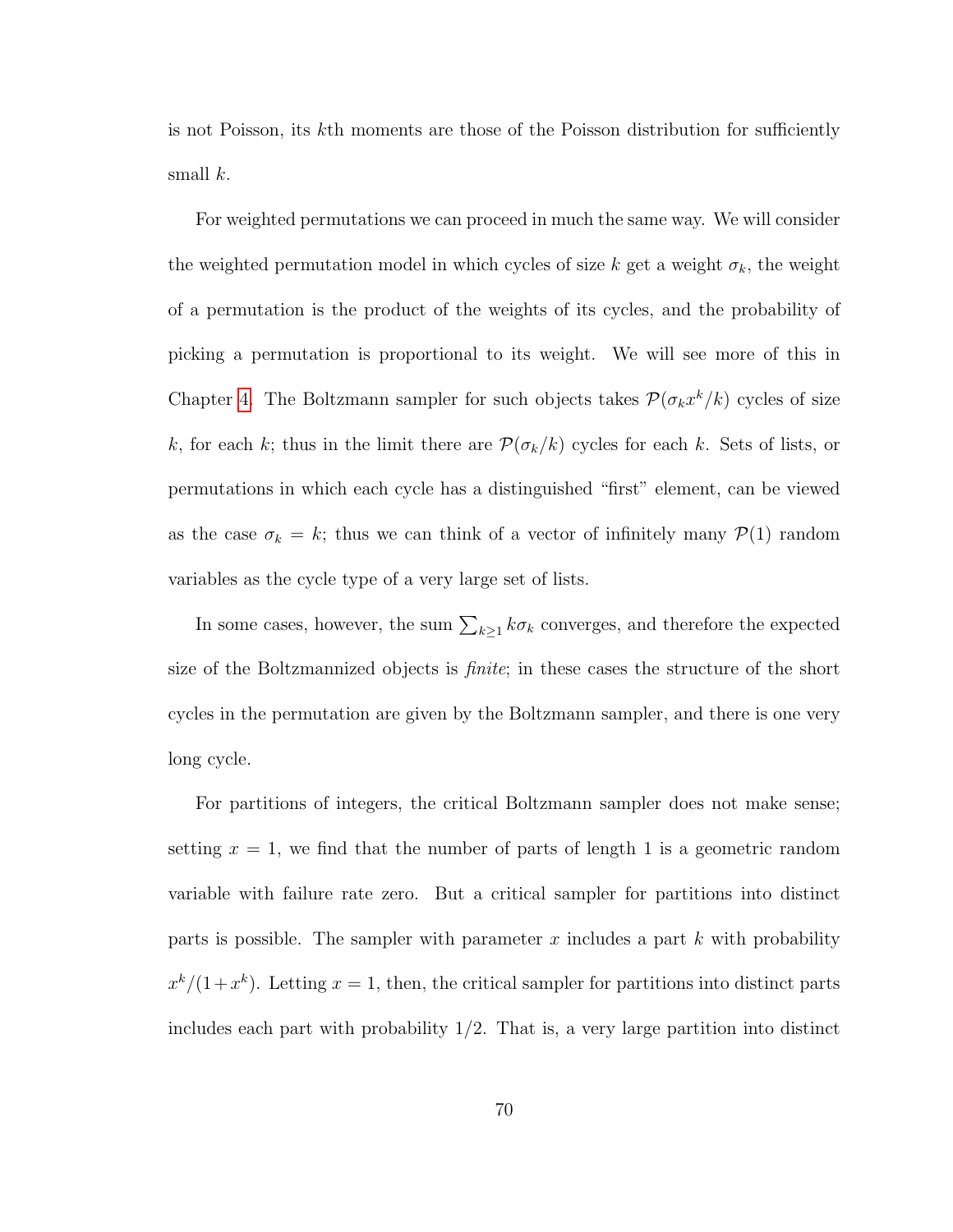parts can be modeled as a sequence of independent fair coin flips! In Section [6.4](#page-224-0) this model will be useful for probabilistic interpretation of some partition identities.

Compositions. Consider the Boltzmann sampler for compositions, which are sequences of sequences of atoms. This Boltzmann sampler works as follows: fix a parameter x with  $0 < x < 1/2$ . Generate a Bernoulli random variable  $Be(x/(1-x))$ . If this is 0, stop. If it is 1, then generate a part which is equal to  $k$  with probability  $x^{k-1}(1-x)$ .

The critical sampler for compositions, with  $x = 1/2$ , is therefore as follows. In the "outer loop" we never stop, since it only terminates when a  $Be(1)$  random variable takes the value 0. Second, each part is equal to k with probability  $1/2^k$ . Alternatively, we can interpret this in the "balls and bars" model: we generate a random composition of infinity by generating infinitely many balls, where between each two balls we have probability 1/2 of having a bar.

The average part is equal to  $\sum_{k\geq 1} k/2^k = 2$ ; this suggests that compositions of n have about  $n/2$  parts. In fact, we can apply the renewal central limit theorem to see that the time at which a sum of geometric random variables with mean  $\mu = 2$ (and variance  $\sigma^2 = 2$ ) reaches *n* is asymptotically normally distributed with mean  $n/\mu = n/2$  and variance  $\sigma^2 n/\mu^3 = n/4$ .

This is in fact the case. Consider compositions of  $[n]$ , counted according to their size and number of parts. These are counted by

$$
P(z, u) = \frac{1}{1 - (uz + uz^2 + uz^3 + \cdots)} = \frac{1}{1 - \frac{uz}{1 - z}} = \frac{1 - z}{1 - (1 + u)z}.
$$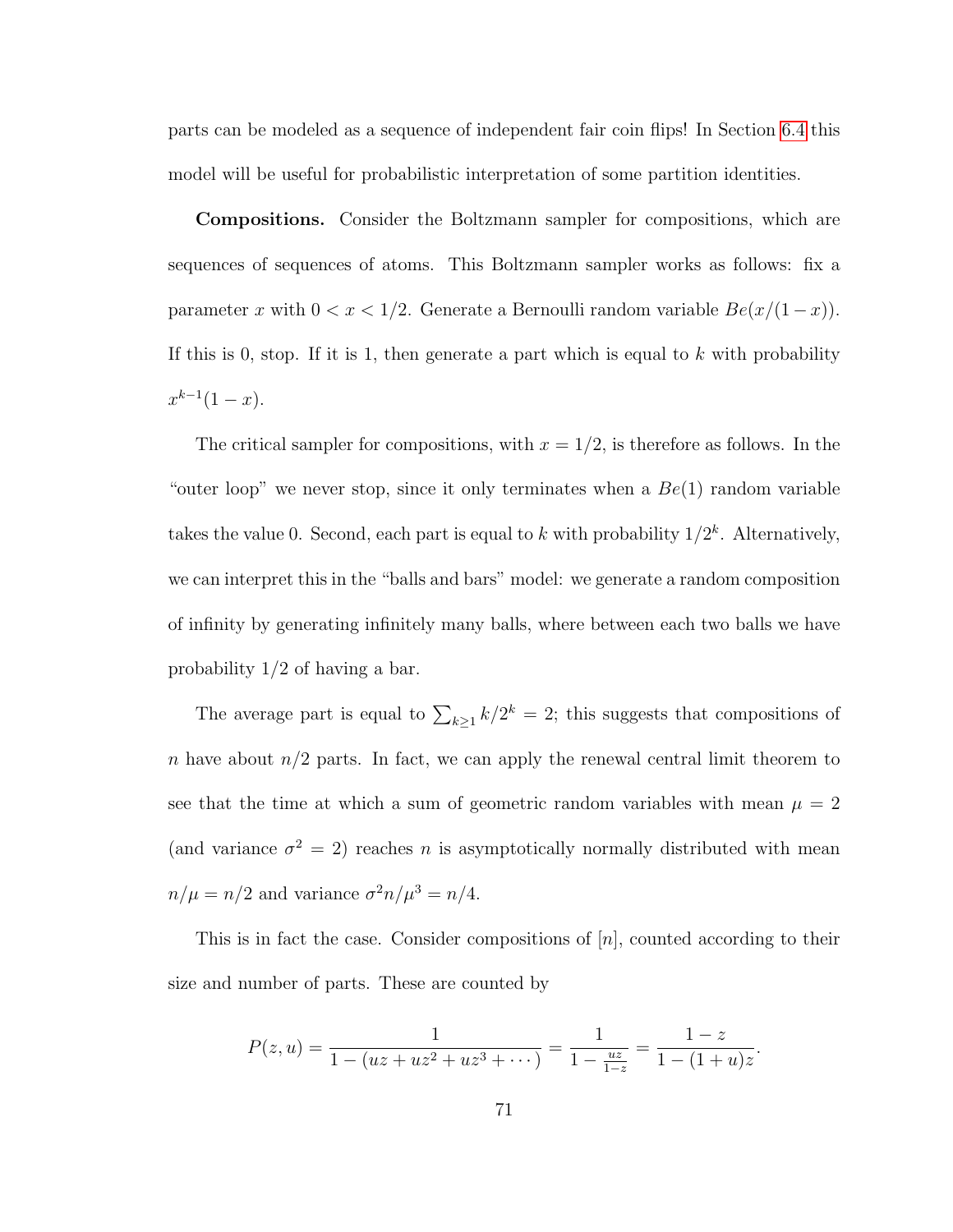Differentiating, we have

$$
P_u(z,1) = \frac{z(1-z)}{(1-2z)^2} = \frac{-1}{4} + \frac{1}{4(1-2z)^2}
$$

and so, for  $n \ge 1$  (so we can ignore the  $-1/4$ ),

$$
[zn]Pu(z, 1) = \frac{1}{4} { -2 \choose n} (-2)n = \frac{1}{4} (-1)n (n + 1)(-2)n = (n + 1)2n-2.
$$

The average number of parts of a composition of n is therefore  $\mu_n := (n +$  $1)2^{n-2}/2^{n-1} = (n+1)/2$ , as is predicted by the balls-and-bars model.

Similarly, we can find the variance of the number of parts. We have

$$
P_{uu}(z,1) = \frac{2(1-z)z^2}{(1-2z)^3} = \frac{1}{4}\left(1 - \frac{1}{1-2z} - \left(\frac{1}{1-2z}\right)^2 + \left(\frac{1}{1-2z}\right)^3\right)
$$

and so, for  $n \geq 1$ ,

$$
[zn]Puu(z, 1) = \frac{1}{4} \left( -(2n) - {2 \choose n} (-2)n + {2 \choose n} (-2)n \right)
$$
  
= 
$$
\frac{1}{4} \left( -2n - (-1)n (n + 1) (-2)n + (-1)n \frac{(n + 1)(n + 2)}{2} (-2)n \right)
$$
  
= 
$$
2n-2 (-1 - (n + 1) + (n + 1)(n + 2)/2)
$$

from which we find that the variance of the number of parts of a random composition is

$$
\frac{P_{uu}(z,1)}{P(z,1)} + \mu_n - \mu_n^2 = \frac{n^2 + n - 2}{4} + \frac{n+1}{2} - \left(\frac{n+1}{2}\right)^2 = \frac{n-1}{4}.
$$

Now consider only parts of length  $k$ . The generating function for compositions by their size and number of parts equal to  $k$  is

$$
P^{(k)}(z, u) = \frac{1}{1 - \left(\frac{z}{1 - z} + (u - 1)z^k\right)}
$$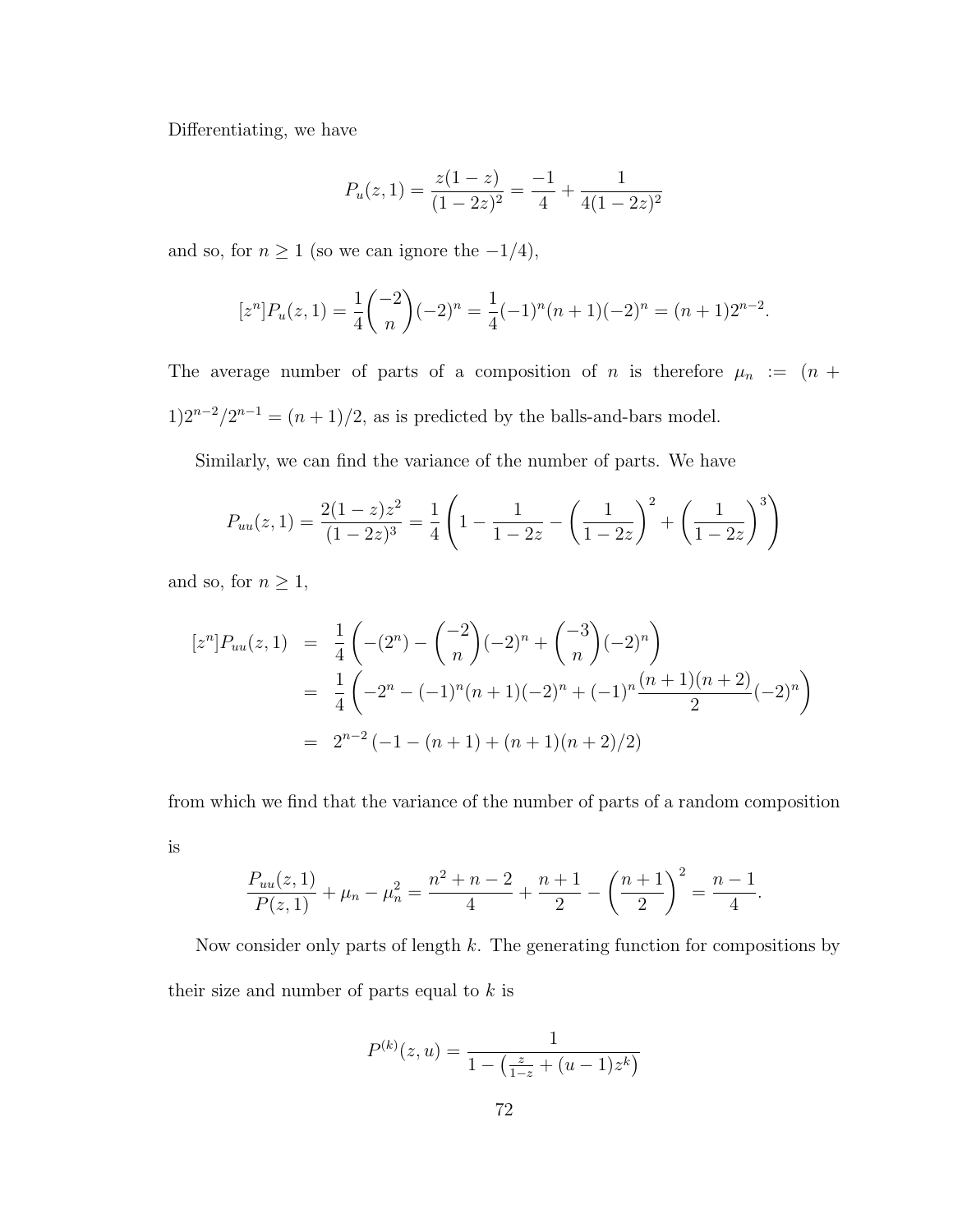Therefore the total number of  $k$ -parts in all compositions of  $n$  is

$$
[zn]Pu(k)(z, 1) = [zn] \frac{zk(1-z)2}{(1-2z)2} = [zn-k] \left(\frac{1-z}{1-2z}\right)2.
$$

We can easily find that  $[z^r]$   $\left(\frac{1-z}{1-z}\right)$  $\frac{1-z}{1-2z}$ )<sup>2</sup> =  $(r+3)2^{r-2}$ ; therefore the total number of kparts in all compositions of n is  $(n - k + 3)2^{n-k-2}$ . This fact can also be proven combinatorially. We will count compositions with distinguished  $k$ -parts. The distinguished k-part either comes at the beginning of a composition, at the end, or at one of  $n - k - 1$  intermediate positions. If the distinguished part is at the beginning or end the composition is completed by generating a composition of  $n-k$ , which can be done in  $2^{n-k-1}$  ways. If the distinguished part starts l units from the beginning of the composition, then the composition is completed by generating a composition of l and a composition of  $n - k - l$ , which can be done in  $2^{l-1}2^{n-k-l-1} = 2^{n-k-2}$  ways. Thus there are a total of  $2 \cdot 2^{n-k-1} + (n-k-1)2^{n-k-2} = (n-k+3)2^{n-k-2}$  compositions with a single distinguished k-part.

The mean number of  $k$ -parts in all compositions of  $n$  is therefore

$$
\frac{[z^n]P_u^{(k)}(z,1)}{[z^n]P^{(k)}(z,1)} = \frac{(n-k+3)2^{n-k-2}}{2^{n-1}} = \frac{n-k+3}{2^{k+1}}.
$$

As  $n \to \infty$  with k fixed, this is asymptotic to  $n/2^{k+1}$ , which is the prediction from the critical Boltzmann sampler.

Proceeding similarly, we can work out the variance of the number of k-parts of a random composition. We have

$$
P_{uu}^{(k)}(z,1) = \frac{2z^{2k}(1-z)^3}{(1-2z)^3}
$$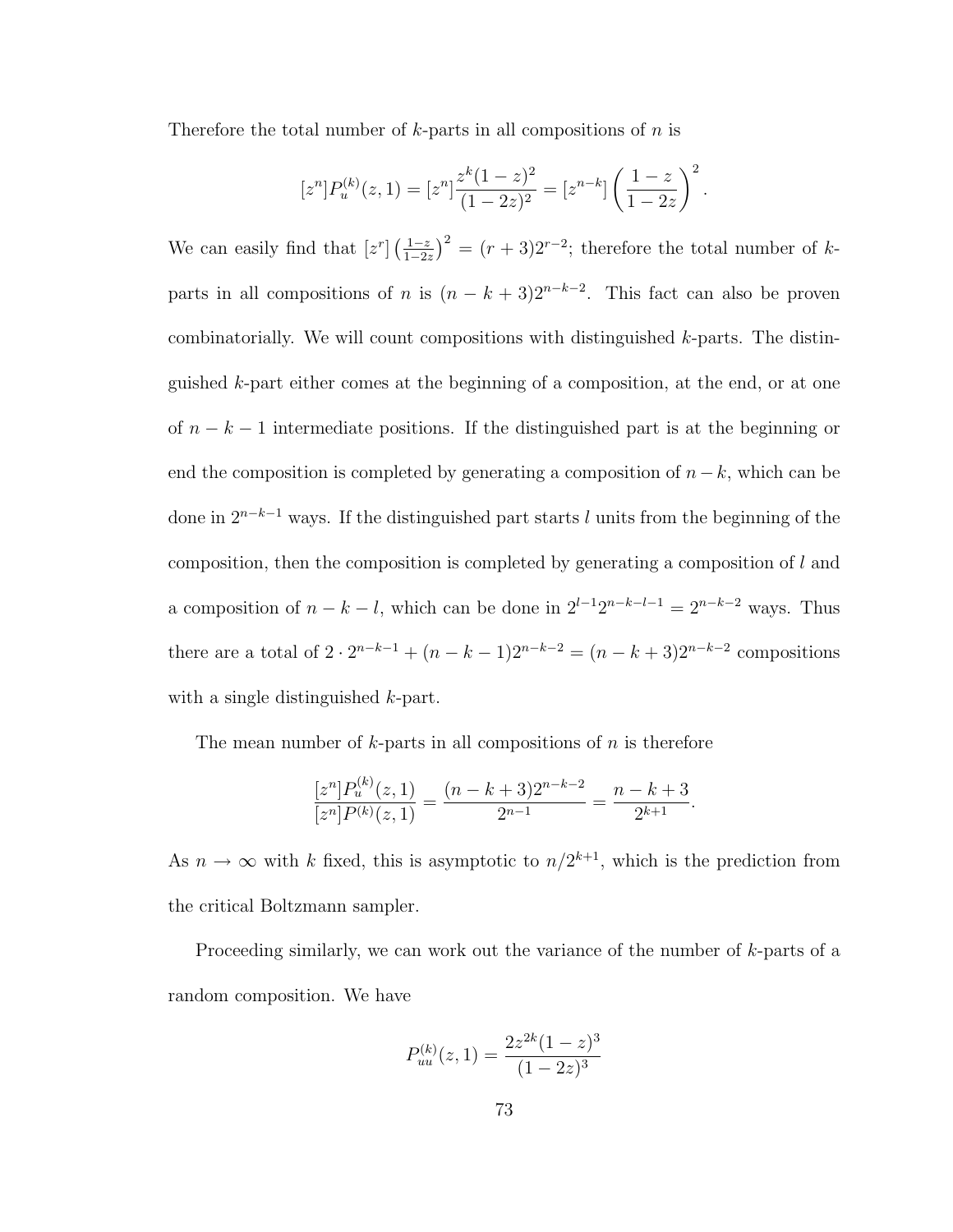and we observe that  $[z^n](1-z)^3/(1-2z)^3 = 2^{n-3}(n+2)(n+7)/2$ . Therefore we have

$$
[zn]Puu(k)(z, 1) = 2n-2k-3(n - 2k + 2)(n - 2k + 7)
$$

from which we compute that the variance of the number of  $k$ -parts is

$$
\frac{2^{n-2k-3}(n-2k+2)(n-2k+7)}{2^{n-1}} + \frac{n-k+3}{2^{k+1}} - \left(\frac{n-k+3}{2^{k+1}}\right)^2
$$

which is linear in n. These results can be obtained directly from a balls-and-bars model, but one must carefully sum covariances in a tedious case analysis. The generating function method is more systematic and does not require treating so many different terms separately.

### 3.6 Historical antecedents

In combinatorial work, there are two principal papers that have used special cases of the Boltzmann sampler. The first is that of Shepp and Lloyd [\[LS66\]](#page-254-0); this paper gives the distribution of the lengths of the rth shortest or rth longest cycle of a random permutation of  $[n]$ . They study a sequence of independent random variables  $(\alpha_1, \alpha_2, \ldots)$  where  $\alpha_j$  is Poisson of mean  $z^j/j$ , where z is a parameter strictly between 0 and 1; let  $\mathbb{P}_z$  denote probabilities with respect to this model. They show that

$$
\mathbb{P}_{z}(\alpha_{1} = a_{1}, \alpha_{2} = a_{2}, \ldots) = (1-z)z^{\sum_{j=1}^{\infty} ja_{j}} \prod_{j=1}^{\infty} \frac{(1/j)^{a_{j}}}{a_{j}!}
$$

and therefore that

$$
\mathbb{P}_{z} (\alpha_1 = a_1, \alpha_2 = a_2, \ldots) = \prod_{j=1}^{\infty} \frac{(1/j)^{a_j}}{a_j!}
$$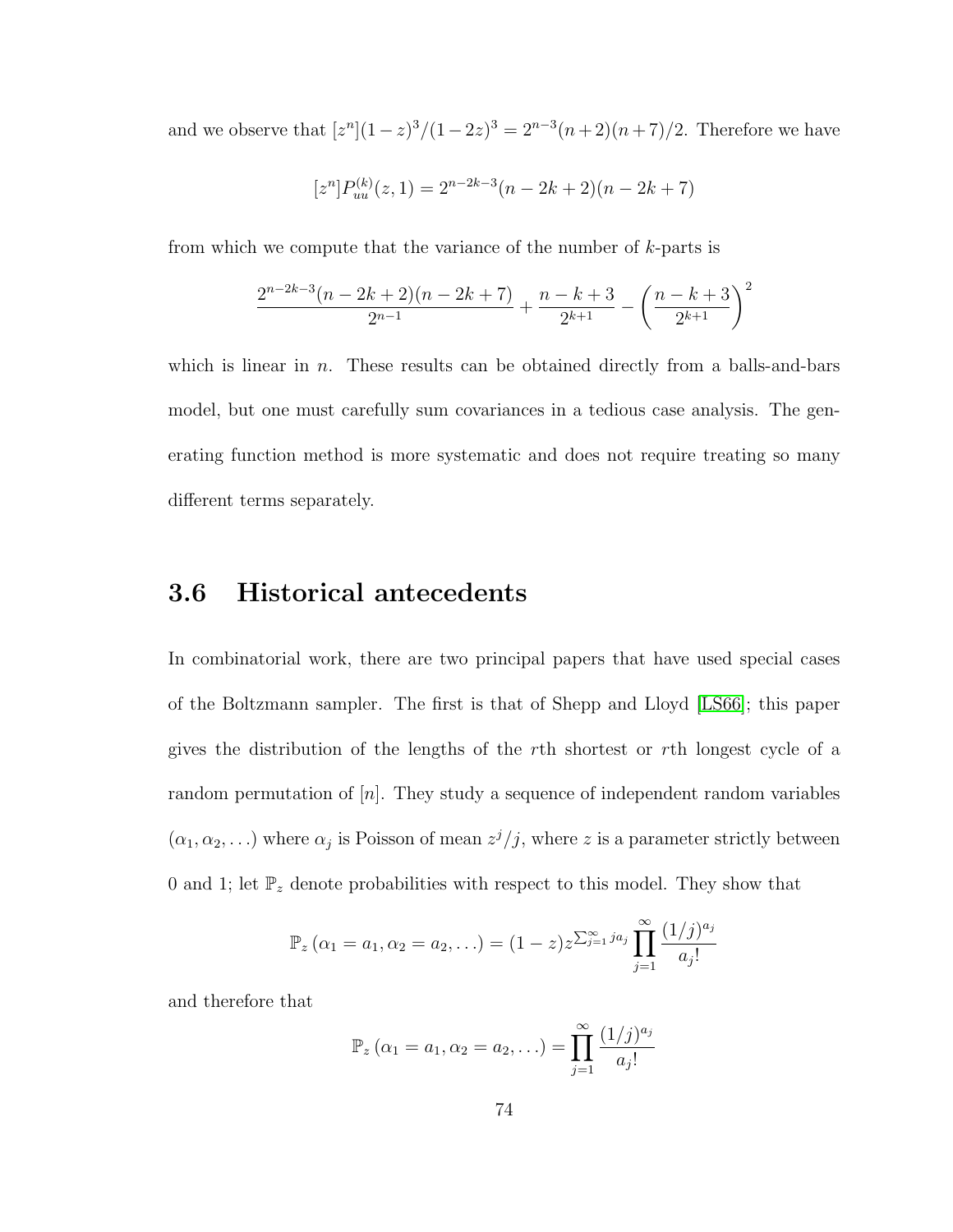when  $\sum_{j=1}^{\infty} ja_j = n$  and zero otherwise. They proceed to study this model by observing that if  $\Phi$  is a function of the cycle type  $(\alpha_1, \alpha_2, ...)$  of a random permutation, then  $\mathbb{E}_z(\Phi)/(1-z) = \sum_{n\geq 0} \mathbb{E}_n(\Phi) z^n$ . The left-hand side of this relation is a function of independent random variables and is therefore easily understood; they perform the coefficient extraction by use of Tauberian theorems.

The limiting distribution of the length of the rth shortest cycle is discrete and supported on the integers; the limiting distribution of the length of the rth longest cycle, after rescaling by a factor of  $[n]$ , is a nontrivial continuous distribution. The limiting distribution of the length of the rth shortest cycle is what one would predict directly from the use of Boltzmann samplers. Let  $\mathbb{P}_n$  denote uniform measure on permutations of  $[n]$ , and let  $S_r$  denote the length of the rth shortest cycle in a permutation. Then Shepp and Lloyd give the formula [\[LS66,](#page-254-0) p. 349]

$$
\lim_{n \to \infty} \mathbb{P}_n(S_r = j) = \int_{H_{j-1}}^{H_j} \frac{t^{r-1}}{(r-1)!} e^{-t} dt
$$

where  $H_j = \sum_{k=1}^j 1/k$  is a harmonic number. This follows from the fact that this integral is equal to  $\lim_{x\to 1} \mathbb{P}_x(S_r = j)$ , where  $P_x$  is the Boltzmann-x measure on permutations, and a Tauberian side condition. In the case where  $r = 1$ , for example, we get

$$
\lim_{n \to \infty} \mathbb{P}_n(S_1 = j) = \exp(-H_{j-1}) - \exp(-H_j) = \exp(-H_{j-1})(1 - e^{-1/j}).
$$

We have  $S_1 = j$  exactly when there are 0 cycles of length  $1, 2, \ldots, j - 1$  and at least 1 cycle of length j. In the critical Boltzmann sampler the cycle counts are independent Poissons, from which this result follows.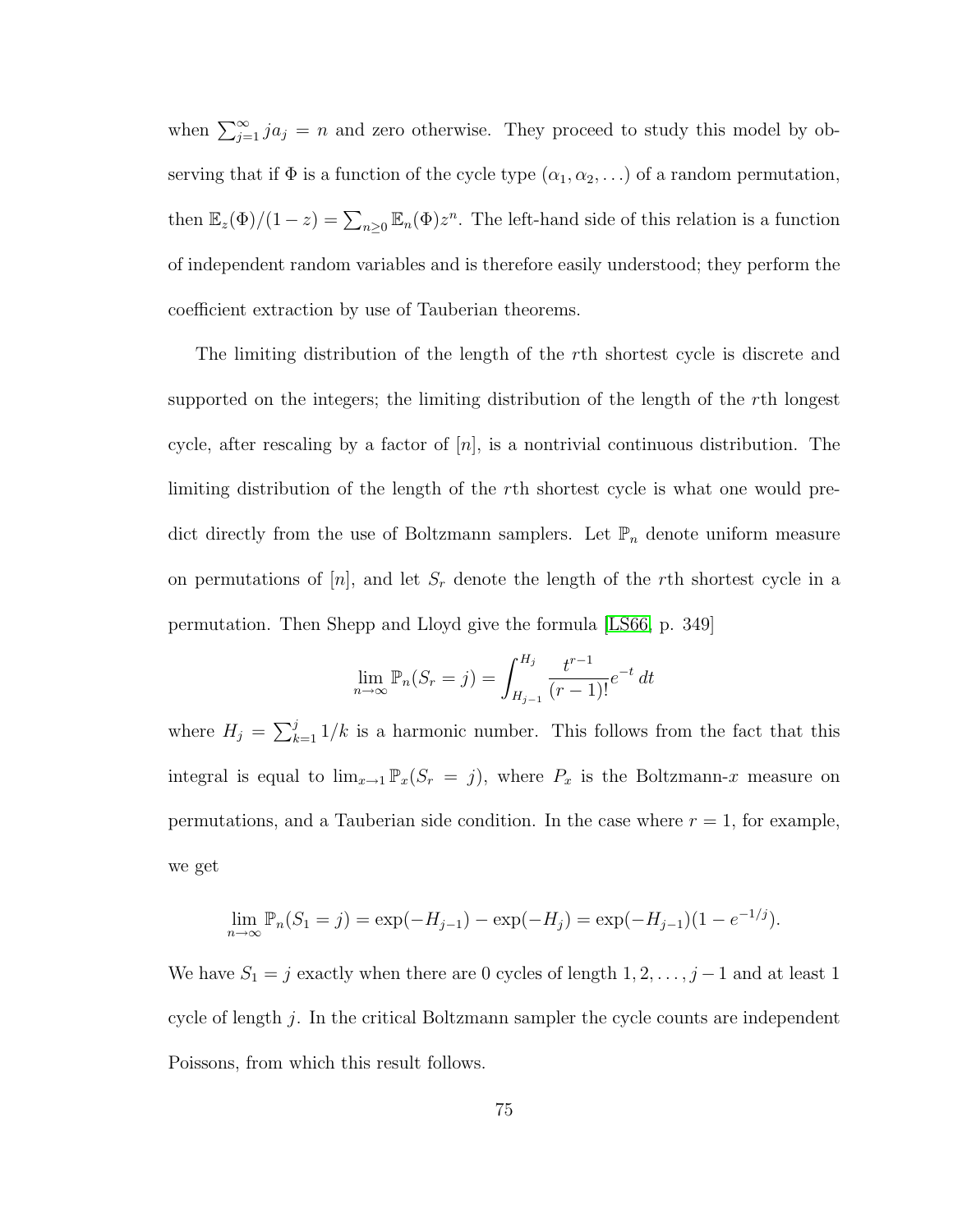The other principal area of application is to integer partitions. In this case the Boltzmann sampler originally appears in a paper of Fristedt | Fri93|. Fristedt considers a random partition model denoted by  $Q_q$ , where q is a parameter; this model assigns to the partition  $\lambda$  the probability  $Q_q(\lambda) := q^{|\lambda|} \prod_{k=1}^{\infty} (1 - q^k)$ . Then letting  $X_k$  denote the number of parts of size k in a random partition, we see that [\[Fri93,](#page-251-0) Prop. 4.1]

$$
Q_q(X_1 = x_1, X_2 = x_2, ...)=\prod_{k=1}^{\infty} (1-q^k)q^{kx_k}.
$$

where  $(x_1, x_2, \ldots)$  is a sequence of nonnegative integers. From this Fristedt proceeds to derive many properties of the structure of partitions of large integers. This has been extended by Vershik and collaborators [\[DVZ00,](#page-250-0) [Ver96\]](#page-259-0) to find the limiting shape of the Young diagram of integer partitions, and the same conditioning trick was used in [\[CPSW99\]](#page-249-1) to study the multiplicity of parts in random partitions.

### 3.7 Algorithmic uses

Although we use the Boltzmann sampler as a device for analysis of random combinatorial structures, it was introduced (at least under this name) as a means for the generation of random combinatorial structures. Two paradigms are possible. One is the approximate-size paradigm, in which it suffices to generate objects with size in some interval  $[(1 - \epsilon)n, (1 + \epsilon)n]$ . The other is a fixed-size paradigm, in which we require objects of size *exactly n* to be generated. In many cases approximate-size generation is possible in one trial for large objects, since the distribution of sizes is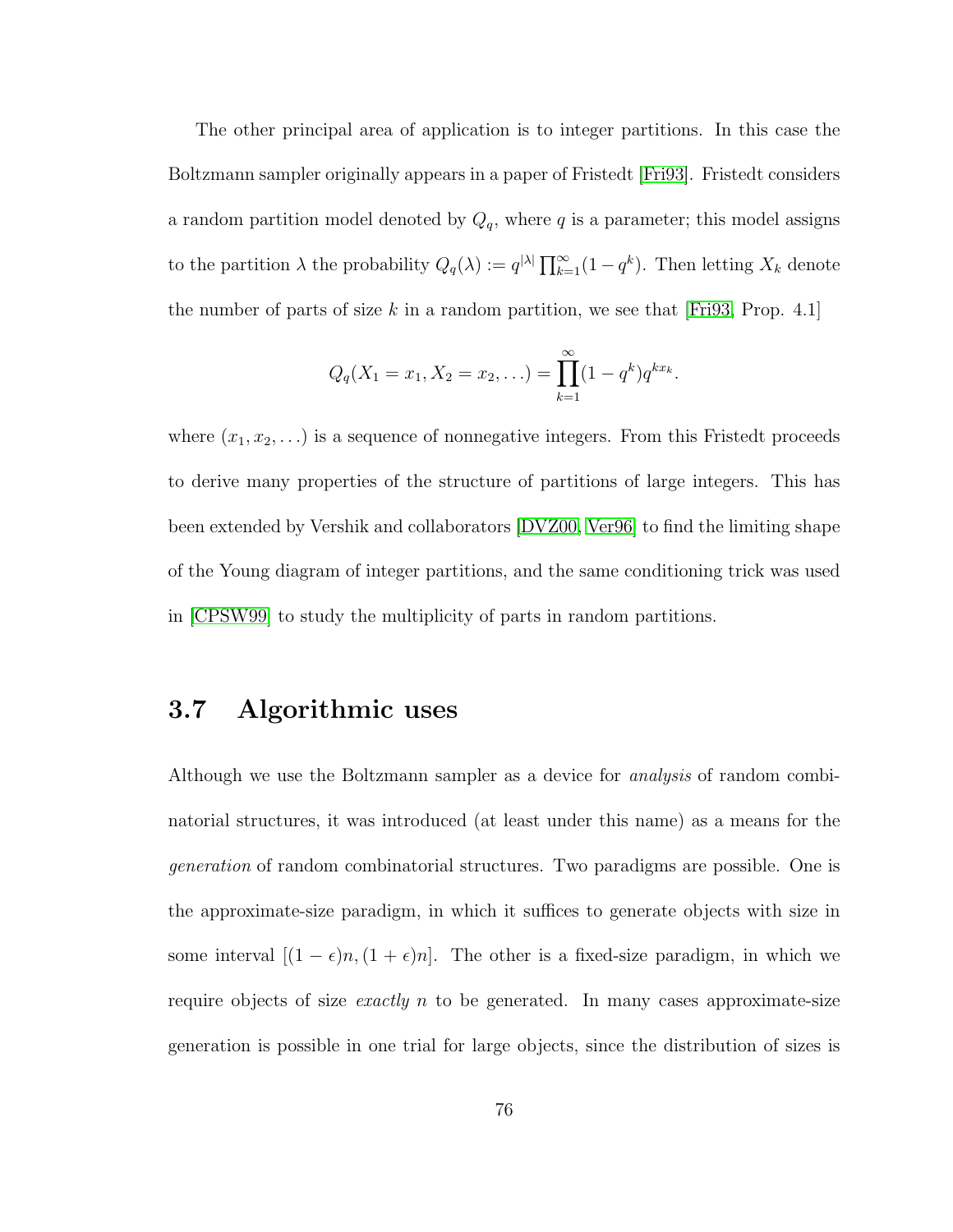concentrated (i. e. has variance smaller than the mean).

If approximate-size generation is possible, then so is fixed-size generation; to generate objects of size exactly n from a combinatorial class  $A$ , we simply generate objects from the Boltzmann-x distribution on  $\mathcal A$  until we find one which is of the right size. This method succeeds regardless of the choice of  $x$ , since the Boltzmann- $x$ distribution restricted to  $\mathcal{A}_n$  is uniform for any choice of x and n; however we will choose x so that  $\mu_{\mathcal{A}}(x) \approx n$ . In this case the number of trials needed to get an object of exact size n is proportional to  $\sigma_{\mathcal{A}}(\mu_{\mathcal{A}}^{-1}(n))$ , where  $\sigma_{\mathcal{A}}(x)$  is the variance of the size of A-objects chosen from the Boltzmann-x distribution. For example, if A is Hayman-admissible, then rejection sampling [\[DFLS04,](#page-249-2) Thm. 6.2] takes a mean number of trials asymptotic to  $\sqrt{2\pi}\sigma_{\mathcal{A}}(\mu_{\mathcal{A}}^{-1}(n))$ . This follows from the fact that if  $\mathcal{A}$ has a Hayman-admissible generating function, then the distribution of sizes of objects generated by the Boltzmann-x sampler is asymptotically normal as x approaches its critical value or  $n \to \infty$ .

One particularly interesting application is to random sampling of plane partitions [\[BFP07\]](#page-246-0). A plane partition is a two-dimensional array of integers  $(a_{i,j})_{i,j\geq 1}$ , adding up to  $n$ , which is weakly decreasing both in rows and columns. Plane partitions have the generating function  $P(x) = \prod_{r \geq 1} (1 - x^r)^{-r}$ , due to MacMahon. The simple form of this generating function calls for a combinatorial interpretation. But plane partitions do not seem to be specifiable in terms of admissible constructions starting from atoms. However Pak [\[Pak02\]](#page-256-0) gives a bijection between plane partitions and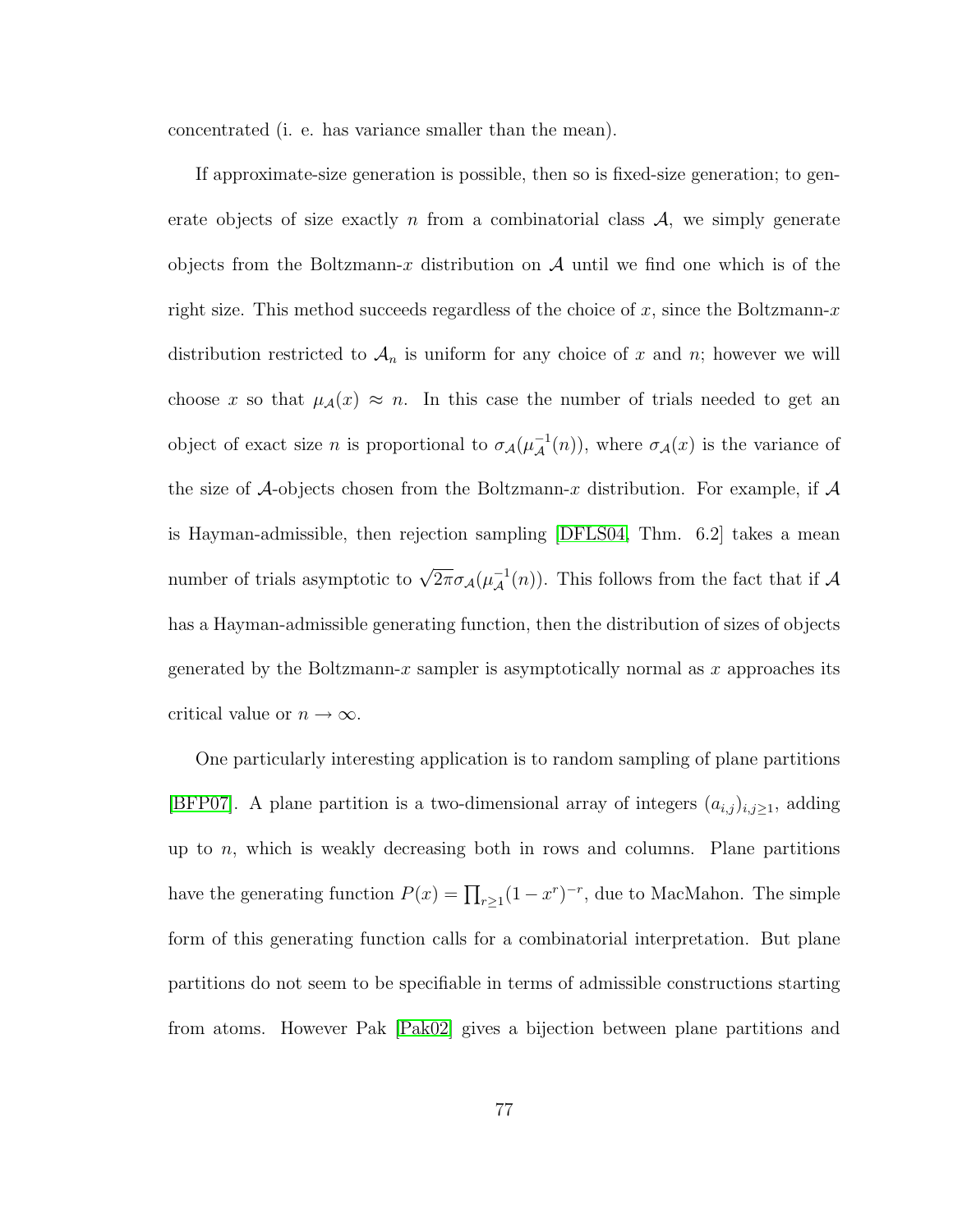the class  $\mathcal{M} = \text{MSET}(\mathcal{Z} \times \text{SEQ}(\mathcal{Z})^2)$ . The right-hand side can be thought of as multisets of ordered pairs of nonnegative integers, where the pair  $(k, l)$  has weight  $k+l+1$  and the weight of a multiset is the sum of the weights of its elements (with multiplicity); then this bijection takes a multiset with weight  $n$  to a plane partition of n. Then in [\[BFP07\]](#page-246-0) this bijection is used to give an algorithm for the generation of plane partitions, starting with the Boltzmann sampler for  $MSET(\mathcal{Z} \times SEQ(\mathcal{Z})^2)$ ; this algorithm is faster than previously known algorithms for random sampling from plane partitions. In general, it may be possible to do some sort of "post-processing" on the output of Boltzmann samplers to use them for generation of random objects which are not easily specified. For example, there does not seem to be a "nice" combinatorial specification of integer partitions such that the difference between any two parts is at least 2. But there is a nice specification of a class equinumerous with these, namely partitions with all parts congruent to 1 or 4 modulo 5. Equinumerosity here is a consequence of the Rogers-Ramanujan identities, for which there are bijective proofs; it may be possible to use one of these proofs to determine the "average shape" of the partitions counted by the Rogers-Ramanujan identities.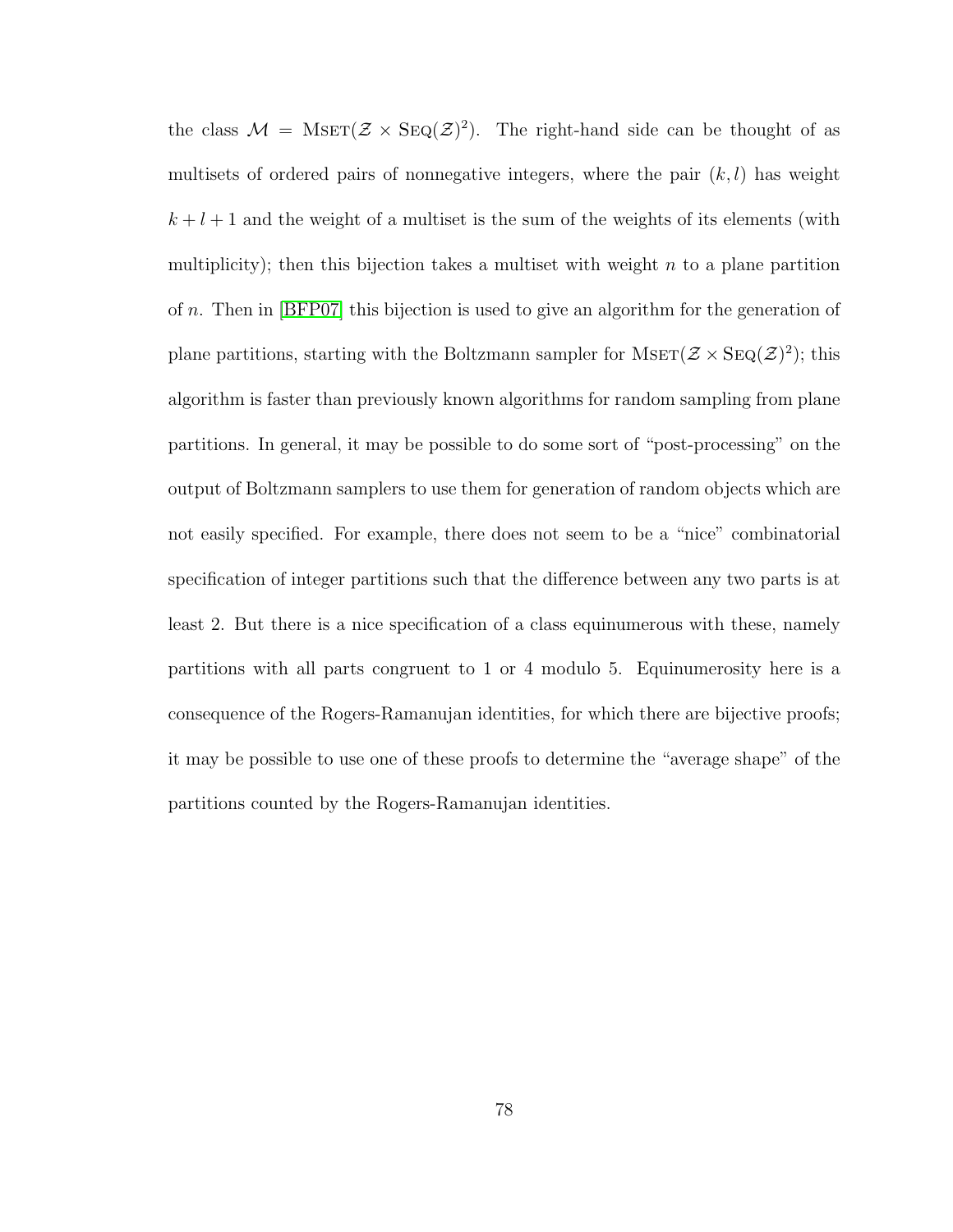### <span id="page-90-0"></span>Chapter 4

## Profiles of permutations

### 4.1 Introduction

In this chapter we study the cycle structure of random permutations in which the lengths of all cycles are constrained to lie in some infinite set S, and permutations may be made more or less likely to be chosen through multiplicative weights placed on their cycles. Cycle structures viewed in this manner are a special case of certain measures on  $S_n$  which are conjugation-invariant and assign a weight to each element of  $S_n$  based on its cycle structure.

**Definition 4.1.1.** Let  $\vec{\sigma} = (\sigma_1, \sigma_2, ...)$  be an infinite sequence of nonnegative real numbers. Then the weight of the permutation  $\pi \in S_n$ , with respect to  $\vec{\sigma}$ , is

$$
w_{\vec{\sigma}}(\pi) = \prod_{i=1}^{n} \sigma_i^{c_i(\pi)}
$$

where  $c_i(\pi)$  is the number of cycles of length i in  $\pi$ .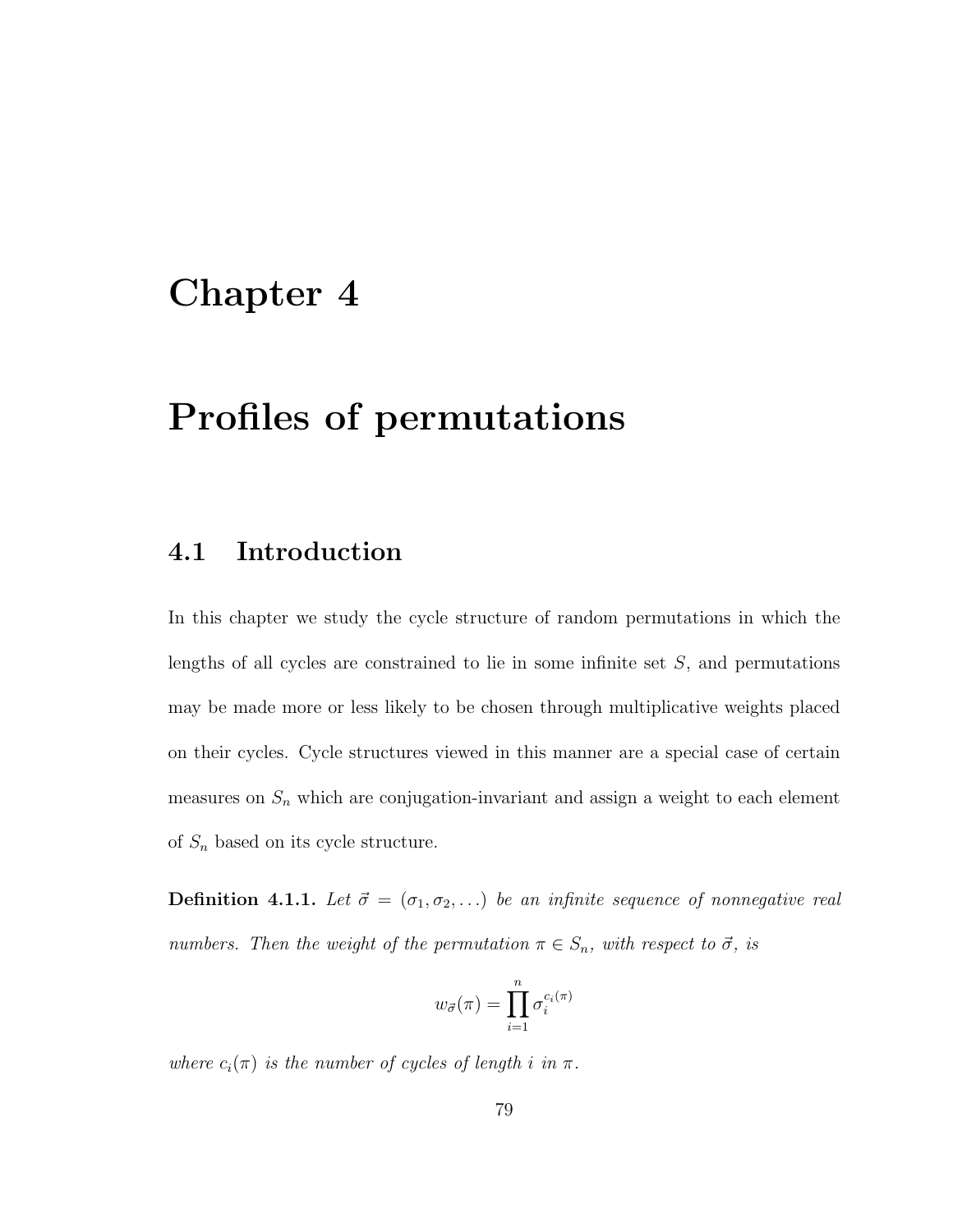Informally, each cycle in a permutation receives a weight depending on its length, and the weight of a permutation is the product of the weights of its cycles. The sequence  $\vec{\sigma}$  is called a *weighting sequence*.

For each positive integer n, let  $(\Omega^{(n)}, \mathcal{F}^{(n)})$  be a probability space defined as follows. Take  $\Omega^{(n)} = S_n$ , the set of permutations of [n], and let  $\mathcal{F}^{(n)}$  be the set of all subsets of  $S_n$ . Endow  $(\Omega^{(n)}, \mathcal{F}^{(n)})$  with a probability measure  $\mathbb{P}^{(n)}_{\vec{\sigma}}$  for each weighting sequence  $\vec{\sigma}$  as follows. Let  $\mathbb{P}^{(n)}_{\vec{\sigma}}(\pi) = w_{\vec{\sigma}}(\pi)/\sum_{\pi' \in S_n} w_{\vec{\sigma}}(\pi')$ ; that is, each permutation has probability proportional to its weight. Extend  $\mathbb{P}^{(n)}_{\vec{\sigma}}$  to all subsets of  $S_n$  by additivity. To streamline the notation, we will sometimes write  $\mathbb{P}_{\vec{\sigma}}(\pi)$  for  $\mathbb{P}_{\vec{\sigma}}^{(n)}(\pi)$ . The sum of the weights of  $\vec{\sigma}$ -weighted permutations of  $[n]$  is

$$
\sum_{\pi \in S_n} w_{\vec{\sigma}}(\pi) = n! [z^n] \exp \left( \sum_{k \ge 1} \sigma_k z^k / k \right)
$$

by the exponential formula for labelled combinatorial structures.

We fix some notation. Define the random variable  $X_k^{(n)}$  $\mathcal{L}_k^{(n)}$  :  $\Omega^{(n)} \to \mathbb{Z}^+$  by setting  $X_k^{(n)}$  $k^{(n)}(\pi)$  equal to the number of k-cycles in the permutation  $\pi$ . Let  $X^{(n)}(\pi)$  =  $\sum_{k=1}^n X_k^{(n)}$  $\binom{n}{k}(\pi)$  be the total number of cycles. We will often suppress  $\pi$  and  $(n)$  in the notation, and we will write (for example)  $\mathbb{P}_{\vec{\sigma}}(X_1 = 1)$  as an abbreviation for  ${\mathbb P}_{\vec \sigma}(\{\pi : X_1^{(n)}$  $\binom{n}{1}(\pi) = 1$ . Let  $Y_k = kX_k$ . We define  $Y_k$  in order to simplify the statement of some results.

This model incorporates various well-known classes of permutations, including generalized derangements (permutations in which a finite set of cycle lengths is pro-hibited), and the Ewens sampling formula from population genetics [\[Ewe72\]](#page-250-1), which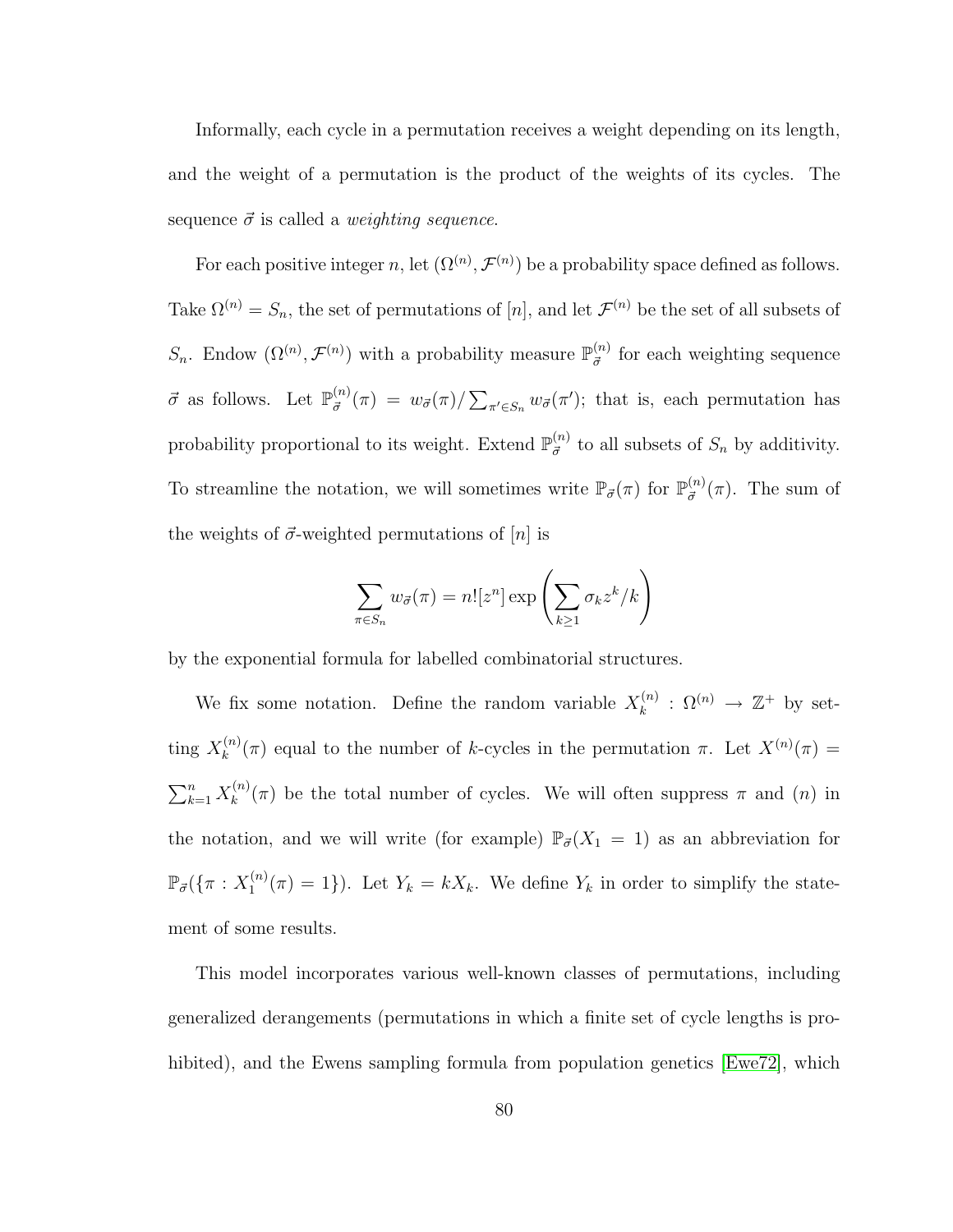corresponds to the weighting sequence  $(\sigma, \sigma, \sigma, ...)$ . If  $\vec{\sigma}$  is a 0-1 sequence with finitely many 1s, then this model specializes to random permutations of which all cycle lengths lie in a finite set. These have a fascinating structure studied by Benaych-Georges [\[BG07\]](#page-246-1) and Timashev [\[Tim08\]](#page-259-1); a typical permutation of [n] with cycle lengths in a finite set S has about  $\frac{1}{k}n^{k/\max S}$  k-cycles, for each k in S. In particular, most cycles are of length  $\max S$ , which may be unexpected at first glance. Analytically, this situation is studied via the asymptotics of  $[z^n]e^{P(z)}$  where P is a polynomial, as done by Wilf [\[Wil86\]](#page-260-0). Yakymiv [\[Yak00\]](#page-261-0) has studied the case, alluded to by Bender [\[Ben74\]](#page-246-2), in which  $\vec{\sigma}$  is a sequence of 0s and 1s with a fixed density  $\sigma$  of 1s; the behavior of such permutations is in broad outline similar to that of the Ewens sampling formula with parameter  $\sigma$ . An "enriched" version of the model has been studied by Ueltschi and coauthors [\[GRU07,](#page-253-0) [UB08\]](#page-259-2). In their model, permutations are endowed with a spatial structure. Each element of the ground set of the permutation is a point in the plane, and weights involve distances between points. Their "simple model of random permutations with cycle weight" [\[UB08,](#page-259-2) Sec. 2] is the model used here, where  $\sigma_i = e^{-\alpha_i}.$ 

There are other combinatorially interesting conjugation-invariant measures on  $S_n$ , including permutations with all cycle lengths distinct [\[GK90\]](#page-252-1), and permutations with kth roots for some fixed k  $[FFG+06, Pou02]$  $[FFG+06, Pou02]$  $[FFG+06, Pou02]$ . However the generating functions counting these classes are not exponentials of "nice" functions and thus different techniques are required.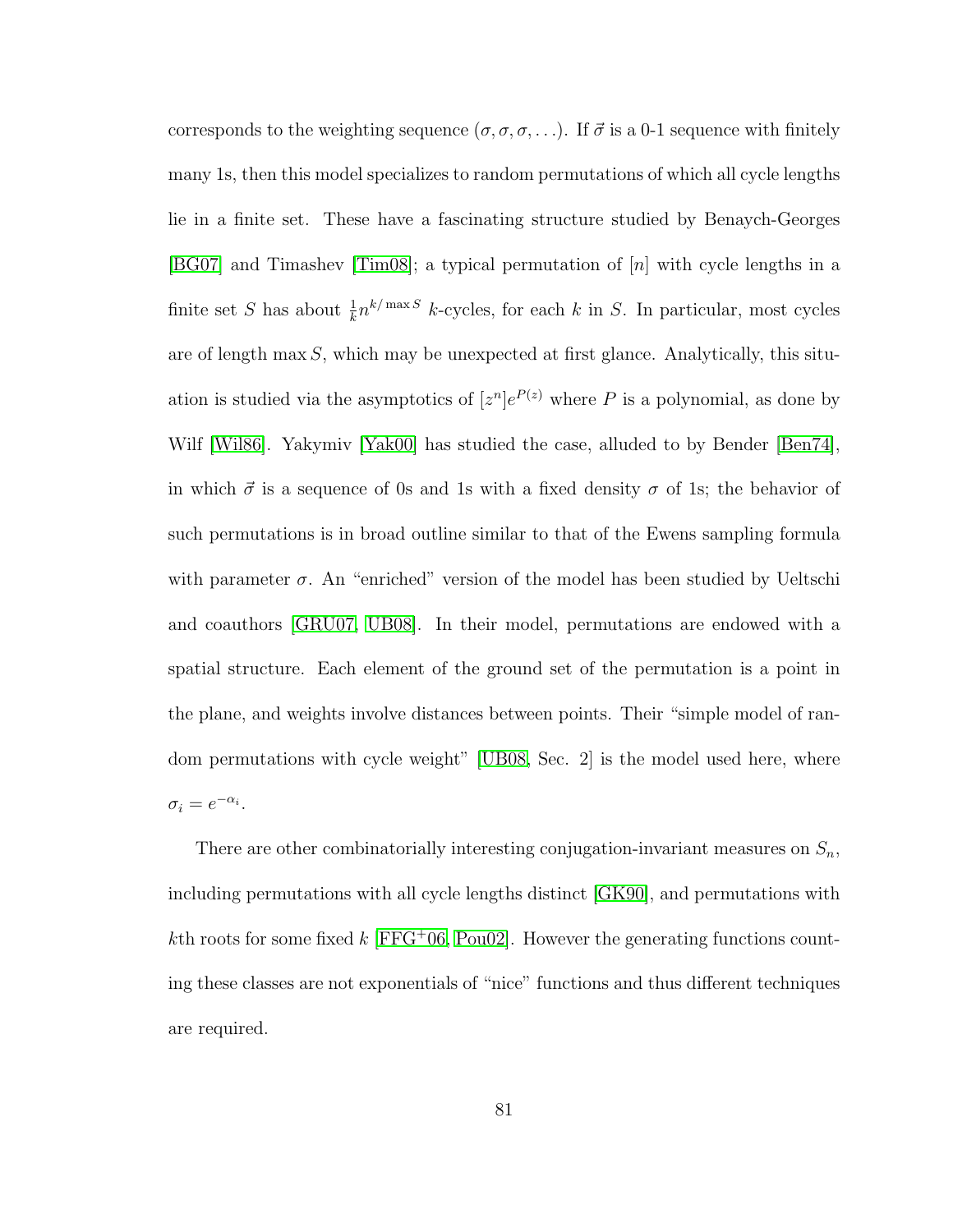Throughout this chapter, we often implicitly assume that permutations under the uniform measure on  $S_n$  are the "primitive" structure, and weighted permutations are a perturbation of these. Here we follow Arratia et al. in [\[ABT97,](#page-245-1) [ABT03\]](#page-245-0), in embracing a similar philosophy and viewing the permutation as the archetype of a class of "logarithmic combinatorial structures", and Flajolet and Soria's definition of functions of logarithmic type [\[FS90\]](#page-251-2).

It will be convenient to use bivariate generating functions which count permutations by their size and number of cycles. In general, we take  $F(z, u) = \sum_{n,k} f_{n,k} \frac{z^n}{n!}$  $\frac{z^n}{n!}u^k$ to be the bivariate generating function, exponential in z and ordinary in  $u$ , of a combinatorial class  $\mathcal{F}$ , where  $f_{n,k}$  is the number of objects in  $\mathcal{F}$  of size n and with a certain parameter equal to k. In our case n will be the number of elements of a permutation, and  $k$  the total number of cycles or the number of cycles of a specified size. Then  $[z^n]$   $\frac{\partial}{\partial u}F(z, u)|_{u=1}/[z^n]F(z, 1)$  gives the expected value of the parameter k for an object of size n selected uniformly at random. The following lemma will frequently be useful, as it reduces the bivariate analysis to a univariate analysis.

<span id="page-93-0"></span>**Lemma 4.1.2.** Let  $f(z)$  be the exponential generating function of permutations with weight sequence  $\vec{\sigma}$ . Then the expected number of k-cycles in a permutation chosen according to the measure  $\mathbb{P}^{(n)}_{\vec{\sigma}}$  is

$$
\mathbb{E}_{\vec{\sigma}}^{(n)} X_k = \frac{\sigma_k}{k} \frac{[z^{n-k}]f(z)}{[z^n]f(z)}.
$$

Proof. The bivariate generating function counting the cycles of such permutations is

$$
\sigma_1 z + \sigma_2 \frac{z^2}{2} + \cdots + \sigma_{k-1} \frac{z^{k-1}}{k-1} + u \sigma_k \frac{z^k}{k} + \sigma_{k+1} \frac{z^{k+1}}{k+1} + \cdots
$$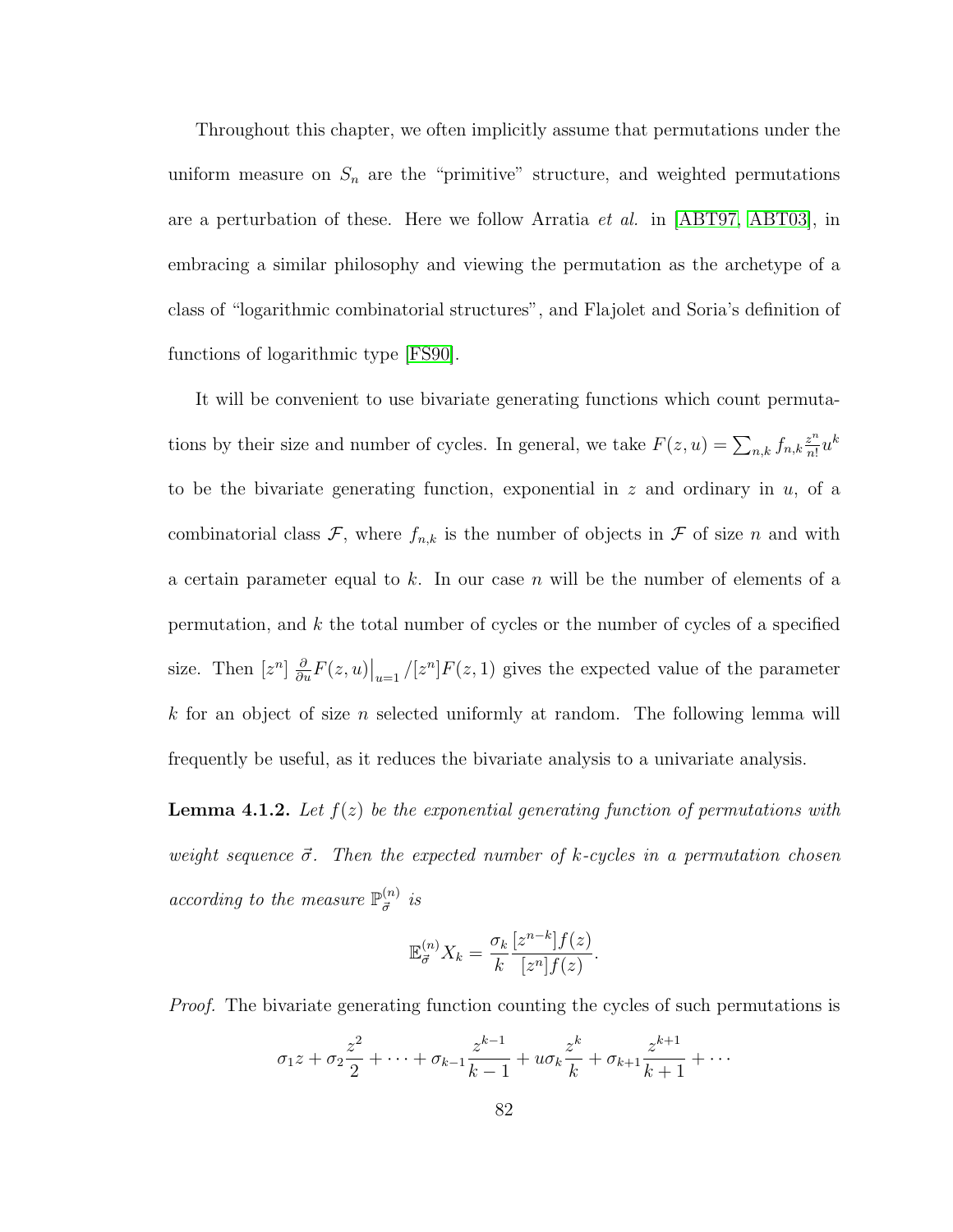and this can be rewritten as  $(u-1)\frac{\sigma_k z^k}{k} + \sum_{j\geq 1}$  $\sigma_j z^j$  $\frac{z^2}{j}$ . Thus, from the exponential formula, the bivariate generating function counting such permutations is

$$
P(z, u) = \exp\left((u - 1)\frac{\sigma_k z^k}{k} + \sum_{j \ge 1} \frac{\sigma_j z^j}{j}\right).
$$

The expected number of cycles in a random permutation is  $[z^n]P_u(z,1)/[z^n]P(z,1),$ giving the result.  $\Box$ 

The structure of this chapter is as follows. In Section [4.2](#page-95-0) we give exact formulas and asymptotic series (Propositions [4.2.2](#page-97-0) and [4.2.3\)](#page-98-0) for the mean and variance of the number of cycles of permutations chosen from the Ewens distribution. We also consider the average number of k-cycles in such permutations of |n| for fixed k (Propositions [4.2.4](#page-99-0) and [4.2.5\)](#page-100-0) and for  $k = \alpha n$  (Proposition [4.2.6\)](#page-100-1). An "integrated" version of these results, Theorem [4.2.7,](#page-101-0) is one of the main results; this is a limit law for the probability that a random element of a weighted permutation is in a cycle within a certain prescribed range of lengths. In Section [4.3](#page-105-0) we derive similar results for permutations in which all cycle lengths have the same parity. In addition, we determine the mean and variance of the number of cycles of such permutations (Theorem [4.3.6](#page-111-0) treats the odd case, and Theorem [4.3.8](#page-113-0) treats the even case). In Section [4.4](#page-115-0) we explore connections to the generation of random objects by Boltzmann sampling. The main theorem of this section, Theorem [4.4.3,](#page-117-0) states that the Boltzmann-sampled permutations of a certain class of approximate size  $n$ , including the Ewens and parityconstrained cases, have their number of cycles distributed with mean and variance approximately a constant multiple of  $\log n$ .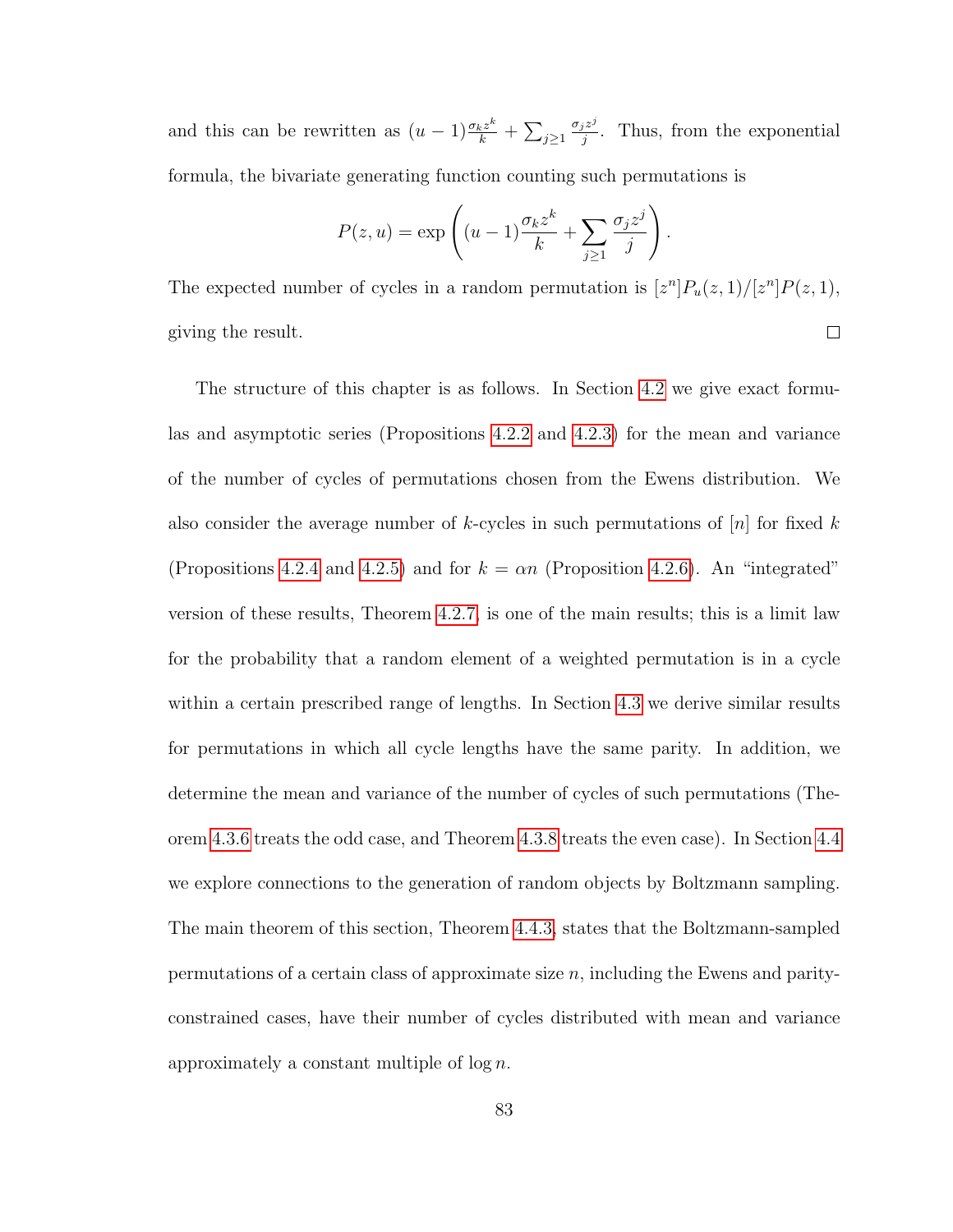In Section [4.5](#page-120-0) we proceed to another specific case, that of permutations with periodic weighting sequences. These obey the same limit laws but the asymptotic enumeration of such permutation introduces new factors. In Section [4.6](#page-124-0) we consider the weighting scheme  $\sigma_j = 1/j$ ; in this weight scheme, permutations have one long cycle and, on average,  $\pi^2/6$  short cycles. Section [4.7](#page-128-0) considers permutations having square roots or more generally mth roots; this is a natural example of a permutation model with restricted multiplicities which nonetheless strongly resembles the weighted models. In Section [4.8](#page-133-0) we consider the weighting scheme  $\sigma_j = j$ , which corresponds to "sets of lists"; a set of lists in [n] usually has about  $\sqrt{n}$  components, of typical size √  $\overline{n}$ , which is a combinatorial consequence of the generating function  $\exp(z/(1-z))$ of "exponential of a pole" type. In Section [4.9](#page-137-0) we show that the number of cycles of a permutation of  $[n]$  of length in  $[\gamma n, \delta n]$  obeys a limit law. Finally Sections [4.10](#page-144-0) and [4.11](#page-146-0) consider connections between random permutations and, respectively, stochastic processes and number theory.

## <span id="page-95-0"></span>4.2 The Ewens sampling formula and Bernoulli decomposition

The Ewens distribution [\[Ewe72\]](#page-250-1) on permutations of [n] with parameter  $\sigma$  gives to each permutation  $\pi$  probability proportional to  $\sigma^{X(\pi)}$ . This corresponds to the weighting sequence  $\vec{\sigma} = (\sigma, \sigma, \sigma, \ldots);$  we will write  $\mathbb{P}_{\sigma}^{(n)}, \mathbb{E}_{\sigma}^{(n)}$  for  $\mathbb{P}_{\vec{\sigma}}^{(n)}, \mathbb{E}_{\vec{\sigma}}^{(n)}$ , and call a random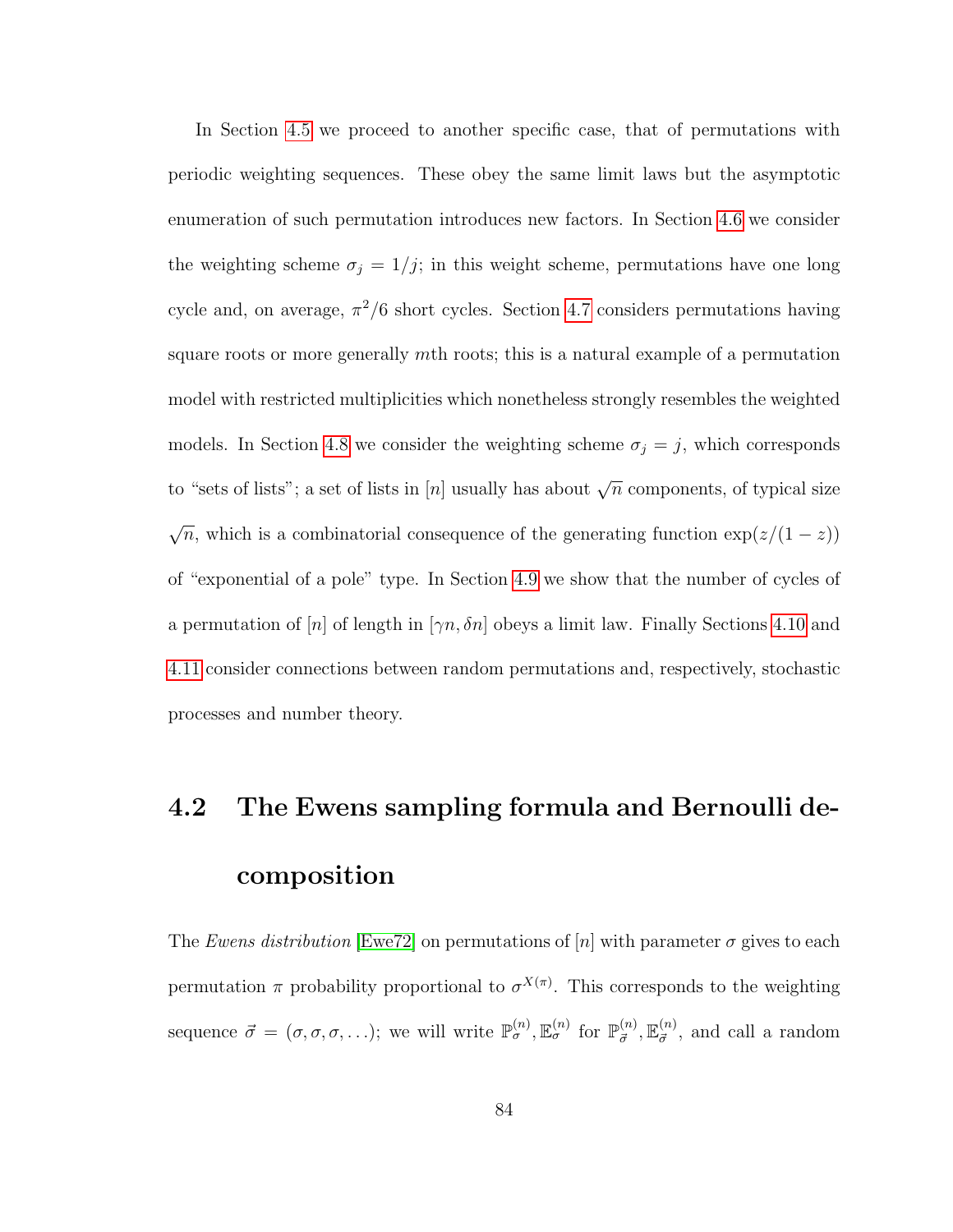permutation selected in this manner a  $\sigma$ -weighted permutation. In this section we derive formulas for the mean and variance of the number of cycles of permutations chosen from the Ewens distribution. Note that the number of cycles can be decomposed into a sum of independent Bernoulli random variables. Similar decompositions are due to Arratia et al. in [\[ABT03,](#page-245-0) Sec. 5.2] for general  $\sigma$ , and Feller [\[Fel45,](#page-250-2) (46)] for  $\sigma = 1$ ; the fact that the number of cycles is normally distributed is seen in [\[FS90,](#page-251-2) Example 1]. Thus this section is largely expository; the proofs are provided for the purpose of comparison with other proofs to be given below. The asymptotic series for  $\mathbb{E}_{\sigma}^{(n)}$  and  $\mathbb{V}_{\sigma}^{(n)}$  appear to be new.

<span id="page-96-0"></span>**Theorem 4.2.1.** [\[Pit06,](#page-257-1) Exercise 3.2.3] The distribution of the random variable X under the measure  $\mathbb{P}_{\sigma}^{(n)}$  is that of the sum  $\sum_{k=1}^{n} Z_k$ , where the  $Z_k$  are independent random variables and  $Z_k$  has the Bernoulli distribution with mean  $\sigma/(\sigma + k - 1)$ .

*Proof.* The generating function of permutations of [n] counted by their number of cycles is  $\sum_{k=1}^{n} S(n,k)u^{k} = u(u+1)(u+2)\cdots(u+n-1)$ , where  $S(n,k)$  are the Stirling cycle numbers. Replacing u with  $\sigma u$  and normalizing gives the probability generating function for the number of cycles,

$$
\sum_{k=1}^{n} S(n,k)\sigma^k u^k = \frac{\sigma u \sigma u + 1}{\sigma \sigma + 1} \cdots \frac{\sigma u + n - 1}{\sigma + n - 1},
$$

and each factor is the probability generating function for a Bernoulli random variable.

 $\Box$ 

Combinatorially, we can envision this Bernoulli decomposition as follows. We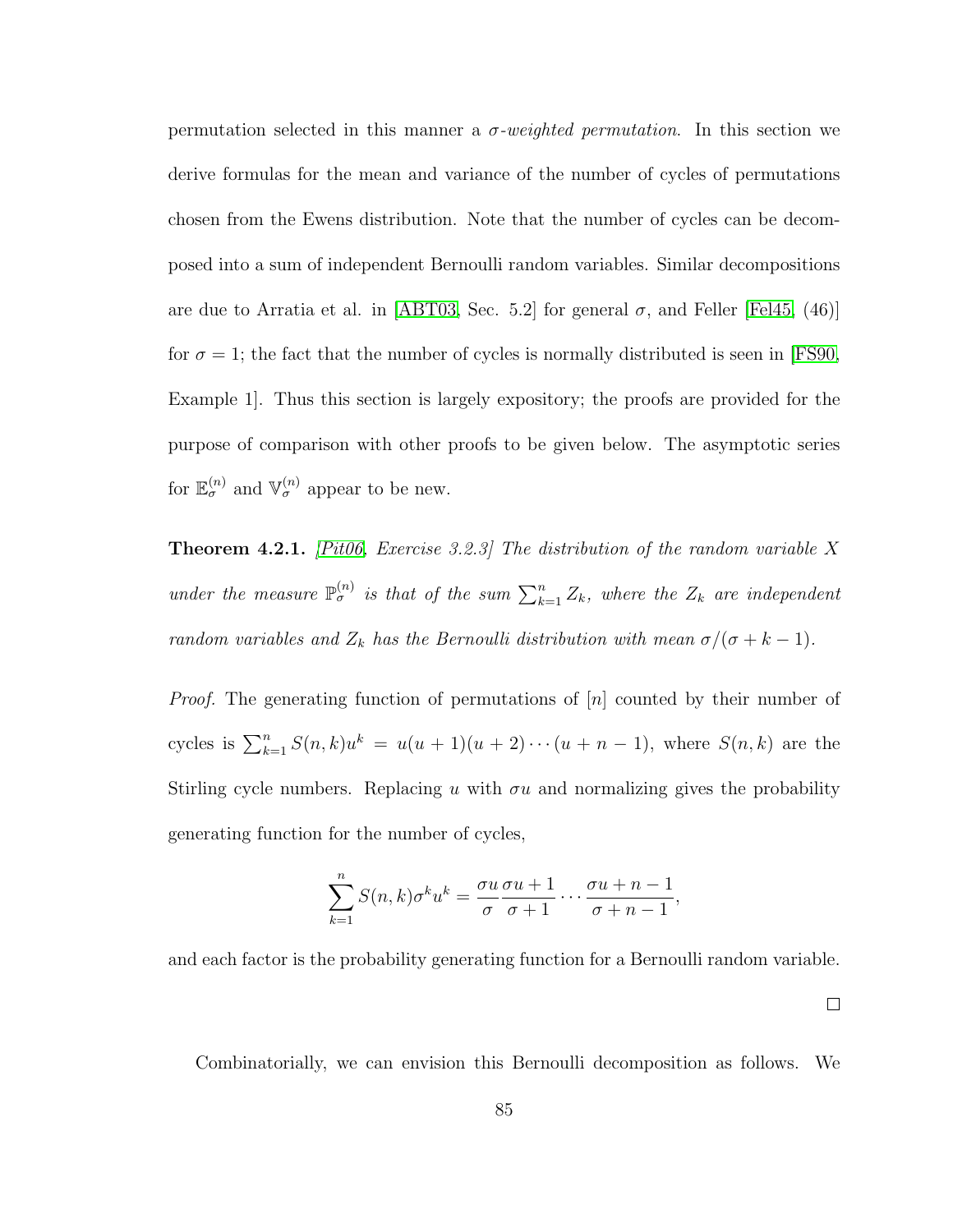imagine forming a permutation of  $[n]$  by placing the elements  $1, \ldots, n$  in cycles in turn. When the element k is inserted, with probability  $\sigma/(\sigma + k - 1)$  it is placed in a new cycle, and with probability  $1/(\sigma + k - 1)$  it is placed after any of  $1, 2, \ldots, k - 1$  in the cycle containing that element. Then the probability of obtaining any permutation with c cycles is  $\sigma^c/(\sigma(\sigma+1)\cdots(\sigma+n-1))$ , which is exactly the measure given to this permutation by  $\mathbb{P}_{\sigma}^{(n)}$ . This is an instance of the Chinese Restaurant Process [\[Pit06,](#page-257-1) Sec. 3.1].

From this decomposition into Bernoulli random variables, we can derive formulas for the mean and variance of the number of cycles under the measure  $\mathbb{P}_{\sigma}^{(n)}$ . In particular we note that since  $X$  is a sum of Bernoulli random variables with small mean, the variance of X is very close to its mean. Let  $\psi$  denote the digamma function  $\psi(z) = \Gamma'(z)/\Gamma(z)$ ; this has an asymptotic series  $\psi(z) = \log z - \frac{1}{2}$  $\frac{1}{2}z^{-1} - \frac{1}{12}z^{-2} + O(z^{-4})$ as  $z \to \infty$ . Let  $H_n = \sum_{k=1}^n$ 1  $\frac{1}{k}$  be the *n*th harmonic number and let  $\gamma = 0.57721...$ be the Euler-Mascheroni constant.

<span id="page-97-0"></span>**Proposition 4.2.2.** The expected number of cycles of a random  $\sigma$ -weighted permutation of  $[n]$  is  $\mathbb{E}_{\sigma}^{(n)}X = \sigma(\psi(n+\sigma) - \psi(\sigma))$ ; in particular if  $\sigma$  is a positive integer we have

$$
\mathbb{E}_{\sigma}^{(n)} X = \sigma \log n + (\sigma \gamma - \sigma H_{\sigma - 1}) + (\sigma^2 - \sigma/2)n^{-1} + O(n^{-2}). \tag{4.1}
$$

Proof. From Theorem [4.2.1](#page-96-0) we have

$$
\mathbb{E}_{\sigma}^{(n)}X = \sum_{k=1}^{n} \frac{\sigma}{\sigma + k - 1} = \sigma \sum_{k=1}^{n} \frac{1}{\sigma + k - 1}.
$$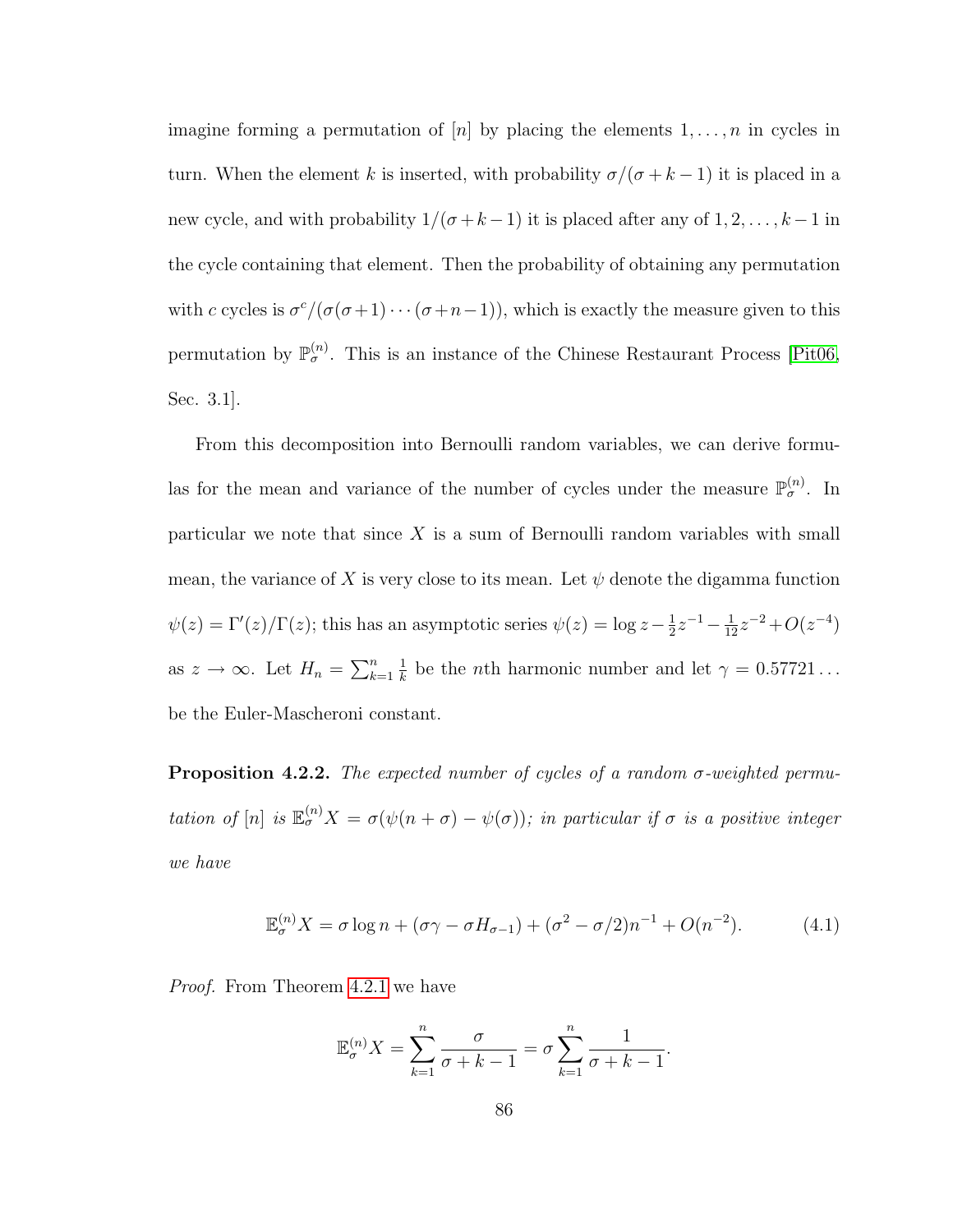Now,  $\psi(z+1) - \psi(z) = 1/z$ ; thus

$$
\psi(n+\sigma) - \psi(\sigma) = (\psi(n+\sigma) - \psi(n+\sigma-1)) + \dots + (\psi(\sigma+1) - \psi(\sigma))
$$
  
= 
$$
\frac{1}{n+\sigma-1} + \frac{1}{n+\sigma-2} + \dots + \frac{1}{\sigma}
$$
  
= 
$$
\sum_{k=1}^{n} \frac{1}{\sigma+k-1}.
$$

This proves that  $\mathbb{E}_{\sigma}^{(n)}X = \sigma(\psi(n+\sigma) - \psi(\sigma))$ . The asymptotic series follows from that for  $\psi(z)$  where we have used the fact that  $\psi(n) = H_{n-1} - \gamma$  when n is a positive  $\Box$ integer.

<span id="page-98-0"></span>**Proposition 4.2.3.** The variance of the number of cycles of a random  $\sigma$ -weighted permutation of [n] is

$$
\sigma^2(\psi'(n+\sigma) - \psi'(\sigma)) + \sigma(\psi(n+\sigma) - \psi(\sigma)); \tag{4.2}
$$

this has an asymptotic series,

<span id="page-98-1"></span>
$$
\mathbb{V}_{\sigma}^{(n)} X = \sigma \log n + (-\sigma^2 \psi'(\sigma) - \sigma \psi(\sigma)) + \frac{4\sigma^2 - 1}{2} n^{-1} + O(n^{-2}) \tag{4.3}
$$

The proof is similar to that of the previous proposition, noting that the variance of a Bernoulli random variable with mean p is  $p - p^2$ .

From [\(4.3\)](#page-98-1) we can also derive for integer  $\sigma$  the explicit formula (not involving  $\psi$ )

$$
\mathbb{V}_{\sigma}^{(n)} X = -\sigma^2 \sum_{j=\sigma}^{\sigma+n-1} \frac{1}{j^2} + \sigma (\log n + \gamma - H_{\sigma-1}) + O(1/n)
$$

which holds as  $n\to\infty.$  It suffices to show that

<span id="page-98-2"></span>
$$
\psi'(n+\sigma) - \psi'(\sigma) = -\sum_{j=\sigma}^{\sigma+n-1} \frac{1}{j^2}.
$$
\n(4.4)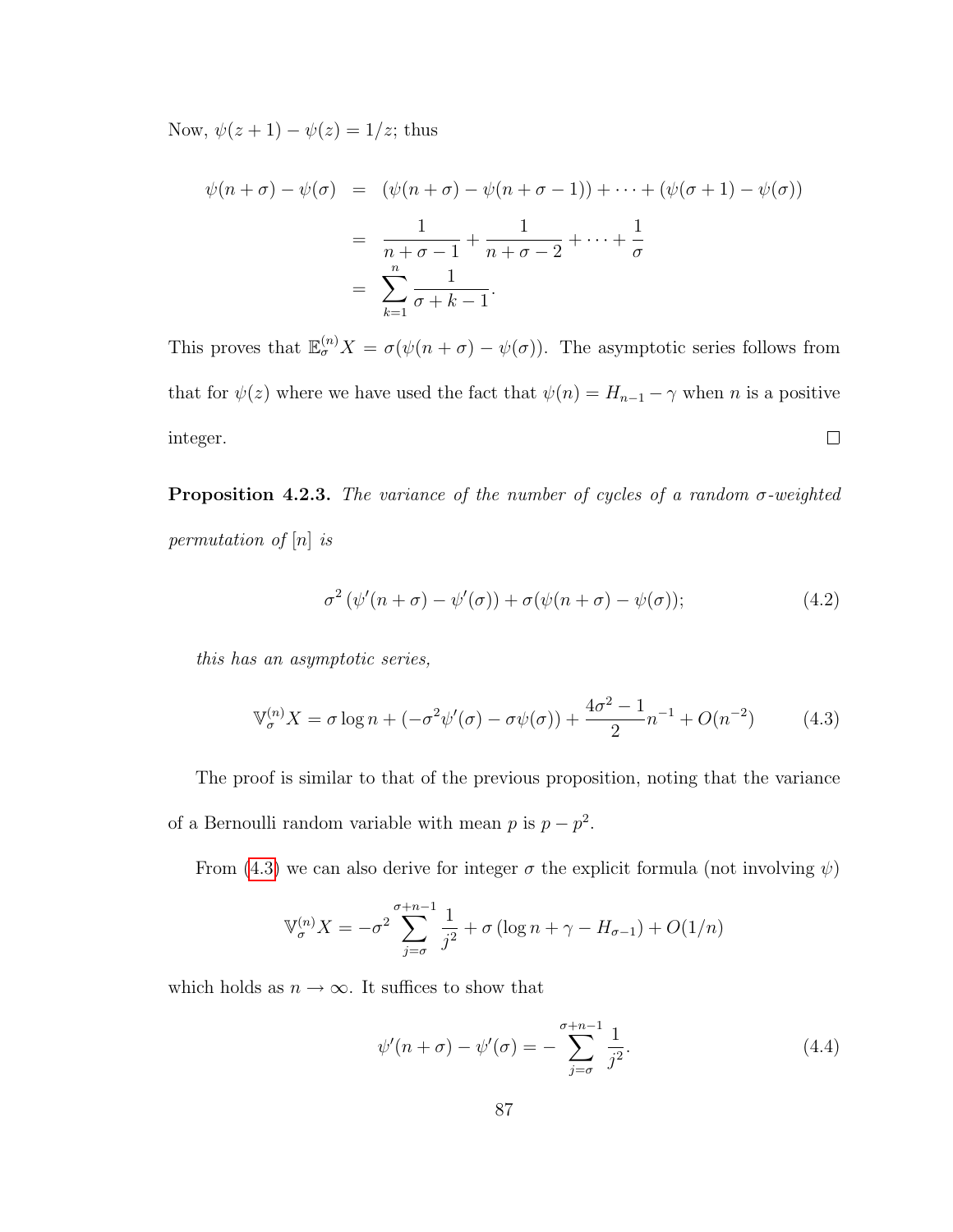To see this, recall the identity  $\psi(x+1) - \psi(x) = 1/x$ ; differentiating gives  $\psi'(x+1) - \psi(x) = 1/x$  $\psi'(x) = -1/x^2$ . Summation over  $x = \sigma, \sigma + 1, \ldots, \sigma + n - 1$  gives [\(4.4\)](#page-98-2).

Finally, we recall a normal distribution result for the total number of cy-cles [\[ABT03,](#page-245-0) (5.22)]. Let  $\hat{X} = \frac{X-\sigma \log n}{\sqrt{\sigma \log n}}$  be the standardization of X. Then  $\lim_{n\to\infty} \mathbb{P}_{\sigma}^{(n)}(\hat{X} \leq x) = \Phi(x)$ , where  $\Phi(x)$  is the cumulative distribution function of a standard normal random variable. This follows from Theorem [4.2.1](#page-96-0) and the Lindeberg-Feller central limit theorem.

We have thus far looked at the total number of cycles of  $\sigma$ -weighted permutations. These distributions, suitably scaled, are continuous in the large- $n$  limit. In contrast, looking at each cycle length separately, we approach a discrete distribution. More specifically, the number of k-cycles of  $\sigma$ -weighted permutations of [n], for large n, converges in distribution to  $\mathcal{P}(\sigma/k)$ , where  $\mathcal{P}(\lambda)$  denotes a Poisson random variable with mean  $\lambda$ ; here we consider how quickly  $\mathbb{E}_{\sigma}^{(n)}X_k$  approaches  $\sigma/k$ . Recall that  $X_k$ is a random variable, with  $X_k(\pi)$  the number of k-cycles of a permutation  $\pi$ .

<span id="page-99-0"></span>**Proposition 4.2.4.** [\[AT92,](#page-246-3)  $(37)$ ][\[Wat74\]](#page-260-1) The average number of k-cycles in a  $\sigma$ weighted permutation of  $[n]$  is

<span id="page-99-1"></span>
$$
\mathbb{E}_{\sigma}^{(n)} X_k = \frac{\sigma}{k} \frac{(n)_k}{(n+\sigma-1)_k} \tag{4.5}
$$

where  $(n)_k = n(n-1)...(n-k+1)$  is the "falling power".

We provide a new proof in terms of generating functions.

*Proof.* The bivariate generating function counting  $\sigma$ -weighted permutations by their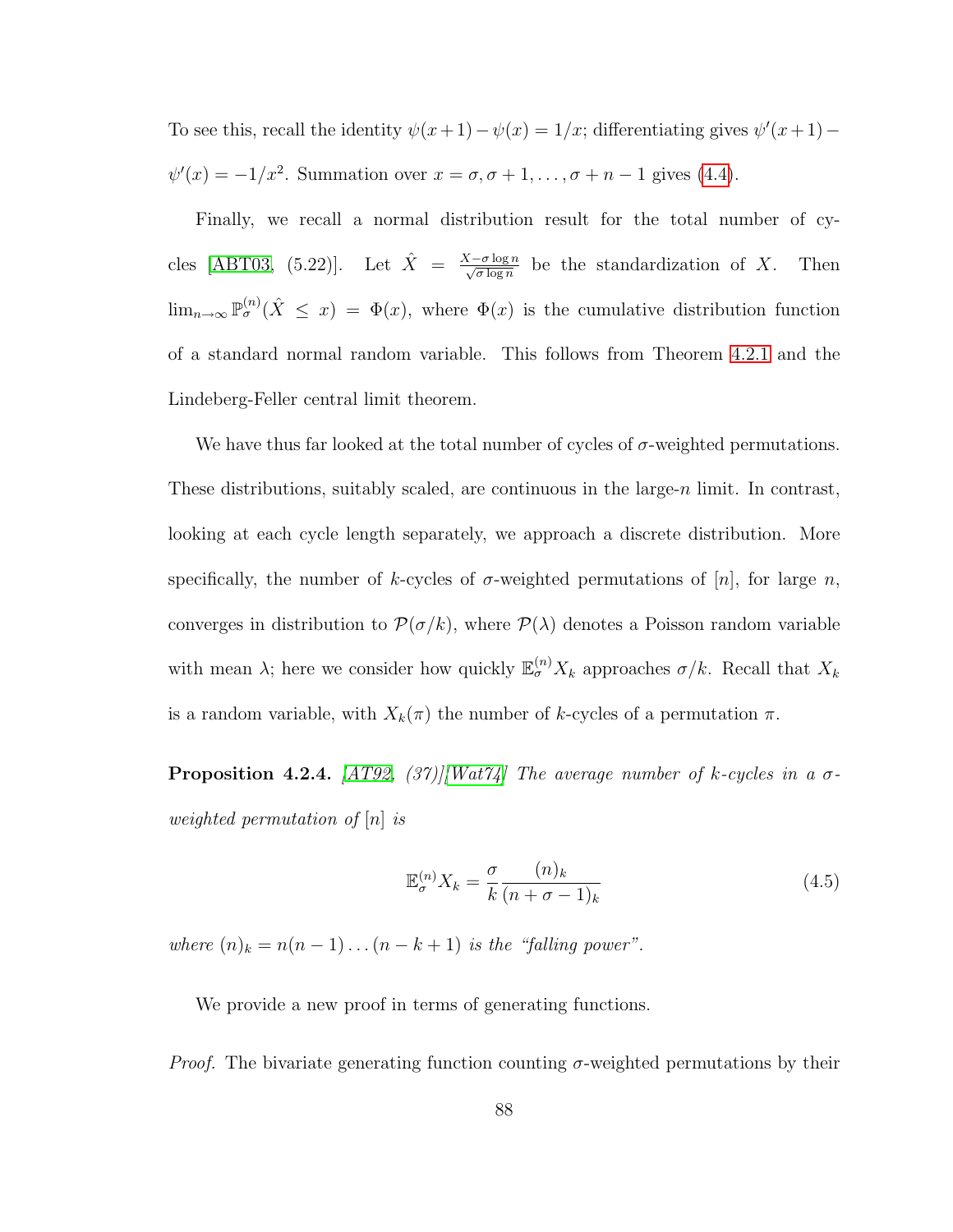size and number of k-cycles is  $P(z, u) = (1 - z)^{-u\sigma} \exp(\sigma(u - 1)z^k/k)$ . The mean number of k-cycles is given by

$$
\frac{[z^n]\;\partial_u P(z,u)|_{u=1}}{[z^n]P(z,1)}=\frac{[z^n]\frac{\sigma z^k}{k}(1-z)^{-u\sigma}}{[z^n](1-z)^{-\sigma}}=\frac{\sigma}{k}\frac{[z^{n-k}](1-z)^{-\sigma}}{[z^n](1-z)^{-\sigma}}
$$

and the binomial formula gives [\(4.5\)](#page-99-1).

When  $\sigma$  is an integer, a combinatorial proof can be obtained by considering  $\sigma$ weighted permutations as permutations where each cycle is colored in one of  $\sigma$  colors.

<span id="page-100-0"></span>**Proposition 4.2.5.** There is an asymptotic series for  $\mathbb{E}_{\sigma}^{(n)}X_k$ ,

$$
\mathbb{E}_{\sigma}^{(n)} X_k = \frac{\sigma}{k} \left( 1 - \frac{(\sigma - 1)k}{n} + O(n^{-2}) \right).
$$

*Proof.* The numerator and denominator of  $(4.5)$  are polynomials in n of degree k; write the two highest-degree terms of each explicitly and divide.  $\Box$ 

<span id="page-100-1"></span>**Proposition 4.2.6.** Fix  $0 < \alpha \leq 1$ . The expected number of elements in  $\alpha n$ -cycles of a random  $\sigma$ -weighted permutation satisfies, as  $n \to \infty$ ,

$$
\mathbb{E}_{\sigma}^{(n)} Y_{\alpha n} = \sigma (1-\alpha)^{\sigma-1} + O(n^{-1})
$$

(Here we have assumed for simplicity that  $\alpha n$  is an integer.)

*Proof.* Let  $\beta = 1 - \alpha$ . We have from Proposition [4.2.4](#page-99-0) that

$$
\mathbb{E}_{\sigma}^{(n)} Y_{\alpha n} = \sigma \frac{(n)_{\alpha n}}{(n + \sigma - 1)_{\alpha n}} = \sigma \frac{n! (\beta n + \sigma - 1)!}{(\beta n)! (n + \sigma - 1)!} = \sigma \frac{n!}{(n + \sigma - 1)!} \frac{(\beta n + \sigma - 1)!}{(\beta n)!}
$$

We now note that  $(n + r)!/n! = n^r(1 + O(n^{-1}))$ , for constant r as  $n \to \infty$ , from Stirling's formula. Applying this twice with  $r = \sigma - 1$  gives the result.  $\Box$ 

 $\Box$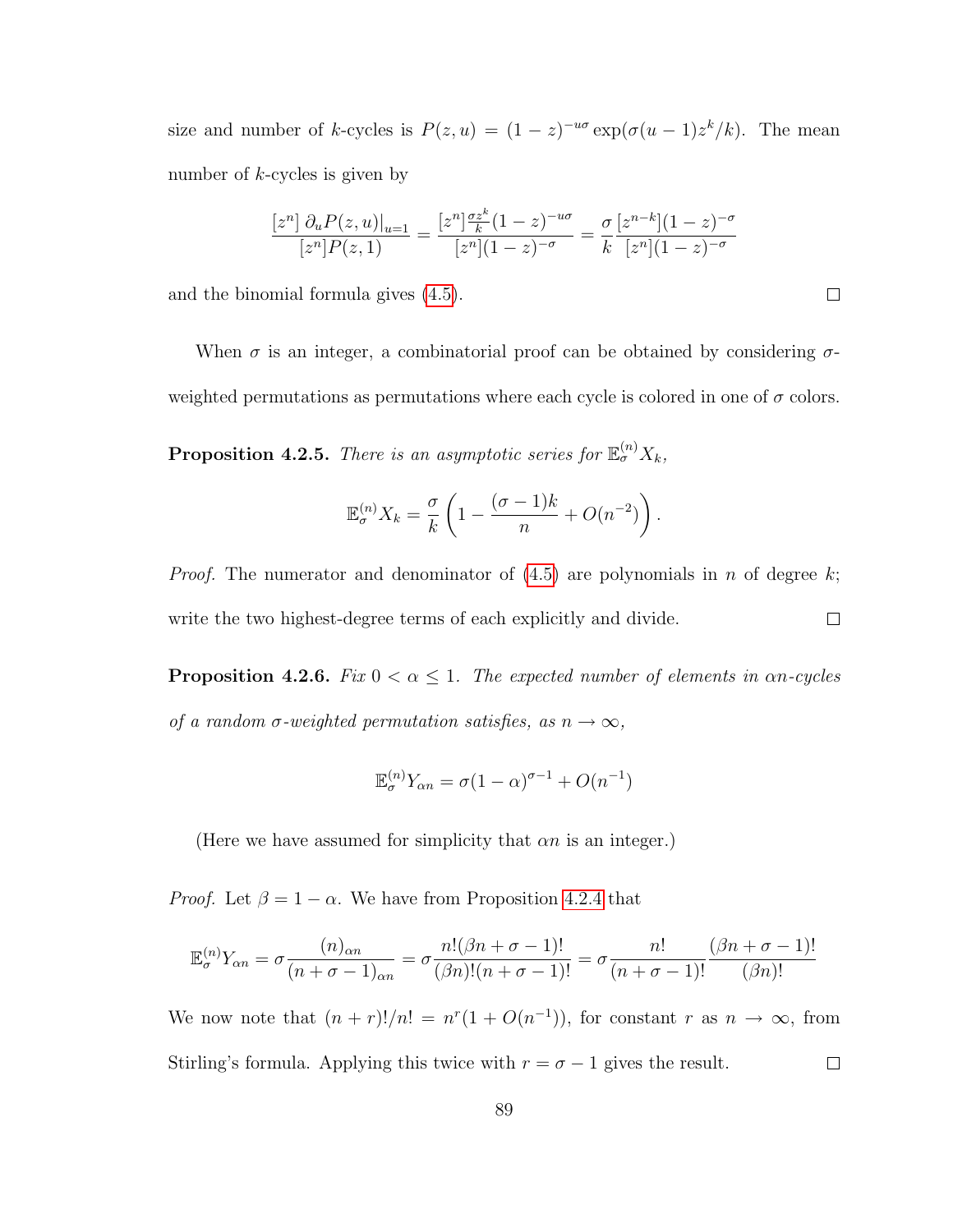It would be of interest to determine the limiting distribution of the number of cycles with length between  $\gamma n$  and  $\delta n$  for constants  $\gamma$  and  $\delta$ . There can be at most  $|\gamma^{-1}|$  such cycles, so this random variable is supported on  $0, 1, \ldots, |\gamma^{-1}|$ . Thus to determine the limiting distribution it suffices to determine the 0th through  $|\gamma^{-1}|$ th moments of this random variable. The  $\sigma = 1$  case will be treated in Section [4.9.](#page-137-0)

We can essentially integrate the result of Proposition [4.2.5](#page-100-0) to determine the number of elements in cycles with normalized length in a specified interval. However, this can be done in a more general framework. Recall the definition of a ∆-domain from Section [2.3:](#page-41-0) for constants  $R > 1$  and  $\phi > 0$  we define a  $\Delta$ -domain as a set of the form

$$
\Delta(\phi, R) = \{ z : |z| < R, z \neq 1, |\arg(z - 1)| > \phi \}.
$$

<span id="page-101-0"></span>**Theorem 4.2.7.** Let  $\sum_{k} \sigma_k z^k / k = \sigma \log \frac{1}{1-z} + K + o(1)$  be analytic in its intersection with some  $\Delta$ -domain, for some constants  $\sigma$  and K. Then the probability that a uniformly chosen random element of a random  $\vec{\sigma}$ -weighted permutation of  $[n]$  lies in a cycle of length between  $\gamma n$  and  $\delta n$  approaches  $(1 - \gamma)^{\sigma} - (1 - \delta)^{\sigma}$  as  $n \to \infty$ .

Note that analyticity in the slit plane suffices; this is the case  $\phi = 0$ . We begin by stating two lemmas needed in the proof.

<span id="page-101-1"></span>**Lemma 4.2.8.** Let  ${\lbrace \sigma_k \rbrace}_{k=1}^{\infty}$  be a sequence of nonnegative real numbers with mean  $\sigma$ , i. e.  $\sum_{k=1}^{\infty} \sigma_k = \sigma n + o(n)$  as  $n \to \infty$ . Fix constants  $0 \leq \gamma < \delta < 1$ . Then

$$
\lim_{n \to \infty} \frac{1}{n} \sum_{k=\lceil \gamma n \rceil}^{\lfloor \delta n \rfloor} \sigma_k \left(1 - \frac{k}{n}\right)^{\sigma - 1} = (1 - \gamma)^{\sigma} - (1 - \delta)^{\sigma}.
$$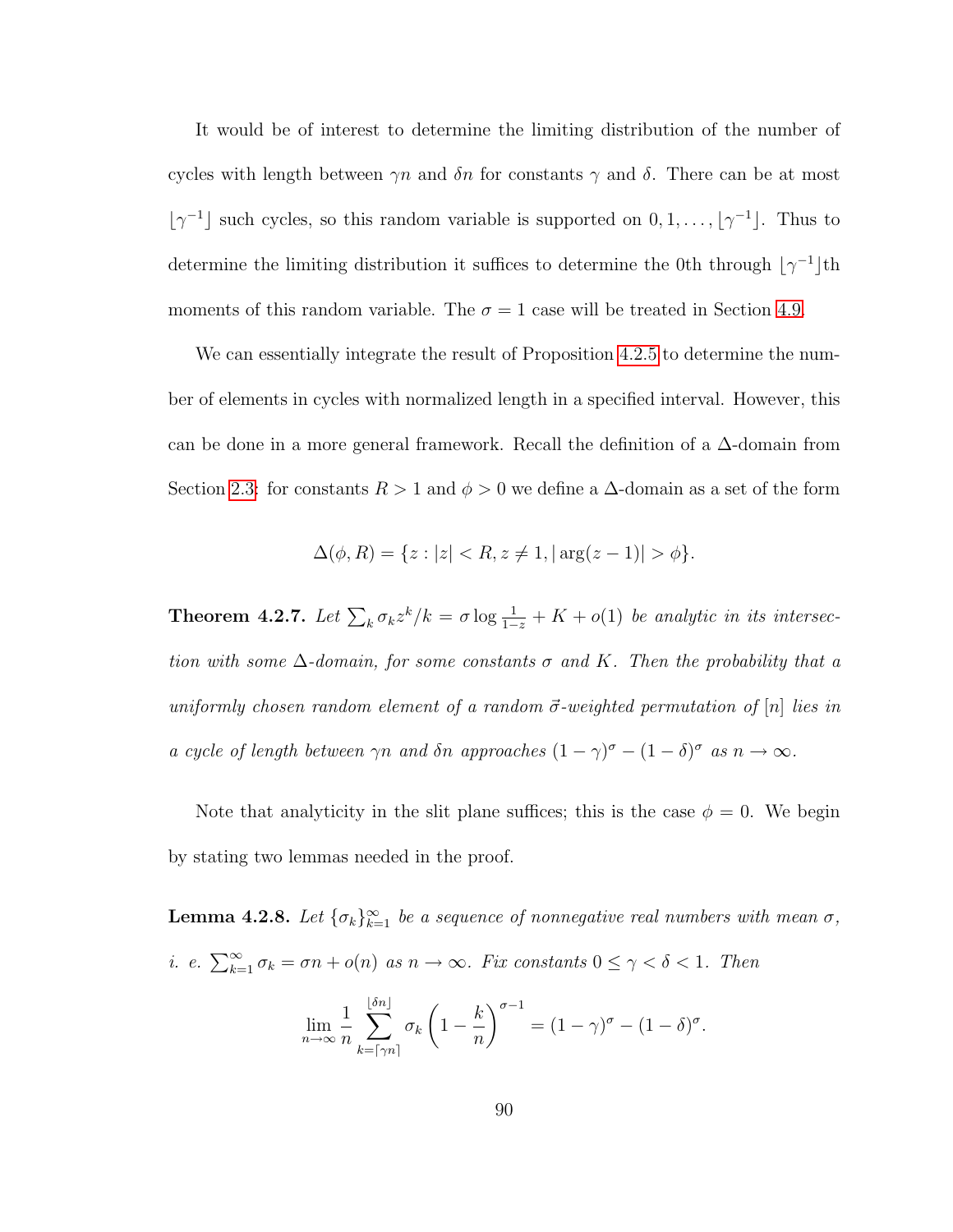Proof. We rewrite the sum as an integral,

$$
\sum_{k=\lceil \gamma n \rceil}^{\lfloor \delta n \rfloor} \sigma_k \left(1 - \frac{k}{n}\right)^{\sigma - 1} = \int_{\gamma n}^{\delta n} \left(1 - \frac{k}{n}\right)^{\sigma - 1} d\mu(k)
$$

where  $\mu(x) = \sum_{j=1}^{\lfloor x \rfloor} \sigma_j$ . Integrating by parts gives

<span id="page-102-0"></span>
$$
(1-\delta)^{\sigma-1}\mu(\delta n) - (1-\gamma)^{\sigma-1}\mu(\gamma n) - \int_{\gamma n}^{\delta n} \mu(k)d\left(1 - \frac{k}{n}\right)^{\sigma-1}.
$$
 (4.6)

Differentiation allows us to rewrite the integral in  $(4.6)$  as a Riemann integral,

<span id="page-102-1"></span>
$$
\int_{\gamma n}^{\delta n} \mu(k) d\left(1 - \frac{k}{n}\right)^{\sigma - 1} = \frac{1 - \sigma}{n} \int_{\gamma n}^{\delta n} \mu(k) \left(1 - \frac{k}{n}\right)^{\sigma - 2} dk.
$$
 (4.7)

Let  $\tau(k) = \mu(k) - \sigma k$ . Then the integral on the right-hand side of [\(4.7\)](#page-102-1) becomes

<span id="page-102-2"></span>
$$
\frac{1-\sigma}{n} \left( \int_{\gamma n}^{\delta n} \sigma \left( 1 - \frac{k}{n} \right)^{\sigma - 2} dk + \int_{\gamma n}^{\delta n} \tau(k) \left( 1 - \frac{k}{n} \right)^{\sigma - 2} \right) dk. \tag{4.8}
$$

We perform the first integral in [\(4.8\)](#page-102-2) and note that  $\mu(\delta n) \sim \sigma \cdot \delta n$ ,  $\mu(\gamma n) \sim \sigma \cdot \gamma n$  in [\(4.6\)](#page-102-0). This gives

<span id="page-102-3"></span>
$$
\frac{1}{n}\sum_{k}\left(1-\frac{k}{n}\right)^{\sigma-1} \sim (1-\gamma)^{\sigma} - (1-\delta)^{\sigma} + \frac{1-\sigma}{n^2}\int_{\gamma n}^{\delta n} \tau(k) \left(1-\frac{k}{n}\right)^{\sigma-2} dk. \tag{4.9}
$$

So it suffices to show that the final term in [\(4.9\)](#page-102-3) is negligible, i. e.

$$
\int_{\gamma n}^{\delta n} \tau(k) \left(1 - \frac{k}{n}\right)^{\sigma - 2} dk = o(n^2).
$$

<span id="page-102-4"></span>Since  $\{\sigma_k\}_{k=1}^{\infty}$  has mean  $\sigma$ , we have  $\sum_{k=1}^{n} \sigma_k = \sigma n + o(n)$ . Thus  $\tau(k) = o(n)$ . On [ $\gamma n$ ,  $\delta n$ ],  $(1 - k/n)^{\sigma - 2}$  is bounded. So the integrand above is  $o(n)$ , and the integral is  $o(n^2)$  as desired.  $\Box$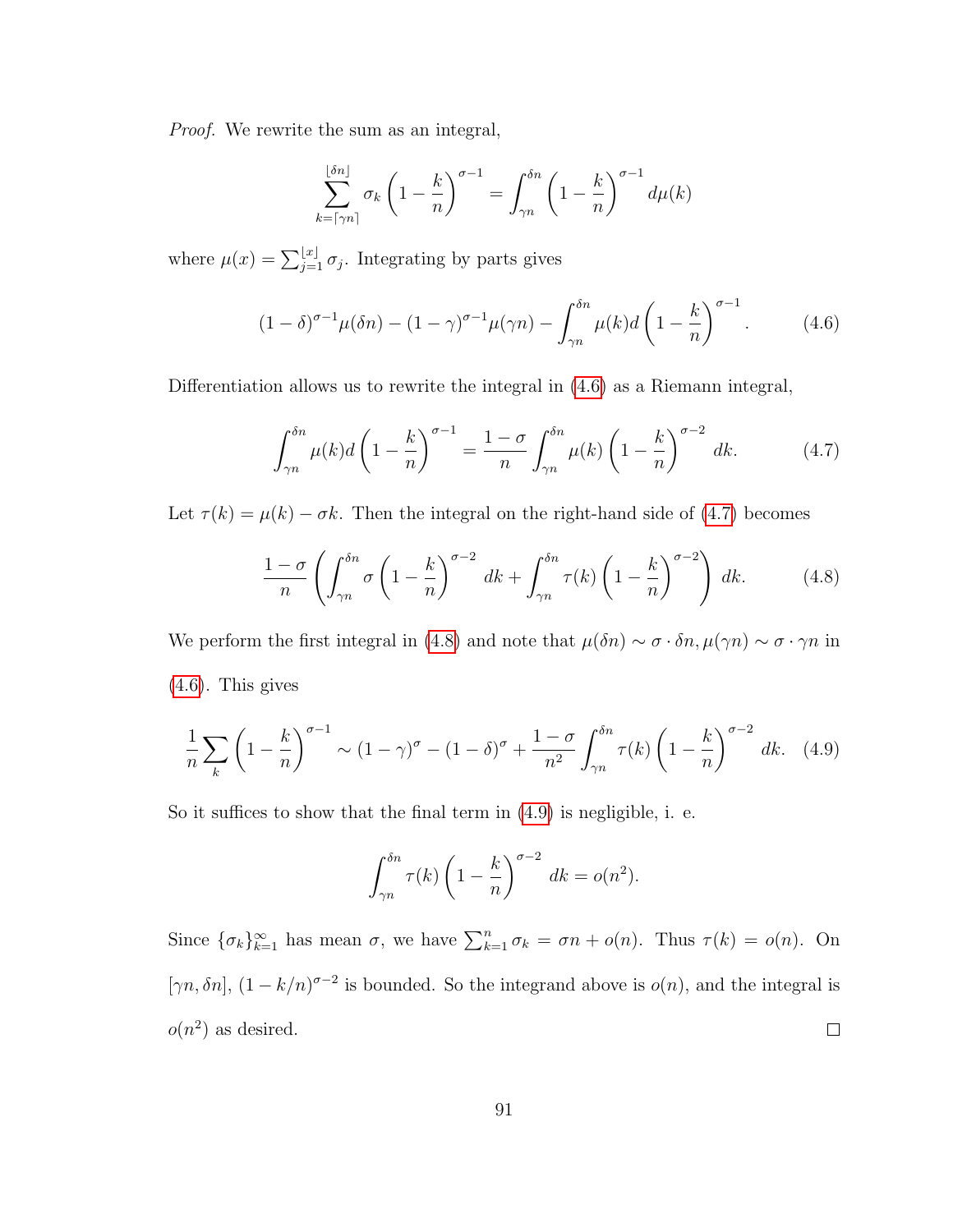**Lemma 4.2.9.** Say  $[z^n]P(z) = Cn^{\sigma-1}(1+o(1))$  uniformly in n, for some positive

 $constants\ C, \sigma.$  Then

$$
\sum_{k=\lceil \gamma n\rceil}^{\lfloor \delta n\rfloor} \sigma_k \frac{[z^{n-k}]P(z)}{[z^n]P(z)} \sim \sum_{k=\lceil \gamma n\rceil}^{\lfloor \delta n\rfloor} \sigma_k \left(1-\frac{k}{n}\right)^{\sigma-1}
$$

as  $n \to \infty$ , for any  $0 \le \gamma < \delta < 1$ .

*Proof.* From the hypothesis that  $[z^n]P(z) \sim Cn^{\sigma-1}$ , we get

$$
\frac{[z^{n-k}]P(z)}{[z^n]P(z)} \sim \frac{C(n-k)^{\sigma-1}}{Cn^{\sigma-1}} = \left(1 - \frac{k}{n}\right)^{\sigma-1}
$$

uniformly as  $n, k \to \infty$  with  $0 \leq k < \delta n$ . Therefore

$$
\sum_{k=\lceil \gamma n \rceil}^{\lfloor \delta n \rfloor} \sigma_k \frac{[z^{n-k}]P(z)}{[z^n]P(z)} = \sum_{k=\lceil \gamma n \rceil}^{\lfloor \delta n \rfloor} \sigma_k \left(1 - \frac{k}{n}\right)^{\sigma-1} (1 + o(1))
$$
  

$$
= \sum_{k=\lceil \gamma n \rceil}^{\lfloor \delta n \rfloor} \sigma_k \left(1 - \frac{k}{n}\right)^{\sigma-1} + \sum_{k=\lceil \gamma n \rceil}^{\lfloor \delta n \rfloor} \sigma_k \cdot o(1) \cdot \left(1 - \frac{k}{n}\right)^{\sigma-1}.
$$

The first sum in the previous equation is  $\Theta(n)$ . The second sum has  $\Theta(n)$  terms; since  $(1 - k/n)^{\sigma-1}$  and  $\sigma_k$  can both be bounded above on the interval  $[\gamma n, \delta n]$  each term is  $o(1)$ . Thus the second sum is  $o(n)$ . So

$$
\sum_{k=\lceil \gamma n \rceil}^{\lfloor \delta n \rfloor} \sigma_k \frac{[z^{n-k}]P(z)}{[z^n]P(z)} = \sum_{k=\lceil \gamma n \rceil}^{\lfloor \delta n \rfloor} \left( \sigma_k \left(1 - \frac{k}{n}\right)^{\sigma-1} \right) + o(n)
$$

$$
= \sum_{k=\lceil \gamma n \rceil}^{\lfloor \delta n \rfloor} \left( \sigma_k \left(1 - \frac{k}{n}\right)^{\sigma-1} \right) (1 + o(1))
$$

 $\Box$ 

as desired.

Proof of Theorem [4.2.7.](#page-101-0) This probability can be written as

$$
\lim_{n \to \infty} \frac{1}{n} \sum_{k=\lceil \gamma n \rceil}^{\lfloor \delta n \rfloor} \sigma_k \frac{[z^{n-k}]P(z)}{[z^n]P(z)}.
$$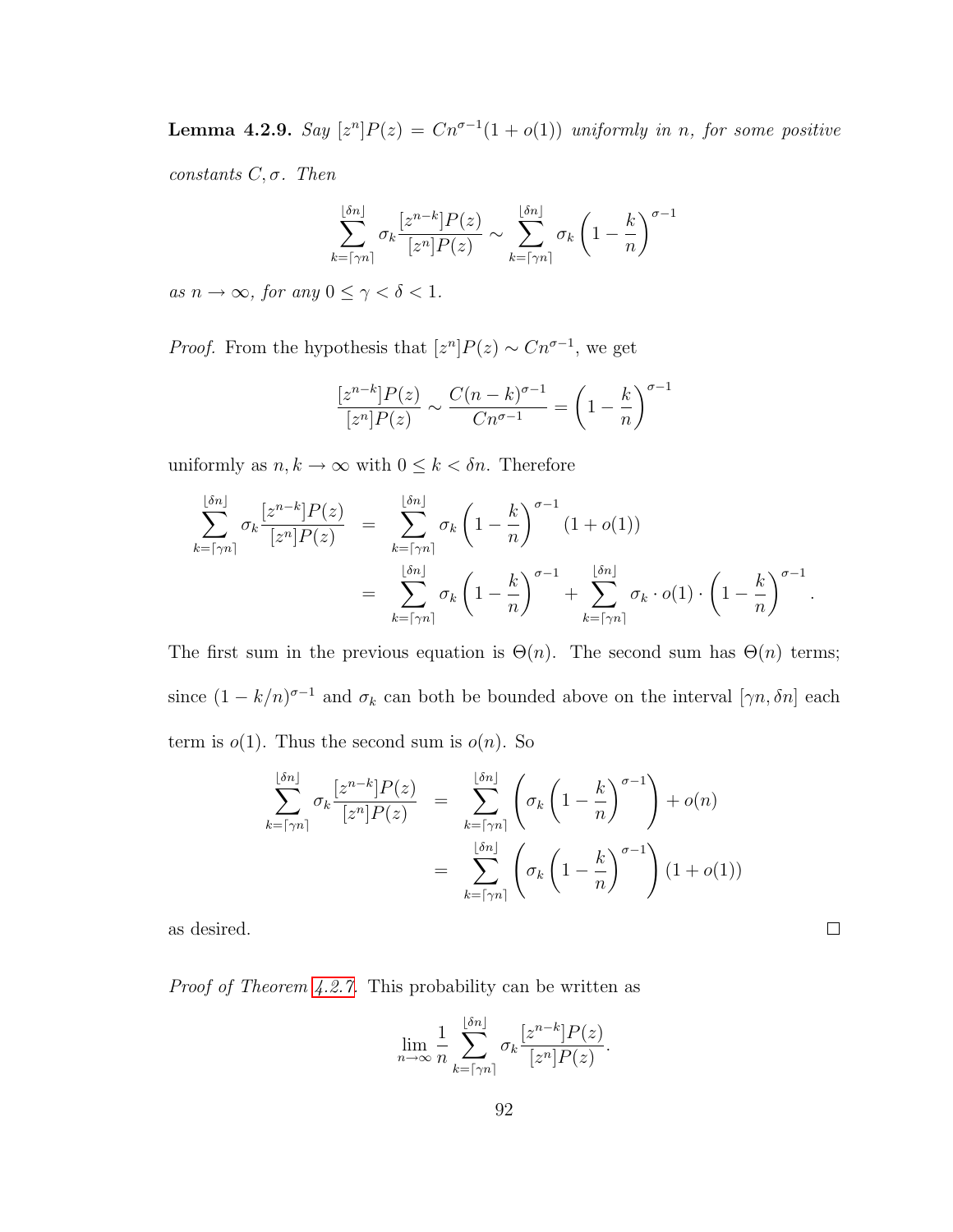Now, recall

$$
\sum_{k} \sigma_k z^k / k = \sigma \log \frac{1}{1-z} + K + o(1)
$$

by hypothesis. Thus the generating function  $P(z)$  of  $\vec{\sigma}$ -weighted permutations is

$$
P(z) = \exp\left(\sum_{k} \sigma_k z^k / k\right) = \exp\left(\sigma \log \frac{1}{1-z} + K + o(1)\right) = (1-z)^{-\sigma} e^K (1+o(1)).
$$

Applying the Flajolet-Odlyzko transfer theorem (Corollary [2.3.7\)](#page-51-0),  $[z^n]P(z)$  =  $Cn^{\sigma-1}(1+o(1))$  for some positive real constant C. Thus  $P(z)$  satisfies the hypotheses of Lemma [4.2.9.](#page-102-4) Applying that lemma, we see that this sum is asymptotic to  $n^{-1} \sum_{k=\lceil \gamma n \rceil}^{\lfloor \delta n \rfloor} \sigma_k (1 - k/n)^{\sigma-1}$ ; the desired result then follows from Lemma [4.2.8.](#page-101-1)  $\Box$ 

The hypotheses, and hence the conclusions, of Theorem [4.2.7](#page-101-0) hold for many weight sequences  $\sigma_1, \sigma_2, \ldots$  with  $\lim_{n\to\infty} \frac{1}{n}$  $\frac{1}{n}\sum_{k=1}^{n} \sigma_k = \sigma$ ; that is, for weight sequences averaging  $\sigma$ . In particular, we have the following special case.

Corollary 4.2.10. Fix constants  $0 \leq \gamma \leq \delta \leq 1$ . Let  $p_{\sigma}(n; \gamma, \delta)$  be the probability that the element 1, in a  $\sigma$ -weighted permutation of  $[n]$ , lies in a cycle of length in the interval  $[\gamma n, \delta n]$ . Then

$$
\lim_{n \to \infty} p_{\sigma}(n; \gamma, \delta) = (1 - \gamma)^{\sigma} - (1 - \delta)^{\sigma}.
$$

*Proof.* We have the cycle generating function  $\sum_{k=1}^{\infty} \sigma z^k / k = \sigma \log \frac{1}{1-z}$ ; apply Theorem [4.2.7.](#page-101-0)  $\Box$ 

For example, setting  $\sigma = 1/2, \gamma = 0.99, \delta = 1$ , we see that for large n, 10% of elements of  $1/2$ -weighted permutations are in cycles of length at least 0.99*n*. If we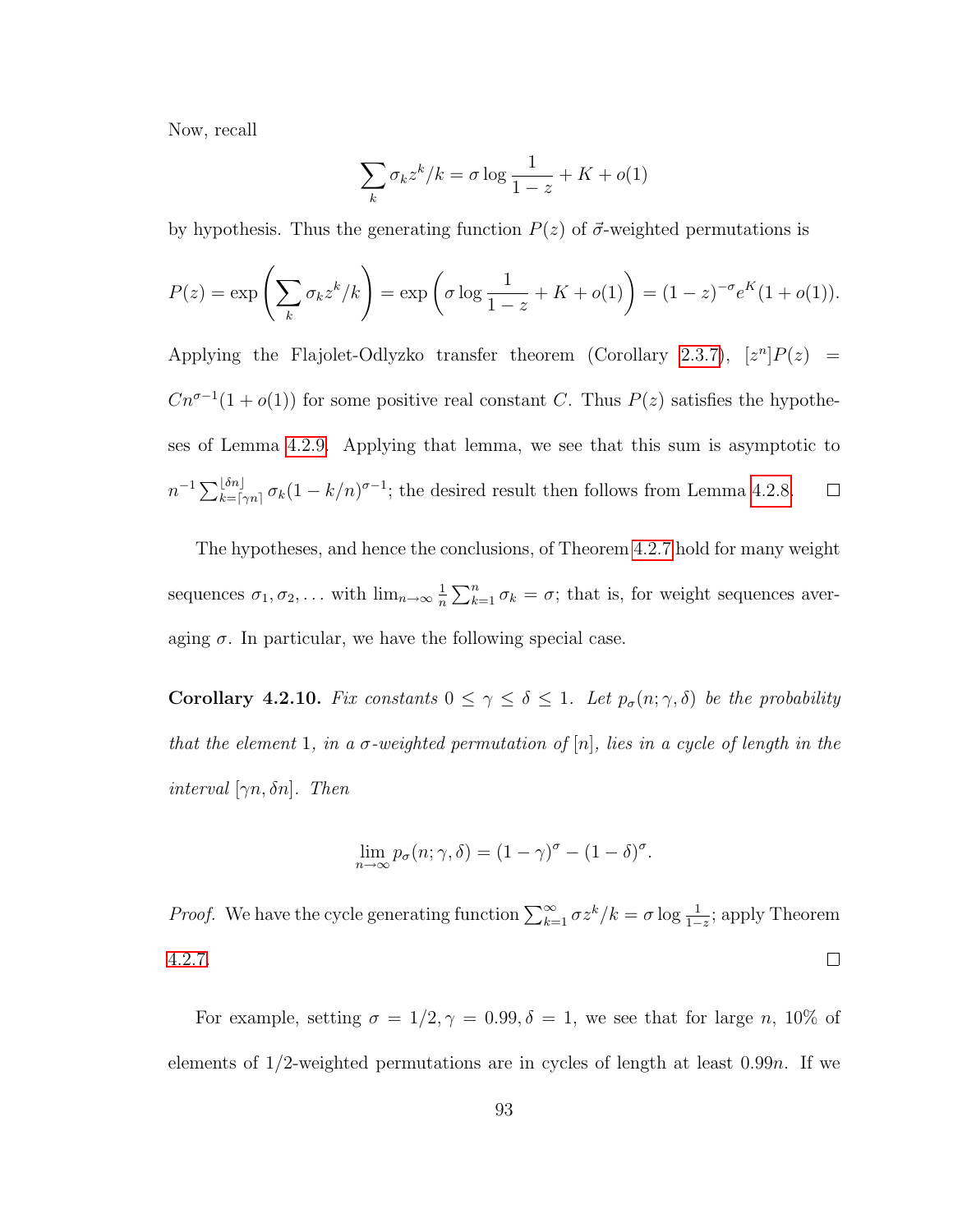define the "co-length" of a cycle of a permutation to be the number of elements not in that cycle, a cleaner statement of the theorem becomes possible. The proportion of elements of  $\sigma$ -weighted permutations in cycles of co-length at most  $\zeta n$  is  $\zeta^{\sigma}$ .

It would be desirable to replace the condition in the hypothesis of Theorem [4.2.7](#page-101-0) with the less restrictive

$$
\sum_{k} \frac{\sigma_k z^k}{k} = \sigma \log \frac{1}{1-z} \cdot (1+o(1));
$$

it seems likely that this suffices to prove a limit law but the proof does not easily adapt to that case.

# <span id="page-105-0"></span>4.3 Permutations with all cycle length of the same parity

This section is devoted to results on random permutations in which all cycle lengths have the same parity; that is, they are either all even or all odd. We adopt the notation  $\mathbb{P}_e^{(n)}$  for the family of measures  $\mathbb{P}_{\vec{\sigma}}^{(n)}$  where  $\vec{\sigma} = (0, 1, 0, 1, \ldots)$ , and similarly  $\mathbb{P}_{o}^{(n)}$  for the family with  $\vec{\sigma} = (1, 0, 1, 0, \ldots);$  these are the measures corresponding to permutations with all cycle lengths even and with all cycle lengths odd, respectively.

The results obtained here resemble those for the Ewens sampling formula with parameter 1/2. A heuristic explanation for this phenomenon is as follows. Let us produce a permutation of  $[n]$  from the Ewens distribution with parameter  $1/2$  by first picking a permutation  $\pi$  uniformly at random from  $S_n$ , and then flipping a fair coin for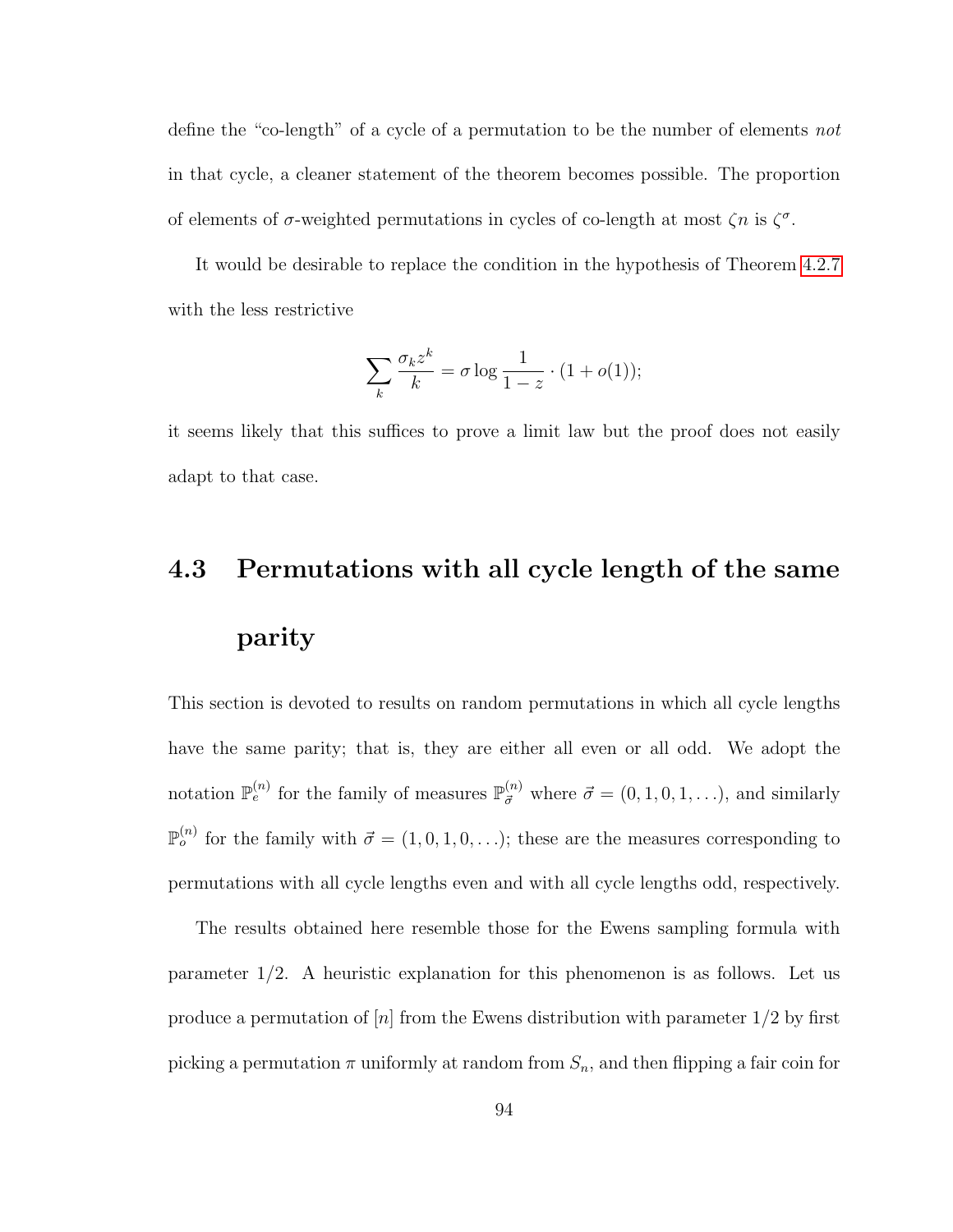each cycle of  $\pi$ . If all the coins come up heads we keep  $\pi$ ; otherwise we "throw back" the permutation  $\pi$  and repeat this process until we have a trial in which all coins come up heads. The number and normalized size of cycles of permutations obtained in this manner should be similar to those of permutations with all cycle lengths even, since for large permutations the parity constraint is essentially equivalent to a coin flip.

Proposition 4.3.1. The expected number of elements in k-cycles of a permutation of  $[n]$  with all cycle lengths even is

$$
\mathbb{E}_e^{(n)} Y_k = \frac{n(n-2)\cdots(n-k+2)}{(n-1)(n-3)\cdots(n-k+1)}
$$

if k is even, and  $\theta$  if k is odd.

*Proof.* By Lemma [4.1.2,](#page-93-0) we have  $\mathbb{E}_e^{(n)} Y_k = [z^{n-k}] (1-z^2)^{-1/2} / [z^n] (1-z^2)^{-1/2}$ ; we apply the binomial theorem and simplify.  $\Box$ 

For example, when  $n = 10$  we have

$$
\begin{array}{rcl} \left( \mathbb{E}_e^{(10)} Y_2, \mathbb{E}_e^{(10)} Y_4, \dots, \mathbb{E}_e^{(10)} Y_{10} \right) & = & (10/9, 80/63, 32/21, 128/63, 256/63) \\ & \approx & (1.11, 1.27, 1.52, 2.03, 4.06) \end{array}
$$

and we observe that most entries are in the longer cycles. For  $n = 100$  this is illustrated in the figure above.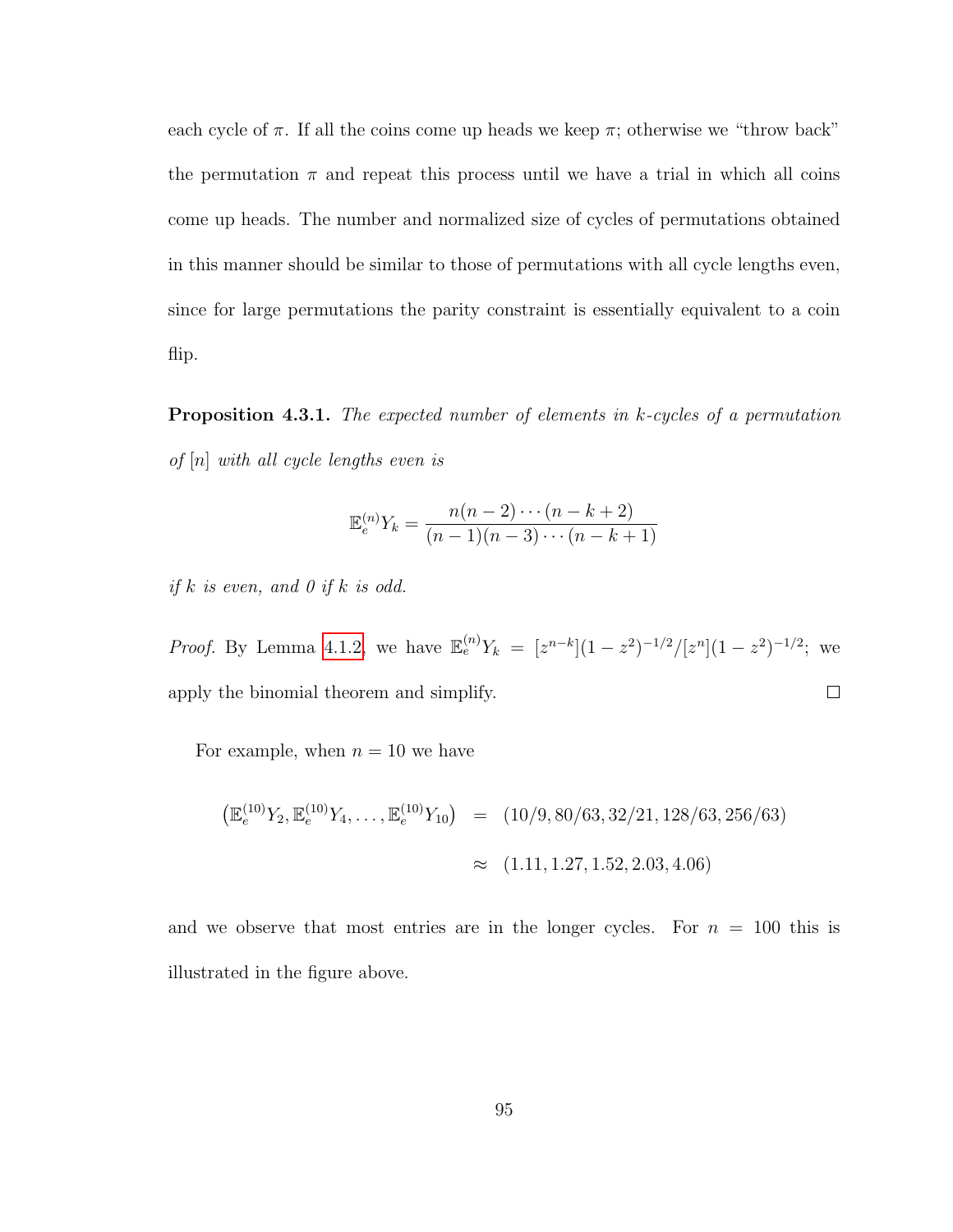

Figure 4.1:  $\mathbb{E}_e^{(100)} Y_k$  for  $k = 2, 4, ..., 100$ 

Proposition 4.3.2. The expected number of elements in k-cycles of a random per $mutation\ of\ [n]$  with all cycle lengths odd is

$$
\mathbb{E}_o^{(n)} Y_k = \frac{n(n-2)\cdots(n-k+1)}{(n-1)(n-3)\cdots(n-k)}
$$

if n is even, and

$$
\mathbb{E}_o^{(n)} Y_k = \frac{(n-1)(n-3)\cdots(n-k+2)}{(n-2)(n-4)\cdots(n-k+1)}
$$

if n is odd.

.

Proof. The generating function of permutations with all cycle lengths odd, counted by their number of cycles, is  $P(z, u) = ((1 + z)/(1 - z))^{u/2}$ . We use Lemma [4.1.2](#page-93-0) to see that the mean number of elements in k-cycles is given by  $\mathbb{E}_o^{(n)} Y_k =$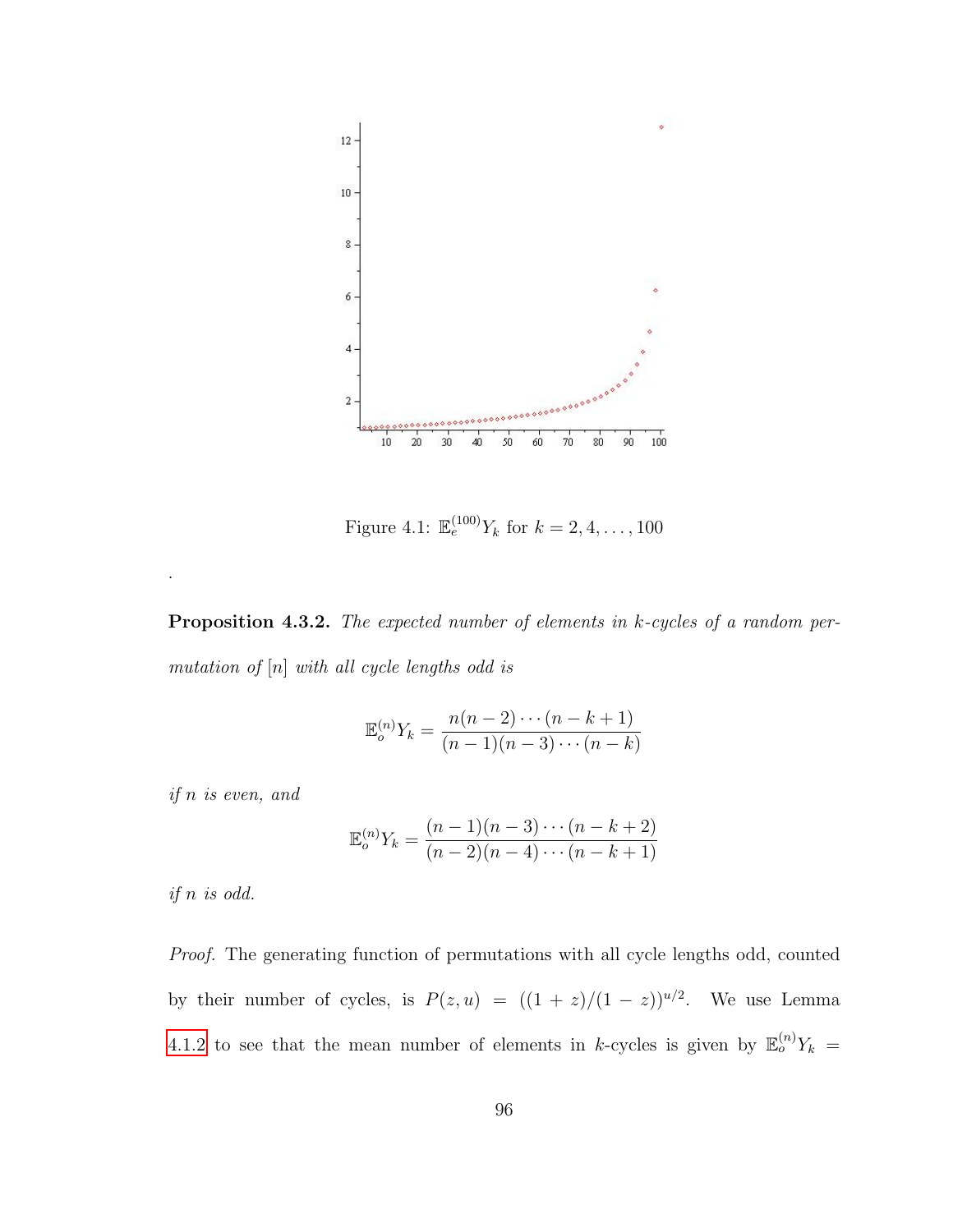$[z^{n-k}]\sqrt{\frac{1+z}{1-z}}/[z^n]\sqrt{\frac{1+z}{1-z}}$ . We recall that  $[z^n]\sqrt{\frac{1+z}{1-z}}$  is  $\frac{(n-1)!!^2}{n!}$  if n is even and  $\frac{n!!(n-2)!!}{n!}$  if  $n$  is odd; substituting and simplifying gives the result.  $\Box$ 

By similar methods, we can obtain formulas for the exact number of permutations of  $[n]$  with all cycle lengths divisible by a, and the exact expected number of k-cycles in such permutations for integers  $k$  which are divisible by  $a$ . These permutations have exponential generating function  $(1 - z^a)^{-1/a}$ . Permutations with all cycle lengths congruent to  $k$  mod  $\alpha$  for some nonzero  $k$  are more difficult to deal with, as it appears that the generating function cannot be written in an elementary form except when  $a$ is even and  $k = a/2$ . (See [\[Sac97,](#page-258-0) Sec. 5.0.3] for the relevant generating functions.)

- **Proposition 4.3.3.** (a) The number of elements of k-cycles in a permutation of  $[n]$ with all cycle lengths odd, for fixed odd k, satisfies  $\mathbb{E}_o^{(n)} Y_k = 1 + \frac{k+1}{2n} + O(n^{-2})$ as n approaches  $\infty$  through even values, and  $\mathbb{E}_o^{(n)} Y_k = 1 + \frac{k-1}{2n} + O(n^{-2})$  as n  $approaches \infty$  through odd values.
	- (b) The number of elements of k-cycles in a permutation of  $[n]$  with all cycle lengths even, for fixed even k, satisfies  $\mathbb{E}_e^{(n)} Y_k = 1 + \frac{k}{2n} + O(n^{-2})$  as n approaches infinity through even values.

*Proof.* To prove (a), from Proposition [4.3.2](#page-106-0) we have previous formulas for  $\mathbb{E}_{o}^{(n)}Y_k$ depending on the parity of  $n$ . These are fractions which have numerators and denominators which are polynomials in  $n$ ; we can write out the two highest-degree terms of each polynomial and simplify. To prove (b) we proceed similarly from Proposition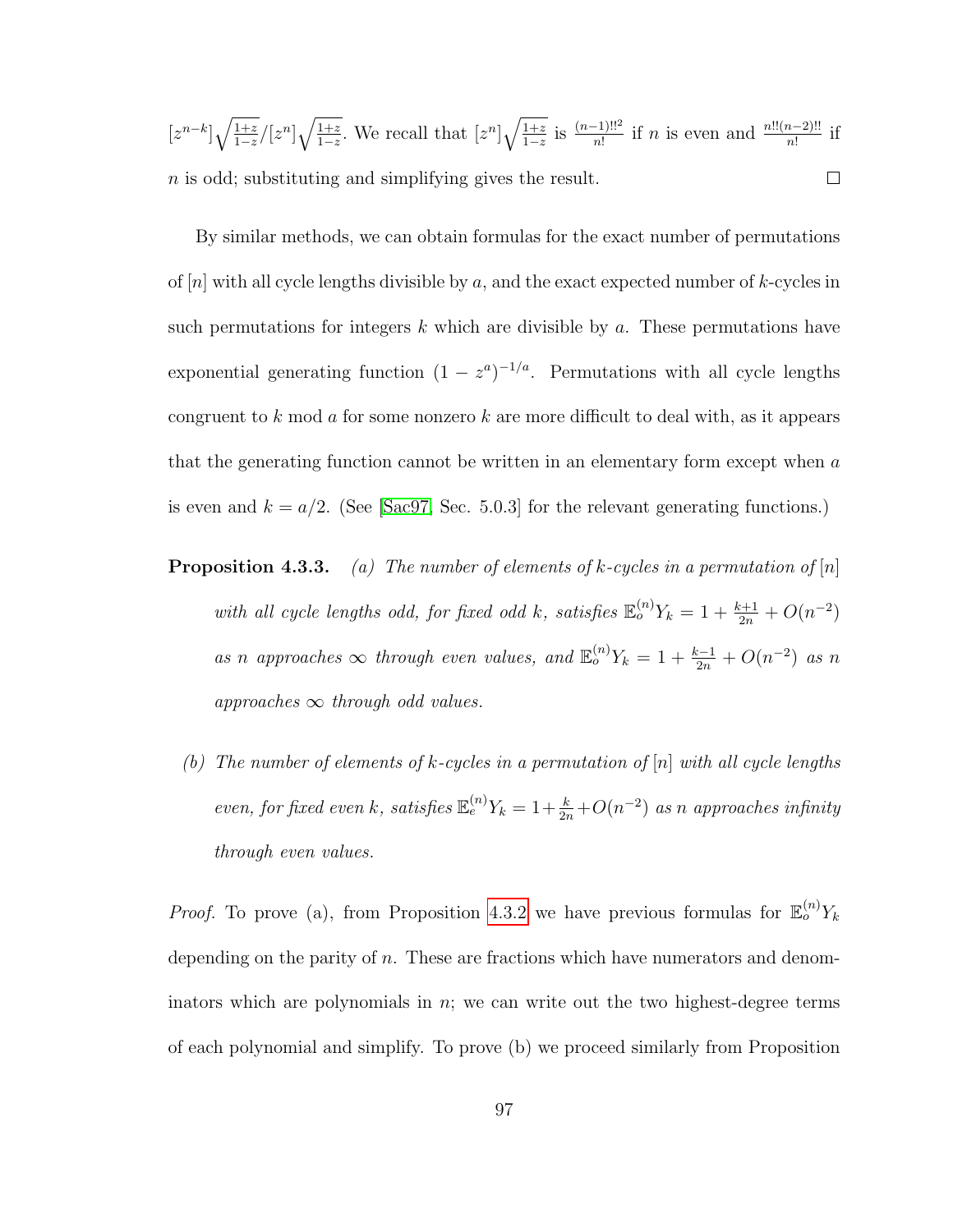Note that the expected number of elements in k-cycles of permutations with all cycle lengths even (or odd) approaches 1 as n gets large, if k has the appropriate parity. Assume we are dealing with permutations with all cycle lengths even. Naively, we might add the limits of the expected number of elements in 2-cycles,  $4$ -cycles,  $\dots$ , n-cycles, and expect to get n. But these are each 1; their sum is  $n/2$ . Since each element is in a cycle, we must have  $\sum_{k=1}^{n} \mathbb{E}_e^{(n)} Y_k = n$ . The difficulty is that the convergence of  $\mathbb{E}_e^{(n)} Y_k$  as  $n \to \infty$  is not uniform over k. Under the correct scaling, then, subtler phenomena can be seen; the "missing" elements end up disproportionately in the longer cycle lengths for permutations with all cycle lengths even. We note that similar phenomena of nonuniform convergence have previously been observed in random mappings, for example in [\[FO90\]](#page-251-0).

<span id="page-109-0"></span>**Proposition 4.3.4.** Fix  $\epsilon \in (0,1)$ . The expected number of elements in k-cycles in a random permutation of  $[n]$  with all cycle lengths even satisfies uniformly

$$
\mathbb{E}_e^{(n)} Y_k \to \left(1 - \frac{k}{n}\right)^{1/2}
$$

as  $k, n \to \infty$  with  $0 < k/n < 1 - \epsilon$ .

*Proof.* The result of Proposition [4.3.1](#page-106-1) can be rewritten in terms of factorials as

$$
\mathbb{E}_e^{(n)} Y_k = 2^k \left( \frac{(n/2)!}{((n-k)/2)!} \right)^2 \frac{(n-k)!}{n!}
$$

and by Stirling's approximation and routine simplifications, we have

$$
\mathbb{E}_e^{(n)} Y_k = \left(1 - \frac{k}{n}\right)^{-1/2} \frac{1 + \frac{1}{4n} + O(n^{-2})}{1 + \frac{1}{4(n-k)} + O((n-k)^{-2})}.
$$
\n(4.10)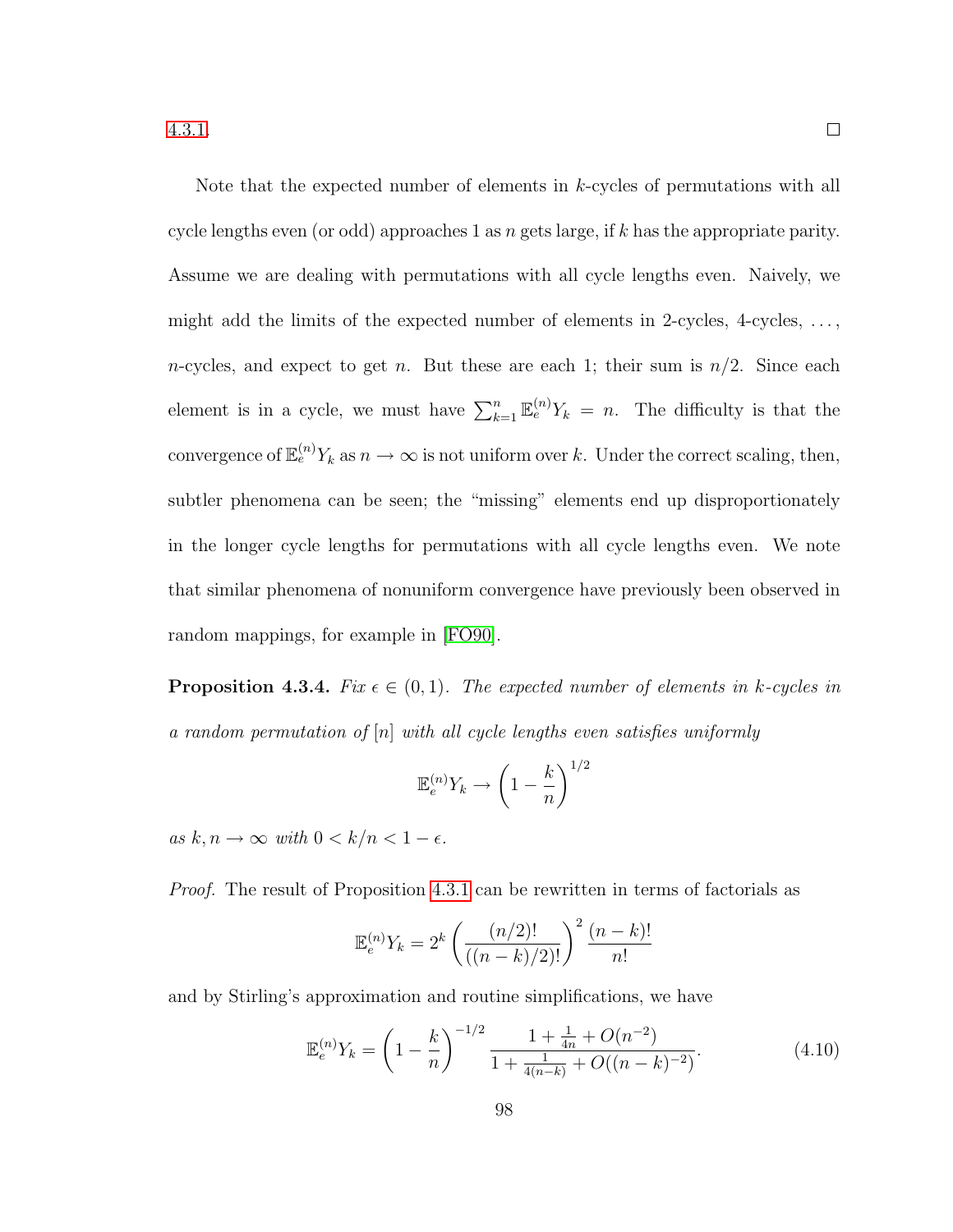Let  $n, k \to \infty$  with  $0 < k/n < 1 - \epsilon$ . Then we have  $1/(4(n-k)) \in [(4n)^{-1}, (4\epsilon n)^{-1})]$ , and so  $O((n-k)^{-2}) = O(n^{-2})$ . Furthermore  $1/(4(n-k)) = O(n^{-1})$ , with the constant implicit in the O-notation being  $(4\epsilon)^{-1}$ . Therefore

$$
\mathbb{E}_e^{(n)} Y_k = \left(1 - \frac{k}{n}\right)^{-1/2} \left(1 + O(n^{-1})\right)
$$

uniformly, as  $k, n \to \infty$  with  $0 < k/n < 1 - \epsilon$ .

Furthermore, we can essentially integrate the result of Proposition [4.3.4](#page-109-0) to determine the cumulative distribution function of the length of the cycle containing a random element of a random permutation with all cycle lengths even (or odd). This is the content of the next theorem.

**Theorem 4.3.5.** Fix constants  $0 \leq \gamma \leq \delta \leq 1$ . Let  $p_e(n; \gamma, \delta)$  be the probability that 1 is contained in a cycle of length between  $\gamma n$  and  $\delta n$  of a permutation chosen uniformly at random from all permutations of  $[n]$  with all cycle lengths even. Then

$$
\lim_{n \to \infty} p_e(n; \gamma, \delta) = \sqrt{1 - \gamma} - \sqrt{1 - \delta}.
$$

Since the measure  $\mathbb{P}_e$  is invariant under conjugation, this is the probability that an element of [n] chosen uniformly at random is in a cycle of length between  $\gamma n$  and  $\delta n$  in a random permutation of  $[n]$  with all cycle lengths even.

Proof. Note that

$$
\sum_{2|k} \frac{z^k}{k} = \frac{1}{2} \log \frac{1+z}{1-z} = \frac{1}{2} \log \frac{1}{1-z} + \log 2 + o(1)
$$

and apply Theorem [4.2.7.](#page-101-0)

 $\Box$ 

 $\Box$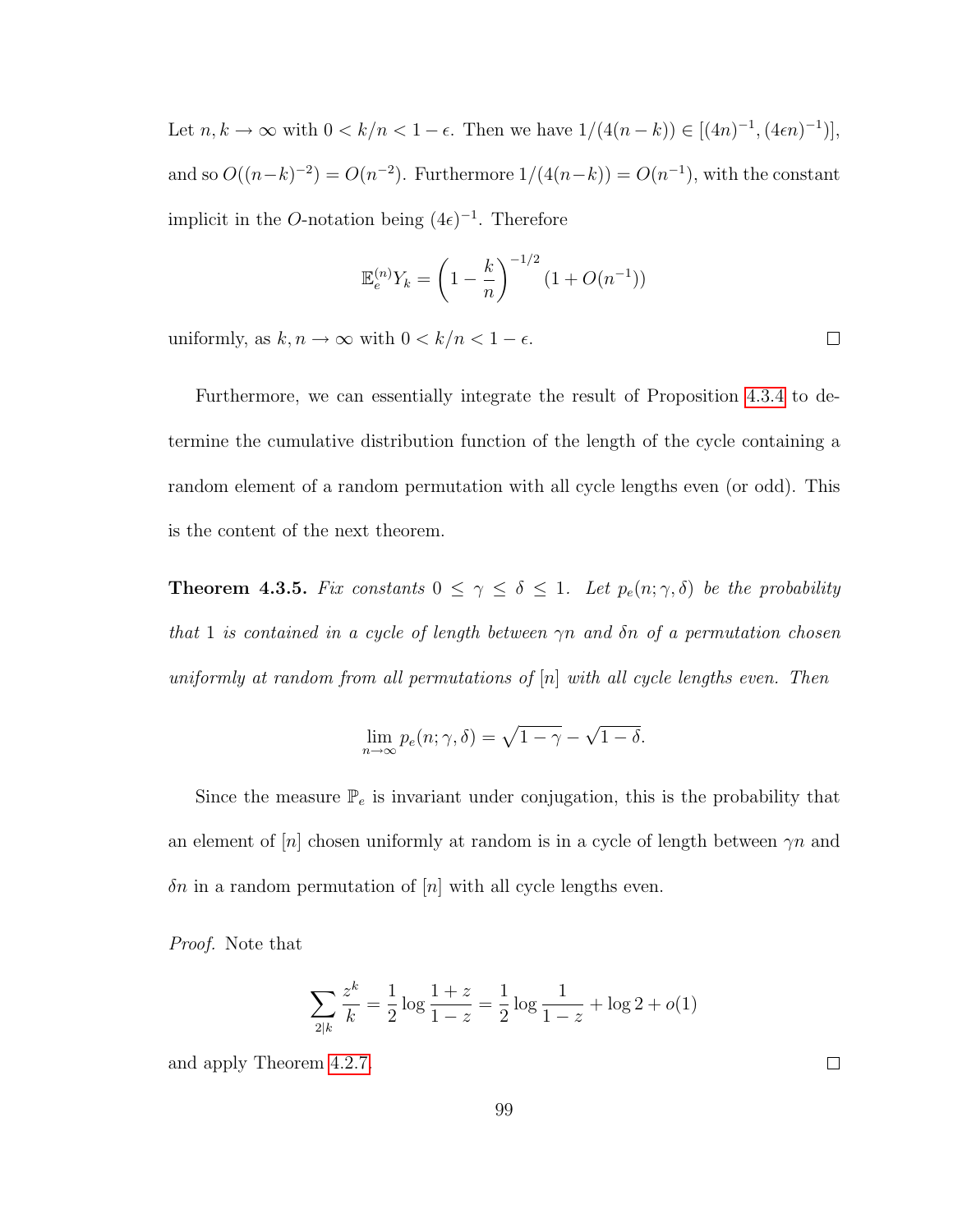The same is true for permutations with all cycle lengths odd; like those with all cycle lengths even they fall in the " $\sigma = 1/2$  class".

We now move to consider the mean and variance of the total number of cycles of all lengths.

**Theorem 4.3.6.** The mean number of cycles of a randomly chosen permutation of  $[n] \hbox{ with all cycle lengths odd is, as } n \to \infty,$ 

$$
\frac{1}{2}\log n + \frac{\gamma + 3\log 2}{2} \pm \frac{\gamma + \log n}{8n} + O\left(\frac{\log n}{n^2}\right)
$$

where we take the  $+$  sign if n is odd and the  $-$  sign if n is even. The variance of the number of cycles is, as  $n \to \infty$ ,

$$
\frac{1}{2}\log n + \frac{\gamma + 3\log 2 - 4\pi^2}{8} + O\left(\frac{\log^2 n}{n}\right).
$$

Proof. We have the exponential generating function counting such permutations by size and number of cycles,  $\left(\frac{1+z}{1-z}\right)$  $\frac{1+z}{1-z}$ <sup>u/2</sup>. We can differentiate to obtain the mean and variance of the number of cycles. These are given by

$$
\mu_n := \frac{[z^n] \frac{1}{2} \sqrt{\frac{1+z}{1-z}} \log \frac{1+z}{1-z}}{[z^n] \sqrt{\frac{1+z}{1-z}}}, \sigma_n^2 := \frac{[z^n] \frac{1}{4} \sqrt{\frac{1+z}{1-z}} \log^2 \frac{1+z}{1-z}}{[z^n] \sqrt{\frac{1+z}{1-z}}} + \mu_n - \mu_n^2.
$$

Let  $f_r(z) = \sqrt{\frac{1+z}{1-z}} \log^r \frac{1+z}{1-z}$  for  $r = 0, 1, 2$  and let  $a_r(n) = [z^n] f_r(z)$  for  $r = 0, 1, 2$ .

Then we have

<span id="page-111-0"></span>
$$
\mu_n = \frac{a_1(n)}{2a_0(n)}, \sigma_n^2 = \frac{a_2(n)}{4a_0(n)} + \mu_n - \mu_n^2
$$
\n(4.11)

and we need to find asymptotic series for the  $a_r(n)$  as  $n \to \infty$ . We observe that  $a_0(n)$ is the number of permutations of [n] with all cycle lengths odd, which is  $(n-1)!!^2/n!$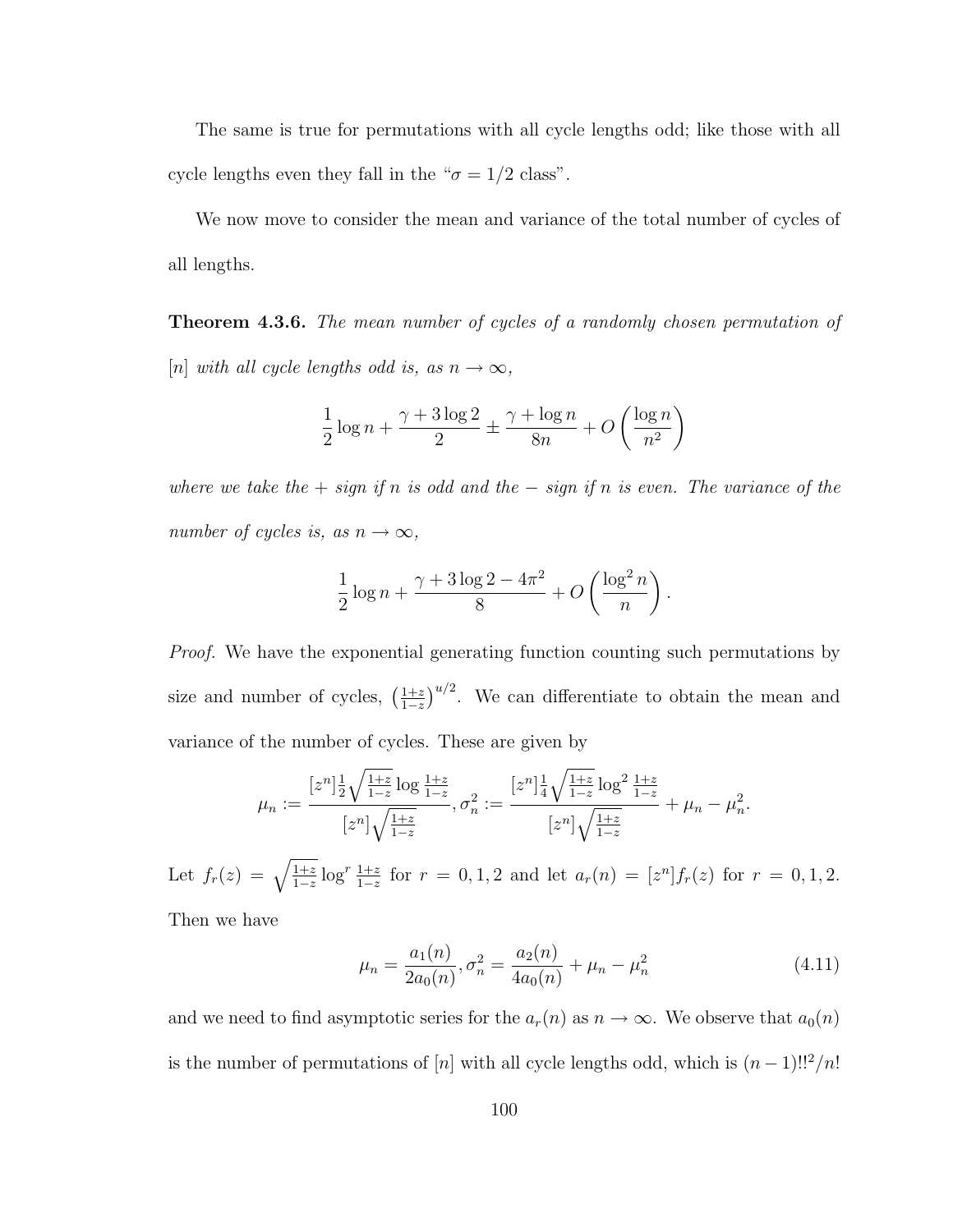if n is even and  $n!!(n-2)!!/n!$  if n is odd; Stirling's formula gives an asymptotic expansion, depending on the parity of n. To find a series for  $a_1(n)$  as  $n \to \infty$ , we expand  $f_1(z) = \sqrt{\frac{1+z}{1-z}}$  in a series with terms which are half-integral powers of  $1-z$ . From this we derive a series for  $\sqrt{\frac{1+z}{1-z}} \log \frac{1+z}{1-z}$  with terms of the form  $(1-z)^{i-1/2}L^j$ where  $L = \log 1/(1 - z)$ . The function being expanded is analytic in the complex plane slit along the real half-line  $\{z \in \mathbb{R} : z \geq 1\}$ ; by Theorem [2.3.6,](#page-50-0) an error of  $O((1-z)^{i-1/2}L)$  in the series for  $f_1(z)$  leads to an error  $O(n^{-i-1/2}\log n)$  in the series for  $a_1(n)$ . We can thus transfer an asymptotic expansion for  $f_1(z)$  near  $z = 1$  to give an expansion for  $a_1(n)$  as  $n \to \infty$ , and similarly for  $f_2(z)$  and  $a_2(n)$ . Combining these series as specified by [\(4.11\)](#page-111-0) gives the result.  $\Box$ 

We observe that this is  $(\log 2) + o(1)$  more than the number of cycles of a permutation of  $[n]$  with all cycle lengths even.

The following two results give a decomposition of the number of cycles of permutations with all cycle lengths even into a sum of Bernoulli random variables.

<span id="page-112-0"></span>**Theorem 4.3.7.** The generating function of permutations of [2n] with all cycle lengths even, counted by their number of cycles, is

$$
p_{2n}(u) = [u(u+2)(u+4)\cdots(u+(2n-2))] \cdot (2n-1)!! \tag{4.12}
$$

Proof. The bivariate generating function for permutations with all cycle lengths even, counted by their size and number of cycles, is  $(1-z^2)^{-u/2}$ . Let  $p_k(u)$  be the desired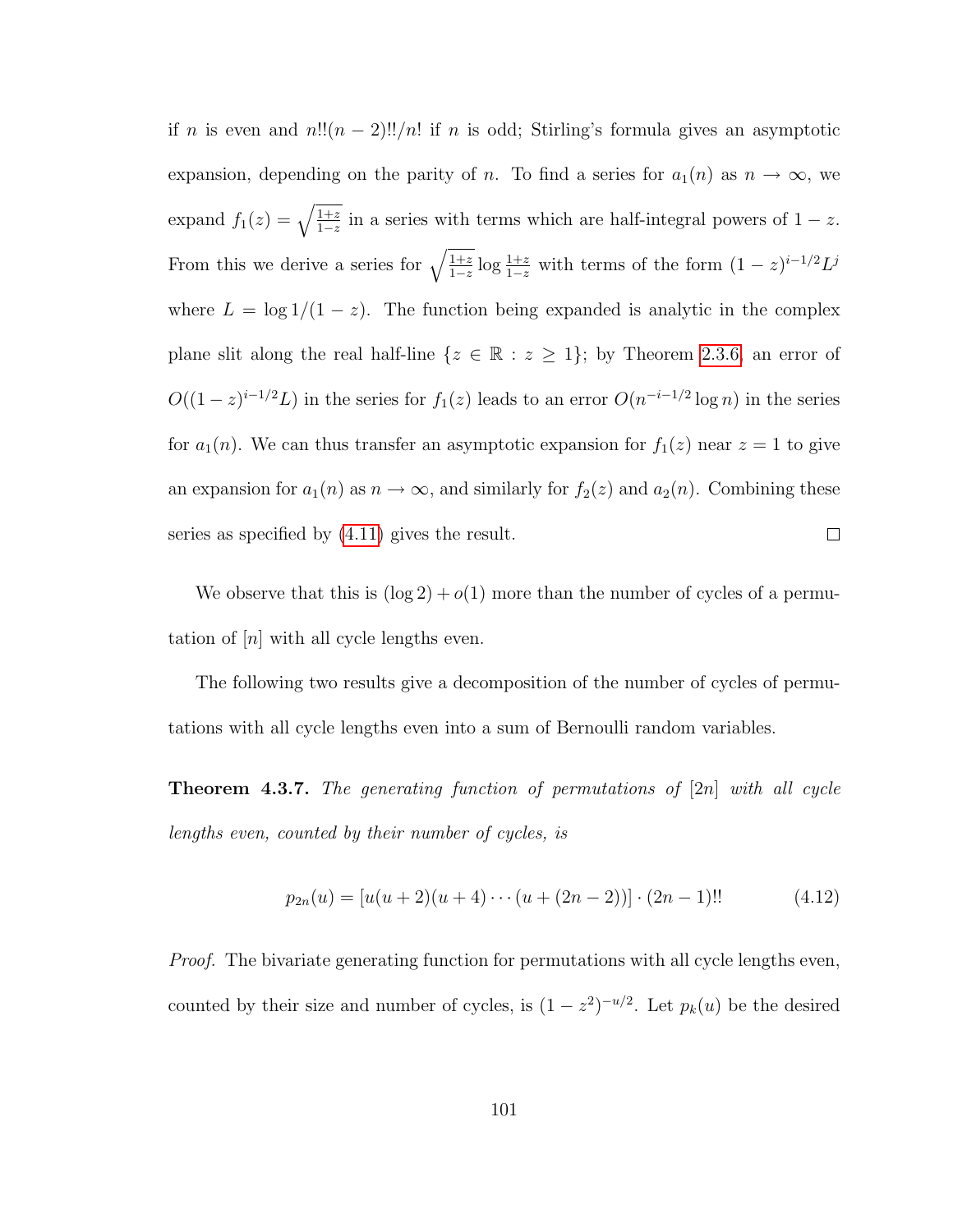generating function. Then we have

$$
(1-z^2)^{-u/2} = p_0(u) + p_1(u)z + p_2(u)\frac{z^2}{2!} + \cdots
$$

and it is clear that  $p_k$  is the zero polynomial for odd k. For even k, the binomial theorem gives

$$
(1-z^2)^{-u/2} = 1 + {\binom{-u/2}{1}} (-z^2) + {\binom{-u/2}{2}} (-z^2)^2 + \cdots
$$

and so we have  $p_{2n}(u) = (2n)! \binom{-u/2}{n}$  by comparing coefficients; this can be expanded  $\Box$ to give the expression above.

A combinatorial proof is also possible. Recall that we can write a permutation  $\pi$  of  $[n]$  in terms of its *inversion table*, a sequence of integers  $a_1, a_2, \ldots, a_n$ , with  $a_i = |\{j : j < i, \pi(j) > \pi(i)\}|$ . The number of zeros in the sequence  $(a_1, \ldots, a_n)$  is the number of left-to-right maxima of  $\pi$ . The "fundamental correspondence" between permutations written in cycle notation and in one-line notation takes permutations with k cycles to those with k left-to-right maxima; furthermore, permutations with all cycle lengths even are taken to those with all left-to-right maxima in odd positions, and conversely. Thus it suffices to show that  $p_n(u)$  is the generating function of permutations with all left-to-right maxima in odd positions, counted by their number of maxima; this is done by considering the inversion table.

**Theorem 4.3.8.** The number of cycles  $C_n$  of a random permutation of [2n] with all cycle lengths even, as  $n \to \infty$ , is asymptotically normally distributed with

<span id="page-113-0"></span>
$$
\mathbb{E}(C_n) = \frac{1}{2}\log n + \left(\frac{1}{2}\gamma + \log 2\right) + O(n^{-1})\tag{4.13}
$$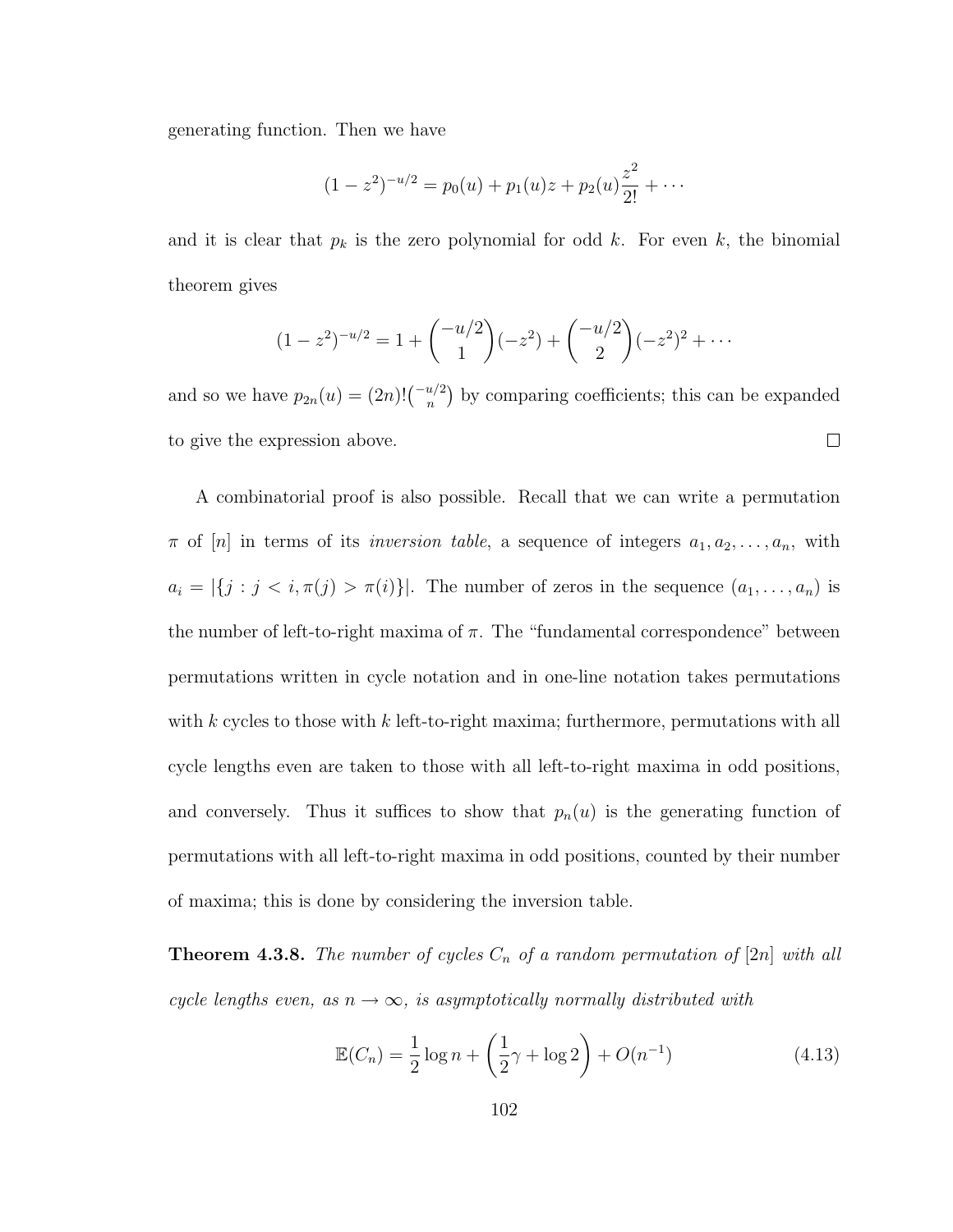and

<span id="page-114-0"></span>
$$
\mathbb{V}(C_n) = \frac{1}{2}\log n + \left(\frac{1}{2}\gamma + \log 2 - \frac{\pi^2}{8}\right) + O(n^{-1})\tag{4.14}
$$

*Proof.* Let  $n = 2m$ . From Theorem [4.3.7,](#page-112-0) we have  $C_m = \sum_{k=1}^m X_{m,k}$  where the  $X_{m,k}$  are independent Bernoulli random variables with  $\mathbb{P}(X_{m,k} = 1) = 1/(2k - 1)$ . The formula [\(4.13\)](#page-113-0) for the expectation follows from the asymptotic series for the harmonic numbers. The variance is given by

$$
\mathbb{V}C_m = \sum_{k=1}^m \left( \frac{1}{2k-1} - \left( \frac{1}{2k-1} \right)^2 \right) = \mathbb{E}C_m - \sum_{k=1}^m \frac{1}{(2k-1)^2}.
$$

and we need to consider the second sum. We have  $\sum_{j=1}^{m}$ 1  $\frac{1}{j^2} = -\psi'(m+1) + \pi^2/6$ , so

$$
\mathbb{V}C_m = \mathbb{E}C_m - \left(-\psi'(2n+1) + \frac{1}{4}\psi'(n+1) + \frac{\pi^2}{8}\right).
$$

But  $\psi'(m) = O(m^{-1})$ , so in fact we get  $\mathbb{V}C_m = \mathbb{E}C_m - \frac{\pi^2}{8} + O(1/m)$ ; from this and [\(4.13\)](#page-113-0) we get [\(4.14\)](#page-114-0). Asymptotic normality follows from the Lindeberg-Feller central limit theorem (Theorem [2.4.3\)](#page-59-0).  $\Box$ 

There is not such a simple decomposition for permutations with all cycle lengths odd. However, it appears that the polynomials counting permutations of  $|n|$  with all cycle lengths odd by their number of cycles have only pure imaginary roots. If this is true, then the number of cycles of a random permutation of  $[n]$  with all cycle lengths odd can be decomposed into a sum of  $\lfloor n/2 \rfloor$  independent  $\{0, 2\}$ -valued random variables, plus  $1$  if  $n$  is odd. It may be of interest to study the zeros of these polynomials.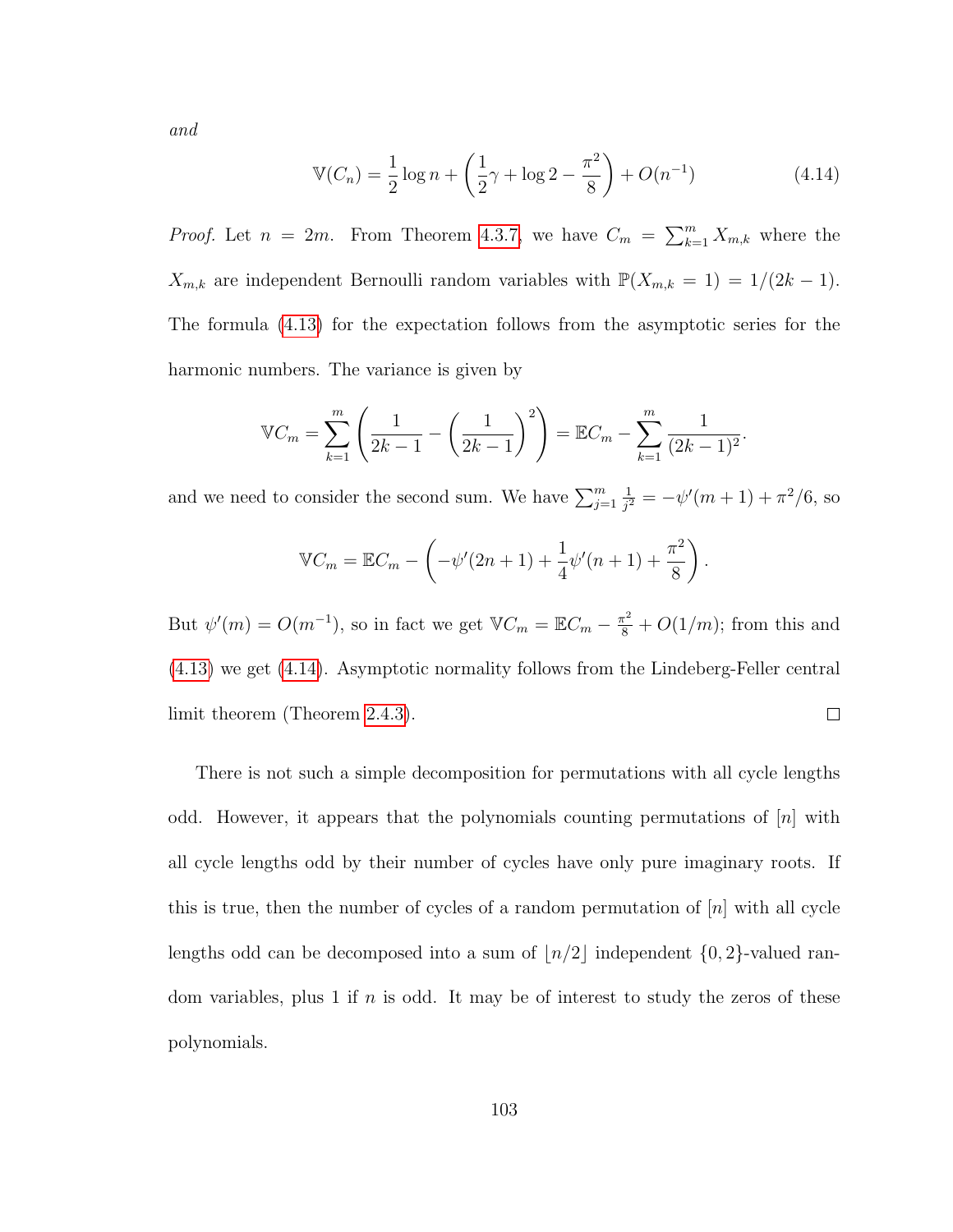## 4.4 Boltzmann sampling

We have at this point seen substantial similarities between permutations with all cycle lengths having the same parity and permutations with cycle weights 1/2. This suggests that an average of weights is in some sense a more fundamental parameter than the individual weights. This has been anticipated by the notion of a *function of* logarithmic type [\[FS90\]](#page-251-1), which has been used in the study of permutations [\[Han94\]](#page-253-0). Let  $\Delta_0(\rho, \eta) = \{z : |z| < \rho + \eta, z \notin [\rho, \rho + \eta] \}$ . A function  $G(z)$  is called *logarithmic* if it is of the form

$$
G(z) = a \log \frac{1}{1 - z/\rho} + R(z)
$$

for some constant multiplier a and function  $R(z)$ , where  $R(z)$  is analytic in  $\Delta_0$  and satisfies  $R(z) = K + o(1)$  for some constant K as  $z \to \rho$  in  $\Delta_0$ , and  $\rho$  is the unique dominant singularity of G on its circle of convergence. In  $[FS90, Prop. 1]$  structures having components enumerated by a function of logarithmic type  $G(z)$  are considered; for such structures of size n, the expected number of cycles is  $a \log n + O(1)$ , as is the variance. However, the structures considered in this chapter have not all had components counted by functions of logarithmic type. For example, the components of permutations with all cycle lengths even are counted by the exponential generating function  $\frac{1}{2} \log \frac{1}{1-z^2}$ , which has singularities at  $z = \pm 1$  and thus does not have a unique dominant singularity.

The following conjecture, in the light of these averaging phenomena, seems natural. It is supported by Theorem [4.4.3,](#page-117-0) an analogous result on "Boltzmannized"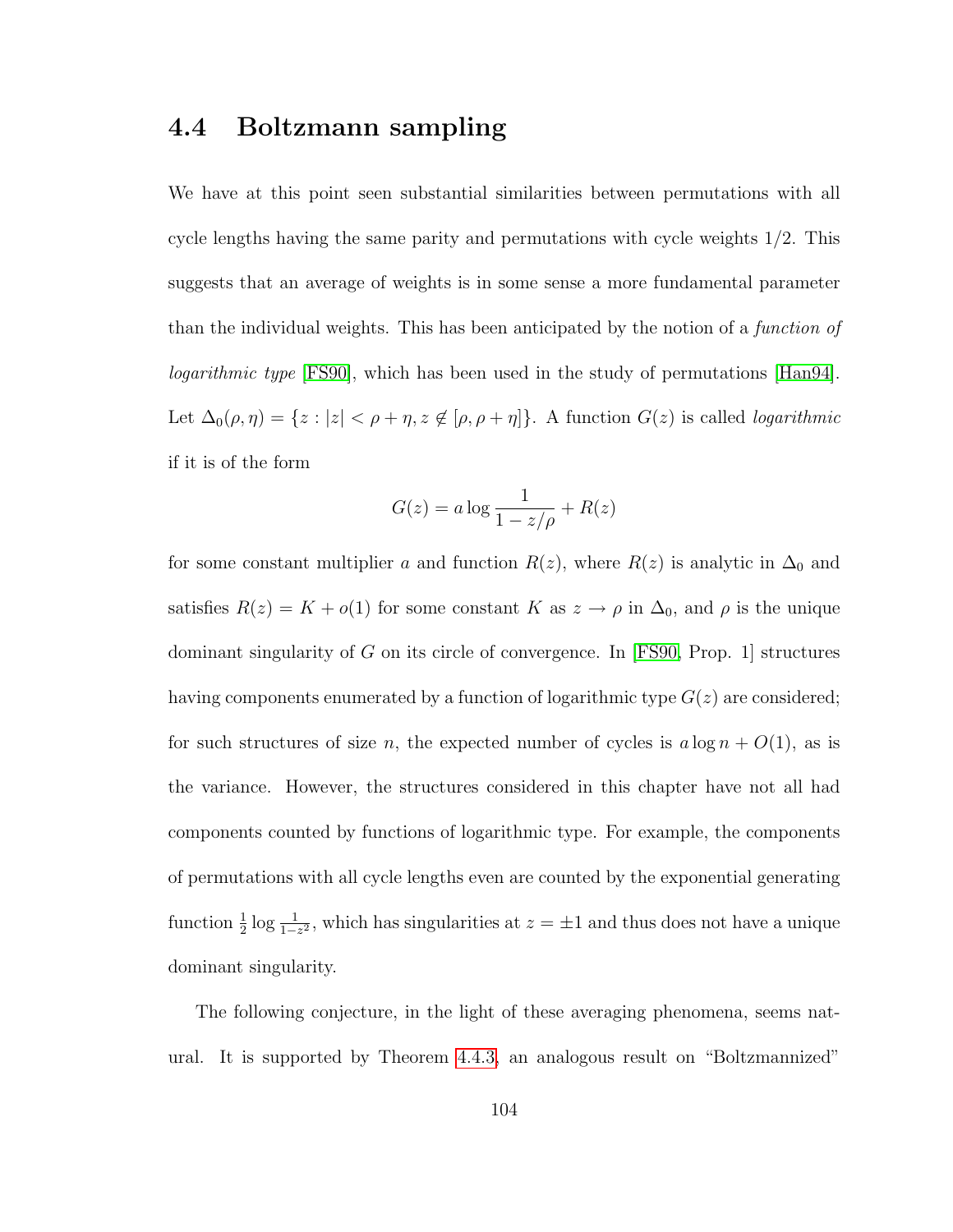<span id="page-116-0"></span>permutations.

**Conjecture 4.4.1.** Let  $\vec{\sigma} = (\sigma_1, \sigma_2, ...)$  be a sequence of nonnegative real numbers with mean  $\alpha$ , that is, with  $\lim_{n\to\infty}\frac{1}{n}$  $\frac{1}{n} \left( \sum_{k=1}^n \sigma_k \right) = \alpha$ . Then permutations of  $[n]$  selected according to the weights  $\vec{\sigma}$  have an asymptotically Gaussian number of cycles as  $n \rightarrow$  $\infty$ , with mean and variance asymptotic to  $\alpha \log n$ .

**Definition 4.4.2.** Let  $\vec{\sigma} = (\sigma_1, \sigma_2, ...)$  be a weighting sequence, and let x be a positive real parameter. Let  $|\pi|$  denote the size of the ground set of a permutation  $\pi$ . Then we define the  $\vec{\sigma}$ -weighted Boltzmann measure with parameter x on permutations, a probability measure on  $\bigcup_{k=0}^{\infty} S_k$ , by

$$
\mathbb{P}_{\vec{\sigma},x}(\pi) = \frac{w_{\vec{\sigma}}(\pi) \cdot \frac{x^{|\pi|}}{|\pi|!}}{\exp\left(\sum_{k \geq 1} \sigma_k x^k / k\right)}
$$

(See Definition [4.1.1](#page-90-0) for the weight  $w_{\vec{\sigma}}(\pi)$ .)

For any choice of  $\vec{\sigma}$  and  $x, \mathbb{P}_{\vec{\sigma},x}$  is a probability measure. It suffices to show that  $\mathbb{P}_{\vec{\sigma},x}$  has total mass 1. But  $\sum_{k\geq 1} \sigma_k x^k / k$  is the weighted generating function of cycles, and we can apply the exponential formula. Thus  $\mathbb{P}_{\vec{\sigma},x}$  is a straightforward weighted generalization of the Boltzmann measure on labelled objects studied in Chapter [3.](#page-61-0) We also retain the formulas from Proposition [3.3.1](#page-70-0) for the expected size and the variance of the size of the objects chosen according to this measure. Let  $C(x)$  be the exponential generating function of a labelled combinatorial class, and N the size of a random object chosen from that class according to the Boltzmann measure. Then

$$
\mathbb{E}_{\vec{\sigma},x}(N) = \frac{x \frac{d}{dx}C(x)}{C(x)}, \mathbb{E}_{\vec{\sigma},x}(N^2) = \frac{(x \frac{d}{dx})^2 C(x)}{C(x)}.
$$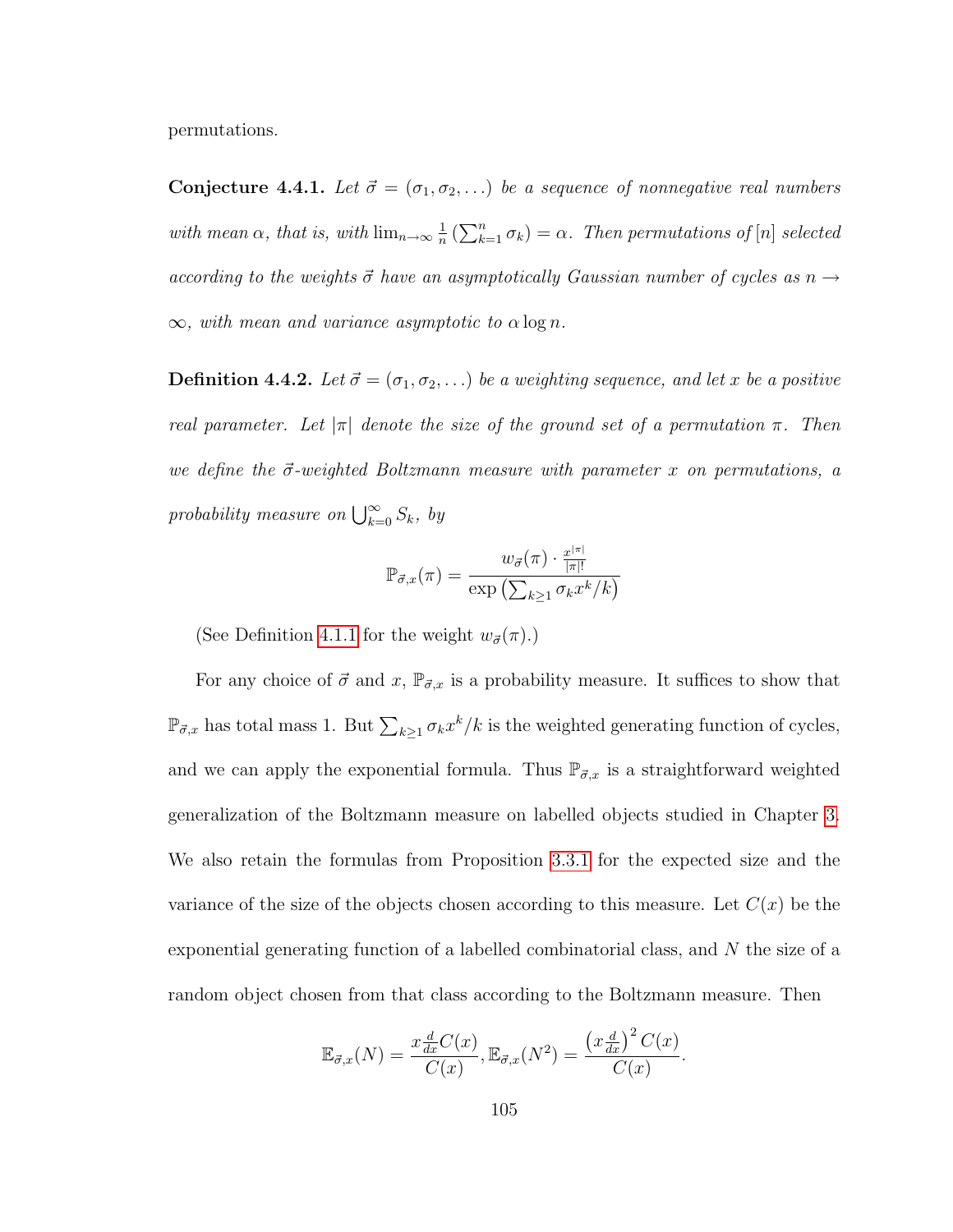We now assemble a sequence of lemmas. These lemmas will be used to prove the following theorem, which is the main result of this section.

<span id="page-117-0"></span>**Theorem 4.4.3.** Let  $\vec{\sigma} = (\sigma_1, \sigma_2, ...)$  be a weighting sequence with mean  $\alpha$ . Let  $x = x(\mu)$  be chosen so that  $\mathbb{E}_{\vec{\sigma},x}(N) = \mu$ . Let X be a random variable denoting the number of cycles of a permutation. Then  $\mathbb{E}_{\vec{\sigma},x}(X) = \mathbb{V}_{\vec{\sigma},x}(X) \sim \alpha \log \mu$  as  $x \to 1^-$  or  $\mu \to \infty$ .

<span id="page-117-1"></span>The main analytic result needed follows.

**Lemma 4.4.4.** [\[PS98,](#page-257-0) Exercise I.88] Let  $b_0, b_1, \ldots$  be positive real numbers, such that  $\sum_{n=0}^{\infty} b_n$  is divergent, and  $\sum_{k\geq 0} b_k t^k$  is convergent for  $0 \leq t < 1$ . Then

$$
\lim_{n \to \infty} \frac{a_0 + a_1 + \dots + a_n}{b_0 + b_1 + \dots + b_n} = s \implies \lim_{t \to 1^-} \frac{\sum_{k \ge 0} a_k t^k}{\sum_{k \ge 0} b_k t^k} = s.
$$

<span id="page-117-3"></span>**Lemma 4.4.5.** Let  $\sigma_1, \sigma_2, \sigma_3, \ldots$  be a sequence of real numbers such that

$$
\lim_{n \to \infty} \frac{1}{n} \sum_{k=1}^{n} \sigma_k = \alpha.
$$

Then  $\sum_{k=1}^{\infty} \sigma_k x^k = \frac{\alpha}{1-x} + o((1-x)^{-1}).$ 

*Proof.* Apply Lemma [4.4.4](#page-117-1) with  $a_k = \sigma_k, b_k = 1$ .

<span id="page-117-2"></span>**Lemma 4.4.6.** Let  $\{\sigma_k\}_{k=1}^{\infty}$  be a sequence of nonnegative real numbers, bounded above, such that  $\sum_{k=1}^{n} \sigma_k \sim \alpha n$  as  $n \to \infty$ , for some constant  $\alpha > 0$ . Then  $\sum_{k=1}^{n} \frac{\sigma_k}{k} \sim$  $\alpha \log n$  as  $n \to \infty$ .

 $\Box$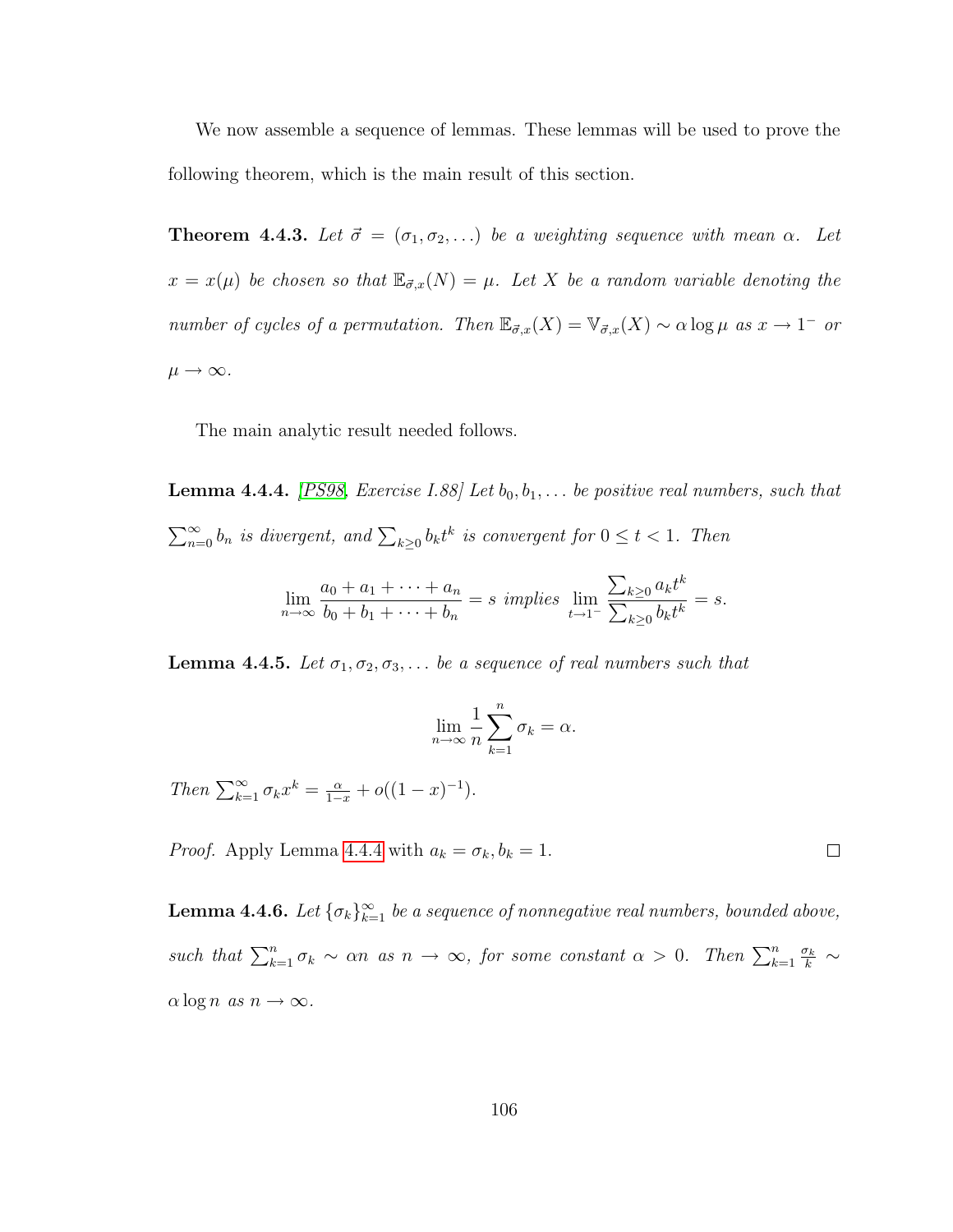*Proof.* We begin by showing that if  $\int_1^n f(x) dx \sim n$  as  $n \to \infty$  for some function f such that  $f(x)/x$  is integrable on  $[1,\infty)$ , then  $\int_1^n$  $f(x)$  $rac{x}{x}$  dx ~ log n as  $n \to \infty$ . Let  $F(x) = \int_1^n f(x) dx$ . We integrate  $\int_1^n$  $f(x)$  $\frac{f(x)}{x}$  dx by parts, getting

$$
\int_{1}^{n} \frac{f(x)}{x} dx = \frac{F(n)}{n} - \frac{F(1)}{1} + \int_{1}^{n} \frac{F(x)}{x^{2}} dx.
$$

Clearly  $F(1) = 0$ , and  $F(n) \sim n$  by assumption, so

$$
\int_{1}^{n} \frac{f(x)}{x} dx = 1 + \int_{1}^{n} \frac{F(x)}{x^{2}} dx + o(1)
$$

Since  $F(x) \sim x$  as  $x \to \infty$ , the integrand satisfies  $F(x)/x^2 \sim 1/x$ , and so

$$
\int_1^n \frac{F(x)}{x^2} dx \sim \int_1^n \frac{1}{x} dx = \log n,
$$

proving the claim.

Now, we need to check that this statement about integrals translates into an analogous one about sums. Let  $\{\sigma_k\}_{k=1}^{\infty}$  be as in the hypothesis, and let  $f(x) = \sigma_{\lfloor x \rfloor}$ . Then we want to show that

$$
\int_1^{n+1} \frac{f(x)}{x} dx - \sum_{k=1}^n \frac{\sigma_k}{k} = o(\log n)
$$

as  $n \to \infty$ . We have

$$
\int_{1}^{n+1} \frac{f(x)}{x} dx - \sum_{k=1}^{n} \frac{f(k)}{k} = \sum_{k=1}^{n} \left( \int_{k}^{k+1} \frac{f(x)}{x} dx - \frac{f(k)}{k} \right)
$$

$$
= \sum_{k=1}^{n} f(k) \left( \log \left( 1 + \frac{1}{k} \right) - \frac{1}{k} \right)
$$

and so, since  $|\log(1+1/k) - 1/k| \leq 1/2k^2$  for positive integer k,

$$
\left| \int_{1}^{n+1} \frac{f(x)}{x} dx - \sum_{k=1}^{n} \frac{f(k)}{k} \right| \le \left| \sum_{k=1}^{n} \frac{f(k)}{2k^{2}} \right|.
$$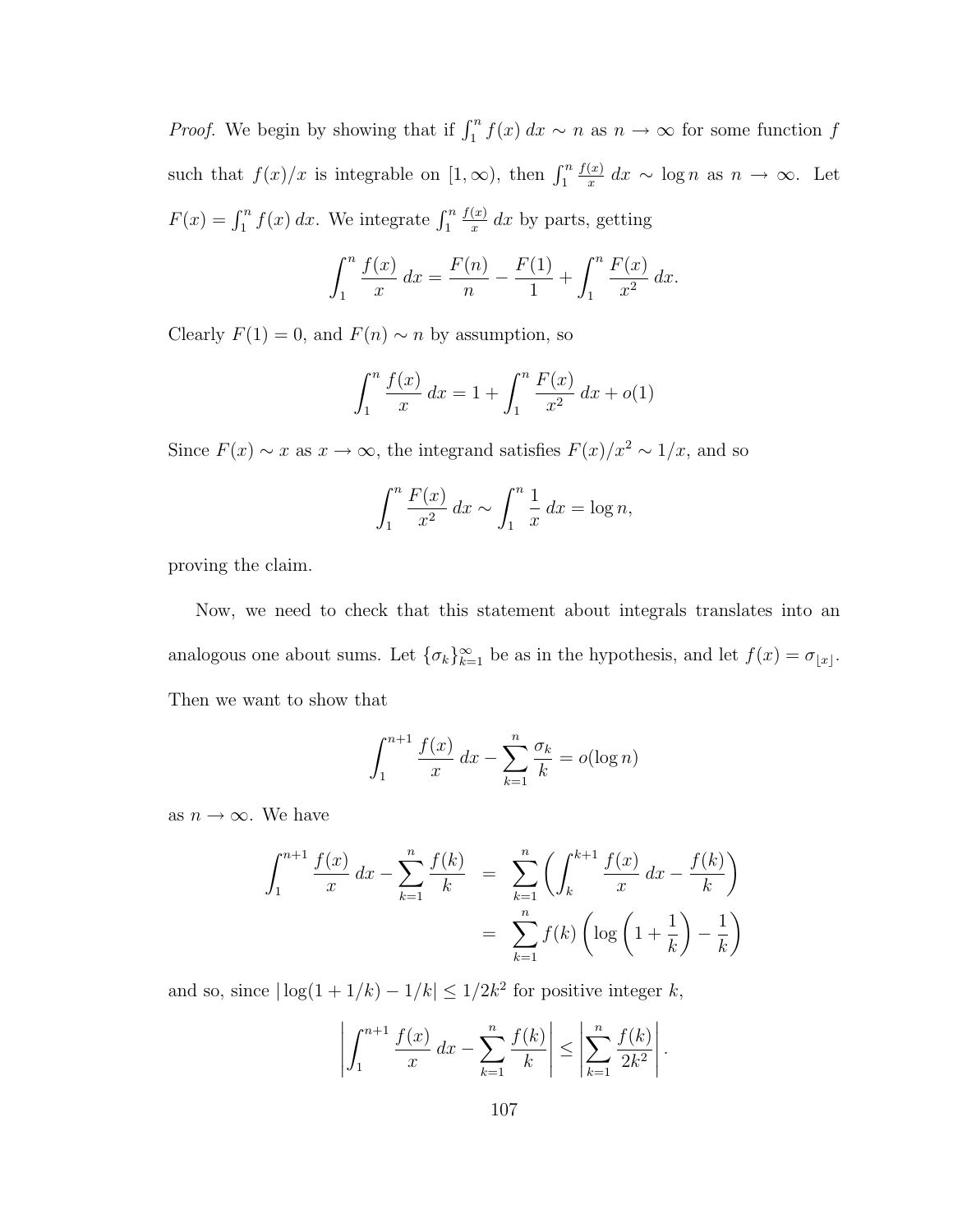Since  $\{f(k)\}_{k=1}^{\infty}$  is bounded, the sum on the right-hand side is convergent. We have  $\int_1^{n+1} f(x)/x \, dx \sim \log n$ , so  $\sum_{k=1}^n f(k)/k \sim \log n$  as well. Thus we have proven the lemma for  $\alpha = 1$ . Multiplying through by  $\alpha$  gives the desired result.  $\Box$ 

**Lemma 4.4.7.** Let  $\sigma_1, \sigma_2, \sigma_3, \ldots$  be a sequence of positive real numbers such that  $\lim_{n\to\infty}\frac{1}{n}$  $\frac{1}{n} \sum_{k=1}^{n} \sigma_k = \alpha$ . Then

<span id="page-119-0"></span>
$$
\sum_{k=1}^{\infty} \frac{\sigma_k x^k}{k} = \alpha \log \frac{1}{1-x} + o\left(\log \frac{1}{1-x}\right)
$$
\n(4.15)

 $\Box$ 

*Proof.* Applying Lemma [4.4.6](#page-117-2) to the hypothesis,  $\lim_{n\to\infty} \frac{1}{\log n}$  $\frac{1}{\log n} \sum_{k=1}^n \frac{\sigma_k}{k} = \alpha$ . We apply Lemma [4.4.4](#page-117-1) with  $a_k = \sigma_k/k$ ,  $b_k = 1/k$ . This gives us

$$
\lim_{n \to \infty} \frac{\sum_{k=0}^{n} \sigma_k / k}{1 + H_n} = \lim_{x \to 1^{-}} \frac{\sum_{k \ge 1} \sigma_k x^k / k}{\sum_{k \ge 1} x^k / k}.
$$

Now,  $\sum_{k\geq 1} x^k/k = \log(1/(1-x))$ , and  $1 + H_n \sim \log n$ , so we have

$$
\lim_{n \to \infty} \frac{1}{\log n} \sum_{k=0}^{n} \frac{\sigma_k}{k} = \lim_{x \to 1^{-}} \frac{\sum_{k \ge 1} \sigma_k x^k / k}{\log(1/(1-x))}.
$$

Thus the right-hand side here has value  $\alpha$ , proving [\(4.15\)](#page-119-0).

*Proof of Theorem [4.4.3.](#page-117-0)* Note that for the Boltzmann measure with parameter x and weight sequence  $\vec{\sigma}$ , we have  $C(x) = \exp\left(\sum_{k\geq 1} \sigma_k x^k / k\right)$ . Thus the distribution of sizes N under this measure has expectation

$$
\mathbb{E}_{\vec{\sigma},x}(N) = x \frac{d}{dx} \left( \sum_{k \ge 1} \frac{\sigma_k x^k}{k} \right) = \sum_{k \ge 1} \sigma_k x^k
$$

Furthermore, the Boltzmann distribution  $\mathbb{P}_{\vec{\sigma},x}$  can be obtained by taking  $\mathcal{P}(\sigma_k x^k/k)$ cycles of length k for each  $k \geq 1$  and forming uniformly at random a permutation with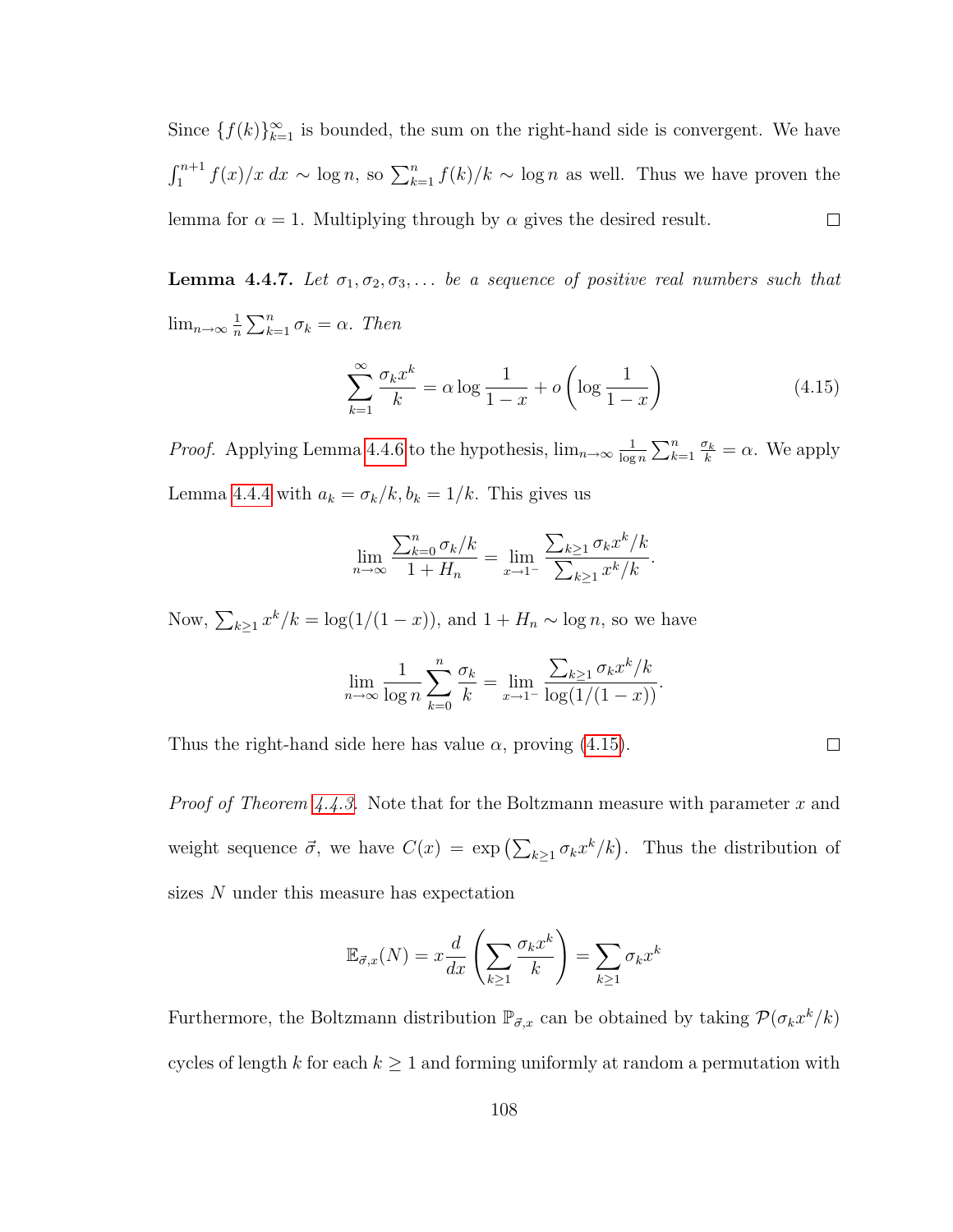the resulting cycle type. The mean and variance of the number of cycles chosen from the distribution  $\mathbb{P}_{\vec{\sigma},x}$  is thus exactly  $\sum_{k\geq 1} \sigma_k x^k / k$ . Since we have  $\mathbb{E}_x(N) \sim \alpha/(1-x)$ as  $x \to 1^-$  by Lemma [4.4.5,](#page-117-3) we can solve for x to see that  $1 - \frac{\alpha}{\mathbb{E}_x(N)} \sim x$  as  $x \to 1^-$ . Therefore

$$
\sum_{k\geq 1} \sigma_k x^k / k \sim \alpha \log \frac{1}{1-x} \sim \alpha \log \frac{1}{1-\left(1-\frac{\alpha}{\mathbb{E}_x(N)}\right)} = \alpha \log \frac{\mathbb{E}_x(N)}{\alpha} \sim \alpha \log \mathbb{E}_x(N)
$$

 $\Box$ 

which is the desired result.

It would be desirable to translate Theorem [4.4.3](#page-117-0) into a result about permutations of a fixed size selected uniformly at random; this is one possible way of proving Conjecture [4.4.1.](#page-116-0) Note that  $\mathbb{P}_{\vec{\sigma},x}$  is a mixture of the various  $\mathbb{P}_{\vec{\sigma}}^{(n)}$ . It is often possible to prove results about a family of measures  $P_{\lambda}$ , parametrized by  $\lambda$ , which are mixtures of well-understood measures  $\mathbb{P}^{(n)}$ , where we draw from  $\mathbb{P}^{(n)}$  with probability  $e^{-\lambda} \lambda^n/n!$ ; this goes by the name of analytic de-Poissonization [\[JS98,](#page-254-0) [Szp01\]](#page-259-0). Informally, we pick from  $\mathbb{P}^{(N)}$  where N is Poisson with parameter  $\lambda$ . In the case described here we can get results on permutations chosen from  $\mathbb{P}^{(N)}$  where N is the size of objects from a Boltzmann distribution; thus techniques of "analytic de-Boltzmannization" will be necessary to achieve this goal.

## 4.5 Periodic sequences of weights

Many of the results of Section [4.3](#page-105-0) can be easily generalized to random permutation models with periodic weighting sequences. In particular, consider the case where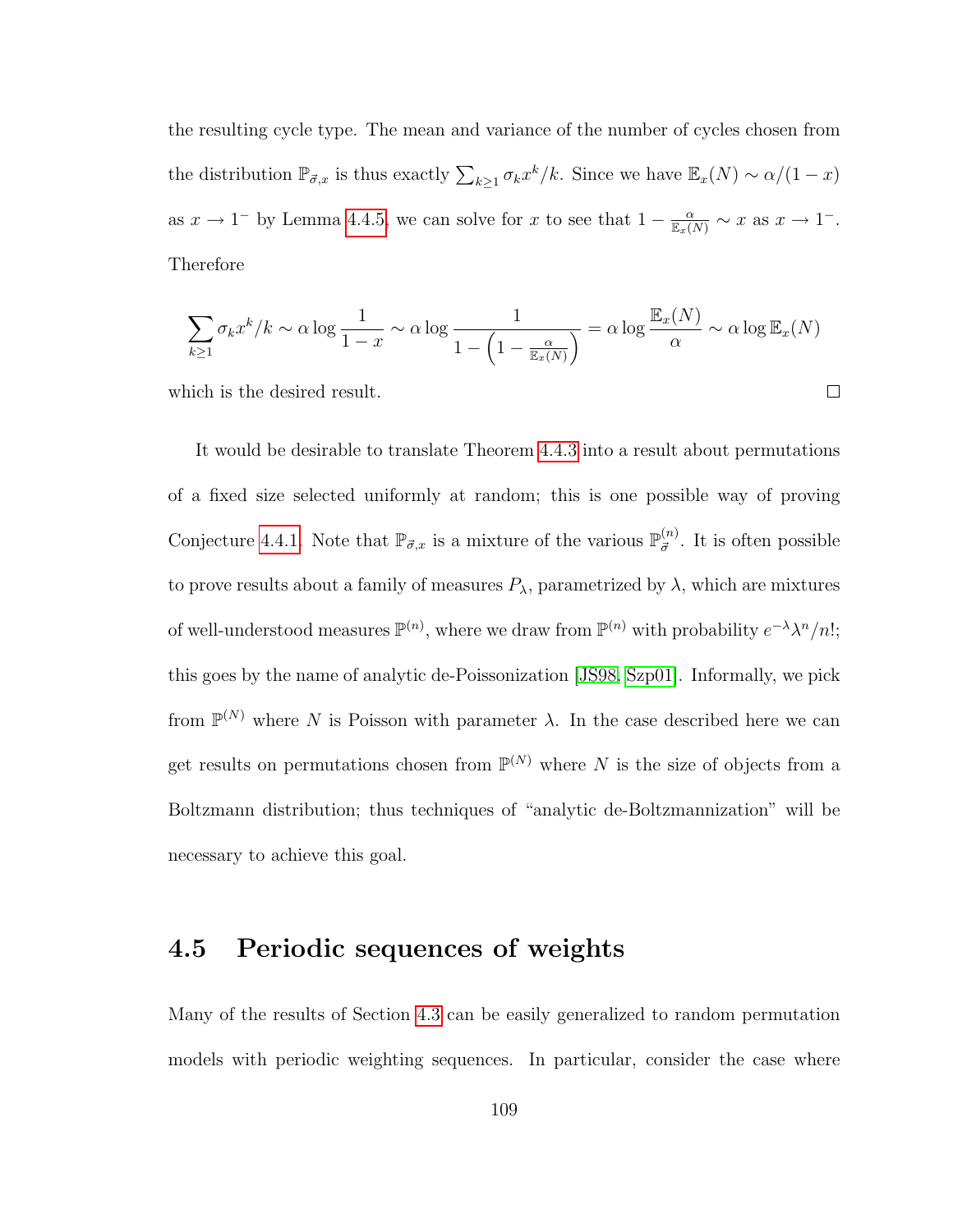the weight sequence is  $\vec{\sigma} = (\sigma, \tau, \sigma, \tau, ...)$  – that is, where cycles receive a weight determined only by their parity. These have the class decomposition  $\text{SET}(\sigma\text{Cyc}_e(\mathcal{Z})+$  $\tau\mathrm{Cyc}_o(\mathcal{Z})$ ). The exponential generating function counting  $\vec{\sigma}$ -permutations is

$$
\exp\left(\tau\left(z+\frac{z^3}{3}+\frac{z^5}{5}+\cdots\right)+\sigma\left(\frac{z^2}{2}+\frac{z^4}{4}+\frac{z^6}{6}+\cdots\right)\right)=\frac{(1+z)^{(\tau-\sigma)/2}}{(1-z)^{(\tau+\sigma)/2}}.
$$

This function has singularities at  $z = 1$ , and at  $z = -1$  if  $\tau - \sigma$  is not a positive even integer. By Theorem [2.3.10](#page-54-0) we can analyze each singularity separately. Around  $z = 1$  the function resembles  $\frac{2^{(\tau-\sigma)/2}}{(1-z)(\tau+\sigma)}$  $\frac{2^{(\tau-\sigma)/2}}{(1-z)^{(\tau+\sigma)/2}}$ . The contribution of this singularity to the sum of the weights of all permutations of [n] is therefore asymptotic to  $2^{(\tau-\sigma)/2}z^{n}$ ](1- $(z)^{-(\tau+\sigma)/2}n!$ , or

$$
\frac{2^{(\tau-\sigma)/2}}{\Gamma((\tau+\sigma)/2)} n^{(\tau+\sigma)/2-1} n!.
$$

Around  $z = -1$  the function resembles  $(1 + z)^{(\tau-\sigma)/2}/2^{(\tau+\sigma)/2}$ ; the contribution from this singularity to the *n*th coefficient is therefore asymptotic to  $2^{-(\tau+\sigma)/2}[z^n](1 +$  $z$ )<sup>( $\tau$ - $\sigma$ )/2. This is an alternating sequence with *n*th term having absolute value of</sup> order  $n^{(\tau-\sigma)/2-1}$ , and is therefore negligible compared to the previous term unless  $\sigma = 0$ . In this case, however, we are actually dealing with permutations with all cycle lengths even.

Thus the sum of all weights of  $\vec{\sigma}$ -permutations is

$$
\frac{2^{(\tau-\sigma)/2}}{\Gamma((\tau+\sigma)/2)}n^{(\tau+\sigma)/2-1}n!(1+O(n^{-\sigma}))
$$

More generally, consider  $\vec{\sigma}$ -weighted permutations for an r-periodic sequence  $\vec{\sigma}$ .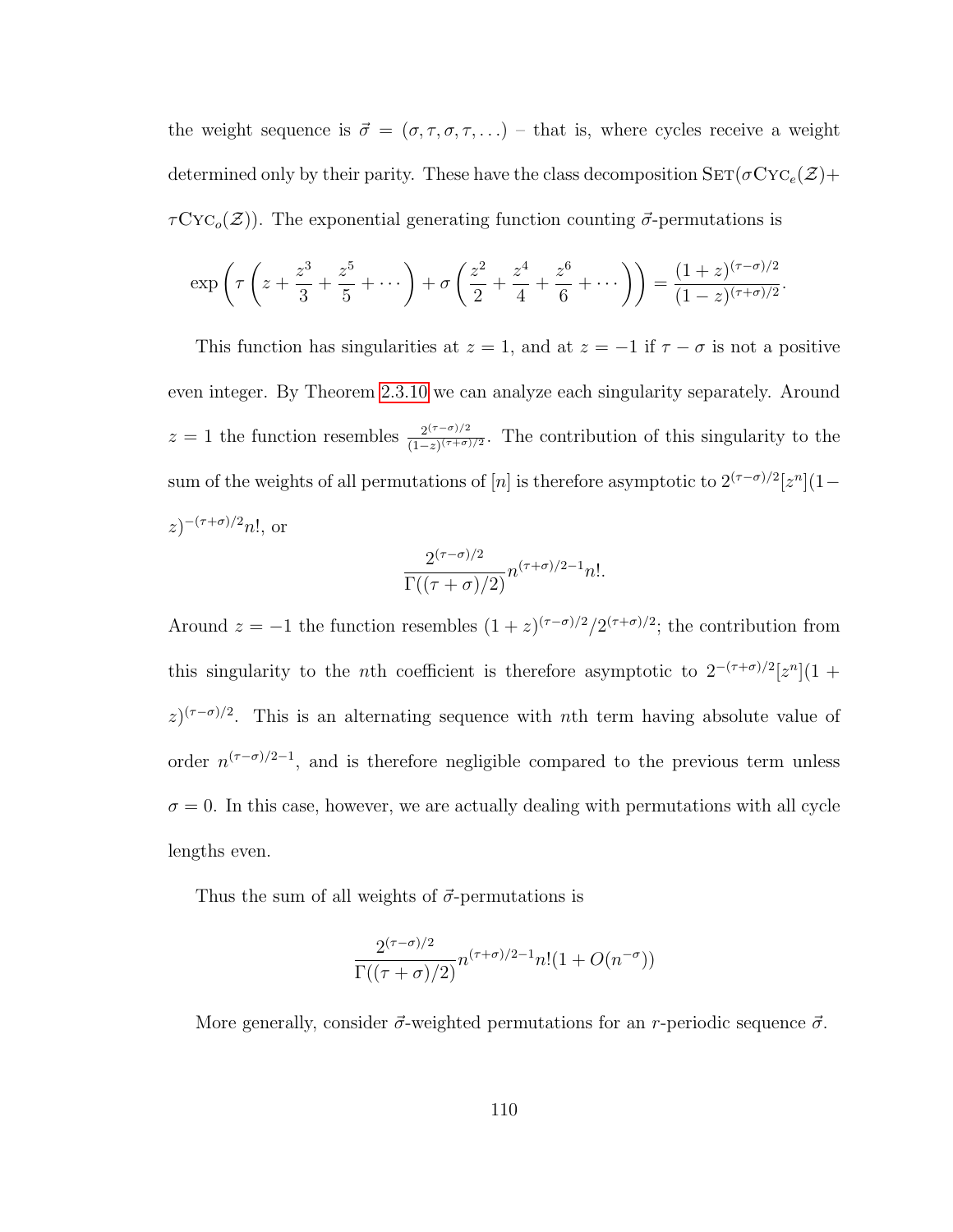**Proposition 4.5.1.** Let  $\vec{\sigma}$  be an r-periodic sequence with mean  $\sigma$ , and let  $\tau_s = \sigma_s - \sigma$ . The total weight of all  $\vec{\sigma}$ -weighted permutations of  $[n]$  is asymptotic to

$$
n! \frac{n^{\sigma-1}}{\Gamma(\sigma)} \exp\left(-\frac{1}{r} \sum_{s=1}^r \tau_s \psi(s/r)\right)
$$

as  $n \to \infty$ .

*Proof.* Such permutations have the generating function  $\exp\sum_{k\geq 1} \sigma_k z^k / k$ . We consider the coefficients  $[z^n]$  (exp  $\sum_{k\geq 1} \sigma_k z^k/k$ ). The dominant singularities of this function are at the rth roots of unity. In particular at  $z = 1$ , this function behaves like  $(1-z)^{-\sigma}e^{K}$ , where  $K=\sum_{k\geq 1}$  $(\sigma_k-\sigma)$  $\frac{(-\sigma)}{k}$ . For ease of notation let  $\tau_k = \sigma_k - \sigma$ . Now  $\sum^{n-1}$  $_{k=0}$ 1  $kr + s$ = 1 r  $\int (\psi(n+$ s r  $-\psi\left(\frac{s}{s}\right)$ r  $\setminus$ 

and therefore

$$
\sum_{k=1}^{rn} \frac{\tau_k}{k} = \frac{1}{r} \sum_{s=1}^{r} \tau_s \psi(n + s/r) - \frac{1}{r} \sum_{s=1}^{r} \tau_s \psi(s/r).
$$

As  $n \to \infty$  the first sum on the right-hand side is  $O(n^{-1})$ . This can be seen from the fact that  $\psi(n+\alpha) = \log n + O(n^{-1})$  as  $n \to \infty$  and that  $\sum_{s=1}^{r} \tau_s = 0$ . Therefore

$$
\sum_{k=1}^{rn} \frac{\tau_k}{k} = -\frac{1}{r} \sum_{s=1}^{r} \tau_s \psi(s/r) + O(n^{-1})
$$

and at last

$$
\sum_{k=1}^{\infty} \frac{\tau_k}{k} = -\frac{1}{r} \sum_{s=1}^{r} \tau_s \psi(s/r).
$$

The asymptotics are thus those of  $[z^n](1-z)^{-\sigma}e^K$ ; recalling that  $[z^n](1-z)^{-\sigma} \sim$  $n^{\sigma-1}/\Gamma(\sigma)$  gives the result.  $\Box$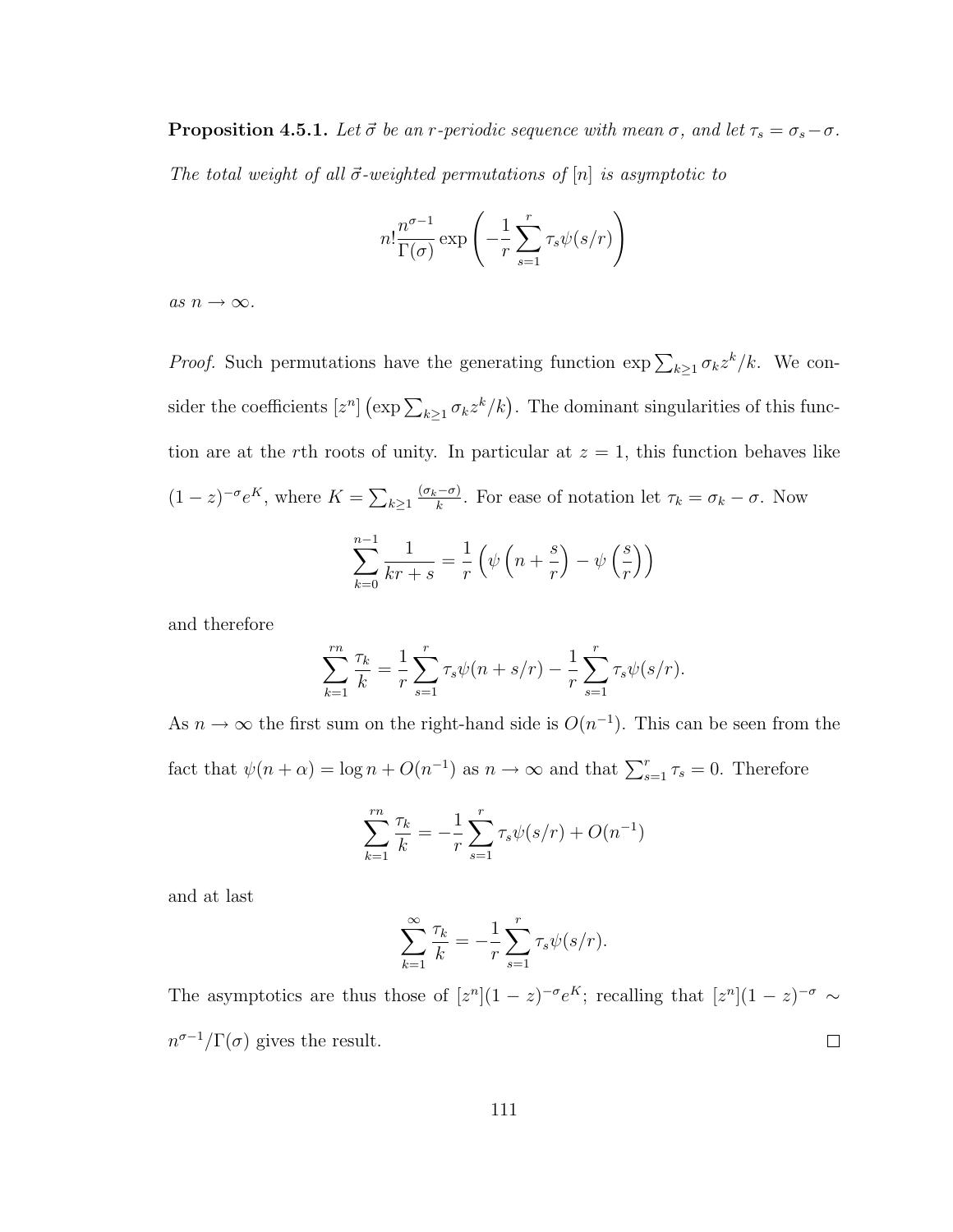Finally, to write explicit formulas for the number of  $\vec{\sigma}$ -weighted permutations when  $\vec{\sigma}$  is periodic, we can use Gauss's digamma theorem [\[Knu,](#page-254-1) vol. 1, p. 94] for evaluating  $\psi$  at rational arguments:

<span id="page-123-0"></span>
$$
\psi(p/q) = -\gamma - \log(2q) - \frac{\pi}{2} \cot \frac{p\pi}{q} + 2 \sum_{k=1}^{\lceil q/2 \rceil - 1} \cos \frac{2\pi pk}{q} \log \left( \sin \frac{\pi k}{q} \right). \tag{4.16}
$$

These explicit formulas are particularly appealing when the trigonometric functions in [\(4.16\)](#page-123-0) have simple values. In the case with 3-periodic weights, let  $\vec{\sigma} = (\sigma + a, \sigma +$  $b, \sigma + c, \sigma + a, \sigma + b, \sigma + c, \ldots$ ) with  $a + b + c = 0$ . Then the total weight of all  $\vec{\sigma}$ -permutations of n is asymptotic to

$$
\frac{n^{\sigma-1}}{\Gamma(\sigma)} n! 3^{(a+b)/2} \exp\left(\frac{1}{18}\sqrt{3}\pi(a-b)\right).
$$

In the 4-periodic case, with  $\vec{\sigma} = (\sigma + a, \sigma + b, \sigma + c, \sigma + d)$  and  $a + b + c + d = 0$ , the total weight is asymptotic to

$$
\frac{n^{\sigma-1}}{\Gamma(\sigma)} n! 2^{(3a+2b+3c)/4} \exp\left(\frac{\pi}{8}(a-c)\right).
$$

And in the 6-periodic case, the total weight is asymptotic to

$$
\frac{n^{\sigma-1}}{\Gamma(\sigma)} n! 2^{(a+c+e)/3} 3^{(a+b+d+e)/4} \exp\left( (3a+b-d-3e)\frac{\pi\sqrt{3}}{36} \right).
$$

Example 4.5.2. The probability that a permutation has all its cycle lengths congruent to 1 or 5 mod 6 can be obtained from the last of these formulas. The weight vector is  $\vec{\sigma} = (1, 0, 0, 0, 1, 0, ...)$  with period 6. So we have  $\sigma = 1/3$ , the mean of these numbers.

We have  $a = e = 1 - \sigma = 2/3$  and  $b = c = d = f = 0 - \sigma = -1/3$ . This gives

$$
[z^n] \exp \left( \sum_{\substack{k=1 \ k \equiv \pm 1 \pmod{6}}}^{\infty} \frac{z^k}{k} \right) \sim \frac{n^{-2/3}}{\Gamma(2/3)} 2^{1/3} 3^{1/6}.
$$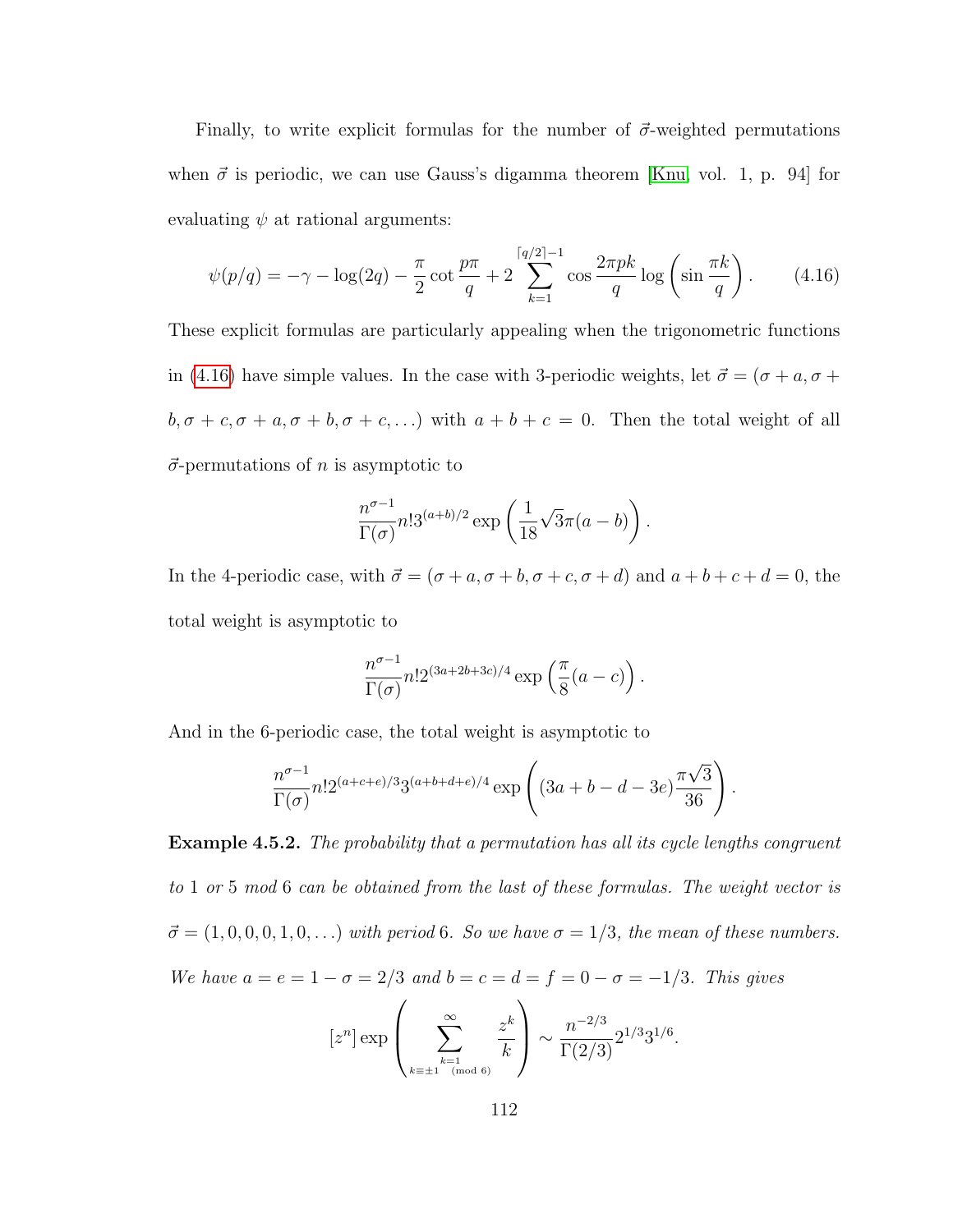In practice this is difficult to observe; a full asymptotic expansion will include terms which oscillate modulo 6 and decay very slowly.

From these enumerations it is possible to prove analogues of some of the results of previous sections. For example an analogue of Theorem [4.2.6,](#page-100-0) which states that  $\mathbb{E}_{\sigma}^{(n)} Y_{\alpha n} \sim \sigma(1-\alpha)^{\sigma-1}$ , holds, where  $\sigma$  is now the mean weight. An analogue of Theorem [4.2.7](#page-101-0) – the integrated version of Theorem [4.2.6](#page-100-0) – likely also holds, as do results on the normal distribution of the number of cycles.

### 4.6 Permutations with reciprocal weights

Consider weighted permutation models with cycle weights  $\sigma_k$ . Then a recent theorem of Betz et al. [\[BUV09,](#page-248-0) Thm. 3.1] states:

**Theorem 4.6.1** (Betz, Ueltschi, Velenik). Assume that  $\sigma_{n-j}\sigma_j/\sigma_n \leq c_j$  for all n and for  $1 \leq j \leq n/2$ , for constants  $c_j$  satisfying  $\sum_{j\geq 1} c_j/j < \infty$ . Let  $\ell_1$  be the length of the cycle containing 1. Then

$$
\lim_{m \to \infty} \lim_{n \to \infty} \mathbb{P}(l_1 > n - m) = 1.
$$

We consider the particular model with  $\sigma_k = 1/k$ . Then we have  $\sigma_{n-j}\sigma_j/\sigma_n =$  $n/(j(n-j))$ ; recalling that  $n \ge 2j$ , we may take  $c_j = 2/j$ . Thus  $\sum_{j\ge 1} c_j/j = \pi^2/3$  $\infty$ . Therefore the conclusion of the theorem holds with these weightings; that is, almost all indices belong to a single giant cycle.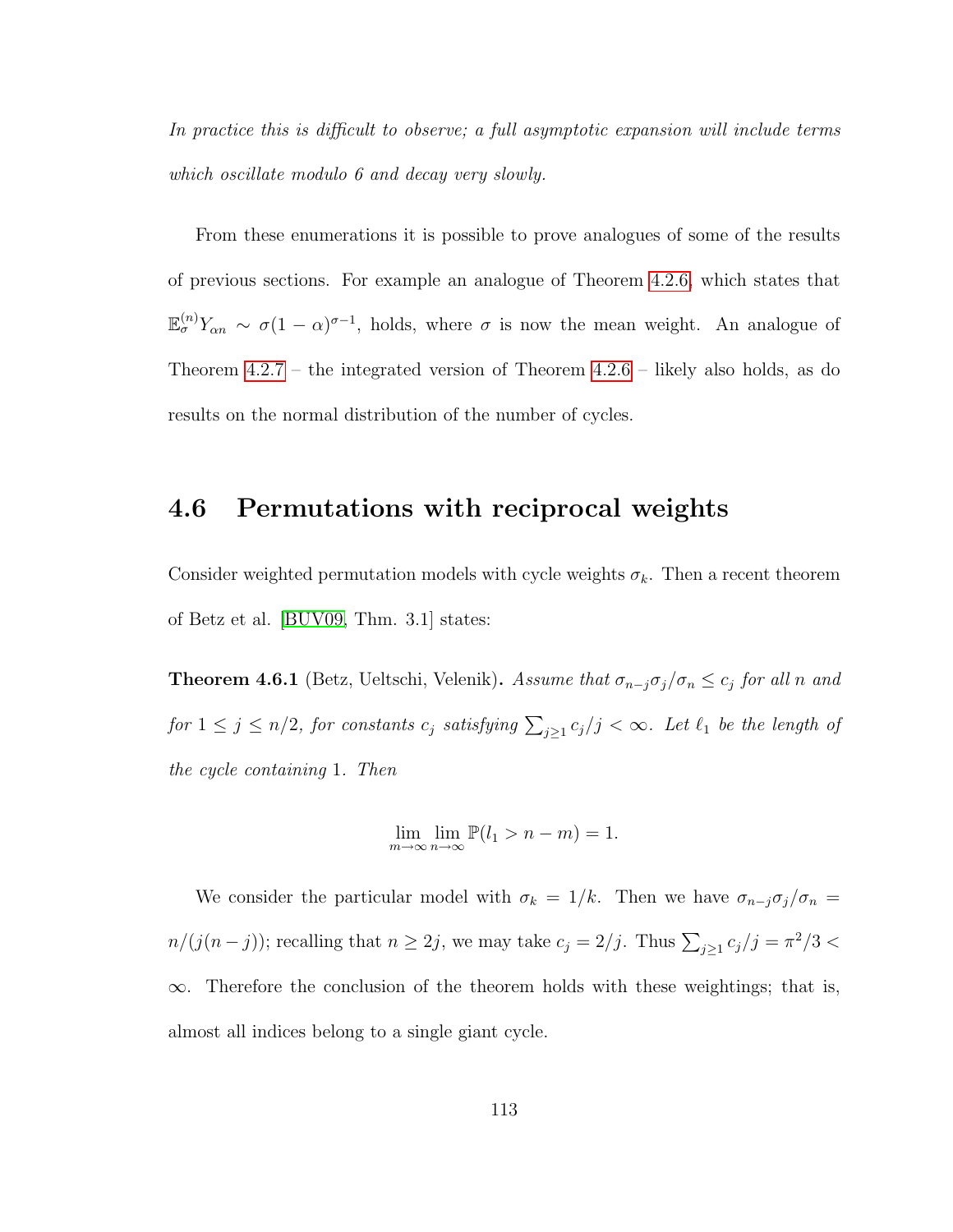Betz et al. ask if short cycles occur at all; their Theorem 3.2 states that under the conditions of the previous theorem, with probability bounded away from zero there are no short cycles. They also show that there exists some  $\lambda_0 > 0$  such that for any  $\lambda \in (0, \lambda_0)$ , random permutations of [n] with cycle weights  $\sigma_j = \lambda / j$  have cycles of length 1 with probability bounded away from zero. However, due to the generality of their paper they do not make these bounds explicit.

These permutations have generating function  $\exp(\sum_k z^k / k^2) = \exp L(z)$ , and the total number of cycles in all such permutations (with the permutations counted according to their weight) has generating function  $L(z) \exp L(z)$ . Unfortunately the dilogarithm  $L(z)$ , customarily expressed as an analytic continuation of this sum, causes some difficulty as it has a branch cut starting at  $z = 1$  and going infinitely to the right. Thus the generating functions  $\exp L(z)$  and  $L(z) \exp L(z)$  are problematic for singularity analysis. Graham, Knuth, and Patashnik [\[GKP94,](#page-252-0) pp. 464-466 and Exercise 9.23] give the formula

$$
b_n := [z^n] \exp L(z) = e^{\pi^2/6} \left( \frac{n + 2 \log n + O(1)}{n^3} \right)
$$

The expected number of m-cycles of a permutation of  $[n]$  chosen with these weights is

$$
\lim_{n \to \infty} \frac{[z^n]_{m}^{\frac{z^m}{m^2}} \exp \left( \sum_k z^k / k^2 \right)}{[z^n] \exp \left( \sum_k z^k / k^2 \right)} = \frac{1}{m^2} \frac{b_{n-m}}{b_n}.
$$

Now,  $b_{n-1}/b_n = 1 + O(1/n)$  as  $n \to \infty$ , and so  $b_{n-m}/b_n = 1 + O(1/n)$  as  $n \to \infty$  for any positive integer  $m$ . Thus we see that the expected number of  $m$ -cycles in a large permutation is  $1/m^2$ .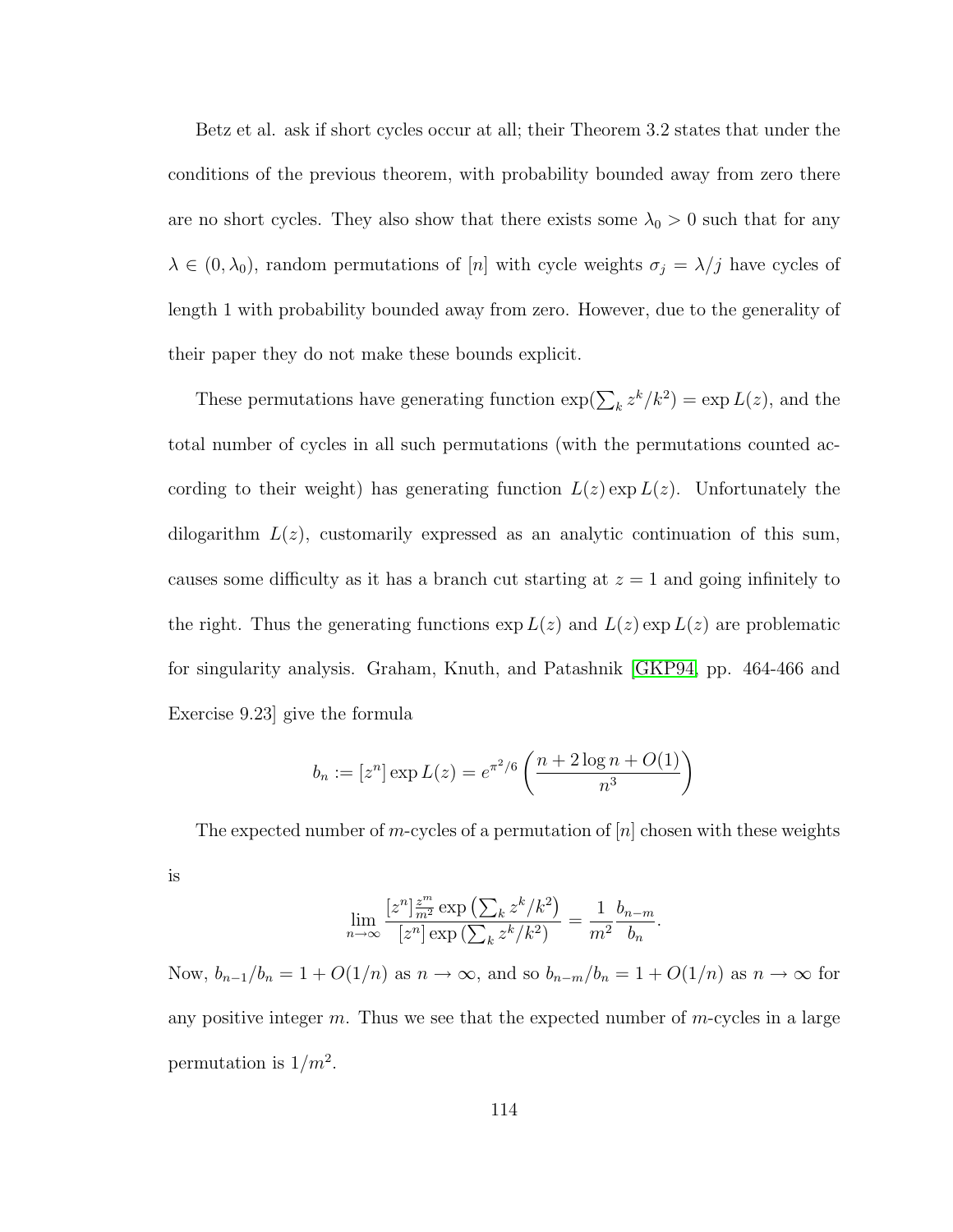Proposition 4.6.2. The limiting distribution of the number of k-cycles in weighted permutations with  $\sigma_k = 1/k$  is Poisson with mean  $1/k^2$ .

*Proof.* The generating function  $\exp(L(z)+(u-1)z^k/k^2)$  counts weighted permutations with their k-cycles marked. The probability that such a permutation has exactly  $m$ cycles of length  $k$  is given by

$$
\frac{[z^n u^m] \exp(L(z) + (u-1)z^k/k^2)}{[z^n] \exp L(z)}.
$$

The asymptotics of the denominator are known. The numerator is in fact

$$
\frac{1}{m!k^{2m}}[z^{n-km}]\exp(L(z)-z^k/k^2).
$$

and so the desired limiting probability is

$$
\frac{1}{m!k^{2m}} \lim_{n \to \infty} \frac{[z^{n-km}] \exp(L(z) - z^k/k^2)}{[z^n] \exp(L(z))}.
$$

Now,  $[z^n] \exp(L(z) - z^k/k^2) = \Theta(n^{-2})$  and so the numerator is slowly varying. Thus this limit is the same as

$$
\frac{1}{m!k^{2m}} \lim_{n \to \infty} \frac{[z^n] \exp(L(z) - z^k/k^2)}{[z^n] \exp(L(z))}.
$$

By the following lemma, this limit is  $e^{-1/k^2}$ , so

$$
\mathbb{P}_n(X_k = m) = \frac{1}{m!k^{2m}}e^{-1/k^2} = \mathbb{P}(\mathcal{P}(1/k^2) = m).
$$

 $\Box$ 

Lemma 4.6.3.

$$
\lim_{n \to \infty} \frac{[z^n] \exp(L(z) - z^k/k^2)}{[z^n] \exp L(z)} = e^{-1/k^2}.
$$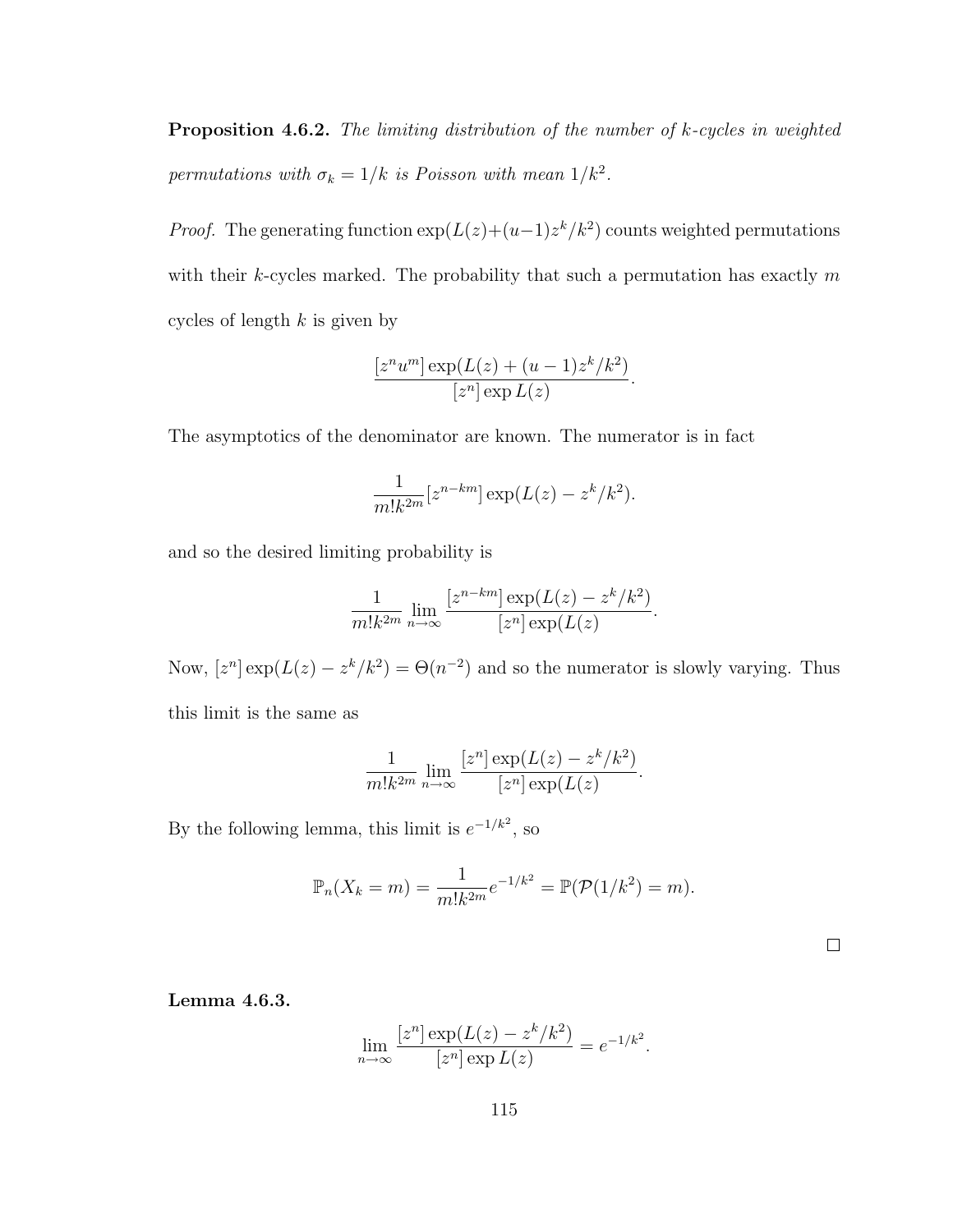*Proof.* We follow the proof that  $[z^n] \exp L(z) \sim e^{\pi^2/6}/n^2$  given by Graham, Knuth, and Patashnik. Let  $H(z) = \exp(L(z) - z^k/k^2)$ . We begin with the equation  $H(z) =$  $\exp\sum_{k\neq j}1/k^2$  and differentiate both sides. Equating coefficients in the result gives the recurrence

$$
nh_n = \sum_{k < n, k \neq n-j} \frac{h_k}{n-k}
$$

Now, let  $G(z) = \exp L(z) = \sum_{n\geq 0} g_n z^n$ . It is known that  $g_n = O(n^{-2} \log^2 n)$ . Since  $0 \leq h_n \leq g_n$ , we have  $h_n = O(n^{-2} \log^2 n)$  as well. At this point we can write

$$
nh_n = \sum_{k < n, k \neq n-j} \frac{h_k}{n-k}
$$
\n
$$
= \sum_{k < n} \frac{h_k}{n-k} - \frac{h_{n-j}}{j}
$$
\n
$$
= \frac{1}{n} \sum_{k \ge 0} h_k - \frac{1}{n} \sum_{k \ge n} h_k + \frac{1}{n} \sum_{k < n} \frac{k h_k}{n-k} - \frac{h_{n-j}}{j}.
$$

The first sum is  $H(1) = \exp(\pi^2/6 - 1/j^2)$ . The second and third sums are  $O((\log n)^2/n)$  and  $O((\log n)^3/n)$  by corresponding bounds on  $g_k$  given in [\[GKP94\]](#page-252-0). The term  $h_{n-j}/j$  is  $O(n^{-2} \log^2 n)$ . Thus we have  $nh_n = n^{-1} \exp(\pi^2/6 - 1/j^2)$  +  $O(n^{-2} \log^3 n)$ , which gives  $h_n \sim \exp(\pi^2/6 - 1/j^2) n^{-2}$ . (More accurate bounds are possible but not needed for our purposes; the earlier bounds on  $h_n$  were just scaffolding.) Division gives the desired limit.  $\Box$ 

This naturally leads to the conjecture that the expected number of cycles in such permutations is  $\sum_{m\geq 1} 1/m^2 = \pi^2/6$ . However, these cycles are in general not enough to fill the n-element space. The typical structure of such permutations appears to be  $Poisson(\pi^2/6)$  "short" (essentially  $O(1)$  in length) cycles and one "long" cycle of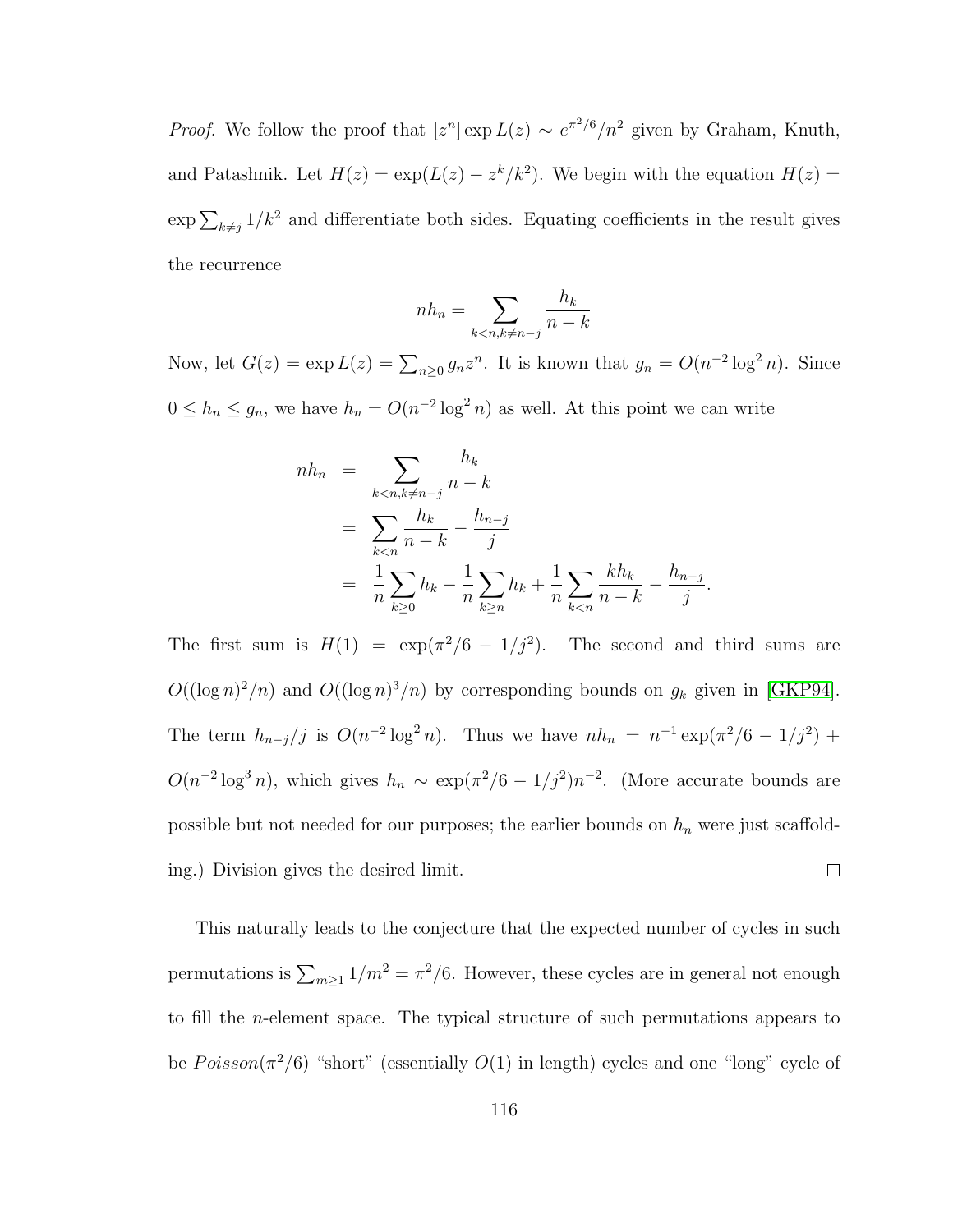length  $n - O(1)$ . More generally, we conjecture that whenever the series  $\sum_{k \geq 1} \sigma_k / k$ converges, the number of cycles of a random  $\vec{\sigma}$ -weighted permutation converges in distribution to  $1 + \mathcal{P}(\sum_{k \geq 1} \sigma_k / k)$ .

## 4.7 Permutations with roots

One model of random permutations which is not a weighted model, but which has properties in common with many weighted models, are the permutations with square roots.

**Proposition 4.7.1.** A permutation  $\sigma$  has a square root – that is,  $\sigma = \tau^2$  has a solution – if and only if the numbers of cycles of  $\sigma$  that have each even length are even numbers.

*Proof.* Consider a permutation  $\tau$ . Squaring  $\tau$  takes each cycle of odd length in  $\tau$  to a different cycle of odd length, and each cycle of even length to two cycles of half that length. A cycle of even length in  $\tau^2$  is therefore the result of splitting a cycle of twice its length in  $\tau$  into two cycles. So cycles of each even length come in pairs, and the total number of cycles of even length is even.

Given a permutation  $\sigma$  having an even number of cycles of each even length, we can construct a square root  $\tau$  of  $\sigma$ . If  $(a_1, a_2, \ldots, a_{2m+1})$  is a cycle in  $\sigma$ , then let  $(a_1, a_{m+1}, a_2, a_{m+3}, \cdots, a_{2m+1}, a_{m+1})$  be a cycle in  $\tau$ . If  $(a_1, \ldots, a_{2k})$  and  $(b_1, \ldots, b_{2k})$ are cycles in  $\sigma$  of the same length, then let  $(a_1b_1a_2b_2\cdots a_{2k}b_{2k})$  be a cycle in  $\tau$ .  $\Box$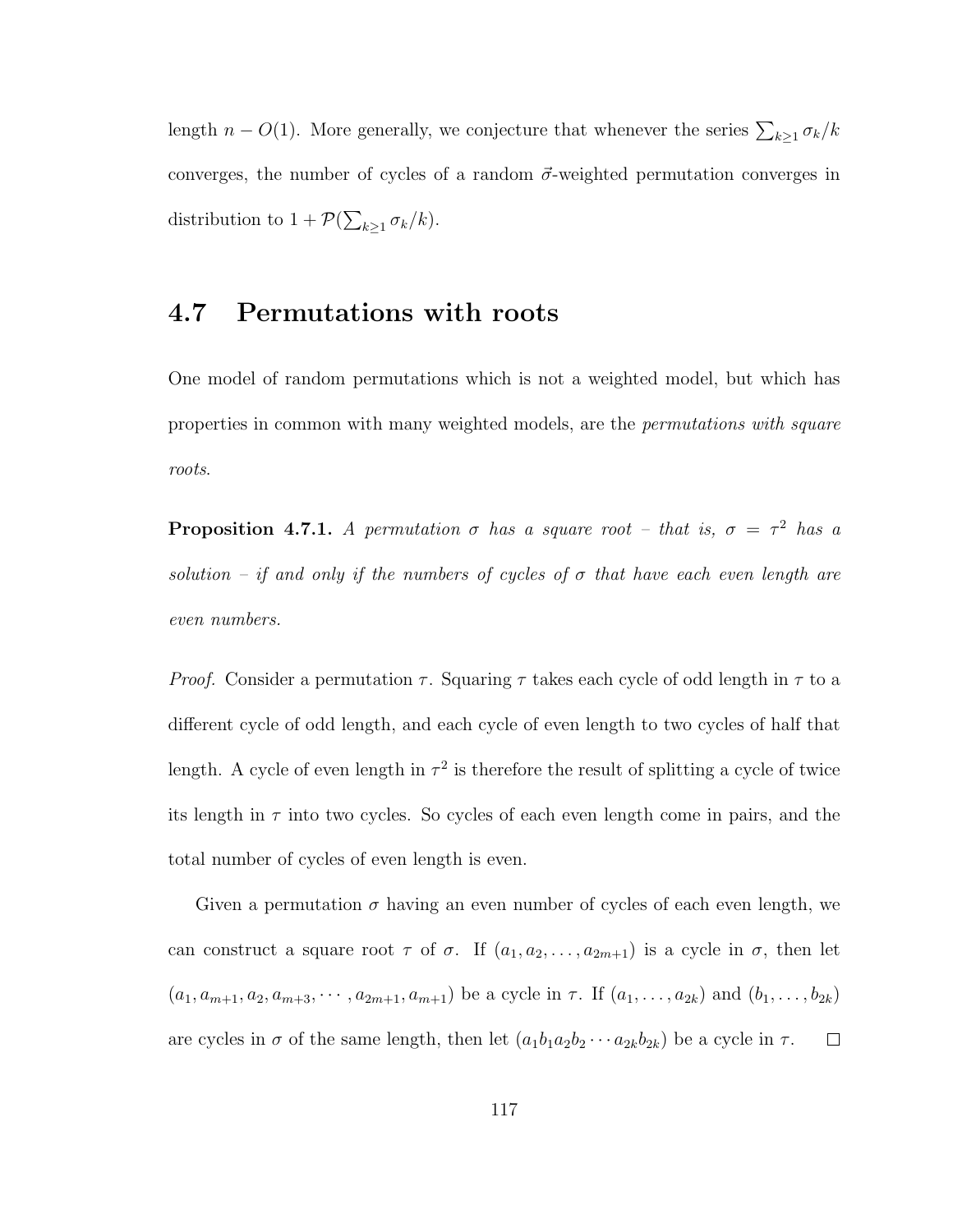Note that permutations can have multiple square roots; this construction just gives one of them.

At this point it is simple to give the generating function for the number of permutations having a square root. These permutations form the class  $\text{SET}(\text{Cyc}_o(\mathcal{Z})) \times$  $\prod_{k=1}^{\infty} \text{SET}_{e}(\text{Cyc}_{2k}(\mathcal{Z}))$  and therefore have the exponential generating function

$$
\left(\exp\left(\sum_{j=0}^{\infty}\frac{z^{2j+1}}{2j+1}\right)\right)\prod_{k=1}^{\infty}\cosh\left(\frac{z^{2k}}{2k}\right)=\sqrt{\frac{1+z}{1-z}}\prod_{k=1}^{\infty}\cosh\frac{z^{2k}}{2k}.
$$

Pouyanne [\[Pou02\]](#page-257-1) has shown more generally that a permutation  $\sigma \in \mathcal{S}_n$  has an mth root – that is, that  $\sigma = \tau^m$  has a solution – if and only if its number of *l*-cycles is a multiple of  $l^{\infty} \wedge m := \lim_{n \to \infty} \gcd(l^{n}, m)$ . We see that  $l^{\infty} \wedge m = 1$  only when l and  $m$  are relatively prime. So in the general case, permutations having  $m$ th roots are unrestricted in their cycles of length relatively prime to m.

Pouyanne then shows that the probability that a random permutation has an mth root approaches, as  $n \to \infty$ ,  $\pi_m n^{\phi(m)/m-1}$  where

$$
\pi_m = \frac{1}{\Gamma(\phi(m)/m)} \prod_{k|m} k^{-\mu(k)/k} \prod_{\substack{l \geq 1 \\ \gcd(l,m) \neq 1}} e_{l^{\infty} \wedge m} \left( \frac{1}{l} \right).
$$

Here  $\mu$  is the number-theoretic Mobius function and  $\phi$  is the Euler totient function. The probability that a random permutation has all its cycle lengths relatively prime to m is also proportional to  $n^{\phi(m)/m-1}$ , and so there is some nondegenerate (i. e. neither 0 nor 1) limiting probability that a permutation with an mth root has all cycle lengths relatively prime to m.

**Proposition 4.7.2.** The expected number of j-cycles in a permutation of  $[n]$  having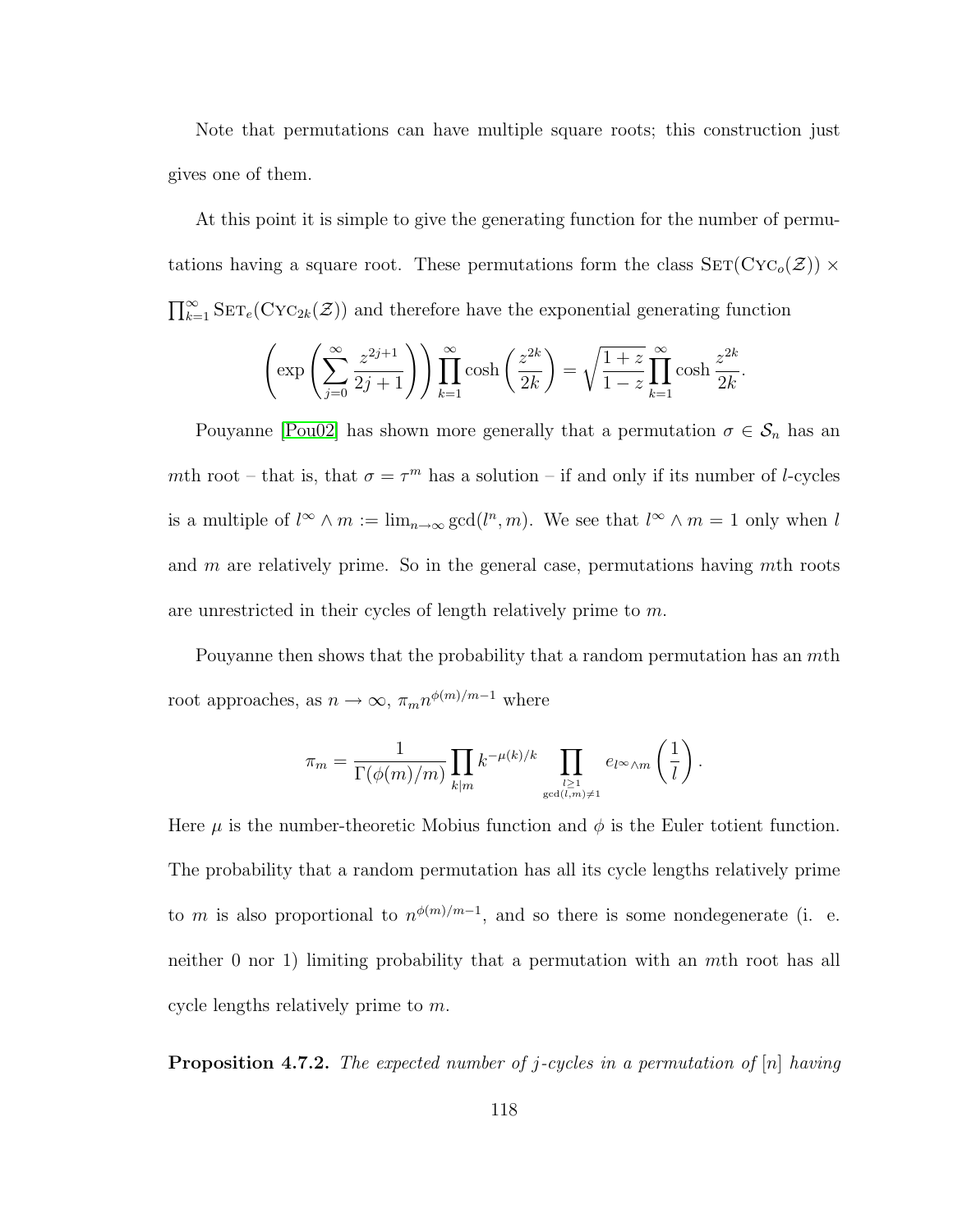an mth root, for j relatively prime to m, approaches  $1/j$  as  $n \to \infty$  with j fixed.

Proof. The generating function counting permutations with mth roots by their size and number of  $j$ -cycles is

$$
P(z, u) = \exp\left(\frac{(u - 1)z^{j}}{j}\right)P(z)
$$

where  $P(z)$  is the generating function counting permutations by their size and number of  $j$ -cycles. The mean number of  $j$ -cycles is found by differentiating, and is

$$
\frac{[z^n] \partial_u P(z, u)|_{u=1}}{[z^n]P(z, 1)} = \frac{1}{j} \frac{[z^{n-j}]P(z)}{[z^n]P(z)}.
$$

The coefficients  $[z^n]P(z)$  are slowly varying as a function of n, giving the desired result.  $\Box$ 

However, the scaling has been chosen poorly here. Making the correct choice of scaling we have

**Proposition 4.7.3.** The expected number of elements of  $\alpha n$ -cycles in a permutation of  $[n]$  admitting an mth root, where  $\alpha n$  is relatively prime to m, is asymptotic to  $(1-\alpha)^{\phi(m)/m-1}$  as  $n \to 0$ .

*Proof.* We proceed as in the previous proof; the mean number of  $\alpha n$ -cycles is

$$
\frac{1}{\alpha n} \frac{[z^{(1-\alpha)n}]P(z)}{[z^n]P(z)}.
$$

Recalling that  $[z^n]P(z) \sim \pi_m n^{\phi(m)/m-1}$  and simplifying gives the desired result.  $\Box$ 

If instead we consider those cycle lengths the occurrence of which is restricted, we get a much different result.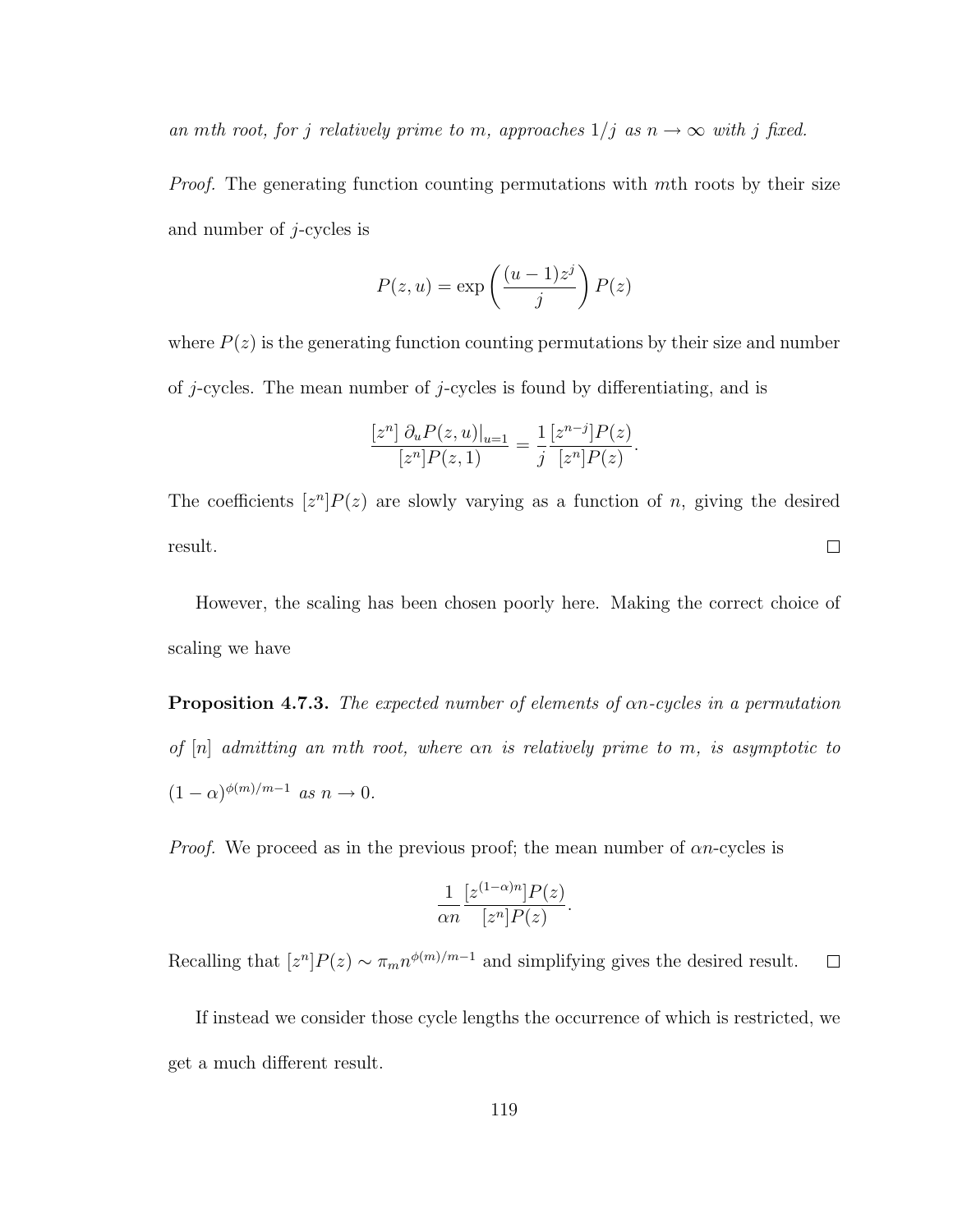# **Proposition 4.7.4.** The expected number of j-cycles in a permutation of  $[n]$  having an mth root, where  $gcd(j, m) > 1$ , approaches the limit

$$
\frac{1}{j} \frac{e'_{j^{\infty}\wedge m}(1/j)}{e_{j^{\infty}\wedge m}(1/j)}
$$

as  $n \to \infty$ . Here  $e_d(z) = \sum_{d \geq 0} z^{nd} / (nd)!$  and ' denotes differentiation.

*Proof.* The generating function for permutations with  $m$ th roots, with j-cycles marked, is

$$
P_m(z,u) = \left(\prod_{k|m} (1-z^k)^{-\mu(k)/k}\right) \left(\prod_{\gcd(l,m)\geq 1} e_{l^{\infty}\wedge m}(z^l/l)\right) \left(\frac{e_{j^{\infty}\wedge m}(uz^j/j)}{e_{j^{\infty}\wedge m}(z^j/j)}\right).
$$

Differentiating, we find

$$
[z^n]\partial_u P_m(z,u)|_{u=1} = \frac{1}{j}[z^{n-j}]\left(\frac{e'_{j\infty}\wedge m(z^j/j)}{e^{j\infty}\wedge m(z^j/j)}\right)P_m(z,1).
$$

So it suffices to show that

$$
[z^n] \left( \frac{e'_{j^{\infty}\wedge m}(z^j/j)}{e_{j^{\infty}\wedge m}(z_j/j)} \right) P_m(z,1) \sim \frac{e'_{j^{\infty}\wedge m}(1/j)}{e_{j^{\infty}\wedge m}(1/j)} [z^n] P_m(z,1)
$$

We denote the left-hand side by  $[z^n]\tilde{P}_m(z)$ . Then this follows from the proof on [\[Pou02,](#page-257-1) p. 9]. In particular, if we write  $C_m(z) = \prod_{k|m} (1 - z^k)^{-\mu(k)/k}$  and  $R_m(z) = \prod_{\gcd(l,m)\geq 1} e_{l^{\infty}\wedge m}(z^l/l)$ , so  $P_m(z) = C_m(z)R_m(z)$ . Similarly, write  $\tilde{R}_m(z) =$  $e'_{j\infty\wedge m}(z^j/j)/e_{j\infty\wedge m}(z^j/j)\cdot R_m(z)$ , then  $\tilde{P}_m(z) = C_m(z)\tilde{R}_m(z)$ . Let  $p_n, c_n, r_n, \tilde{p}_n, \tilde{r}_n$ denote the coefficients of the corresponding (uppercase) generating functions. Then  $\tilde{p}_n = \sum_k c_{n-k}\tilde{r}_k$ . We want to show that  $\tilde{\pi}_m = \kappa_m \tilde{R}_m(1)$ . It suffices to show that  $\lim_{n\to\infty}\sum_{k=0}^n c_{n-k}/c_n \cdot r_k = \sum_{n\geq 0} r_n$ , which in fact follows only from properties of  $C_m(z)$  (not  $R_m(z)$ ).  $\Box$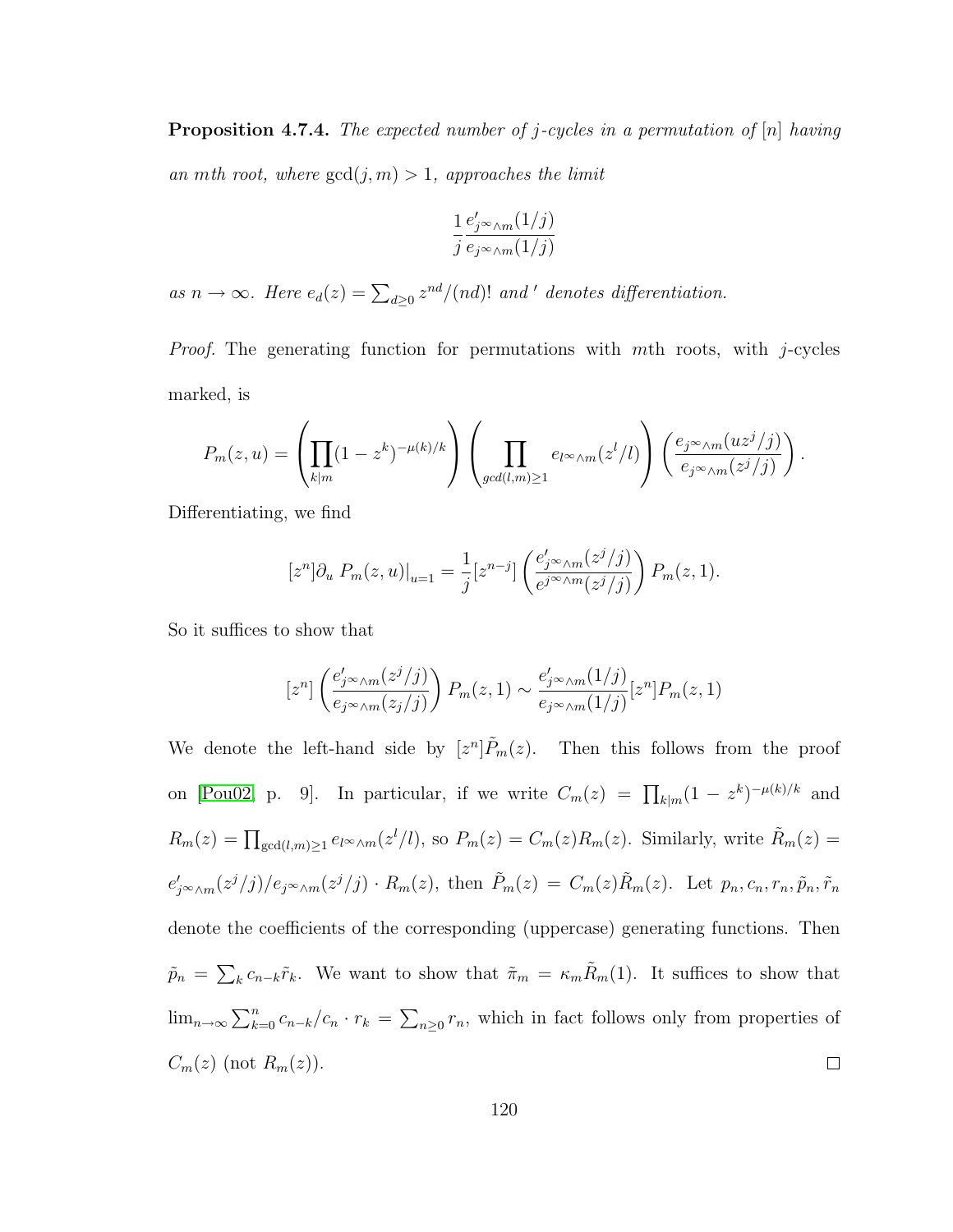In the particular case  $m = 2$ ,  $e_2(z) = \cosh z$ , and so we get that the expected number of j-cycles in a permutation having a square root is  $1/j \tanh 1/j$  when j is even. The expected value of a random variable X with  $\mathcal{P}(\lambda)$  distribution, conditioned on  $X$  taking even value, is

$$
\frac{\sum_{2|n} \frac{ne^{-\lambda}\lambda^n}{n!}}{\sum_{2|n} \frac{e^{-\lambda}\lambda^n}{n!}} = \frac{e^{-\lambda}\lambda \sinh \lambda}{e^{-\lambda} \cosh \lambda} = \lambda \tanh \lambda.
$$

For contrast, the square of a random permutation has a much different structure. Let  $Y_k$  be the number of k-cycles in the square of a permutation chosen uniformly at random. Then  $\mathbb{E}_n Y_k = (1/k)(\llbracket 2 \nmid k \rrbracket + \llbracket k \leq n/2 \rrbracket)$ . This holds since  $Y_k = X_k + 2X_{2k}$ if k is odd, and  $2X_{2k}$  if k is even. Recalling that  $\mathbb{E}_n X_k = \frac{1}{k}$  $\frac{1}{k}$ [ $k \leq n$ ] gives the desired result. It follows that if  $f(\alpha)$  is the piecewise linear function going from  $(0,0)$  to  $(1/2, 3/4)$  to  $(1, 1)$ , then as  $n \to \infty$ ,

$$
\frac{1}{n} \mathbb{E}_n \left( \sum_{k=\alpha n}^{\beta n} k Y_k \right) \to f(\beta) - f(\alpha).
$$

That is, the probability that in the square of a permutation chosen uniformly at random, a uniform random element of  $\{1, \ldots, n\}$  lies in a cycle of length in  $[\alpha n, \beta n]$ approaches  $f(\beta) - f(\alpha)$ . Furthermore, we can easily see that the number of cycles of odd length in a permutation is asymptotically normally distributed with mean and variance  $(1/2)$  log n, and the number of cycles of even length has the same distribution. The number of cycles in  $\sigma^2$  is the number of odd-length cycles of  $\sigma$ , plus twice the number of even-length cycles; thus the number of cycles in the square of a random permutation is asymptotically normal with mean  $(3/2)$  log n and variance  $(5/2)$  log n.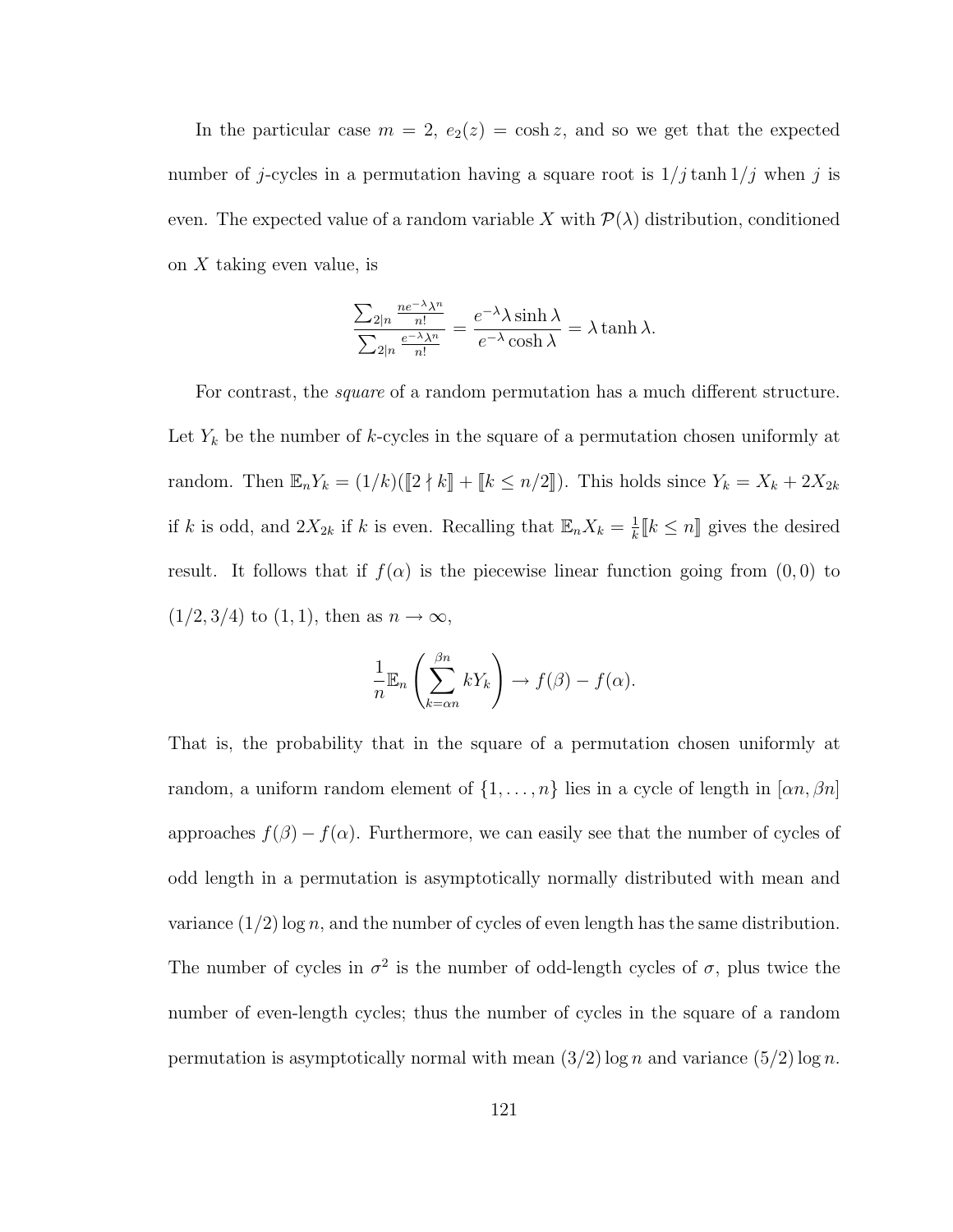This is more cycles than a uniform random permutation, while a random permutation which is a square has less cycles than a uniform random permutation, about  $(\log n)/2$ . This is a consequence of the fact that permutations with many cycles have more square roots than permutations with few cycles.

## 4.8 Sets of lists

One interesting case is sets of lists, permutations of rooted cycles, or fragmented permutations. These are all names for the combinatorial class specified by  $\text{SET}(\text{Seq}(\mathcal{Z}))$ . Such objects have the generating function  $\exp(z/(1-z))$ . If we instead consider the objects in which each sequence has weight  $\sigma$ , then they have the generating function  $\exp(\sigma z/(1-z))$ . In the weighted permutation model, these correspond to permutations with weighted cycles in which k-cycles have weight  $\sigma k$ .

We can compute from Wright's theorem (Theorem [2.3.12\)](#page-57-0) the number of these objects. We have

$$
[z^n] \exp\left(\frac{\sigma z}{1-z}\right) = e^{-\sigma} [z^n] \exp\left(\frac{\sigma}{1-z}\right) (1 + O(n^{-1/2}))
$$

and this satisfies the hypotheses of Wright's theorem with  $\beta = 0, \Phi(z) = z$ . Thus we find

$$
[z^n] \exp\left(\frac{\sigma}{1-z}\right) = \frac{\exp(2\sqrt{\sigma n} + \sigma/2)\sigma^{1/4}}{2\sqrt{\pi}n^{3/4}}.
$$

and so

$$
[z^n] \exp\left(\frac{\sigma z}{1-z}\right) = \frac{\exp(2\sqrt{\sigma n} - \sigma/2)\sigma^{1/4}}{2\sqrt{\pi}n^{3/4}}.
$$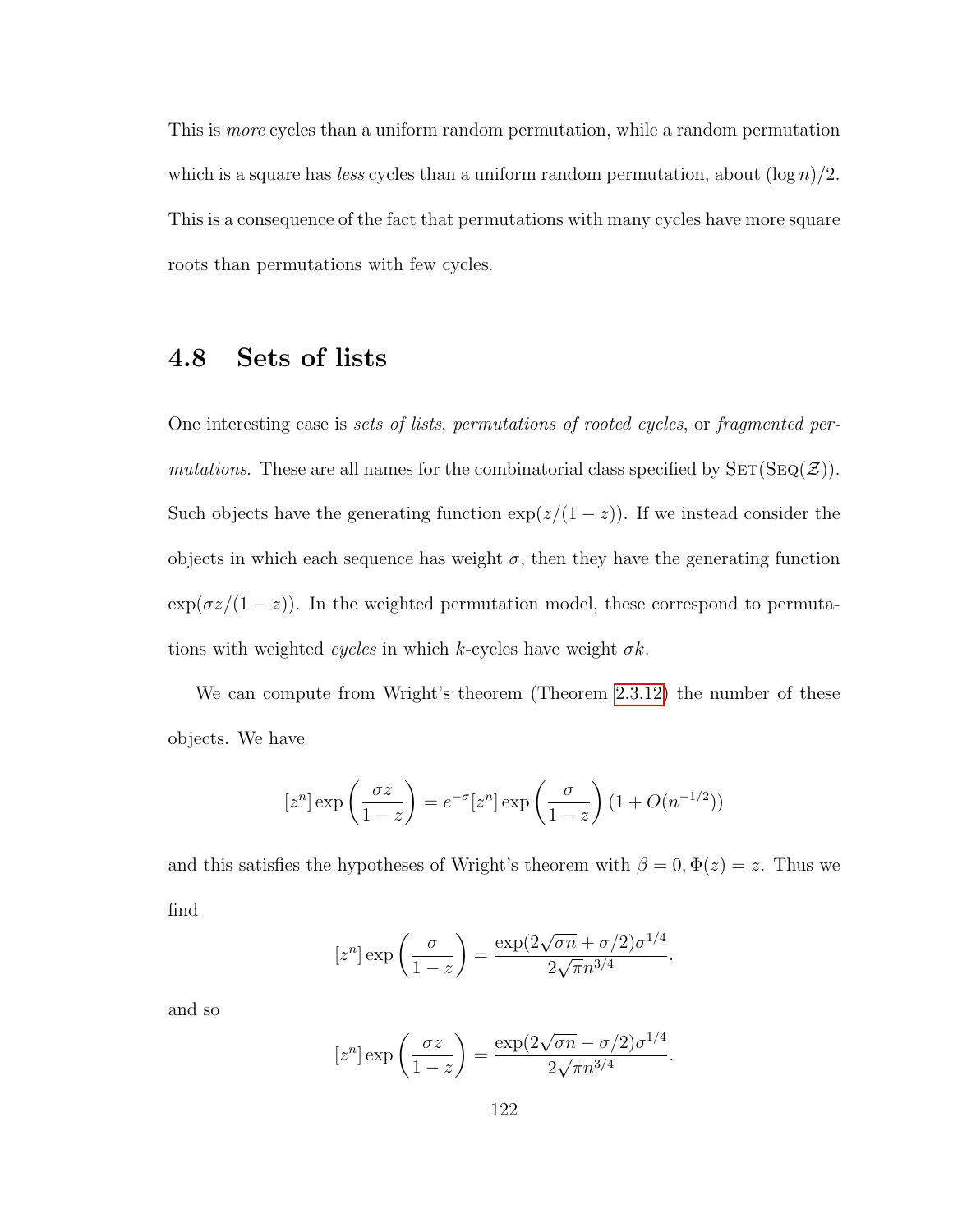Now to find mean cycle counts, we note that the generating function for  $\sigma$ -weighted sets of lists with lists of size k marked – the combinatorial class  $\text{SET}(\sigma(\text{Seq}(\mathcal{Z}) +$  $(\mu - 1)$ SEQ<sub>k</sub> $(\mathcal{Z}))$ ) – is  $F(z, u) = \exp(\sigma z/(1-z)) \exp(\sigma(u-1)z^k)$ . By differentiating, we find that

$$
\mathbb{E}_n X_k = \frac{[z^n] \partial_u F(z, u)|_{u=1}}{[z^n] F(z, 1)} = \frac{\sigma[z^n] z^k \exp\left(\frac{\sigma z}{1-z}\right)}{[z^n] \exp\left(\frac{\sigma z}{1-z}\right)} = \sigma \frac{[z^{n-k}] \exp\left(\frac{\sigma z}{1-z}\right)}{[z^n] \exp\left(\frac{\sigma z}{1-z}\right)}
$$

where  $\mathbb{E}_n$  denotes probabilities with respect to the  $\sigma$ -weighted measure on sets of lists, and  $X_k$  is the number of k-cycles. From this we can compute asymptotic formulas for  $\mathbb{E}_n X_k$  in the cases where k is constant, a constant multiple of n, or a constant multiple of  $\sqrt{n}$ .

Proposition 4.8.1. We have

$$
\mathbb{E}_n X_k = \sigma - \sigma^{3/2} k n^{-1/2} + O(n^{-1})
$$

as  $n \to \infty$  with k held constant.

*Proof.* Let  $f_n = [z^n] \exp(z/(1-z))$ . Then we have  $\mathbb{E}_n X_k = \sigma f_{n-k}/f_n$ . After some simplification we get

$$
\mathbb{E}_n X_k = \sigma \frac{\exp(2\sqrt{\sigma})(\sqrt{n-k} - \sqrt{n})}{(\frac{n-k}{n})^{3/4}} (1 + O(n^{-1})).
$$

(A word on the relative error is in order: Wright's theorem actually gives a full asymptotic series for  $f_n$  in descending powers of  $n^{-1/2}$ .) The denominator is in fact √  $1 + O(n^{-1})$ , and this gives  $\mathbb{E}_n X_k = \sigma \exp(2\sqrt{\sigma})$ √  $n-k \overline{n}$ ). The exponent is  $-\sqrt{\frac{\sigma}{nk}} + O(n^{-3/2})$ , and simplification gives the result.  $\Box$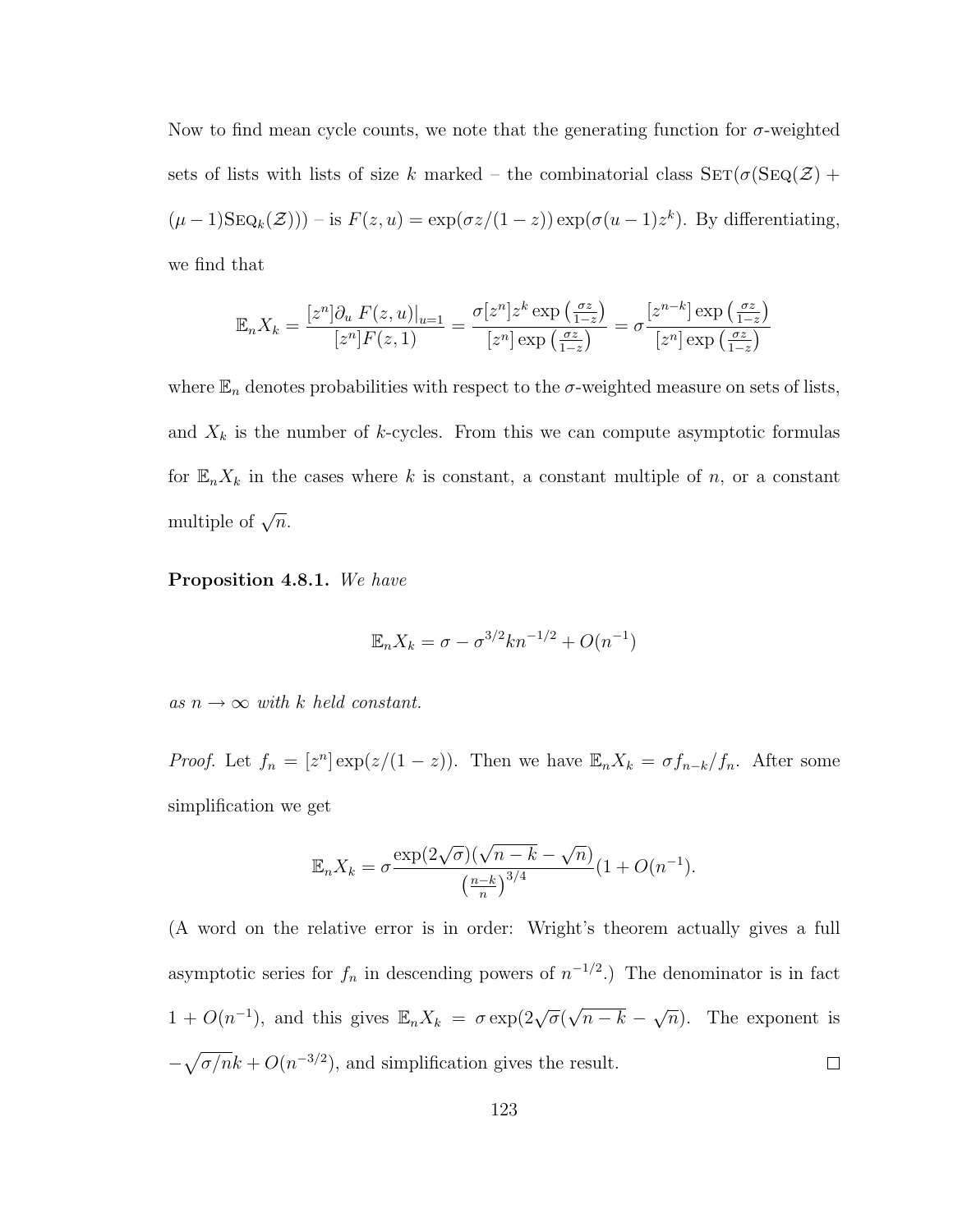In particular, as  $k \to \infty$  the number of components of size k approaches the constant  $\sigma$ .

Similarly, we have that  $\mathbb{E}_n X_{\alpha n} = \sigma f_{(1-\alpha)n}/f_n$ . A simple calculation shows that

$$
\mathbb{E}_n X_{\alpha n} = \sigma (1 - \alpha)^{-3/4} \exp(2\sqrt{\sigma n}(\sqrt{1 - \alpha} - 1))(1 + O(n^{-1/2})).
$$

Ignoring the  $(1 - \alpha)^{-3/4}$  factor, we see that the number of cycles of length n dies off exponentially fast with n.

The most interesting case comes with the correct choice of scaling,  $k = t$ √  $\overline{n}$ .

#### Proposition 4.8.2.

$$
\mathbb{E}_n X_{t\sqrt{n}} = \sigma \exp(-t\sqrt{\sigma}) \left( 1 + \frac{3t}{4\sqrt{n}} + O(n^{-1}) \right).
$$

Proof. We have the quotient

$$
E_n X_{t\sqrt{n}} = \sigma \frac{f_{n-t\sqrt{n}}}{f_n}
$$
  
= 
$$
\sigma \frac{\exp(2\sqrt{\sigma n}(1-t/\sqrt{n})^{1/2} \cdot 1 + a_1(n-t\sqrt{n})^{-1/2} + O(1/n)}{(1-t/\sqrt{n})^{3/4}} \frac{1 + a_1(n-t\sqrt{n})^{-1/2} + O(1/n)}
$$

and now we can simplify the exponential. Note that  $\sqrt{n}(1-t/\sqrt{n})^{1/2} = \sqrt{n}$  $\overline{n}(1 -$ √ √  $t/2$  $\overline{n} + O(1/n)$ . Therefore the exponential is equal to exp $(-t)$  $\overline{\sigma}$ )(1 + O(1/n)). This is the dominant term. The denominator  $(1 - t/\sqrt{n})^{3/4}$  is easily seen to be  $1-3t/4n^{-1/2}+O(n^{-1})$ . The fractional error factor is  $1+O(n^{-1})$ . Division gives the result.  $\Box$ 

This naturally leads us to believe that the expected number of cycles in a  $\sigma$ weighted set of lists is about  $\sqrt{\sigma n}$ . If we ignore the error terms,  $\mathbb{E}_n X_{t\sqrt{n}} \approx \sigma e^{-t\sqrt{\sigma}}$ .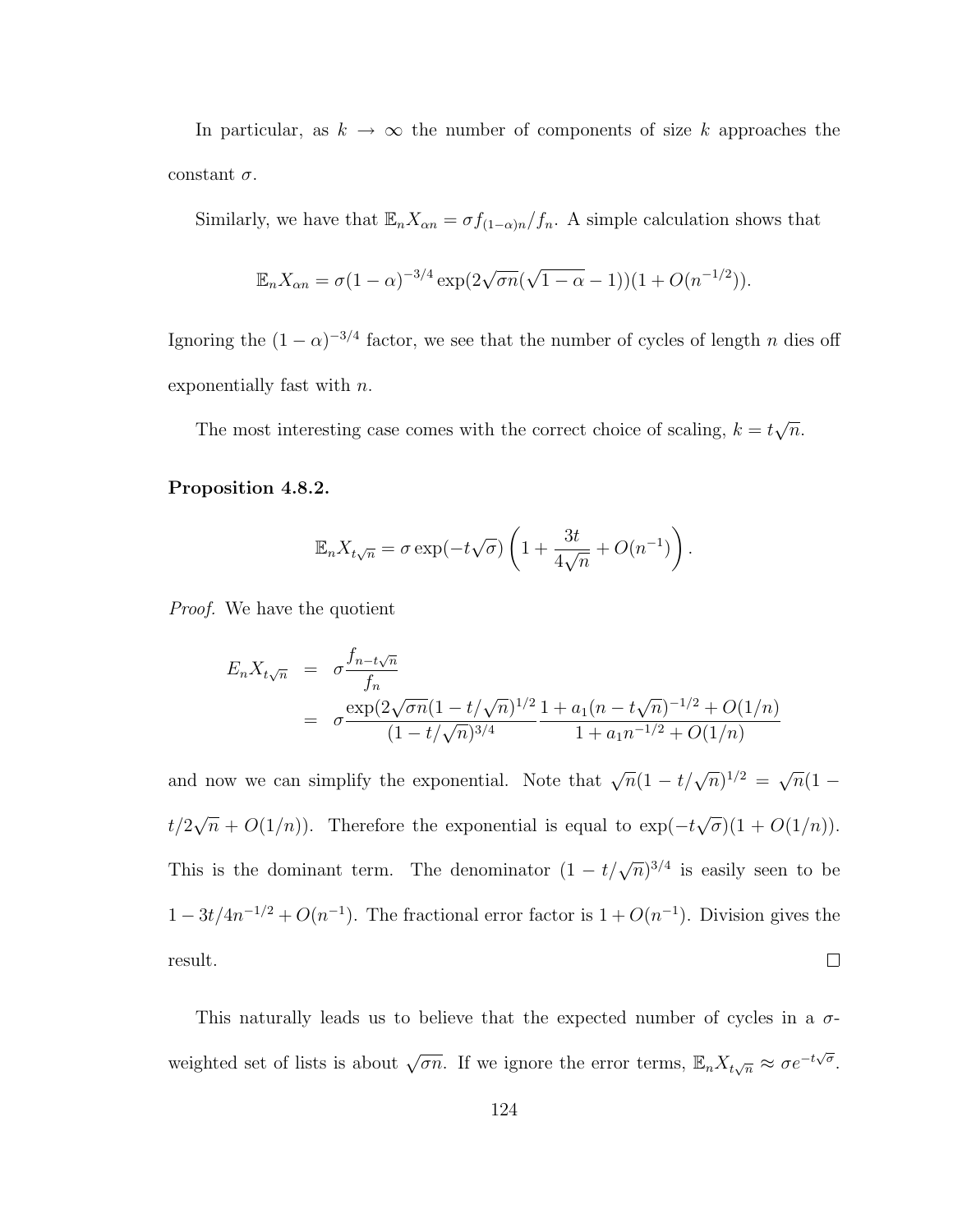So we have  $\mathbb{E}_n X_k \approx \sigma e^{-k}$  $\sqrt{\frac{\sigma}{n}}$  where k is of order  $\sqrt{n}$ . Integrating with respect to k gives the result. This is not a proof, but we can prove analogous results.

**Proposition 4.8.3.** The mean number of cycles in a  $\sigma$ -weighted set of lists is asymptotic to  $\sqrt{\sigma n}$ , as  $n \to \infty$ .

*Proof.* The generating function for  $\sigma$ -weighted sets of lists, marked by their size and number of components, is  $\exp(\sigma uz/(1-z))$ . Differentiating, the mean number of components in a  $\sigma$ -weighted set of lists of  $[n]$  is

$$
f_n^{-1}[z^n] \frac{\sigma z}{1-z} \exp\left(\frac{\sigma z}{1-z}\right)
$$

The coefficient here is

$$
\sigma e^{-\sigma} [z^n] \frac{z}{1-z} \exp \frac{\sigma}{1-z}
$$

 $\frac{1}{n^{1/4}2\sqrt{\pi}}\exp(2\sqrt{\sigma n})$ . Division and by Wright's theorem this is asymptotic to  $\sigma^{3/4}e^{-\sigma/2}\frac{1}{\sigma^{1/4}}$ by the known form of  $f_n$  gives the desired result.  $\Box$ 

To put this in context, note that the number of sets of lists on  $[n]$  having k parts is  $\binom{n-1}{k-1}$  $\binom{n-1}{k-1}n!/k!$ ; these are the Lah numbers  $L_{n,k}$  [\[Com74,](#page-249-0) p. 135]. A combinatorial proof of this count is as follows. To construct a set of  $k$  lists, first list all  $n$  elements in a single list, and then cut into k pieces by choosing  $k-1$  of the possible  $n-1$  cut points. This can be done in  $n! \binom{n-1}{k-1}$  $_{k-1}^{n-1}$ ) ways. But each element appears k! times, so there are  $\frac{n!}{k!} \binom{n-1}{k-1}$  $\binom{n-1}{k-1}$ queues in total. The total weight of  $\sigma$ -weighted sets of lists on [n] with k parts is  $\sigma^k L_{n,k}$ . Let  $M_k = \sigma^k L_{n,k}$ . Then we note that  $M_{n,k+1}/M_{n,k} = \sigma(n-k)/(k^2+k)$ . Thus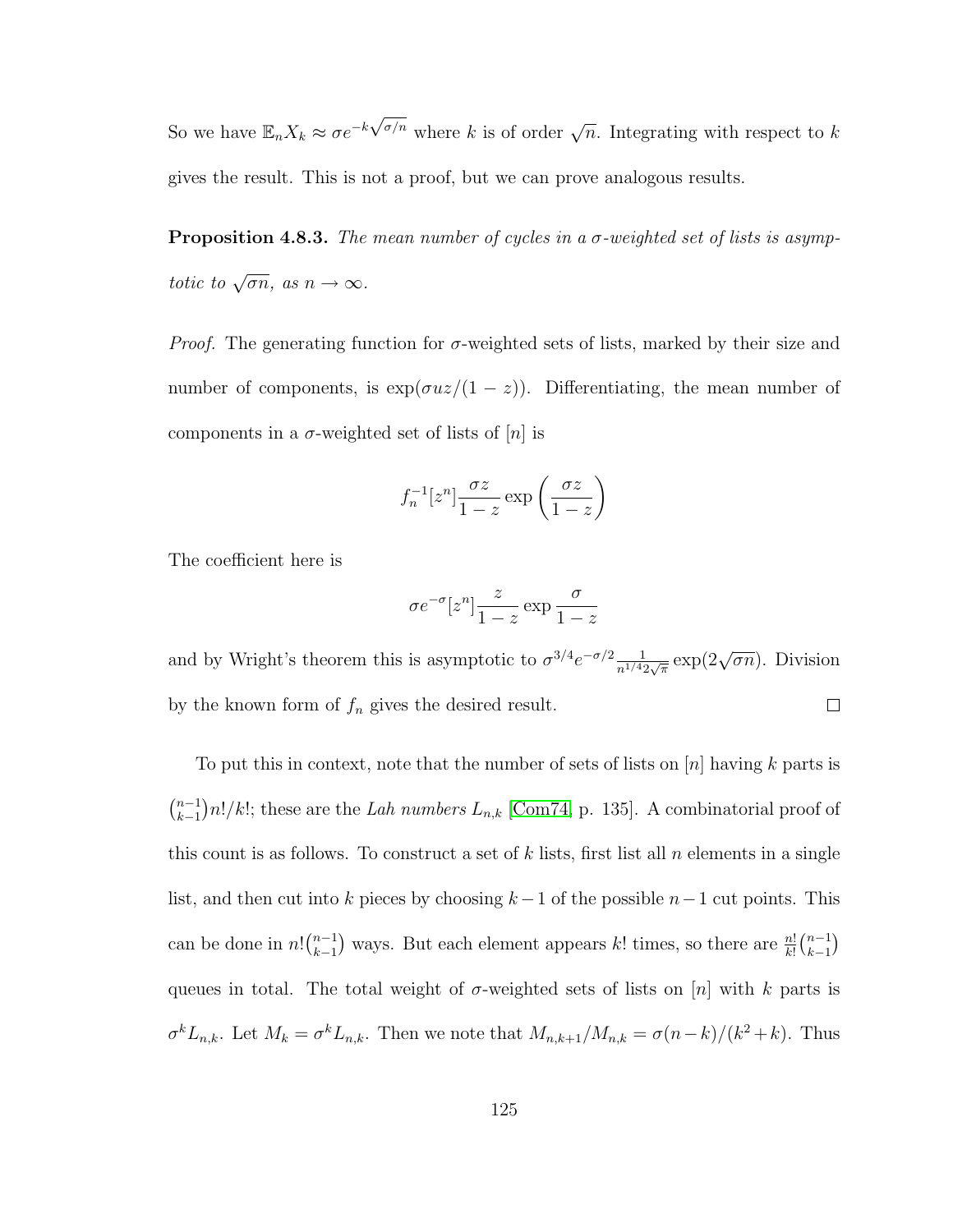the sequence  $M_{n,1}, \ldots, M_{n,n}$  is unimodal, with maximum where  $\sigma(n-k)/(k^2+k) = 1$ ; this occurs near  $k =$ √  $\overline{\sigma n}$ .

Sets of lists are an example of what we might call square-root combinatorial structures, by analogy with logarithmic combinatorial structures. For objects of size  $n$ , these have on the order of  $\sqrt{n}$  components, and the typical size of a component is  $\sqrt{n}$ . Other examples of these include compositions of random involutions, with the components being cycles, and integer partitions. All of these have generating functions which are, loosely speaking, the exponential of some function with a pole.

## 4.9 Bulk results

In this section we will consider the number of cycles of length between  $\gamma n$  and  $\delta n$  in a permutation of  $[n]$  selected uniformly at random. Recall that the number of k-cycles in a permutation of  $[n]$ , for a fixed k, converges to a Poisson distribution with mean  $1/k$  as  $k \to \infty$ . If instead of holding k constant we let it vary with n, the number of  $\alpha n$ -cycles in permutations of [n] approaches zero as  $n \to \infty$  with  $\alpha$  fixed. So to investigate the number of cycles of long lengths, we must rescale and look at many cycle lengths at once. The expectation of the number of cycles with length in this interval is  $\sum_{k=\gamma n}^{\delta n} 1/k$ , which approaches the constant  $\log \delta/\gamma$  as n grows large. We will see that the number of cycles converges to a well-defined limiting distribution.

We recall from Proposition [3.2.1](#page-67-0) that if  $k_1, k_2, \ldots, k_s$  are distinct integers in [1, n],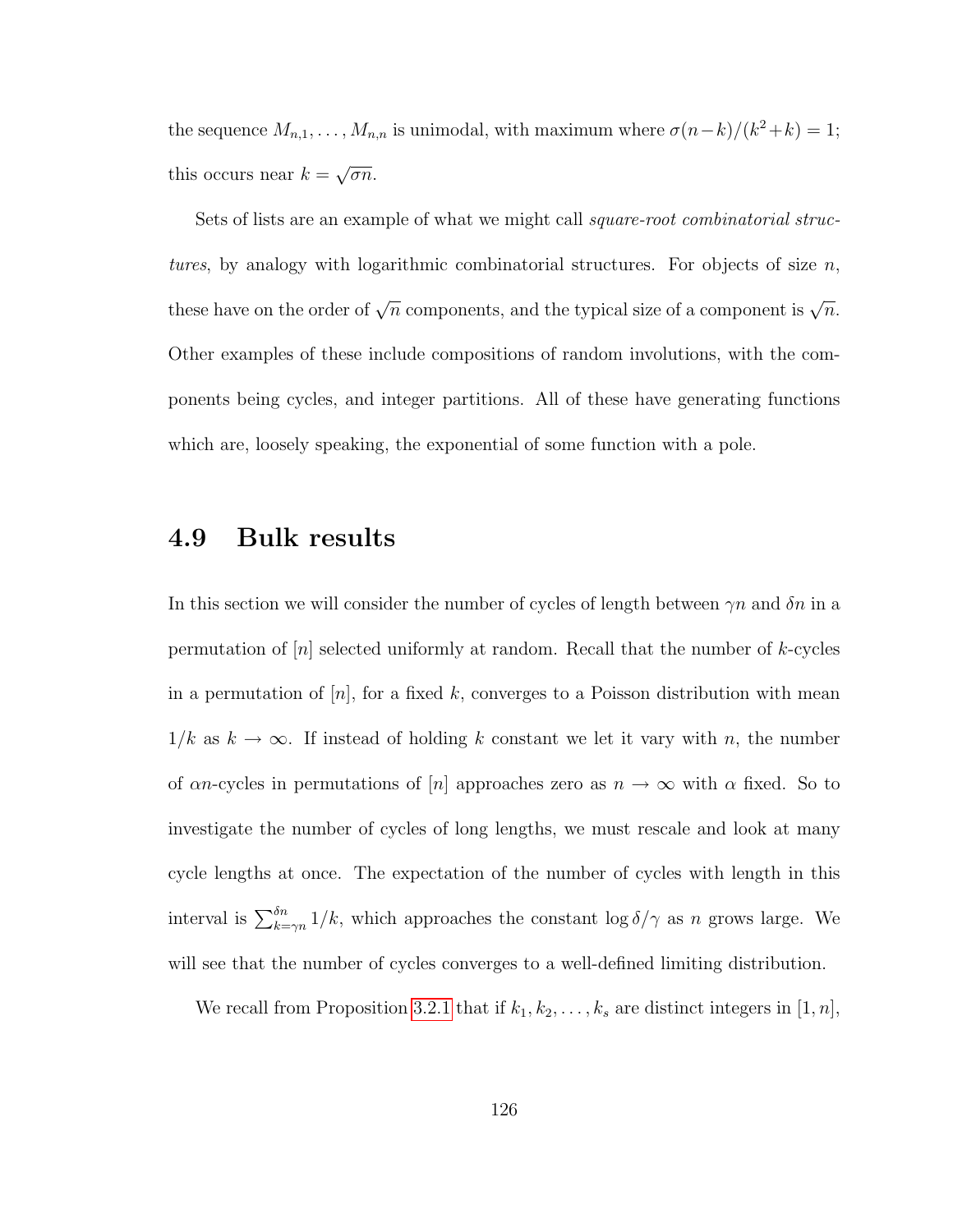and  $r_1, \ldots, r_s$  are positive integers, then

$$
\mathbb{E}\left(\prod_{i=1}^s \left(X_{k_i}^{(n)}\right)_{r_i}\right) = \prod_{i=1}^s \frac{1}{k_i^{r_i}}
$$

if  $n \geq \sum_{i=1}^{s} k_i r_i$ , and zero otherwise.

In particular this provides a proof that the limits  $\mu_k = \lim_{n \to \infty} X_k^{(n)}$  $\binom{n}{k}$  are the moments of a Poisson random variable, with mean  $1/k$ . Our major tool is the following theorem, which expresses the rth factorial moment of the number of cycles of a random permutation of [n] with length in  $[\gamma n, \delta n]$  as a certain r-fold integral.

<span id="page-138-0"></span>**Theorem 4.9.1.** Fix  $0 \leq \gamma < \delta \leq 1$ . Let  $X^{(n)}$  be the number of cycles in a random permutation of  $[n]$  having length in the interval  $[\gamma n, \delta n]$ . Then

$$
\lim_{n\to\infty} \mathbb{E}(X^{(n)})_r = \int_{\substack{z_1+\ldots+z_r\leq 1\\z_i\in[\gamma,\delta]}} \frac{1}{z_1\cdots z_r} dz_1\cdots dz_r.
$$

*Proof.* Let  $X_k^{(n)}$  $\binom{n}{k}$  be the number of k-cycles of a random permutation of  $[n]$ . Then  $X^{(n)} = \sum_{k=\gamma n}^{\delta n} X_k^{(n)}$  $\kappa_k^{(n)}$  and we can take the expectations of rth factorial moments to get

$$
\mathbb{E}\left(X^{(n)}\right)_r = \mathbb{E}\left(\left(\sum_{k=\gamma n}^{\delta n} X_k^{(n)}\right)_r\right).
$$

This sum can be expanded using the multinomial theorem for falling powers. We get

$$
\mathbb{E}\left(X^{(n)}\right)_r = \mathbb{E}\left(\sum_{l_{\gamma n}+\cdots+l_{\delta n}=r} (X_{\gamma n})_{l_{\gamma n}}\cdots (X_{\delta n})_{l_{\delta n}}\binom{r}{l_{\gamma n},\cdots,l_{\delta n}}\right)
$$

and we can bring the expectation inside the sum. The termwise expectations are known from Proposition [3.2.1,](#page-67-0) and so we have

$$
\mathbb{E}(X^{(n)})_r = \sum_{\substack{l_{\gamma n} + \dots + l_{\delta n} = r \\ \sum_{k=\gamma n}^{\delta n} k l_k \leq n}} \left[ \binom{r}{l_{\gamma n}, \dots, l_{\delta n}} \prod_{k=\gamma n}^{\delta n} \left( \frac{1}{k} \right)^{l_k} \right].
$$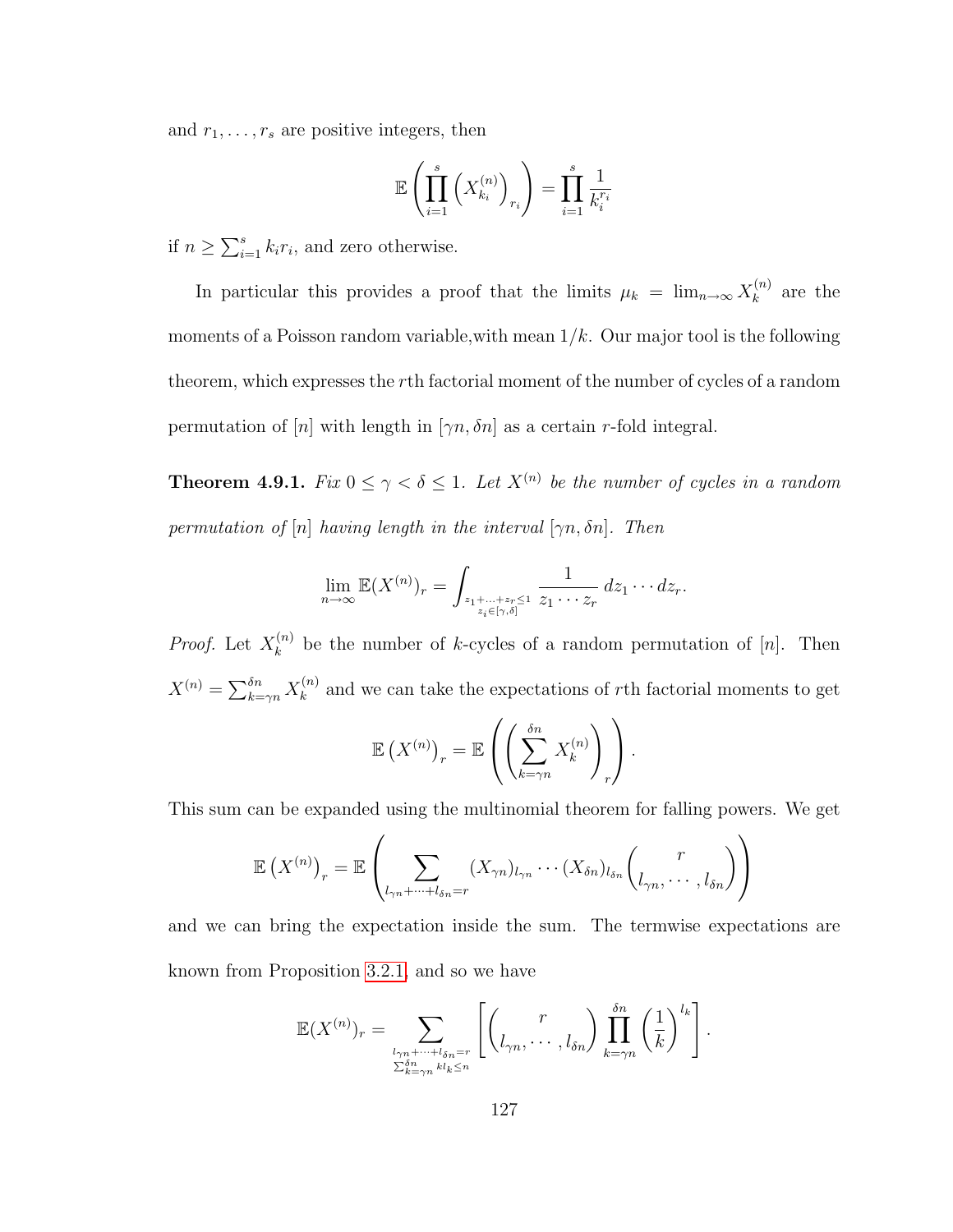Now, we consider the multinomial expansion

$$
\left(\sum_{k=\gamma n}^{\delta n} \frac{1}{k}\right)^r = \sum_{l_{\gamma n}+\dots+l_{\delta n}=r} \left[ \binom{r}{l_{\gamma n},\dots,l_{\delta n}} \prod_{k=\gamma n}^{\delta n} \left(\frac{1}{k}\right)^{l_k} \right].
$$

The expansion has a term  $1/(k_1 \ldots k_r)$  for each r-tuple  $(k_1, \ldots, k_r)$  in  $[\gamma n, \delta n]^r$ . This can be interpreted as a Riemann sum for the r-fold integral

$$
\int_{\gamma n}^{\delta n} \cdots \int_{\gamma n}^{\delta n} \frac{1}{w_1 \cdots w_r} \, dw_1 \cdots dw_r.
$$

The restriction  $\sum_k k l_k \leq n$  cuts off that part of the region of summation where  $w_1 + \cdots + w_r > n$ . Thus the actual sum [\(4.9\)](#page-138-0) is a Riemann sum for

$$
\int \ldots \int \frac{1}{w_1 \cdots w_r} \, dw_1 \cdots dw_r
$$

where the r-fold integral is over  $w_1 + \ldots + w_n \in [\gamma n, \delta n], w_1 + \ldots + w_r \leq n$ . The change of variables  $z_i = w_i/n$  gives the desired result.  $\Box$ 

<span id="page-139-0"></span>**Proposition 4.9.2.** Fix  $\alpha > 1/2$ . As  $n \to \infty$ , the probability that a randomly chosen permutation of  $[n]$  has a cycle of length at least  $\alpha n$  approaches  $-\log \alpha$ .

Proof. We apply Theorem [4.9.1](#page-138-0) to get

$$
\lim_{n \to \infty} \mathbb{E}(X^{(n)}) = \int_{\alpha}^{1} \frac{1}{z} dz = -\log \alpha.
$$

A permutation of  $[n]$  can have at most one cycle of length longer than  $n/2$ , so the  $\Box$ probability of having such a cycle is equal to the expected number of them.

This is the simplest example of our general method. We know that the distribution of X is concentrated on two values; thus knowing  $\mathbb{E}(X^{(n)})_0$  and  $\mathbb{E}(X^{(n)})_1$  suffices to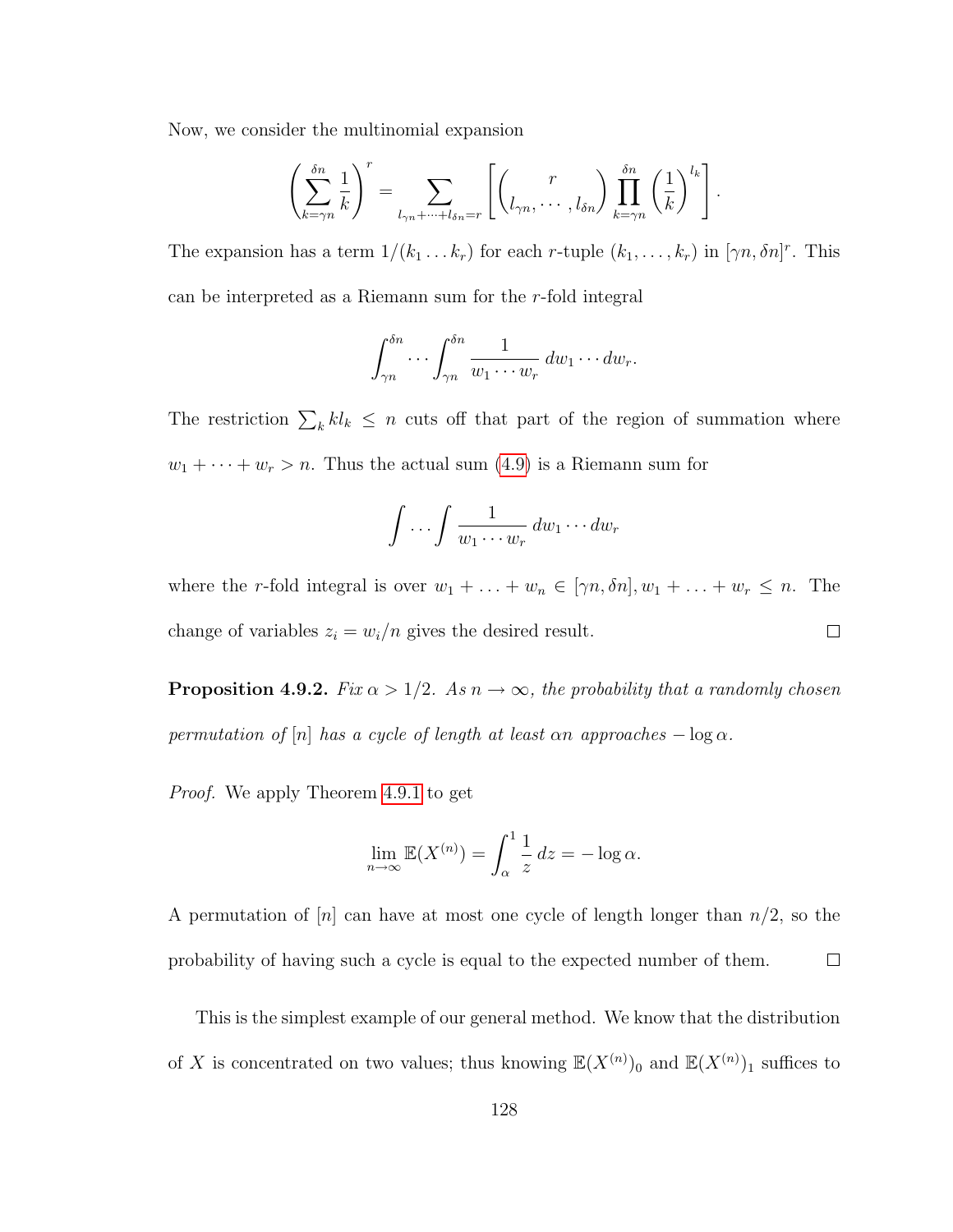give the distribution of X. In general, if we know that X is concentrated on  $k$  values, finding  $\mathbb{E}(X^{(n)})_0, \mathbb{E}(X^{(n)})_1, \ldots, \mathbb{E}(X^{(n)})_{k-1}$  gives a system of k linear equations in k unknowns which can be solved to determine the distribution of  $X$ . In order to make stating results easier, we make the following definition.

**Definition 4.9.3.** We say a random variable X has quasi-Poisson $(r, \lambda)$  distribution if  $\mathbb{E}((X)_k) = \lambda^k$  for  $k = 0, 1, \ldots, r$  and X is supported on  $\{0, 1, \ldots, r\}.$ 

The kth factorial moment of a Poisson( $\lambda$ ) random variable is  $\lambda^k$ . So in a sense, the quasi-Poisson random variables are trying to be Poisson, subject to an upper limit on their value. Let  $\pi_i(r, \lambda)$  be the probability that a quasi-Poisson $(r, \lambda)$  random variable has value *i*. Our knowledge of the moments allows us to set up a system of equations to find  $\pi_i(r, \lambda)$ . The solution is given in the following theorem.

<span id="page-140-0"></span>**Theorem 4.9.4.** The probability that a quasi-Poisson $(r, \lambda)$  random variable has value i is

$$
\pi_i(r,\lambda) = \sum_{j=i}^r \binom{j}{i} \frac{1}{j!} (-1)^{j-i} \lambda^j.
$$

<span id="page-140-1"></span>We begin by recalling the following lemma.

**Lemma 4.9.5.** Let  $M = M_n$ ,  $N = N_n$  be  $(n + 1)$  by  $(n + 1)$  matrices such that  $M_{ij} = \binom{j}{i}$  $\binom{j}{i}, N_{ij} = \binom{j}{i}$  $\mathcal{E}_i^{(j)}(-1)^{j+i}$ , where the rows and columns of M and N are indexed by  $0, 1, \ldots, n$ . Then  $MN = I$ , the identity matrix.

For a proof, see [\[Sta99,](#page-258-1) p. 66-67].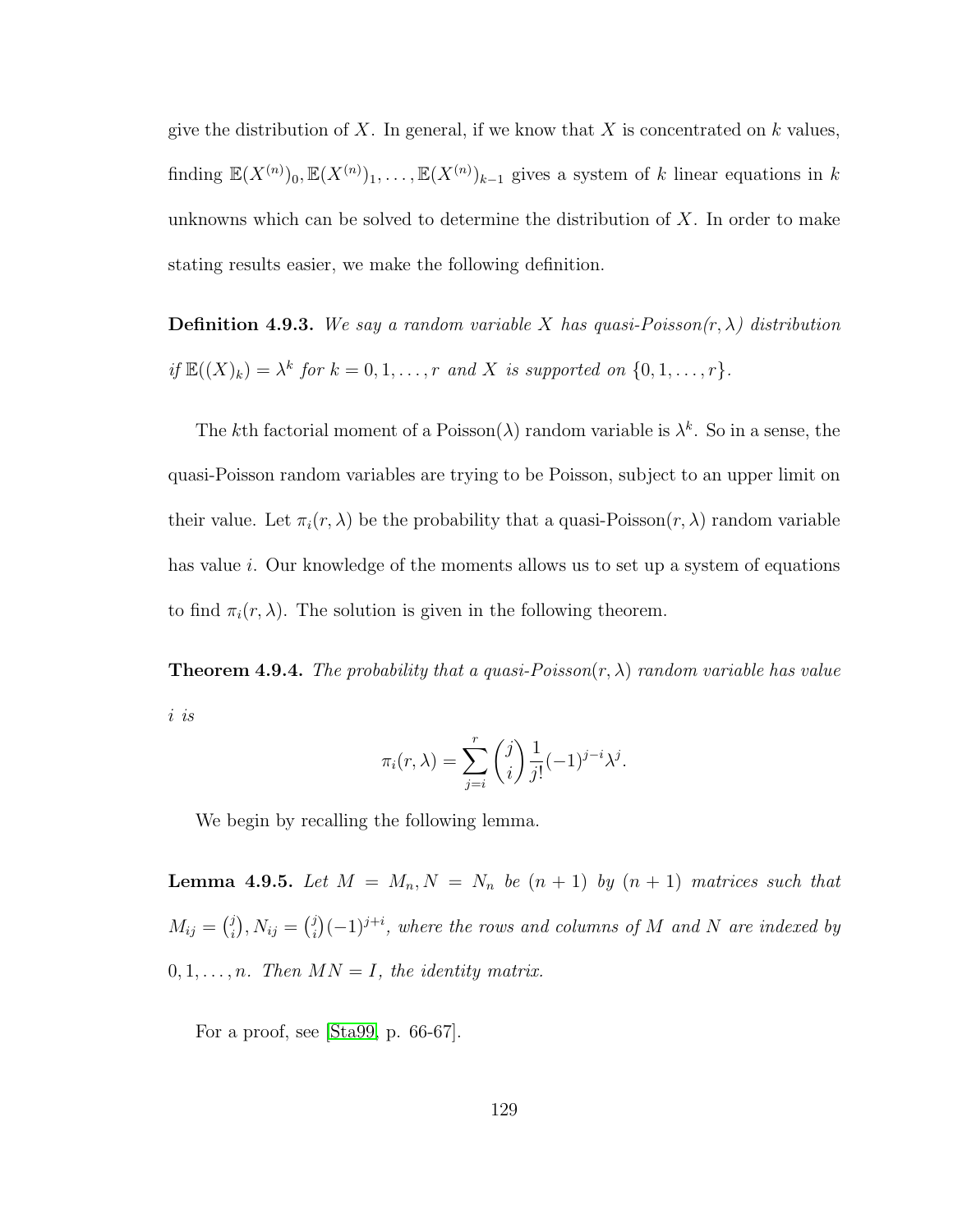Proof of Theorem [4.9.4.](#page-140-0) The factorial moments specified in the definition of quasi-Poisson random variables give

<span id="page-141-0"></span>
$$
\begin{pmatrix}\n1 \\
\lambda \\
\vdots \\
\lambda^r\n\end{pmatrix} = \begin{pmatrix}\n(0)_0 & (1)_0 & \cdots & (r)_0 \\
(0)_1 & (1)_1 & \cdots & (r)_1 \\
\vdots & & \vdots \\
(0)_r & (1)_r & \cdots & (r)_r\n\end{pmatrix} \begin{pmatrix}\n\pi_0(r,\lambda) \\
\pi_1(r,\lambda) \\
\vdots \\
\pi_r(r,\lambda)\n\end{pmatrix} .
$$
\n(4.17)

The kth entry when the right-hand side of [\(4.17\)](#page-141-0) is  $\sum_{k=0}^{r}(k)_{i}\pi_{k}(r,\lambda)$ , which is the expectation of  $(X)_i$  when X is quasi-Poisson. This matrix is obtained from the  $M_r$ of Lemma [4.9.5](#page-140-1) by multiplying all the entries in column  $i$  by  $i!$ . By Lemma 4.9.5 its inverse is obtained from  $N_r$  by dividing all the entries in row j by j!. Thus, we have

$$
B_r(1, \lambda, \ldots, \lambda^r)^T = (\pi_0(r, \lambda), \pi_1(r, \lambda), \ldots, \pi_r(r, \lambda))^T
$$

where  $B_r = N_r^{-1}$ . Thus  $(B_r)_{ij} = \binom{j}{i}$  $\binom{j}{i}\frac{1}{j!}$  $\frac{1}{j!}(-1)^{j+i}$  and this is the desired result in matrix  $\Box$ form.

The sum [\(4.9.4\)](#page-140-0) giving  $\pi_i(r, \lambda)$  consists of the first  $r - i$  nonzero terms of the Maclaurin series for  $(z^{i}/i!)e^{-z}$ , evaluated at  $z = \lambda$ . Thus if r is large, then  $\pi_i(r, \lambda)$ approximates the corresponding probability for Poisson random variables. The quasi-Poisson $(r, 1)$  distribution is well-known under another name in the study of permutations. It is the distribution of the number of fixed points of a permutation of  $[r]$ .

To show that a sequence of random variables converges to a given distribution, we will use the method of moments. In particular, given a sequence  $X_1, X_2, \ldots$  of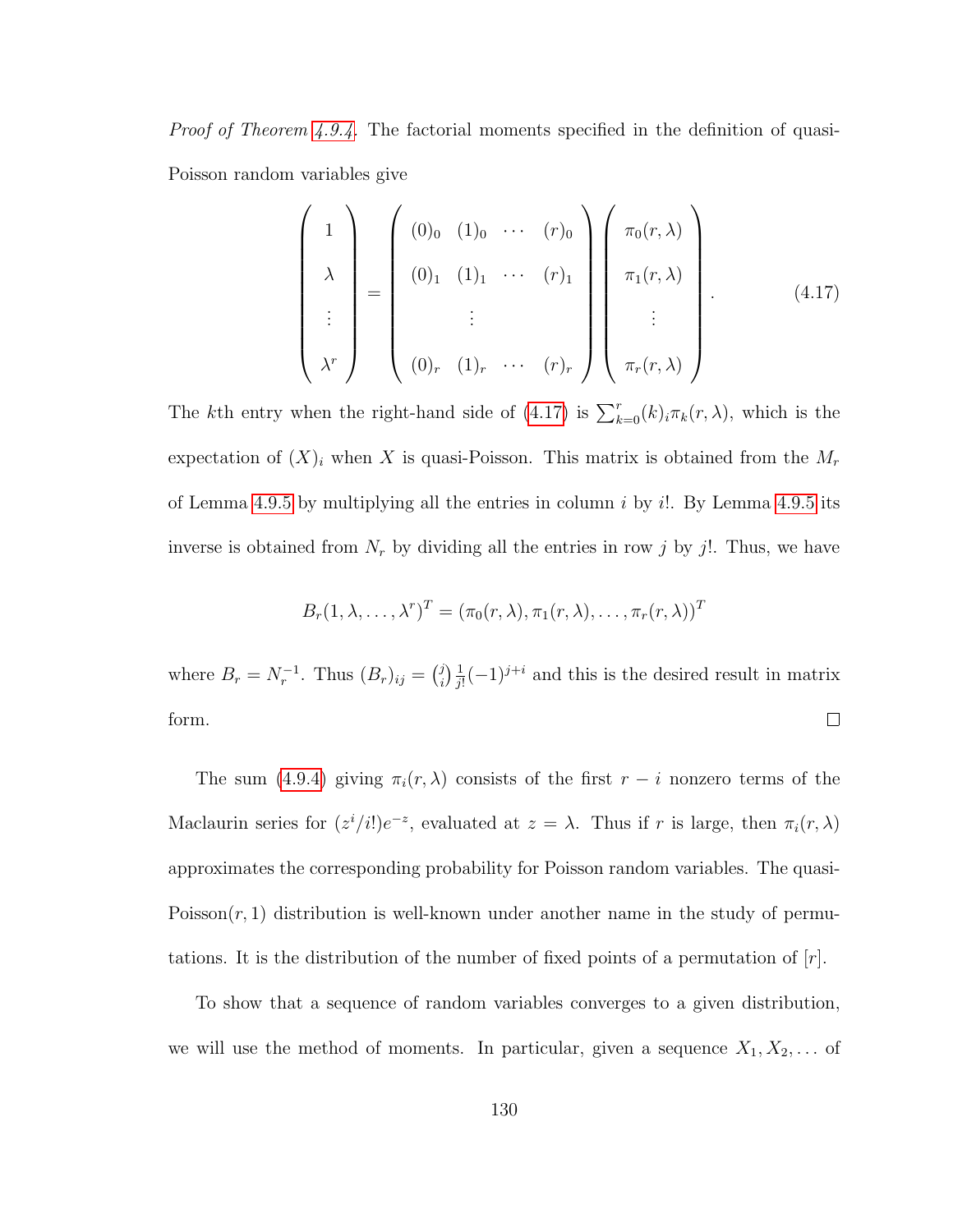random variables, if the limits  $\mu_k = \lim_{n \to \infty} (X_n)_k$  exists for each nonnegative integer k and the sequence  $\mu_1, \mu_2, \ldots$  characterizes a distribution, then the  $X_n$  converge in distribution to that limiting distribution. (See Section [2.4.](#page-58-0))

<span id="page-142-0"></span>**Theorem 4.9.6.** Fix  $\gamma$ ,  $\delta$  such that  $\frac{1}{k+1} \leq \gamma < \delta \leq \frac{1}{k}$  $\frac{1}{k}$  for some integer k. (Alternatively,  $\lfloor \delta^{-1} \rfloor + 1 = \lceil \gamma^{-1} \rceil$ .) Let  $X^{(n)}$  be a random variable on  $S_n$  with uniform measure, with  $X^{(n)}(\pi)$  equal to the number of cycles of the permutation  $\pi$  with length in  $[\gamma n, \delta n]$ . Then as  $n \to \infty$ ,  $X^{(n)}$  converges in distribution to the quasi-Poisson(k,  $\log \delta/\gamma$ ) distribution.

*Proof.* It suffices to show that  $\lim_{n\to\infty} \mathbb{E}((X^{(n)})_r) = (\log \delta/\gamma)^r$ . We apply Theorem [4.9.1;](#page-138-0) the desired limit is

$$
\int_{z_1+\ldots+z_r\leq 1}\frac{1}{z_1\cdots z_r}\,dz_1\cdots dz_r
$$

and this integral is actually over an r-dimensional box  $[\gamma, \delta]^r$ , since the condition  $z_1 + \cdots + z_r \leq 1$  is always satisfied. The integral factors, giving the desired result.  $\Box$ 

For example, from this theorem one can compute that in a random permutation of  $[n]$ , for n large, the probabilities of having 0, 1, 2 or 3 cycles of length between  $n/4$ and n/3 are approximately 0.7497, 0.2168, 0.0295, 0.0040.

One shortcoming of Theorem [4.9.6](#page-142-0) (and, implicitly, Theorem [4.9.2\)](#page-139-0), which the reader may have noted, is that we require  $\gamma$  and  $\delta$  to be in the same interval of the form  $\left[\frac{1}{k+1},\frac{1}{k}\right]$  $\frac{1}{k}$  for some integer k. This is not accidental; the expressions for the limiting probabilities become much more complicated if this is not the case. Such expressions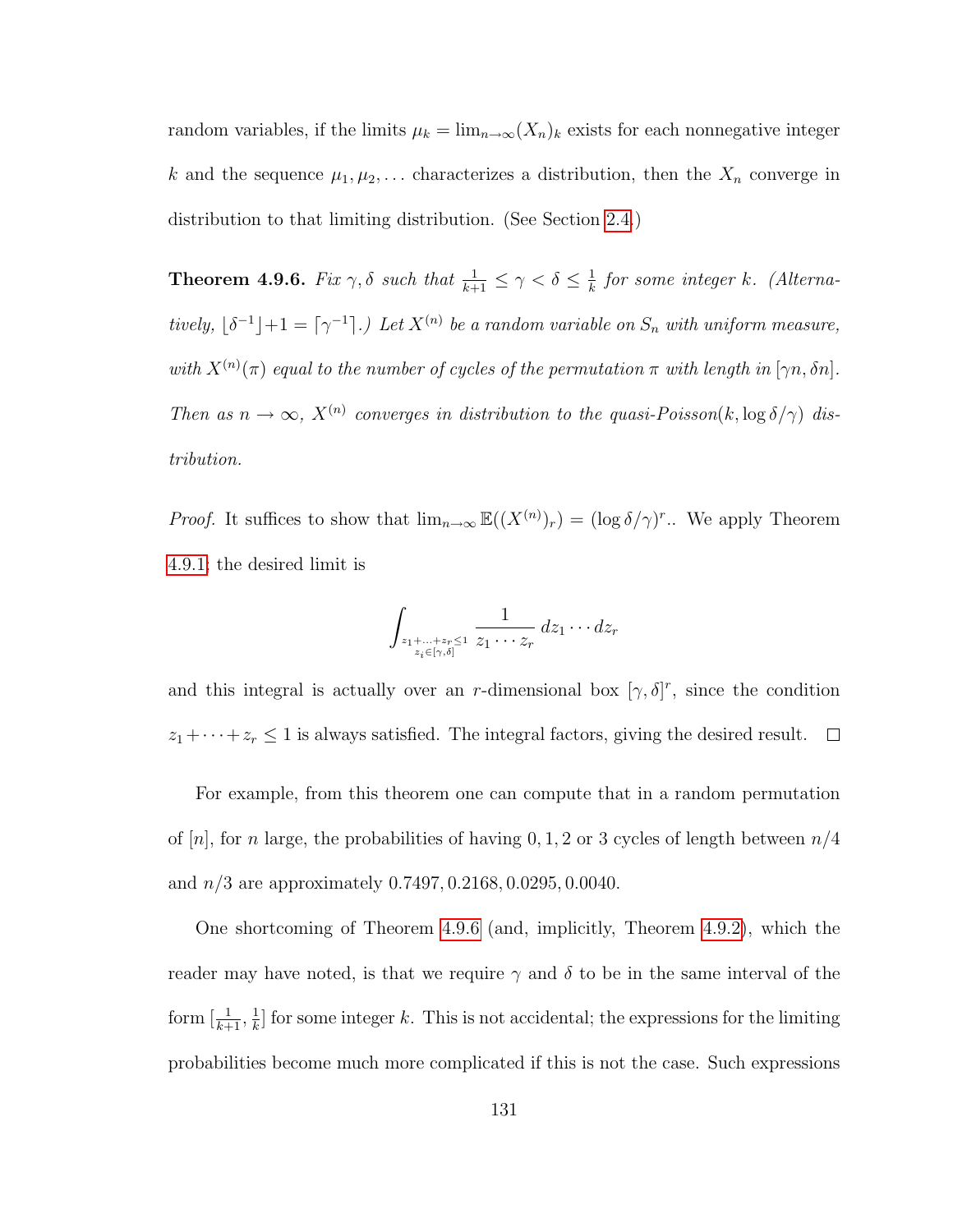can still be found, for example, in the case where  $1/3 \leq \gamma \leq 1/2 \leq \delta \leq 1$ . This distribution is supported on  $\{0, 1, 2\}$ ; its kth moments  $q_k(\gamma, \delta)$  satisfy  $q_0(\gamma, \delta) = 1$ ,  $q_1 = \log \frac{\delta}{\gamma}$ , and

$$
q_2(\gamma,\delta) = \log \frac{1-\delta}{\gamma} \log \frac{\delta^2}{(1-\delta)\gamma} - \log \delta \log(1-\delta) - Li_2(1-\delta) + Li_2(\delta) + (\log(1-\delta))^2
$$

if  $\gamma + \delta < 1$ , and

$$
q_2(\gamma,\delta) = -\log \gamma \log(1-\gamma) - Li_2(\gamma) + Li_2(1-\gamma) + (\log \gamma)^2
$$

if  $\gamma + \delta \geq 1$ . From these one can find explicit formulas for the probabilities  $p_k(\gamma, \delta)$ that a permutation has k cycles of length between  $\gamma n$  and  $\delta n$  by solving a system of linear equations.

In the case of the Ewens distribution, the following conjecture seems reasonable:

**Conjecture 4.9.7.** The expected number of cycles of length in  $[\gamma n, \delta n]$  of a permutation of [n] chosen from the Ewens distribution approaches

$$
\lambda = \int_{\gamma}^{\delta} \frac{1}{x} (1 - x)^{\sigma - 1} dx
$$

as  $n \to \infty$ . Furthermore, in the case where  $1/(k+1) \leq \gamma < \delta < 1/k$  for some positive integer k, the distribution of the number of cycles converges in distribution to quasi-Poisson $(k, \lambda)$ .

We previously showed that the proportion of elements of a random permutation of  $n$  selected according to the Ewens distribution which are in cycles of length in [ $\gamma n$ ,  $\delta n$ ] approaches  $(1 - \gamma)^{\sigma} - (1 - \delta)^{\sigma}$  as n gets large, and with  $\sigma = 1/2$  the same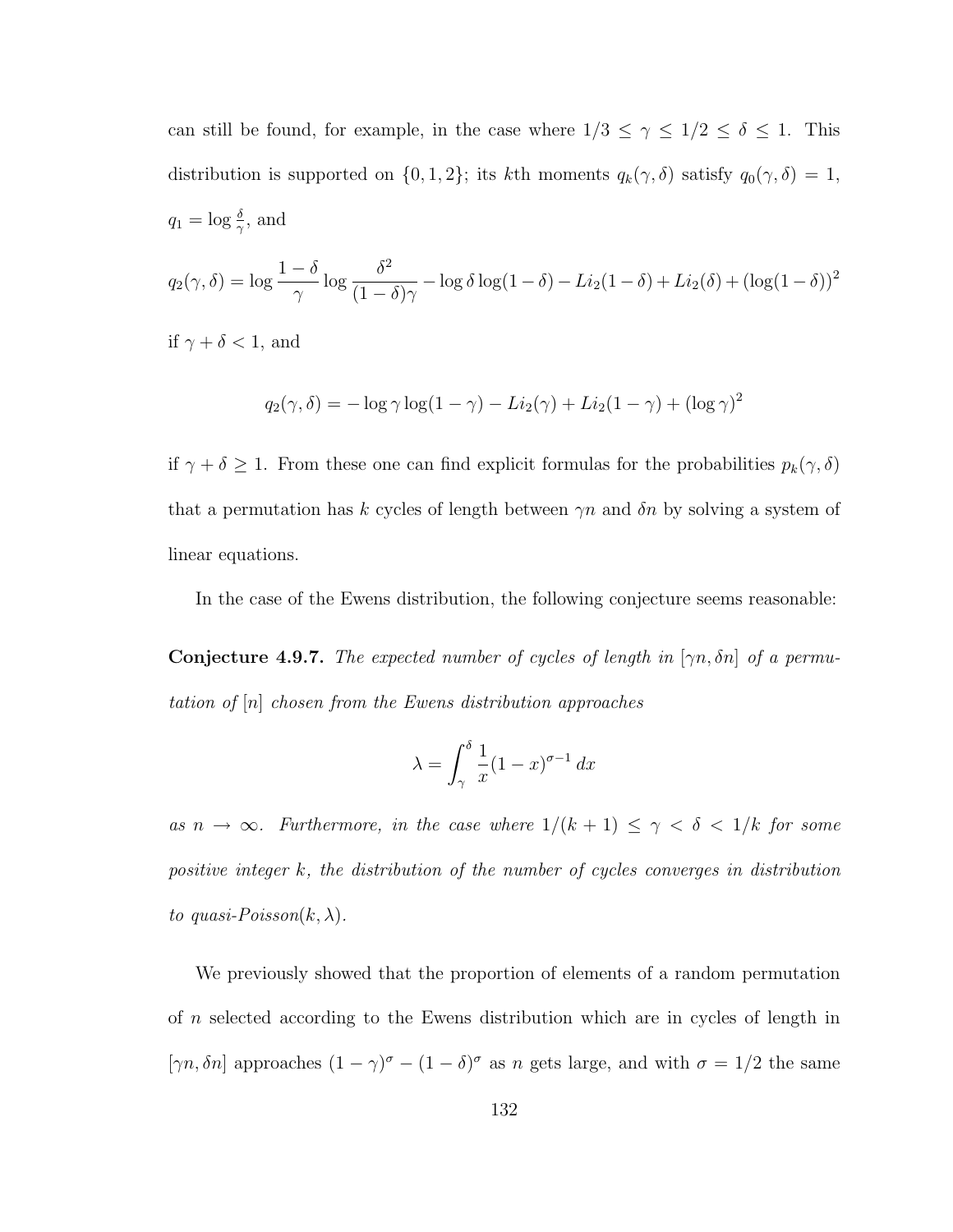is true for permutations of n selected uniformly from all those with all cycle lengths even, or from all those with all cycle lengths odd. It seems reasonable to conjecture that this correspondence should hold at least so far as to give that these classes of permutations satisfy the previous conjecture with  $\sigma = 1/2$ , and perhaps for other logarithmic combinatorial structures.

### 4.10 Connections to stochastic processes

Many of our results on the cycle structure of random permutations can be explained by renewal theory. Recall the renewal central limit theorem from Section [2.4.](#page-58-0) By suitable reparametrizations, we can rephrase many of our results in such terms. Recall the limit law for the length of the cycle containing 1 in a Ewens- $\theta$  permutation. As n approaches  $\infty$ , the probability that this cycle is of length between  $\gamma n$  and  $\delta n$ approaches  $(1 - \gamma)^{\theta} - (1 - \delta)^{\theta}$ . Alternatively, the probability that the *complement* of the cycle containing 1 has length between  $\lambda n$  and  $\mu n$  approaches  $\mu^{\theta} - \lambda^{\theta}$ . The cumulative density function of the normalized colength of the cycle containing 1 is therefore  $f(x) = x^{\theta}$ .

Thus, the probability that the normalized colength is less than x is  $x^{\theta}$ . The probability that the *negative logarithm* of the normalized colength is at least z is therefore  $e^{-z\theta}$ . We recognize, then, that the negative logarithm of the normalized colength approaches an exponential random variable with mean  $1/\theta$  as  $n \to \infty$ . Such a random variable has variance  $1/\theta^2$ .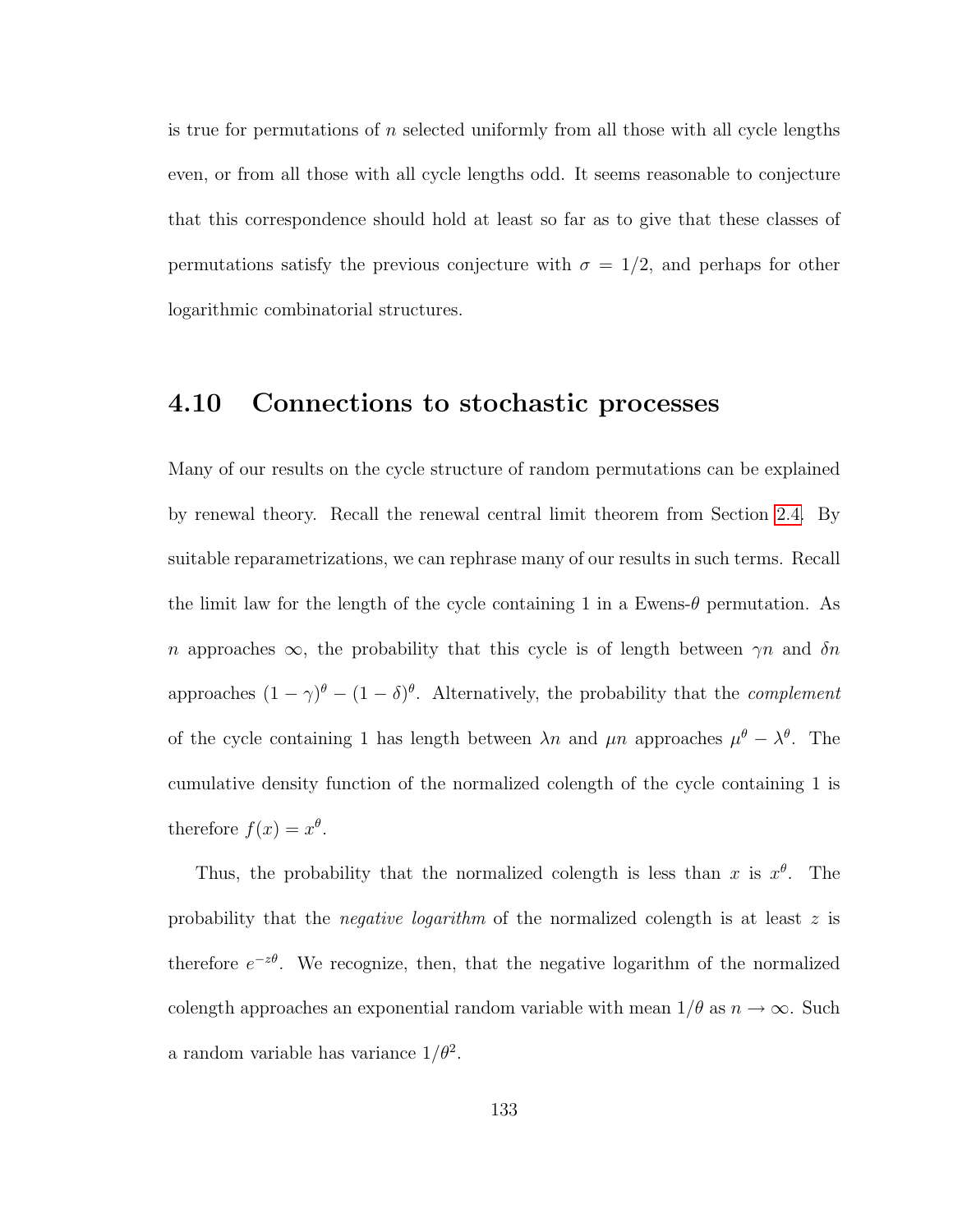Once we remove the cycle containing 1, what remains is a Ewens- $\theta$  permutation on a smaller set, and thus satisfies the same limit law. The negative logarithm of the normalized length remaining after the first  $k$  cycles (sorted by their minimal element) are stripped off therefore has distribution which is the sum of k exponential- $1/\theta$ random variables.

Now, we have found all the cycles of the permutation when the normalized length gets below  $1/n$ , or alternatively when its negative logarithm gets above log n. We can predict when this occurs using the renewal central limit theorem. We apply the renewal central limit theorem with  $Y_i$  exponential with mean  $1/\theta$ . This gives

$$
\frac{N_{\log n} - \theta \log n}{\sqrt{\theta \log n}} \xrightarrow{d} N(0, 1).
$$

By reparametrizing in other ways, we can derive similar results for other random permutation models. Consider sets of lists; for full generality we consider the model in which cycles of length k have multiplicative weight  $\sigma k$ . Recall that the expected number of  $t$ √  $\overline{n}$ -lists in a random set of  $\sigma$ -weighted lists is

$$
\sigma e^{-t\sqrt{\sigma}} \left( 1 + \frac{3t}{4} n^{-1/2} + O(n^{-1}) \right).
$$

The expected number of elements in  $t$ √  $\overline{n}$ -lists in such a random set is therefore  $\sigma t\sqrt{n}e^{-t\sqrt{\sigma}}(1+o(1))$  and in particular the probability that an element chosen uniformly at random is in a  $t$  $\sqrt{n}$ -list is  $\sigma t n^{-1/2} e^{-t\sqrt{\sigma}} (1 + o(1))$ . As with profiles of permutations, this can be integrated. First, letting  $x = t$ √  $\overline{n},$  this is

$$
\frac{\sigma x}{n} e^{-x\sqrt{\sigma/n}}.
$$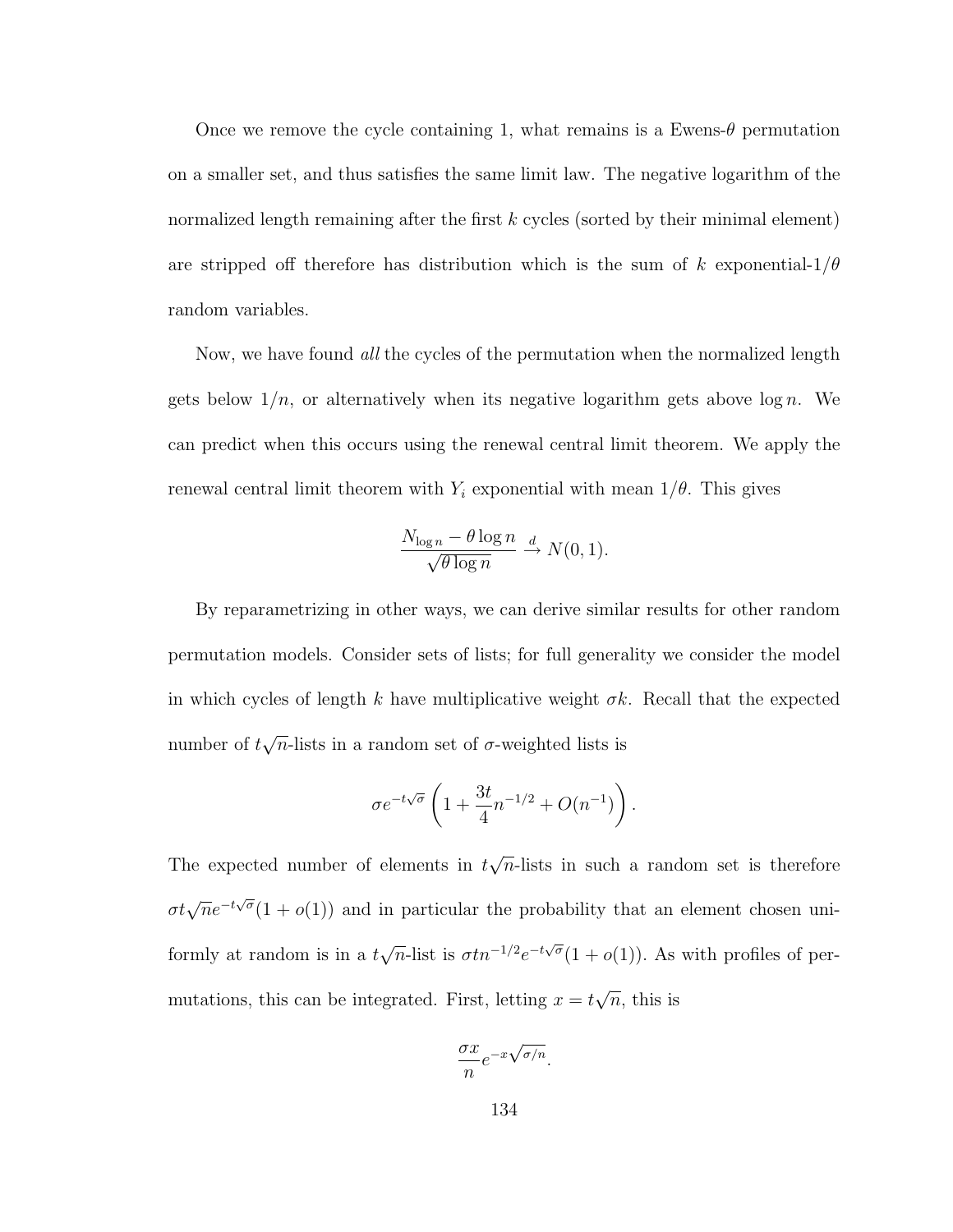Integrating, the probability that a random element is in a cycle of length at least  $t$ √  $\overline{n}$ is

$$
\int_{t\sqrt{n}}^{\infty} \frac{\sigma x}{n} e^{-x\sqrt{\sigma/n}} dx.
$$

Letting  $u = x\sqrt{\sigma/n}$  and simplifying, this is  $\int_{t\sqrt{\sigma}}^{\infty} ue^{-u} du$ . Finally, let  $u = v\sqrt{\sigma/n}$  $\overline{\sigma}$ ; then we can rewrite this as  $\int_v^{\infty} v \sigma e^{-v\sqrt{\sigma}} dv$  The integrand is the PDF of a  $\Gamma(2,1/\sqrt{\sigma})$  $\overline{\sigma})$ random variable, which has mean 2/ √  $\overline{\sigma}$  and variance  $2/\sigma$ ; denote this distribution by X. Therefore the length of the cycle containing 1, divided by  $\sqrt{n}$ , approaches in distribution X as  $n \to \infty$ ..

So consider  $\sqrt{n} - \sqrt{n - X}$  $<sup>′</sup>$ </sup>  $\overline{n}$ . If we assume that X √  $\overline{n}$  is much smaller than  $n$ , and approximate the square root by a linear function near  $n$ , the distribution of this looks like that of  $X/2$ , which has mean  $1/$ √  $\overline{\sigma}$  and variance  $1/(2\sigma)$ . Consider the process which starts at  $\sqrt{n}$  and subtracts a random variable with distribution  $X/2$ at each step; how long does this process take to reach 0? By the renewal central limit theorem, this time is asymptotically normally distributed with mean  $\sqrt{n\sigma}$  and variance  $\sqrt{n\sigma}/2$ .

#### 4.11 Connections to number theory

Finally, there are many connections between the cycle structure of permutations and the prime factorizations of integers. This analogy has been pointed out by [\[Gra09\]](#page-252-0), from a number-theoretic point of view; here we look at the analogy from the combinatorialist's perspective. We begin by recalling the Erdős-Kac theorem: informally,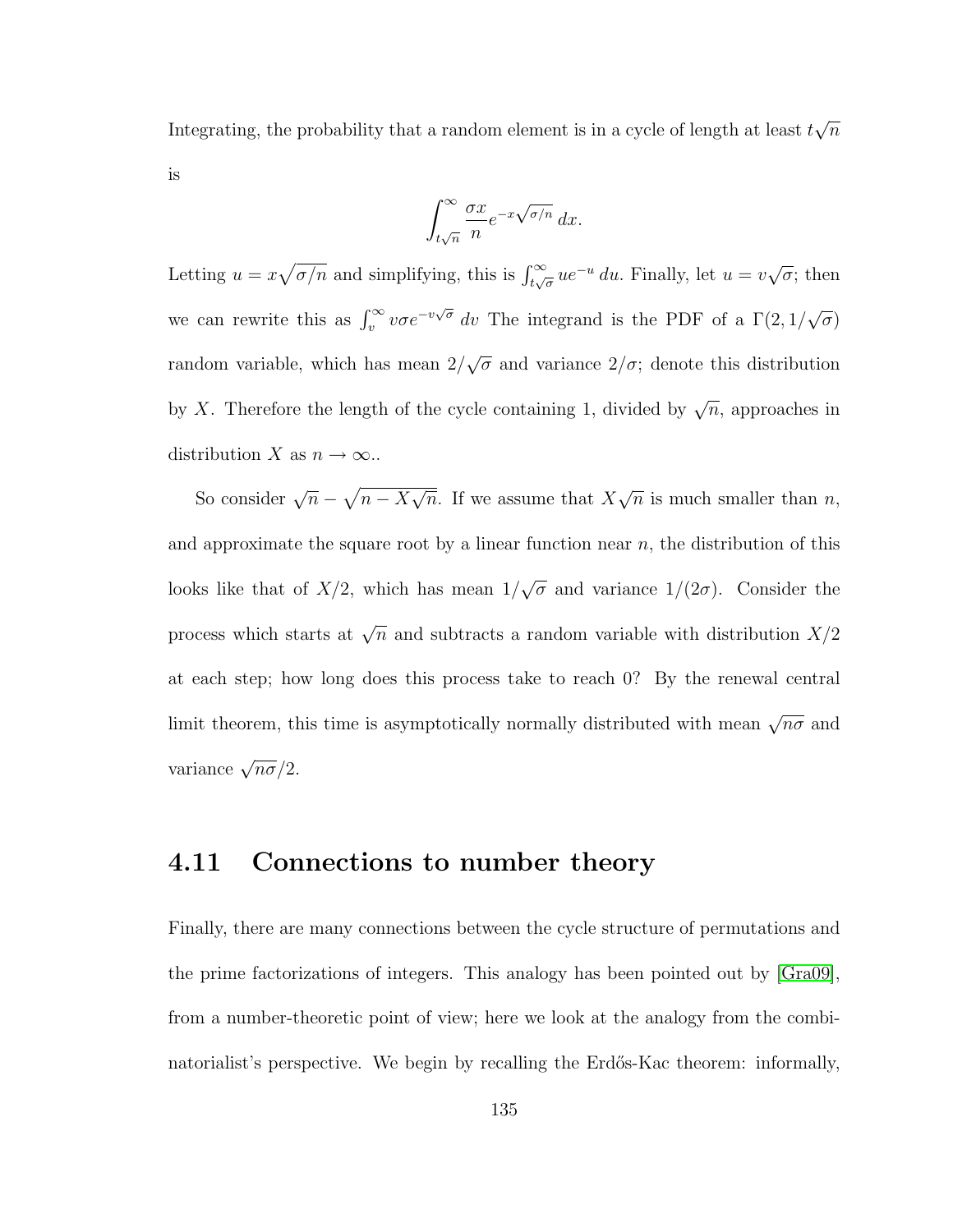this theorem states that integers near  $n$  have a number of prime factorizations which is normally distributed, with mean and variance  $\log \log n$ . Somewhat more formally, we have:

**Theorem 4.11.1.** [\[EK40\]](#page-250-0) If  $\omega(n)$  is the number of distinct prime factors of n, then for any fixed  $a < b$ ,

$$
\lim_{x \to \infty} \frac{1}{x} \# \left\{ n \le x : a \le \frac{\omega(n) - \log \log n}{\sqrt{\log \log n}} \le b \right\} = \frac{1}{\sqrt{2\pi}} \int_a^b e^{-t^2/2} dt.
$$

The same is true if we consider the number of prime factors counted with multiplicity.

Now, recall that the number of cycles of a permutation of n is asymptotically normally distributed with mean and variance  $\log n$ . If we consider the natural logarithm of a number to be its "size", then we see that an integer of size  $n$  (that is, an integer near  $e^n$ ) has number of prime factors normally distributed with mean and variance  $\log n$ .

Indeed, a wide variety of facts about permutations are echoed by facts about prime factorizations, and conversely. Since the usual methods of proof in combinatorics and in analytic number theory are different, some results will be closer to the surface in one subject than the other.

For example, consider the usual probabilistic interpretation of the prime number theorem: integers near n have "probability"  $1/\log n$  of being prime. That is, integers of "size" x have probability  $1/x$  of being prime. The permutation analogue is that permutations of n have probability  $1/n$  of being cycles, which is exactly true.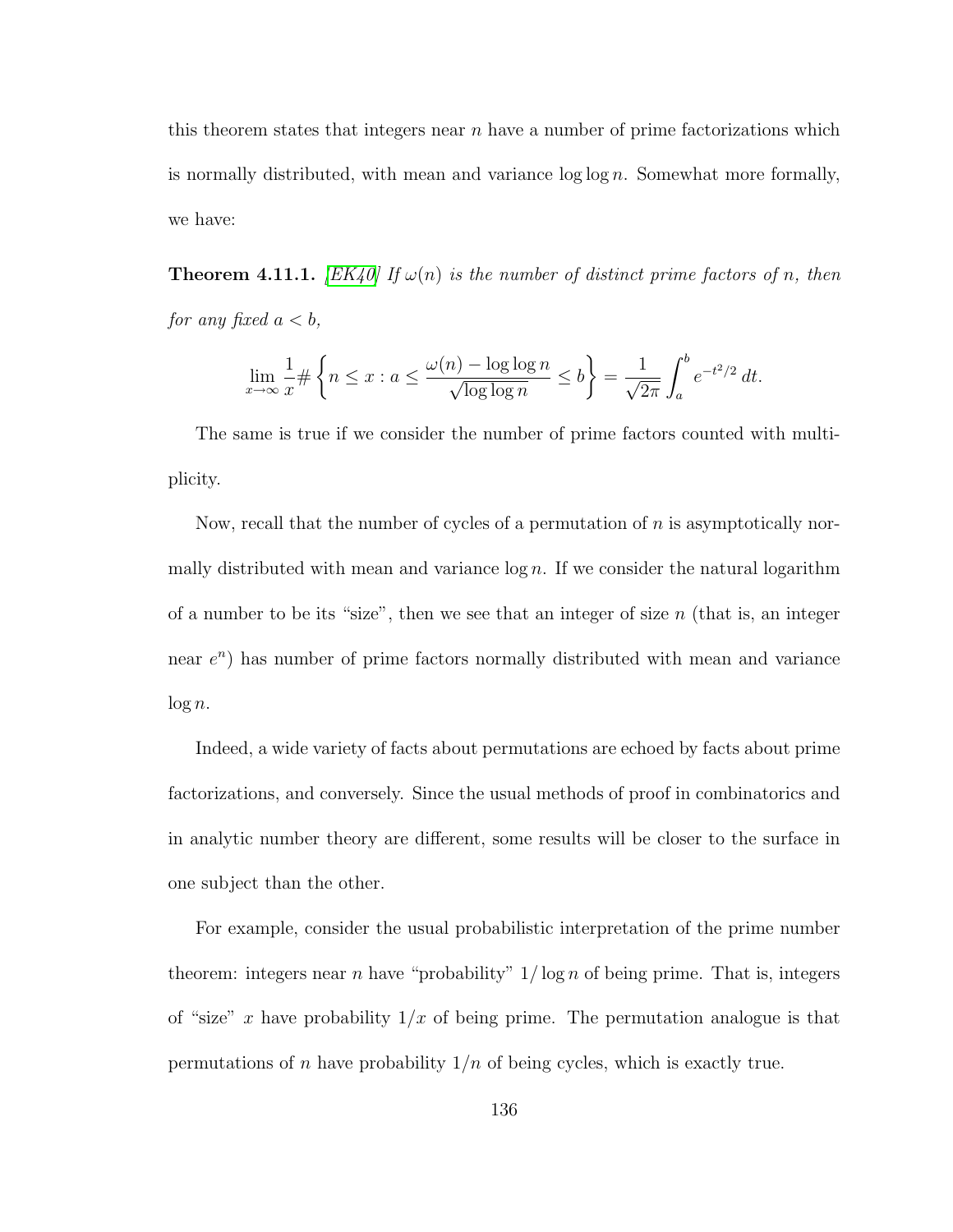Also note that the expected number of cycles in a permutation of  $[n]$  which are longer than  $\alpha n$  is asymptotic to  $-\log \alpha$  as  $n \to \infty$ . Since the expected number of k-cycles in a permutation of n, with  $1 \leq k \leq n$ , is  $1/k$ , the expected number of cycles longer than  $\alpha n$  is  $H_n - H_{\lfloor \alpha n \rfloor}$ , where  $H_n = \sum_{k=1}^n$  is the *n*th harmonic number. As  $n \to \infty$  this approaches  $- \log \alpha$  from the usual asymptotic series for the harmonic numbers. We also see that the expected number of prime factors of an integer  $n$ which are greater than  $n^{\alpha}$  is  $-\log \alpha$ . The asymptotic density of positive integers n with kth largest factor smaller than  $n^{1/\alpha}$  is  $\rho_k(\alpha)$ , where we have  $L_0(\alpha) = [\alpha > 0]$ and

$$
L_k(\alpha) = \left[\!\left[ \alpha \ge k \right]\!\right] \int_k^\alpha L_{k-1}(t-1) \, \frac{dt}{t},
$$

and  $1 - \rho_k(\alpha) = \sum_{n=0}^{\infty} {\binom{-k}{n}} L_{n+k}(\alpha)$  [\[Rie94,](#page-258-0) p. 162]. The density of positive integers with kth largest factor *larger* than  $n^{1/\alpha}$  is therefore  $1 - \rho_k(\alpha)$ , and so the expected number of factors larger than  $n^{1/\alpha}$  is  $\sum_{k\geq 1}(1-\rho_k(\alpha))$ . Therefore the expected number of such factors is

$$
\sum_{k\geq 1}\sum_{n\geq 0}\binom{-k}{n}L_{n+k}(\alpha).
$$

Letting  $n + k = j$  we can rewrite this sum as

$$
\sum_{j\geq 1} \sum_{n=0}^{j-1} {n-j \choose n} L_j = \sum_{j\geq 1} L_j \left( \sum_{n=-0}^{j-1} (-1)^n {j-1 \choose n} \right)
$$

and the inner sum is 0 except when  $j = 1$ , when it is 1. So the expected number of factors larger than  $n^{1/\alpha}$  is  $L_1(\alpha)$ ; this is  $\log \alpha$ .

Similarly, the Dickman function, as defined by [\[Dic30\]](#page-249-0), tells us the distribution of the largest prime factor of a random integer. Let  $\psi(x, y)$  denote the number of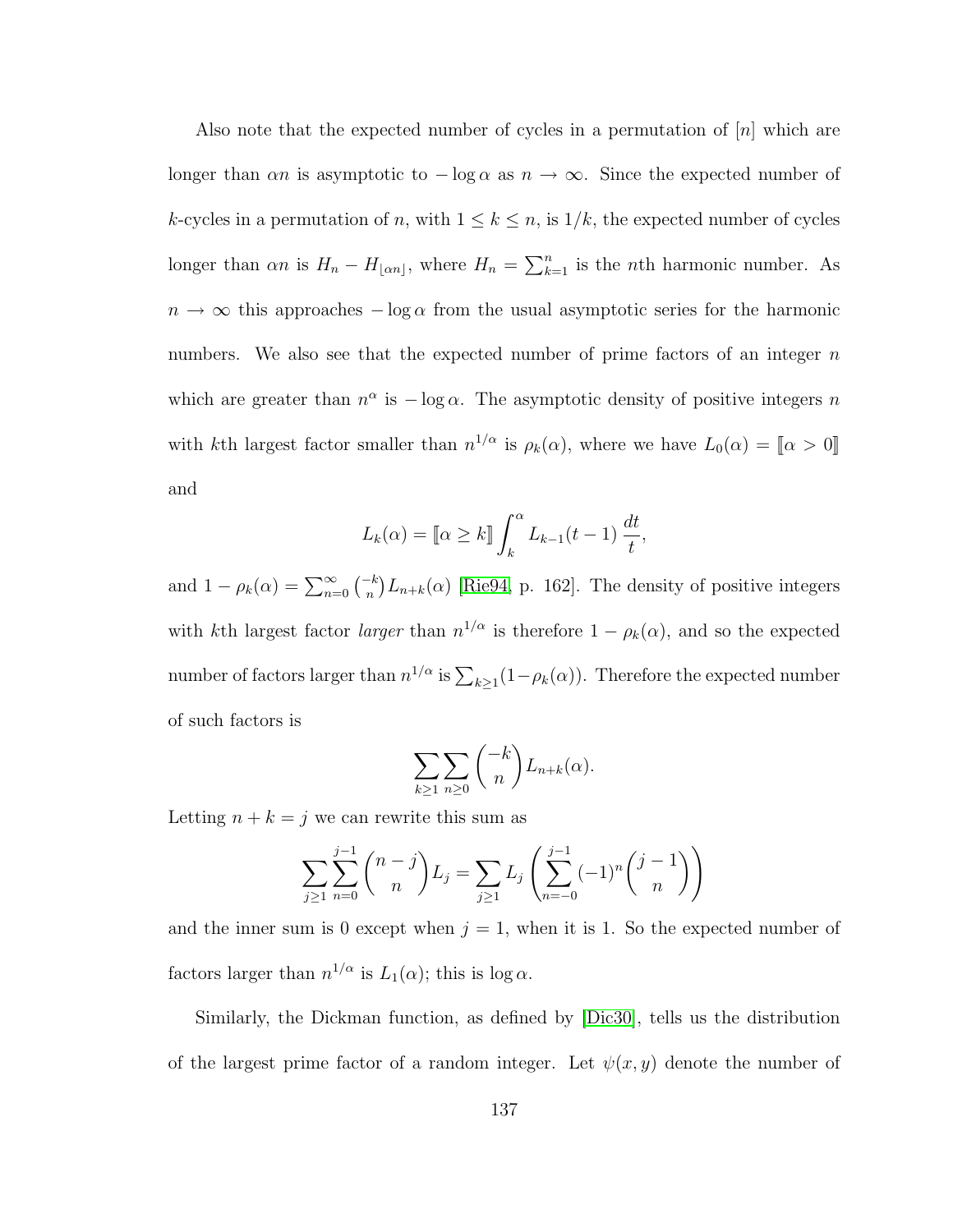integers less than or equal to x with all prime factors less than or equal to y. Then  $\psi(x, x^u) \sim x \rho(1/u)$  as  $x \to \infty$ , where  $\rho$  is the function defined by  $\rho(u) = 1$  for  $0 \le u \le 1$  and  $\rho(u) = \frac{1}{u} \int_{u-1}^{u} \rho(t) dt$  for all  $u > 1$ . In particular  $\rho(u) = 1 - \log u$  for  $1 \le u \le 2$ . This result has been extended in [\[KP77\]](#page-254-0), where it is shown that there are  $\sim \rho_k(u)x$  integers with kth largest prime factor less than  $x^{1/u}$ , where  $\rho_k(u) = 1$  for  $u \leq 1$ , and

$$
\rho_k(u) = 1 - \int_1^u (\rho_k(t-1) - \rho_{k-1}(t-1)) \frac{dt}{t}.
$$

They also showed that  $\rho_k(u)$  is the probability that the kth longest cycle in a random permutation of N letters has length less than  $N/u$ . This extends work of [\[LS66\]](#page-254-1) on the length of the longest cycle.

The results of Section [4.9](#page-137-0) also are connected to number theory. The number of cycles in a permutation of |n| of length between  $\gamma n$  and  $\delta n$  is analogous to the number of prime factors of an integer near n between  $n^{\gamma}$  and  $n^{\delta}$ . The case  $\gamma = 0$  (that is, integers with all factors less than  $n^{\delta}$ ) was considered by Dickman [\[Dic30\]](#page-249-0), and that of  $\delta = 1$  (all factors greater than  $n^{\gamma}$ ) by Buchstab [\[Buc49\]](#page-248-0); the general case was treated by Friedlander [\[Fri76\]](#page-251-0). There do not seem to be results considering the probability that an integer near *n* has a specified *number* of prime factors in  $[n^{\gamma}, n^{\delta}]$ .

Instead of looking at the sizes of cycles of prime factors, we can look at multiplicities. The "probability" that an integer is squarefree is  $6/\pi^2 = 1/\zeta(2)$ ; that is, the number of squarefree integers less than n which are squarefree is asymptotic to  $6n/\pi^2$ . The analogue of a squarefree integer is a permutation with no cycle length repeated.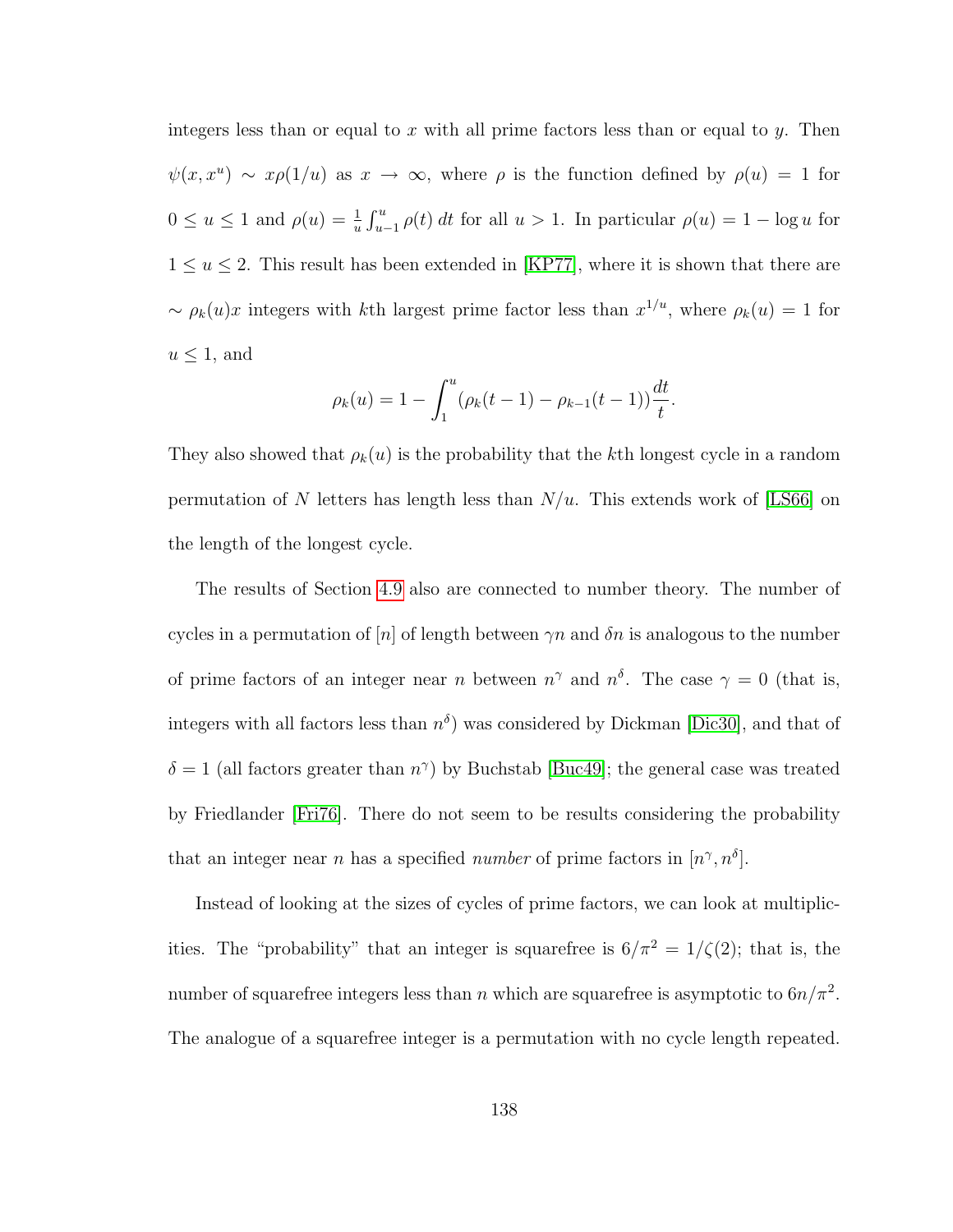The probability that a random permutation of [n] has no repeated cycle lengths is  $e^{-\gamma}$ where  $\gamma$  is the Euler-Mascheroni constant [\[FFG](#page-251-1)<sup>+</sup>06]. These probabilities are given by the infinite products

$$
\prod_{p\geq 1} \left(1 - \frac{1}{p^2}\right), \prod_{k\geq 1} \left(1 + \frac{1}{k}\right) e^{-1/k}
$$

respectively, where the former is over primes and the latter is over all integers. The result in the squarefree case can be predicted from the "Cramer model" of prime factorizations, in which integers are assumed to be divisible by  $p$  with probability  $1/p$  and divisibility by each prime is independent; in the distinct-cycle-length case, we can predict the result from the fact that a random permutation has  $\mathcal{P}(k)$  cycles of length k, since  $(1+1/k)e^{-1/k}$  is the probability that a  $\mathcal{P}(1/k)$  random variable is either 0 or 1.

Finally, we can seek analogues of our results on the parity of cycle lengths occurring in the factorizations of integers. The analogue of parity of cycle lengths is not parity of primes. Perhaps the most natural way to divide the primes in half is to split them into classes congruent to  $4n \pm 1$  or to  $6n \pm 1$ . In this case we can consider the following theorem of Spearman and Williams.

**Theorem 4.11.2.** [\[SW07,](#page-259-0) Thm. 1.1, case  $\lambda = 1$ ]. Let  $S := S(l_1, l_2, \ldots, l_r, k)$ , be the set of integers with all prime factors congruent to one of  $l_1, l_2, \ldots, l_r$  modulo k, and let  $0 < \epsilon < 1$ . Then there exists a positive constant C such that

$$
\sum_{\substack{n \le x \\ n \in S}} 1 = \frac{r}{\phi(k)} Cx(\log x)^{r/\phi(k)-1} + O((\log x)^{r/\phi(k)-2+\epsilon})
$$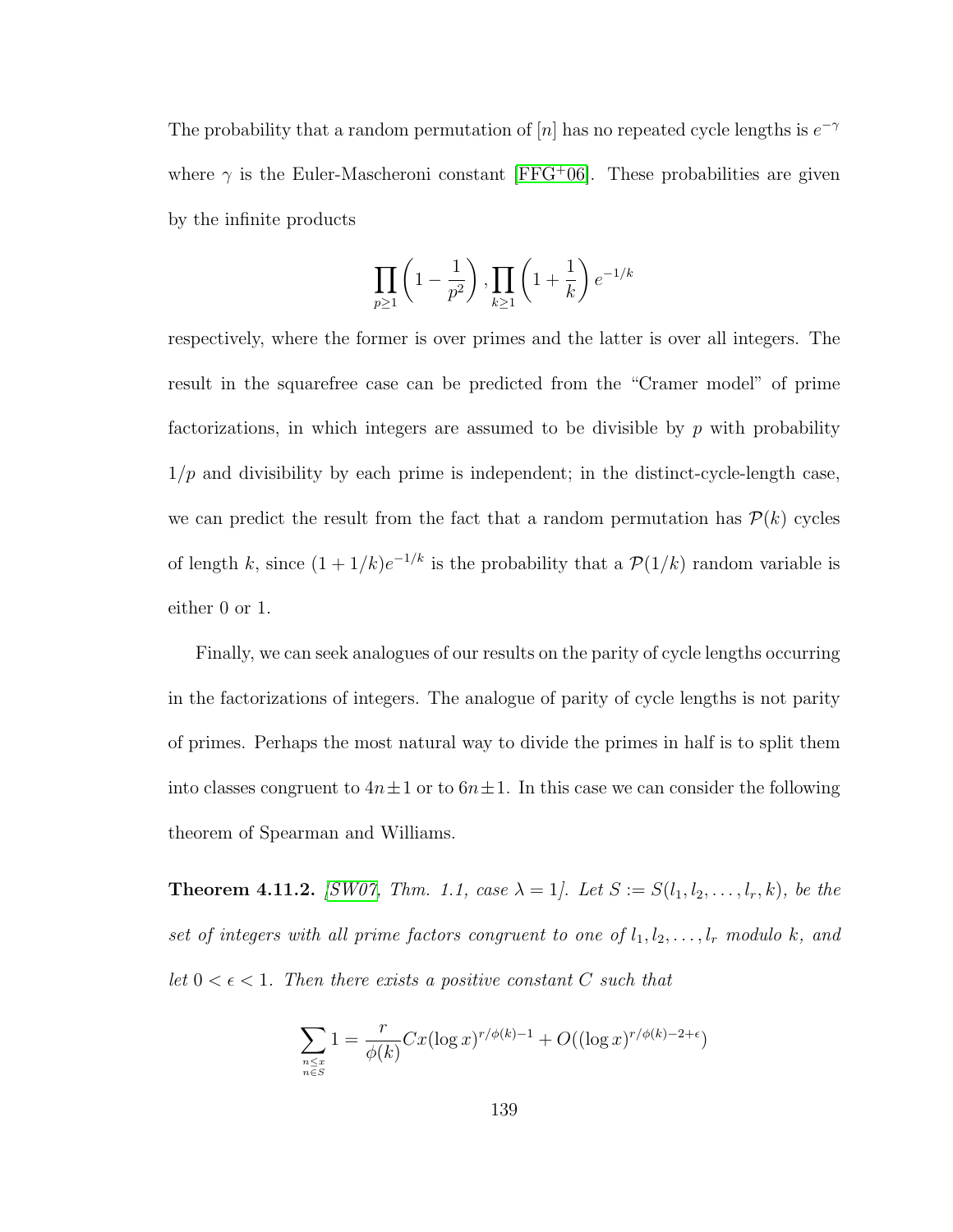where the constant implicit in the O notation depends at most on  $\epsilon, k, l_1, \ldots, l_r, \lambda$ .

The constant C is a certain product over Dirichlet characters modulo k which we do not give explicitly. The version of the theorem we state here is for the "counting" sums  $\sum_{n\leq x, n\in S} 1$ ; in fact Spearman and Williams considered sums of the form  $\sum_{n\leq x \atop n\in S} n^{\alpha}$  for all  $\alpha \geq -1$ . This theorem has a probabilistic interpretation: the probability that an integer near x has all its prime factors congruent to one of  $l_1, l_2, \ldots, l_r$ modulo k is proportional to  $(\log x)^{r/\phi(k)-1}$ . That is, integers of "size" *n* have all their prime factors in one of the allowed residue classes with probability proportional to  $n^{r/\phi(k)-1}.$ 

Now,  $r/\phi(k)$  is the relative density of these primes in the set of all primes, by the prime number theorem for arithmetic progressions. So this is exactly an analogue of results in Section [4.5,](#page-120-0) in which we show that a permutation of  $[n]$  has probability proportional to  $n^{r/s-1}$  of having all its cycle lengths in one of r specified residue classes modulo s. In particular, the number of integers less than x with all prime factors congruent to 1 mod 4, or to 3 mod 4, are both  $\Theta(x/\sqrt{\log x})$ ; these are analogous to results on permutations with all cycle lengths of the same parity.

Finally, Landau [\[Lan08\]](#page-254-2) showed that the number of integers less than x that can be written as a sum of two squares, denoted by  $S(x)$ , satisfies  $\lim_{x\to\infty} \sqrt{\log x}/x \cdot S(x) = K$ where K is a constant. Probabilistically, numbers near x have probability  $1/$ √  $\log x$ of being expressible as a sum of two squares. We recall that a positive integer can be written as a sum of two squares if and only if all primes of form  $4k + 3$  occur to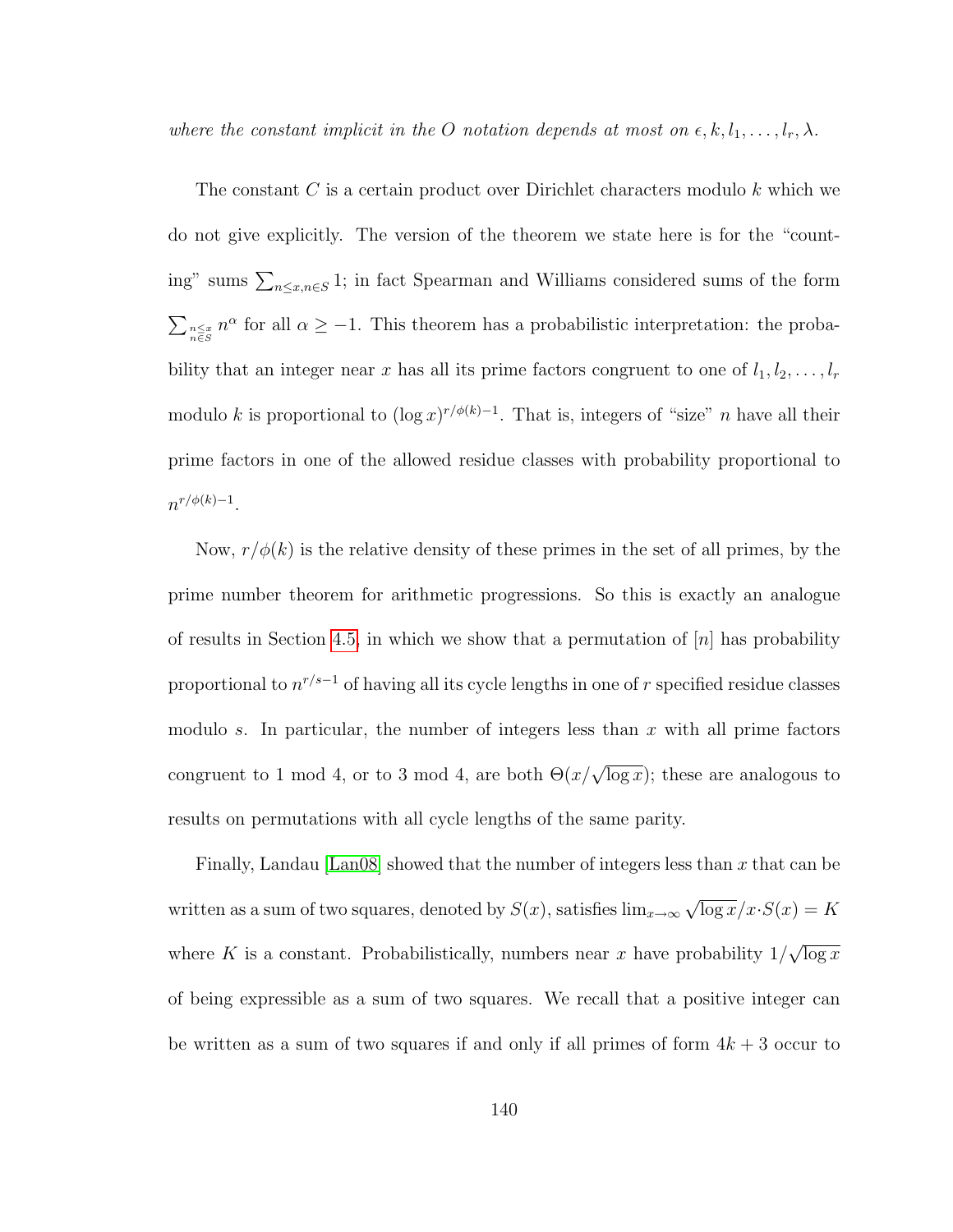an even power in its prime factorization. So positive integers which can be written as sums of two squares are analogous to permutations in which cycles of even length occur with even multiplicity – that is, to permutations with square roots. Pouyanne [\[Pou02\]](#page-257-0) gives an asymptotic expression for the probability that a permutation of [n] has an mth root, for any fixed m as  $n \to \infty$ ; for  $m = 2$  this is asymptotic to  $C/\sqrt{n}$ for a constant  $C$ .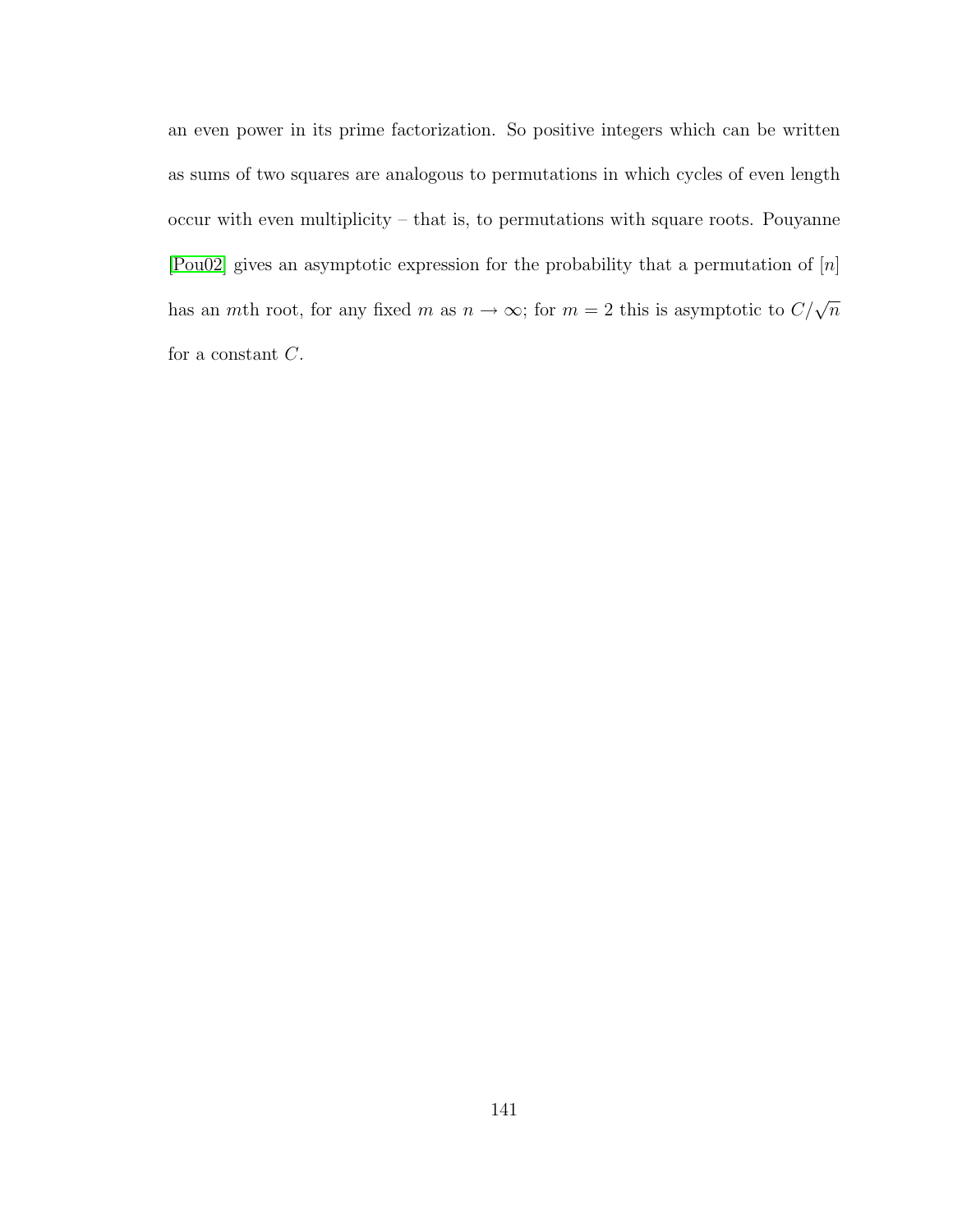### Chapter 5

# Cycle structure of compositions of involutions

### 5.1 Introduction

In this chapter we study the cycle structure of compositions of involutions. Recall that an *involution* is a permutation with all cycles having length 1 or 2. Let  $a_n$  be the number of involutions in the symmetric group  $S_n$ . Then as  $n \to \infty$ ,

<span id="page-153-0"></span>
$$
a_n \sim \sqrt{n!} e^{\sqrt{n}} (8\pi en)^{-1/4}.
$$
 (5.1)

This form involving  $\sqrt{n!}$  is due to [\[FS09,](#page-252-1) p. 583]; see [\[MW55\]](#page-256-0) for the result in another form, and [\[Pem09,](#page-257-1) Example 3.2] for details of the asymptotic analysis by the saddle-point method. The factor  $\sqrt{n!}$  is much faster-growing than  $e^{\sqrt{n}}(8\pi en)^{-1/4}$ . So in a logarithmic sense the number of involutions of  $[n]$  is approximately the square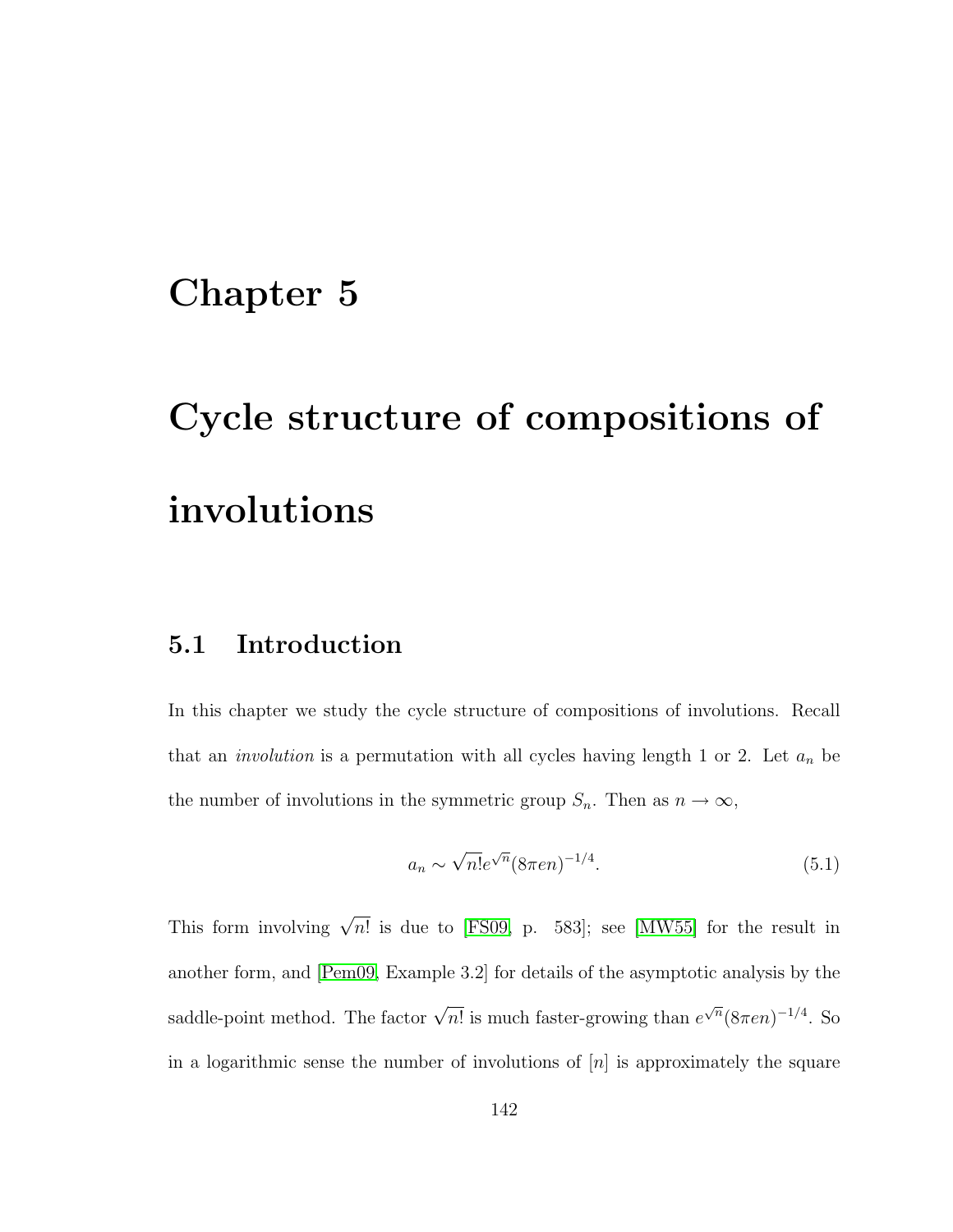root of the number of permutations of  $[n]$ . Thus the number of pairs of involutions of  $[n]$  is logarithmically near n!. This suggests identifying permutations with pairs of involutions. A natural way to combine two involutions to form a permutation is composition, so we study compositions.

We then proceed to represent involutions graph-theoretically as partial matchings; thus compositions of two involutions can be identified with graphs having 2-colored edges, where each vertex has at most one incident edge of each color. The components of such graphs are paths and cycles, so we easily find generating functions involving them. This is our principal tool for extracting information on the cycle structure of these graphs and the corresponding permutations. In particular, if  $\sigma$  and  $\tau$  are random involutions of [n], then as  $n \to \infty$ :

- The distribution of the number of k-cycles of  $\tau \circ \sigma$  converges in distribution to  $\mathcal{P}(1) + 2\mathcal{P}(1/2k)$  (Theorem [5.3.1\)](#page-160-0);
- The mean number of cycles of  $\tau \circ \sigma$  (of all lengths) is  $\sqrt{n} + \frac{1}{2}$  $\frac{1}{2} \log n + O(1)$ (Theorem [5.5.4\)](#page-168-0);
- If  $\sigma$  and  $\tau$  are constrained to be fixed-point-free, then the distribution of the number of cycles of  $\tau \circ \sigma$  is asymptotically normal with mean log n and variance  $2 \log n$  (Proposition [5.6.2\)](#page-169-0).

Next, we consider the number of factorizations of a permutation into involutions. The mean number of factorizations into two involutions of a permutation  $\pi \in S_n$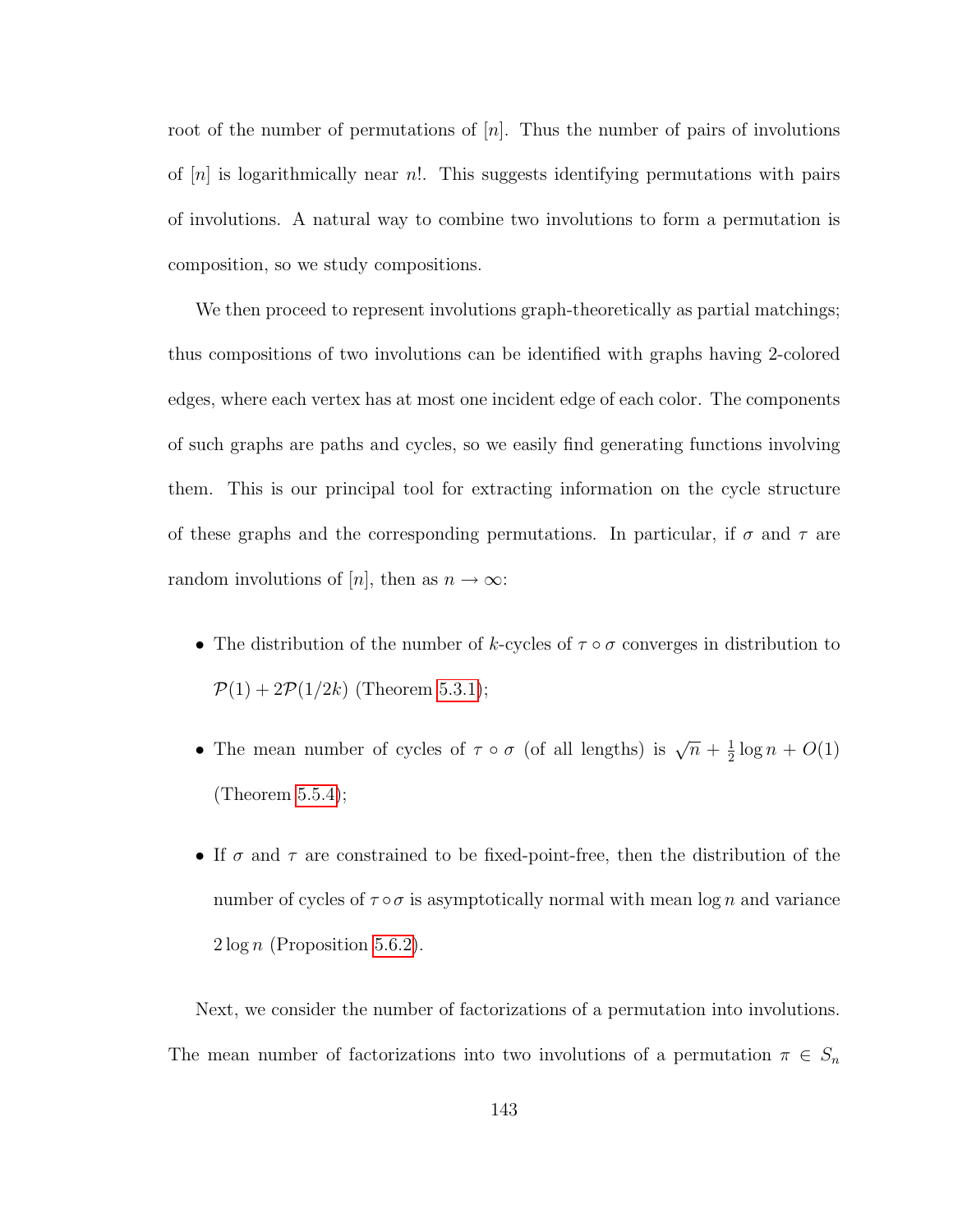chosen uniformly at random – that is, solutions to  $\pi = \tau \circ \sigma$ , with  $\tau$  and  $\sigma$  involutions of  $[n]$  – is  $e^{2\sqrt{n}}/$ √  $8\pi en(1+o(1))$ . We derive a formula (Theorem [5.7.1\)](#page-172-0) for the number of factorizations of  $\pi \in S_n$  into two involutions, in terms of the cycle type of  $\pi$ . This is a product over cycle lengths. In a model of random permutations in which there are  $\mathcal{P}(1/k)$  cycles of length k for  $k = 1, \ldots, n$ , the number of factorizations of a random permutation  $\pi$  is lognormally distributed (Theorem [5.7.5\)](#page-177-0). If  $\mathbb{P}^*_n$  denotes this probability measure,  $F(\pi)$  the number of factorizations of  $\pi$ , and  $\Phi$  the standard normal cdf, then

$$
\lim_{n \to \infty} \mathbb{P}_n^* \left( \frac{\log F(\pi) - \frac{1}{2} (\log n)^2}{\frac{1}{3} (\log n)^3} \le x \right) \to \Phi(x).
$$

In particular the median number of factorizations of  $\pi$  is near  $\exp((\log n)^2/2)$ , much smaller than the mean. This is one of many indications that the measure on  $S_n$  coming from compositions of involutions chosen uniformly at random is much different from the uniform measure on  $S_n$ .

After this, we consider pattern avoidance in involutions. Stanley-Wilf limits for various classes of pattern-avoiding permutations are known; in those cases where a Stanley-Wilf limit for the corresponding pattern-avoiding involutions exists, the former is the square of the latter. In the simplest case, that of 21-patterns or inversions, it is also possible to enumerate involutions on  $[n]$  by their number of inversions; we compare the distribution of the number of inversions in involutions with the number of inversions in ordinary permutations.

Finally, we asymptotically enumerate permutations with all cycle lengths in a finite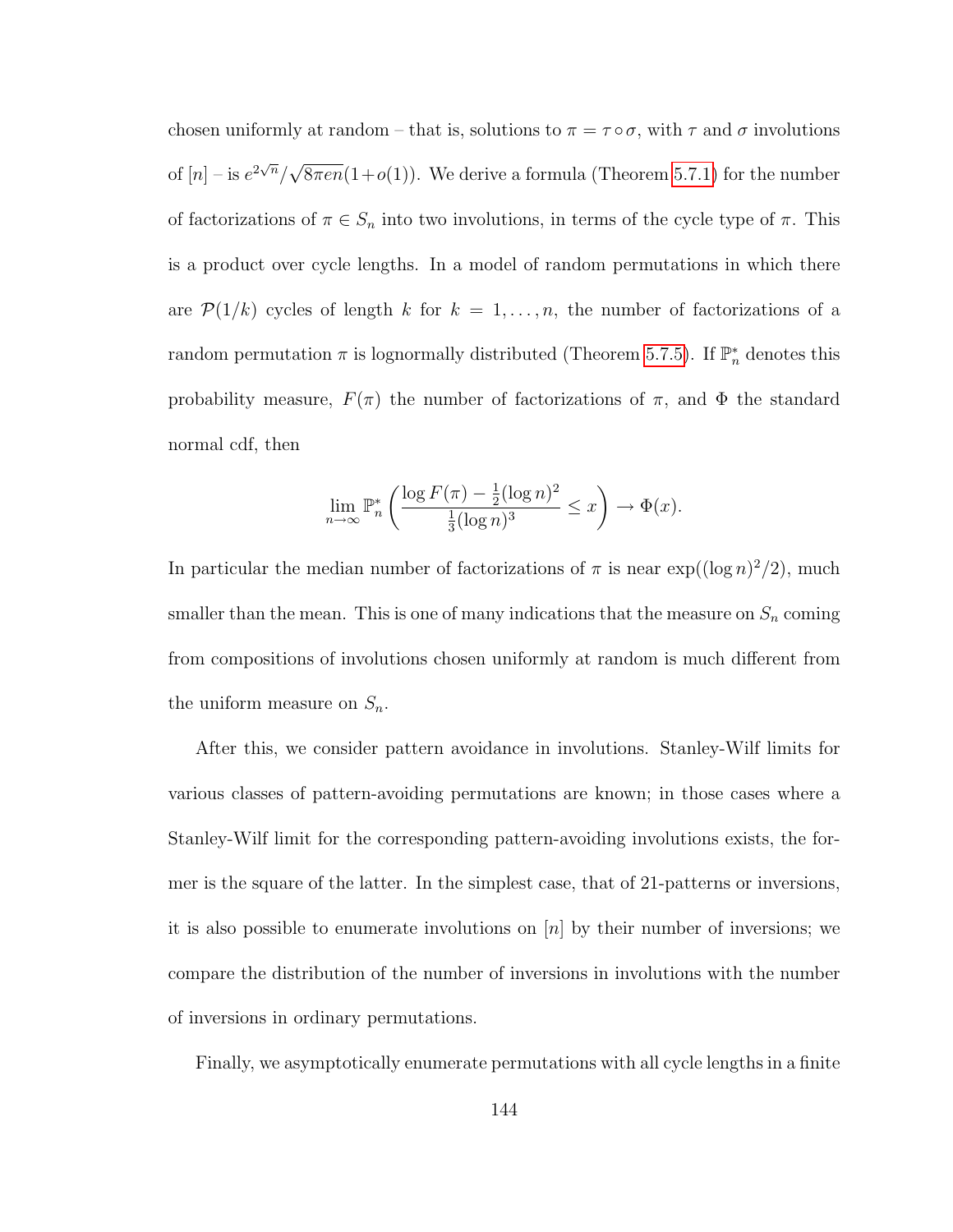set S; involutions are the case  $S = \{1, 2\}$ . Call a permutation with all cycle lengths in S an S-permutation. Let  $p_n^{(S)}$  be the probability that a permutation of [n] selected uniformly at random is an S-permutation. Then  $\lim_{n\to\infty} \frac{\log p_n^{(S)}}{\log n!} = -1/(\max S)$ ; a refinement of this is Theorem  $5.10.1$  below. In particular the number of k-cycles of a typical S-permutation is near  $\frac{1}{k}n^{k/(\max S)}$ , generalizing the result that a typical involution of  $[n]$  has  $\sqrt{n}$  fixed points.

### 5.2 Graph-theoretic decomposition

An involution  $\sigma$  can be represented as a partial matching on the set  $[n]$ , where k and l are matched if  $\sigma(k) = l$  (and therefore  $\sigma(l) = k$ ). We can view this matching as a graph, by drawing an edge between k and l when  $\sigma(k) = l$ . A pair of partial matchings or involutions,  $(\sigma, \tau)$ , can be identified with a graph on the vertex set [n] with 2-colored edges, where we color the edges solid or dotted according to whether they are from  $\sigma$  or from  $\tau$ . We write  $\sigma \cup \tau$  for this graph, and refer to it as a superposition; we write  $\tau \circ \sigma$  for the corresponding permutation.

Figure [5.1](#page-157-0) illustrates such a superposition, where the solid edges represent the matching or involution  $\sigma$  and the dotted edges represent the matching or involution  $\tau$ , with

> $\sigma = (1 2)(3 4)(5 6)(7 8)(9 10)(11 12)(13)(14 15)(16 17)(18 19),$  $\tau = (1\ 4)(2\ 3)(5)(6\ 7)(8)(9)(10\ 11)(12\ 13)(14\ 19)(15\ 16)(17\ 18).$

To read the product permutation from the figure, start at any vertex, follow the solid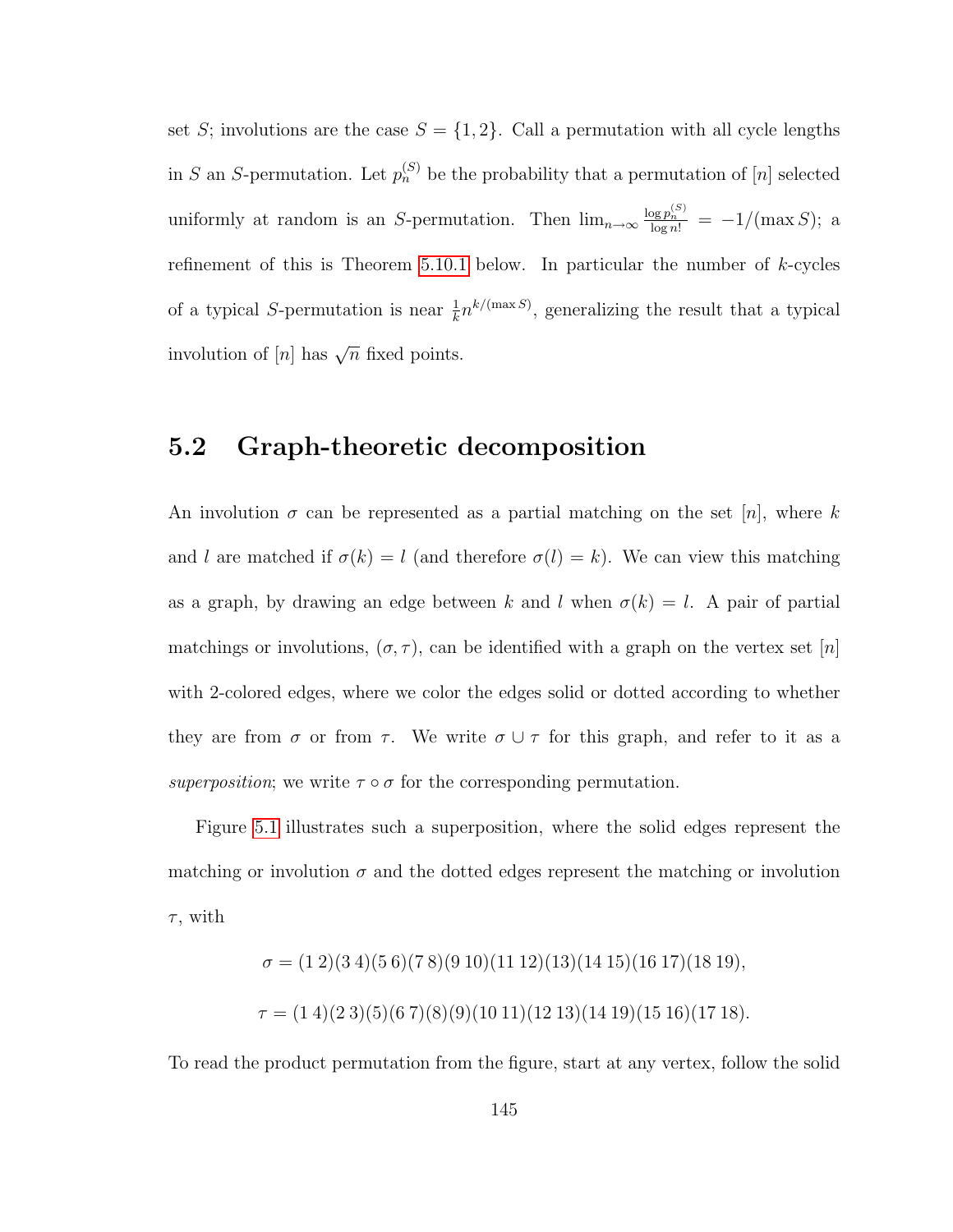

<span id="page-157-0"></span>Figure 5.1: Two matchings on 19 vertices.

edge at that vertex and then the dotted edge at that vertex. (If only one of those edges exists, follow it; if neither exists, the original vertex is a fixed point.) In this example, we have

$$
\tau \circ \sigma = (1\ 3)(2\ 4)(5\ 7\ 8\ 6)(9\ 11\ 13\ 12\ 10)(14\ 16\ 18)(15\ 17\ 19).
$$

<span id="page-157-2"></span>Theorem 5.2.1. The trivariate generating function for pairs of partial matchings  $(\sigma, \tau)$ , counted according to the size of the ground set (indicated by the variable z) and number of paths and cycles in  $\sigma \cup \tau$  (indicated by u and v respectively), exponential in z and ordinary in u and v, is

<span id="page-157-1"></span>
$$
Q(z, u, v) = \frac{\exp(uz/(1-z))}{(1-z^2)^{v/2}}
$$
\n(5.2)

That is,  $n![z^n u^k v^l]Q(z, u, v)$  is the number of pairs of partial matchings on n vertices with k paths and l cycles.

Proof. We enumerate the possible connected components of a pair of partial matchings and apply the exponential formula.

The connected components of such a graph are cycles of even length and paths, with the edges alternating in color. These are the only possible components since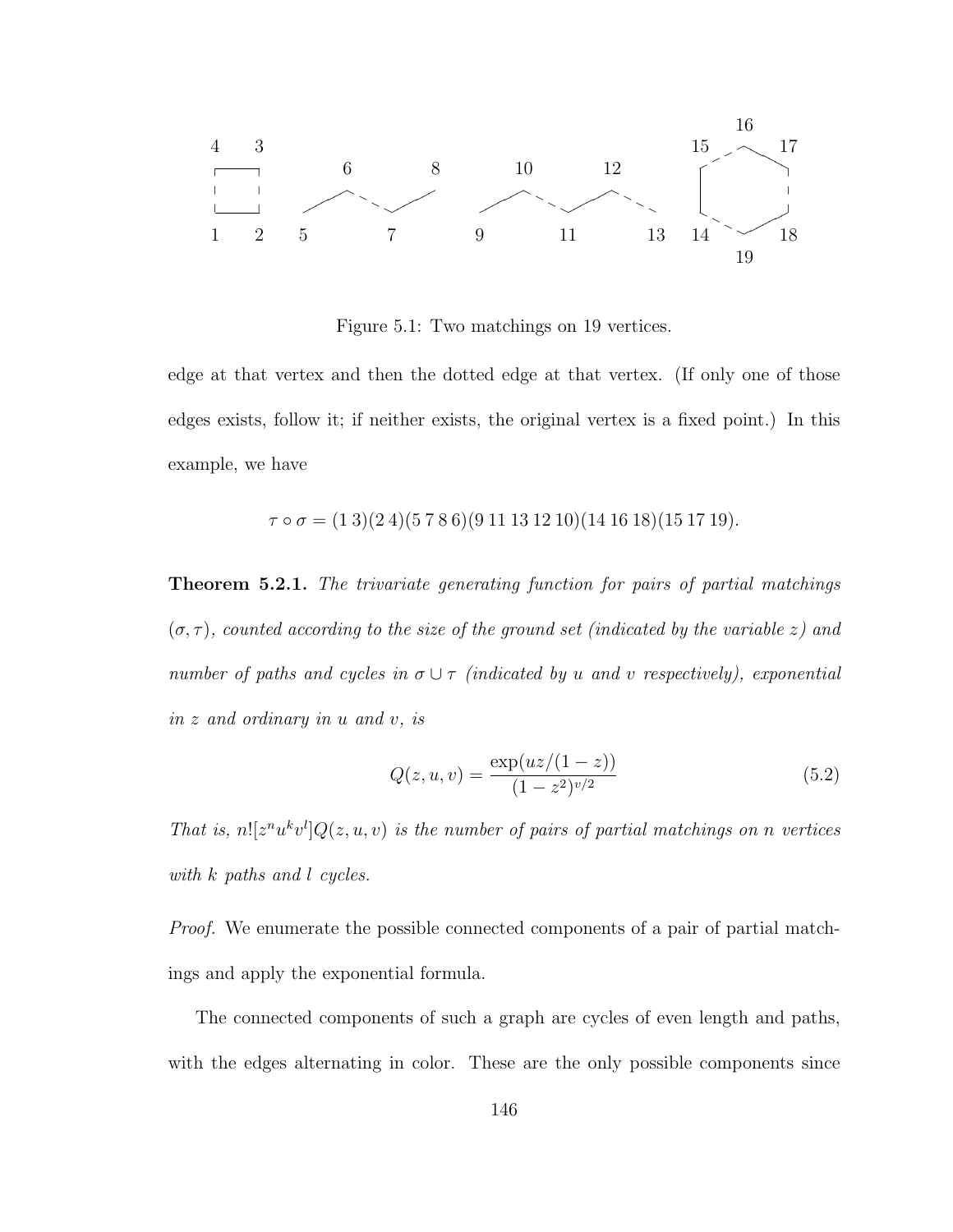if colors are ignored, all vertices must have degree at most two. We note that the degenerate path (a single vertex) and the degenerate cycle (two vertices connected by a solid edge and a dotted edge) are both possible components. We consider the length of a path to be its number of vertices, so a single vertex is a path of length 1.

First we count the possible labelled cycles. Since the edges must alternate in color, only cycles of even length are possible. Now, an unlabelled cycle with even length  $n$ , like the cycle on the right in Figure [5.2,](#page-157-1) can be labelled in  $n!$  ways. But there are n symmetries of this cycle that take solid edges to solid edges, corresponding to the dihedral group with n elements. So there are  $(n-1)!$  possible labelled cycles of length n, for each even n, and none for odd n. Thus the exponential generating function (egf) for properly colored cycles is

$$
1!\frac{z^2}{2!} + 3!\frac{z^4}{4!} + 5!\frac{z^5}{6!} + \dots = \frac{z^2}{2} + \frac{z^4}{4} + \frac{z^6}{6} + \dots = \frac{1}{2}\log\frac{1}{1-z^2}.
$$

Next we count labelled paths with edges alternating color. If such a path has an even number of edges, like the leftmost path in Figure [5.2,](#page-157-1) then there are  $n!$ ways to label it – each permutation of  $[n]$  corresponds to a labelling, by writing that permutation (in one-line notation) starting at the end of the path with a solid edge. If there are an odd number of edges, as in the middle path in Figure [5.2,](#page-157-1) then the ends of the path are indistinguishable. We first choose whether the two terminal edges of the path are solid or dotted (they must be the same color); then there are only  $n!/2$ ways to label a solid-dotted-solid path or a dotted-solid-dotted path. So there are n! paths with n vertices, with vertices having distinct labels in  $[n]$  and edges having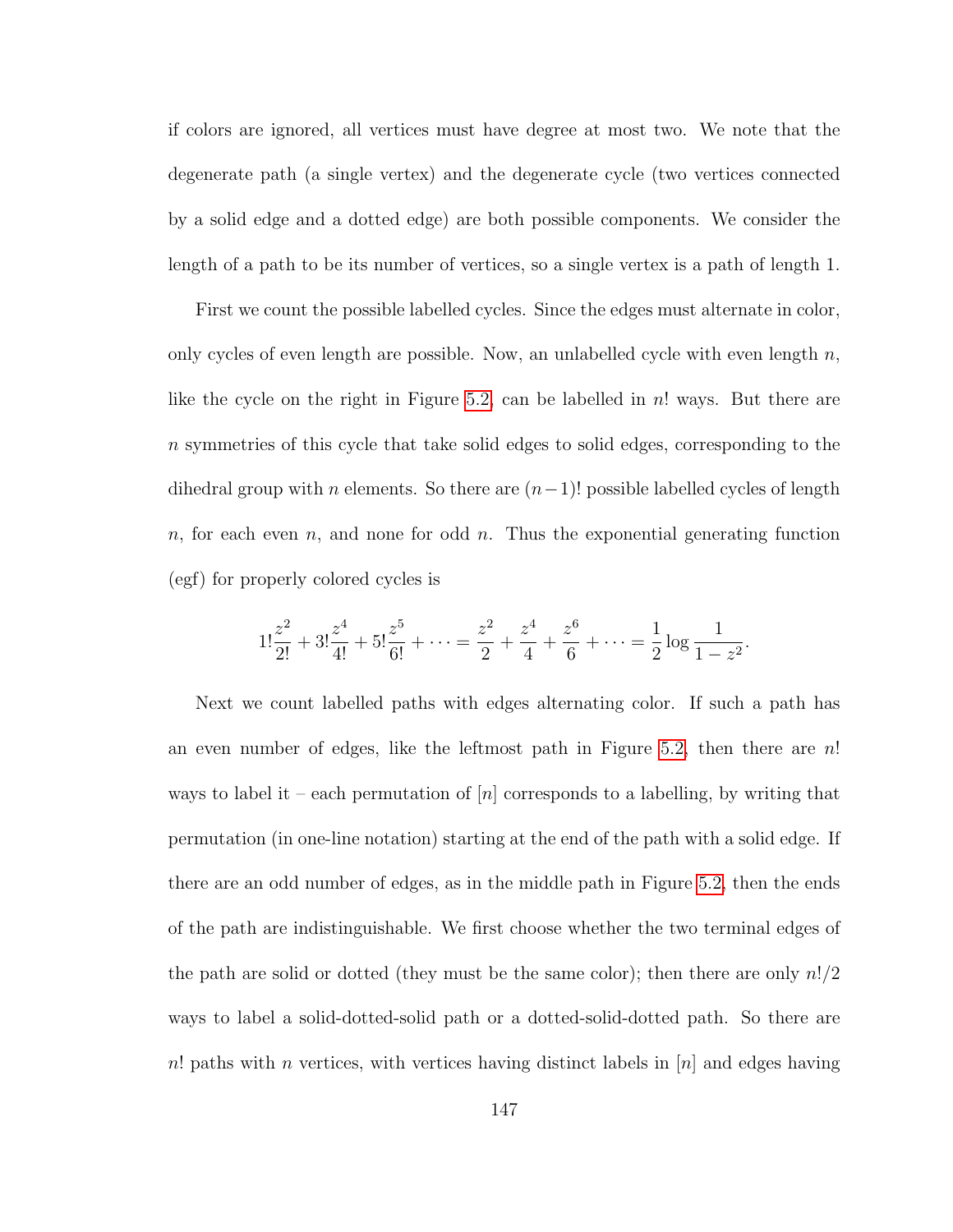

Figure 5.2: Unlabelled paths of length four and five, and an unlabelled cycle of length four.

alternating colors. The egf for properly colored paths is  $z/(1-z)$ .

The generating function of components marked according to their type (path or cycle) is therefore  $u \cdot \frac{z}{1-z} + v \cdot \frac{1}{2}$  $\frac{1}{2} \log \frac{1}{1-z^2}$ , and applying the exponential formula gives  $(5.2).$  $(5.2).$  $\Box$ 

We quickly derive two corollaries more relevant to permutation enumeration.

Corollary 5.2.2. The exponential generating function of pairs of involutions is  $P(z) = \exp(z/(1-z))/$ √  $1 - z^2$ .

*Proof.* Take the specialization  $u = 1, v = 1$  in Theorem [5.2.1.](#page-157-2) This gives the exponential generating function for pairs of partial matchings, which we identify with pairs of involutions.  $\Box$ 

<span id="page-159-0"></span>Corollary 5.2.3. The semi-exponential generating function of pairs of involutions  $(\sigma, \tau)$ , counted by the size of the ground set and the number of permutation cycles in the composition  $\tau \circ \sigma$ , is

$$
R(z, u) = \frac{\exp\left(\frac{uz}{1-z}\right)}{(1-z^2)^{u^2/2}},
$$

*Proof.* Consider a pair of perfect matchings  $(\sigma, \tau)$ . Each connected component of the corresponding graph  $\sigma \cup \tau$  gives rise to either one or two cycles in  $\tau \circ \sigma$ . Each 2k-cycle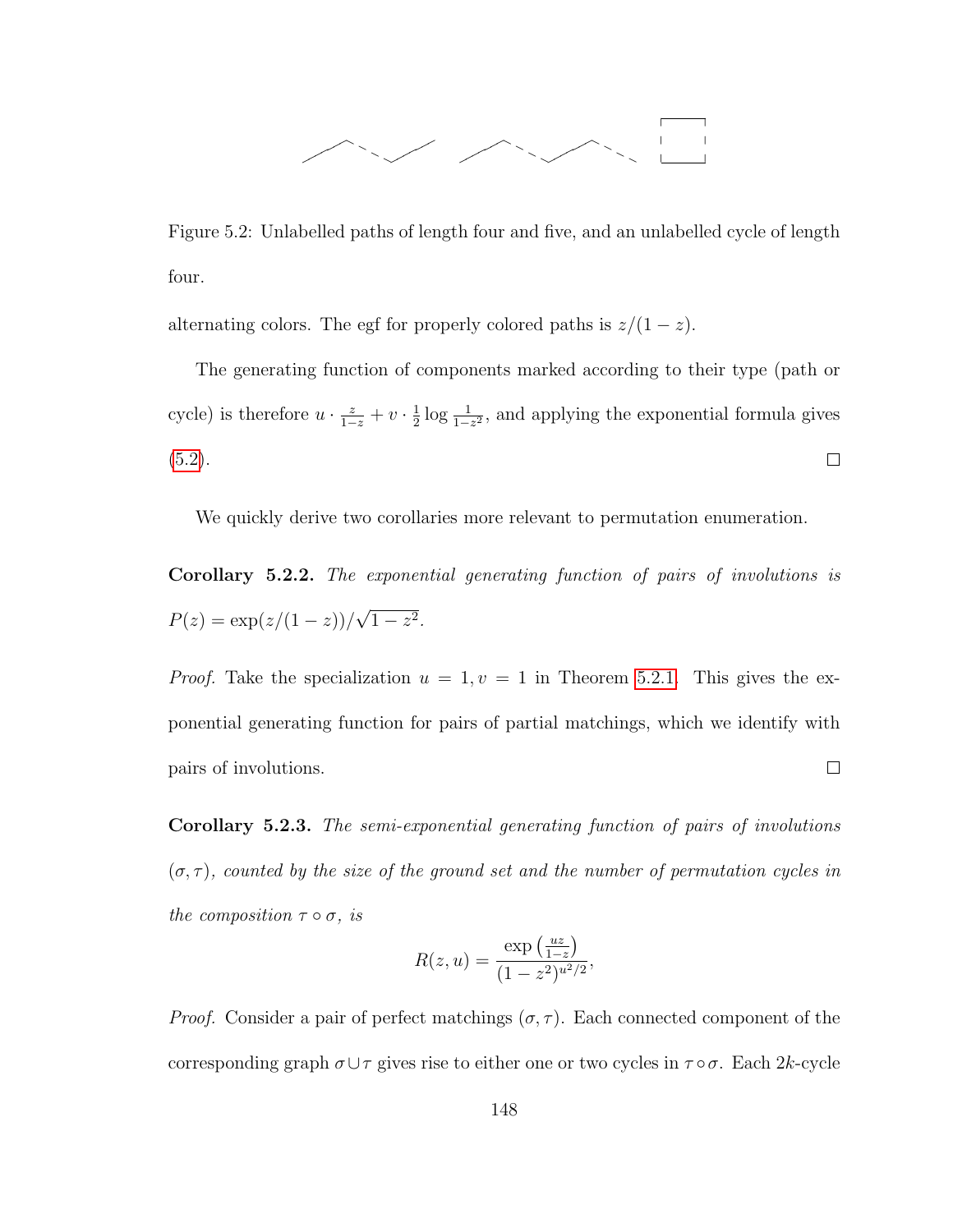in the graph  $\sigma \cup \tau$  gives rise to two k-cycles in the permutation  $\tau \circ \sigma$ , corresponding to half of the vertices. Each k-path in  $\sigma \cup \tau$  gives rise to a k-cycle in  $\tau \circ \sigma$ . To count by permutation cycles, then, we need  $z^n u^k v^l$  in  $Q(z, u, v)$  to be mapped to  $z^n u^{k+2l}$ ; thus we take the specialization  $R(z, u) = Q(z, u, u^2)$  in Theorem [5.2.1.](#page-157-2)  $\Box$ 

## 5.3 Asymptotic distribution of the number of kcycles

<span id="page-160-0"></span>In this section we show

**Theorem 5.3.1.** The distribution of the number of k-cycles of the composition of a pair of random involutions of [n] converges in distribution to the distribution of  $A_k + 2B_k$  as  $n \to \infty$ , where  $A_k$  and  $B_k$  are independent,  $A_k$  is Poisson with mean 1, and  $B_k$  is Poisson with mean  $1/(2k)$ .

We need the following more general result. Recall that a sequence  ${b_n}$  is slowly varying if  $\lim_{n\to\infty} b_{n-1}/b_n = 1$ .

<span id="page-160-1"></span>**Lemma 5.3.2.** Let  $P(z, u)$  be the generating function

$$
P(z, u) = \sum_{n,k \ge 0} P_{n,k} \frac{z^n}{n!} u^k
$$

where  $P_{n,k}$  is the number of objects in a combinatorial class  $P$  of size n with some parameter  $\chi$  equal to k. Assume  $P(z, u) = Q(z)e^{R(z, u)}$  with R a polynomial,  $[z^n]Q(z)$ is slowly varying as  $n \to \infty$ , and  $R(1,t)$  is the factorial moment generating function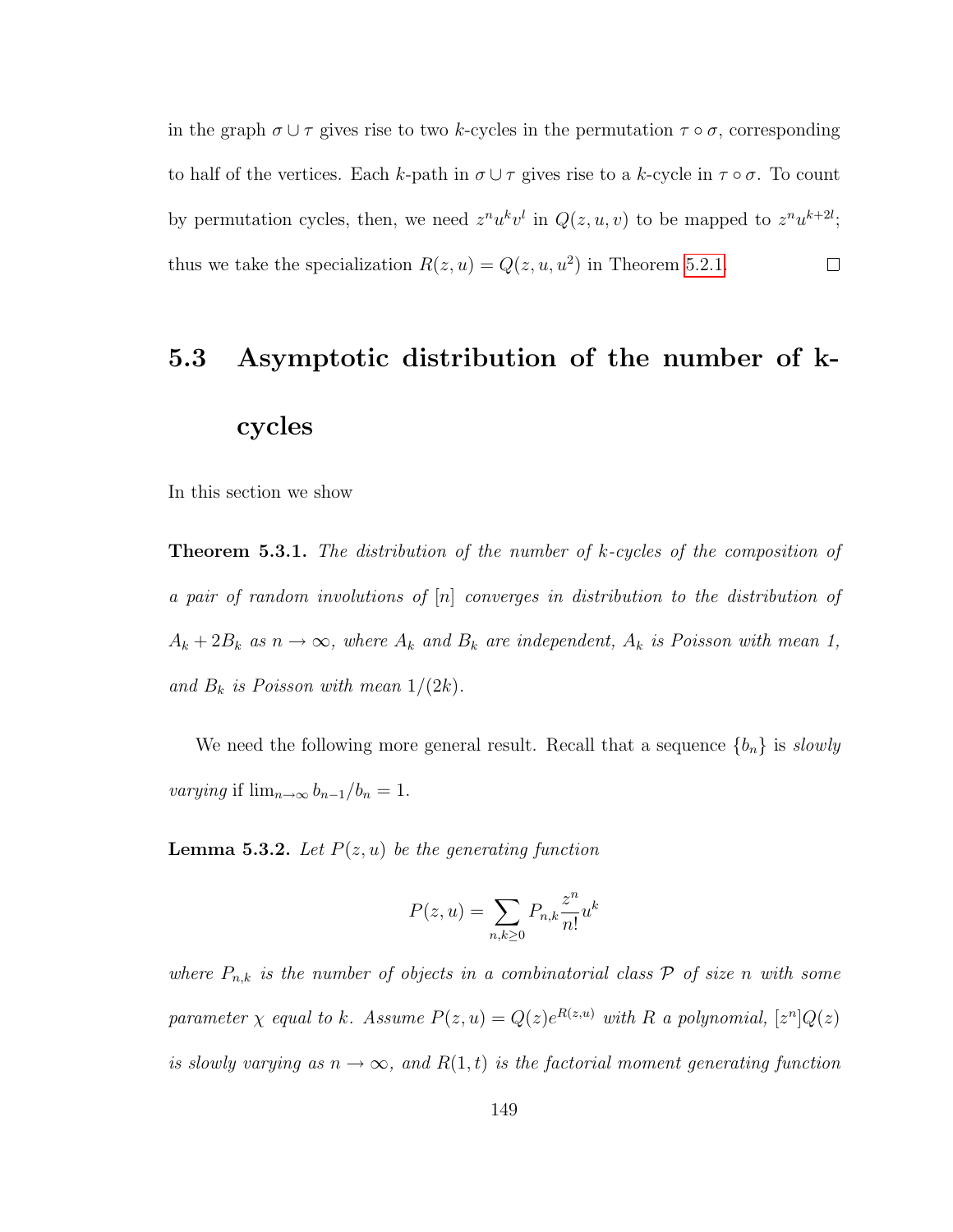of some distribution which is determined by its moments. For each n, let  $\mathbb{P}_n(\chi =$  $\delta(k) = P_{n,k}/\sum_k P_{n,k}$  define a probability distribution on the positive integers. Then as  $n \to \infty$ , the sequence of distributions of  $\chi$  on  $\mathbb{P}_n$  converges in distribution to the distribution with factorial moment generating function  $\exp R(1,t)$ .

*Proof.* Let j be the degree of R in the variable u. We can show by induction that  $\partial_{u}^{r}P(z,1) = P(z,1)T_{r}(z)$ , where  $T_{r}(z)$  is a polynomial of degree jr. Then we have

$$
\mathbb{E}_n((\chi)_r) = \frac{[z^n] \partial_u^n P(z, u)|_{u=1}}{[z^n]P(z, 1)} = \frac{[z^n]P(z, 1)T_r(z)}{[z^n]P(z, 1)}.
$$

Now,  $\lim_{n\to\infty} [z^{n-s}]P(z,1)/[z^n]P(z,1)=1$  from the condition on slow variation. Then

$$
\frac{[z^n]P(z,1)T_r(z)}{[z^n]P(z,1)} = \sum_{s=0}^{jr} [z^s]T_r(z)\frac{[z^{n-s}]P(z,1)}{[z^n]P(z,1)}
$$

and taking limits as  $n \to \infty$  gives

$$
\lim_{n \to \infty} \frac{[z^n]P(z, 1)T_r(z)}{[z^n]P(z, 1)} = T_r(1).
$$

So  $\lim_{n\to\infty} \mathbb{E}_n((\chi)_r) = T_r(1)$ . Now let  $F(t) = R(1, t)$ . The rth factorial moment of the distribution with factorial mgf  $F(t)$  is  $F^{(r)}(1)$ . This is  $\frac{\partial^r}{\partial u^r} \exp R(z, u)|_{z=u=1}$  and we recall that  $\partial_u^r Q(z) \exp R(z, u)|_{u=1} = P(z, 1)T_r(z)$  by definition. Therefore we have

$$
\left. \frac{\partial^r}{\partial u^r} \exp R(z, u) \right|_{z=u=1} = \frac{P(1, 1)T_r(1)}{Q(1)} = T_r(1)
$$

which is what we wanted.

Proof of Theorem [5.3.1.](#page-160-0) First, find the semi-exponential generating function for compositions of involutions, with k-cycles marked. That is the generating function for

 $\Box$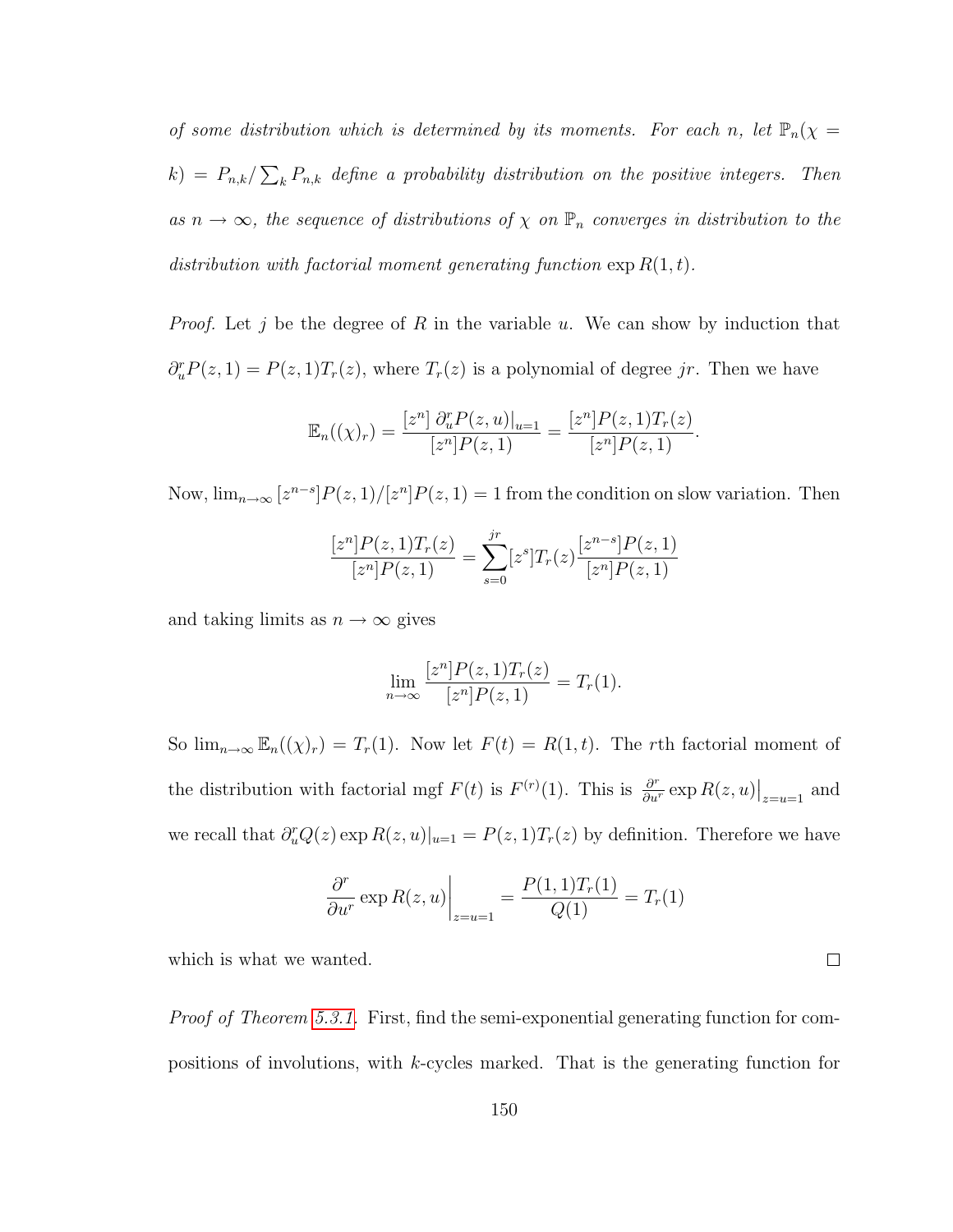superpositions of partial matchings, as found in the proof of Theorem [5.2.1,](#page-157-2) with paths of length k singly marked and cycles of length 2k doubly marked. This gives

$$
P(z, u) = \frac{\exp(z/(1-z))}{\sqrt{1-z^2}} \exp\left((u-1)z^k + (u^2 - 1)\frac{z^{2k}}{2k}\right)
$$

and we apply Lemma [5.3.2.](#page-160-1) The slow variation hypothesis holds since  $[z^n]$  exp $(z/(1-\epsilon))$ √  $\overline{1-z^2} = a_n^2/n! = e^{2\sqrt{n}}(8\pi en)^{-1/2}(1+o(1)).$  We have  $R(z, u) = \exp((u-1)z^k + a^2z^2)$ z))/  $(u^2-1)z^{2k}/(2k)$ ; this is the factorial moment generating function of  $A_k+2B_k$ , which follows from the fact that  $Poisson(\lambda)$  has factorial mgf  $exp(\lambda(t-1))$ . Finally, we recall that if the moment generating function of a random variable has positive radius of convergence, then the random variable is determined by its moments [\[Bil95,](#page-247-0) Thm 30.1].  $A_k + 2B_k$  has mgf  $\exp(e^t - 1 + (e^{2t} - 1)/2k)$ , which is entire.  $\Box$ 

The sum of Poissons given in Theorem [5.3.1](#page-160-0) is quite natural. There are two types of components in superpositions of partial matchings on  $[n]$  that can lead to k-cycles of the corresponding permutations: paths of length  $k$  (which induce one permutation k-cycle) and cycles of length  $2k$  (which induce two permutation k-cycles). For large n and fixed  $k$ , the expected number of  $k$ -paths approaches 1 and the expected number of  $2k$ -cycles approaches  $1/k$ . Furthermore, the sites in which individual cycles can appear are each rare, so it is not surprising to see an independent Poisson distribution for each type of component.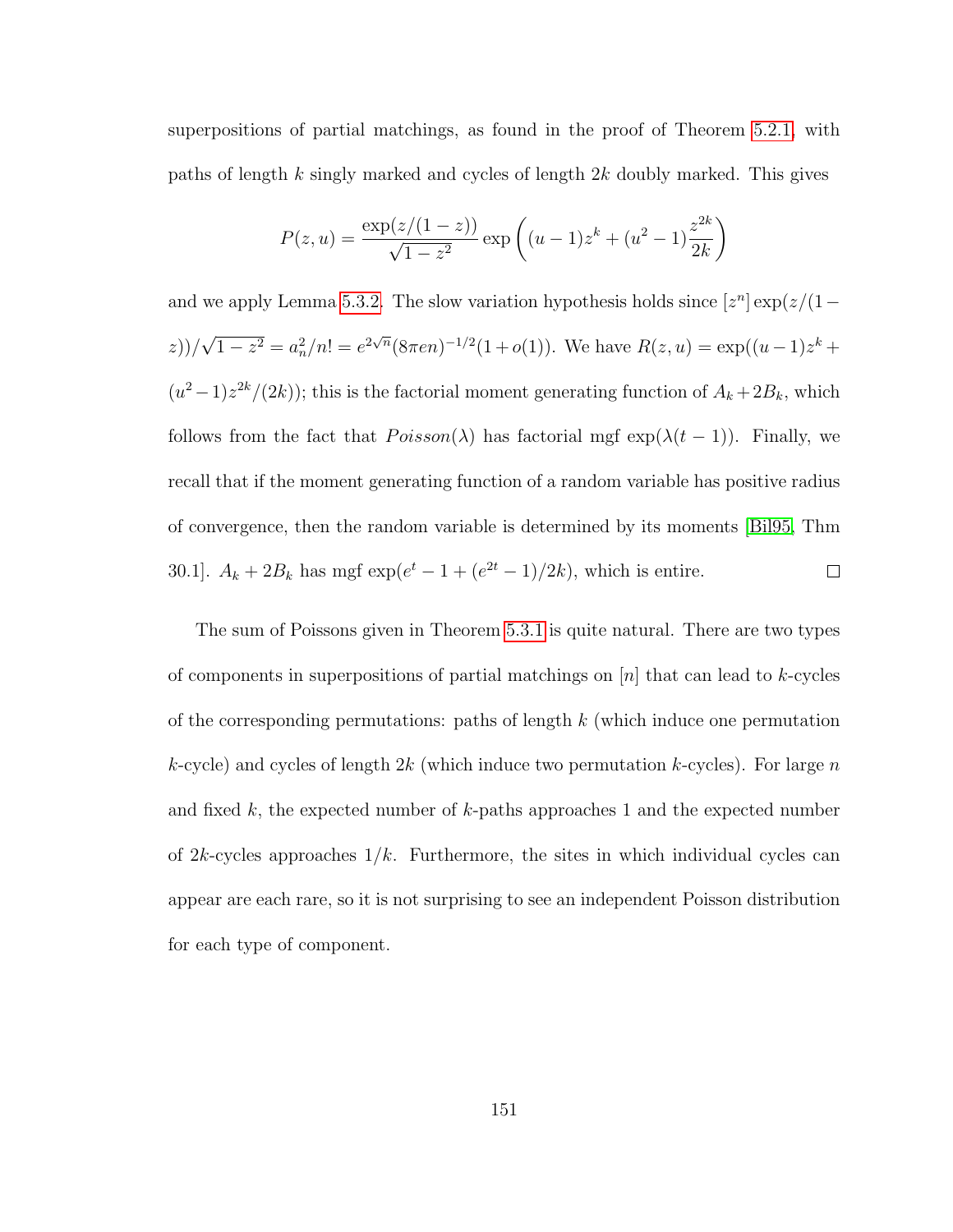### 5.4 Partial matchings with a specified number of fixed points

In this section we consider superpositions of partial matchings,  $\sigma \cup \tau$ , where  $\sigma$  is chosen uniformly from all partial matchings on [n] with k fixed points, and  $\tau$  is chosen uniformly from all partial matchings with l fixed points.

<span id="page-163-0"></span>**Proposition 5.4.1.** The expected number of r-paths in  $\sigma \cup \tau$  is

$$
kl\frac{\left(\frac{n-k}{2}\right)(r-1)/2\left(\frac{n-l}{2}\right)(r-1)/22^{r-1}}{(n)_r} \tag{5.3}
$$

if r is odd, and

$$
\frac{(k(k-1)(\frac{n-k}{2})_{r/2-1}(\frac{n-l}{2})_{r/2} + l(l-1)(\frac{n-k}{2})_{r/2}(\frac{n-l}{2})_{r/2-1})2^{r-1}}{2(n)_r} \tag{5.4}
$$

if r is even.

<span id="page-163-1"></span>**Proposition 5.4.2.** The expected number of r-cycles in  $\sigma \cup \tau$ , is

$$
\frac{\left(\frac{n-k}{2}\right)_{r/2} \left(\frac{n-l}{2}\right)_{r/2} 2^r}{r(n)_r} \tag{5.5}
$$

for even r.

These statements can be easily verified. For odd paths, we compute the probability that a path occurs which traverses the edges  $1, 2, \ldots, r$  in that order, and multiply by the number of possible paths. The argument is similar for even paths, except we must handle the cases where the two ends of the path are fixed points in  $\sigma$  and fixed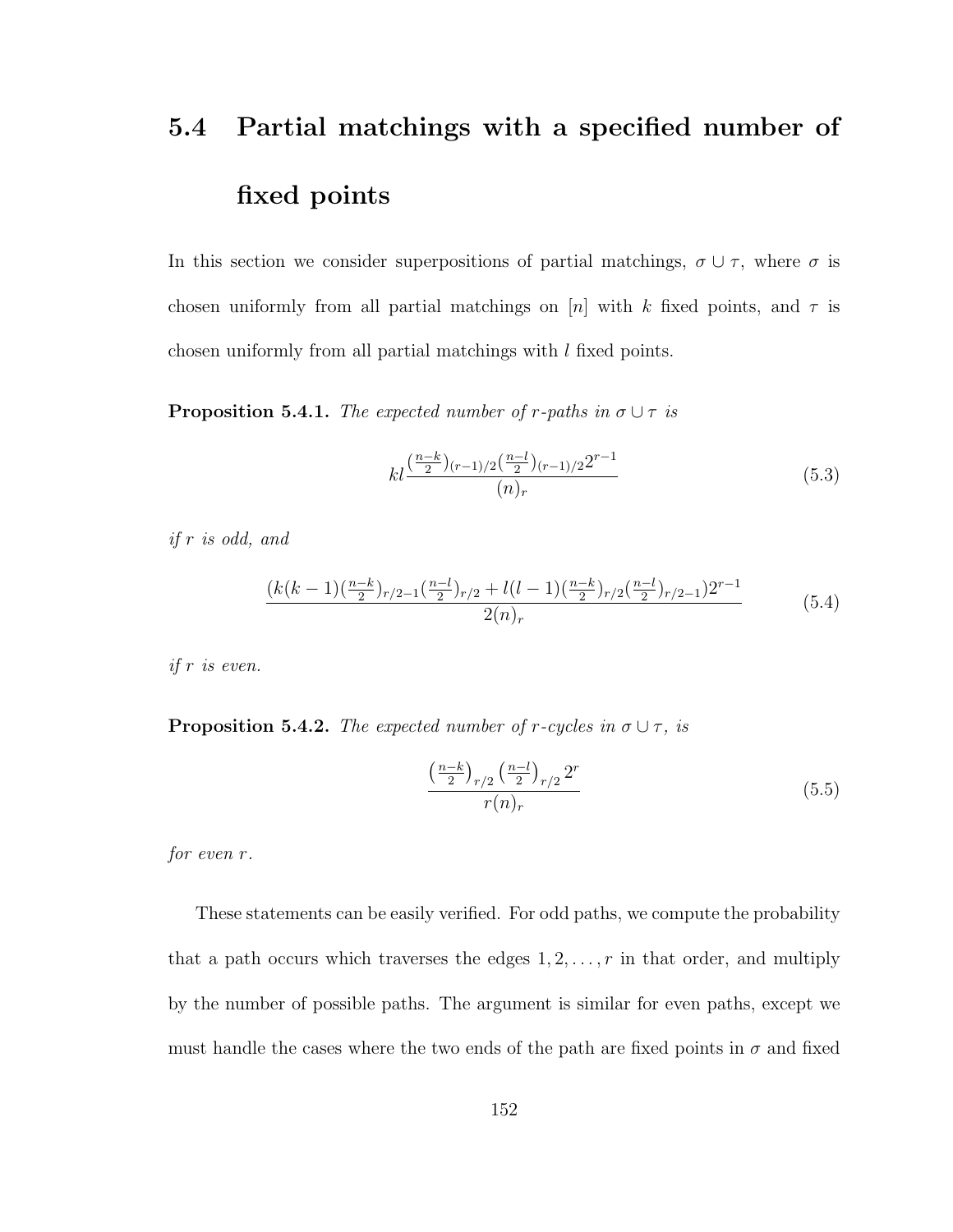points in  $\tau$  separately. Finally, we do this for cycles; the most interesting feature is the factor of  $r$  in the denominator which arises from the symmetry of cycles. This model of random involutions, with  $n \to \infty$  and k, l varying with n in such a way that  $k + l = \Omega(1)$  and  $k + l = o(n)$  simultaneously, has been considered in [\[RV09\]](#page-258-1) in the context of dynamical systems.

Corollary 5.4.3. The expected number of paths of length r in  $\sigma \cup \tau$ , the superposition of two randomly selected perfect matchings on  $[n]$ , where  $\sigma$  and  $\tau$  each have pn fixed points, is asymptotic to  $p^2(1-p)^{r-1}$  as  $n \to \infty$ . The expected number of cycles of length r (if r is even) approaches  $(1-p)^r/r$  as  $n \to \infty$ .

<span id="page-164-0"></span>Corollary 5.4.4. Let  $r = O(r)$ √  $\overline{n})$  as  $n \to \infty$ . Then the mean number of r-paths in  $\sigma \cup \tau$ , where  $\sigma$  and  $\tau$  are randomly selected involutions with  $\sqrt{n}$  fixed points each, is asymptotic to  $\exp(-r/\sqrt{n})$  as  $n \to \infty$ , and the mean number of r-cycles is asymptotic to  $\exp(-r/\sqrt{n})/r$ .

These follow from Propositions [5.4.1](#page-163-0) and [5.4.2](#page-163-1) by making appropriate substitutions, and applying Stirling's formula in the case of Corollary [5.4.4.](#page-164-0) The number of  $r$ -paths decays exponentially in  $r$ .

Finally, we can translate Corollary [5.4.4](#page-164-0) back into the terminology of involutions. To get a better sense of the scaling behavior of cycle sizes, we look at the expected number of  $\alpha$ √  $\overline{n}$ -cycles of a composition of two random involutions. The expected number of k-cycles is  $(b_{n-k} + \frac{1}{2l})$  $\frac{1}{2k}b_{n-2k}\right)/b_n$ , where  $b_n = [z^n] \exp(z/(1-z))/$ √  $\overline{1-z^2}$ . Recall that  $b_n \sim e^{2\sqrt{n}} (8\pi en)^{-1/2}$ . Let  $k = \alpha$ √  $\overline{n}$  grow with *n*. We can compute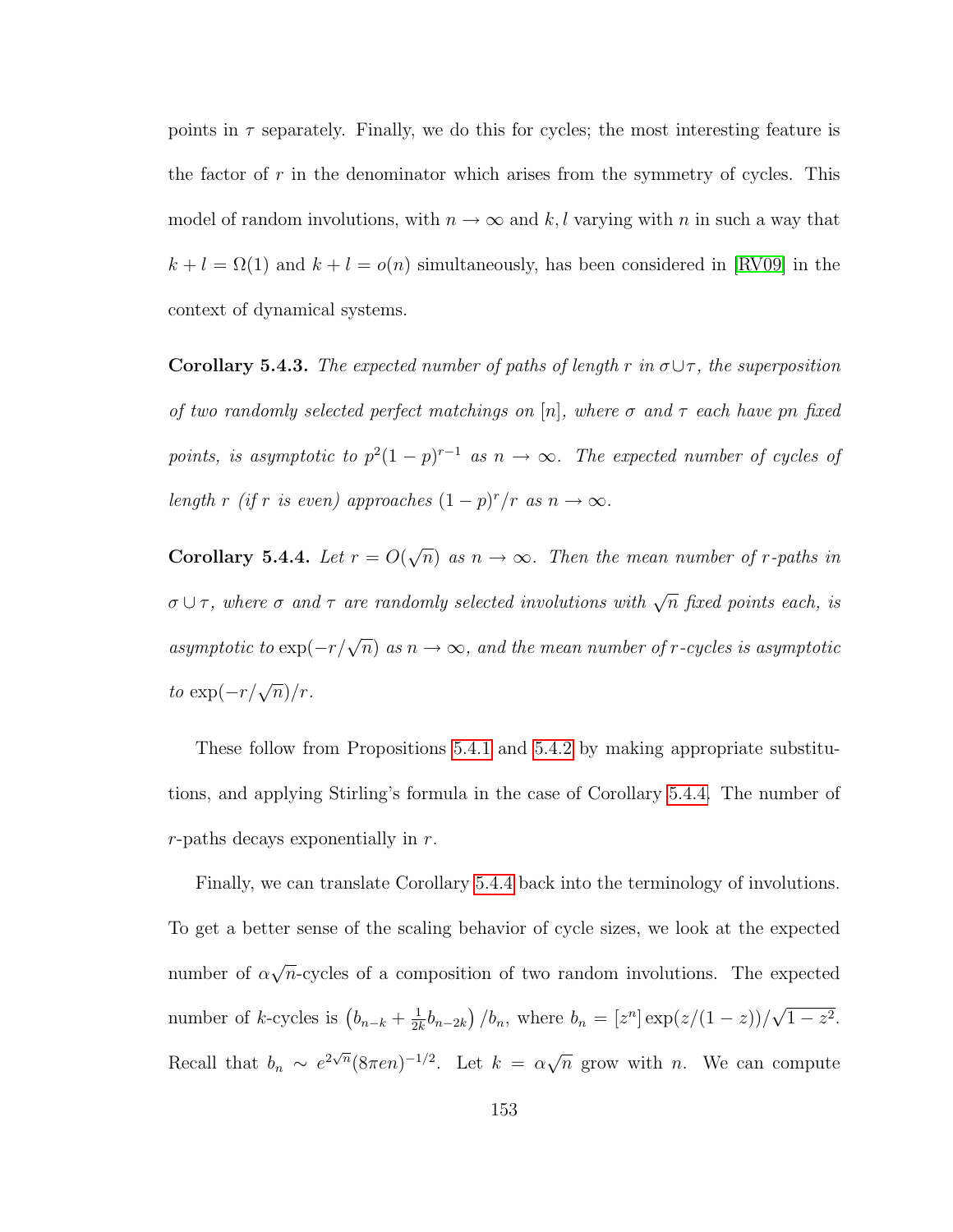that  $b_{n-\alpha\sqrt{n}}/b_n \sim e^{-\alpha}$  as  $n \to \infty$ ; this is the limit of the number of  $\alpha\sqrt{n}$  $\overline{n}$ -cycles as  $n \to \infty$ . Recall that such square-root scaling is typical of structures counted by generating functions which are the exponential of a function with a simple pole, the simplest example of which are the "fragmented permutations" (permutations with rooted cycles) or "sets of lists" counted by  $\exp(z/(1-z))$ , and discussed in Section [4.8.](#page-133-0)

#### 5.5 The total number of cycles

The function  $R(z, u)$  given in Corollary [5.2.3](#page-159-0) will be our jumping-off point for asymptotic results on cycle structure. We will need Theorem [2.3.12](#page-57-0) to derive asymptotic results. We begin by observing that applying Theorem [2.3.12\(](#page-57-0)a) with  $\Phi(z) = e^{-z}/$ √  $\overline{1+z}$ ,  $\beta = -1/2$  gives  $[z^n]P(z) = \frac{1}{\sqrt{2\pi}}$  $\frac{1}{8\pi en} \exp(2\sqrt{n})(1 + O(n^{-1/2}))$ . This is consistent with the known number of involutions in [\(5.1\)](#page-153-0).

<span id="page-165-0"></span>**Proposition 5.5.1.** The mean number of components which are paths in a superposition of two partial matchings on [n] selected uniformly at random is  $\sqrt{n} + O(1)$ .

Proof. The bivariate generating function counting superpositions of partial matchings by size and number of paths is  $Q(z, u, 1) = \exp(uz/(1-z))/$ √  $1-z^2$ , obtained by setting the variable which marks cycles in Theorem [5.2.1](#page-157-2) equal to 1. From Proposition [2.1.2,](#page-33-0) the mean number of components which are paths in a superposition of two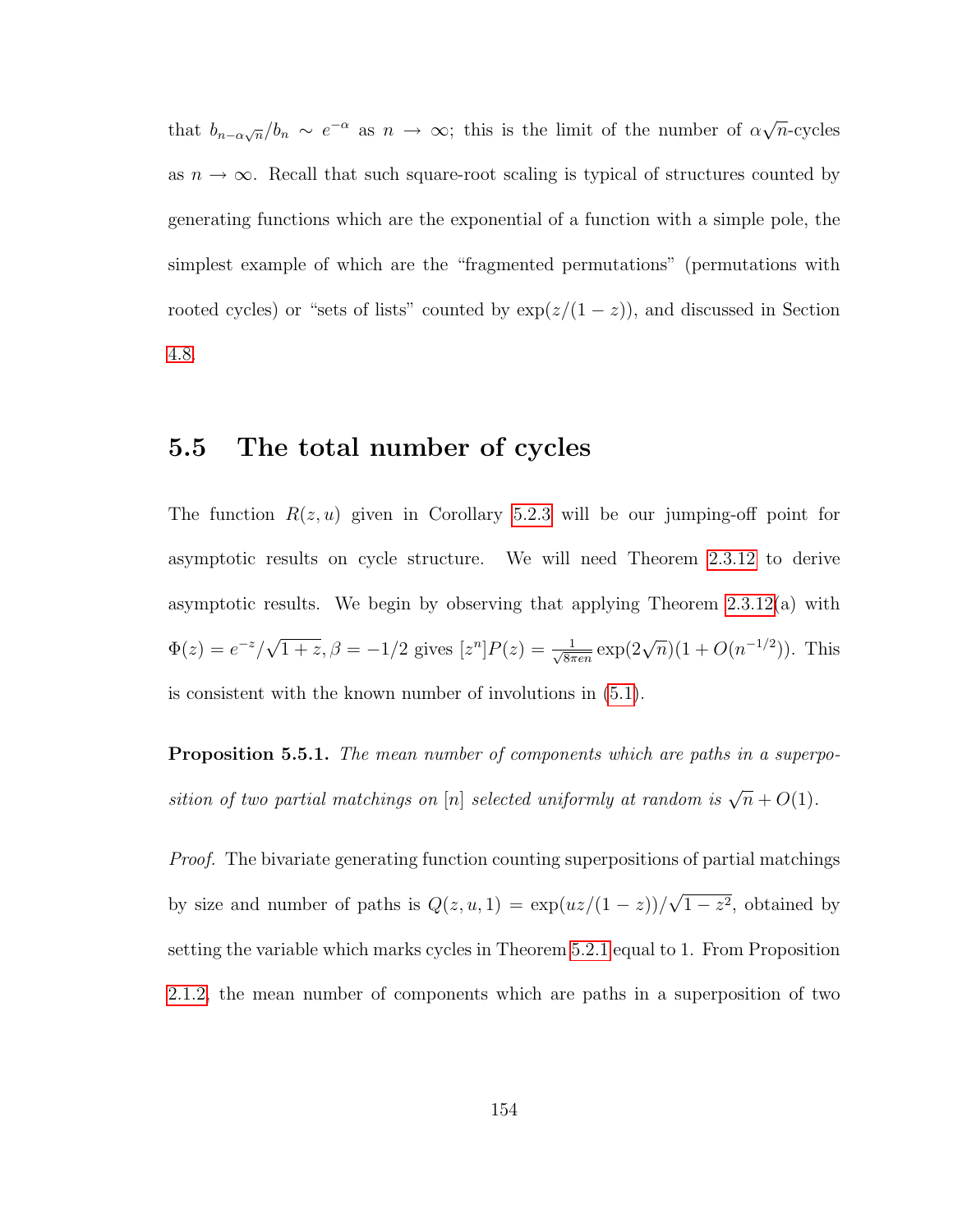partial matchings is

<span id="page-166-0"></span>
$$
\frac{[z^n]Q_u(z,1,1)}{[z^n]Q(z,1,1)} = \frac{[z^n] \frac{z}{(1-z)\sqrt{1-z^2}} \exp(z/(1-z))}{[z^n] \exp(z/(1-z))}.
$$
\n(5.6)

Applying Theorem [2.3.12\(](#page-57-0)a) with  $\beta = -3/2, \Phi(z) = e^{-1}z/\sqrt{1+z}$  gives

$$
[z^{n}] \frac{z}{(1-z)\sqrt{1-z^{2}}} = \frac{\exp(2\sqrt{n})}{\sqrt{8\pi e}} (1 + O(n^{-1/2})).
$$

√ Since  $Q(z, 1, 1) = P(z)$ , the denominator in  $(5.6)$  is  $\exp\left(\frac{2\sqrt{n}}{z}\right)$  $\sqrt{8\pi en} \cdot (1 + O(n^{-1/2}))$ , giving the desired result.  $\Box$ 

<span id="page-166-1"></span>Proposition 5.5.2. The mean number of components which are cycles in a superposition of two partial matchings on  $[n]$  selected uniformly at random is  $\frac{1}{4} \log n$  – 1  $\frac{1}{2} \log 2 + O(n^{-1/2} \log n).$ 

Proof. The bivariate generating function counting superpositions of partial matchings by size and number of cycles is  $Q(z,1,v) = \exp((z/(1-z))(1-z^2)^{-v/2})$ , obtained by setting the variable marking paths in Theorem [5.2.1](#page-157-2) equal to 1.

By Proposition [2.1.2,](#page-33-0) then, the mean number of cycles is given by  $[z^n]\partial_v Q(z,1,1)/[z^n]Q(z,1,1)$ . The numerator is

$$
[z^{n}] \frac{1}{2} \exp\left(\frac{z}{1-z}\right) \log\left(\frac{1}{1-z^{2}}\right) (1-z^{2})^{-1/2}
$$

and we can write the logarithm as a sum to get

$$
[z^n] \partial_v Q(z, 1, 1) = [z^n] \frac{1}{2e} \exp\left(\frac{1}{1-z}\right) \log\left(\frac{1}{1-z}\right) (1-z^2)^{-1/2} + [z^n] \frac{1}{2e} \exp\left(\frac{1}{1-z}\right) \log\left(\frac{1}{1+z}\right) (1-z^2)^{-1/2}.
$$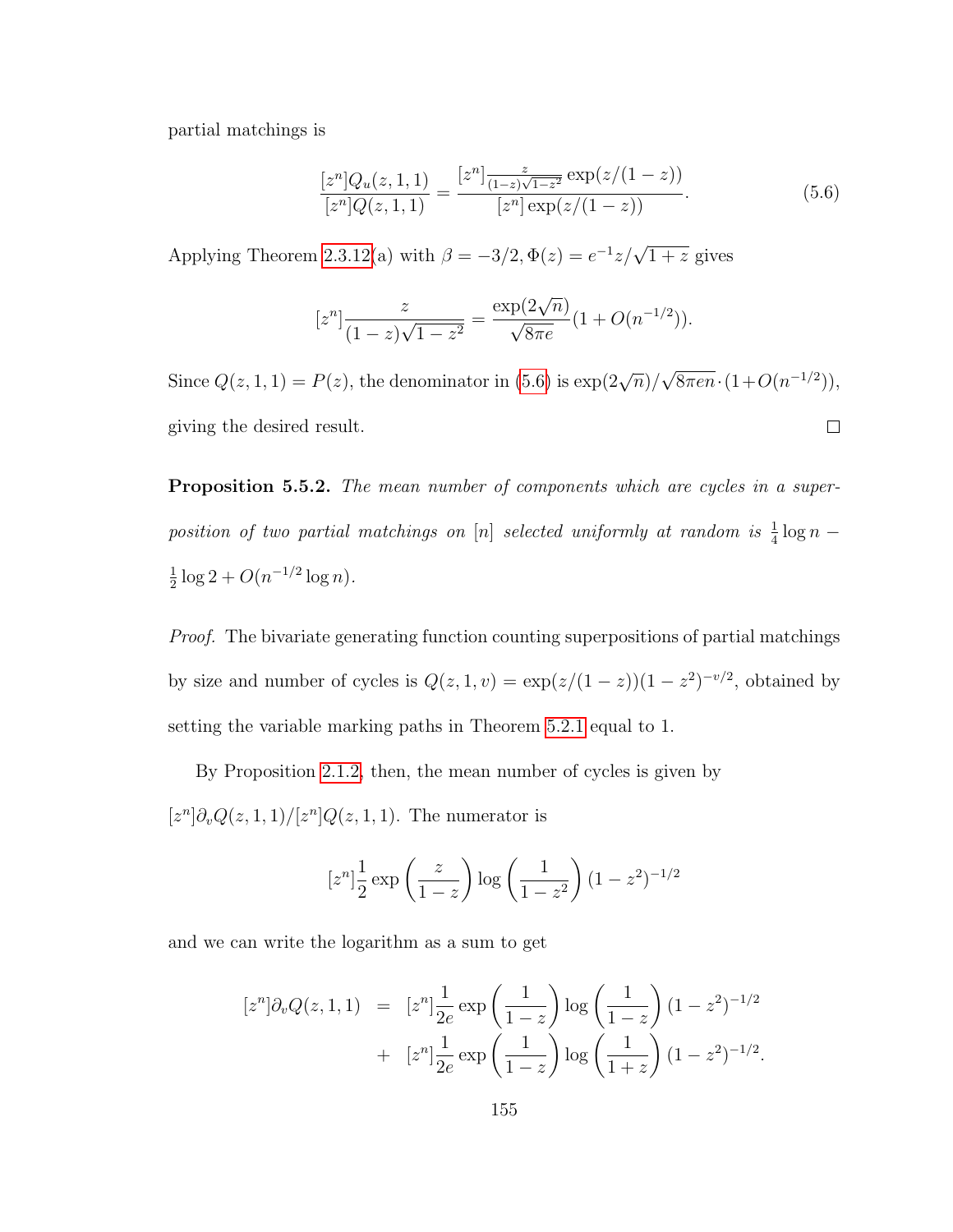The asymptotics of each term can be derived from Theorem [2.3.12.](#page-57-0) For the first term, we have  $k = 1, \beta = -1/2, \Phi(z) = 1/(2e)$ √  $(1+z)$ ; thus the first term is

$$
\frac{\log n \exp 2\sqrt{n}}{\sqrt{n}} \frac{1}{2^{7/2} \sqrt{e\pi}} (1 + O(n^{-1/2})).
$$

The second term, with  $k = 0, \beta = -1/2, \Phi(z) = 1/(2e)$ √  $(1+z) \log(1/(1+z))$ , is

$$
\frac{\exp 2\sqrt{n}}{\sqrt{n}} \frac{-\log 2}{2^{5/2}\sqrt{e\pi}} (1 + O(n^{-1/2})).
$$

Putting these together, the mean number of cycles is given by

$$
\frac{\frac{\exp 2\sqrt{n}}{\sqrt{n}}\left(\frac{\log n}{2^{7/2}\sqrt{e\pi}}-\frac{\log 2}{2^{5/2}\sqrt{e\pi}}+O\left(\frac{\log n}{\sqrt{n}}\right)\right)}{\frac{1}{2^{3/2}\sqrt{e\pi n}}\exp(2\sqrt{n})(1+O(n^{-1/2}))}
$$

which simplifies to the desired result.

Proposition 5.5.3. The mean number of elements in cycles in a superposition of two random partial matchings of  $[n]$  is  $\frac{1}{2}$ √  $\overline{n} + O(1)$ .

Proof. The generating function counting pairs of matchings by their size and number of elements in cycles is

$$
S(z, u) = \exp\left(\frac{z}{1-z} + \frac{u^2 z^2}{2} + \frac{u^4 z^4}{4} + \frac{u^6 z^6}{6} + \dotsb\right) = \frac{\exp(z/(1-z))}{\sqrt{1-u^2 z^2}}.
$$

By now the pattern of proof is clear; we want

$$
\frac{[z^n]S_u(z,1)}{[z^n]S(z,1)} = \frac{[z^n]\frac{z^2}{(1-z^2)^{3/2}}\exp(z/(1-z))}{[z^n]\exp(z/(1-z))/\sqrt{1-z^2}}.
$$

The denominator is known. The numerator can be found from Theorem [2.3.12](#page-57-0) with

$$
k = 0, \beta = -3/2, \Phi(z) = z^2/(e(1+z)^{3/2}).
$$

 $\Box$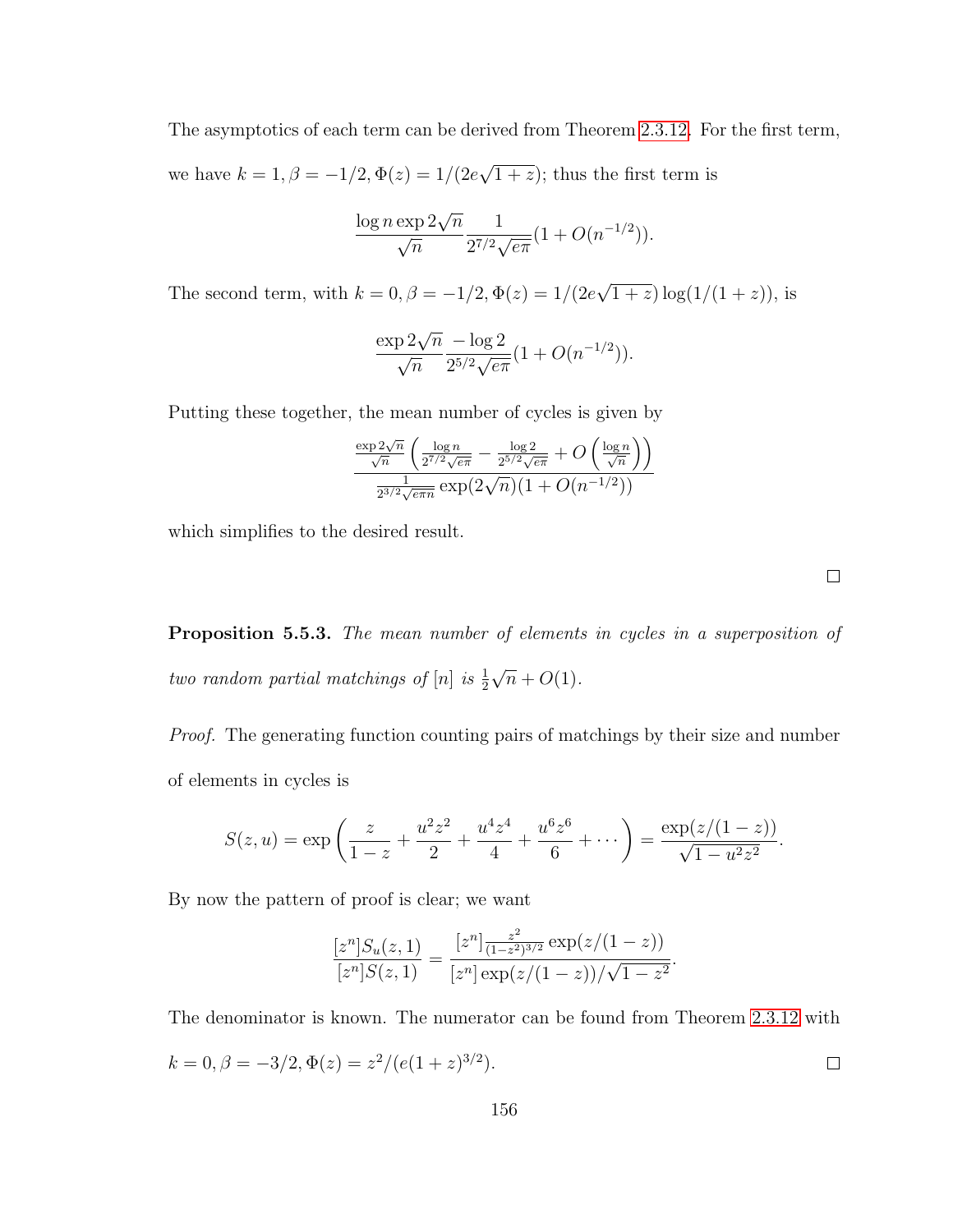<span id="page-168-0"></span>**Theorem 5.5.4.** The mean number of cycles in a composition of two uniform random involutions on  $[n]$  is  $\sqrt{n} + \frac{1}{2}$  $\frac{1}{2} \log n + O(1)$ .

*Proof.* A superposition of partial matchings with k paths and  $l$  (graph) cycles is identified with a composition of involutions having  $k+2l$  (permutation) cycles. Therefore, the mean number of cycles in a composition of two uniform random involutions is the sum of:

- the mean number of paths in a superposition of partial matchings, from Proposition [5.5.1,](#page-165-0) and
- twice the mean number of cycles in a superposition of partial matchings, from Proposition [5.5.2.](#page-166-1)

$$
\Box
$$

Proposition 5.5.5. The probability that a superposition of two partial matchings of [n] selected uniformly at random has no cyclic components is  $\sqrt{2}n^{-1/4} + O(n^{-3/4})$  as  $n \to \infty$ .

Proof. Partial matchings with no cyclic components have generating function  $Q(z, 1, 0) = \exp(z/(1-z))$ ; thus the probability in question is

$$
\frac{\left[z^n\right] \exp\left(\frac{z}{1-z}\right)}{\left[z^n\right] \exp\left(\frac{z}{1-z}\right) / \sqrt{1-z^2}}
$$

By Theorem [2.3.12](#page-57-0) the numerator is  $e^{2\sqrt{n}}/(2n^{3/4}\sqrt{e\pi})(1+O(n^{-1/2}))$ ; the denominator √ is  $e^{2\sqrt{n}}/$  $\sqrt{8\pi en}(1+O(n^{-1/2}))$ , giving the desired result.  $\Box$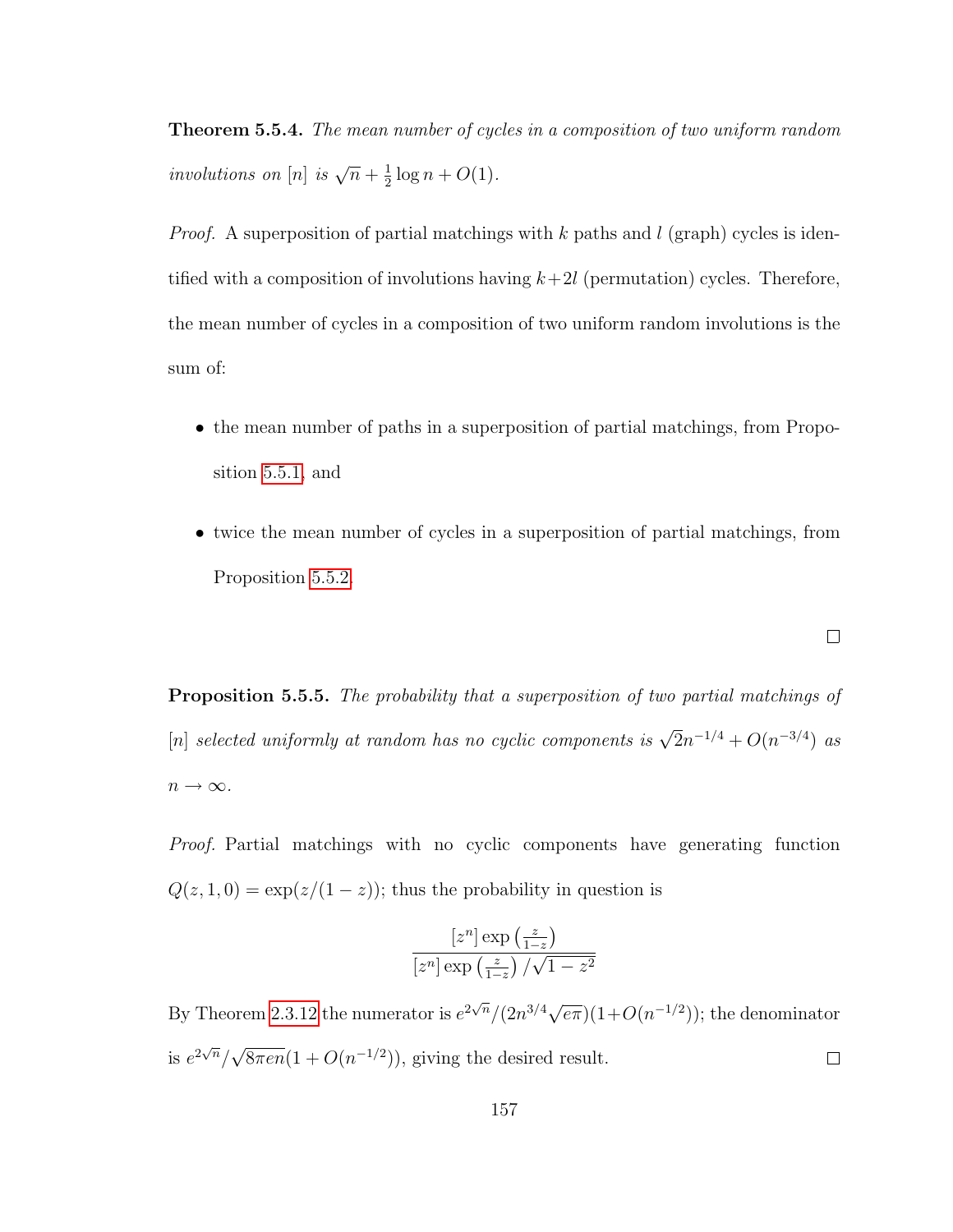### 5.6 Fixed-point-free involutions

<span id="page-169-1"></span>**Proposition 5.6.1.** The number of pairs of fixed-point-free involutions  $(\sigma, \tau)$  on [2n] such that  $\pi = \tau \circ \sigma$  has  $2c_k$  k-cycles for each k is the same as the number of permutations of  $[2n]$  which have  $c_k$  2k-cycles for each k, and no cycles of odd length.

Proof. We construct a bijection between the two sets. Given such a pair of fixedpoint-free involutions, the graph of  $\sigma \cup \tau$  consists of  $c_k$  graph cycles of length 2k, with the edges alternately solid and dotted. From each graph cycle we construct a permutation cycle. We need only make a choice of direction, say by starting at the smallest element and following the solid edge out of that element. This operation is clearly reversible; given a permutation with only even cycles we can reconstruct the graph  $\sigma \cup \tau$  of a pair of fixed-point-free involutions.  $\Box$ 

For example, the pair of involutions  $\sigma = (12)(34)(56)$ ,  $\tau = (16)(23)(45)$ , with  $\tau \circ \sigma = (135)(264)$ , corresponds to a graphical 6-cycle; this cycle can be read as the permutation (123456).

<span id="page-169-0"></span>**Proposition 5.6.2.** The number of cycles in a composition of two fixed-point-free involutions on [2n] chosen uniformly at random has the distribution of  $2\sum_{k=1}^{n} X_k$ , where  $X_k$  is Bernoulli with mean  $1/(2k-1)$  and the  $X_k$  are independent.

Proof. From Theorem [4.3.7,](#page-112-0) the distribution of the number of cycles of a permutation of  $[2n]$  with all cycle lengths even is that of  $\sum_{k=1}^{n} X_k$ , where  $X_k$  is Bernoulli with mean  $1/(2k-1)$  and the  $X_k$  are independent. From Proposition [5.6.1,](#page-169-1) there are exactly the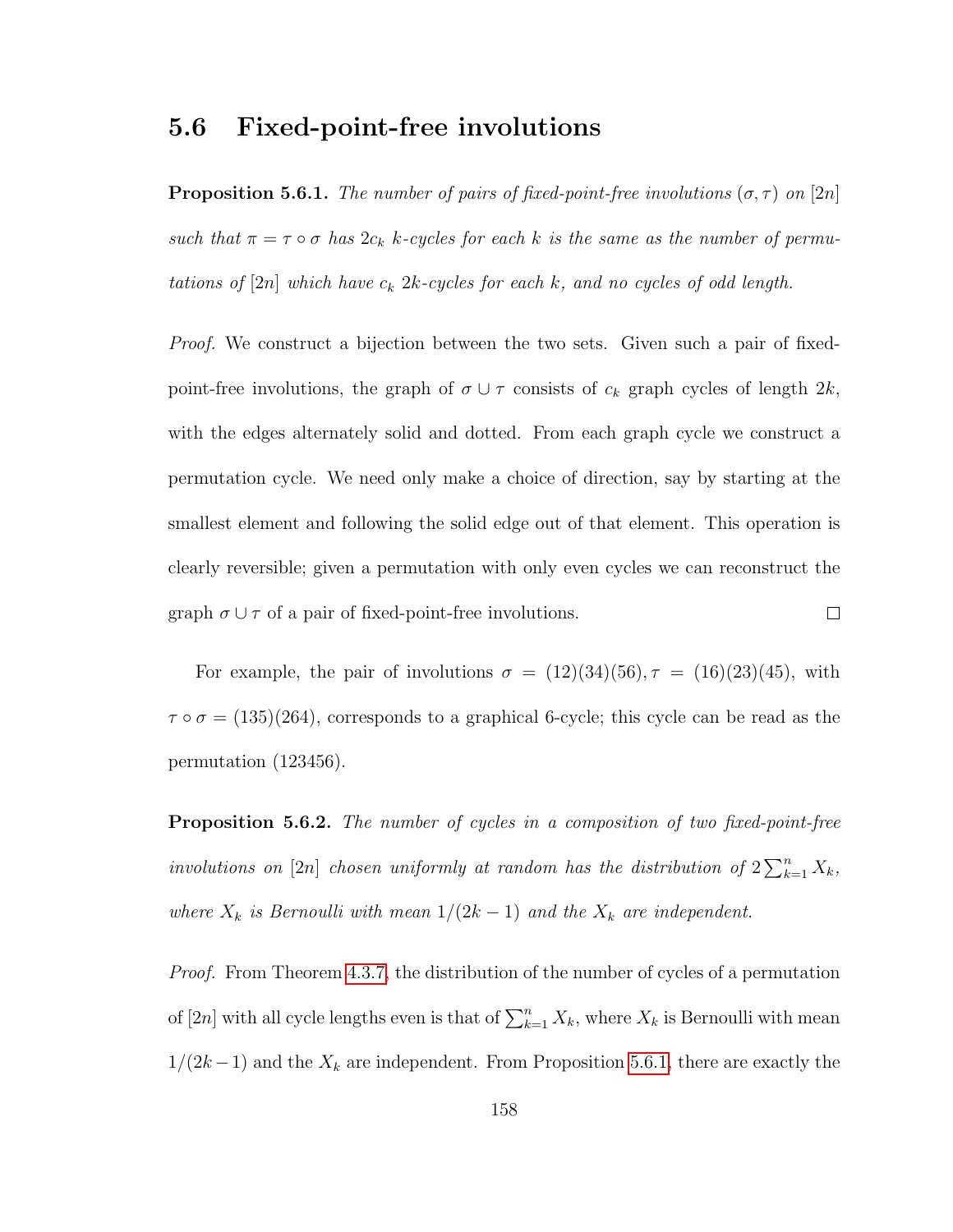same number of permutations of  $[2n]$  with  $2j$  cycles, all of even length, as there are pairs of fixed-point-free involutions  $(\sigma, \tau) \in S_{2n} \times S_{2n}$  with  $\tau \circ \sigma$  having j cycles.  $\Box$ 

Note that the expected number of cycles in a composition of two fixed-pointfree involutions of  $[2n]$  is  $2H_{2n} - H_n = \log n + (2 \log 2 + \gamma) + O(n^{-2})$ , which differs from the expected number of cycles in a random permutation of  $[2n]$  by  $\log 2 +$  $O(n^{-1})$ . However, compositions of fixed-point-free involutions do not "look like" random permutations. Most obviously, since cycles come in pairs of the same length, a composition of fixed-point-free involutions of  $[n]$  has no cycles longer than  $n/2$ . Cycle lengths satisfy the following limit law.

**Proposition 5.6.3.** Fix constants  $0 \leq \gamma \leq \delta \leq 1/2$ . Let  $p_i(n; \gamma, \delta)$  be the probability that 1 is contained in a cycle of  $\tau \circ \sigma$  of length between  $\gamma n$  and  $\delta n$ , where  $\sigma$  and  $\tau$  are fixed-point-free involutions on [n] chosen uniformly at random. Then  $\lim_{n\to\infty} p_i(n; \gamma, \delta) = \sqrt{1-2\gamma}$ √  $1-2\delta$ .

*Proof.* Call a permutation with all cycle lengths even an  $E$ -permutation, and a composition of fixed-point-free involutions an I-permutation. The number of  $2k$ -cycles in Epermutations of  $[n]$  is half the number of k-cycles in I-permutations of  $[n]$ , by Propo-sition [5.6.1.](#page-169-1) In particular the number of elements of  $2k$ -cycles in E-permutations of [n] and the number of elements of k-cycles in I-permutations of [n] are equal. So the probability that a random element of a random I-permutation of  $[n]$  is in a cycle of length in  $[\gamma n, \delta n]$  is equal to the probability that a random element of a random E-permutation of [n] is in a cycle of length in [ $2\gamma n$ ,  $2\delta n$ ]. By Theorem [4.3.5,](#page-110-0) the latter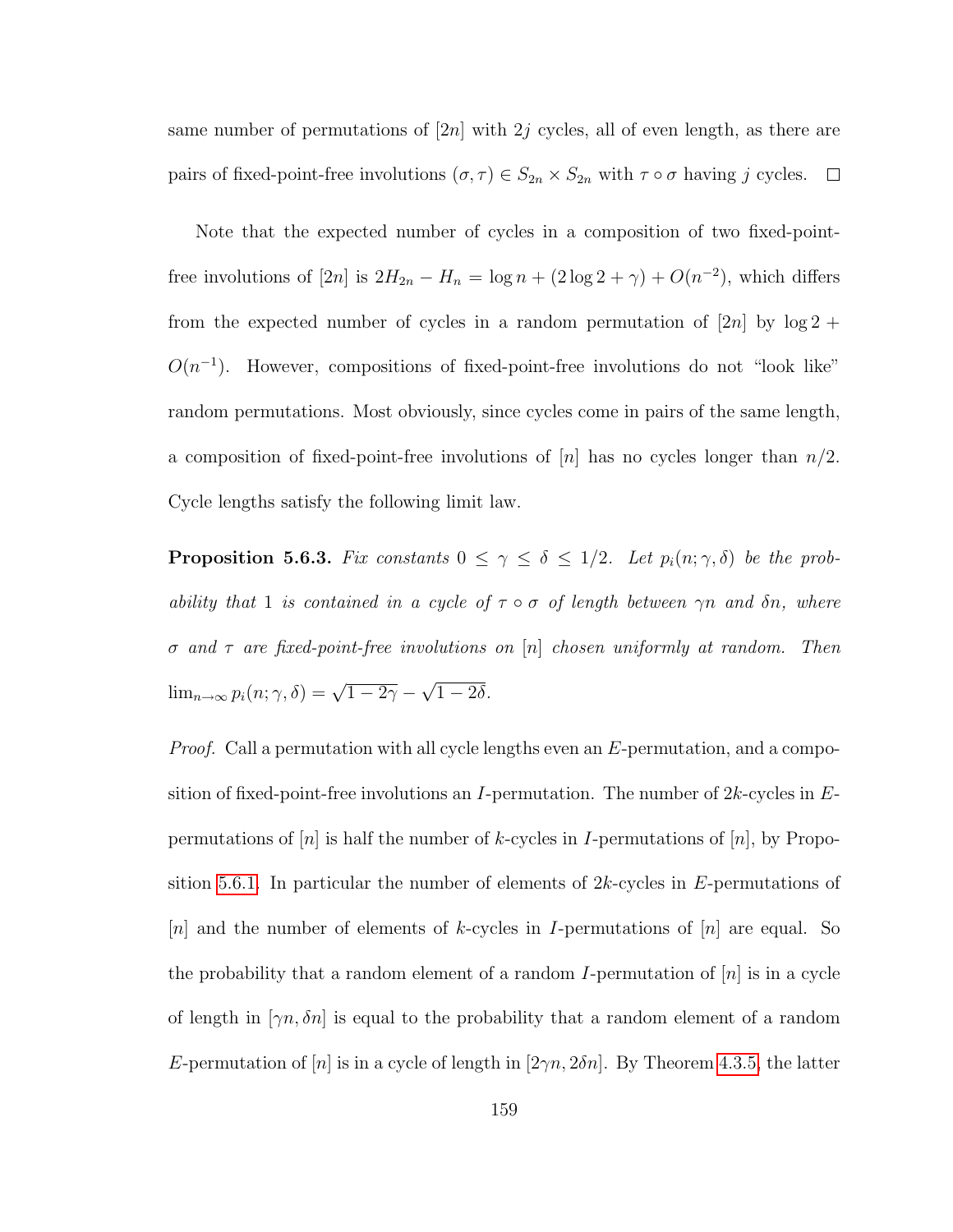√ probability approaches  $\sqrt{1-2\gamma}$  –  $1-2\delta$  as  $n \to \infty$ .  $\Box$ 

**Proposition 5.6.4.** Fix  $\epsilon \in (0, 1/2)$ . The expected number of elements in k-cycles in a composition of two random fixed-point-free involutions of  $[n]$  converges uniformly to  $(1-2k/n)^{-1/2}$  as  $k/n \to \infty$  with  $0 < k/n < 1/2 - \epsilon$ .

Proof. By Proposition [5.4.2](#page-163-1) the expected number of elements in r-cycles in a superposition  $\sigma \cup \tau$  of fixed-point-free perfect matchings is

$$
\frac{(n/2)!^2}{((n-r)/2)!^2}2^r\frac{(n-r)!}{n!}.
$$

√ In the case  $r = \alpha n$ , this is asymptotic to  $1/$  $\overline{1-\alpha}$  as  $n \to \infty$ , with uniform convergence over  $0 < \alpha < 1$ ; this is shown in Proposition [4.3.4,](#page-109-0) where the same expression occurs in relation to permutations with all cycle lengths even. Noting that elements in r-cycles in a pair of perfect matchings give rise to elements in  $r/2$ -cycles of the corresponding permutation gives the desired result.  $\Box$ 

### 5.7 The number of factorizations of a permutation into involutions

Let  $\pi \in S_n$  be a permutation, and let  $\lambda, \mu$  be partitions of the integer n. The problem of determining the number of solutions to  $\pi = \tau \circ \sigma$  in which  $\sigma$  has cycle type  $\lambda$ and  $\tau$  has cycle type  $\mu$  has been called the "class multiplication problem" by Stanley [\[Sta09\]](#page-259-1). One case of substantial prior interest has been the case in which  $\pi$  is a full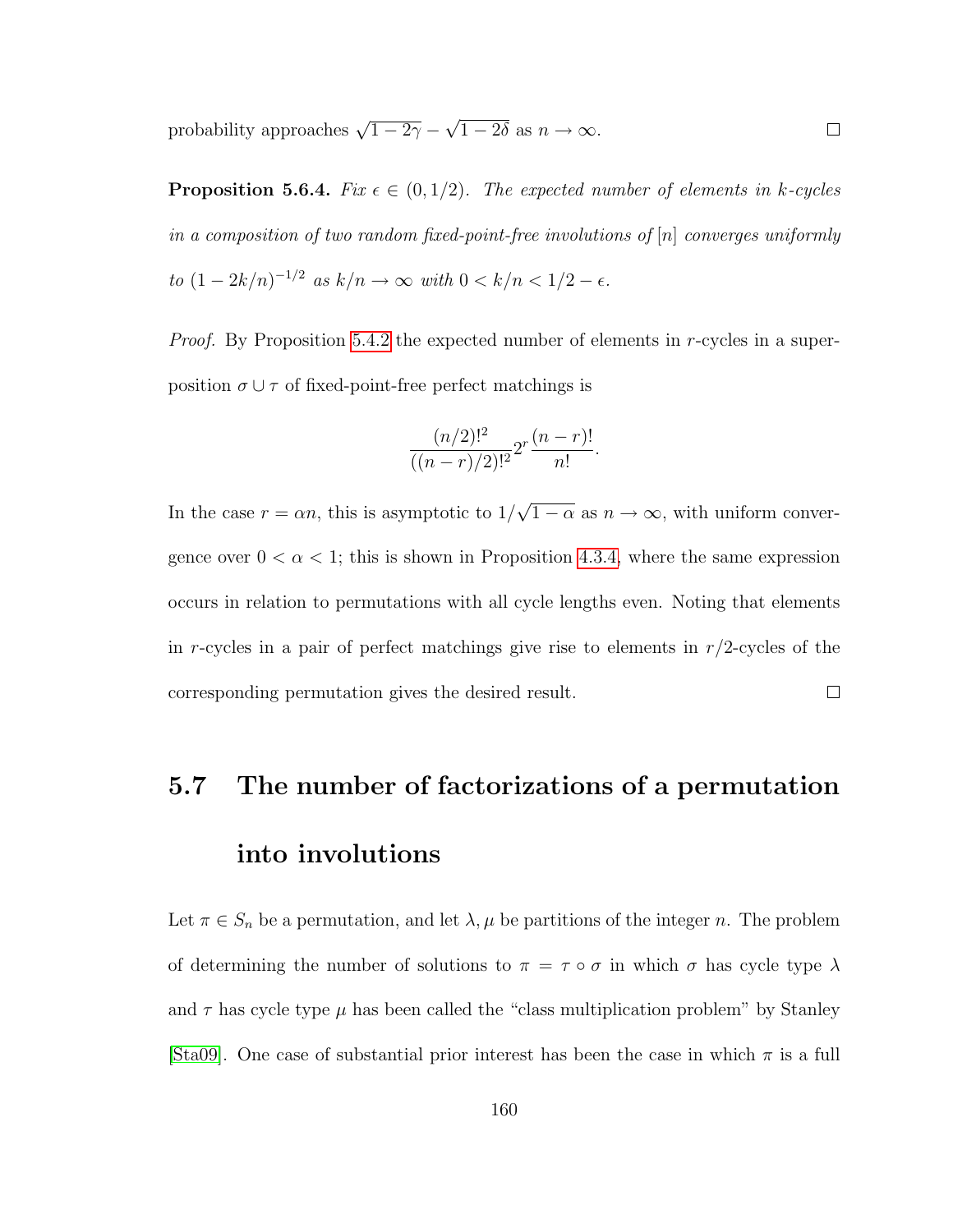cycle and  $\lambda, \mu$  are generic; see for example [\[Bia04,](#page-247-1) [Irv06,](#page-254-3) [PS02\]](#page-257-2). Bona and Flynn [\[BF08\]](#page-246-0) asked for the probability that two fixed elements of [n] lie in the same cycle of the product of two random *n*-cycles; this is  $1/2$  if *n* is odd, as shown in [\[Sta09\]](#page-259-1). We note that this also requires at least one of the permutations involved to be an  $n$ -cycle. Involutions, we will see, are another extreme case of the class multiplication problem; furthermore the techniques used here to enumerate factorizations of permutations into involutions are purely enumerative, as opposed to the more algebraic approaches of previous work.

The square of the number of involutions of  $[n]$  is a bit larger than n!; we have

$$
a_n^2 \sim n! \cdot \frac{e^{2\sqrt{n}}}{\sqrt{8\pi en}}.
$$

The mean number of factorizations of a random permutation into a product of involutions is just the second factor. The number of factorizations can be as large as  $a_n$ for the identity permutation, since  $id = \sigma^2$  for any involution  $\sigma$ , and as small as  $n-1$ for those permutations which consist of an  $(n-1)$ -cycle and a 1-cycle.

<span id="page-172-0"></span>Theorem 5.7.1. Define the function

$$
f(r,k) = \sum_{j=0}^{\lfloor r/2 \rfloor} \frac{r!}{(r-2j)!j!2^j} k^{r-j}.
$$

Let  $\pi$  be a permutation of  $[n]$  with  $c_k$  cycles of length k, for each k. Then

$$
F(\pi) = \prod_{k=1}^{n} f(c_k, k)
$$

is the number of factorizations of  $\pi$  into two involutions, i. e. the number of solutions of  $\pi = \tau \circ \sigma$  with  $\sigma$  and  $\tau$  involutions.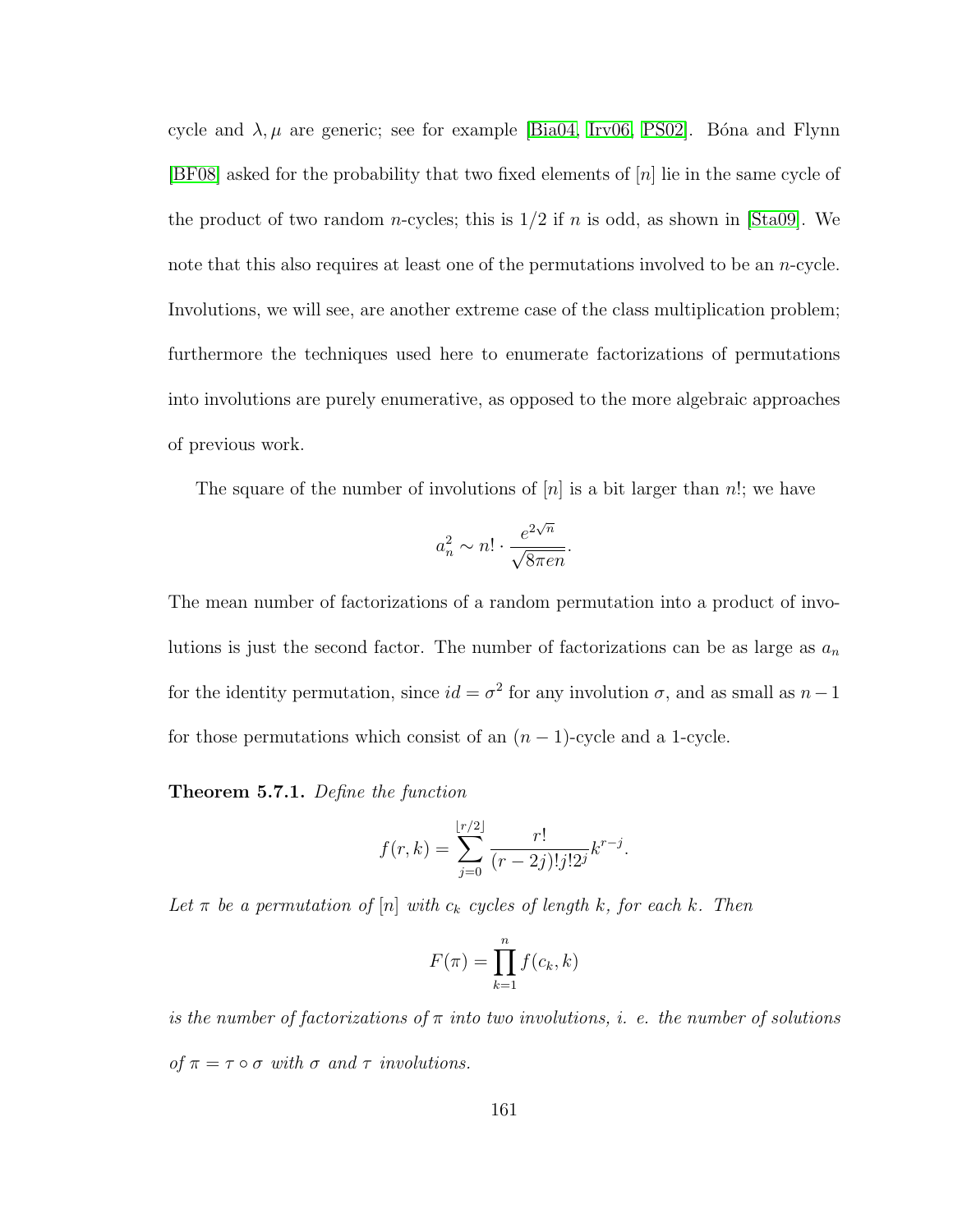We remark that  $f(r, k)$  is the number of partial matchings of  $[r]$  with k-colored components. This interpretation is key to the proof, which works by pairing up some of the k-cycles and then assigning one of k partial factorizations to each unpaired  $k$ -cycle or pair of  $k$ -cycles.

<span id="page-173-0"></span>We begin with the following special case.

**Lemma 5.7.2.** The number of ways to factor an n-cycle  $\pi$  into two involutions is n.

*Proof.* Without loss of generality let  $\pi = (123 \cdots n)$ . We construct a corresponding pair of partial matchings  $(\sigma, \tau)$ . This must be a path of length n, since cycles in  $\sigma \cup \tau$ give rise to pairs of permutation cycles. So we consider an unlabeled path of length  $n$ with alternating solid and dotted edges, and attempt to label it. If  $n$  is odd, we begin by labelling some vertex by 1. Then follow the solid edge at that vertex, followed by the dotted edge at the next vertex, to determine the site of 2; repeat to determine the sites of 3, 4, and so on. The remaining vertices can therefore be labelled in exactly one way. If n is even, then there are only  $n/2$  inequivalent sites at which to begin this process, but there are two ways to color the unlabelled path.  $\Box$ 

For example, the cycle (1234) has the factorizations

$$
(\sigma, \tau) = ((1)(24)(3), (12)(34)), ((13)(2)(4), (14)(23)),
$$
  

$$
((12)(34), (2)(13)(4)), ((14)(23), (24)(1)(3)).
$$

These correspond to the labelled paths illustrated in Figure [5.7.](#page-173-0)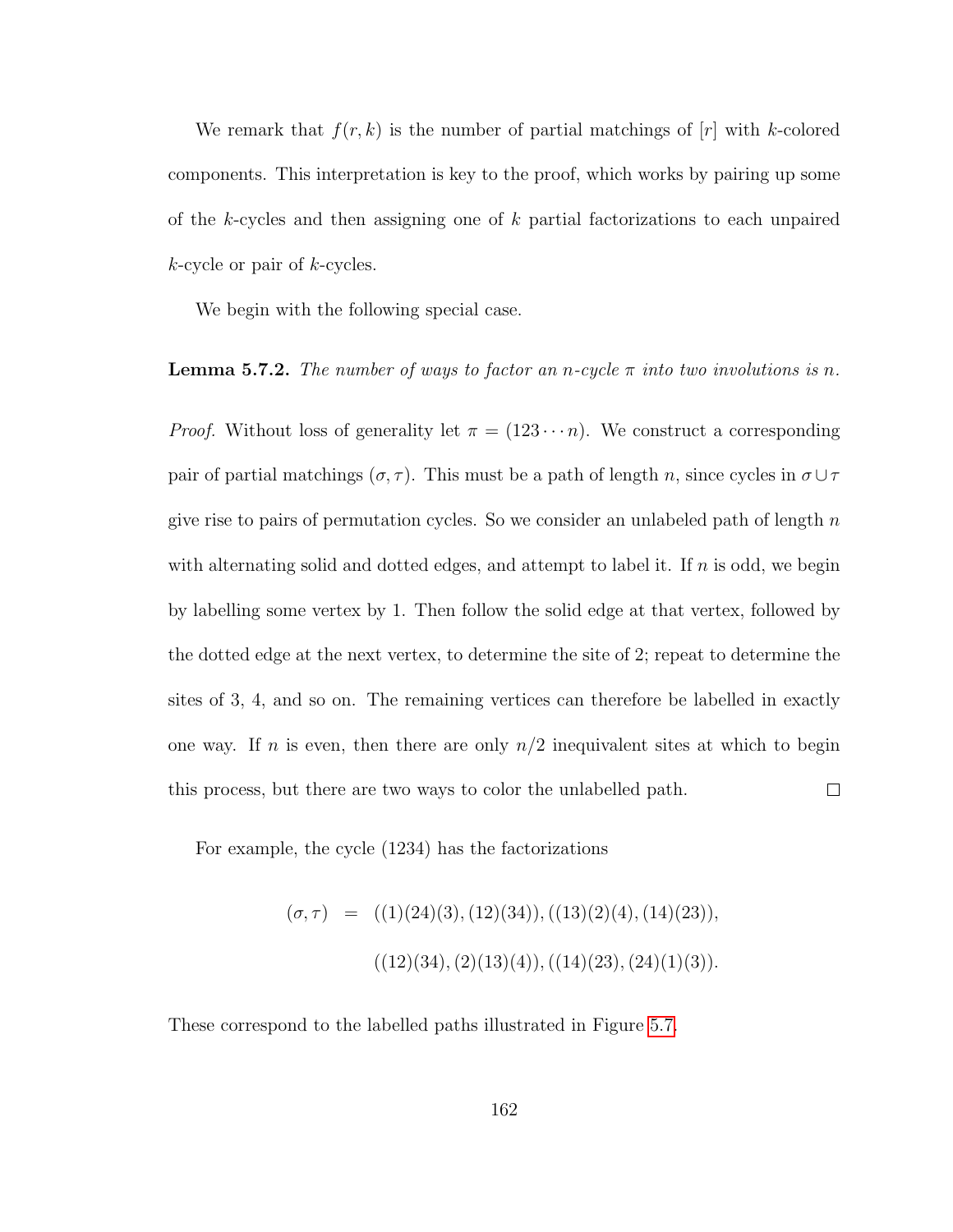

Figure 5.3: Factorizations of (1234) into involutions.

This is also a special case of the following theorem of Goupil and Schaeffer for the number of factorizations of an *n*-cycle into permutations of types  $\lambda$  and  $\mu$ .

<span id="page-174-0"></span>**Theorem 5.7.3.** [\[GS98,](#page-253-0) Thm. 2.1] Let  $\ell(\lambda)$  denote the number of parts of the partition  $\lambda$ ; let  $(n_1, \ldots, n_k) \vDash n$  mean  $n_1 + \ldots + n_k$  is a composition of n. Let  $\lambda = (\lambda_1, \ldots, \lambda_l)$  and  $\mu = (\mu_1, \ldots, \mu_m)$  be any two partitions of n with  $g(\lambda, \mu) = g$ , where  $\ell(\lambda) + \ell(\mu) = n + 1-2g(\lambda, \mu)$ . Then the number of factorizations of an n-cycle into a permutation of type  $\lambda$  and a permutation of type  $\mu$  is

$$
c_{\lambda\mu}^{n} = \frac{n}{z_{\lambda}z_{\mu}2^{2g}} \sum_{g_1+g_2=g} (l+2g_1-1)!(m+2g_2-1)! \sum_{\substack{(i_1,\dots,i_l)\models g_1\\(j_1,\dots,j_m)\models g_2}} \prod_{r} \left(\frac{\lambda_r}{2i_r+1}\right) \prod_{r} \left(\frac{\mu_r}{2j_r+1}\right)
$$
  
where  $z_{\lambda} = \prod_i \alpha_i! i^{\alpha_i}$  for a partition  $\lambda = 1^{\alpha_1} \cdots n^{\alpha_n}$ .

Proof of Lemma [5.7.2](#page-173-0) from Theorem [5.7.3.](#page-174-0) We observe that if the product of two involutions of type  $\lambda$  and  $\mu$  is to be a single *n*-cycle, if  $n = 2k + 1$ , then  $\lambda$  and  $\mu$  each have type  $2^k 1$ ; if  $n = 2k$ , either  $\lambda$  has type  $2^{k-1} 1^2$  and  $\mu$  has type  $2^k$ , or vice versa.

First we consider the case where  $n = 2k + 1$  is odd. We thus have  $\lambda_1 = \cdots =$  $\lambda_k = \mu_1 = \cdots = \mu_k = 2, \lambda_{k+1} = \mu_{k+1} = 1$ . In this case, we compute  $g(\lambda, \mu) = 0$ ,  $z_{\lambda} = z_{\mu} = k!2^{k}$ . Thus the outer sum has the single term  $g_1 = g_2 = 0$ , and the inner double sum also has the single term  $i_1 = \cdots = i_l = j_1 = \cdots = j_m = 0$ . The formula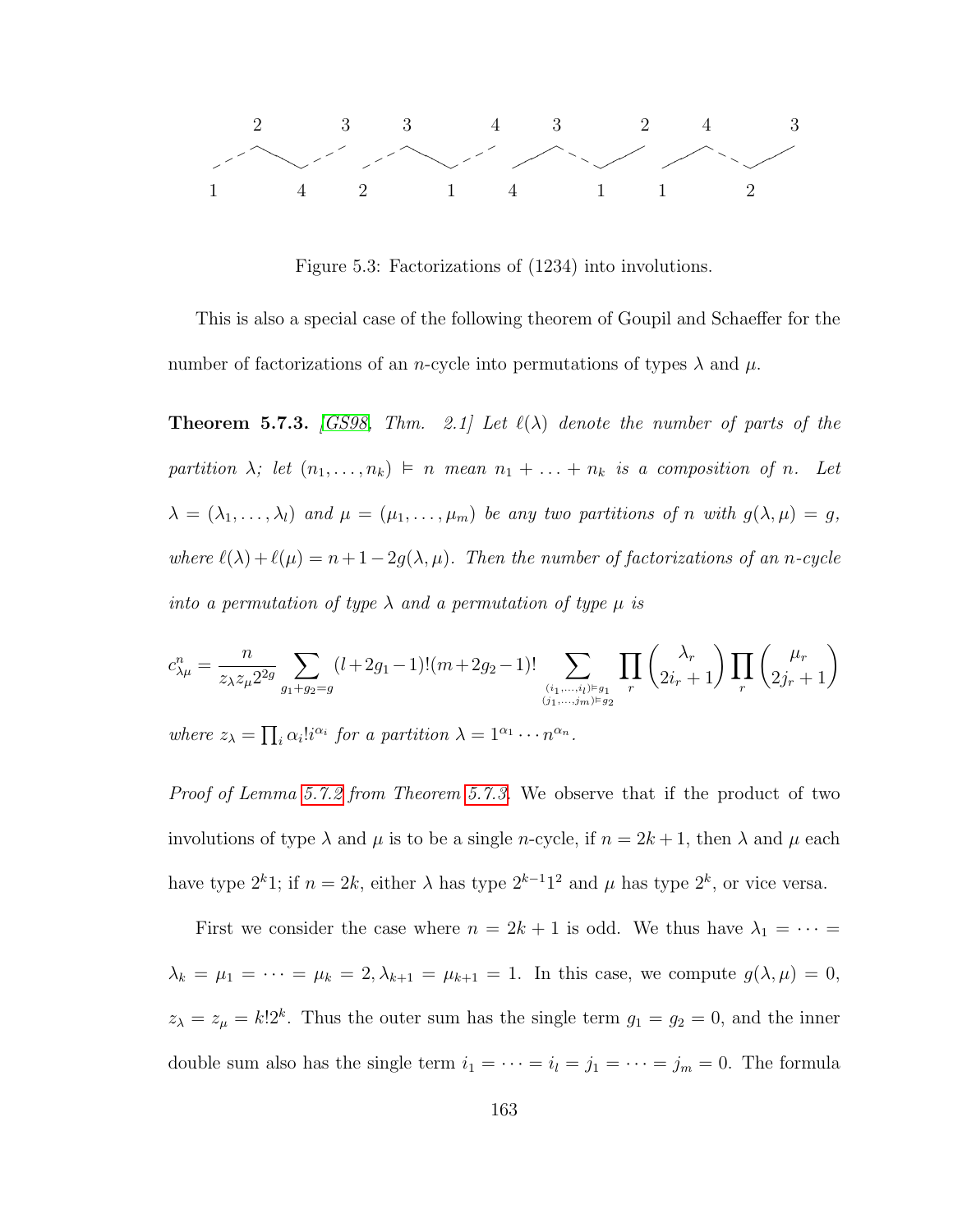of Theorem [5.7.3](#page-174-0) thus becomes

$$
c_{\lambda\mu}^{2k+1} = \frac{2k+1}{k!^2 4^k} (k!)(k!) \left[ \binom{2}{1}^k \binom{1}{1} \right]^2 = 2k+1.
$$

In the case where  $n = 2k$  is even, note that Theorem [5.7.3](#page-174-0) is symmetric under interchanging  $\lambda$  and  $\mu$ . So it suffices to compute  $c_{\lambda\mu}^{2k}$  in the case  $\lambda = 2^{k-1}1^2$ ,  $\mu = 2^k$ and double the result. Here we have  $z_{\lambda} = 2^{k}(k-1)!$ ,  $z_{\mu} = 2^{k}k!$ , and again  $g = 0$ ; again the outer sum has the single term  $g_1 = g_2 = 0$  and the inner double sum has the single term corresponding to the pair of empty compositions. We get

$$
c_{\lambda\mu}^{2k} = \frac{2k}{4^k(k-1)!k!}k!(k-1)!\binom{2}{1}^{k-1}\binom{1}{1}^k\binom{2}{1}^k = k.
$$

The actual number of factorizations is  $c_{\lambda\mu}^{2k} + c_{\mu\lambda}^{2k} = 2c_{\lambda\mu}^{2k} = 2k$ , as desired.  $\Box$ 

<span id="page-175-0"></span>**Lemma 5.7.4.** The number of ways to factor a permutation  $\pi$  of [2n] consisting of two n-cycles into two involutions  $\sigma, \tau$ , such that the corresponding graph  $\sigma \cup \tau$  is a 2n-cycle, is n.

*Proof.* Without loss of generality, let  $\pi = (1, 2, \ldots, n)(n + 1, n + 2, \ldots, 2n)$  in cycle notation. We draw a graphical cycle with  $2n$  vertices, with edges alternately solid and dotted. Label some arbitrary vertex with 1; follow solid and dotted edges alternately around the cycle to place  $2, 3, \ldots, n$ . Then label some arbitrary unlabeled vertex with  $n + 1$  and follow solid and dotted edges alternately around the cycle to place  $n+2, \ldots, 2n$ . There are  $2n^2$  ways to carry out this procedure. However, the unlabeled 2n-cycle with alternately colored edges has 2n symmetries. So there are  $\frac{(2n^2)}{(2n)}$  = n distinct labellings; each one corresponds to a factorization.  $\Box$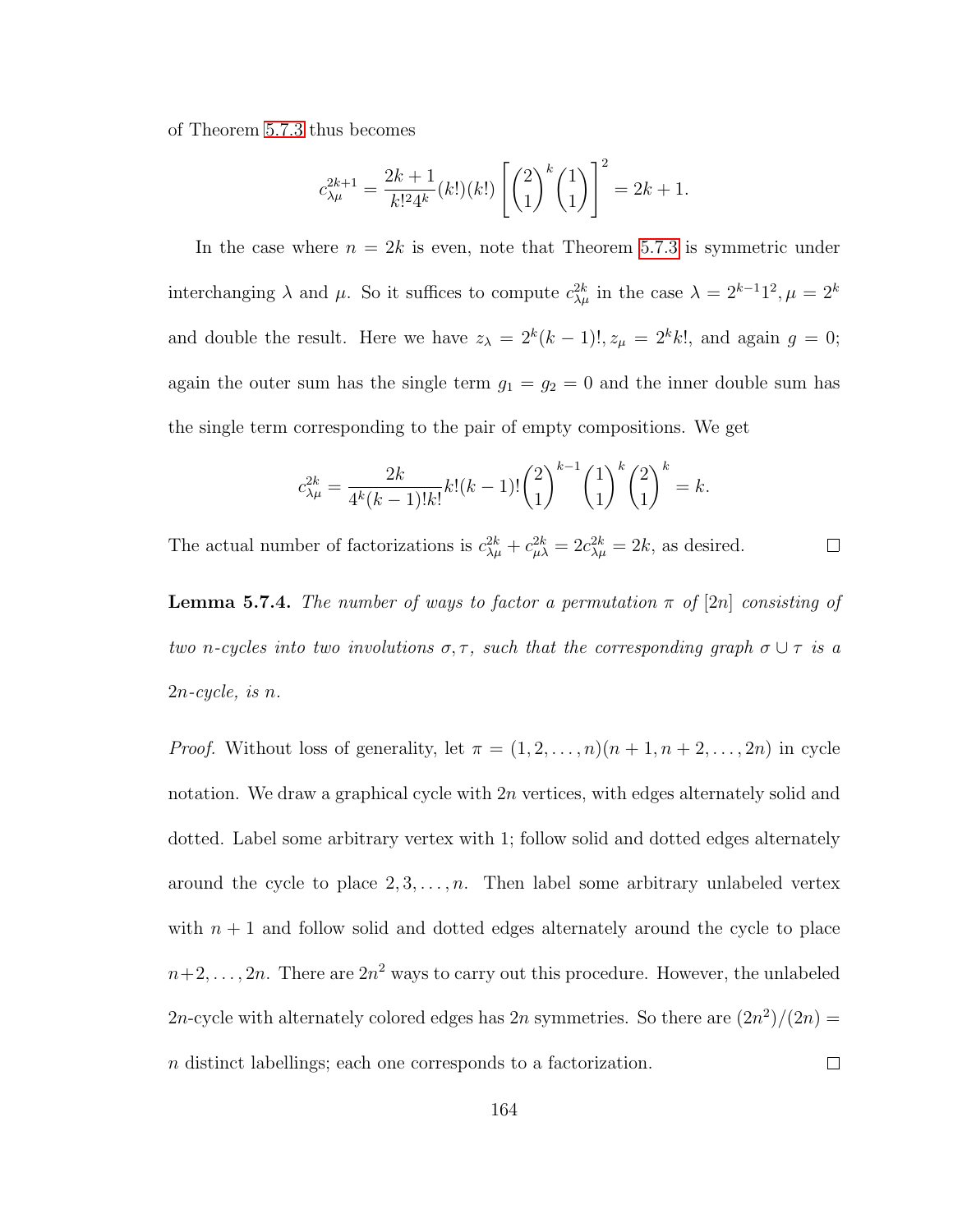

 $(15)(24)(36) \circ (14)(26)(35) (16)(25)(34) \circ (15)(24)(36) (14)(26)(35) \circ (16)(25)(34)$ Figure 5.4: Factorizations of (123)(456) into involutions, which correspond to graphical 6-cycles.

*Proof of Theorem [5.7.1.](#page-172-0)* Given an arbitrary permutation  $\pi$  to be factored into involutions with  $\pi = \tau \circ \sigma$ , we can consider the cycles of each length separately. Consider the cycles of length k; assume there are r of these. We pair up some of the k-cycles with each other, representing that they come from the same cycle in the graph  $\sigma \cup \tau$ . Those cycles which remain unpaired arise from paths, not cycles, in  $\sigma \cup \tau$ . We then factor each unpaired cycle according to Lemma [5.7.2,](#page-173-0) and each pair of cycles accord-ing to Lemma [5.7.4.](#page-175-0) If there are j pairs of cycles, then there are  $r-2j$  unpaired cycles, and thus  $r - j$  total components to factor; thus the number of such factorizations, once the cycles are paired up, is  $k^{r-j}$ . The number of ways to find j disjoint pairs of cycles, with order irrelevant, is

$$
\frac{{r \choose 2} {r-2 \choose 2} \cdots {r-2j+2 \choose 2}}{{j!}} = \frac{r!}{(r-2j)!j!2^j}.
$$

 $\Box$ 

Summing over j gives the function  $f(r, k)$  defined in the theorem.

For example, consider the factorizations of the permutation  $\pi = (12)(345)$  into involutions. We have  $f(1, k) = k$ , and so the number of factorizations of  $\pi$  into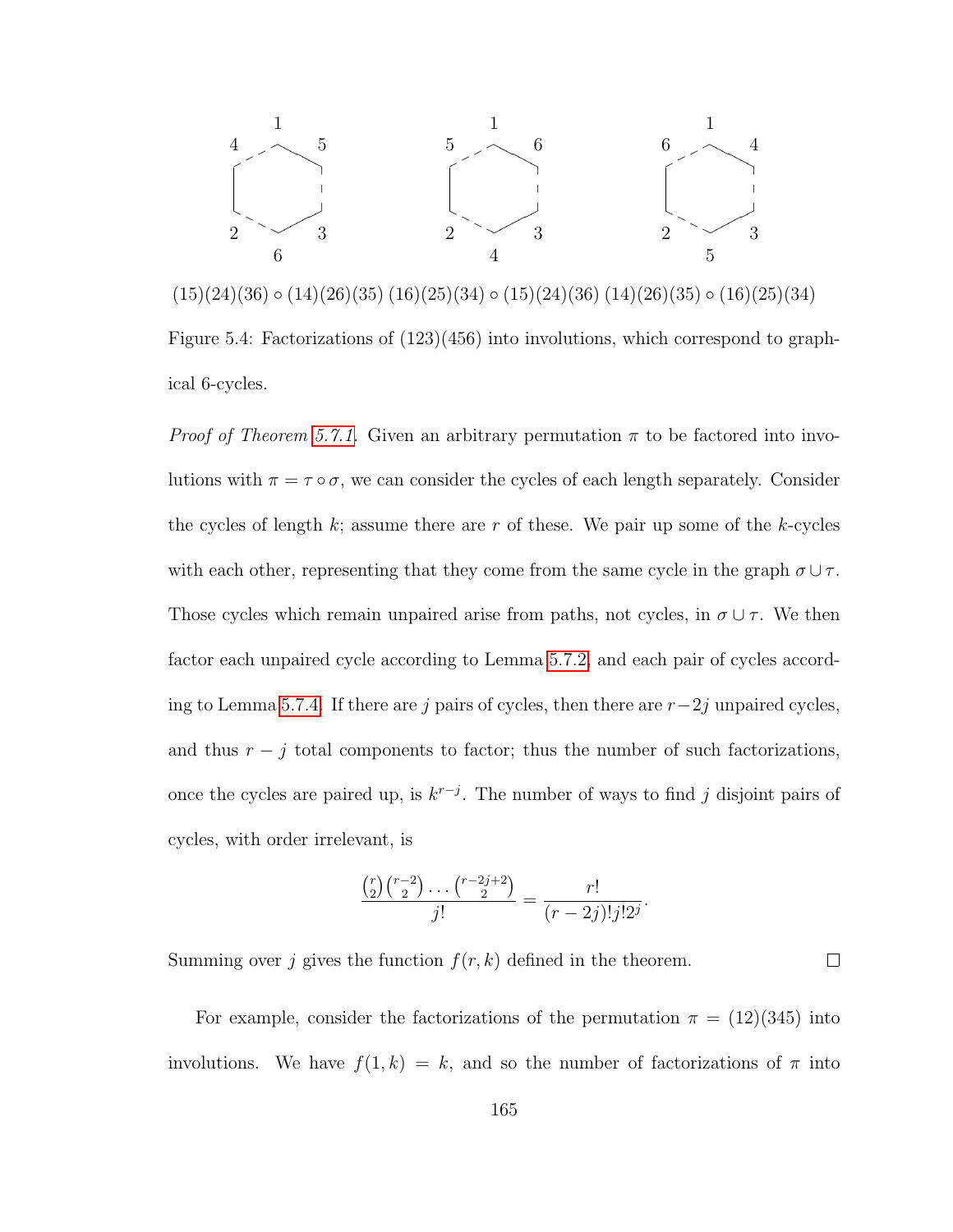involutions is  $F(\pi) = f(1, 2)f(1, 3) = 2 \cdot 3 = 6$ . We note that  $(12) = \tau \circ \sigma$ , where  $\tau$ and  $\sigma$  are involutions, has the solutions

<span id="page-177-1"></span>
$$
(\sigma, \tau) \in \{((12), id), (id, (12))\}.
$$
 (5.7)

Similarly, (345) has factorizations

<span id="page-177-2"></span>
$$
(\sigma, \tau) \in \{((35), (45)), ((34), (35)), ((45), (34))\}.
$$
 (5.8)

We can combine the factorizations in  $(5.7)$  and  $(5.8)$  to get the factorizations of  $\pi$ :

$$
(\sigma, \tau) \in \{((12)(35), (45)), ((12)(34), (35)), ((12)(45), (34)),
$$
  

$$
= ((35), (12)(45)), ((34), (12)(35)), ((45), (12)(34))\}.
$$

<span id="page-177-0"></span>Finally, we can consider the distribution of the number of factorizations of a random permutation of  $[n]$  into involutions. We consider the following probability model, which we call the *sharp-cutoff model*. Let  $X_k = \mathcal{P}(1/k)$  for  $k = 1, 2, ..., n$ , where *n* is a positive integer parameter. Let  $m = X_1 + 2X_2 + \cdots + nX_n$ , and take a permutation of  $[m]$  with  $X_k$  cycles of length k for each k, chosen uniformly at random from all permutations of that cycle type. We denote the corresponding measure on the set of all permutations by  $\mathbb{P}_n^*$ . Then  $\mathbb{E}\left(\sum_{k=1}^n kX_k\right)=n$ . This model generates each permutation of  $|m|$  having all cycle lengths less than or equal to n with probability  $e^{-H_n}/m!$ , where  $H_n = \sum_{k=1}^n 1/k$  is a harmonic number; in particular for each  $m \leq n$ , each permutation of  $[m]$  occurs with the same probability.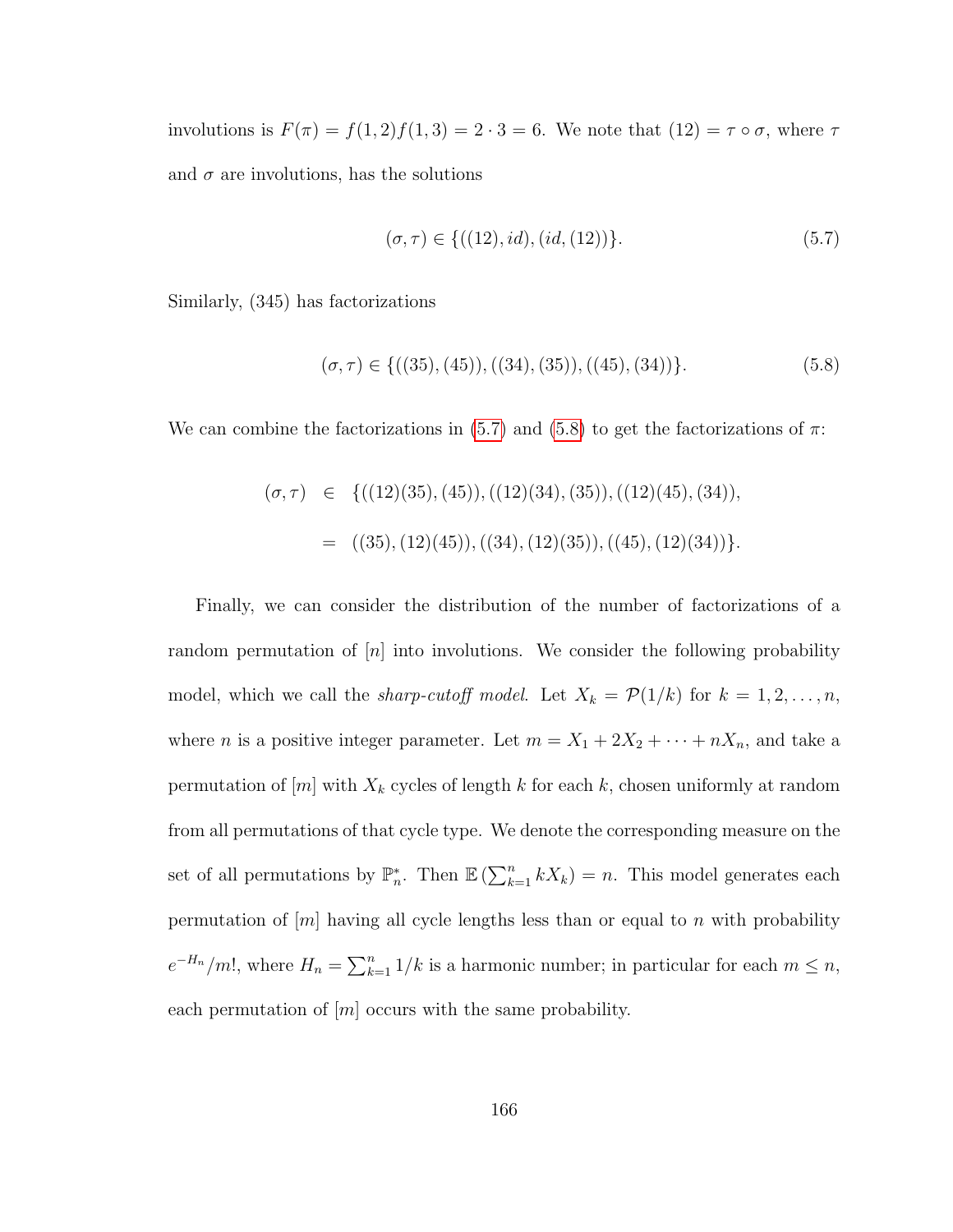Theorem 5.7.5. As  $n \to \infty$ ,

$$
\lim_{n \to \infty} \mathbb{P}_n^* \left( \frac{\log(F(\pi)) - \frac{1}{2} (\log n)^2}{\frac{1}{3} (\log n)^3} \le x \right) \to \Phi(x)
$$

*Proof.* First, we show that  $\mathbb{E}(\log f(X_k, k)) = \log(k)/k + O(k^{-3})$ . Let  $\mu_k =$  $\mathbb{E}(\log f(X_k, k))$ . We can write the expectation as a sum over possible values of  $X_k$ , giving

<span id="page-178-0"></span>
$$
\mu_k = e^{-1/k} \sum_{r \ge 1} \frac{1}{r! k^r} \log f(r, k). \tag{5.9}
$$

We can derive an asymptotic series for  $\log f(r, k)$  from the Taylor series for  $\log(1+x)$ around  $x = 0$ ; this gives an asymptotic series for the rth term in  $(5.9)$ , which is of order  $k^{-r}$  log k. Adding these gives  $\mu_k = (\log k)/k + (1/2k^3) + O(k^{-4})$ . Similarly let  $h_k =$  $\mathbb{E}((\log f(X_k, k))^2)$ ; then in like manner we can derive the series  $h(k) = (\log k)^2/k +$  $(\log k)^2/k^2 + 2\log k/k^3 + O(k^{-4})$ . The variance is given by  $\sigma_k^2 = \mathbb{V}(\log f(X_k, k)) =$  $h(k) - \mu_k^2$ , and we find  $\sigma_k^2 = (\log k)^2 / k + 2 \log k / k^3 + O(\log k / k^4)$ .

Next we show that  $\sum_{k=1}^{n} \mu_k \sim (\log n)^2/2$  and  $\sum_{k=1}^{n} \sigma_k^2 \sim (\log n)^3/3$  as  $n \to \infty$ . We have  $\mu_k = (\log k)/k + O(k^{-3})$ . Now,  $\sum_{k=1}^n (\log k)/k \sim \int_1^n (\log k)/k \, dk = \frac{1}{2}$  $\frac{1}{2}(\log n)^2$ , where the asymptotic equality can be justified by the Euler-Maclaurin summation formula. Expanding the big-O notation,  $|\mu_k - (\log k)/k| \leq Ck^{-3}$  for some constant C, so  $\sum_{k=1}^{\infty} \mu_k - (\log k)/k$  converges. Therefore  $\sum_{k=1}^{n} \mu_k \sim \sum_{k=1}^{n} (\log k)/k \sim \frac{1}{2}$  $\frac{1}{2}(\log n)^2$ . The proof for  $\sum_{k=1}^n \sigma_k^2$  is similar. Note that  $\sum_{k=1}^n \mu_k = \mathbb{E}(\log F(\pi))$  and  $\sum_{k=1}^n \sigma_k^2 =$  $V(\log F(\pi))$ . Finally, we apply Lyapunov's central limit theorem (Theorem [2.4.2\)](#page-59-0) to show that  $\log F(\pi)$  is asymptotically normal. We will take  $\delta = 1$ , and  $Y_k =$ log  $f(X_k, k)$ . As previously shown,  $s_n^2 \sim (\log n)^3/3$ , so  $s_n^3 \sim (\log n)^{9/2}/(3\sqrt{3})$ . We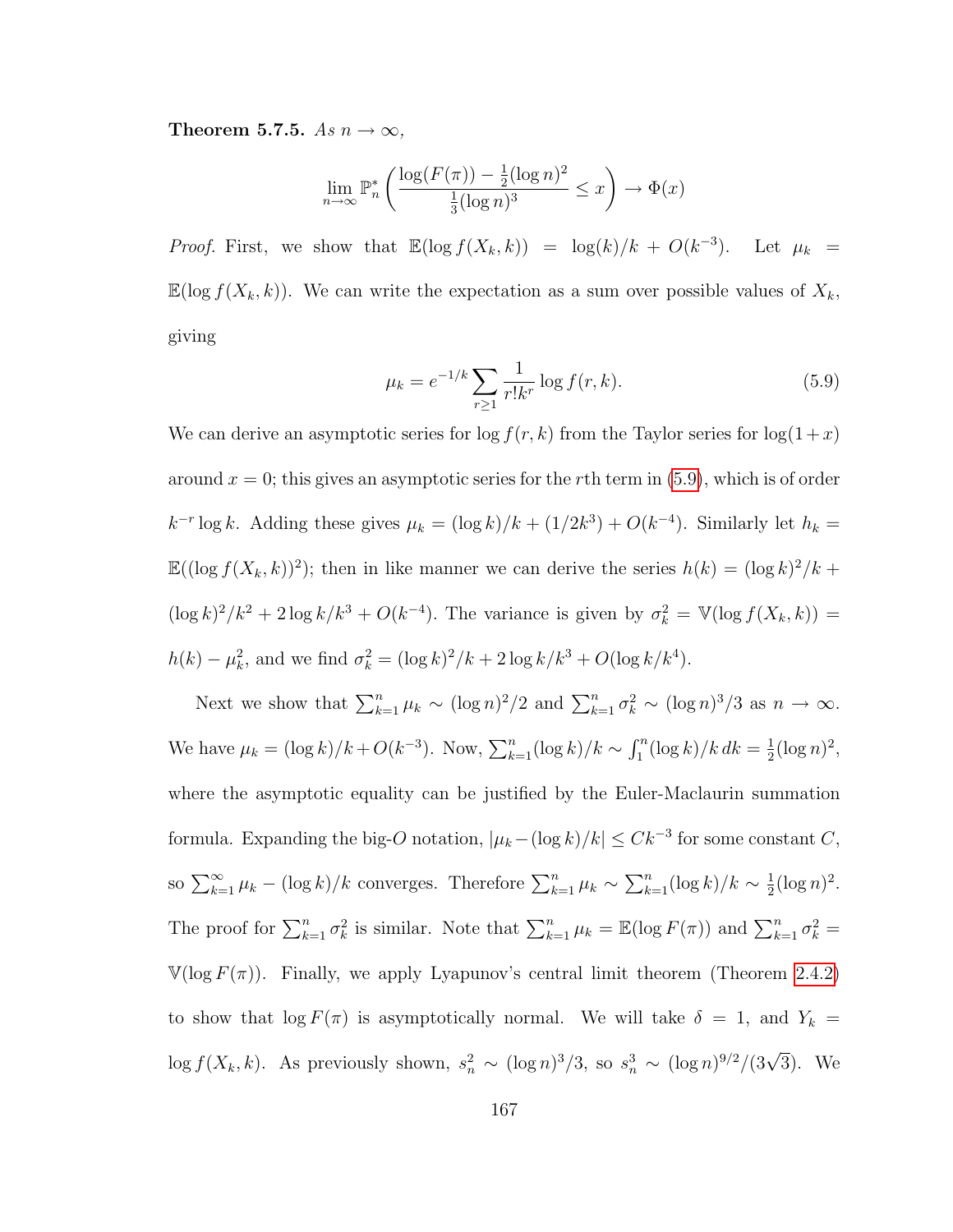also observe  $\mathbb{E}(|Y_k|^3)$  is finite for each k. To check [\(2.4\)](#page-59-1), first note that

$$
\mathbb{E}(|Y_k - \mathbb{E}Y_k|^3) = \sum_{r \ge 1} \left[ (\log f(r, k) - \mathbb{E}Y_k)^3 \mathbb{P}(X_k = r) \right] + (\mathbb{E}Y_k) \mathbb{P}(X_k = 0).
$$

Since  $\mathbb{E}Y_k$  is positive, this is less than

$$
\left[\sum_{r\geq 1} (\log f(r,k))^3 \mathbb{P}(X_k=r)\right] + (\mathbb{E}Y_k) \mathbb{P}(X_k=0).
$$

The first term in this equation is in fact  $\mathbb{E}(Y_k^3)$ . (The sum giving  $\mathbb{E}(Y_k^3)$  should naturally be over  $r \geq 0$ , but  $f(0, k) = 1$  and so the  $r = 0$  term does not contribute to the sum.) Therefore we have

$$
\mathbb{E}(|Y_k - \mathbb{E}Y_k|^3) \le \mathbb{E}(Y_k^3) + (\mathbb{E}Y_k)\mathbb{P}(X_k = 0) \le \mathbb{E}(Y_k^3) + \mathbb{E}(Y_k).
$$

But  $\mathbb{E}(Y_k^3) \sim (\log k)^3/k$  and  $\mathbb{E}Y_k \sim (\log k)/k$  as  $k \to \infty$ . so  $\mathbb{E}(|Y_k - \mathbb{E}Y_k|^3) \sim$  $(\log k)^3/k$ . Therefore we have

$$
\frac{1}{s_n^3} \sum_{k=1}^n \mathbb{E}(|Y_k - \mathbb{E}Y_k|^3) \sim \frac{3^{3/2}}{(\log n)^{9/2}} \frac{(\log n)^4}{4} = \frac{3^{3/2}/4}{\sqrt{\log n}}
$$

and in particular this goes to 0 as  $n \to \infty$ , so [\(2.4\)](#page-59-1) is satisfied. Therefore the standardization of  $\log F(\pi)$  converges in distribution to the standard normal, as desired.  $\Box$ 

It is natural to suspect that the distribution of the number of factorizations of a permutation of fixed size, chosen uniformly at random, also has a lognormal distribution. Generating large numbers of random permutations lends some support to such a conjecture. The mean of the logarithm of the number of factorizations of a random permutation appears to be near  $(\log n)^2/2$ ; the variance appears to be of order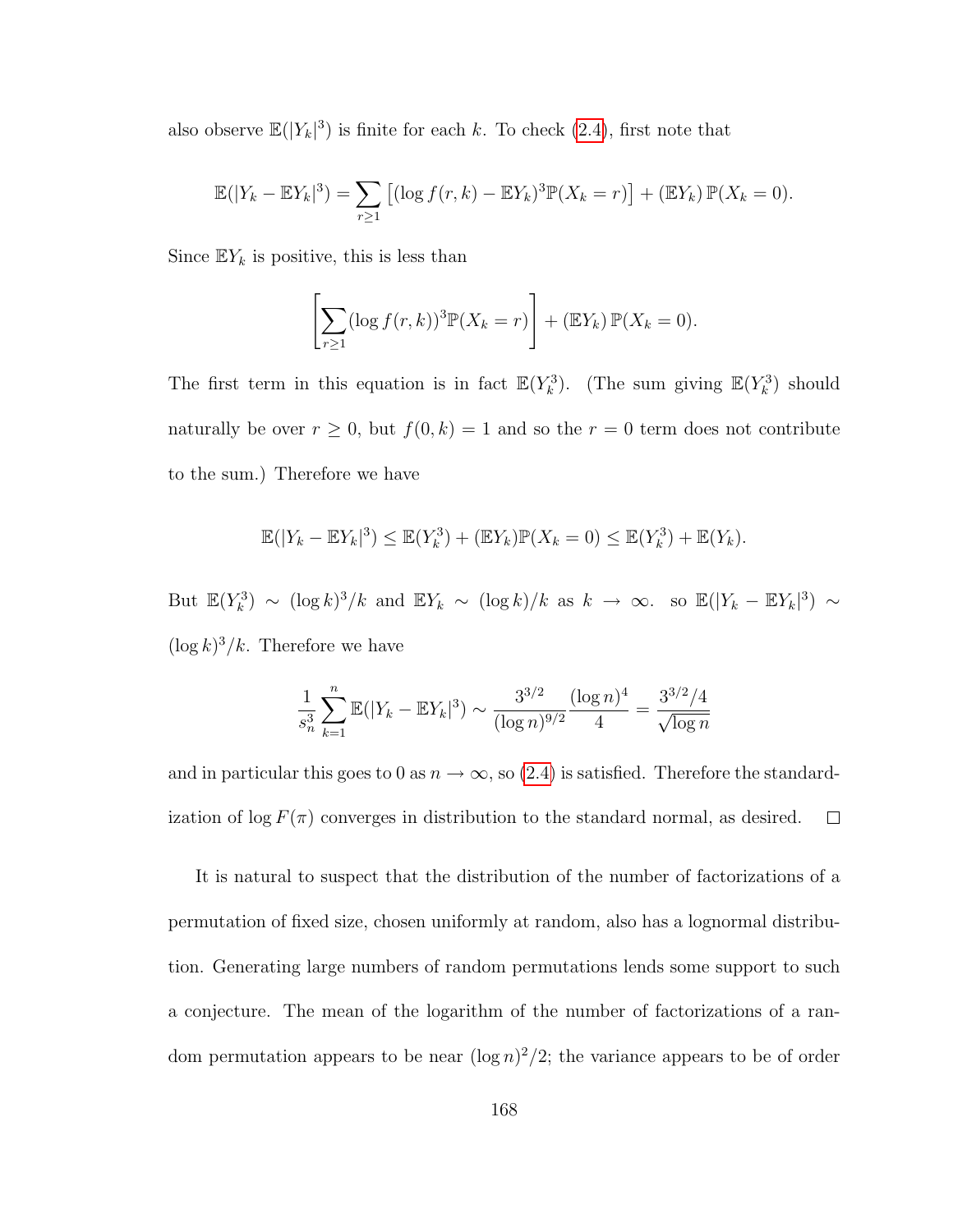$(\log n)^3$ , but with a smaller constant than in Theorem [5.7.5,](#page-177-0) between about 0.1 and 0.2. This seems plausible, as permutations from the sharp-cutoff model vary in size, and this variation in size contributes to the variation in number of factorizations.

Finally, we can refine Theorem [5.7.1](#page-172-0) to count the number of factorizations  $\pi = \tau \circ \sigma$ where  $\sigma$  and  $\tau$  are involutions with s and t fixed points, respectively. This requires determining all the possible unlabeled graphs on [n] with properly 2-colored edges which can be labeled to give two involutions which compose to a permutation with the cycle type of  $\pi$ , and then counting the labellings which actually give  $\pi$ . This is impractical for large  $s$  and  $t$ . The fixed-point-free case, though, is straightforward.

**Proposition 5.7.6.** Let  $c_1, c_2, \ldots, c_n$  be nonnegative even integers with  $\sum_{k=1}^n kc_k =$ n. Then the number of factorizations of a permutation  $\pi$  of type  $1^{c_1} \dots n^{c_n}$  into two fixed-point-free involutions is

$$
\prod_{k=1}^{n} (c_k - 1)!! k^{c_k/2}
$$

where we adopt the convention  $(-1)!! = 1$ .

*Proof.* The graph  $\sigma \cup \tau$  corresponding to such a factorization consists of  $c_k$  cycles of length  $2k$ , for each k. The permutation k-cycles can be paired up into graphical cycles in  $(c_k - 1)$ !! ways. Each pair of permutation k-cycles thus obtained can be used to label a graphical cycle in any of k ways, following Lemma [5.7.4.](#page-175-0) Thus the number of ways to arrange the elements of k-cycles of  $\pi$  in the graphical representation is  $(c_k - 1)!!k^{c_k/2}$ . The total number of factorizations is just the product over cycle lengths.  $\Box$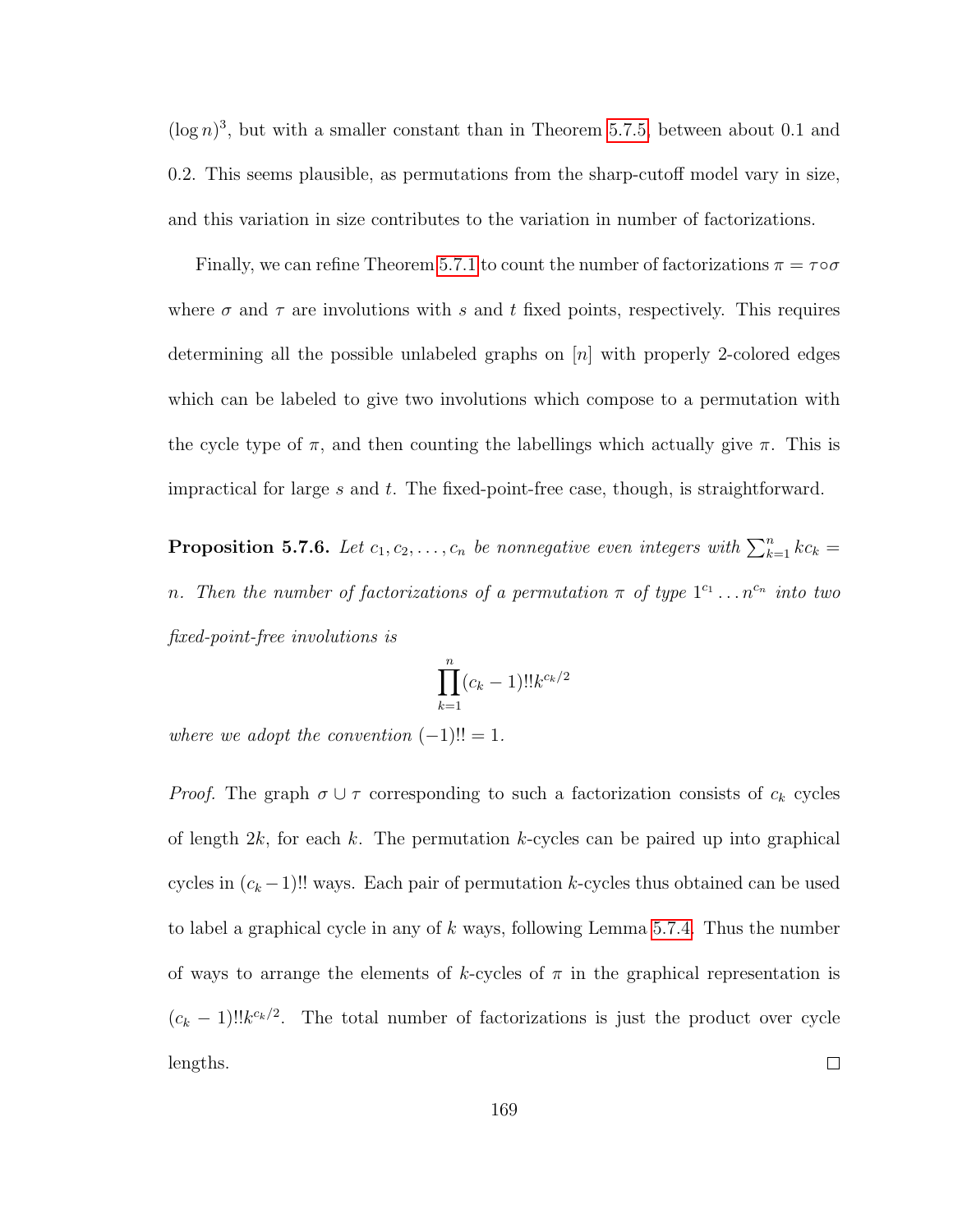We note that if any of the  $c_k$  are odd, then  $\pi$  has no factorizations into fixedpoint-free involutions. Furthermore, the proportion of permutations of [n] having all  $c_k$  even (that is, an even number of cycles of each length) is  $\Theta(n^{-2})$ .

### 5.8 Pattern avoidance

To provide further evidence that involutions are in some sense a "square root" of permutations, we consider pattern avoidance in permutations. (A useful introduction to pattern avoidance is  $[\text{Bón04}, \text{Ch. } 4-5]$ .

Let  $\pi \in S_n$  and  $\sigma \in S_m$  be permutations. The pattern  $\sigma$  is said to occur in the permutation  $\pi$ , or  $\pi$  is said to contain  $\sigma$ , if there exist  $1 \leq \rho(1) < \ldots \rho(m) \leq n$ such that  $\pi(\rho(i)) < \pi(\rho(j))$  if and only if  $\sigma(i) < \sigma(j)$ . That is, there is some subsequence of  $\pi$  (written in the one-line notation) that has the same order type as σ. For example, the permutation 5721364 contains the pattern 312, as indicated by the bolded elements. If the pattern  $\sigma$  does not occur in  $\pi$ , then  $\pi$  is said to be  $\sigma$ -avoiding. For example, the permutation 2431765 is 312-avoiding.

Let  $S_n(\pi)$  denote the set of  $\pi$ -avoiding permutations of [n]. We say two patterns  $π$  and  $ρ$  are *Wilf-equivalent* if  $|S_n(π)| = |S_n(ρ)|$  for all  $n ≥ 0$ . The Stanley-Wilf conjecture (now the Marcus-Tardos theorem [\[MT04\]](#page-255-0)) on pattern avoidance gives the possible growth rates of sequences  $\{ |S_n(\pi)| \}_{n\geq 0}$ . Stanley and Wilf conjectured, and Marcus and Tardos proved, that for each pattern  $\pi$ ,  $|S_n(\pi)|$  is bounded above by  $C^n$ , for some constant C depending on  $\pi$ . We call the smallest such C the growth rate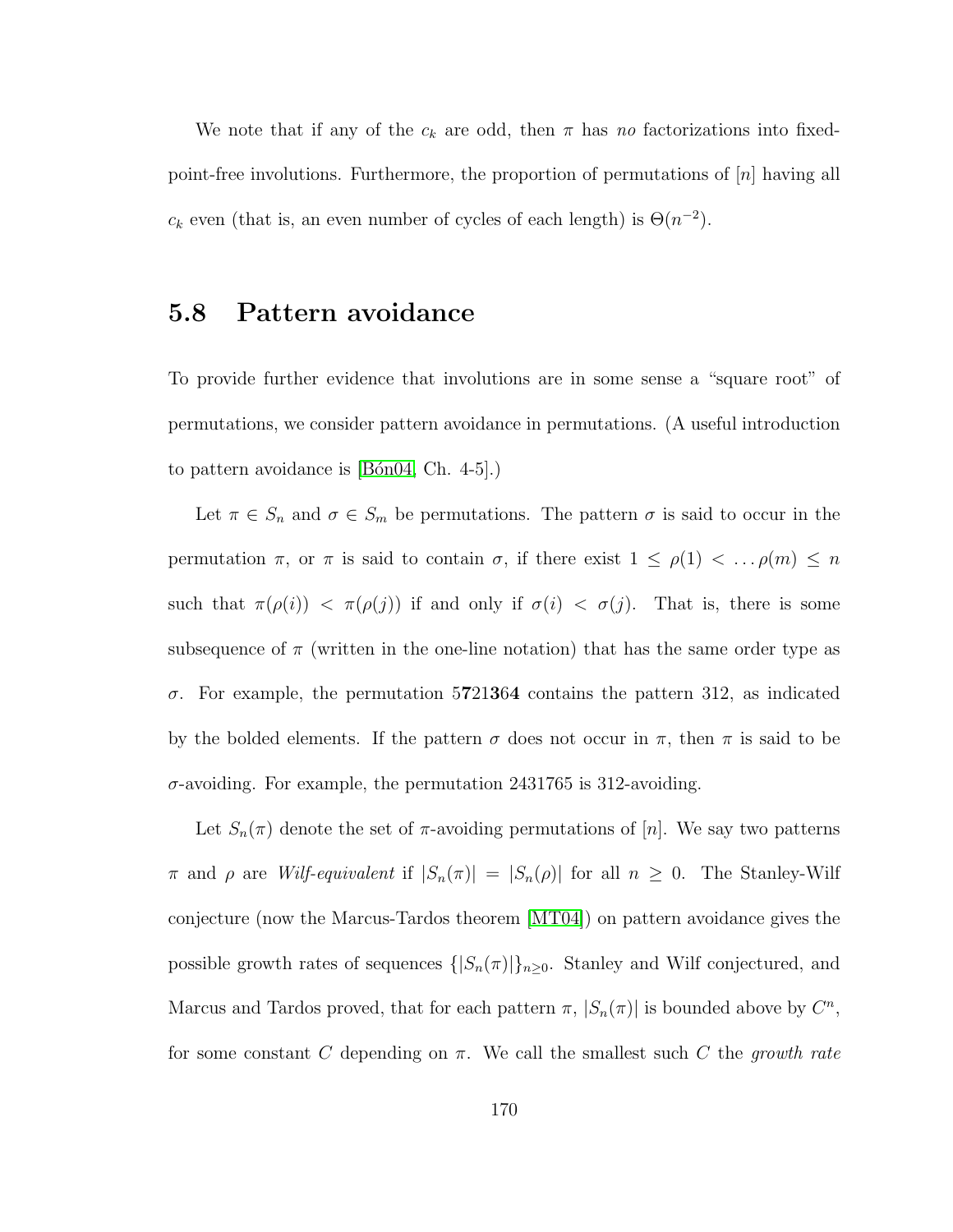of the pattern  $\pi$  and denote it by  $L(\pi)$ . Arratia [\[Arr99\]](#page-246-0) has shown that the Marcus-Tardos theorem is equivalent to the existence of the limit  $\lim_{n\to\infty} |S_n(\pi)|^{1/n}$ , which equals  $L(\pi)$ , for all patterns  $\pi$ .

Now let  $I_n(\pi)$  denote the set of  $\pi$ -avoiding *involutions* of [n]. Then we can define the *involutory growth rate* of a pattern,  $L_i(\pi) = \lim_{n \to \infty} |I_n(\pi)|^{1/n}$ . This limit may not exist in general, but it does in some special cases, leading to the following conjecture.

<span id="page-182-0"></span>**Conjecture 5.8.1.** Let  $\pi$  be a permutation pattern. Then  $L_i(\pi)$  exists and  $L_i(\pi)^2 =$  $L(\pi)$ .

Table [5.1](#page-183-0) shows  $I_n(\pi)$ ,  $S_n(\pi)$ , and the ratio of their squares in cases when both are known. We note in particular that the conjecture is true for all patterns of length at most 3. We also note that Wilf-equivalence of two patterns is not the same as "involutory Wilf-equivalence". In particular  $|S_n(\pi^r)| = |S_n(\pi)|$ , where  $\pi^r$  is the reversal of  $\pi$ , but it is not necessarily true that  $|I_n(\pi^r)| = |I_n(\pi)|$ . Counterexamples include  $\pi = 132$  and  $\pi = 12345$ ; we have  $|I_n(12345)| \sim (\pi^3/8)4^n n^{-3}$  [\[Reg81\]](#page-257-0) but  $I_n(54321) \sim \frac{32}{\pi}$  $\frac{32}{\pi}4^n n^{-3}$  [\[BM03\]](#page-247-1).

The pattern 1342 has growth rate 8 and the pattern 12453 has growth rate  $(1 +$ √  $\sqrt{8}$ <sup>2</sup> [Bon05]; the latter is the first known example of a pattern with non-integer growth rate. Let  $\pi = \pi_1 \pi_2 ... \pi_n$  be a pattern, and let  $\pi' = 1(\pi_1 + 1) \cdots (\pi_n + 1)$ be another pattern. Bóna has shown [Bón05, Lemma 5.4] that if  $L(\pi) = g^2$ , then  $L(\pi') = (g+1)^2$ . In other words, this operation raises the square root of the growth rate by 1; thus there is some precedent for studying  $\sqrt{L(\pi)}$ . Perhaps in general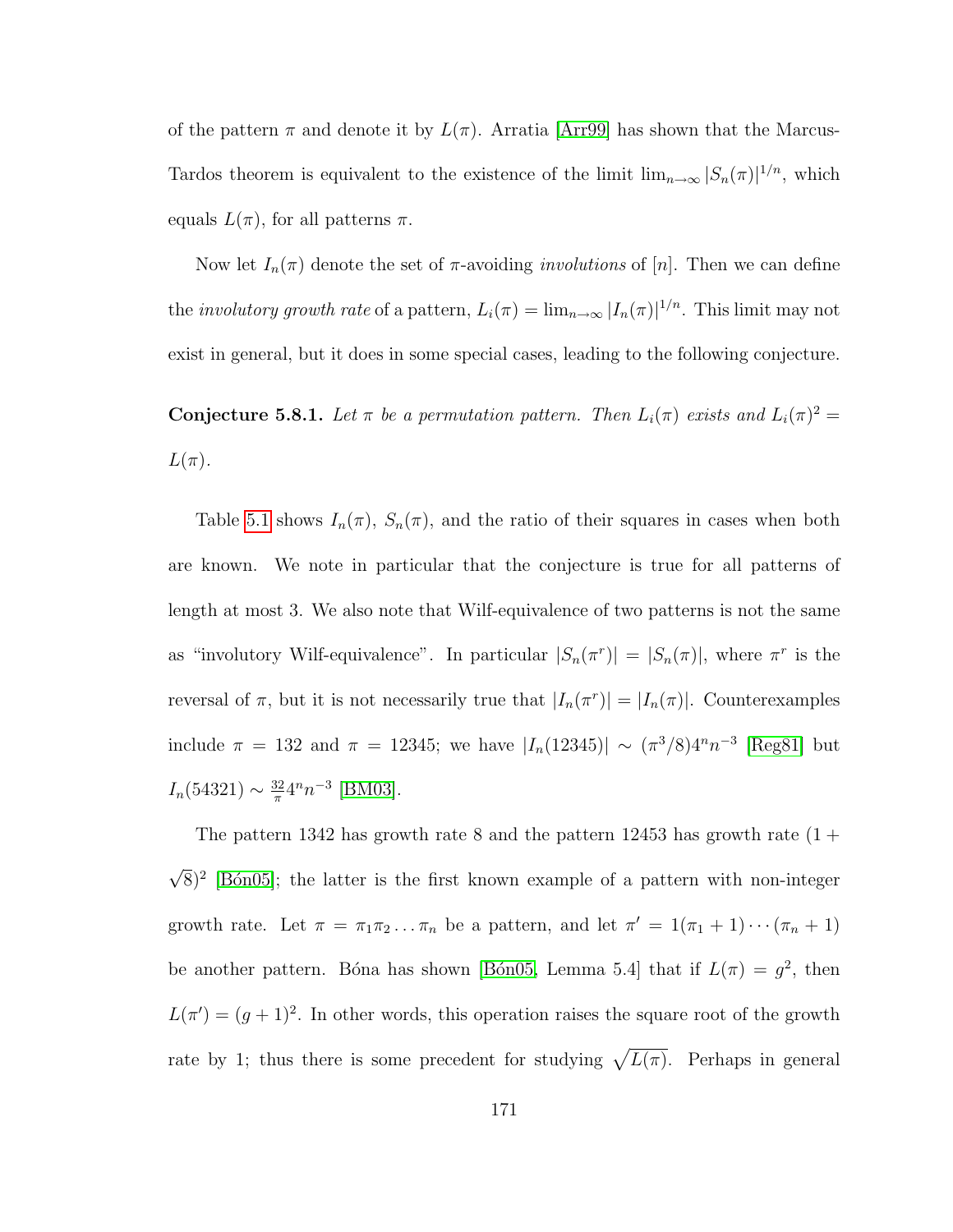| $\pi$         | $I_n(\pi)$                                                                                                                                    | $S_n(\pi)$                                | $I_n(\pi)^2/S_n(\pi)$                                                          |
|---------------|-----------------------------------------------------------------------------------------------------------------------------------------------|-------------------------------------------|--------------------------------------------------------------------------------|
| $12 \ldots k$ |                                                                                                                                               |                                           | $\sim c_k n^{-1+k/2}$                                                          |
|               | $\sim a_k(k-1)^n$<br>(1/n) <sup>(k-1)(k-2)/4</sup>                                                                                            | $\sim b_k(k-1)^{2n}$<br>$(1/n)^{k^2/2-k}$ |                                                                                |
|               | [Reg81, 4.5 Case 1], $ $ [Reg81, 4.5 Case 2]                                                                                                  |                                           |                                                                                |
|               | [Gess90]                                                                                                                                      |                                           |                                                                                |
| 1234, 2143,   | $M_n \sim \sqrt{\frac{27}{4\pi}} 3^n n^{-3/2}$                                                                                                | $\sim \frac{81\sqrt{3}}{16\pi}9^n n^{-4}$ | $\frac{4\sqrt{3}}{9}n$                                                         |
| 3412, 4321,   |                                                                                                                                               |                                           |                                                                                |
| 1243          |                                                                                                                                               |                                           |                                                                                |
|               | [EM04]                                                                                                                                        | [ $Wes90, Cor. 3.1.7$ ]                   |                                                                                |
|               |                                                                                                                                               | shows patterns<br>are                     |                                                                                |
|               |                                                                                                                                               | Wilf-equivalent                           |                                                                                |
| 123,          | $132, \int_{n/2}^{n} \binom{n}{\lfloor n/2 \rfloor} \sim 2^n / \sqrt{\pi n}$                                                                  | $C_n \sim 4^n/\sqrt{\pi n^3}$             | $\sqrt{n/\pi}$                                                                 |
| 213, 321      |                                                                                                                                               |                                           |                                                                                |
|               | [SS85]                                                                                                                                        |                                           |                                                                                |
| 231, 312      | $2^{n-1}$ [SS85]                                                                                                                              | $C_n \sim 4^n/\sqrt{\pi n^3}$             |                                                                                |
| 54321         | $C_{\lceil n/2 \rceil} C_{1 + \lfloor n/2 \rfloor} \sim \frac{32}{\pi} \frac{4^n}{n^3} ~\left ~ 2^{25/2} 3 \pi^{-3/2} 16^n n^{-15/2} \right.$ |                                           | $\frac{\sqrt{\frac{\pi}{16}}n^{3/2}}{\frac{1}{24}\sqrt{\frac{2}{\pi}}n^{3/2}}$ |
|               | [BM03]                                                                                                                                        | [Reg81] and symmetry                      |                                                                                |

<span id="page-183-0"></span>Table 5.1: Table of patterns for which the ordinary and involutory growth rates are both known.  $C_n$  and  $M_n$  are the Catalan and Motzkin numbers, respectively;  $a_k, b_k, c_k$ are constants depending on  $k$ .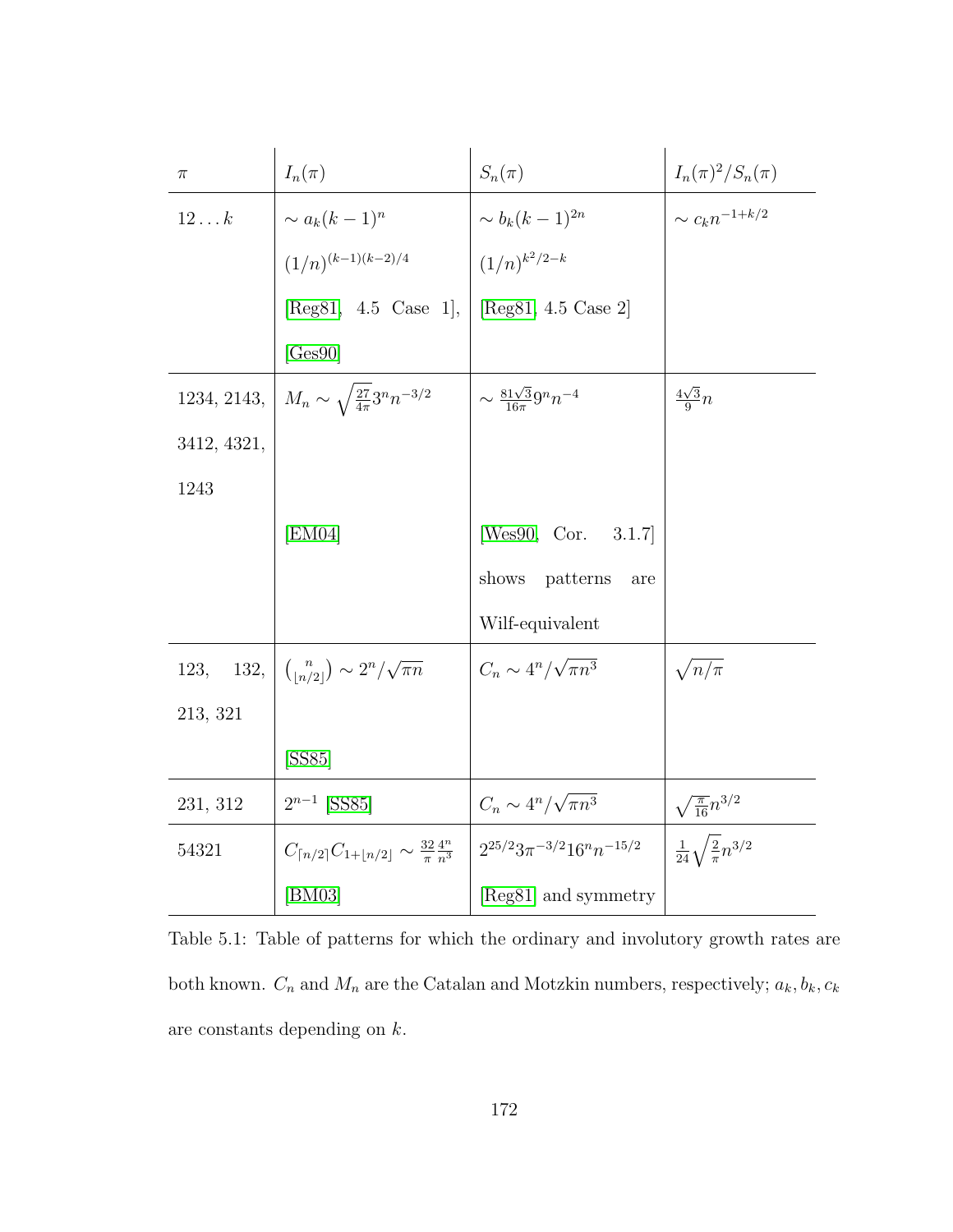

<span id="page-184-0"></span>Figure 5.5: The graph of the involution  $146253 \in S_6$ , and the reverse-complementinvariant involution  $132546 \in S_6$ .

 $L_i(\pi') = L_i(\pi) + 1.$ 

Conjecture [5.8.1](#page-182-0) can be restated probabilistically. The probability that a random permutation of  $[n]$  is  $\pi$ -avoiding seems to be the square of the probability that a random involution of  $[n]$  is  $\pi$ -avoiding, multiplied by some asymptotically subexponential factor. (In the few known cases this factor is  $Cn^{-k}$  for some real constant C and nonnegative rational number  $k$ .) Thus involutions are, in general, more likely to avoid patterns than ordinary permutations. This is because an involution is, in a sense, half a permutation. The RSK algorithm [\[Sta99\]](#page-258-1) takes a permutation  $\pi$  to a pair of Young tableaux  $(P, Q)$ ; if  $\pi$  is an involution then  $P = Q$ , so involutions can be identified with individual Young tableaux. The "graph" of a permutation  $\pi$  is the set of points  $\{(i, \pi(i)) : 1 \leq i \leq n\}$  and an involution can be specified by fixing only the points on or below the diagonal, identifying involutions with half-graphs. See Figure [5.5](#page-184-0) for an illustration of the graph of an involution.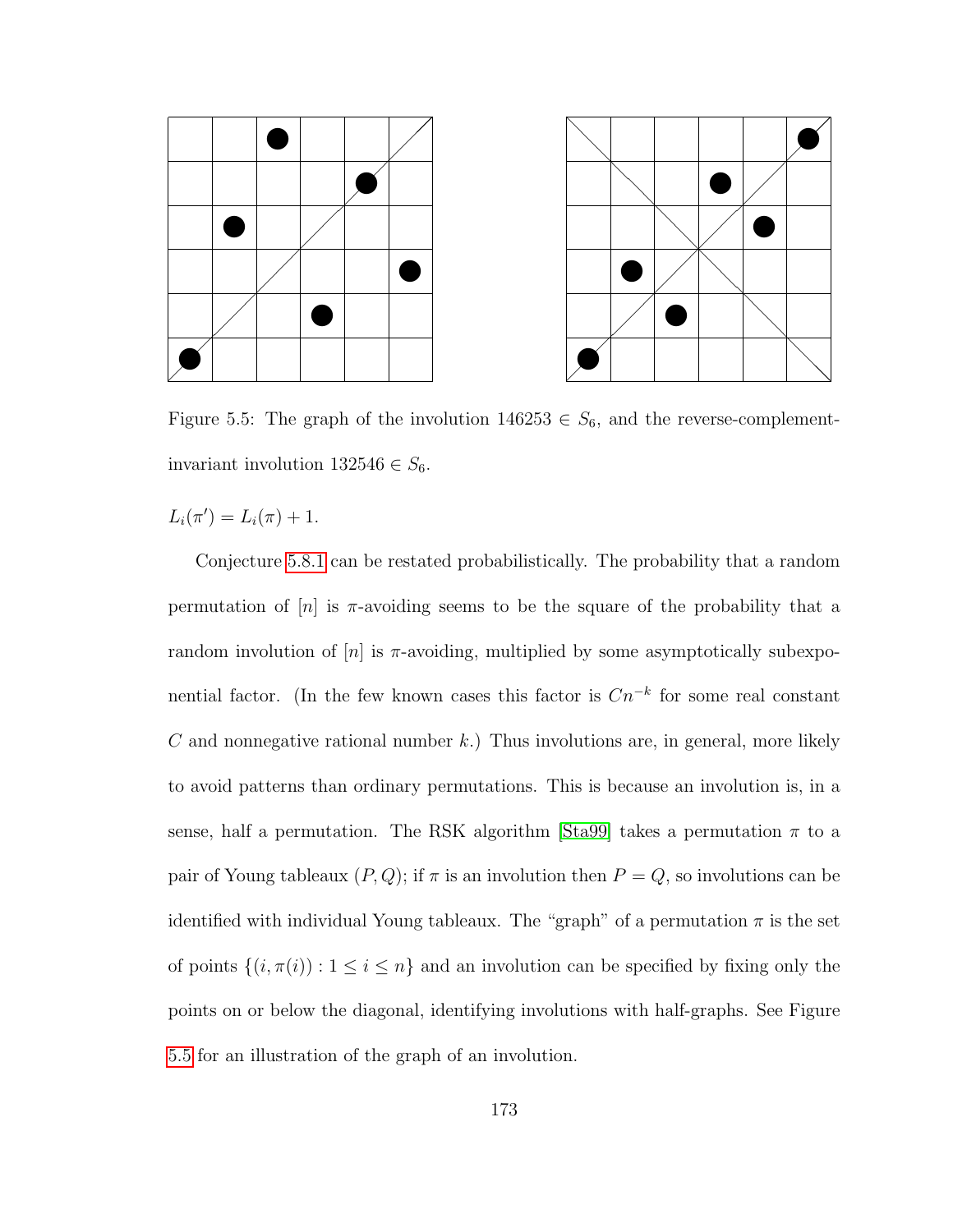Finally, Egge has studied permutations with graphs which are symmetric under other reflections or rotations [\[Egg07\]](#page-250-1). One might hope these lead to further generalizations of Conjecture [5.8.1.](#page-182-0) For example, consider the reverse complement map on permutations,  $\pi \to \pi^{rc}$ , which takes  $\pi_1 \dots \pi_n$  to  $(n+1-\pi_n) \dots (n+1-\pi_1)$ ; this map corresponds to rotation of the graph of  $\pi$  by a half-rotation. Involutions invariant under the reverse complement are therefore invariant under both rotation by a half-rotation and reflection over the diagonal, and so are determined by one-fourth of their graph. See Figure [5.5](#page-184-0) for an example of such a permutation; note that the permutations can be reconstructed from any of the four quadrants into which the dotted lines split the diagram. The number of 132-avoiding, rc-invariant involutions of  $|2n|$ or  $[2n+1]$  is  $2^n$  [\[Egg07,](#page-250-1) Cor. 3.5]. Up to polynomial factors this is the fourth root of the Catalan number  $C_{2n}$  or  $C_{2n+1}$ , which is the number of 132-avoiding permutations.

Wulcan [\[Wul02\]](#page-260-1) has enumerated involutions avoiding generalized patterns, including all the generalized patterns of length 3; at this point no systematic review of the growth rates of the corresponding patterns in permutations has been undertaken.

#### 5.9 Inversions in involutions

A well-known result from the folklore is the asymptotic distribution of the number of inversions in a random permutation of  $|n|$ . For a permutation  $\sigma$ , these are pairs i, j such that  $i < j$  and  $\sigma(i) > \sigma(j)$ . The distribution can be found by noting that the distribution of the number of inversions of a permutation of  $[n]$  is that of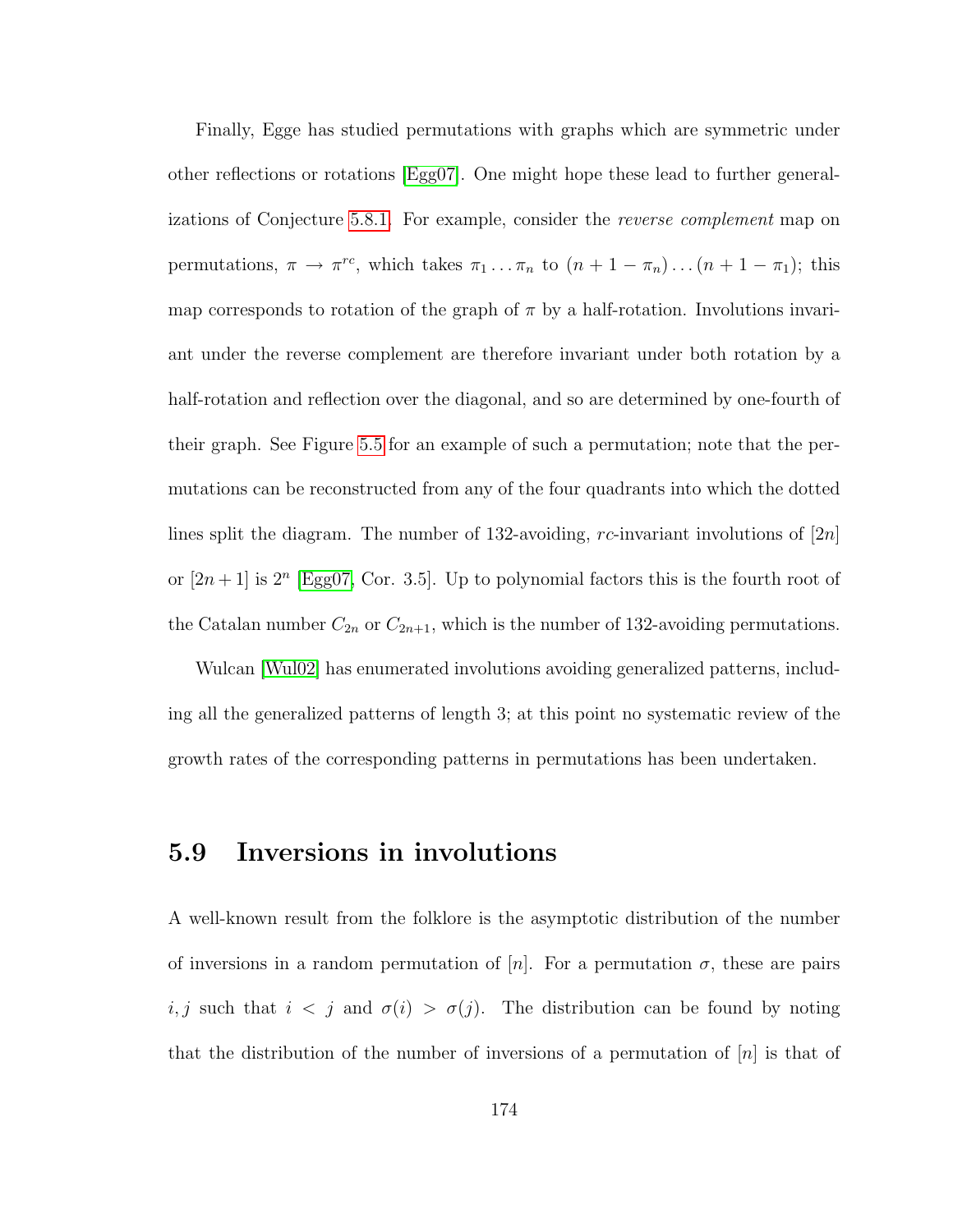$U_1 + U_2 + \cdots + U_n$ , where  $U_k$  is a uniform random variable on  $\{0, 1, \ldots, k-1\}$ . We have  $\mathbb{E}U_k = (k-1)/2$  and  $\mathbb{V}U_k = (k^2 - 1)/12$ . Thus

$$
\mathbb{E}(U_1 + \ldots + U_n) = \frac{n^2 - 1}{4}, \mathbb{V}(U_1 + \ldots + U_n) = \frac{2n^3 + 3n^2 - 5n}{72}.
$$

We can check that the distribution is normal using the Lyapunov theorem; alternatively, Bóna [Bón08, Thm. 10] has proven that the standardization of the number of occurrences of a fixed pattern in a random permutation of n converges to the standard normal, and inversions are just 21-patterns.

**Theorem 5.9.1.** The mean number of inversions in an involution of  $[n]$  chosen uniformly at random is  $\frac{1}{2} {n \choose 2}$  $a_n^{(n)} - a_{n-3}/a_n \binom{n}{3}$  $\binom{n}{3}$ , where  $a_n$  is the number of involutions of  $[n]$ .

*Proof.* It will suffice to count the number of involutions  $\sigma$  of  $[n]$  for which  $\sigma(i) > \sigma(j)$ , for each  $i, j$  satisfying  $1 \leq i < j \leq n$ . These involutions arise in four ways.

- 1. (ij) is a cycle of  $\sigma$ . There are  $a_{n-2}$  ways to complete this to get an involution.
- 2. i is a fixed point of  $\sigma$  and j is not. To build an involution, first we fix  $\sigma(j)$ . Since  $\sigma(i) = i$  and  $\sigma(j) = k$ , in order to have an inversion we must have  $k < i$ . There are thus  $i - 1$  ways to choose k. There are then  $a_{n-3}$  ways to construct an involution on the remaining  $n-3$  elements.
- 3. j is a fixed point, and i is not. We begin by fixing  $k = \sigma(i)$ ; we must have  $j < k$ and so there are  $n - j$  ways to choose k. We then must construct an involution on the remaining  $n-3$  elements, in one of  $a_{n-3}$  ways.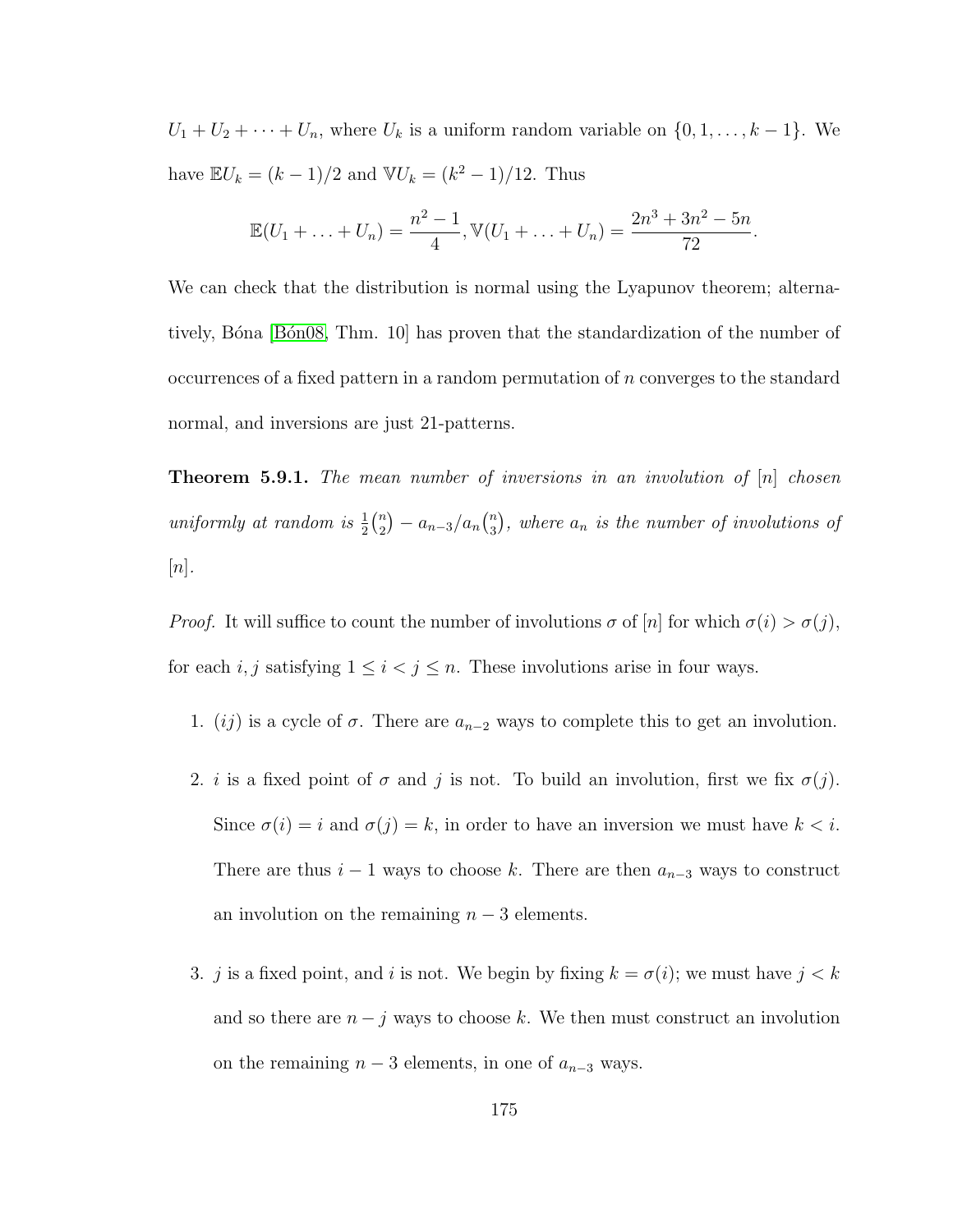4. Neither i nor j are fixed points. Let  $\sigma(i) = k, \sigma(j) = l$ . There are  $\binom{n-2}{2}$  $\binom{-2}{2}$  ways to pick k, l so that  $\sigma(i) > \sigma(j)$ . There are then  $a_{n-4}$  ways to complete  $(ik)(jl)$ to an involution on  $[n]$ .

The number of involutions with an inversion at  $(i, j)$  – that is, with  $i < j$  and  $\sigma(i) > \sigma(j)$  – is therefore

$$
a_{n-2} + a_{n-3}(n+i-j-1) + a_{n-4}\binom{n-2}{2}.
$$

Now, recall the recurrence  $a_n = a_{n-1} + (n-1)a_{n-2}$ , which we rewrite in the form  $a_{n-2} = (a_n - a_{n-1})/(n-1)$ . In the case where  $j = i + 1$ , then, the number of involutions with an inversion at  $(i, j)$  is

$$
a_{n-2} + a_{n-3}(n-2) + a_{n-4} \frac{(n-2)(n-3)}{2}
$$
  
=  $a_{n-2} + a_{n-3}(n-2) + \frac{a_{n-2} - a_{n-3}}{n-3} \frac{(n-2)(n-3)}{2}$   
=  $a_{n-2} \frac{n}{2} + a_{n-3} \frac{n-2}{2}$   
=  $a_{n-2} \frac{n}{2} + \frac{a_{n-1} - a_{n-2}}{n-2} {n-2 \choose 2}$   
=  $\frac{1}{2} (a_{n-1} + (n-1)a_{n-2}) = \frac{1}{2} a_n.$ 

Therefore the number of involutions with an inversion at  $(i, j)$  is

$$
\frac{1}{2}a_n - a_{n-3}(j - i - 1).
$$

The total number of inversions among all involutions of  $[n]$  is therefore

$$
\frac{1}{2}a_n\binom{n}{2} - a_{n-3} \sum_{1 \le i < j \le n} j - i - 1 = \frac{1}{2}a_n\binom{n}{2} - a_{n-3}\binom{n}{3}.
$$

176

Dividing by  $a_n$  gives the mean number of inversions.

 $\Box$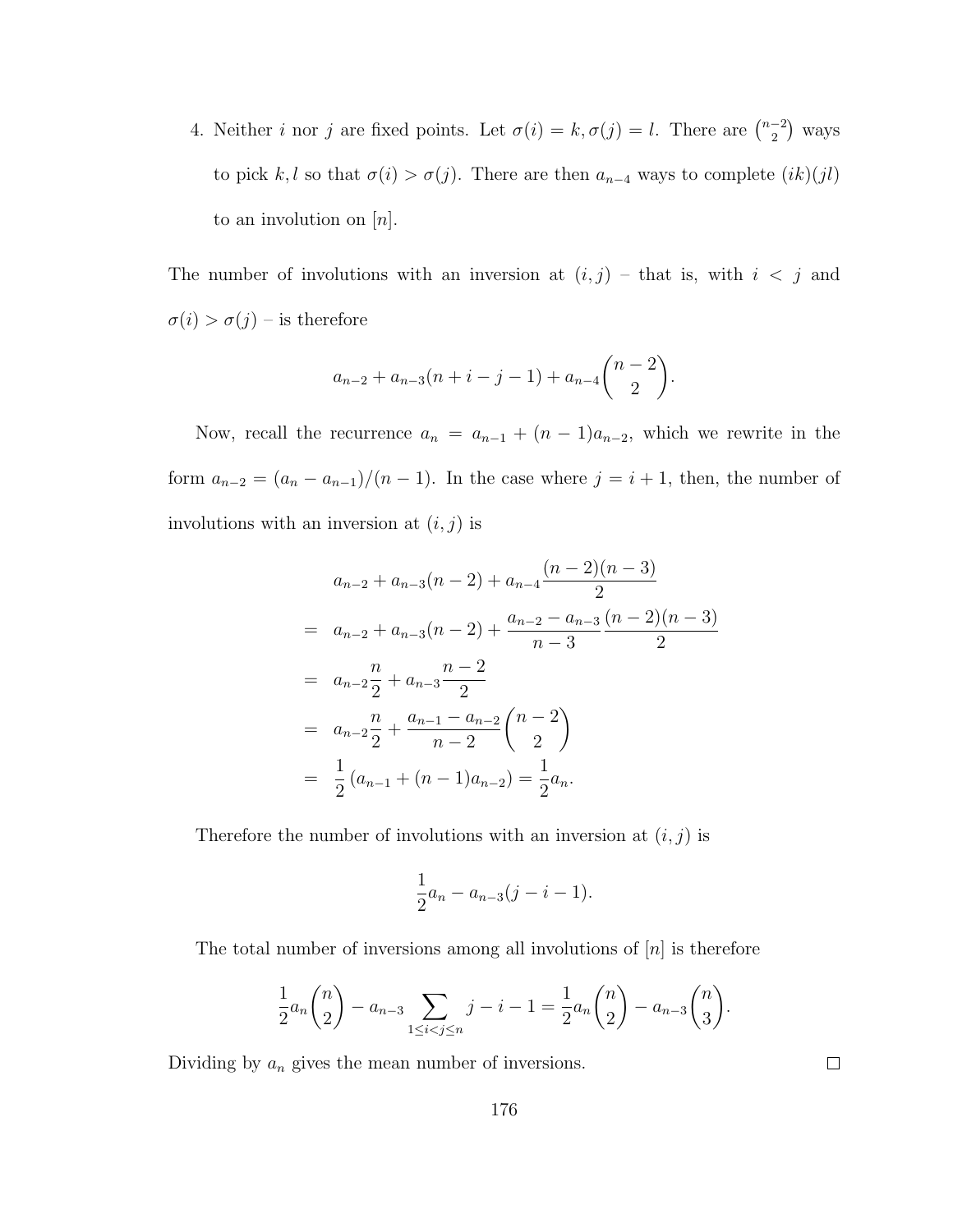We note that  $\frac{a_{n-3}}{a_n} \sim n^{-3/2}$ . Thus the mean number of inversions of an involution is nearly  $n^{3/2}/6$  less than the mean number of inversions of a permutation; this is one standard deviation below the mean.

Let  $b_n = \frac{1}{2}$  $rac{1}{2}a_n\binom{n}{2}$  $\binom{n}{2} - a_{n-3} \binom{n}{3}$  $n_3$ ) be the total number of inversions in involutions of n. Let  $c_n = \sum_{\sigma \in S_n, \sigma^2 = 1}(inv(\sigma))(inv(\sigma) - 1)$ . For future use, we can find the generating function of the  $b_n$ .

**Proposition 5.9.2.** The  $b_n$  have exponential generating function

$$
\sum_{n\geq 0} b_n \frac{z^n}{n!} = \frac{z^2(6+4z+3z^2)}{12} e^{z+z^2/2}.
$$

Proof. This is a simple calculation. We have

$$
\sum_{n\geq 0} \frac{1}{2} {n \choose 2} a_n \frac{z^n}{n!} = \frac{1}{4} \sum_{n\geq 2} \frac{a_n z^n}{(n-2)!} = \frac{1}{4} \sum_{n\geq 0} a_{n+2} \frac{z^{n+2}}{n!} = \frac{z^2 A''(z)}{4}
$$

and

$$
\sum_{n\geq 0} a_{n-3} \binom{n}{3} \frac{z^n}{n!} = \frac{1}{6} \sum_{n\geq 3} \frac{a_{n-3} z^n}{n!} = \frac{1}{6} z^3 A(z).
$$

Putting these together gives

$$
\sum_{n\geq 0} b_n \frac{z^n}{n!} = \frac{1}{4} z^2 A''(z) - \frac{1}{6} z^3 A(z) = \frac{z^2 (6 + 4z + 3z^2)}{12} e^{z + z^2/2}
$$

 $\Box$ 

as desired.

This is an example indicating that involutions are not especially good at avoiding patterns; the probability of an inversion in any site is asymptotically 1/2, as for ordinary permutations. However, the variance is larger, so the probability of having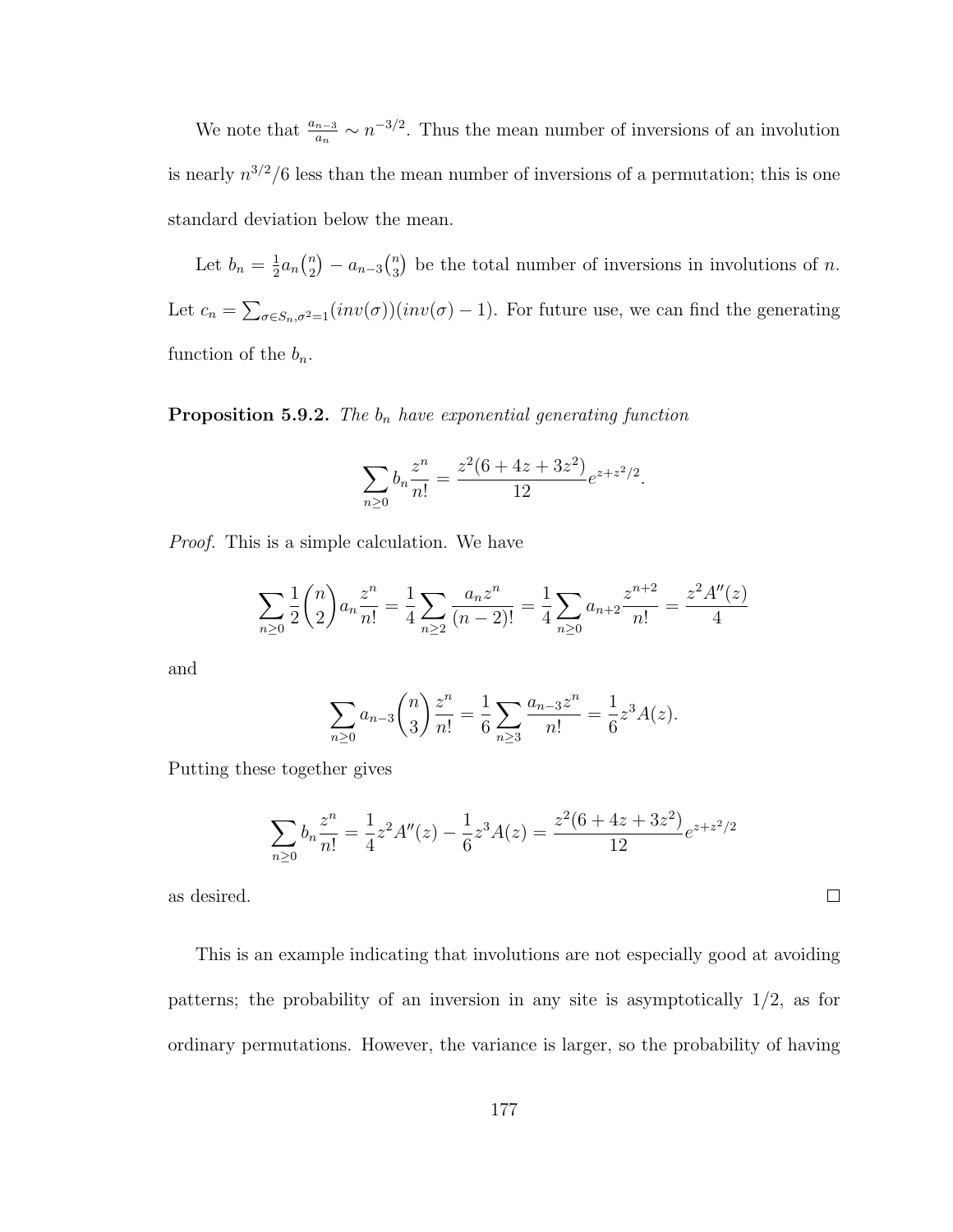very few inversions is large compared to that for ordinary permutations, and the probability of having very many inversions is large as well.

<span id="page-189-0"></span>In particular, we have the following:

**Theorem 5.9.3.** The variance of the number of inversions of an involution of  $[n]$ chosen uniformly at random is asymptotic to  $n^3/18$  as  $n \to \infty$ .

Our starting point for this proof is the following proposition of Dukes:

**Proposition 5.9.4** (Dukes). [\[Duk07,](#page-249-0) Prop. 2.8] Let  $I_n(q) = \sum_{\sigma \in S_n, \sigma^2=1} q^{inv(\sigma)}$ . Then

<span id="page-189-1"></span>
$$
I_{n+2}(q) = I_{n+1}(q) + (q + q^3 + \dots + q^{2n+1})I_n(q)
$$
\n(5.10)

with  $I_0(q) = I_1(q) = 1$ .

These polynomials are q-analogues of the Hermite polynomials, as shown by Désarménien [Dés82].

*Proof of Theorem [5.9.3.](#page-189-0)* We observe that  $a_n = I_n(1)$ ,  $b_n = I'_n(1)$ ,  $c_n = I''_n(1)$ . Differentiating [\(5.10\)](#page-189-1) twice, we get

$$
I''_{n+2}(q) = I''_{n+1}(q) + (q + q^3 + \dots + q^{2n+1})'' I_n(q)
$$
  
+ 
$$
2(q + q^3 + \dots + q^{2n+1})' I'_n(q) + (q + q^3 + \dots + q^{2n+1}) I''_n(q).
$$

Substituting  $q = 1$  gives the recurrence

$$
I''_{n+2}(1) = I''_{n+1}(1) + \frac{5n + 9n^2 + 4n^3}{3}I_n(1) + 2(n^2 + 2n + 1)I'_n(1) + (n+1)I''_n(1).
$$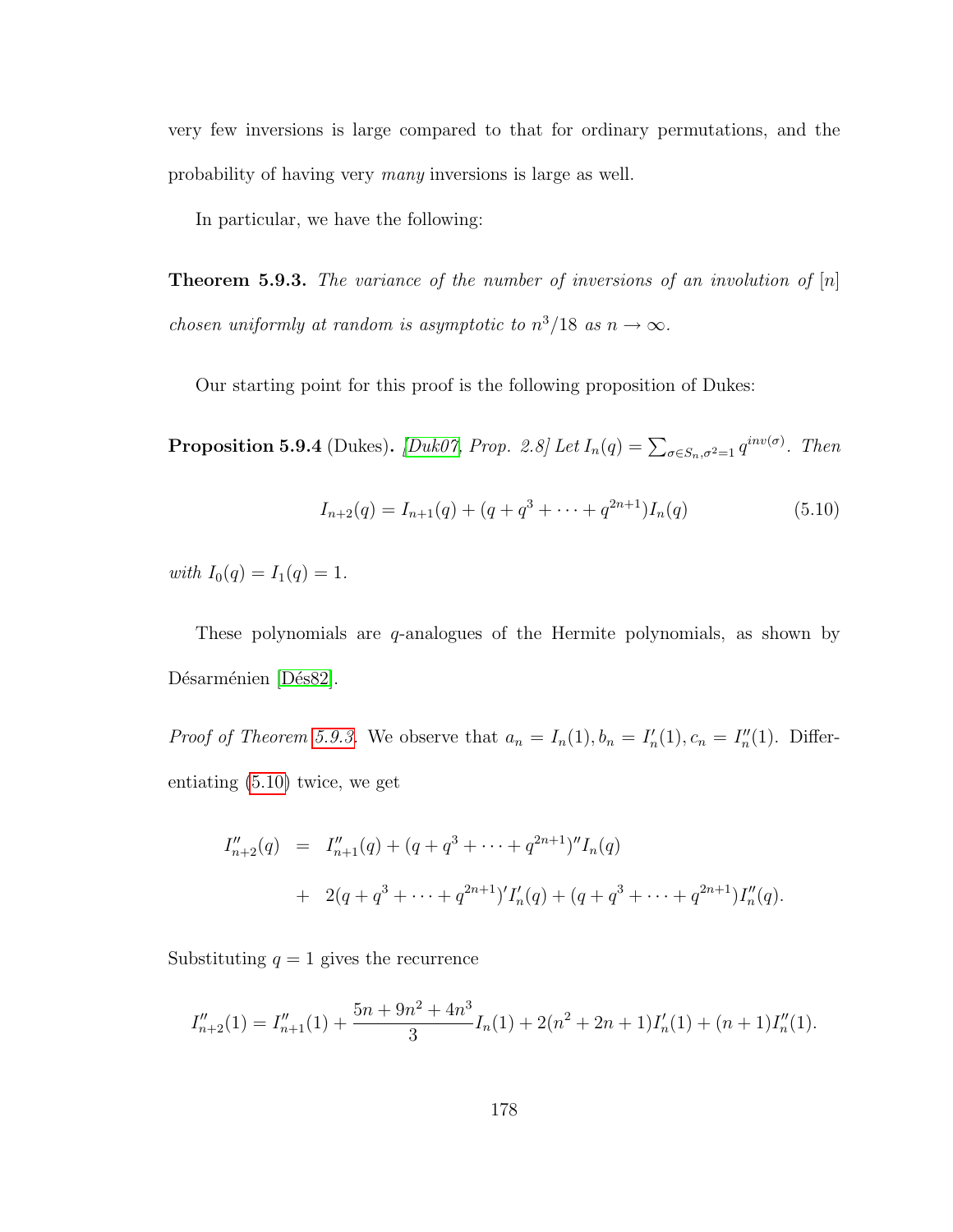We can rewrite this as

<span id="page-190-0"></span>
$$
c_{n+2} = c_{n+1} + \frac{5n + 9n^2 + 4n^3}{3}a_n + 2(n^2 + 2n + 1)b_n + (n+1)c_n.
$$
 (5.11)

Finally, we multiply through by  $z^n/n!$  and sum over  $n \geq 0$ . Let  $C(z) = \sum_{n \geq 0} z^n/n!$ denote the exponential generating function of  $\{c_n\}$ . Thus  $c_{n+2}$  and  $c_{n+1}$  in [\(5.11\)](#page-190-0) become  $C''(z)$  and  $C'(z)$  respectively. The term involving  $a_n$  becomes

$$
\frac{5(z\partial_z) + 9(z\partial_z)^2 + 4(z\partial_z)^3}{3}A(z) = \frac{z(18 + 60z + 58z^2 + 45z^3 + 12z^4 + 4z^5)}{3}e^{z + z^2/2}.
$$

The term involving  $b_n$  becomes

$$
(2(z\partial_z)^2 + 4(z\partial_z) + 2)B_z = \frac{z^2(54 + 106z + 165z^2 + 89z^3 + 53z^4 + 10z^5 + 3z^6)}{6}e^{z + z^2/2}.
$$

The term involving  $c_n$  becomes  $(z\partial_z + 1)C(z) = zC'(z) + C(z)$ .

So we get the differential equation

$$
C''(z) = C'(z) + P(z)e^{z + z^2/2} + zC'(z) + C(z)
$$

where

$$
P(z) = \frac{36z + 174z^2 + 222z^3 + 255z^4 + 113z^5 + 61z^6 + 10z^7 + 3z^8}{6}.
$$

We have the initial conditions  $C(0) = C'(0) = 0$ , since  $C(0) = c_0, C'(0) = c_1$ . Write C in the form  $C(z) = Q(z) \exp(z + z^2/2)$ . Then our differential equation can be rewritten as

$$
Q''(z) + (1+z)Q'(z) = P(z)
$$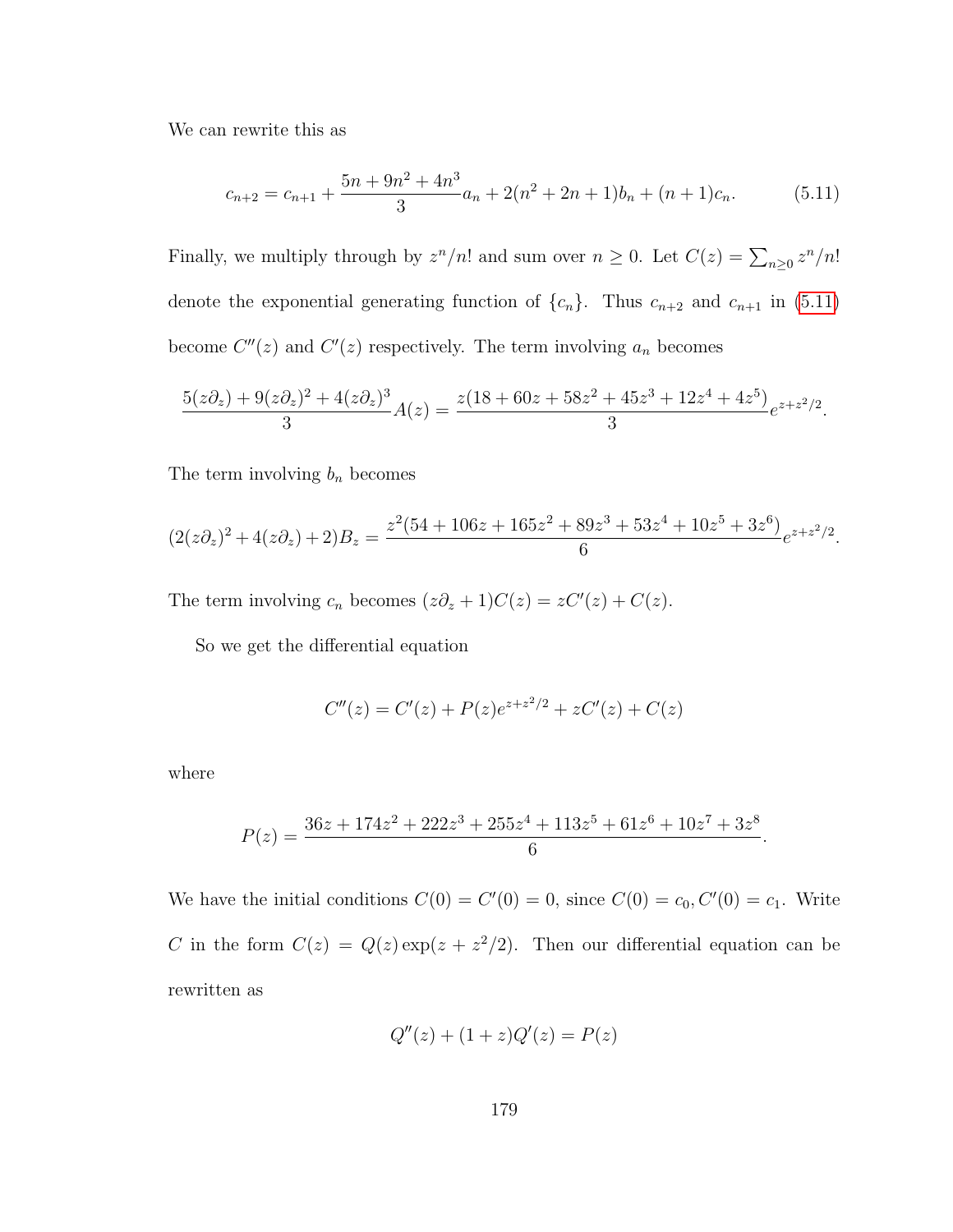by differentiating and dividing through by  $\exp(z + z^2/2)$ . Now, write  $Q = q_0 + q_1 z +$  $q_2z^2 + \cdots$ ; then we have

$$
(2q_2+q_1)+(6q_3+q_1+2q_2)z+(12q_4+2q_2+3q_3)z^2+(20q_5+3q_3+4q_4)z^3+\cdots=P(z).
$$

In addition, the initial conditions  $C(0) = C'(0)$  become  $Q(0) = Q'(0) = 0$ , and so  $q_0 = q_1 = 1$ . This gives  $q_2 = 0, q_3 = 1$ , and so on; eventually we find  $q_9 = q_{10} = q_{11} =$ 0. Since the  $z^n$  coefficient of  $P(z)$ , which is an eighth-degree polynomial, is a linear combination of  $q_n, q_{n+1}, q_{n+2}$ , it follows that all higher  $q_k$  are zero; so Q is itself an eighth-degree polynomial. This gives the solution

$$
C(z) = \frac{z^3(240 + 520z + 304z^2 + 220z^3 + 40z^4 + 15z^5)}{240}e^{z + z^2/2}.
$$

Therefore we can write  $c_n$  in terms of the  $a_n$  as

$$
c_n = (n)_3 a_{n-3} + \frac{13}{6} (n)_4 a_{n-4} + \frac{19}{15} (n)_5 a_{n-5} + \frac{11}{12} (n)_6 a_{n-6} + \frac{1}{6} (n)_7 a_{n-7} + \frac{1}{16} (n)_8 a_{n-8}.
$$
  
Now, rewrite the recurrence  $a_n = a_{n-1} + (n-1)a_{n-2}$  as  $a_{n-2} = (a_n - a_{n-1})/(n-1)$ .  
Thus we can rewrite  $a_{n-8}$  in terms of  $a_{n-6}$  and  $a_{n-7}$ ; iterating this process eventually gives the formula

$$
c_n = \frac{1}{240}(2388n - 1269n^2 + 10n^3 + 15n^4)a_n + \frac{1}{240}(-1164n - 572n^2 + 612n^3 - 20n^4)a_{n-1}.
$$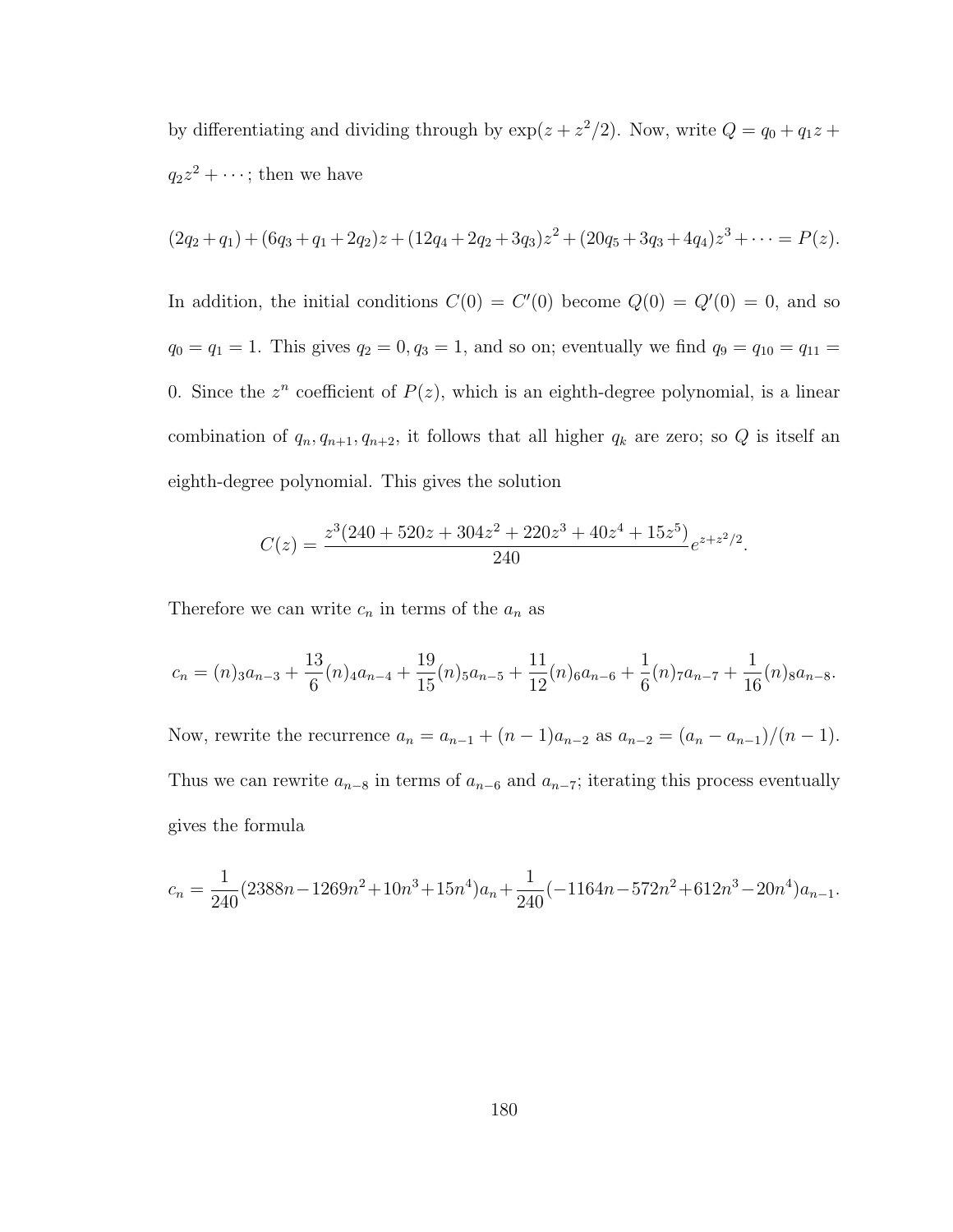We can write  $b_n$  in such a way as well:

$$
b_n = \frac{1}{2} {n \choose 2} a_n - a_{n-3} {n \choose 3}
$$
  
\n
$$
= \frac{1}{2} {n \choose 2} a_n - \frac{a_{n-1} - a_{n-2}}{n-2} {n \choose 3}
$$
  
\n
$$
= \frac{1}{2} {n \choose 2} a_n - a_{n-1} - a_{n-2} \frac{n(n-1)}{6}
$$
  
\n
$$
= \frac{1}{2} {n \choose 2} a_n - \frac{n(n-1)}{6} a_{n-1} + \frac{n(n-1)}{6} a_{n-2}
$$
  
\n
$$
= \frac{1}{2} {n \choose 2} a_n - \frac{n(n-1)}{6} a_{n-1} + \frac{n(n-1)}{6} \frac{a_n - a_{n-1}}{n-1}
$$
  
\n
$$
= \frac{1}{2} {n \choose 2} a_n - \frac{n(n-1)}{6} a_{n-1} + \frac{n}{6} a_n - a_{n-1}
$$
  
\n
$$
= \left(\frac{1}{2} {n \choose 2} + \frac{n}{6}\right) a_n - \left(\frac{n(n-1)}{6} + \frac{n}{6}\right) a_{n-1}
$$
  
\n
$$
= \frac{3n^2 - n}{12} a_n - \frac{n^2}{6} a_{n-1}.
$$

Combining the formulas for  $b_n$  and  $c_n$  in terms of  $a_n, a_{n-1}$ , we get

$$
\sigma_2^n = \frac{c_n}{a_n} + \frac{b_n}{a_n} - \left(\frac{b_n}{a_n}\right)^2
$$
  
=  $-\frac{1}{36}n^4q_n^2 + \left(\frac{-97}{20}n - \frac{51}{20}n^2 + \frac{227}{90}n^3\right)q_n + \left(\frac{148}{15}n - \frac{227}{45}n^2 + \frac{1}{12}n^3\right)$ 

where  $q_n = a_{n-1}/a_n$ .

Now,  $q_n \sim n^{-1/2}$  as  $n \to \infty$ , so the asymptotically dominant terms are the terms in  $n_4 q_n^2$  and  $n^3$ ; we have

$$
\sigma_n^2 = -\frac{1}{36}n^4q_n^2 + \frac{1}{12}n^3 + O(n^{5/2}) = -\frac{1}{36}n^3 + \frac{1}{12}n^3 + O(n^{5/2}) = \frac{1}{18}n^3 + O(n^{5/2})
$$

 $\Box$ 

as desired.

Dukes also counts fixed-point-free involutions by number of inversions. Let  $J_n(q)$ be the polynomial counting fixed-point-free involutions of  $[n]$  by number of inversions;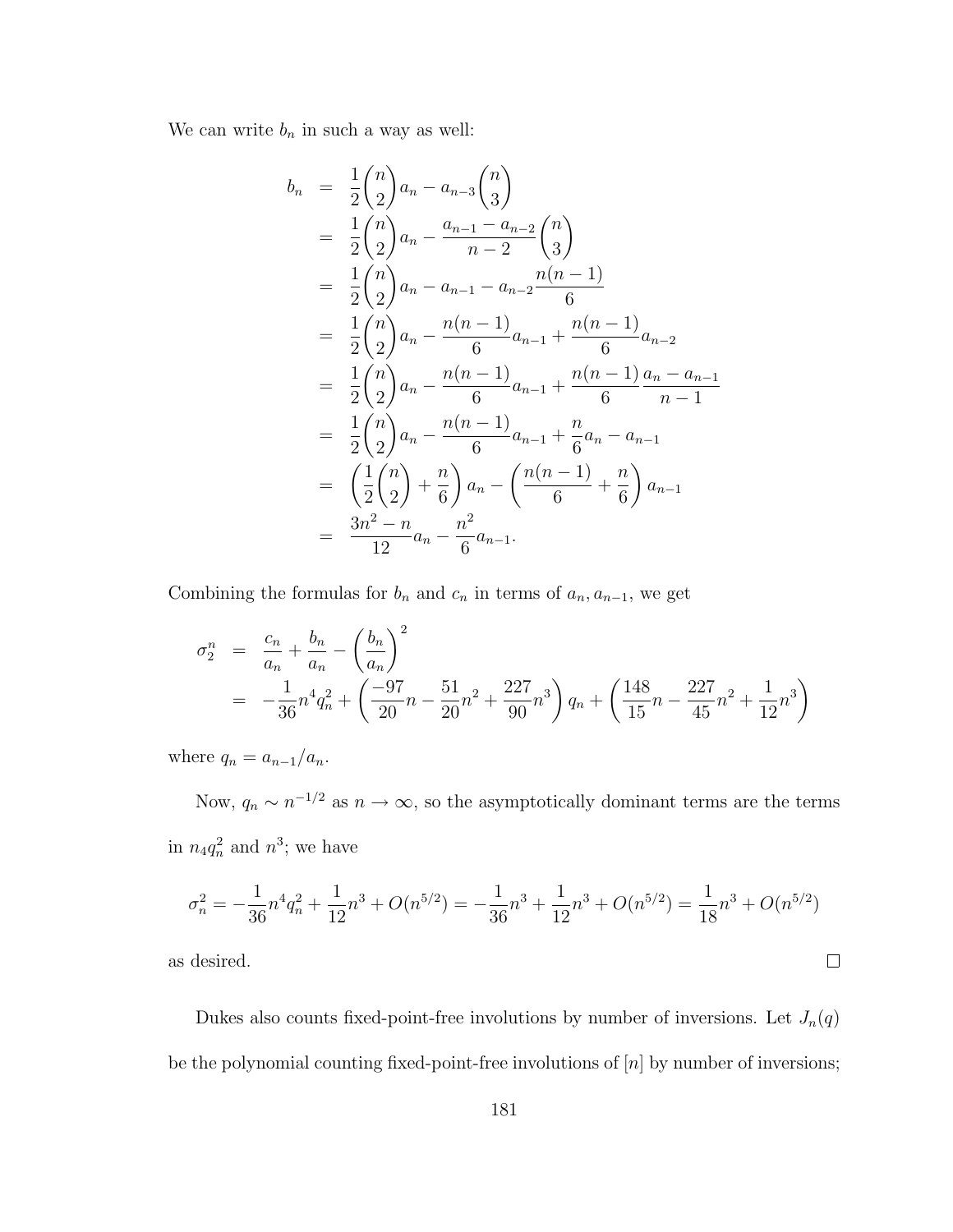then

<span id="page-193-0"></span>
$$
J_{n+2}(q) = (q + q^3 + \dots + q^{2n+1})J_n(q)
$$
\n(5.12)

with  $J_0(q) = 1$ . Probabilistically, this means that the number of inversions of a random fixed-point-free involution of  $[2m]$  is given by the sum  $Y_m = X_1 + \cdots + X_m$ , where the  $X_k$  are independent, and  $X_k$  is a uniform random variable on  $\{1, 3, 5, \cdots, 4k+1\}$ . We have  $\mathbb{E}X_k = 2k+1$  and  $\mathbb{V}X_k = \frac{(2k+1)^2-1}{3}$  $\frac{1}{3}$ . The number of inversions of a random fixed-point-free involution of  $n = 2m$  therefore has mean

$$
\sum_{k=1}^{n/2} (2k+1) = \frac{n^2 + 4n}{4}
$$

and variance

$$
\sum_{k=1}^{n/2} \frac{(2k+1)^2 - 1}{3} = \frac{n(n+2)(n+4)}{18}.
$$

So we have, asymptotically, the same mean and variance as in the general case of involutions.

Finally, we can give combinatorial derivations of the generating polynomials [\(5.10\)](#page-189-1) and [\(5.12\)](#page-193-0). The fixed-point-free case [\(5.12\)](#page-193-0) is the simpler of the two. We will construct a bijection between the set  $\mathcal{J}_{2n+2}$  of fixed-point-free involutions of  $[2n+2]$  and  $2n+1$ copies of the set  $\mathcal{J}_{2n}$  of fixed-point-free involutions of [2n]. We denote elements of one of the copies by  $(\sigma, r)$  where  $\sigma \in \mathcal{J}_{2n}$  and  $r \in \{2, 3, ..., 2n + 2\}$ . Then f:  $\mathcal{J}_{2n} \times \{2, \ldots, 2n+2\} \to \mathcal{J}_{2n+2}$  operates as follows, given  $\sigma \in \mathcal{J}_{2n}, r \in \{2, \ldots, 2n+2\}$ :

- Write  $\sigma$  in cycle notation as  $(a_1a_2)(a_3a_4)\cdots(a_{2n-1}a_{2n}).$
- Let  $a'_k = a_k + 1$  for  $1 \le k \le r 2$ , and  $a'_k = a_k + 2$  for  $r 1 \le k \le 2n$ .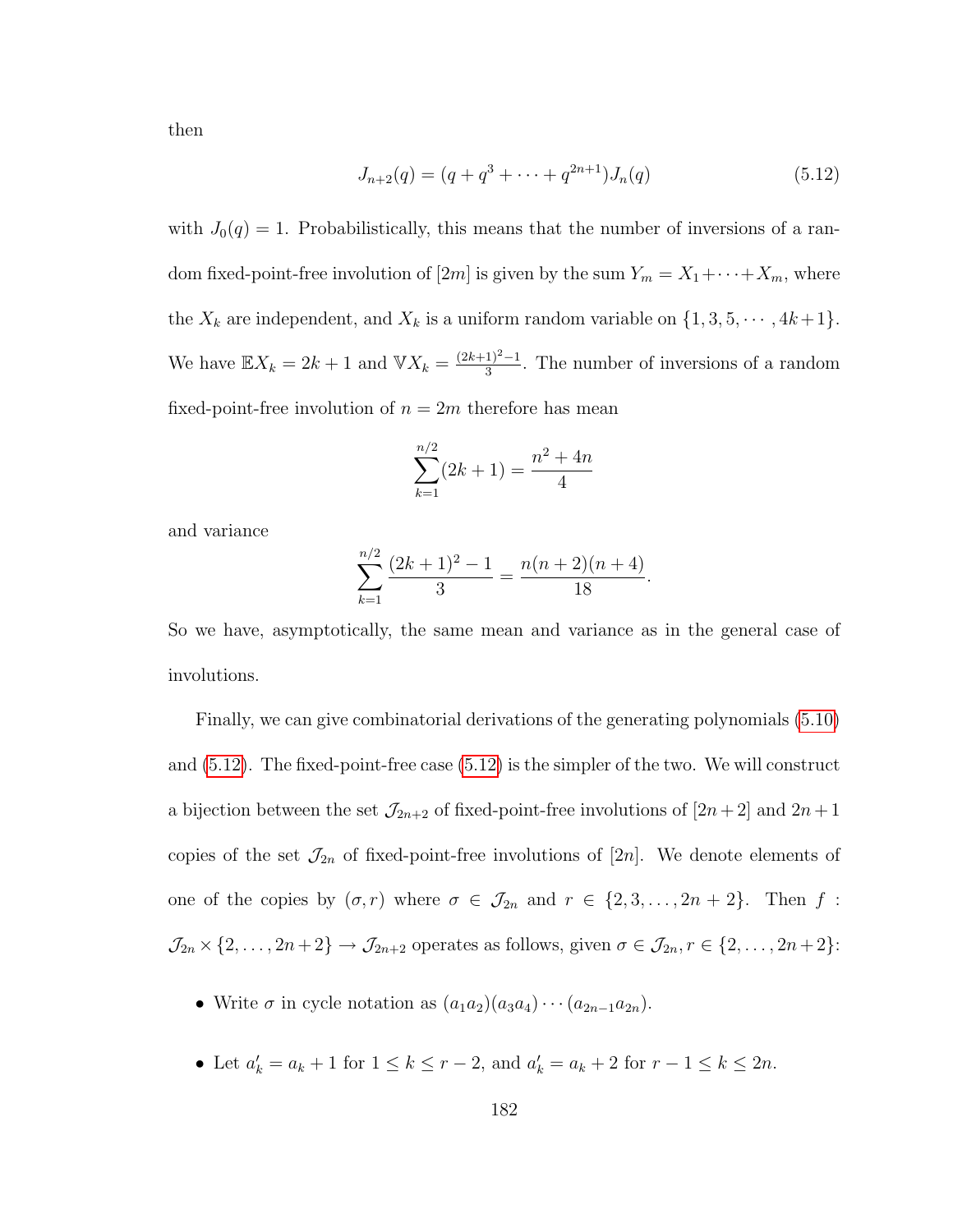• Take  $f(\sigma, r) = (1r)(a'_1a'_2)(a'_3a'_4)\cdots(a'_{2n-1}a'_{2n}).$ 

For example,  $f((13)(26)(45), 4) = (14)(25)(38)(67)$ . Essentially, to find  $f(\sigma, r)$  we insert the cycle  $(1r)$  into  $\sigma$  and rename the elements of  $\sigma$  accordingly. Now, we compute  $inv(f(\sigma, r))$ . The inversions of  $f(\sigma, r)$  come in three types:

- Inversions inherited from  $\sigma$ ; there are  $inv(\sigma)$  of these.
- Inversions which have r as the element appearing first. There are  $r 1$  of these, since r appears before all of  $1, 2, \ldots, r - 1$ .
- Inversions which have 1 as the element appearing second. There are  $r 1$  of these, since 1 appears in the rth position.

But the second and third types overlap; the inversion formed by  $r$  and 1 is counted twice. Therefore  $inv(f(\sigma, r)) = inv(\sigma) + 2r - 3$ . Therefore, for  $\sigma \in \mathcal{J}_{2n}$ , the permutations  $f(\sigma, 2), \dots, f(\sigma, 2n+2)$  have  $1, 3, \dots, 4n+1$  more inversions than  $\sigma$ . So the generating polynomial of the  $f(\sigma, r)$  by number of inversions is exactly  $(q + q^3 + \cdots + q^{4n+1})$ times the generating polynomial of the  $\sigma$  by number of inversions, which is what we wanted to show.

For the case of involutions in general, we will construct a bijection between the set  $\mathcal{I}_{n+2}$  of involutions of  $[n+2]$  and the union of  $\mathcal{I}_{n+1}$  and  $n+1$  copies of  $[n]$ . We can break up the set  $\mathcal{I}_{n+2}$  into those involutions of  $[n+2]$  that fix 1 and those that do not. Those that fix 1 clearly are in bijection with  $\mathcal{I}_{n+1}$ , and furthermore this bijection fixes the number of inversions. Those that do not fix 1 are in bijection with  $n + 1$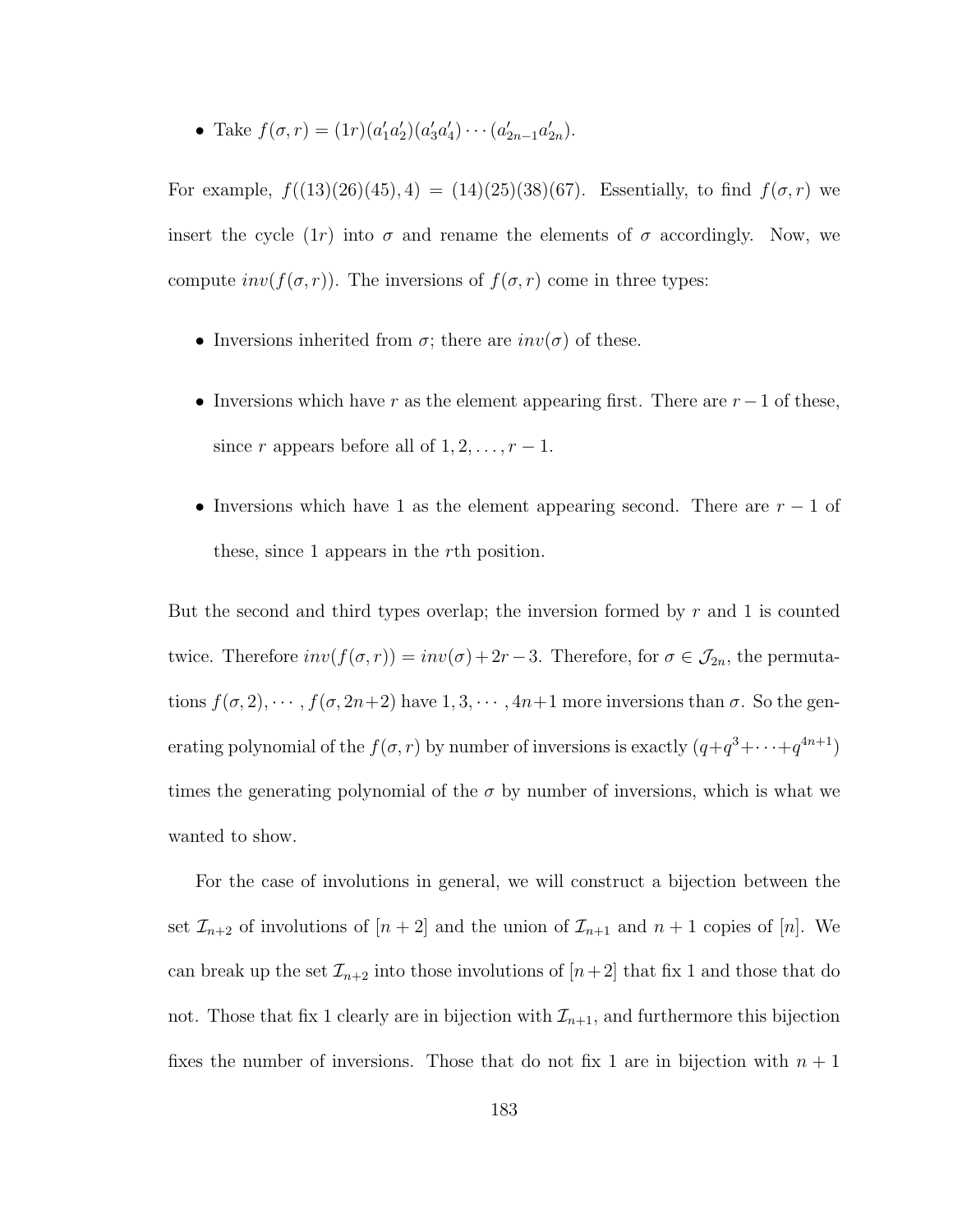copies of  $\mathcal{I}_n$ , following the previous paragraph.

# 5.10 The number of permutations with all cycle lengths in some finite set

The fact that the number of involutions of  $[n]$  is approximately  $\sqrt{n!}$  can be generalized to permutations with cycle lengths lying in any finite set. We call a permutation with all cycle lengths lying in the set  $S$  an  $S$ -permutation. The logarithmic asymptotics of S-permutations are governed by the largest element of S.

<span id="page-195-0"></span>**Theorem 5.10.1.** Let S be a finite set of positive integers, with  $m = \max S$ , and such that the elements of S do not all have a common factor. Let  $n!p_n^{(S)}$  be the number of S-permutations of  $[n]$ . Then

$$
p_n^{(S)} n!^{1/m} \sim C_S n^{-1/2 + 1/2m} \exp(f_S(n^{1/m}))
$$

for some polynomial fs of degree  $m-1$  and constant  $C_S$  which can be explicitly computed. In particular,

$$
\lim_{n \to \infty} \frac{\log p_n^{(S)}}{\log n!} = -1/m.
$$

The condition gcd  $S = 1$  is a technical one required so that  $\exp(\sum_{s \in S} z^s / s)$  is Hayman-admissible.

*Proof.* We apply Hayman's method (Theorem [2.3.5\)](#page-49-0) to the generating function  $f(z) =$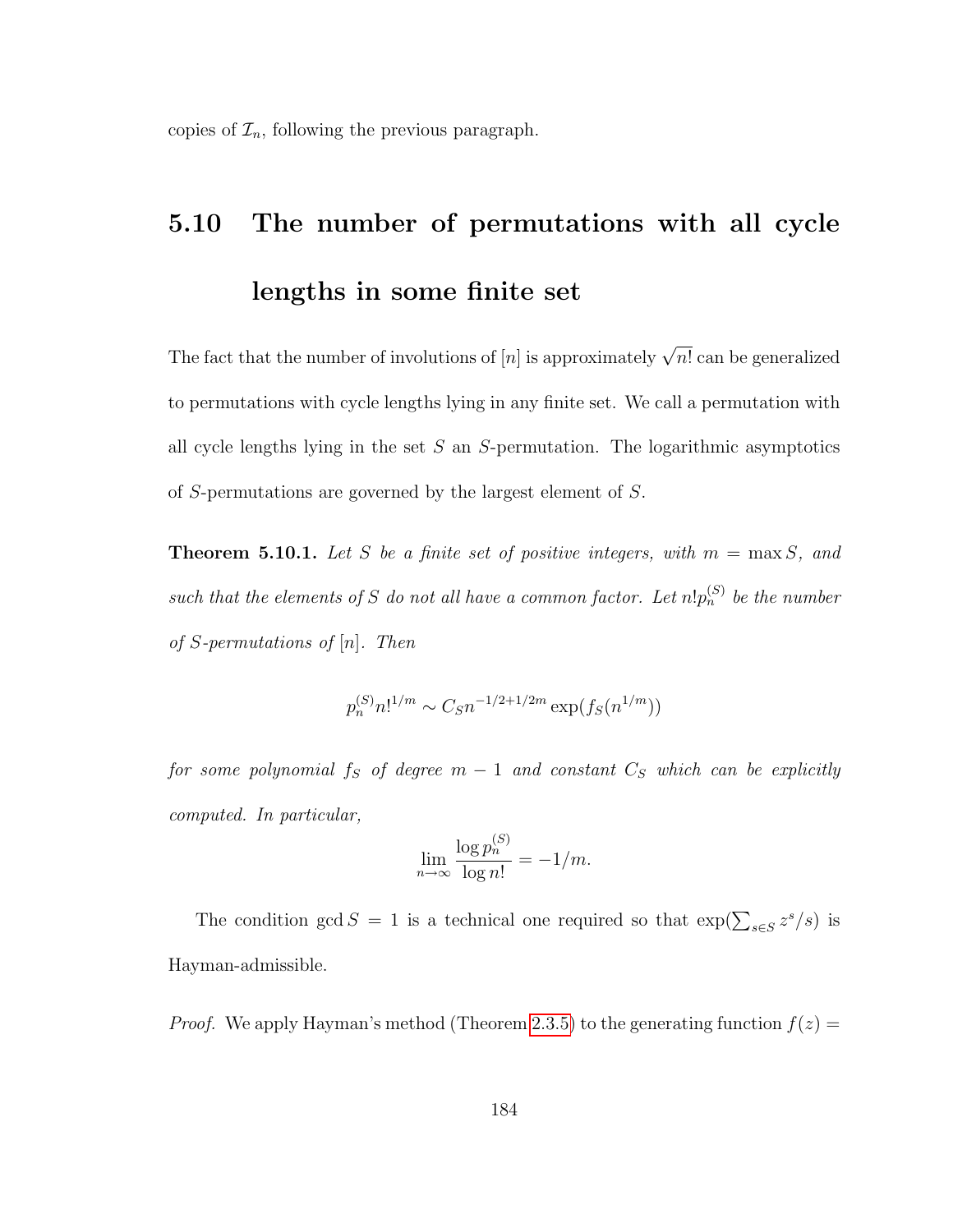$\exp\left(\sum_{s\in S} z^s / s\right)$ . We have

$$
p_n^{(S)} \sim \frac{f(r_n)}{r_n^n \sqrt{2\pi b(r_n)}}
$$

where  $a(z) = \sum_{s \in S} z^s$ ,  $r_n$  is the positive real root of  $a(z) = n$ , and  $b(z) = \sum_{s \in S} s z^s$ . Using the Lagrange inversion formula, we can find an asymptotic series for  $r_n$  in descending powers of  $n^{1/m}$ . (See [\[Wil86\]](#page-260-2) for details.) From this we can determine the leading-term asymptotic behavior of  $f(r_n)$  and  $r_n^n$ ; we get  $f(r_n) = \exp(n/m +$  $c_1n^{(m-1)/m} + \cdots + c_mn^0 + O(n^{-1/m})$  and  $r_n^n = n^{n/m} \exp(d_1n^{(m-1)/m} + d_2n^{(m-2)/m} +$  $\cdots + d_m n^0 + O(n^{-1/m})$  for constants  $c_k, d_k$  depending on S. Finally,  $b(r_n) \sim mn$ . So

$$
p_n^{(S)} \sim \frac{\exp(n/m + c_1 n^{(m-1)/m} + \dots + c_m n^0 + O(n^{-1/m})}{n^{n/m} \exp(d_1 n^{(m-1)/m} + \dots + d_m n^0 + O(n^{-1/m})}
$$

and applying Stirling's approximation gives the result.

$$
\frac{1}{2} \left( \frac{1}{2} \right)^2
$$

 $\Box$ 

To illustrate the theorem, consider  $S = \{1, 2, 3\}$ , so  $r_n$  is the positive real root of  $z + z^2 + z^3 = n$ . This has asymptotic series  $r_n = n^{1/3} - \frac{1}{3} - \frac{2}{9}$  $\frac{2}{9}n^{-1/3} + \frac{7}{81}n^{-2/3} + O(1/n)$ for large n, which can be computed by a method of undetermined coefficients.

From this we can find the leading terms  $r_n^n \sim n^{n/3} \exp(-n^{2/3}/3 - 5n^{1/3}/18)$  and  $f(r_n) \sim \exp(n/\sqrt{3} + n^{2/3}/6 + 5n^{1/3}/9 - 5/18)$ . Thus

$$
p_n^{(S)} \sim \frac{\exp \left(\frac{n}{3}+\frac{1}{2}n^{2/3}+\frac{5}{6}n^{1/3}-\frac{5}{18}\right)}{n^{n/3}\sqrt{6\pi n}}
$$

<span id="page-196-0"></span>and finally

$$
p_n^{(S)} \cdot n!^{1/3} \sim (e^5 2^6 3^9 \pi^6)^{-1/18} n^{-1/3} \exp\left(\frac{1}{2} n^{2/3} + \frac{5}{6} n^{1/3}\right)
$$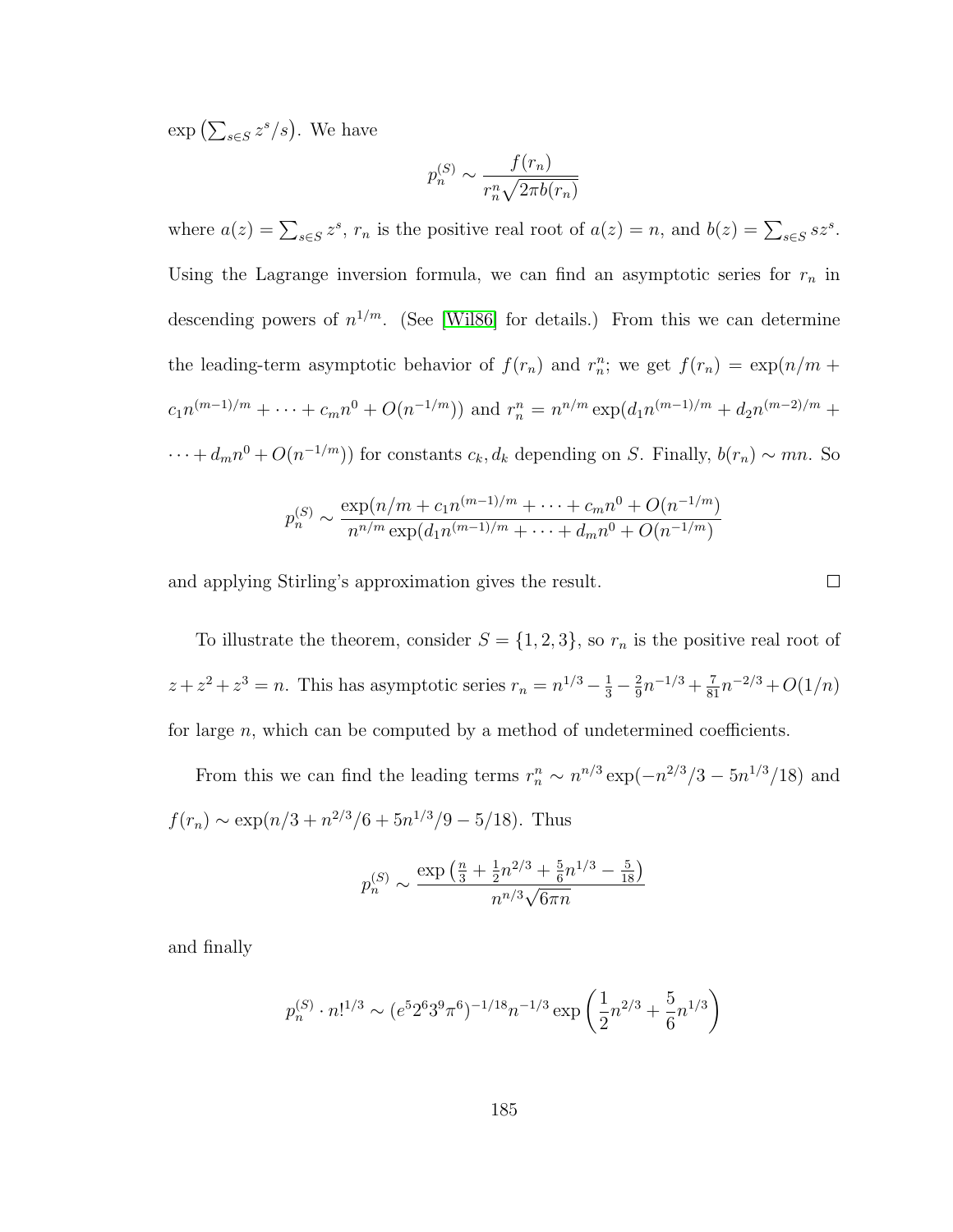Corollary 5.10.2. The expected number of cycles of length k in an S-permutation chosen uniformly at random, where  $k \in S$  and  $m = \max S$ , is  $n^{k/m}/k \cdot (1 + o(1))$  as  $n \to \infty$ .

This has also been shown by Benaych-Georges [\[BG07\]](#page-246-1) and Timashev [\[Tim08\]](#page-259-0).

*Proof.* Let  $a_n = n! p_n^{(S)}$  be the number of S-permutations of [n]. The generating function of  $S$ -permutations by their size and number of  $k$ -cycles is

$$
G^{(S)}(z,u) = \exp\left(\left(\sum_{s \in S} z^s / s\right) + (u-1)z^k / k\right).
$$

The mean number of k-cycles in S-permutations of  $[n]$  is therefore

$$
\frac{[z^n] \left(\frac{\partial}{\partial z} G^{(S)}(z, u)\right|_{u=1})}{[z^n] G^{(S)}(z, 1)} = \frac{[z^n]_k^{\frac{1}{2}} z^k G^{(S)}(z, 1)}{[z^n] G^{(S)}(z, 1)} = \frac{1}{k} \frac{p_{n-k}}{p_n}
$$

.

Now,  $p_{n-}^{(S)}$  $n_{n-1}^{(S)}/p_n^{(S)} \sim (n-1)!^{-1/m}/n!^{-1/m} = n^{1/m}$ , the subexponential factor in Theorem [5.10.1](#page-195-0) being slowly varying. So the mean number of k-cycles is asymptotic to  $\frac{1}{k}(n^{1/m})^k$ , as desired. 1  $\Box$ 

The Boltzmann sampler for S-permutations provides an explanation for Corollary [5.10.2.](#page-196-0) To generate random S-permutations, we fix a positive real parameter x and then pick a cycle type by taking  $\mathcal{P}(x^k/k)$  cycles of length k for each  $k \in S$ . The cycles themselves are then populated with elements uniformly at random. Fixing  $x$  to be the positive root of  $\sum_{k \in S} z^k = n$  – that is,  $x = r_n$  – gives permutations of expected size  $n$ , and all S-permutations of the same size are equally likely to be generated. The expected number of k-cycles of a permutation generated by this process is  $r_n^k/k$ .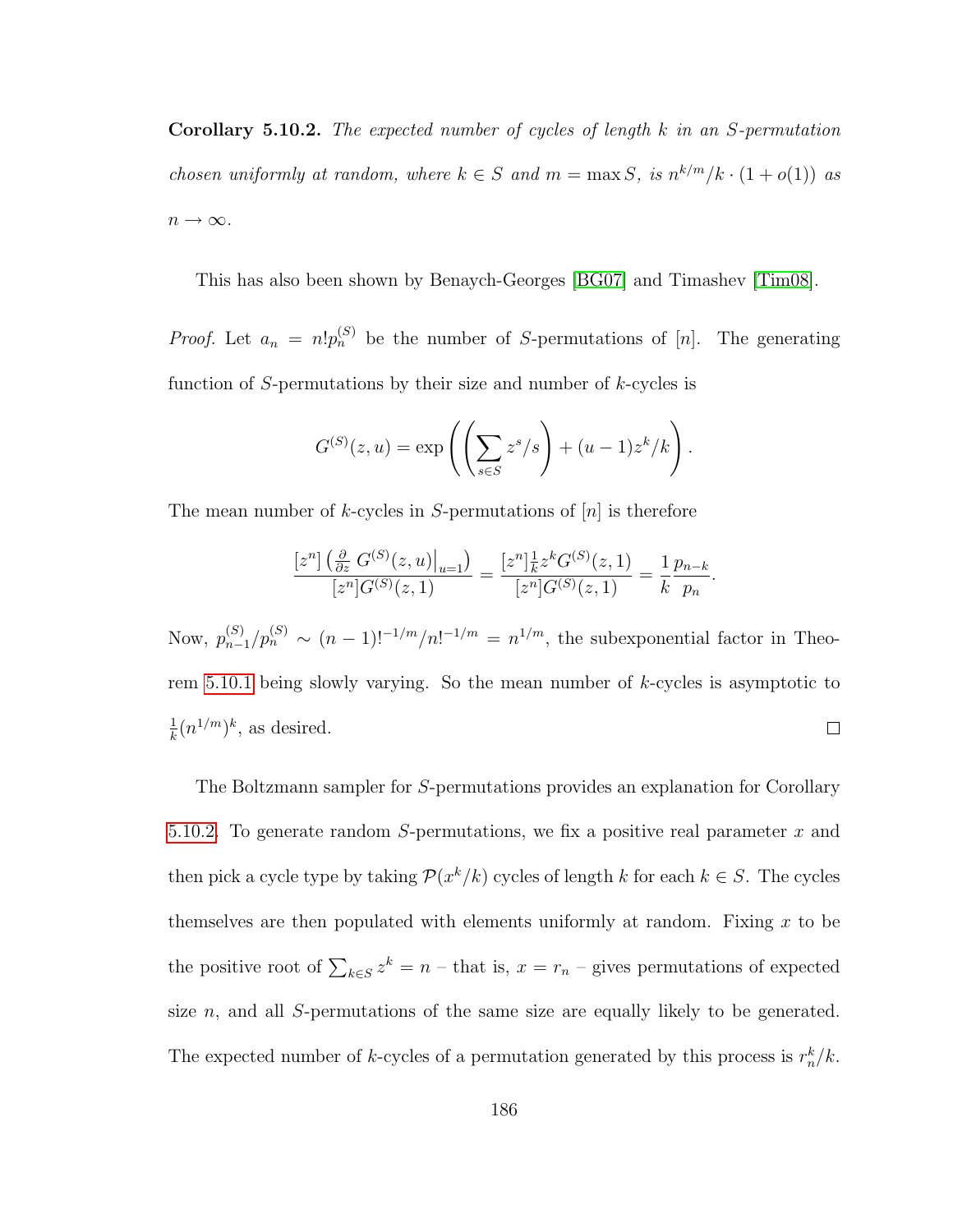To make this connection more precise, we can derive asymptotic series for the number of S-permutations of [n], as  $n \to \infty$ ; these lead to asymptotic series for the expected number of k-cycles in such permutations. We consider the case of involutions. We begin with the leading-term asymptotics for the number of involutions,  $a_n = f(n)(1 + o(1)),$  where

$$
f(n) = 2^{-1/2} e^{-1/4} (n/e)^{n/2} e^{\sqrt{n}} (1 + o(1)).
$$

We also have the recurrence relation  $a_n = a_{n-1} + (n-1)a_{n-2}$ , which we can write as  $a_{n-1}/a_n+(n-1)a_{n-2}/a_n = 1$ . Now,  $a_n = f(n)(1+An^{-1/2}+O(1/n))$  for some constant A. This is true since the exponential of a Hayman-admissible function is what is called HS-admissible (after Harris and Schoenfeld [\[HS68\]](#page-253-0)), as shown by Odlyzko and Richmond [\[OR85,](#page-256-0) Thm. 4]. An HS-admissible function admits an asymptotic series in descending powers of  $\beta_n$  [\[HS68,](#page-253-0) Thm. 1], where in this case  $\beta_n = u_n/2 + u_n^2$ and  $u_n$  is the positive root of  $z + z^2 = n + 1$ ; this can be rewritten as a series in descending powers of  $n^{1/2}$ . We can bootstrap this to find an asymptotic series, by plugging  $a_n = f(n)(1 + An^{-1/2} + O(1/n))$  into the recurrence relation. This gives

<span id="page-198-0"></span>
$$
\frac{f(n-1)\left(1+\frac{A}{\sqrt{n-1}}+O(1/n)\right)+(n-1)f(n-2)\left(1+\frac{A}{\sqrt{n-2}}+O(1/n)\right)}{f(n)}=1\tag{5.13}
$$

We can derive an asymptotic series for  $f(n-1)/f(n)$ , which begins

$$
\frac{f(n-1)}{f(n)} = n^{-1/2} - \frac{1}{2}n^{-1} + \frac{3}{8}n^{-3/2} - \frac{13}{48}n^{-2} + O(n^{-5/2})
$$

and similarly

$$
\frac{f(n-2)}{f(n)} = n^{-1} - n^{-3/2} + \frac{3}{2}n^{-2} - \frac{5}{3}n^{-5/2} + \frac{53}{24}n^{-3} + O(n^{-7/2}).
$$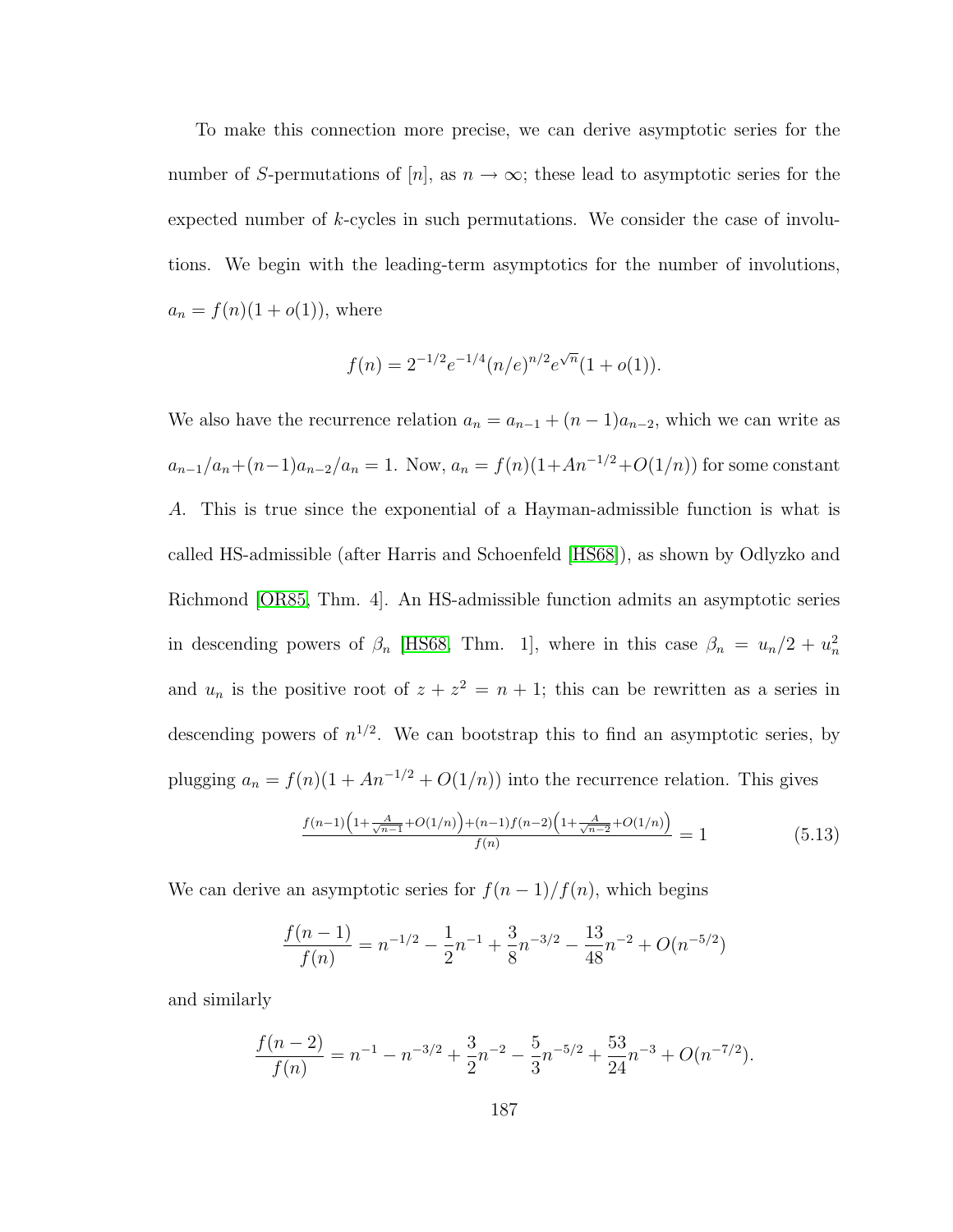These can be used to derive an asymptotic series for the left-hand side of [\(5.13\)](#page-198-0). The series begins

$$
1 + \frac{1}{24}(24A - 7)n^{-3/2} + O(n^{-2})
$$

but we know that this must be 1; thus  $A = 7/24$ . Repeating the process with  $a_n = f(n)(1 + (7/24)n^{-1/2} + Bn^{-1} + O(n^{-3/2})$  gives 1 +  $1152B + 119$ 576  $n^{-2} + O(n^{-5/2}) = 1$ 

and so we get  $B = -119/1152$ . Continuing in this way, we can derive the series

$$
a_n = f(n) \cdot \left(1 + \frac{7}{24}n^{-1/2} - \frac{119}{1152}n^{-1} - \frac{7933}{414720}n^{-3/2} + \frac{1967381}{39813120}n^{-2} - \frac{57200419}{1337720832}n^{-5/2} + \frac{6340449533}{687970713600}n^{-3} + O(n^{-7/2})\right)
$$

with relative error  $O(n^{-7/2})$ . From this, we can derive series for the mean and variance of the number of fixed points of an involution; these are

$$
n^{1/2}-1/2+\frac{3}{8}n^{-1/2}-\frac{1}{8}n^{-1}-\frac{1}{128}n^{-3/2}+\frac{3}{32}n^2-\frac{85}{1024}n^{-5/2}+O(n^{-3})
$$

and

$$
n^{1/2} - 1 + \frac{5}{8}n^{-1/2} - \frac{1}{4}n^{-1} - \frac{13}{128}n^{-3/2} + \frac{1}{4}n^{-2} + O(n^{-5/2}).
$$

respectively.

Now, consider the Boltzmann sampler for involutions, tuned to have average size n. The expected size of the Boltzmannized involutions with parameter x is  $x + x^2$ ; thus x is the positive solution of  $x + x^2 = n$ , namely  $x = (\sqrt{1 + 4n} - 1)/2$ . This has the asymptotic series

$$
n^{1/2} - 1/2 - \frac{1}{8}n^{-1/2} + \frac{1}{128}n^{3/2} - \frac{1}{1024}n^{-5/2} + O(n^{-7/2})
$$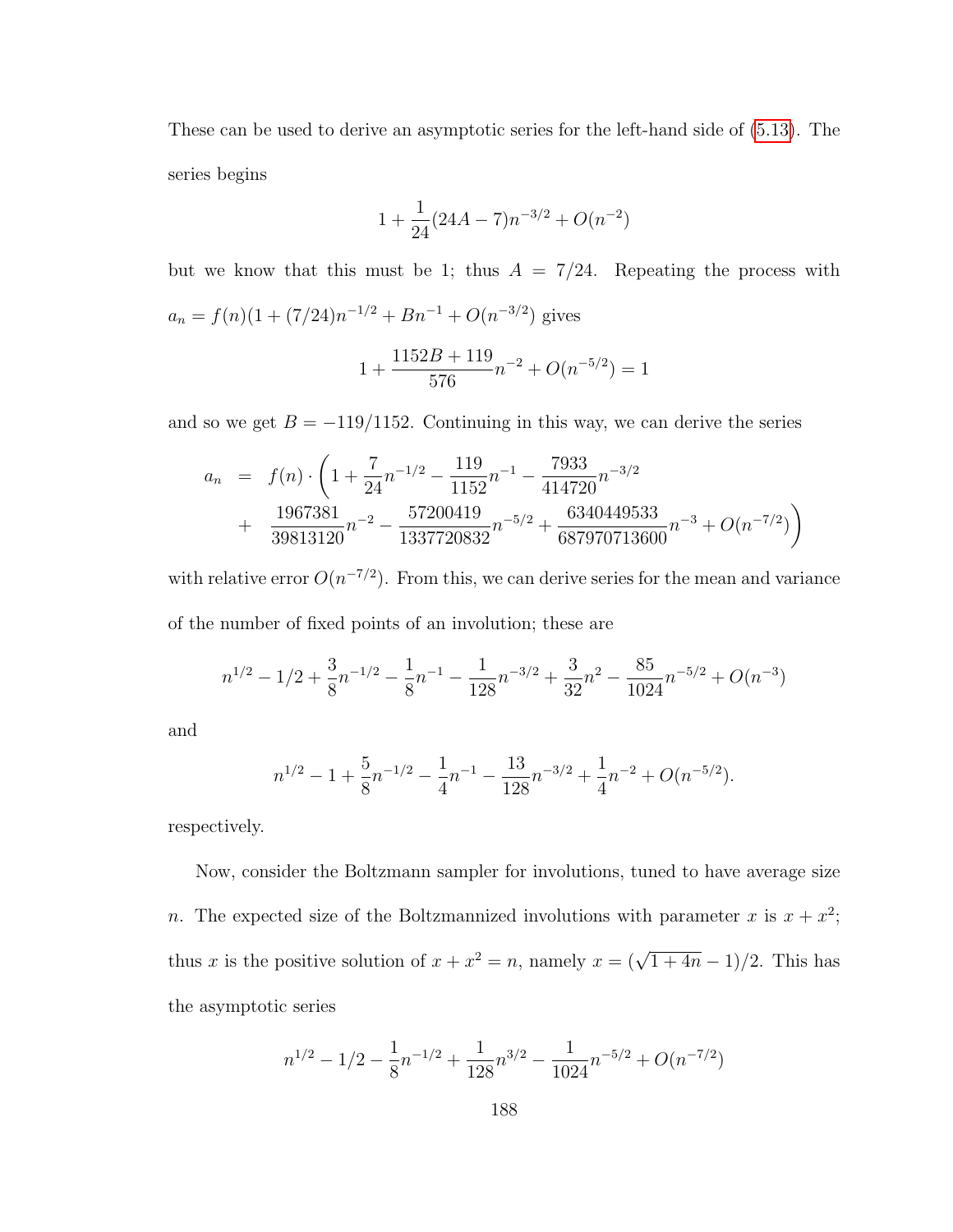which can be found either by the binomial theorem, or as a Puiseux series. This is both the mean and variance of the number of fixed points of Boltzmann- $x$  involutions, since the number of fixed points is Poisson with mean  $x$ .

In the case of Boltzmann samplers for involutions, tuned to give average size  $x$ , the mean and variance of the number of fixed points are the same. But when we consider involutions proper, the variance of the number of fixed points is smaller than the mean, by  $1/2 + O(n^{-1/2})$ . Conditioning the size of the permutation compresses the distribution by some small but non-negligible amount.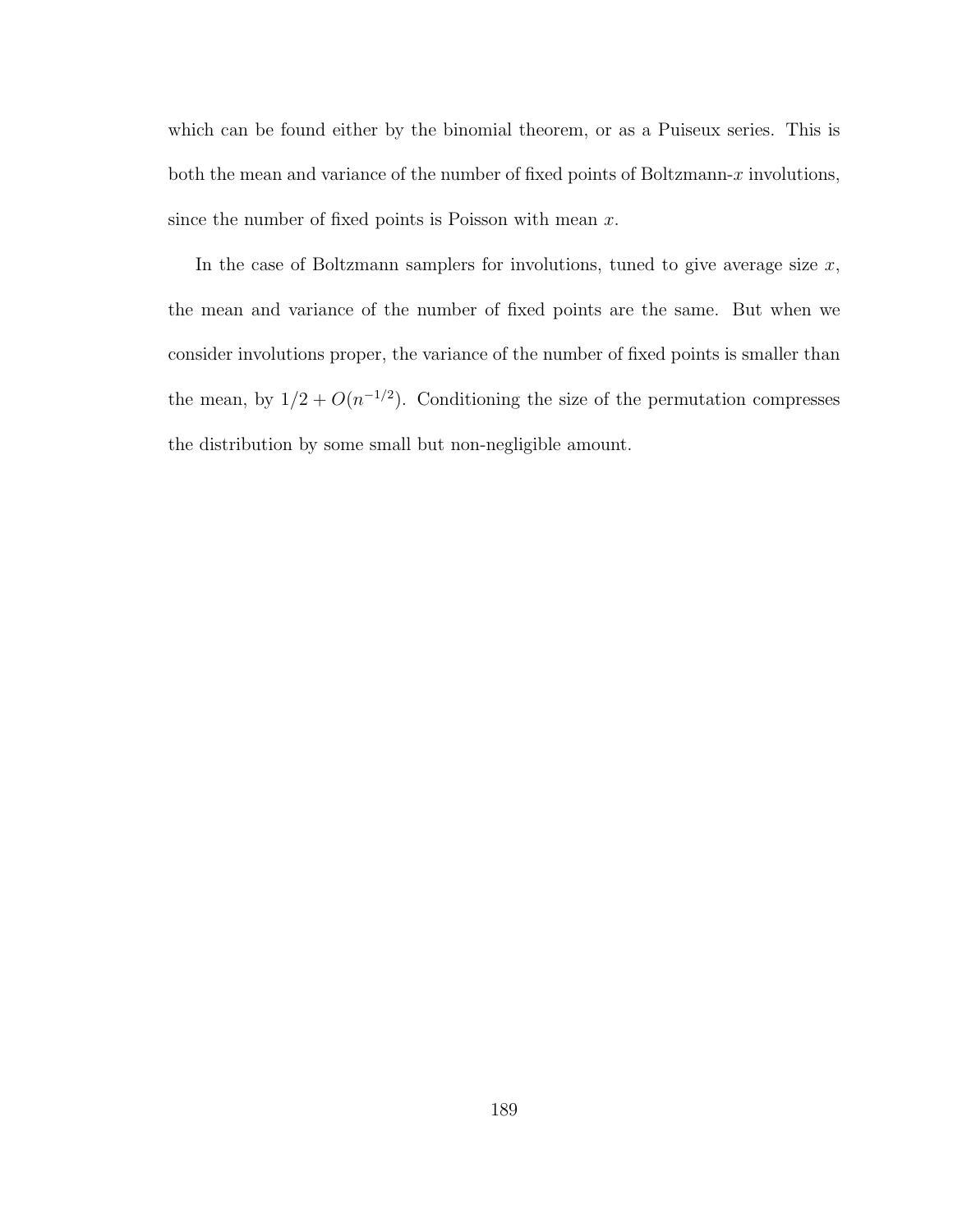### Chapter 6

## Partitions

We now move on to some more number-theoretic results, from the theory of integer partitions. The first application of the Boltzmann sampling methodology to integer partitions appears to come from Fristedt [\[Fri93\]](#page-251-0). We recall that the Boltzmann sampler for partitions of integers has  $X_j$  parts equal to j, where  $\mathbb{P}(X_j = k) = x^{jk}(1 - x^k)$ . In Fristedt's paper this appears as an ad hoc trick. Some later authors found it useful: for example Corteel, Pittel, Savage, and Wilf use it in the paper [\[CPSW99\]](#page-249-2) which considers the expected number of parts of different multiplicities in partitions, and Vershik and collaborators in [\[Ver96,](#page-259-1) [DVZ00\]](#page-250-2) use this to determine the limiting shape of the Young diagram of a partition. We continue in this tradition, proving such results for the Boltzmannized models themselves. In Section [6.1](#page-202-0) we will prove Boltzmannized analogues of various classical results on random partitions. In Section [6.2](#page-209-0) we will define "rational classes" of partitions. These are certain classes of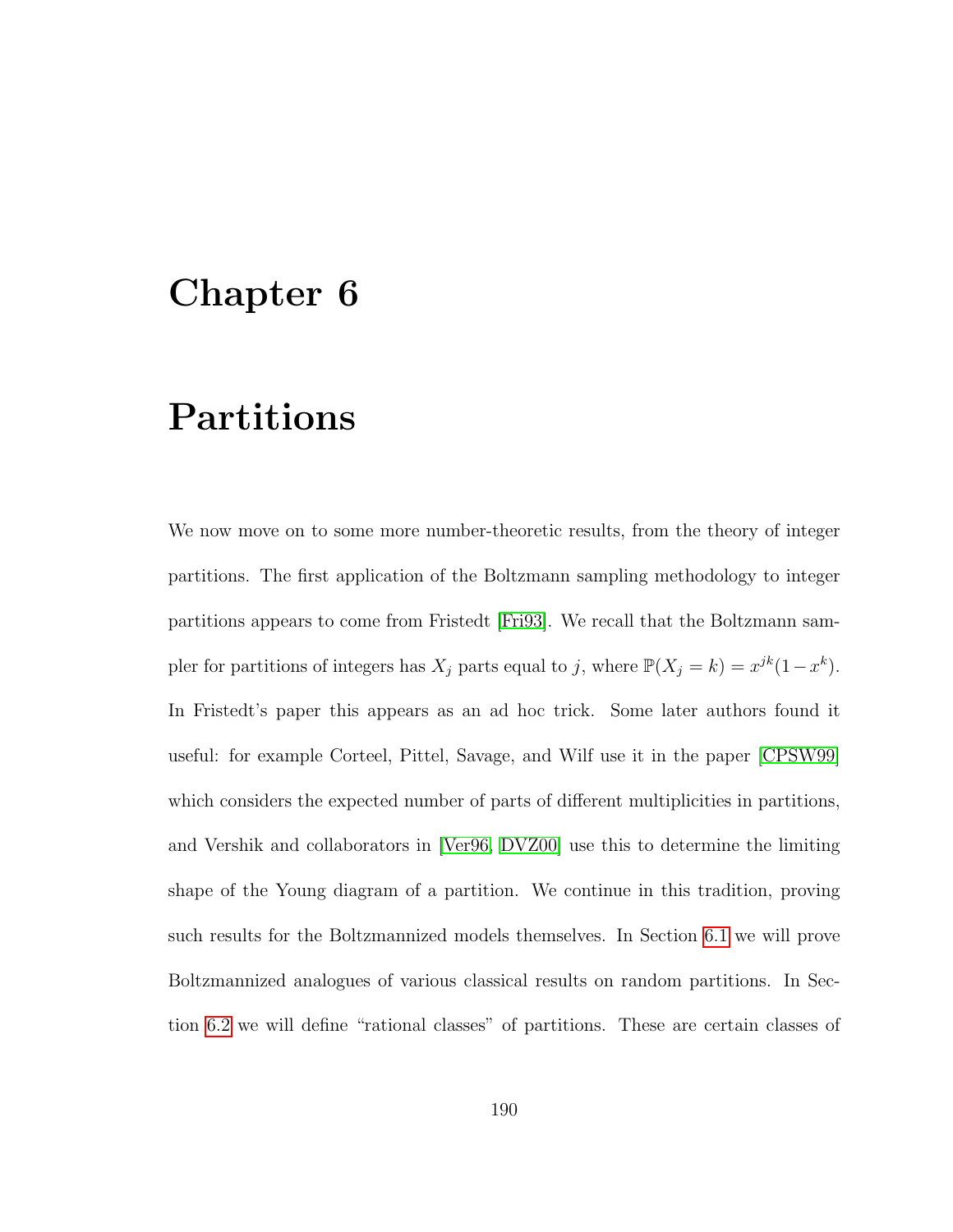partitions with restrictions on the multiplicities of the parts, which are enumerated by functions q satisfying  $\log q(n) \sim \log p(An)$ , where A is a rational number; this appears to be a fairly strong restriction on the set of allowed multiplicities. In Section [6.3](#page-218-0) we extend the results of the previous section, on partitions with restricted part multiplicities, to more general classes, for which we obtain similar relations but with irrational constants A. In Section [6.4](#page-224-0) we use partition identities which enumerate sets of partitions, one of which is a subset of the other, to determine some limiting probabilities in partitions. These limiting probabilities can be connected to Boltzmann samplers for such partitions and to the combinatorics of words. Finally, in Section [6.5](#page-236-0) we consider some probabilistic aspects of overpartitions, which are partitions in which the last occurrence of each part can be barred, and examine the statistics of a family of weighted objects which interpolate between partitions and overpartitions.

# <span id="page-202-0"></span>6.1 Recovering classical results from Boltzmann samplers

We have seen previously, in Chapter [3,](#page-61-0) that the mean number of parts of a partition into distinct parts drawn from the Boltzmann sampler with parameter  $x$  is asymptotic to  $(1-x)^{-1} \log 2$ , as  $x \to 1^-$ . The mean size of partitions drawn from the same distribution is asymptotic to  $(1-x)^{-2}(\pi^2/12)$ , as  $x \to 1^-$ .

We set  $N = (1-x)^{-2} (\pi^2/12)$ , and solve for  $1-x$ ; this gives  $1-x = \sqrt{\pi^2/12N}$ .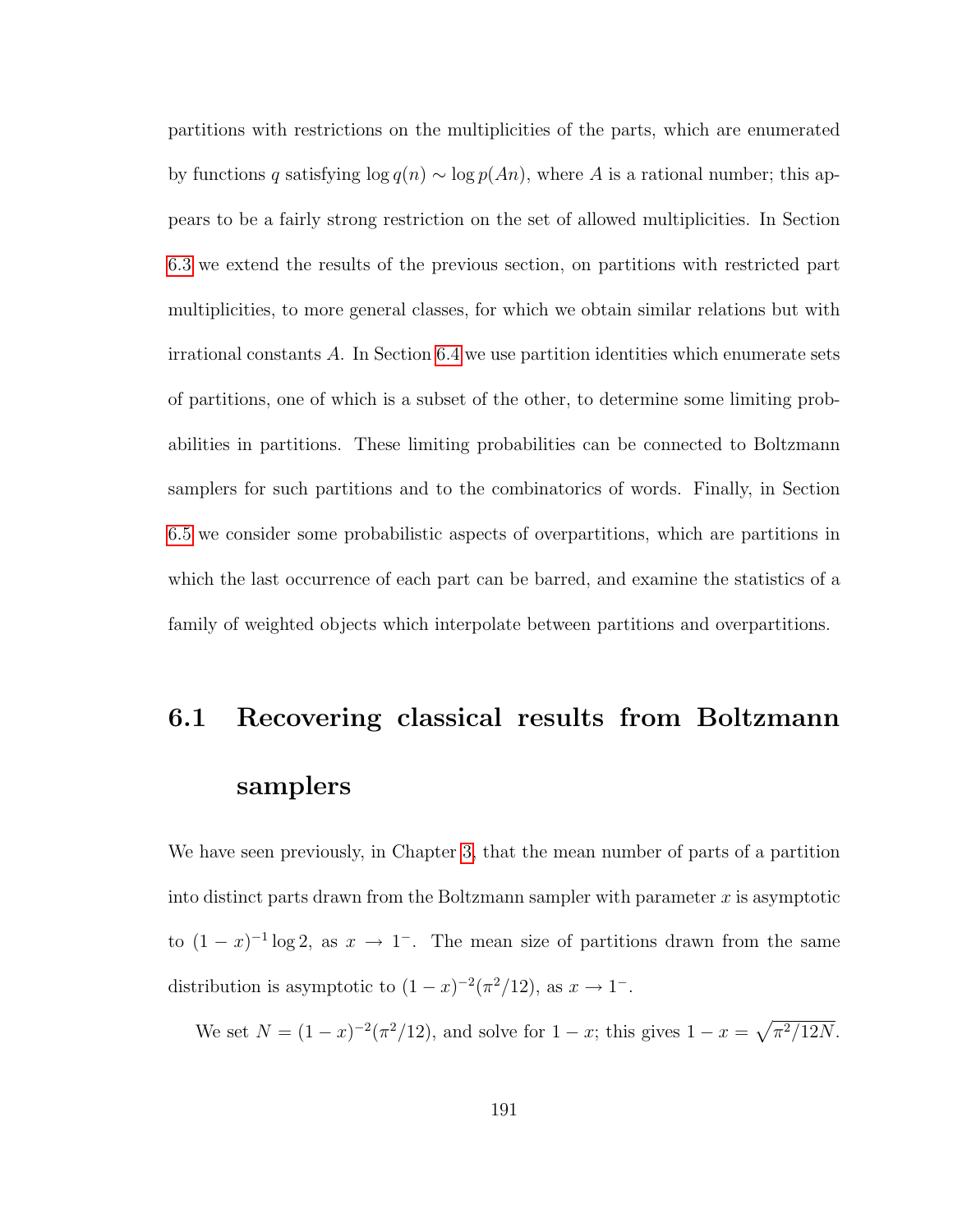Substituting this into the asymptotic form for the number of parts gives

$$
\sqrt{\frac{12N}{\pi^2}} \log 2, \text{ or } \frac{2\sqrt{3}\log 2}{\pi}N.
$$

This is, in fact, the mean number of parts of a partition into distinct parts; see [\[EL41\]](#page-250-3).

We can proceed similarly for unrestricted partitions. The Boltzmann sampler for ordinary partitions has  $\mathbb{P}_x(P_k = j) = x^{jk}(1 - x^k)$ . The distribution of sizes of Boltzmann-x partitions is therefore the distribution of  $\sum_{k\geq 1} k P_k$ , and the mean size is  $\sum_{k\geq 1}$  $\frac{kx^k}{1-x^k}$ . We can approximate this by the corresponding integral

$$
\int_0^\infty \frac{kx^k}{1-x^k} \, dk
$$

and making the change of variables  $u = x^k$ , this is

<span id="page-203-0"></span>
$$
\frac{1}{(\log x)^2} \int_1^0 \frac{\log u}{1-u} \, du. \tag{6.1}
$$

The *dilogarithm* is given by the sum and integral

$$
Li_2(z) = \sum_{k=1}^{\infty} \frac{z^k}{k^2} = \int_z^0 \frac{\log(1-t)}{t} dt
$$

and will be very useful in this chapter. By making the change of variables  $t = 1 - u$ , we see that [\(6.1\)](#page-203-0) becomes  $(\log x)^{-2}Li_2(1)$ . Since  $Li_2(1) = \sum_{k=1}^{\infty} k^{-2} = \pi^2/6$ , we finally have that the mean size of Boltzmann-x partitions is  $\pi^2/6 \cdot (1-x)^{-2}$ . Setting N equal to this and solving for  $1 - x$  gives  $1 - x = \pi/\sqrt{6N}$ .

The mean *number of parts* of a Boltzmann-x partition can be found similarly; it is of course  $\sum_{k\geq 1} \mathbb{E} P_k = \sum_{k\geq 1} x^k/(1-x^k)$ . Again approximating by an integral, and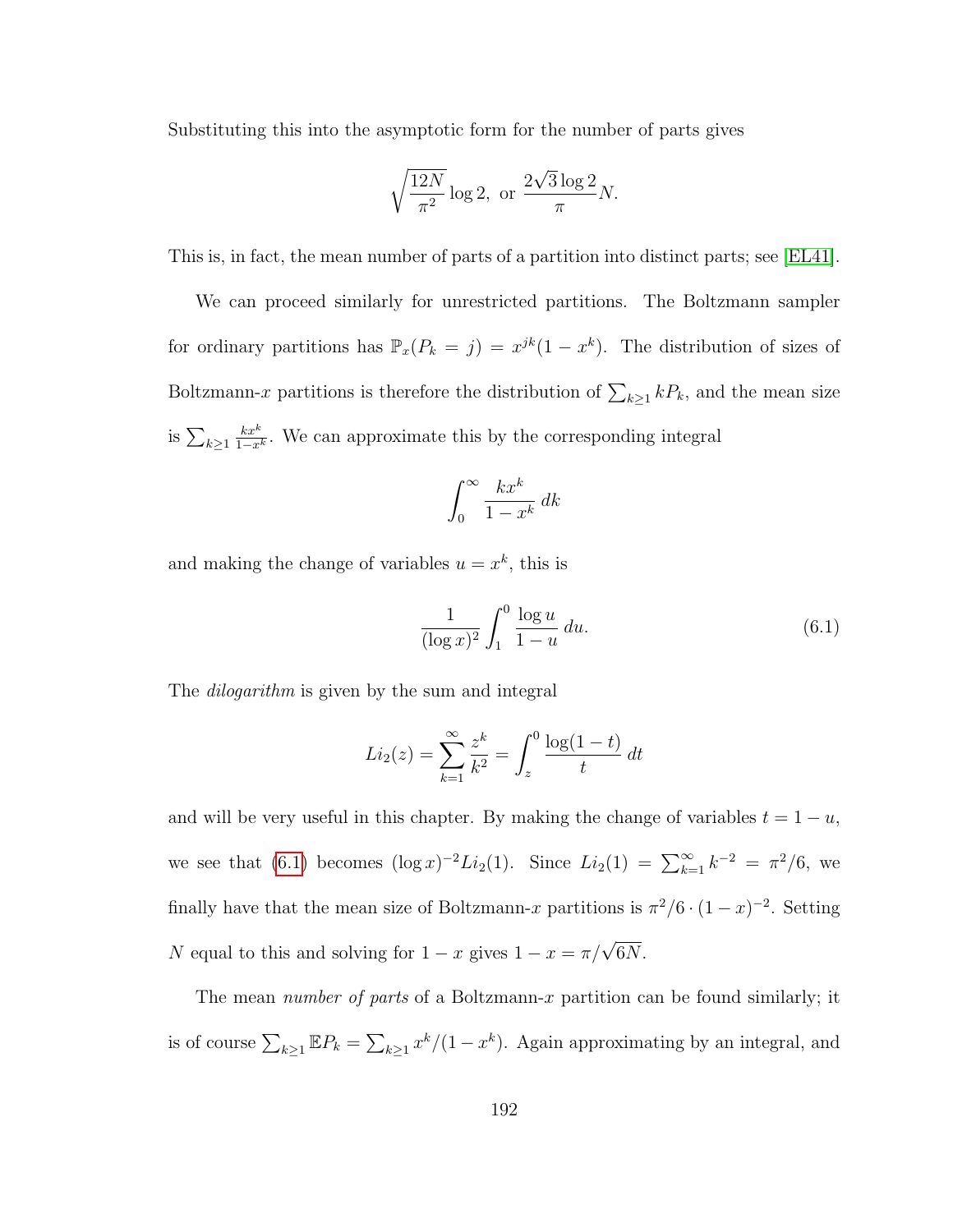making the change of variables  $u = x^k$ , this is

$$
\int_{x}^{0} \frac{u}{1-u} \frac{du}{u \log x} = \frac{1}{\log x} \int_{x}^{0} \frac{du}{1-u} = \frac{\log 1 - x}{\log x}.
$$

As  $x \to 1^-$ , this is asymptotic to  $\frac{1}{1-x} \log \frac{1}{1-x}$ . Letting  $1-x = \pi/\sqrt{6N}$ , this mean number of parts is  $\sqrt{3N/2\pi^2} \log N$ , which is indeed the asymptotic mean number of parts of a partition of N [\[EL41\]](#page-250-3). The mean number of distinct parts, in contrast, is asymptotic to  $\sqrt{6N/\pi}$  [\[EL41,](#page-250-3) [Wil83\]](#page-260-3). The sum  $\sum_{k\geq 1} \mathbb{P}(P_k \geq 1) = \sum_{k\geq 1} x^k$  gives the number of distinct parts; this is of course  $x/(1-x)$ , which with  $1-x = \pi/\sqrt{6N}$ has the expected asymptotics. We can then ask how many of these parts occur with multiplicity  $m$ , as in [\[CPSW99\]](#page-249-2); the expected number of such parts in the Boltzmannx model is

$$
\sum_{k\geq 1} \mathbb{P}(P_k = m) = \sum_{k\geq 1} x^{mk} (1 - x^k) = \sum_{k\geq 1} x^{mk} - \sum_{k\geq 1} x^{(m+1)k} = \frac{x^{mk}}{1 - x^{mk}} - \frac{x^{(m+1)k}}{1 - x^{(m+1)k}}.
$$
  
Now, with  $N \to \infty$  and  $1 - x = \pi/\sqrt{6N}$ , we see that  $x^{mk}/(1 - x^{mk}) \sim \sqrt{6N/\pi}m$  as  $m \to \infty$ ; the second term is treated similarly, so the expected number of parts with multiplicity m is  $\sqrt{6N/\pi}(1/m - 1/(m+1))$ , or  $1/(m(m+1))$  times the number of parts. This is the content of [CPSW99, Thm. 3].

Proceeding a bit further, we can recover the limiting shape of the Young diagram of a partition. Vershik and collaborators [\[DVZ00,](#page-250-2) [Ver96\]](#page-259-1) have shown that most integer partitions have a well-defined "profile". The outer boundary of the Young diagram of a random partition of n, scaled by a factor of  $\sqrt{n}$ , tends to the continuous plane curve given by  $\exp(-\alpha x) + \exp(-\alpha y) = 1$ , where  $\alpha = \pi/\sqrt{6}$ . In particular we note that this limiting shape is unchanged when  $x$  and  $y$  are interchanged.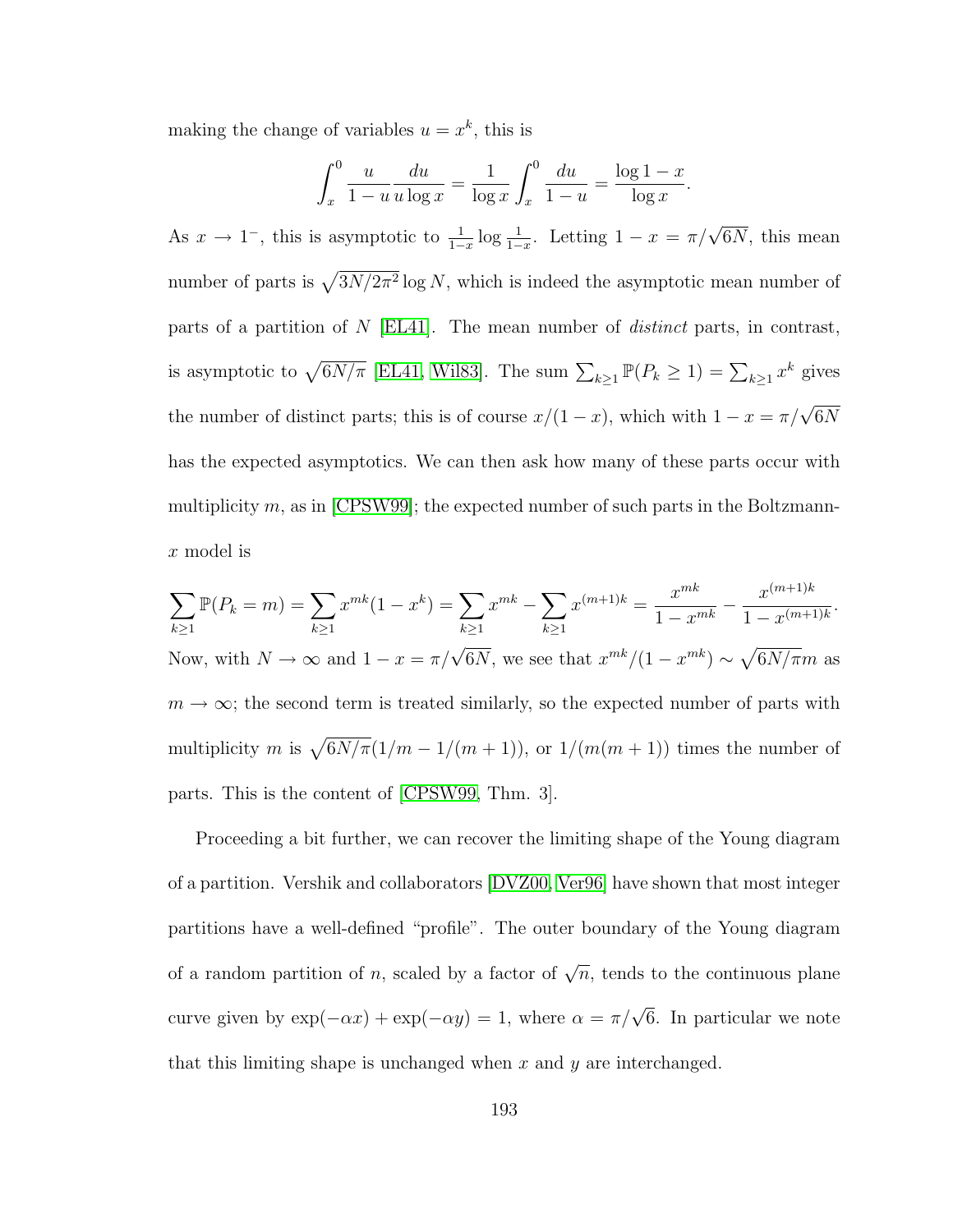Fix  $N = \pi^2/6 \cdot (1-x)^{-2}$ . We will show that the expected number of parts in a Boltzmann-sampled partition which are greater than  $r$ √  $N$  is asymptotic to  $s$ √  $N,$ where r and s satisfy  $e^{-\alpha r} + e^{-\alpha s} = 1$ . Fix a positive real constant r. Then the expected number of parts in a Boltzmann- $x$  partition which are greater than  $r$ √  $\overline{n}$  is given by the sum  $\sum_{k\geq r\sqrt{n}} \mathbb{E} P_k$ , which is approximated by the integral

$$
\int_{r\sqrt{n}}^{\infty} \frac{x^k}{1-x^k} \, dk.
$$

We note that  $r$  $\sqrt{n} = r\pi/\sqrt{6} \cdot (1-x)^{-1}$ . Now, we make the change of variables  $u = x^k$ to get

$$
\int_0^{x^{r\pi/(\sqrt{6}(1-x))}} \frac{du}{(1-u)\log x}.
$$

As  $x \to 1^-$ , the upper limit of this integral approaches  $\exp(-r\pi/\sqrt{6})$ . So we replace the upper limit with this, and integrate. We get, as  $x \to 1^-$ ,

$$
\sum_{k \ge r\sqrt{n}} \mathbb{E} P_k \sim \frac{-\log\left(1 - \exp(-r\pi/\sqrt{6})\right)}{1 - x}.
$$

Now, recalling that  $1 - x = \pi/\sqrt{6n}$ , we get

$$
\sum_{k \ge r\sqrt{n}} \mathbb{E} P_k \sim -\log(1 - e^{-r\pi/\sqrt{6}}) \sqrt{\frac{6n}{\pi}}.
$$

In particular, if  $f(r) = \mathbb{E}_x$  (number of parts greater than  $r\sqrt{ }$ )  $\overline{n})/$ √  $\overline{n}$ , then we have  $\exp(-\pi/\sqrt{6}\cdot r) + \exp(-\pi/\sqrt{6}\cdot f(r)) = 1$ , as desired.

Some other results are more straightforward. For example, from the Boltzmann sampler for partitions into distinct parts, the probability that a partition contains a part  $k$ , in the large-n limit, is  $1/2$ , and that the probabilities of containing various parts are independent. This is in fact true for fixed-size partitions as well: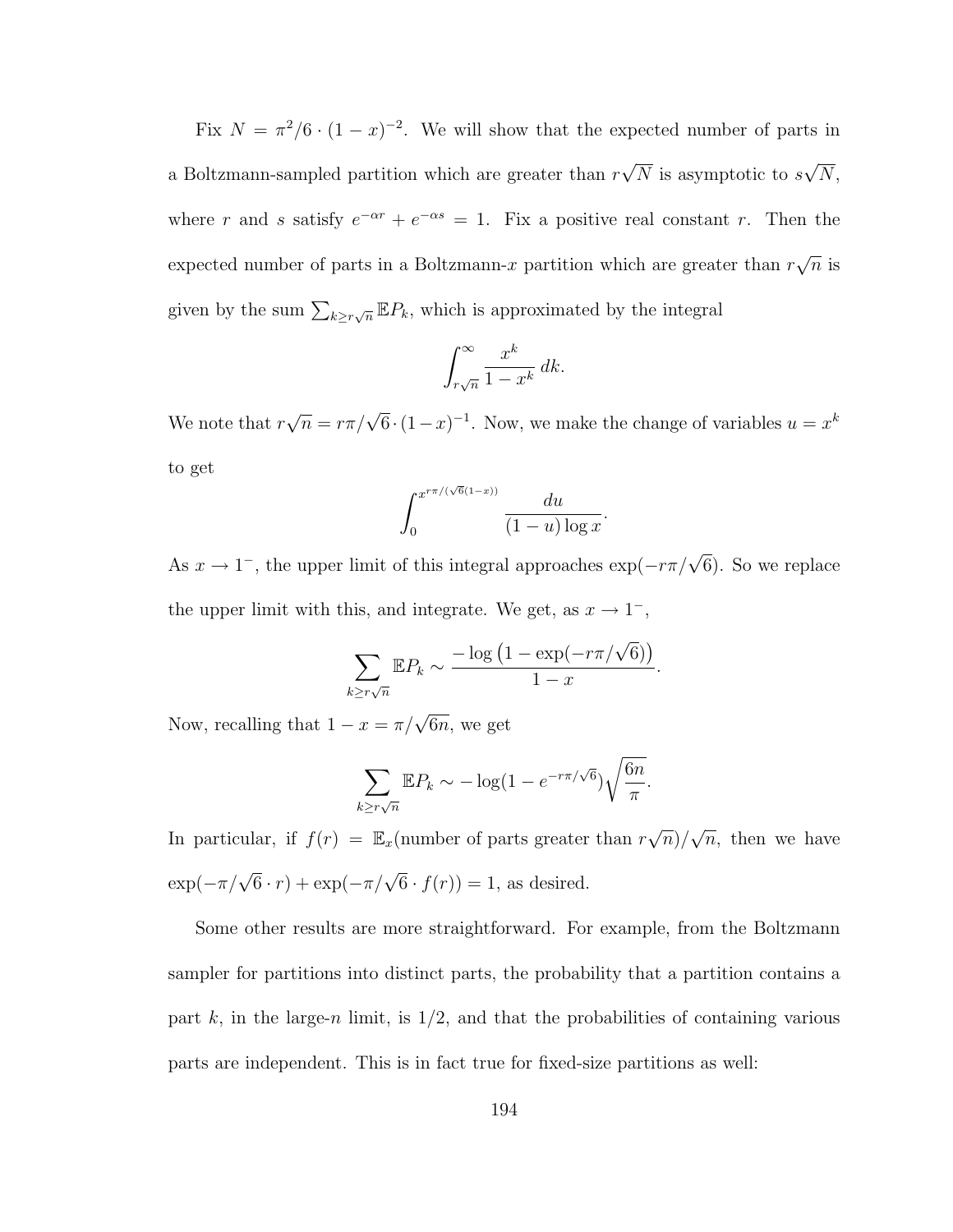**Proposition 6.1.1.** Fix positive integers  $j_1, \ldots, j_r, k_1, \ldots, k_t$ , with none equal. The probability that a partition of n into distinct parts contains none of  $j_1, \ldots, j_r$  and all of  $k_1, \ldots, k_t$  approaches  $2^{-(r+t)}$  as  $n \to \infty$ .

Proof. We note that the generating function for partitions into distinct parts having none of the parts  $j_1, \ldots, j_r$  is

$$
\sum_{k=1}^{\infty} \frac{1-z^k}{1-z^{2k}} \times \prod_{i=1}^r \frac{1-z^{j_i}}{1-z^{2j_i}}.
$$

The associated Dirichlet series is therefore

$$
\alpha(s) = (1 - 2^{-s})(\zeta(s) - \sum_{i=1}^{r} j_i^{-s}).
$$

Now,  $\alpha(s)$  has dominant pole at 1/2 with residue 1; furthermore  $\alpha(0) = 0$  and  $\alpha'(0) = (\log(2))(-1/2-r)$ . Thus it follows from Meinardus' theorem that the number of such partitions is asymptotic to

<span id="page-206-0"></span>
$$
2^{-r} \frac{3^{3/4}}{12} n^{-3/4} \exp(\pi \sqrt{n/3}).\tag{6.2}
$$

In particular, the  $r = 0$  case is just that of partitions into distinct parts, so this asymptotic form is  $2^{-r}$  times the number of partitions of n into distinct parts. This proves the result in the case where  $t = 0$ . In the case where  $t > 0$ , note that the number of partitions of n into distinct parts, which do not contain any of  $j_1, \ldots, j_r$ and do contain  $k_1, \ldots, k_t$ , is the same as the number of partitions of  $n-(k_1+\cdots+k_t)$ which do not contain any of  $j_1, \ldots, j_r, k_1, \ldots, k_t$ . The latter has the asymptotic form of [\(6.2\)](#page-206-0) with r replaced by  $r + t$ , since  $p_d(n) \sim p_d(n - C)$  for any constant C.  $\Box$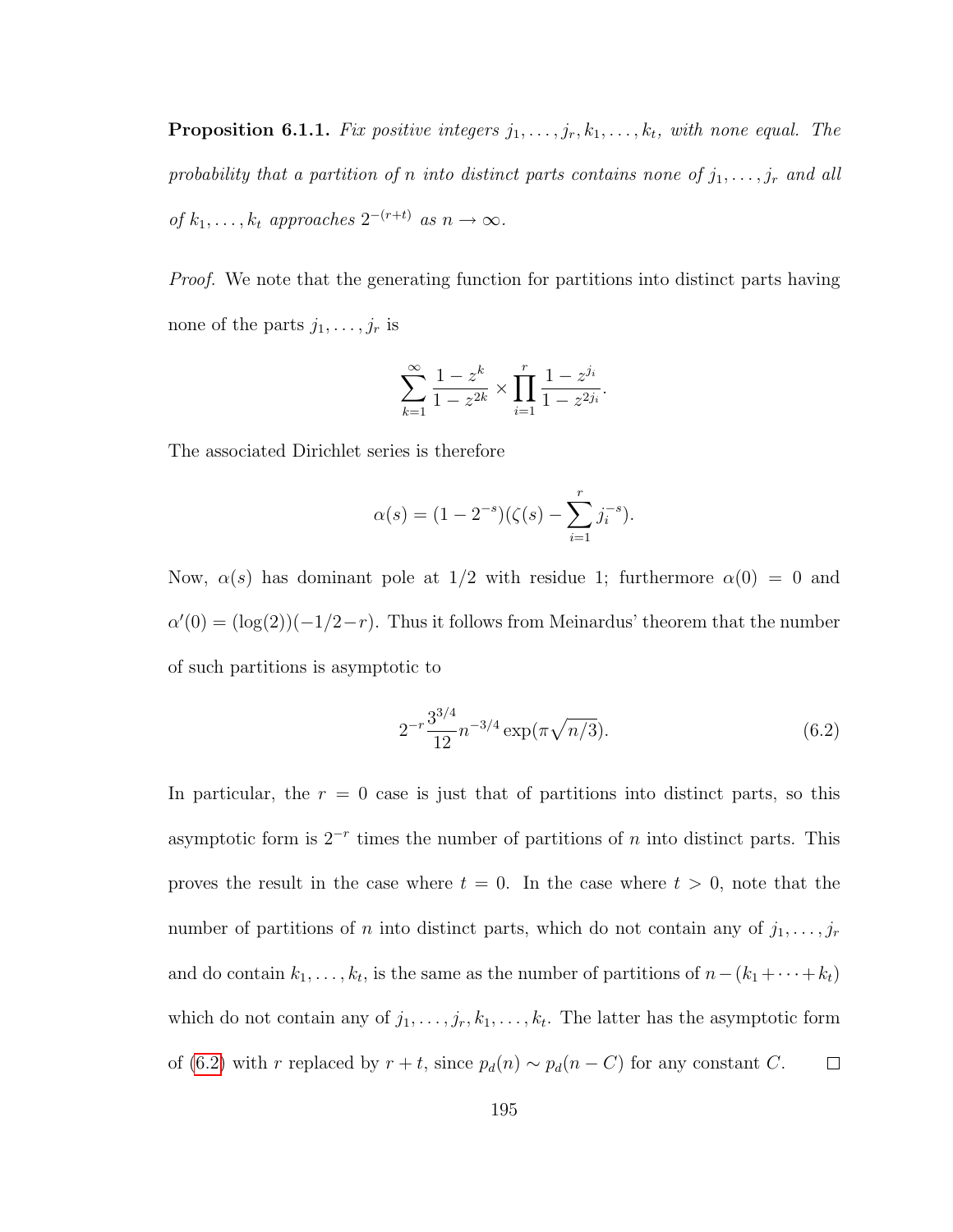In contrast, for ordinary partitions, we have:

**Proposition 6.1.2.** The probability that an ordinary partition of n chosen uniformly at random has none of the parts  $j_1, \ldots, j_r$  is asymptotic to  $j_1 \ldots j_r(\pi/\sqrt{6n})^r$  as  $n \to$ ∞.

Proof. Note that such partitions have the associated Dirichlet series

$$
\alpha(s) = \zeta(s) - (j_1^{-s} + \dots + j_r^{-s}).
$$

This has a simple pole of residue  $A = 1$  at  $\rho = 1$ . Thus, applying Meinardus' theorem, the partitions are asymptotically counted by  $Cn^k \exp(K)$ √  $\overline{n}$ ) where  $K = \pi \sqrt{2/3}$ ,

$$
\kappa = \frac{\alpha(0) - 3/2}{2} = \frac{\left(\frac{-1}{2} - r\right) - \frac{3}{2}}{2} = -1 - \frac{r}{2}
$$

and, noting that  $\alpha'(0) = \frac{-1}{2} \log(2\pi) + \log j_1 + \cdots + \log j_r$ ,

$$
C = e^{\alpha'(0)} (4\pi)^{-1/2} \left(\frac{\pi^2}{6}\right)^{\frac{3+r}{4}} = \frac{j_1 \cdots j_r}{\pi \sqrt{8}} \left(\frac{\pi^2}{6}\right)^{\frac{1+r}{2}}
$$

√ Dividing this by the asymptotic form  $p(n) \sim \exp(\pi \sqrt{2n/3})/(4n)$ 3) for the number of ordinary partitions gives the desired result.  $\Box$ 

Now, partitions selected according to the Boltzmann distribution with parameter x have probability  $(1-x^{j_1})(1-x^{j_2})\cdots(1-x^{j_r})$  of having none of the parts  $j_1,\ldots,j_r$ . As  $x \to 1^-$  this is asymptotic to  $j_1 j_2 \ldots j_r (1-x)^r$ . If we choose x to generate partitions of expected size about  $n -$  that is, if we take  $1 - x = \pi/\sqrt{6n}$  – then we recover an analogue of the above result.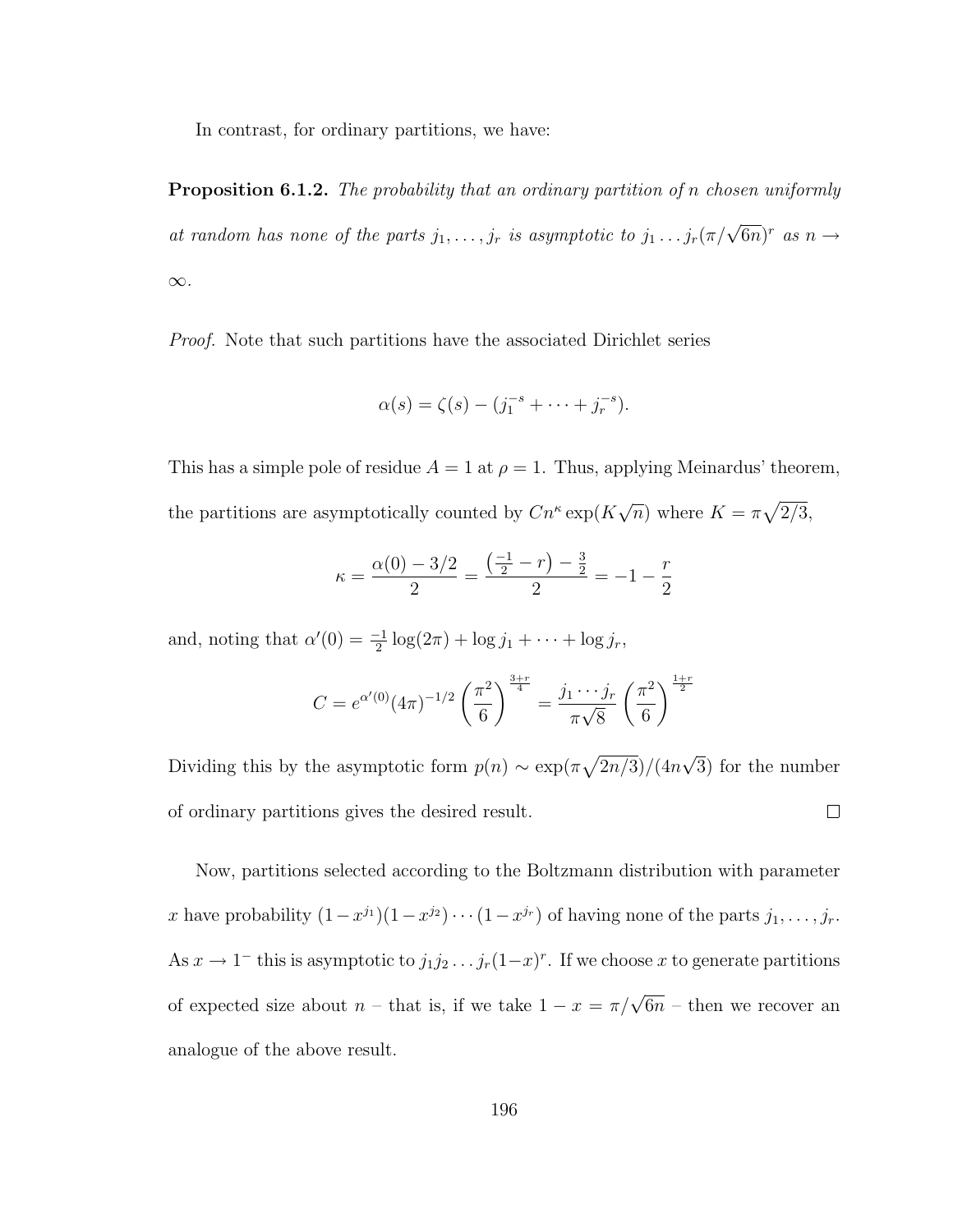**Proposition 6.1.3.** Let  $f(z)$  be the generating function of a finite multiset S which includes zero. The expected number of different parts having multiplicity m in a Boltzmann-x partition with part multiplicities chosen from S is asymptotic to

$$
\frac{1}{1-x} \int_0^1 \frac{v^{m-1}}{f(v)} \, dv
$$

and their sum is asymptotic to

$$
\frac{1}{(1-x)^2} \int_0^1 \frac{-mv^m \log v}{f(v)} dv
$$

as  $x \to 1^-$ .

*Proof.* The expected number of different parts having multiplicity  $m$  in such a partition is given by  $\sum_{k\geq 1}$  $x^{mk}$  $\frac{x^{mk}}{f(x^k)}$ . This can be approximated by the integral  $\int_0^\infty$  $x^{mk}$  $\frac{x^{m\kappa}}{f(x^k)}$ dk and making the change of variables  $v = x^k$ , this becomes  $\frac{-1}{\log x} \int_0^x$  $v^{m-1}$  $\frac{f^{m-1}}{f(v)}$  dv. As x approaches 1, we can replace  $-1/(\log x)$  with  $1/(1-x)$  to get the integral above. Similarly, the expected sum of all the parts with multiplicity  $m$  is given by

$$
\int_1^\infty \frac{mkx^{mk}}{f(x^k)} dk \sim \frac{1}{(1-x)^2} \int_0^1 \frac{-mv^m \log v}{f(v)} dv.
$$

 $\Box$ 

In the particular case where  $f(z) = 1 + z + z^2$  we can obtain explicit results. Here the expected number of parts of multiplicity 1 is asymptotic to

$$
\frac{1}{1-x} \int_0^1 \frac{1}{1+v+v^2} dv = \frac{1}{1-x} \frac{\pi \sqrt{3}}{9}
$$

and the expected number of parts of multiplicity 2 is asymptotic to

$$
\frac{1}{1-x} \int_0^1 \frac{v}{1+v+v^2} dv = \frac{1}{1-x} \left( -\frac{\pi\sqrt{3}}{18} + \frac{1}{2} \log 3 \right).
$$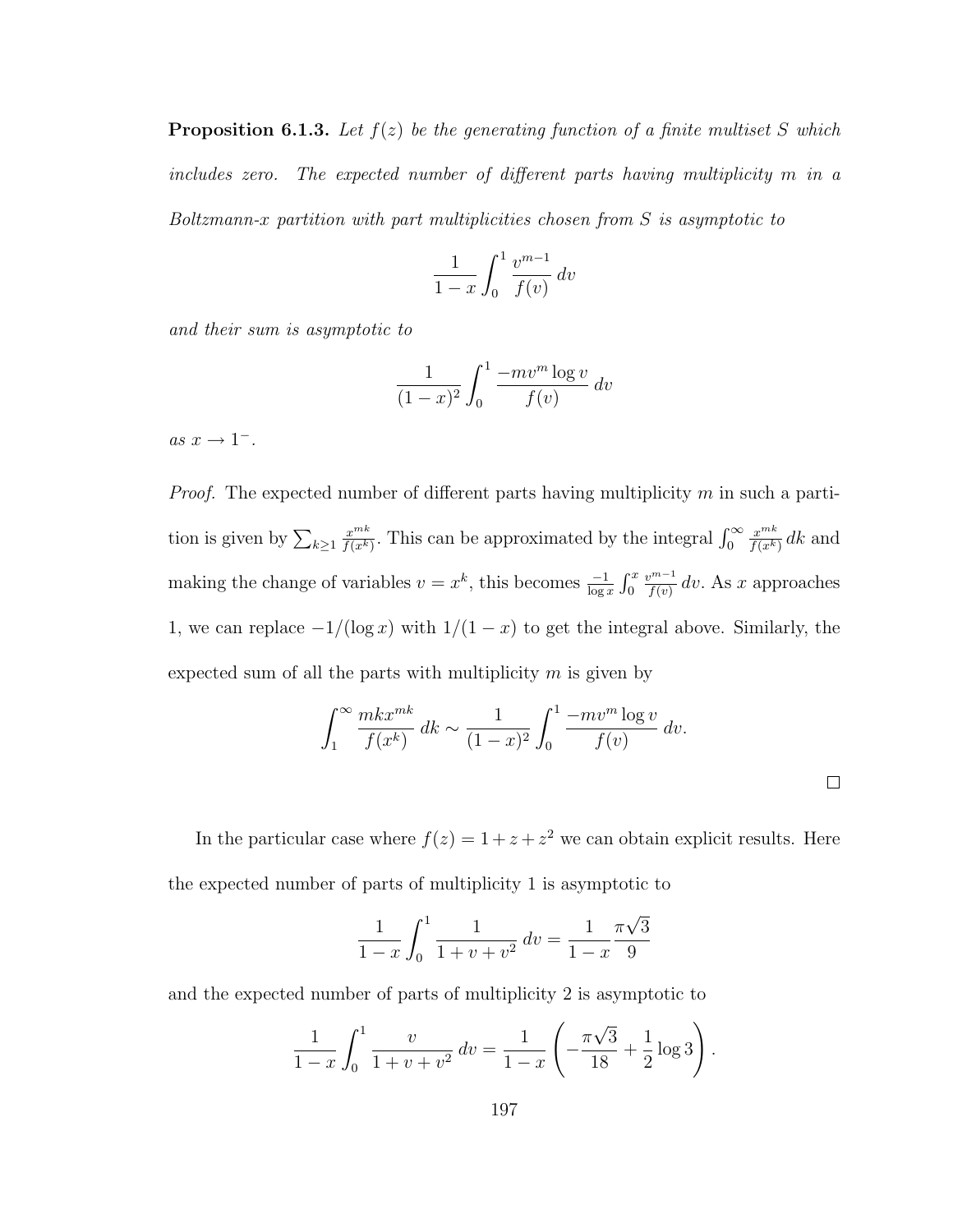The expected sum of all parts having multiplicity 1 can be written in terms of dilogarithms and is about  $0.7813(1-x)^{-2}$ ; the expected sum of the multiplicity-2 parts is about  $0.3153(1-x)^{-2}$ . These add up to  $\frac{\pi^2}{9}$  $\frac{\pi^2}{9}(1-x)^{-2}$ . In general we see that the parts of multiplicity 1 predominate. This is true even though the "critical" Boltzmann sampler for such partitions consists of taking each part to have multiplicity 0, 1, or 2 with equal probability.

#### <span id="page-209-0"></span>6.2 Rational classes of partitions

Recall the asymptotic formula for the number of integer partitions of n:  $p(n) \sim$ 1  $\frac{1}{4n\sqrt{3}}\exp(\pi\sqrt{2n/3})$ . Many classes of partitions have size  $p(n)$  satisfying  $\log p(n) \sim$  $\pi \sqrt{A \cdot 2n/3}$ . We will say that such a class of partitions is "in the A class".

Thus we suspect that partitions are a "square-root structure" in the sense of Chapter [4.](#page-90-0) Indeed, the generating function  $\prod_{k\geq 1} 1/(1-x^k)$  grows like

$$
P(x) = \exp\left(\frac{\pi^2}{6(1-x)}(1+o(1))\right)
$$

as  $x \to 1^-$  along the real axis, thus resembling the "exponential-of-a-pole" generating functions previously seen. However in this case the circle is a natural boundary for the generating function.

Now recall the result that the number of partitions of n into odd parts and into distinct parts are the same. There are many bijective proofs of this fact, which is originally due to Euler; see [\[Pak06,](#page-256-1) Sec. 3] for these bijections, perhaps the most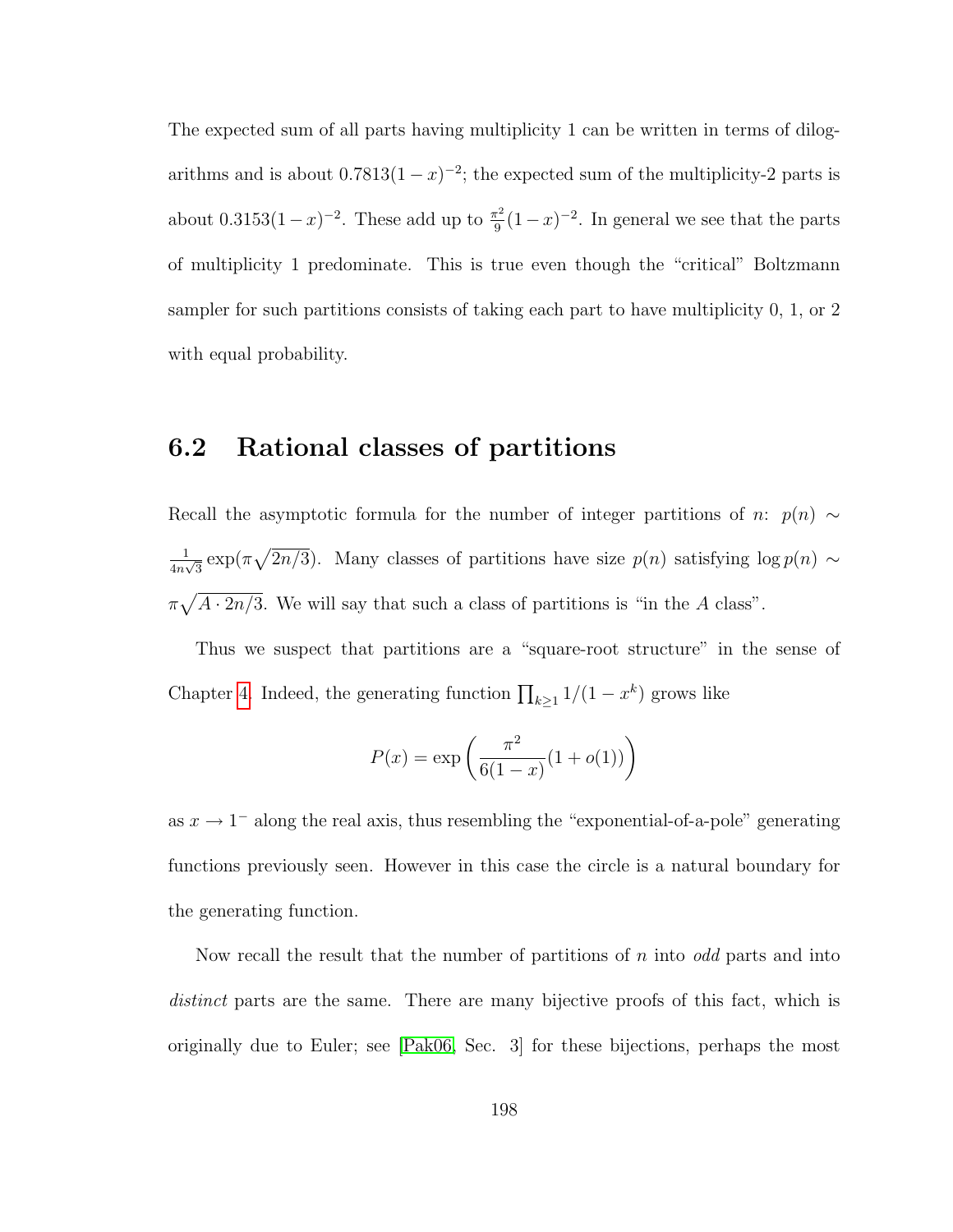appealing of which is Glaisher's bijection. Let  $\lambda = 1^{m_1}3^{m_3} \cdots$  be a partition with odd parts. Then let  $\varphi(\lambda)$  contain the part  $i \cdot 2^r$  if and only if  $m_i$  written in binary has 1 in the *rth* position.

In fact, the Boltzmann samplers for partitions into odd parts and into distinct parts are particularly well-behaved with respect to this bijection. Boltzmann- $x$  partitions into odd parts satisfy  $\mathbb{P}_x^o(P_k = j) = x^{jk}(1 - x^k)$  for each odd k, where  $P_k$  is the number of k-parts. Boltzmann-x partitions into distinct parts satisfy  $\mathbb{P}_x^d(P_k = 1) = x^k/(1 + x^k)$ . So in the distinct case, we have for example

$$
\mathbb{P}_x^d(P_3 = 1, P_{12} = 1, P_6 = P_{24} = P_{48} = \dots = 0) = \frac{x^{15}}{(1+x^3)(1+x^6)(1+x^{12})\dots}
$$

$$
= \frac{x^{18}}{(1-x^3)^{-1}} = x^{15} - x^{18}
$$

and similarly  $\mathbb{P}_x^o(P_3 = 5) = x^{15} - x^{18}$ . More generally, the probability that a Boltzmann-x partition into distinct parts has its parts of form  $k \cdot 2^r$  summing to jk is the same as the probability that a Boltzmann-x partition into odd parts has j parts equal to k.

The generating function proof is perhaps one of the best-known generating function arguments. Partitions into distinct parts are counted by  $P_d(z) = \prod_{k \geq 1} (1 + z^k)$ . We can rewrite  $1+z^k$  as  $(1-z^{2k})/(1-z^k)$ , so  $\mathbb{P}_d(z) = \prod_{k\geq 1}$  $1-z^{2k}$  $\frac{1-z^{2k}}{1-z^k}$ . Among the factors in the denominator,  $1 - z<sup>j</sup>$  is cancelled out by a factor in the numerator if j is even but survives if  $j$  is odd, so

$$
\mathbb{P}_d(z) = \prod_{\substack{k \ge 1 \\ k \equiv 1 \pmod{2}}} \frac{1}{1 - z^k}
$$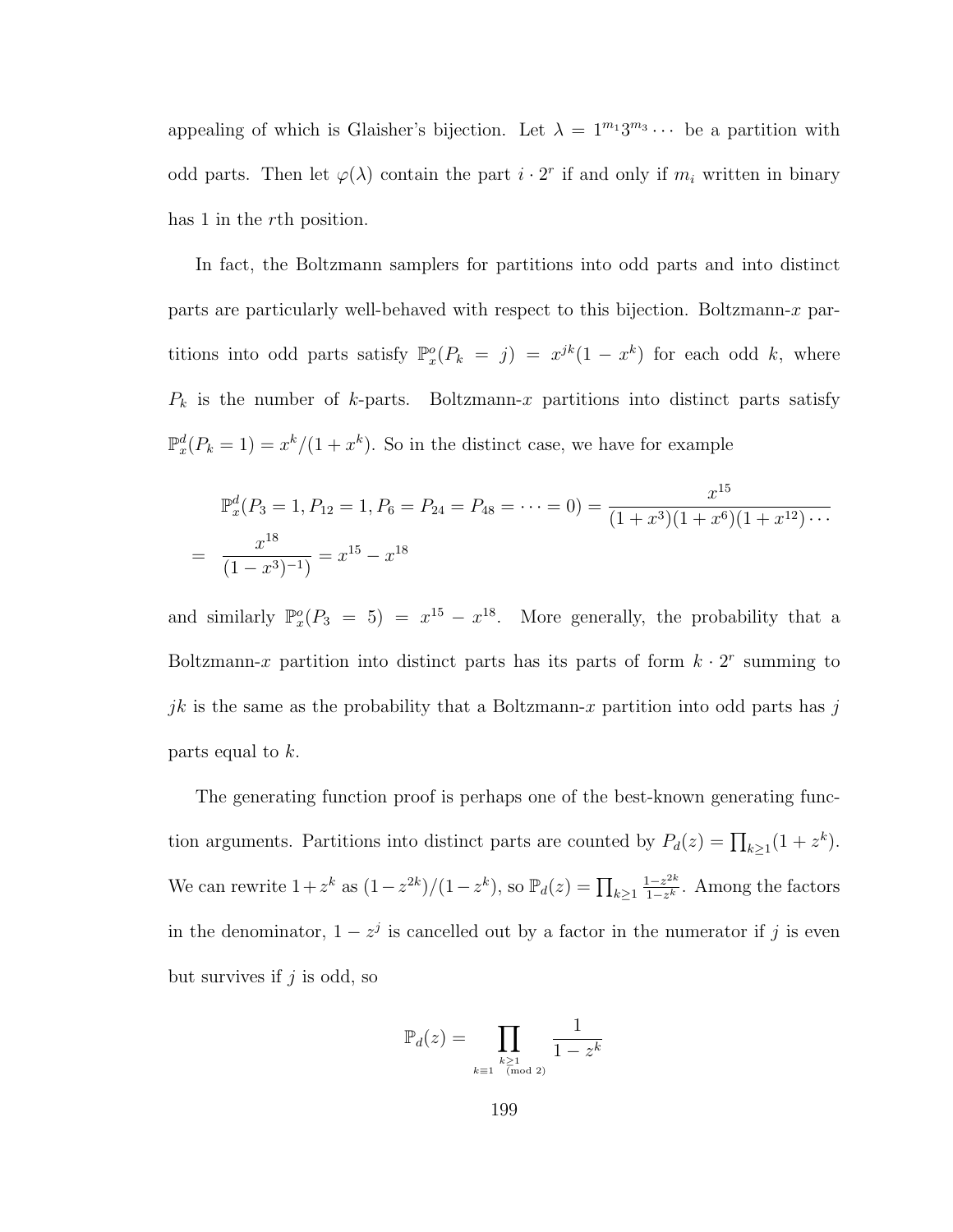and the right-hand side here is clearly the generating function for partitions with all parts odd.

This is the first of many results in which partitions with certain restrictions on the multiplicities of their parts are equinumerous with partitions with certain restrictions on the allowed parts. In the case of partitions with unrestricted multiplicity, Andrews [\[And69\]](#page-245-0) defined the notion of an *Euler pair*. This is a pair of sets  $(S_1, S_2)$  such that for all natural numbers  $n$ , the number of partitions of  $n$  into distinct parts taken from  $S_1$  is equal to the number of partitions of n into  $S_2$ . Andrews shows that  $(S_1, S_2)$  is an Euler pair if and only if  $2S_1 \subset S_1$  and  $S_2 = S_1 - 2S_1$ . In particular, if  $S_1$  is a set with asymptotic density  $\alpha$ , then  $S_2$  has asymptotic density  $\alpha/2$ .

We also take inspiration from Subbarao's identity:

**Theorem 6.2.1** (Subbarao). [\[Sub71\]](#page-259-2) The number of partitions of n into parts with multiplicities 2, 3, or 5 is equal to the number of partitions of n into parts congruent to 2, 3, 6, 9, or 10 mod 12.

Proof. The generating function of partitions with parts of multiplicities 2, 3, or 5 is  $\prod_{n\geq 1} (1+z^{2n}+z^{3n}+z^{5n})$ . We can factor this polynomial to get  $\prod_{n\geq 1} (1+z^{2n})(1+z^{3n})$ and we would like to write this polynomial as a product of terms of the form  $1-z^k$ . This can be rewritten as the quotient

$$
\prod_{n\geq 1} \frac{(1-z^{4n})(1-z^{6n})}{(1-z^{2n})(1-z^{3n})}.
$$

We now ask how many times the factor  $1 - z^k$  appears in this product, counting appearances in the denominator as positive and in the numerator as negative. The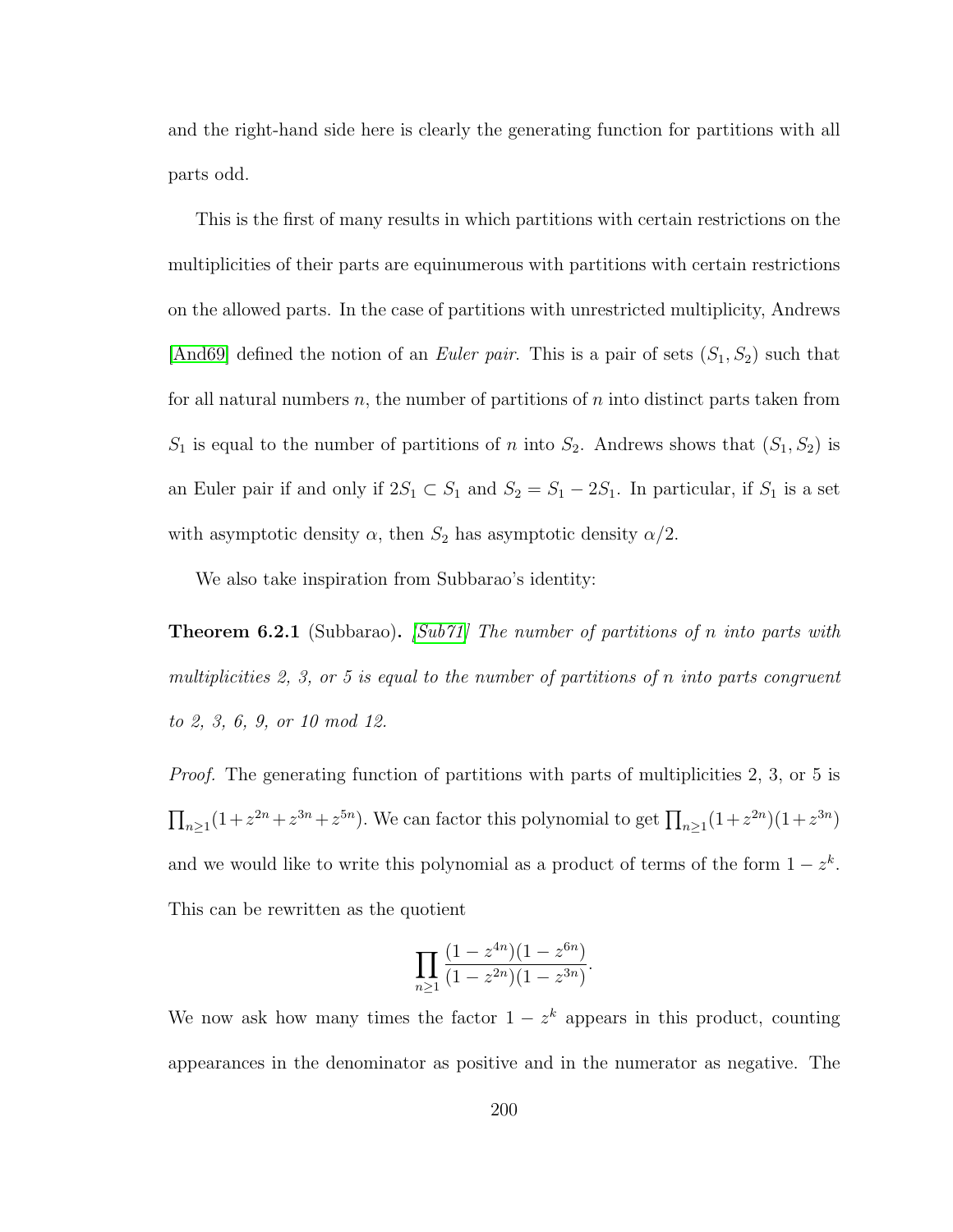number of such appearances is  $[2|k] + [3|k] - [4|k] - [6|k]$ . This function is periodic with period 12, and from direct computation is 1 if  $k$  is congruent to 2, 3, 6, 9 or 10 mod 12 and 0 otherwise.  $\Box$ 

Thus partitions with parts having multiplicity 2, 3, or 5 are in the "5/12 class". It is natural to ask how the coefficient  $5/12$  can be extracted from the set  $\{2, 3, 5\}.$ 

**Theorem 6.2.2.** Let  $b_1, b_2, \ldots$  be an m-periodic sequence of integers. Then  $P(z) =$  $\prod_{k\geq 1} (1-z^k)^{-b_k}$  satisfies

$$
\log([z^n]P(z)) \sim \pi \sqrt{\frac{2}{3}} \sum_{k=1}^m \frac{b_1 + \dots + b_m}{m}.
$$

In the case where all the  $b_k$  are equal to 1 or 0, then  $P(z)$  trivially counts the number of partitions with all parts lying in some set of congruence classes modulo m.

*Proof.* We will apply Meinardus' theorem. We have, for  $1 \leq k \leq m$ ,

$$
\sum_{n \equiv k(m)} n^{-s} = \sum_{a \ge 0} \frac{1}{(am+k)^s} = m^{-s} \sum_{a \ge 0} \frac{1}{(a+k/m)^s} = m^{-s} \zeta(s, k/m)
$$

where  $\zeta$  is the Hurwitz zeta function. This gives the associated Dirichlet series

$$
\alpha(s) = m^{-s} \sum_{k=1}^{m} b_k \zeta(s, k/m).
$$

The residue of  $\zeta(s, v)$  as a function of s, at  $s = 1$ , is 1. Therefore  $\alpha(s)$  has residue  $m^{-1} \sum_{k=1}^{m} b_k$  at 1; call this number A. Note that A is the *average* of the  $b_k$ . Thus we can apply Meinardus' theorem to see that the coefficients of P satisfy  $log([z^n]P(z)) \sim$  $Kn^{1/2}$ , where

$$
K = (1 + \rho^{-1})(A\Gamma(\rho + 1)\zeta(\rho + 1))^{1/(\rho + 1)} = 2\left(\frac{1}{m}\sum_{k=1}^{m} b_k \cdot \frac{\pi^2}{6}\right)^{1/2}
$$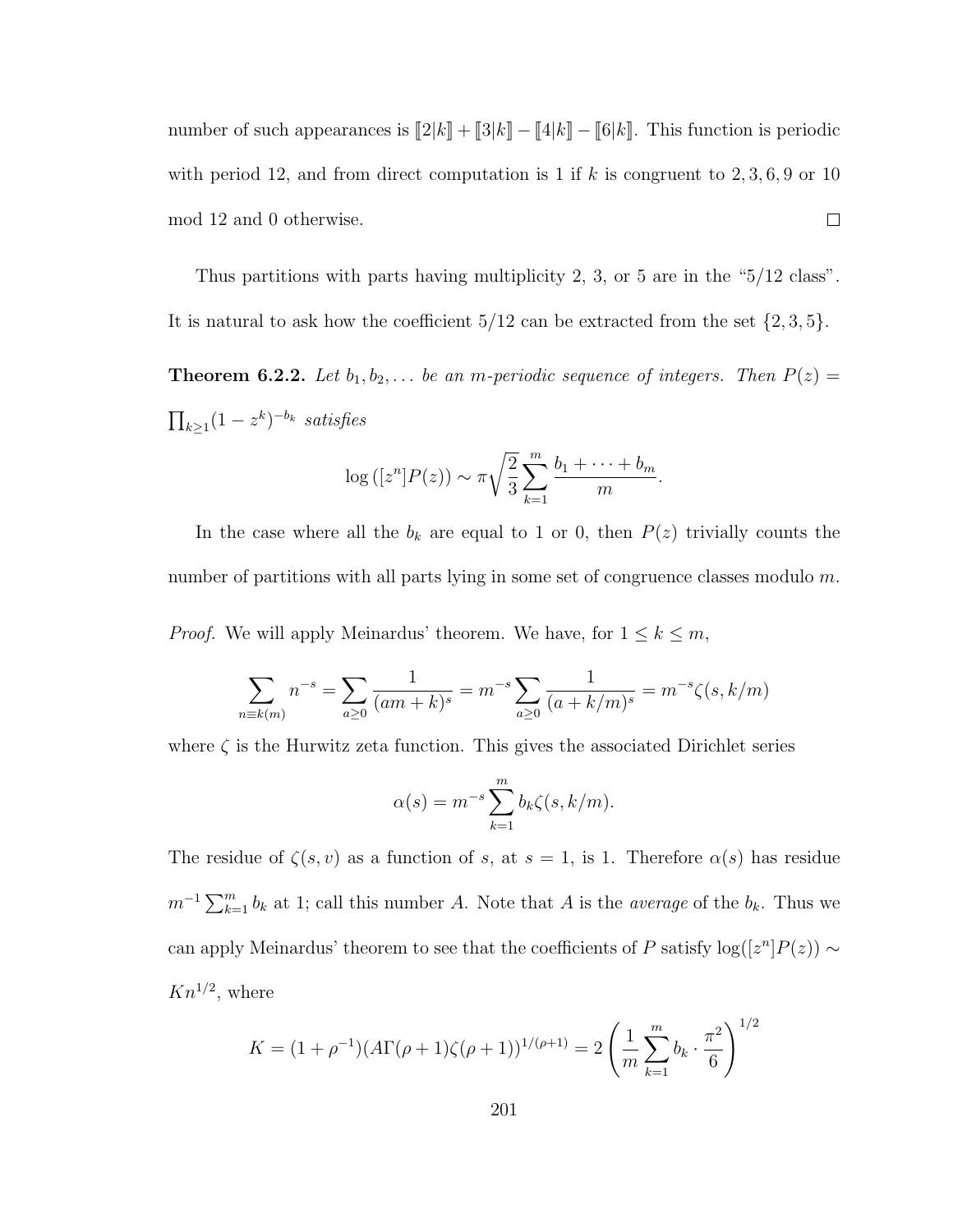as desired.

In particular, we see that if the sequence of  ${b_k}$  is periodic, then the partitions enumerated by  $\prod_{k\geq 1} (1-z^k)^{-b_k}$  are in the A class, where A is the mean of the  $b_k$ . In the case where  $b_k$  is a periodic sequence of 0s and 1s, and thus  $\prod_{k\geq 1} (1-z^k)^{-b_k}$ counts partitions with all parts lying in a union of arithmetic progressions, the class of that set of partitions is just the density of the corresponding arithmetic progression. Nathanson [\[Nat00\]](#page-256-2) has given an alternate proof of the latter fact.

Now we will consider partitions with *restricted* multiplicities. Let  $\mathcal{M}$  =  $(M_1, M_2, M_3, \ldots)$  be a sequence of multisets of nonnegative integers, with each set including 0. Then the product

$$
\prod_{j\geq 1}\left(\sum_{k\in M_j}x^{jk}\right)
$$

is the generating function of partitions with the number of parts equal to  $j$  in the set  $M_j$ , which we will call  $\mathcal M$ -partitions. We will show that if the sequence  $M_1, M_2, M_3, \ldots$ is periodic, and each of its members fall in a certain class of "rational sets", then  $\mathcal M$ is a rational class of partitions.

**Definition 6.2.3.** We call a set M a rational set if its generating function  $\sum_{m\in M} z^m$ can be written in the form  $\prod_{k=1}^{r} (1-z^k)^{-b_k}$ . The weight of the set M, denoted  $w(M)$ , is the sum  $\sum_{k\geq 1} b_k/k$ .

Note that we have defined the product to be finite.

Some examples of rational sets occurring in partition problems are the following: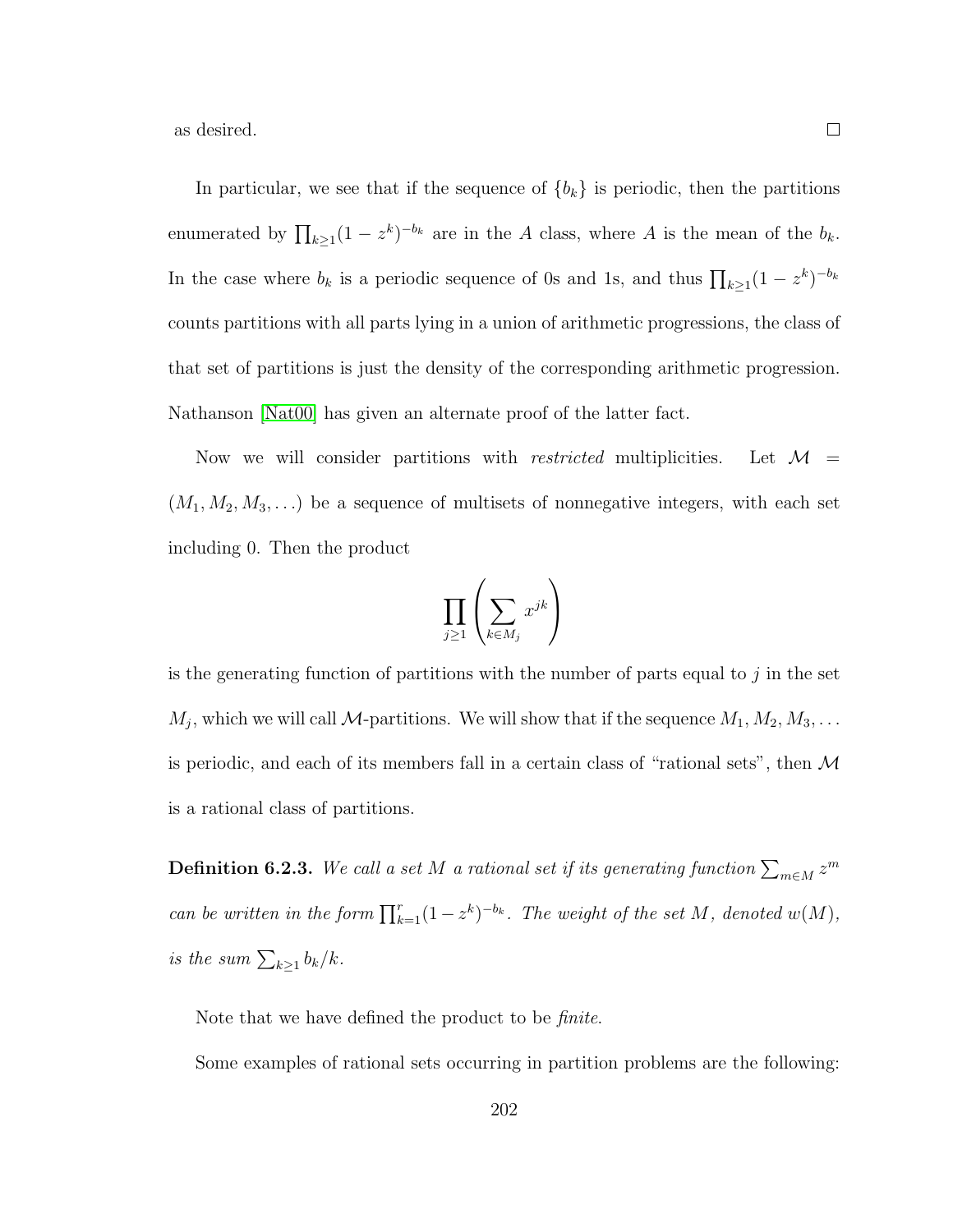**Empty partitions.** These have  $M = \{0\}$ , with generating function 1; thus  $M = \{0\}$  is rational with weight 0.

Unrestricted partitions. These have  $M = \mathbb{Z}^+$ , with generating function  $1/(1-\mathbb{Z}^+)$ z). Thus the set  $\mathbb{Z}^+$  is rational with weight 1.

Partitions with all parts having multiplicity less than  $r$ . In this case  $M = \{0, 1, \ldots, r - 1\}$ , and so M has generating function

$$
1 + z + \dots + z^{r-1} = \frac{1 - z^r}{1 - z}.
$$

Thus  $M = \{0, 1, \ldots, r - 1\}$  is rational with weight  $1 - 1/r$ . In particular, if  $r = 2$ , we are considering partitions into distinct parts, and the weight is 1/2.

Overpartitions, or signed partitions. These are partitions in which the last occurrence of each part can be overlined. Thus we have  $M = \{0, 1, 1, 2, 2, 3, 3, \ldots\},\$ with generating function

$$
1 + 2z + 2z2 + 2z3 + \dots = \frac{1 + z}{1 - z} = \frac{(1 - z2)}{(1 - z)2}
$$

and thus  $b_1 = 2, b_2 = -1$ , and the rational weight of the set is 3/2. The *signed* partitions introduced by Andrews [\[And07\]](#page-246-2), which are partitions in which some parts may be negative integers but parts  $+k$  and  $-k$  cannot both occur, fall in the same class.

Partitions with designated summands. These partitions defined in [\[ALL02\]](#page-245-1) are partitions in which exactly one occurrence of each part must be overlined. These have the multiplicity multiset  $M = 0^1 1^1 2^2 3^3 4^4 \cdots$  (with exponents indicating multi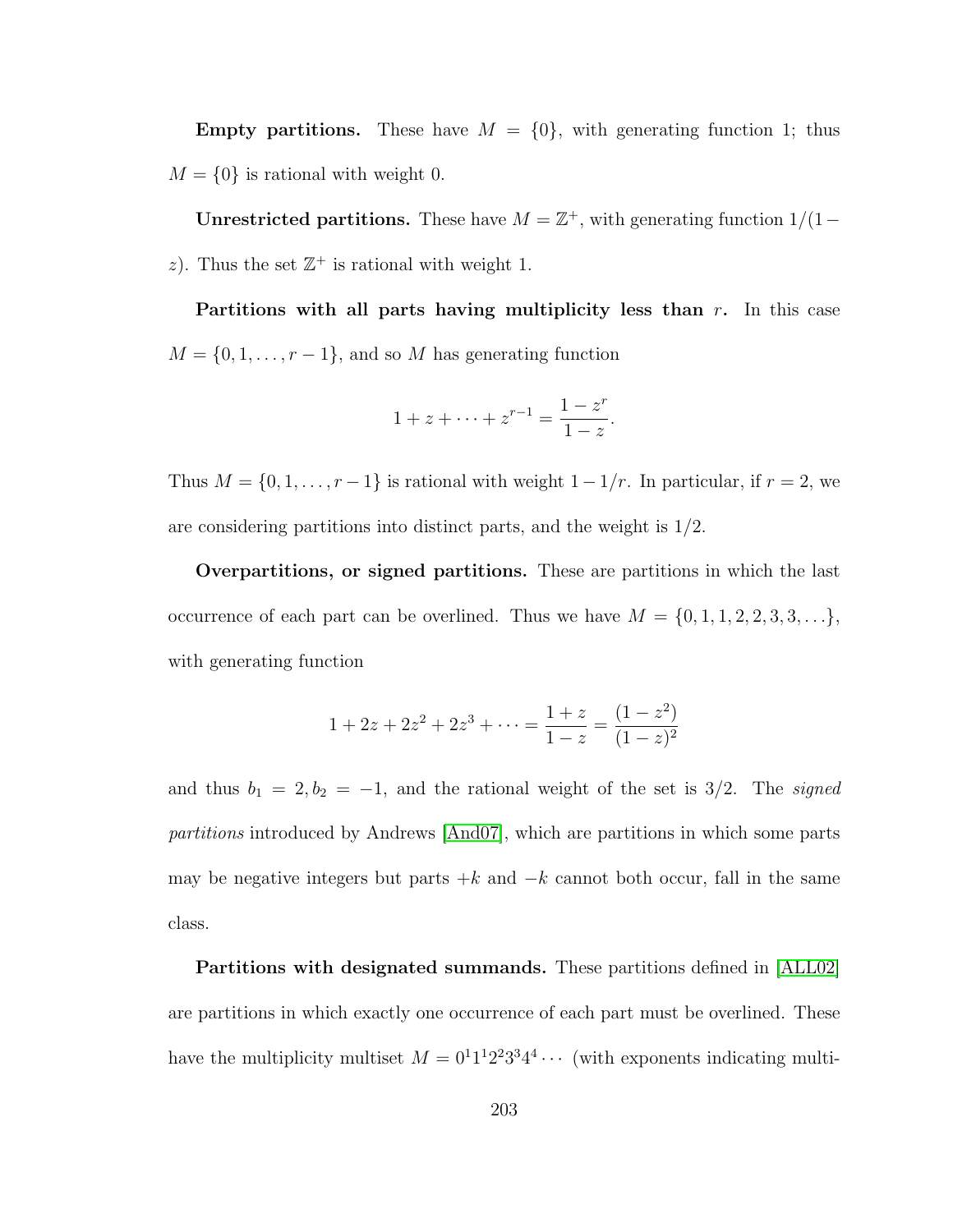plicity in  $M$ ), with generating function

$$
g(z) = 1 + \sum_{k \ge 1} kz^k = 1 + \frac{z}{(1-z)^2} = \frac{1-z+z^2}{(1-z)^2} = \frac{(1-z^6)}{(1-z)(1-z^2)(1-z^3)}
$$

and therefore have rational weight 5/3.

If instead we require that at most one occurrence of each part is overlined, then we have  $M = 0^1 1^2 2^3 \cdots$ , with generating function  $1/(1-z)^2$ , and in fact such partitions are in bijection with pairs of ordinary partitions.

Singleton-free partitions. Partitions with no parts appearing exactly once have

$$
g(z) = 1 + z2 + z3 + z4 + \dots = 1 + \frac{z2}{1 - z} = \frac{1 + z3}{1 - z2} = \frac{(1 - z6)}{(1 - z2)(1 - z3)}
$$

and thus have rational weight  $1/2 + 1/3 - 1/6 = 2/3$ . More generally, partitions with no part appearing with any multiplicity  $1, 3, \ldots, 2r - 1$  have multiplicity generating function

$$
g(z) = 1 + z2 + \dots + z2r-2 + z2r + z2r+1 + z2r+2 + \dots
$$

$$
= \frac{1 - z^{2r}}{1 - z2} + \frac{z^{2r}}{1 - z} = \frac{1 - z^{4r+2}}{(1 - z)(1 - z^{2r+1})}
$$

and therefore have weight  $1/2 + 1/(2r + 1) - 1/(4r + 2) = (r + 1)/(2r + 1)$ .

**Dilations of rational sets.** Let  $M$  be a rational set. Then  $aM$ , the set obtained from M by multiplying every element by  $k$ , is also a rational set. It has weight  $w(aM) = w(M)/a$ . To see this, note that if the generating function of M is  $g_M(z) =$  $\prod_{k\geq 1} (1-z^k)^{-b_k}$ , then the generating function of aM is  $g_{aM}(z) = \prod_{k\geq 1} (1-z^{ak})^{-b_k}$ .

For example, the set  $M = \{0, r\}$  is a rational set with weight  $1/(2r)$ .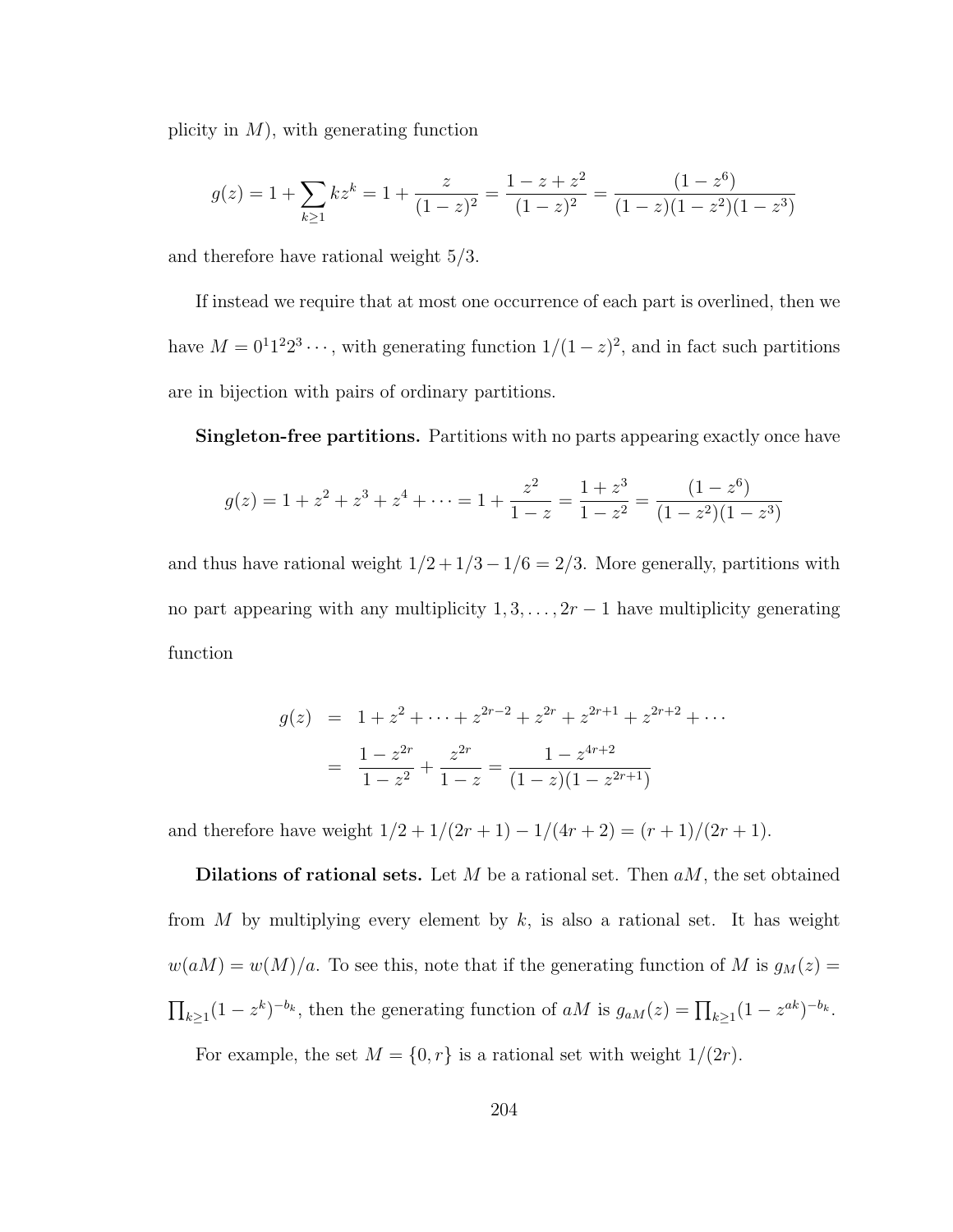Convolutions of rational sets. Let  $M$  and  $N$  be rational sets. Let their convolution be the set  $M \otimes N = \{m + n : m \in M, n \in N\}$ , counted with multiplicity. Then  $M \otimes N$  is a rational set, with weight  $w(M) + w(N)$ . This is true because the generating function of  $M \otimes N$  is the product of the generating functions of M and N.

For example, the set  $\{0, 2\}$  and  $\{0, 3\}$  are rational sets, with weights  $1/2$  and  $1/3$ respectively. Therefore the set  $\{0, 2, 3, 5\}$ , their convolution, is rational with weight 5/12.

<span id="page-216-0"></span>We claim the following theorem:

**Theorem 6.2.4.** Let  $M_1, M_2, \ldots$  be a sequence of rational sets of nonnegative integers, each containing zero. Assume this sequence is r-periodic. Let  $p_M(n)$  be the number of partitions of n in which the multiplicity of j is an element of  $M_j$  for each j. Then  $\log p_M(n) \sim$ √  $\overline{n} \times \pi \sqrt{2A/3}$  as  $n \to \infty$ , where  $A = (w(M_1) + w(M_2) + \cdots + w(M_m) + w(M_m) + \cdots)$  $w(M_r))/r$  is the average of the weights.

*Proof.* Let  $f(z) = \sum_{n\geq 0} p_M(n)z^n$  be the generating function of M-partitions. It suffices to show that  $f(z) = \prod_{k \geq 1} (1 - z^k)^{-c_k}$  where the sequence  $\{c_k\}$  is periodic and has mean A.

Let the generating function of  $M_i$  be  $\prod_{k=1}^{\infty} (1 - z^k)^{-b_{ik}}$ . Since  $M_i$  is a rational set, only finitely many of the  $b_{ik}$  are different than zero for any given i.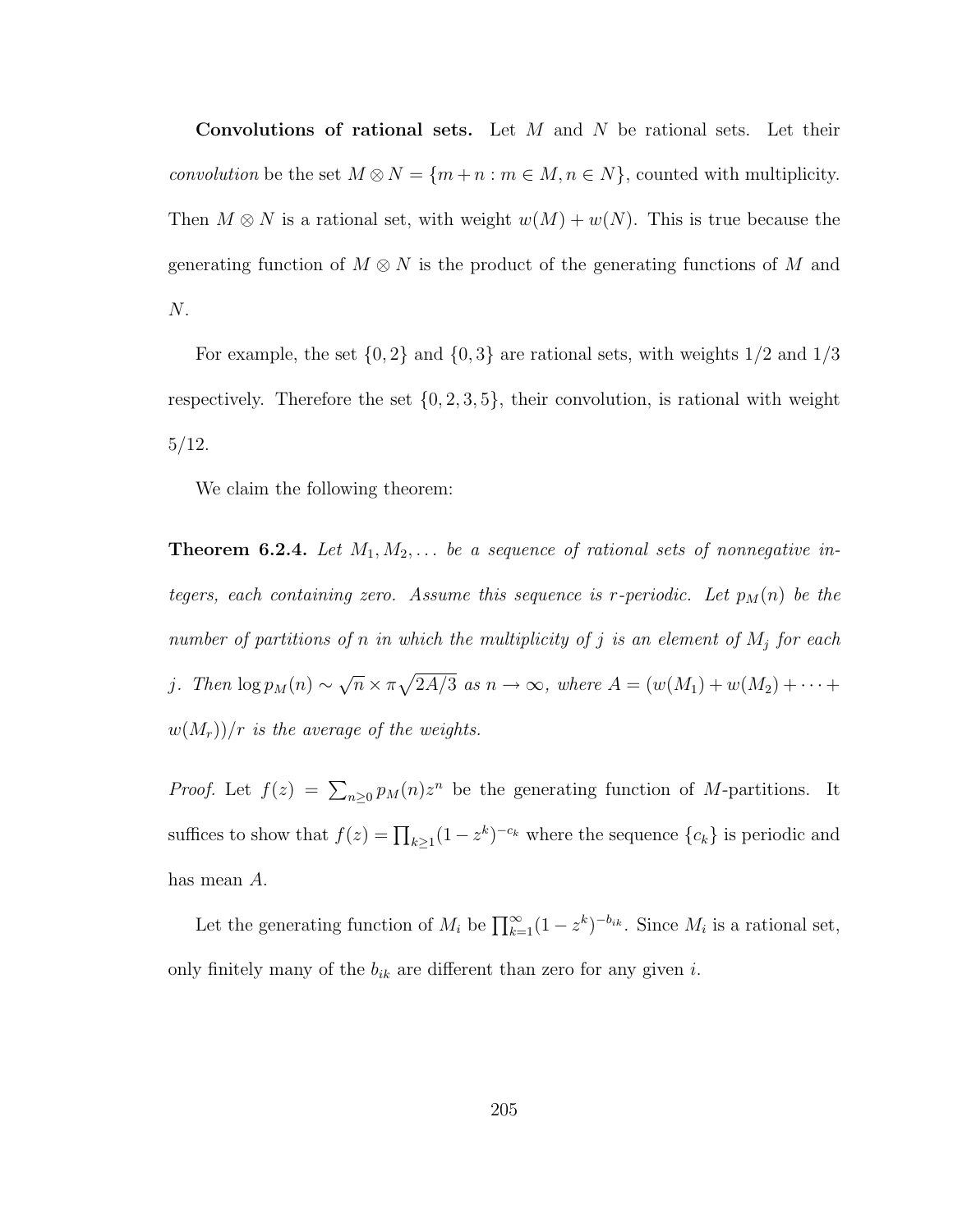We then have the generating function

$$
f(z) = \prod_{i=1}^{r} \prod_{j \equiv i(r)} \prod_{k \ge 1} (1 - z^{jk})^{-b_{ik}}.
$$

We would like to know the opposite of the sum of the exponents with which  $1-z^s$ appears, for any given s. Call this  $e(s)$ , so we will have  $f(z) = \prod_{s=1}^{\infty} (1 - z^s)^{-e(s)}$ . Consider the sequence  ${e(s)}_{s=1}^{\infty}$ . The factors in the triple product having  $b_{ik}$  in the exponent are those with  $s = jk$  where  $j \equiv i \pmod{r}$ ; that is, those with  $s \equiv ik$ (mod  $kr$ ). Thus we have

$$
e(s) = \sum_{i=1}^{r} \sum_{k \ge 1} b_{ik} [s \equiv ik \pmod{kr}]
$$

and in particular the sequence  $\{e(s)\}_{s=1}^{\infty}$  is the sum of finitely many periodic sequences (recall that the inner sum is actually finite). Thus  $e(s)$  is a periodic function of s. The mean of the sequence  ${e(s)}$  is the sum of the means of these periodic sequences, and the sequence corresponding to the  $(i, k)$  term has mean  $b_{ik}/(kr)$ . Therefore the mean of the sequence  ${e(s)}$  is

$$
\sum_{i=1}^{r} \sum_{k \ge 1} \frac{b_{ik}}{kr} = \frac{1}{r} \sum_{i=1}^{r} \sum_{k \ge 1} \frac{b_{ik}}{k} = \frac{1}{r} \sum_{i=1}^{r} w(M_i)
$$

as desired.

For example, consider partitions in which parts congruent to 1 mod 4 cannot be singletons, parts congruent to 2 mod 4 must occur with multiplicity 0, 2, 3 or 5, parts congruent to 3 mod 4 cannot be repeated , and parts congruent to 4 mod 4 must have even multiplicity. These are  $M$ -partitions with  $M_1 = \{0, 2, 3, 4, \ldots\}, M_2 = \{0, 2, 3, 5\},\$ 

 $\Box$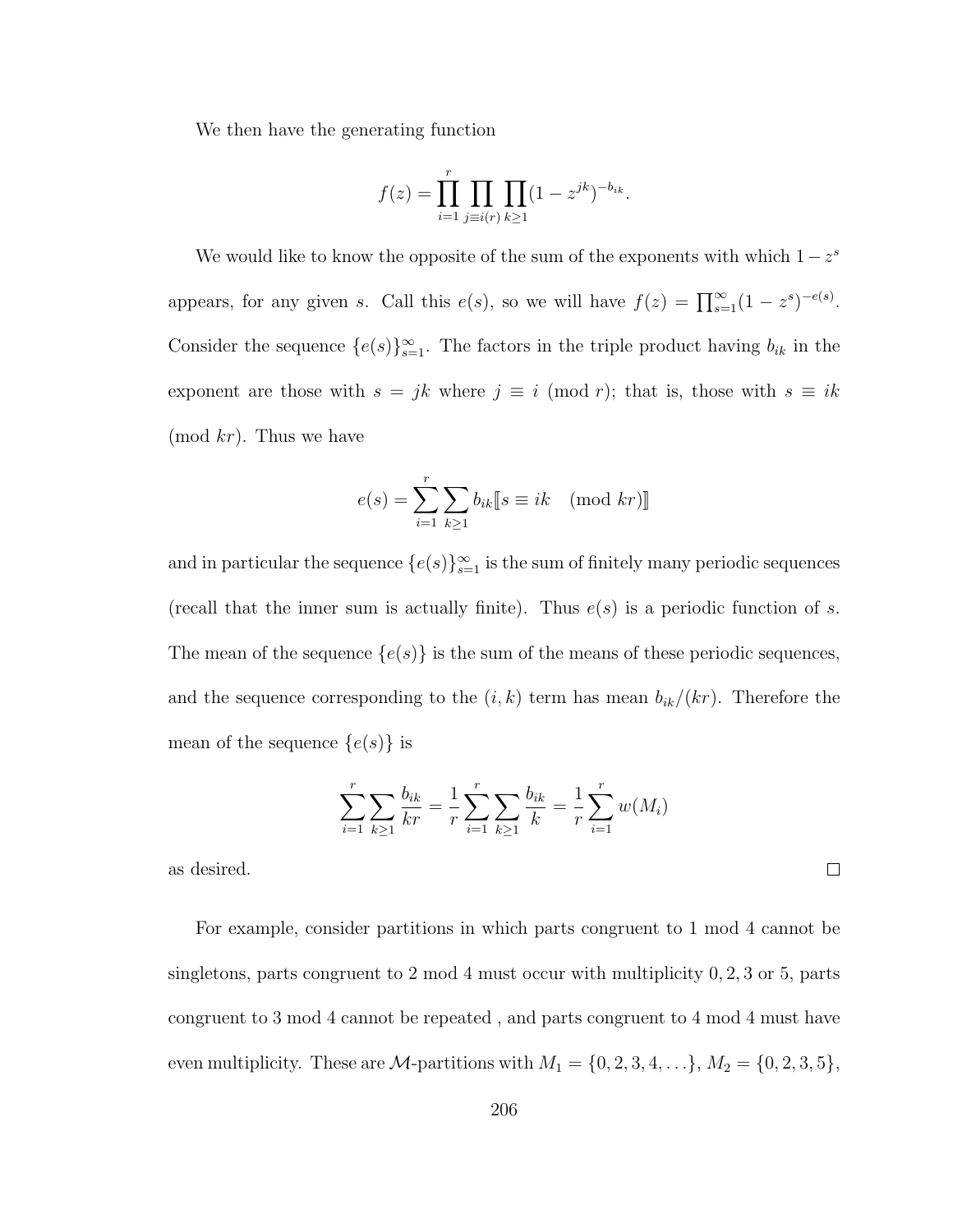$M_3 = \{0, 1\}, M_4 = \{0, 2, 4, 6, \ldots\}, \text{ and } M_{4+r} = M_r \text{ for } r \geq 1. \text{ Each of these sets is}$ rational, with  $w(M_1) = 2/3, w(M_2) = 5/12, w(M_3) = 1/2, w(M_4) = 1/2$ . The average of these weights is 25/48, and so we have  $\log p_M(n) \sim$ √  $\overline{n} \times \pi \sqrt{(2/3)(25/48)}$ .

These classification results can be seen as analogous to those in [\[Nat00\]](#page-256-0). In this paper it is shown that given a set of integers A with  $gcd(A) = 1$ , and  $p_A(n)$  the partition function of A, then if A has asymptotic density  $\alpha$ , then  $\log p_A(n) \sim \pi \sqrt{2/3}$ . √  $\overline{\alpha n}$  and conversely. These results can be viewed as a generalization of the forward direction of Nathanson's result to partitions with multiplicity restrictions.

## 6.3 Tauberian theorems and irrational weights

In contrast to the results of the previous section, consider partitions with all parts having multiplicities 0, 2 or 3. These are not equinumerous with partitions with their parts lying in some set. To see this, we first compute the number of such partitions of each size, from the generating function:

$$
\prod_{k\geq 1} (1+z^{2k}+z^{3k}) = z^2+z^3+z^4+3z^6+z^7+3z^8+3z^9+3z^{10}+2z^{11}+7z^{12}+\cdots
$$

Now we attempt to build S such that partitions with parts in  $S$  are counted by this same series. So there should be zero S-partitions of 1; thus  $1 \notin S$ . There should be one S-partition of 2, so  $2 \in S$ . There should also be one S-partition of 3, so  $3 \in S$ . Without considering 4, there is already an S-partition of 4, namely  $2 + 2$ , so  $4 \notin S$ . Finally, without considering 5, there is an S-partition of 5, namely  $2 + 3$ . We want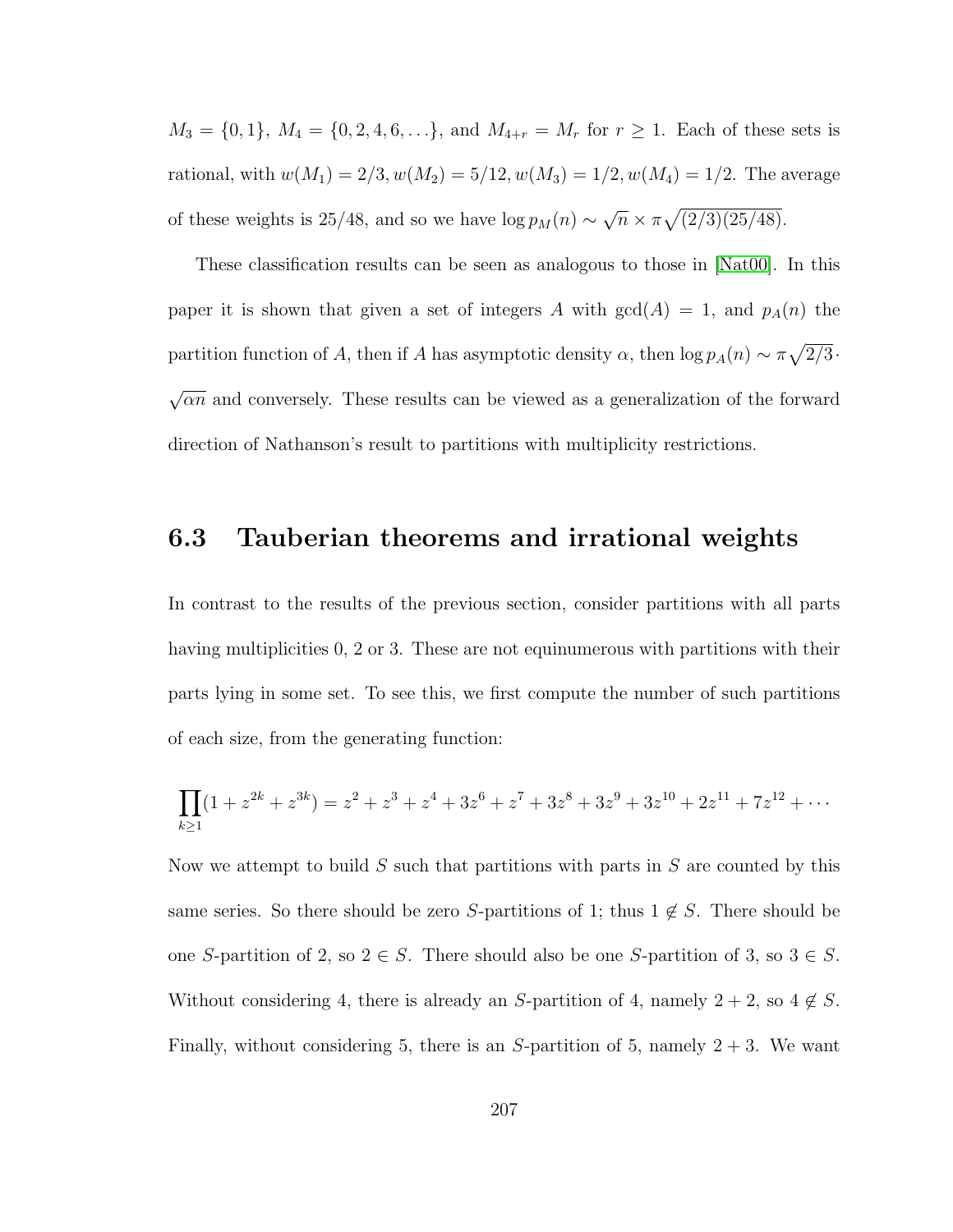there to be zero S-partitions of 5, so we conclude there is no set with the desired property.

Therefore the techniques of the previous section will not work for enumerating partitions with restricted multiplicities when we do not have fortuitous factorizations of the generating functions of the multiplicities. Using saddle point methods, we will find an upper bound on the logarithm of the number of partitions with part multiplicities restricted to some set  $M$ ; these bounds will be expressed in terms of the roots of the generating polynomial of  $M$ . We begin with the following lemma on the rate of growth of generating functions of such partitions.

<span id="page-219-0"></span>Lemma 6.3.1. Let M be a finite set of nonnegative integers, including zero. Let  $f_M(x) = \sum_{m \in M} x^m$  be its generating function. Let  $P_M(x) = \prod_{k \geq 1} f_M(x^k)$  be the generating function of partitions with all parts having multiplicity in M. Then  $\log P_M(x) \sim C/(1-x)$  as  $x \to 1^-$ , where  $C = \sum_{j=1}^k -Li_2(1+\alpha_j)$  and the  $\alpha_j$ satisfy  $f_M(-1/\alpha_j) = 0$ .

*Proof.* Fix M. Let  $g(s) = \sum_{k=1}^{\infty} \log f_M(e^{-ks})$ . (Since M will be fixed throughout the proof, we suppress it in the notation.) We replace this sum by the integral

$$
I(s) = \int_1^\infty \log f_M(e^{-us}) \, du
$$

which we will later show does not seriously affect our asymptotic results. Now, since  $f_M$  is a polynomial with  $f(0) = 1$ , we can factor it, with  $f_M(z) = \prod_{j=1}^m (1 + \alpha_j z)$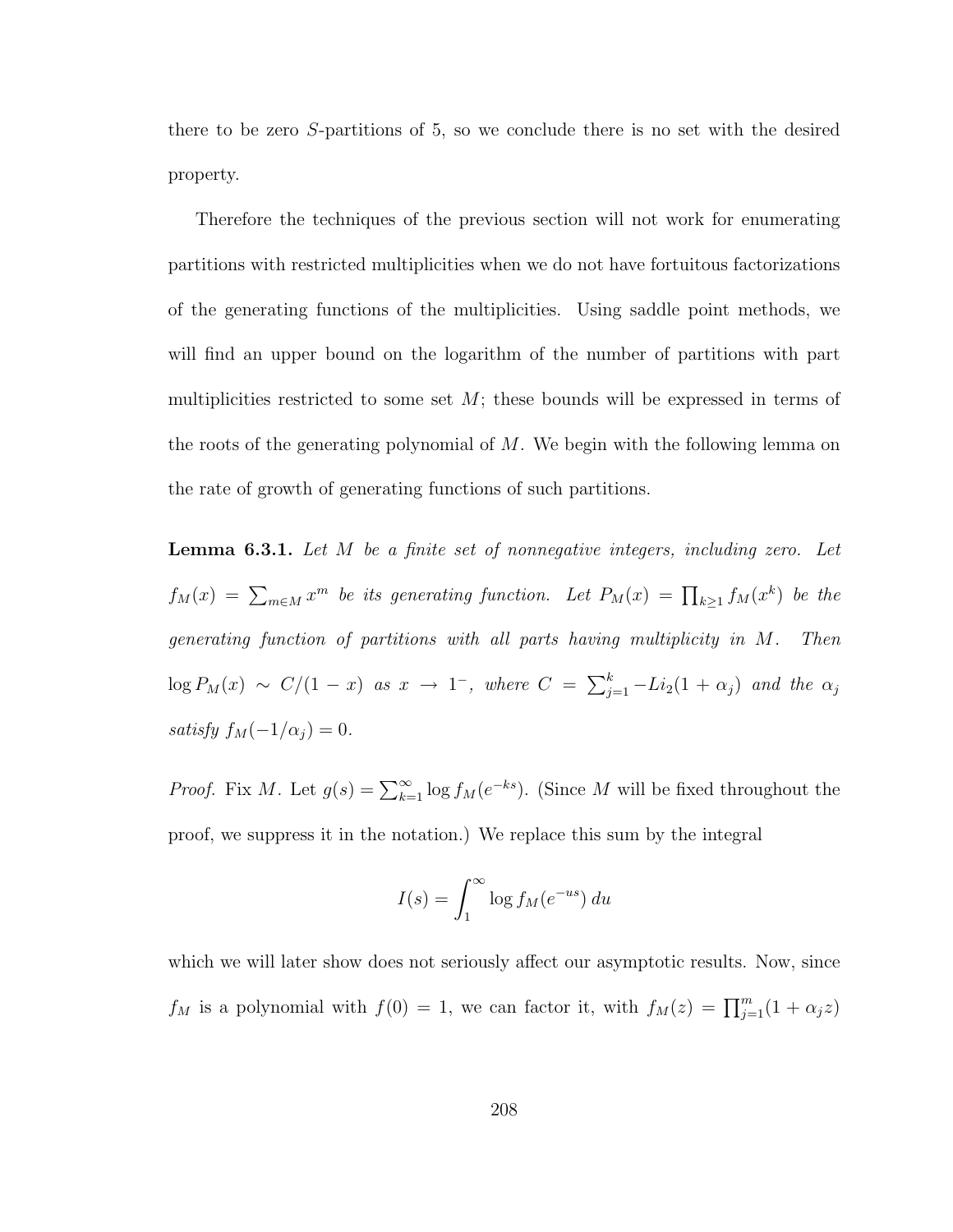where m is the degree of  $f_M$ , or alternatively the largest element of M. This gives

$$
I(s) = \int_1^{\infty} \sum_{j=1}^m \log(1 + \alpha_j e^{-us}) du.
$$

The inner sum is finite, so we can interchange sum and integral to get

$$
I(s) = \sum_{j=1}^{m} \int_{1}^{\infty} \log(1 + \alpha_j e^{-us}) \, du.
$$

Finally, we have

$$
\int \log(1 + \alpha e^{-us}) \, du = \frac{1}{s} Li_2(1 + \alpha e^{-us})
$$

and using this to evaluate the definite integral we get

$$
I(s) = \sum_{j=1}^{m} \frac{-Li_2(1 + \alpha_j e^{-s})}{s}.
$$

Thus as  $s \to 0^+$ , we have  $I(s) \sim -s^{-1} \sum_{j=1}^m Li_2(1+\alpha_j)$ .

Next, we need to show that  $I(s) \sim g(s)$ . From the Euler-Maclaurin formula (see [\[Odl95,](#page-256-1) (5.32)] for the precise form used here) we have

$$
g(s) = I(s) + O\left(\int_1^\infty \frac{d}{du} \log p(e^{-us}) du\right).
$$

The integrand here is

$$
\frac{-\sum_{m \in M} mse^{-mus}}{\sum_{m \in M} e^{-mus}}.
$$

In particular, there are  $|M| - 1$  terms in the numerator. Each term in the numerator is bounded in absolute value by  $m_-se^{-m_+us}$ , where  $m_+ = \max M$  and  $m_-$  is the smallest nonzero element of  $M$ . The denominator includes the term 1 and other positive terms, so is bounded below by 1. Therefore the integrand satisfies

$$
\left| \frac{d}{du} \log p(e^{-us}) \right| \le |M| \cdot |m_- s e^{-m_+ us}|
$$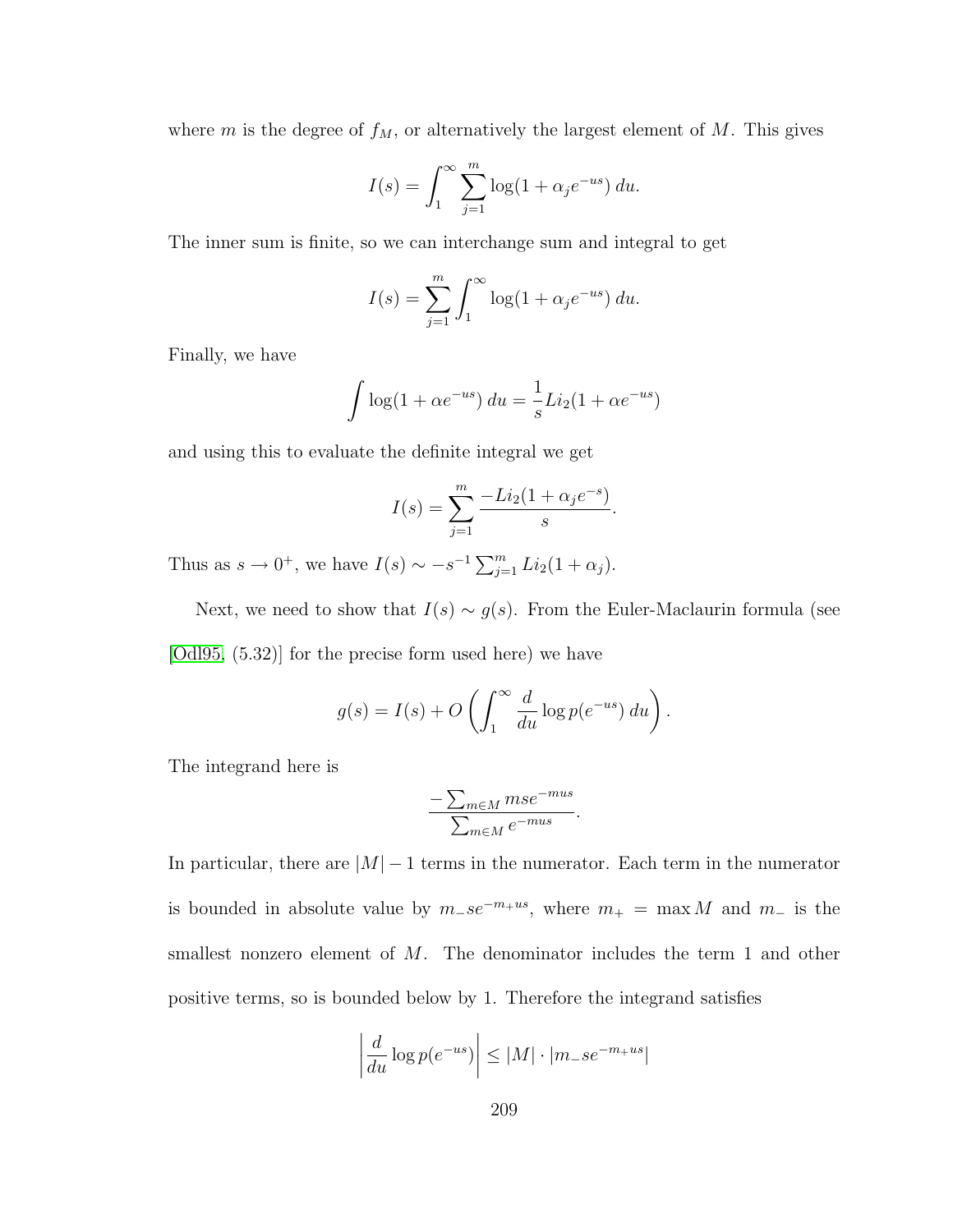and so the integral satisfies

$$
\int_1^{\infty} \frac{d}{du} \log p(e^{-us}) du \le |M|m_{-}s \int_1^{\infty} e^{-m_{+}us} du = \frac{|M|m_{-}}{m_{+}} e^{-m_{+}s}.
$$

Thus  $g(s) = I(s) + O(e^{-m+s})$ . So  $g(s) \sim C/s$ , with C as defined above. Setting  $x = e^{-s}$  gives the desired result.  $\Box$ 

We now can obtain an asymptotic upper bound for the number of partitions with all multiplicities in M.

**Proposition 6.3.2.** Let M be a set of nonnegative integers, including zero. Then we have the bound

$$
\log p_M(n) \le (2 + o(1))\sqrt{Cn}
$$

as  $n \to \infty$ , where C is as defined in the previous lemma.

*Proof.* We now apply the bound from Lemma [2.3.4.](#page-48-0) We set  $x = e^{-s}$  where  $s = \sqrt{C/n}$ . This gives

$$
p_M(n) \le e^{sn} P_M(e^{-s})
$$

where  $p_M(n)$  is the number of partitions of n with multiplicities restricted to the set M. Taking logarithms,

$$
\log p_M(n) \le sn + \log P_M(e^{-s}).
$$

We know that  $\log P_M(x) \sim C/(1-x)$  as  $x \to 1^-$  from the previous lemma. Thus  $\log P_M(e^{-s}) \sim C/s$  as  $s \to 0^+$ . This gives  $\log p_M(n) \leq sn + (1 + o(1))C/s$ , and recalling  $s = \sqrt{C/n}$ , we get the bound  $\log p_M(n) \leq (2 + o(1))\sqrt{Cn}$ .  $\Box$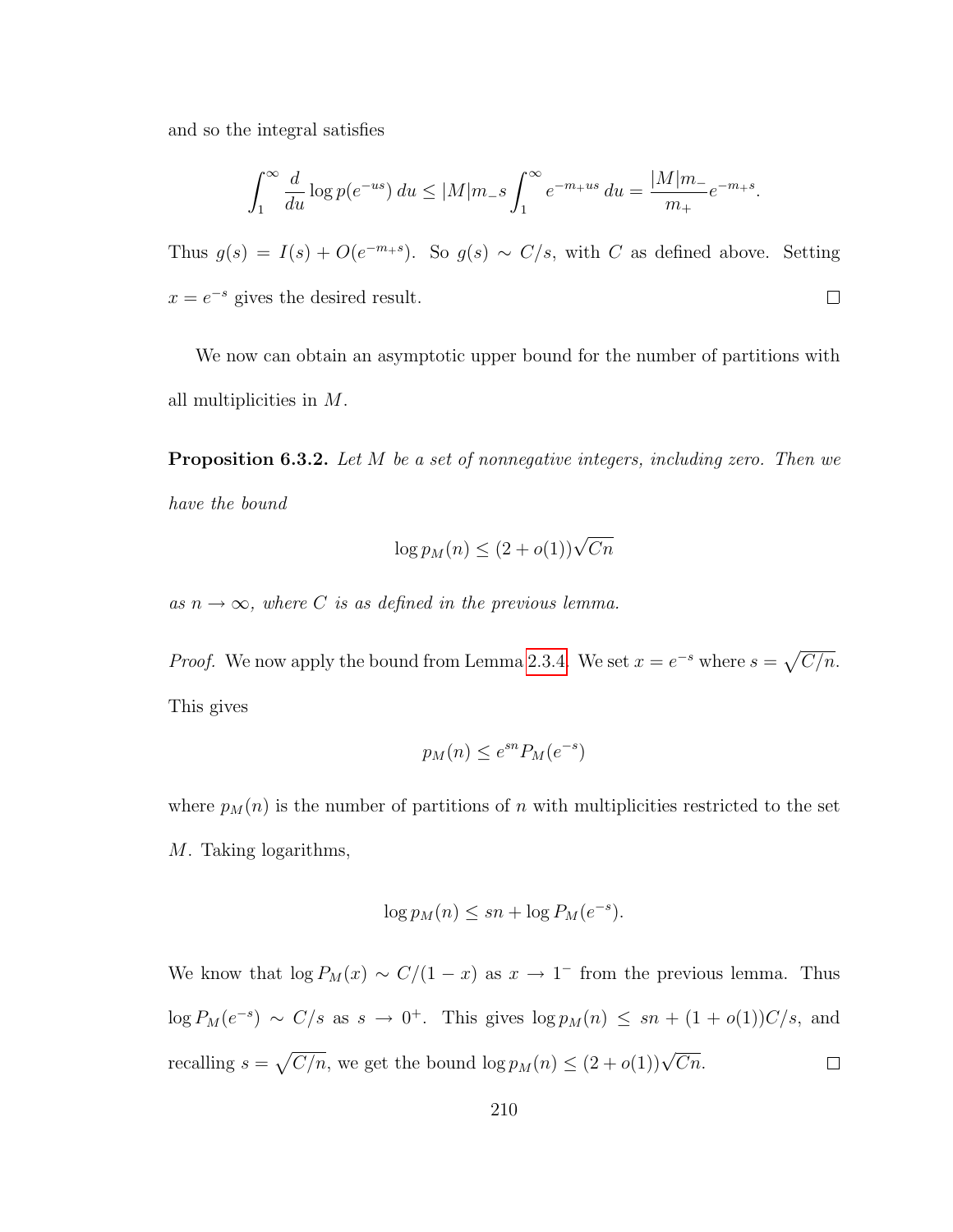Unfortunately this does not give us the actual rate of growth. It appears that in fact  $\log p_M(n) = (2 + o(1))\sqrt{Cn}$ . We recall the following "Hardy-Ramanujan" Tauberian theorem, as stated in [\[HLR04\]](#page-253-0).

**Proposition 6.3.3.** Let  $H(x) = \sum_{n=0}^{\infty} b_n x^n$  where the  $b_n$  form a positive, nondecreasing sequence. Suppose  $\log H(x) \sim C/(1-x)$  as  $x \to 1^-$ . Then  $\log b_n \sim 2$ √  $Cn$ as  $n \to \infty$ .

But if we have  $b_n = p_M(n)$ , then the sequence  ${b_n}$  is increasing. It appears, however, that if  $gcd(M) = 1$  then this sequence is "eventually increasing", i. e.  $p_M(n+1) \geq p_M(n+1)$  for all large enough n. We cannot prove this but we can prove that certain subsequences of  ${b_n}$  are increasing.

**Proposition 6.3.4.** Let M be a finite set of nonnegative integers including zero, and let h be the least common multiple of the nonzero elements of M. Then  $p_M(n+h) \geq$  $p_M(n)$  for all  $n \geq 0$ .

*Proof.* It suffices to give an injection  $\phi$  from M-partitions of n to M-partitions of  $n+h$ . Let  $\lambda = \lambda_j^{m_j} \lambda_{j-1}^{m_{j-1}}$  $j=1 \cdots \lambda_1^{m_1}$ , where  $\lambda_j > \lambda_{j-1} > \cdots > 1$  and  $m_1, \ldots, m_j \in M \setminus \{0\}.$ Then  $\phi(\lambda) = (\lambda_j + h/m_j)^{m_j} \lambda_{j-1}^{m_{j-1}}$  $j_{j-1}^{m_{j-1}}\cdots\lambda_1^{m-1}$ . That is, we increase all occurrences of the largest part of  $\lambda$  by  $h/m_j$ , and keep all other parts constant. Clearly  $\phi(\lambda)$  is an M-partition of  $n + h$ , and this transformation is one-to-one.  $\Box$ 

<span id="page-222-0"></span>**Proposition 6.3.5.** Let  $q_M(n) = \sum_{j=0}^{h-1} p_M(n-j)$ , where we take  $p_M(0) = 1$  and  $p_M(n) = 0$  for  $n < 0$ . Then  $q_M(n)$  is a weakly increasing function of n.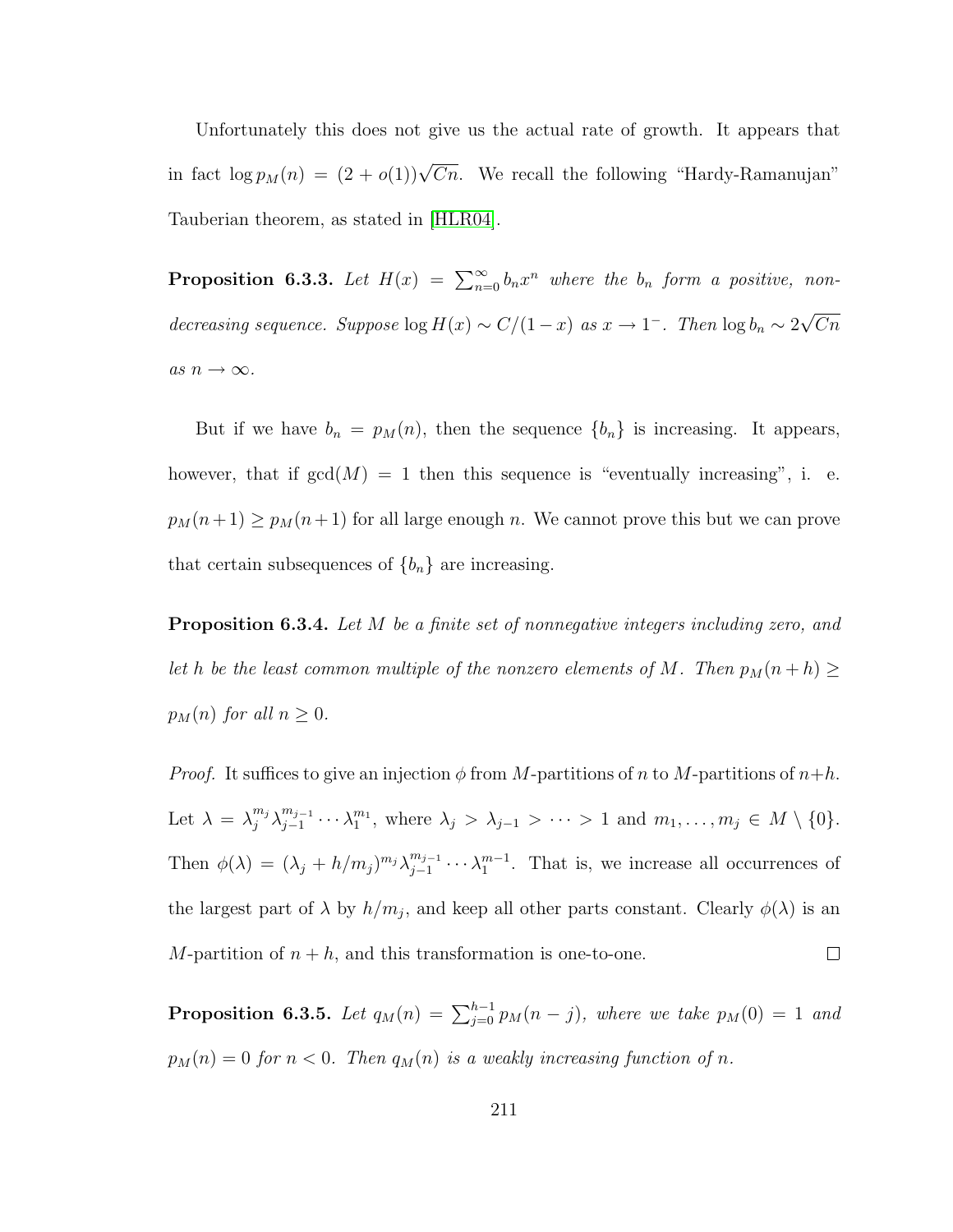*Proof.* Observe that  $q_M(n+1) - q_M(n) = p_M(n+1) - p_M(n-h+1)$ . This difference  $\Box$ is nonnegative by the previous proposition.

We will now apply the Hardy-Ramanujan theorem to the sequence  $q_M(n)$ .

**Proposition 6.3.6.** Let  $M$  be a finite set of nonnegative integers including  $0$ , and define  $q_M$  as in Corollary [6.3.5.](#page-222-0) Then we have  $\log q_M(n) = (2+o(1))\sqrt{Cn}$ , where C is defined as in Lemma [6.3.1.](#page-219-0)

*Proof.* Let  $f_M$  be the generating polynomial of M. Then the generating function of  ${q_M(n)}$  is

$$
Q_M(z) = \sum_{n\geq 0} q_M(n) z^n = (1 + z + \dots + z^{h-1}) \prod_{k=1}^{\infty} f_M(z^k).
$$

By Lemma [6.3.1,](#page-219-0) we have  $\log \prod_{k=1}^{\infty} f_M(z^k) \sim C/(1-z)$  as  $z \to 1^-$ . Clearly  $\log(1+z)$  $z + \cdots + z^{h-1}$  ~ log h as  $z \to 1^-$ . Thus log  $Q_M(z) \sim C/(1-z)$  as  $z \to 1^-$ . The numbers  $\{q_M(n)\}\$  form a non-decreasing sequence. By the Hardy-Ramanujan √ Tauberian theorem,  $\log q_M(n) \sim 2$ Cn.  $\Box$ 

In particular, if it could be shown that  $p_M(n)$  does not oscillate too wildly, then we would have  $\log p_M(n) \sim 2$ √  $C_n$ . It should also be noted that when the generating polynomial of  $M$  has a "nice" factorization, the sums of dilogarithms appearing here are what would be expected from the results of Section [6.2.](#page-209-0)

Finally, we can derive identities satisfied by the dilogarithm from the work of the preceding two sections. An example is the following identity: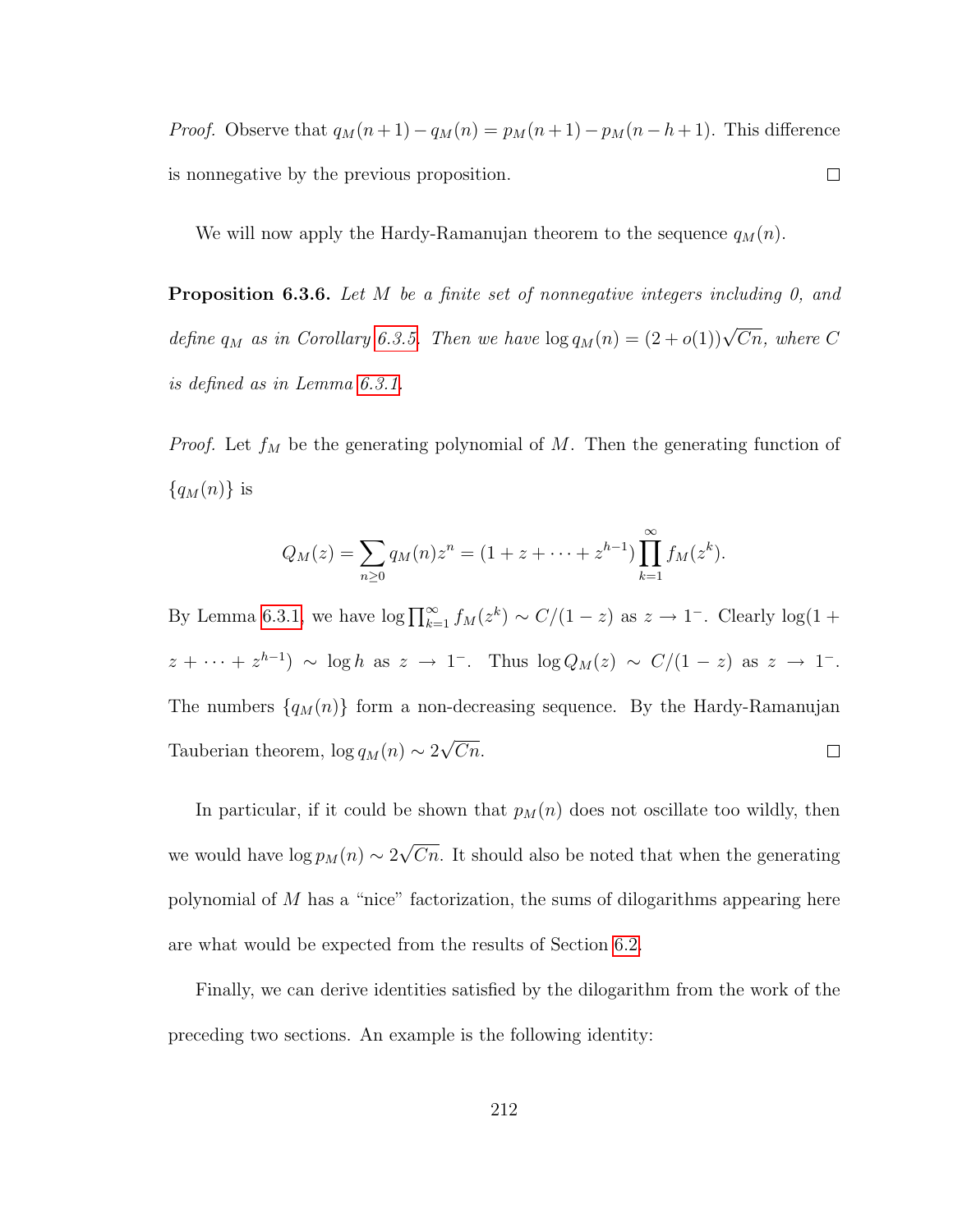**Proposition 6.3.7.** Let  $\zeta_r$  be a primitive rth root of unity. Then

$$
\sum_{k=1}^{r-1} -Li_2(1 - \zeta_r^k) = \frac{r-1}{r} \frac{6}{\pi^2}.
$$

*Proof.* Consider partitions of n in which no part has multiplicity r or greater; let the number of such partitions be  $p_r(n)$ . From Theorem [6.2.4,](#page-216-0) the number of such partitions satisfies  $\log p_r(n) \sim \pi \sqrt{2(r-1)/3r \cdot n}$ . But  $p_r(n)$  is increasing, since it is equal to the number of partitions of  $n$  into parts not divisible by  $r$ . So by Lemma [6.3.1](#page-219-0) and the Hardy-Ramanujan Tauberian theorem,

$$
\log p_r(n) \sim \left(\sum_{k=1}^{r-1} -Li_2(1-\zeta_r^k)\right)^{1/2} \cdot 2\sqrt{n}.
$$

Combining these, we have

$$
\pi \sqrt{\frac{2(r-1)n}{3r}} \sim \left(\sum_{k=1}^{r-1} -Li_2(1-\zeta_r^k)\right)^{1/2} \cdot 2\sqrt{n}
$$

and so the coefficients on each side must be equal. Rearranging gives the desired result.  $\Box$ 

## 6.4 Probabilistic interpretations of partition identities

Many well-known partition identities occur in families. In the first member of such a family partitions satisfying some condition on consecutively occurring parts are enumerated. (Usually they are shown to be equinumerous with some family which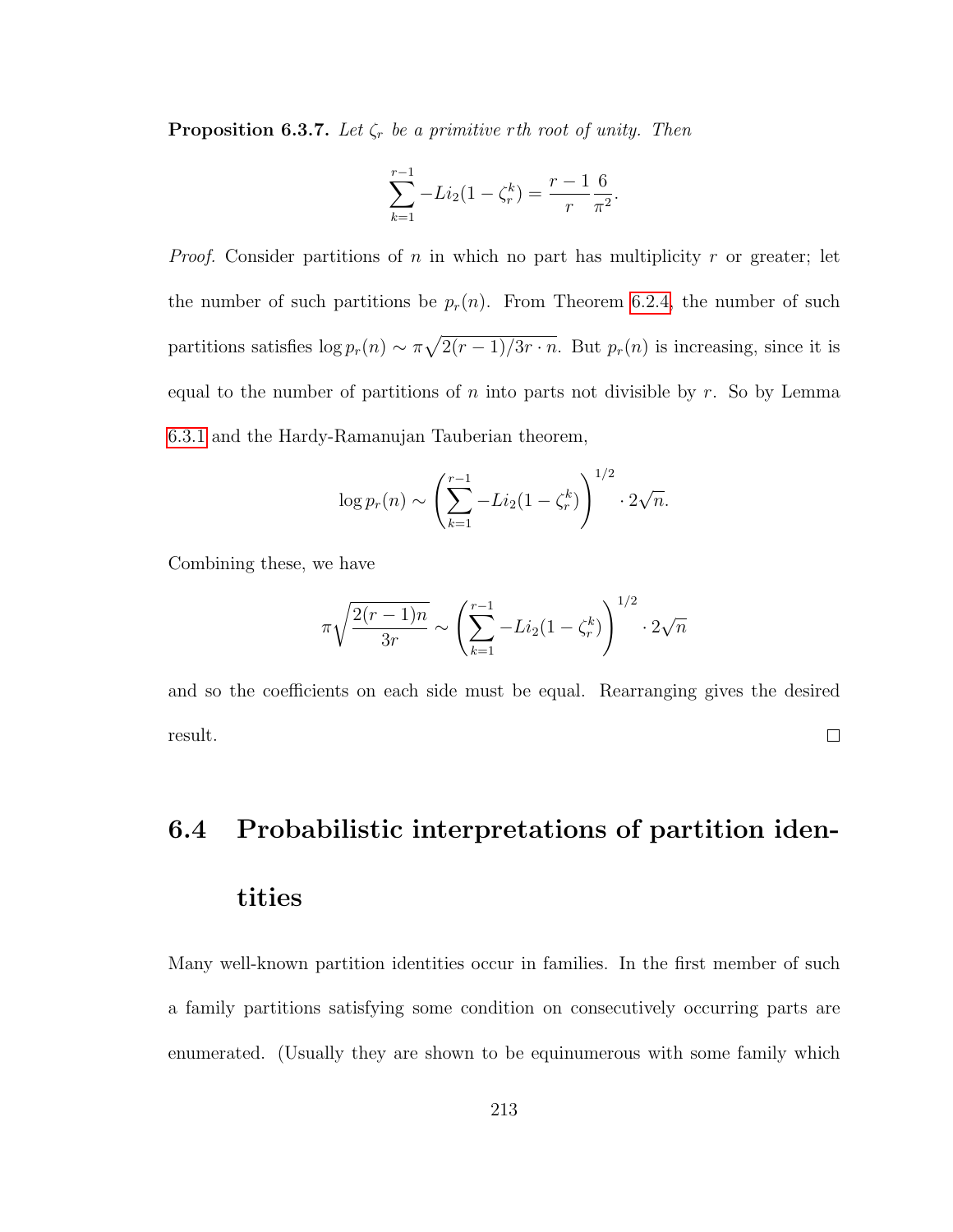is easier to enumerate.) In other members of the family, some subset of this set is enumerated. By comparing these two results, we can compute the probability that large partitions have certain properties.

An example is given by the Rogers-Ramanujan identities.

**Proposition 6.4.1** (First Rogers-Ramanujan). The number of partitions of an integer n in which the difference between any two parts is at least 2 is the same as the number of partitions into parts congruent to 1 or 4 modulo 5.

Proposition 6.4.2 (Second Rogers-Ramanujan). The number of partitions of an integer n in which the difference between any two parts is at least 2 and no part is equal to 1 is the same as the number of partitions into parts congruent to 2 or 3 modulo 5.

We call the number of partitions of the types given in these identities  $r_1(n)$  and  $r_2(n)$ , respectively. From Theorem [2.3.11](#page-56-0) it follows that

$$
r_a(n) \sim \frac{\csc(a\pi/5)}{4\pi \cdot 15^{1/4}} n^{-3/4} \exp\left(2\pi \sqrt{n/15}\right)
$$

<span id="page-225-0"></span>for  $a = 1, 2$ . Therefore

Corollary 6.4.3. As  $n \to \infty$ , we have

$$
\frac{r_2(n)}{r_1(n)} \to \frac{\csc(2\pi/5)}{\csc(\pi/5)} = \frac{\sqrt{5} - 1}{2}.
$$

Now,  $r_2(n)/r_1(n)$  is the probability that a partition of n in which the difference between any two parts is at least 2 contains no 1. Why is this probability algebraic? And why does the "golden ratio" appear here?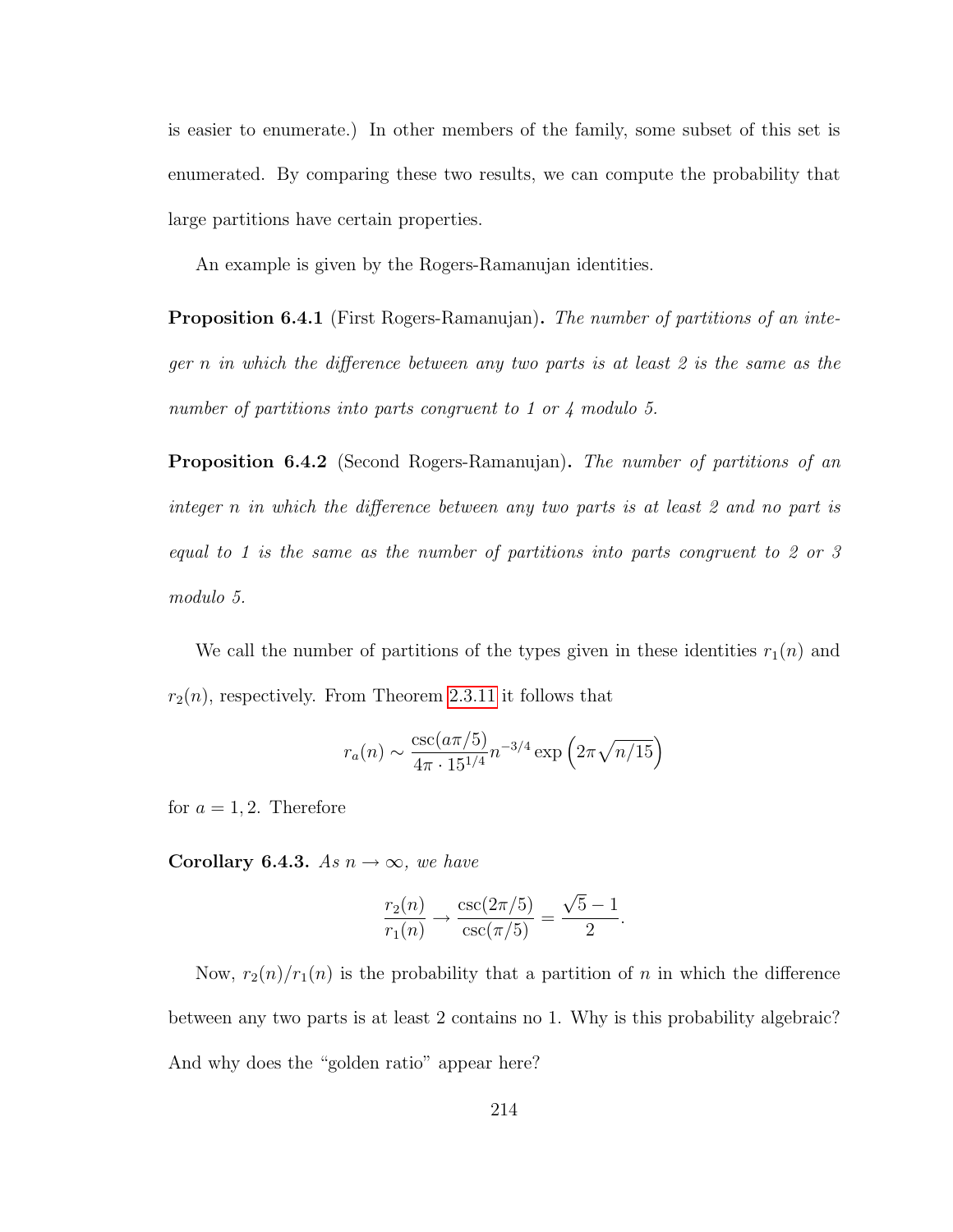Recall the Boltzmann sampler for partitions into distinct parts. When the Boltzmann parameter is x, this sampler includes a part k with probability  $x^k/(1+x^k)$ . For large partitions we take  $x \to 1^-$  and so each part is included independently with probability 1/2. Therefore we can model large partitions as random bit strings, and large partitions with no two consecutive parts as random bit strings with no two consecutive 1s. So, heuristically, the probability that a partition with no two consecutive parts contains no 1 is the probability that a random bit string with no two consecutive 1s starts with 0.

Formally speaking, this probability does not exist, since a random bit string has no two consecutive 1s with probability zero. But consider random bit strings of length n, with no two consecutive 1s. The number of these is the Fibonacci number  $F_{n+2}$ , and the number starting with a 0 is  $F_{n+1}$ ; their ratio is  $F_{n+1}/F_{n+2}$ , which approaches ( √  $(5-1)/2$  as  $n \to \infty$ . In fact the probability that a uniformly chosen partition with no two consecutive parts and no part greater than n contains no 1 is exactly  $F_{n+1}/F_{n+2}$ .

We can construct a similar interpretation for the Gollnitz-Gordon identities.

**Proposition 6.4.4** (Gollnitz-Gordon). The number of partitions in which there are no consecutive summands, and furthermore the difference between any even summands is at least 4, is equal to the number of partitions of n into parts of the form  $8m+1, 8m+4, 8m+7$ . The number of these which furthermore contain no parts 1 or 2 is equal to the number of partitions of n into parts of the form  $8m+3$ ,  $8m+4$ ,  $8m+5$ .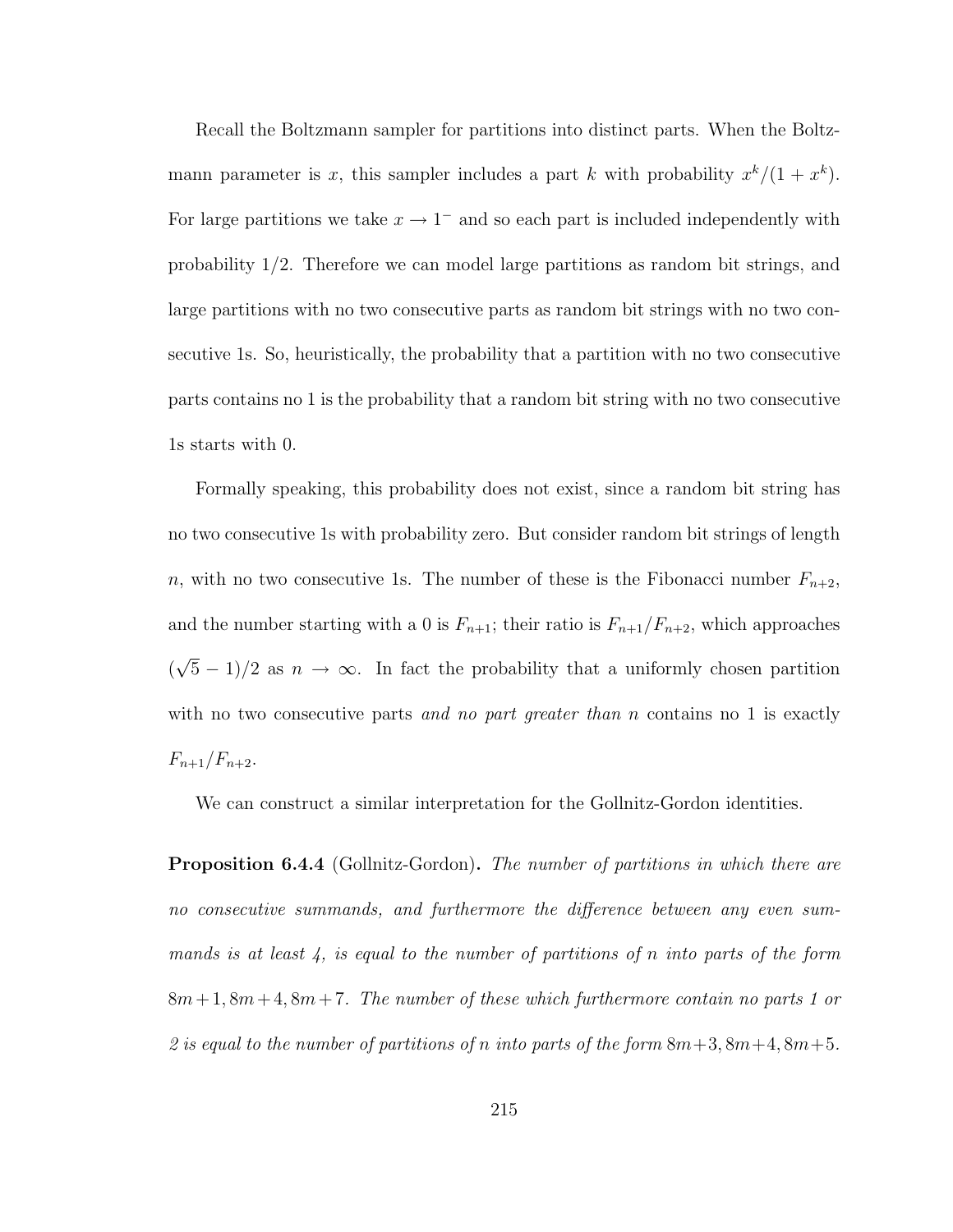From Meinardus' theorem the number of partitions of the first type is asymptotic to

$$
\frac{1}{4}\cos\frac{\pi}{8}n^{-3/4}\exp(\pi/2\sqrt{n})
$$

and the number of partitions of the second type is asymptotic to

$$
\frac{1}{4} \cos \frac{3\pi}{8} n^{-3/4} \exp(\pi/2\sqrt{n}).
$$

It then follows that the probability that a "Gollnitz-Gordon partition" of  $n$  contains no 1s or 2s approaches  $(\cos 3\pi/8)/(\cos \pi/8) = \sqrt{2} - 1$  for large *n*. To construct an interpretation in terms of words is a bit more involved than the Rogers-Ramanujan identities. We consider words on the alphabet  $\{a, b, c\}$  where c must be followed by a whenever it occurs. Let  $A_n, B_n, C_n$  be the number of such words of length n beginning with  $a, b, c$  respectively; let  $W_n$  be the total number of words. Then  $A_n =$  $B_n = W_{n-1}, C_n = A_{n-1} = W_{n-2}$ . The number of such words must grow exponentially with  $n$  – that is,  $W_n \sim r \cdot s^n$  for some constants r and s. So  $A_n = B_n \sim rs^{n-1}$ and  $C_n \sim rs^{n-2}$ ; we conclude  $s^2 = 2s + 1$ , from which  $s =$ √  $2 + 1$ . The probability that a long word begins with a is thus  $s^{-1} =$ √  $2-1$ . Now we interpret  $a, b, c$  as 00, 10, 01 respectively. For example, the word babcabbab is identified with the bit string 10 00 10 01 00 10 10 00 10, and thus the partition  $1 + 5 + 8 + 11 + 13 + 17$ . Now, the restrictions on words, when translated into restrictions on bit strings, are exactly the restrictions on Gollnitz-Gordon partitions. We do not allow a fourth letter corresponding to 11 since consecutive parts are never allowed. Also, whenever 01 occurs in the bit string – which corresponds to the letter  $c$  – an even part 2k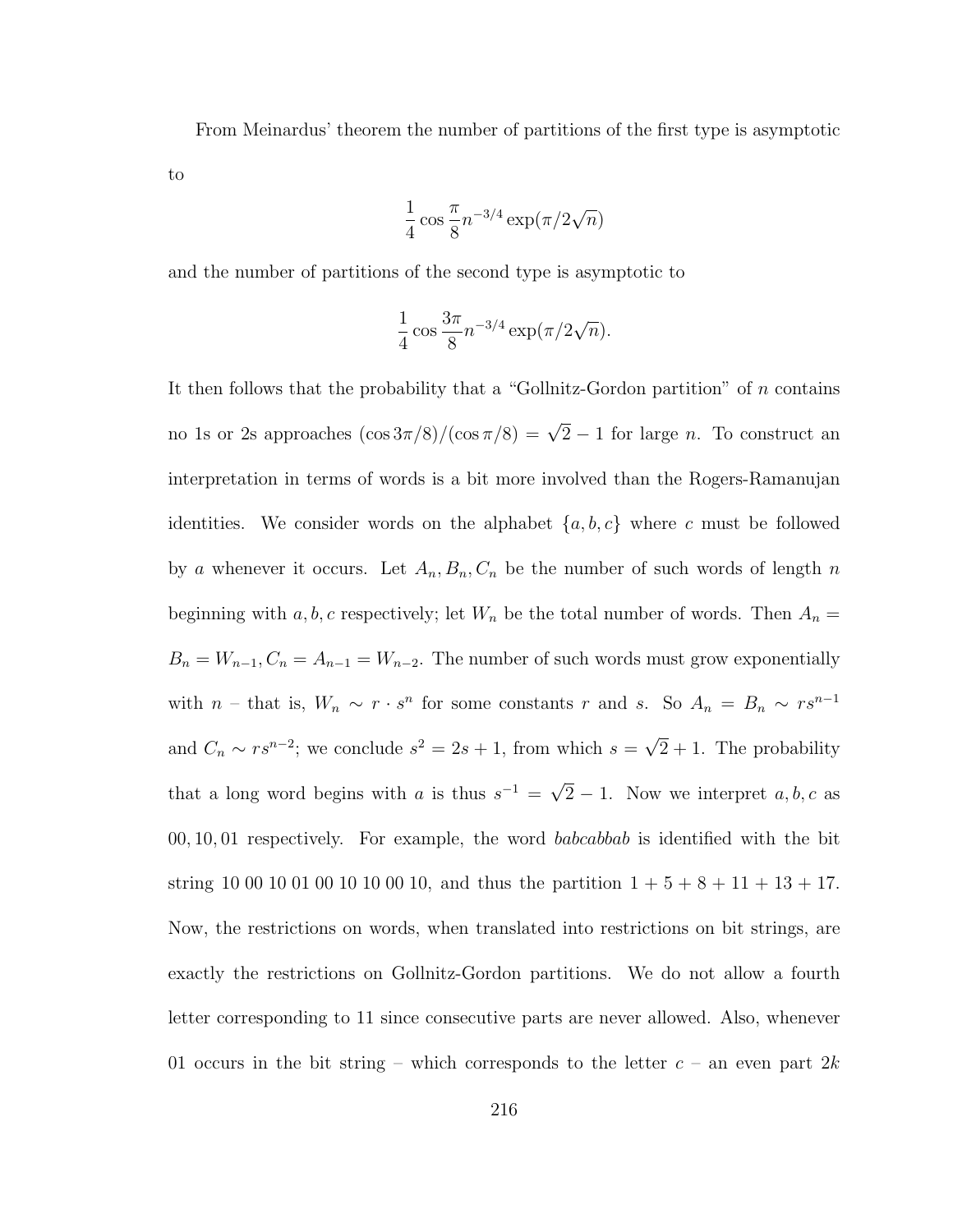occurs. This means that parts  $2k + 1$  and  $2k + 2$  cannot occur, the first by the restriction on consecutive summands and the second by the restriction on consecutive even summands. So  $c$  must be followed by  $a$ , and Gollnitz-Gordon partitions with largest part at most  $2n$  can be identified with words of length n.

The ratios  $(\sqrt{5}-1)/2$  and  $\sqrt{2}-1$  also appear in a probabilistic model of partitions due to [\[MO09\]](#page-255-0). Their model is the following: let  $0 < p < 1$ , and let  $C_1, C_2, \ldots$  be independent events with  $\mathbb{P}_p(C_n) = 1 - p^n$ . Let  $A(r, t)$  be the set of sequences where  $C_n$  occurs if n is not congruent to  $\pm r$  mod t. Then [\[MO09,](#page-255-0) Thm. 1.3]

$$
\lim_{p \to 1} \frac{\mathbb{P}_p(A(2,5))}{\mathbb{P}_p(A(1,5))} = \frac{-1 + \sqrt{5}}{2}, \lim_{p \to 1} \frac{\mathbb{P}_p(A(3,8))}{\mathbb{P}_p(A(1,8))} = \sqrt{2} - 1
$$

which Masri and Ono prove using modular forms.

The Rogers-Ramanujan identities are special cases of a theorem of Gordon [\[Gor61\]](#page-252-0). **Proposition 6.4.5** (Gordon). Let  $B_{k,i}(n)$  be the number of partitions of n written as  $(b_1, \ldots, b_s)$  with  $b_j - b_{j+k-1} \geq 2$  and at most  $i-1$  parts equal to 1. Let  $A_{k,i}(n)$  be the number of partitions of n into parts not congruent to 0 or  $\pm i \mod 2k + 1$ . Then  $A_{k,i}(n) = B_{k,i}(n)$  for all n.

We can extract from this the distribution of the number of 1s:

**Proposition 6.4.6.** The probability that a partition  $b_1 + b_2 + \ldots$  of n (in decreasing order) with  $b_j - b_{j+k-1} \geq 2$  for each j, has exactly r ones approaches

$$
\frac{\sin\left(\frac{(r+1)\pi}{2k+1}\right) - \sin\left(\frac{r\pi}{2k+1}\right)}{\sin\left(\frac{k\pi}{2k+1}\right)}.
$$

for  $r = 0, 1, \ldots, k - 1$ , as  $n \to \infty$ .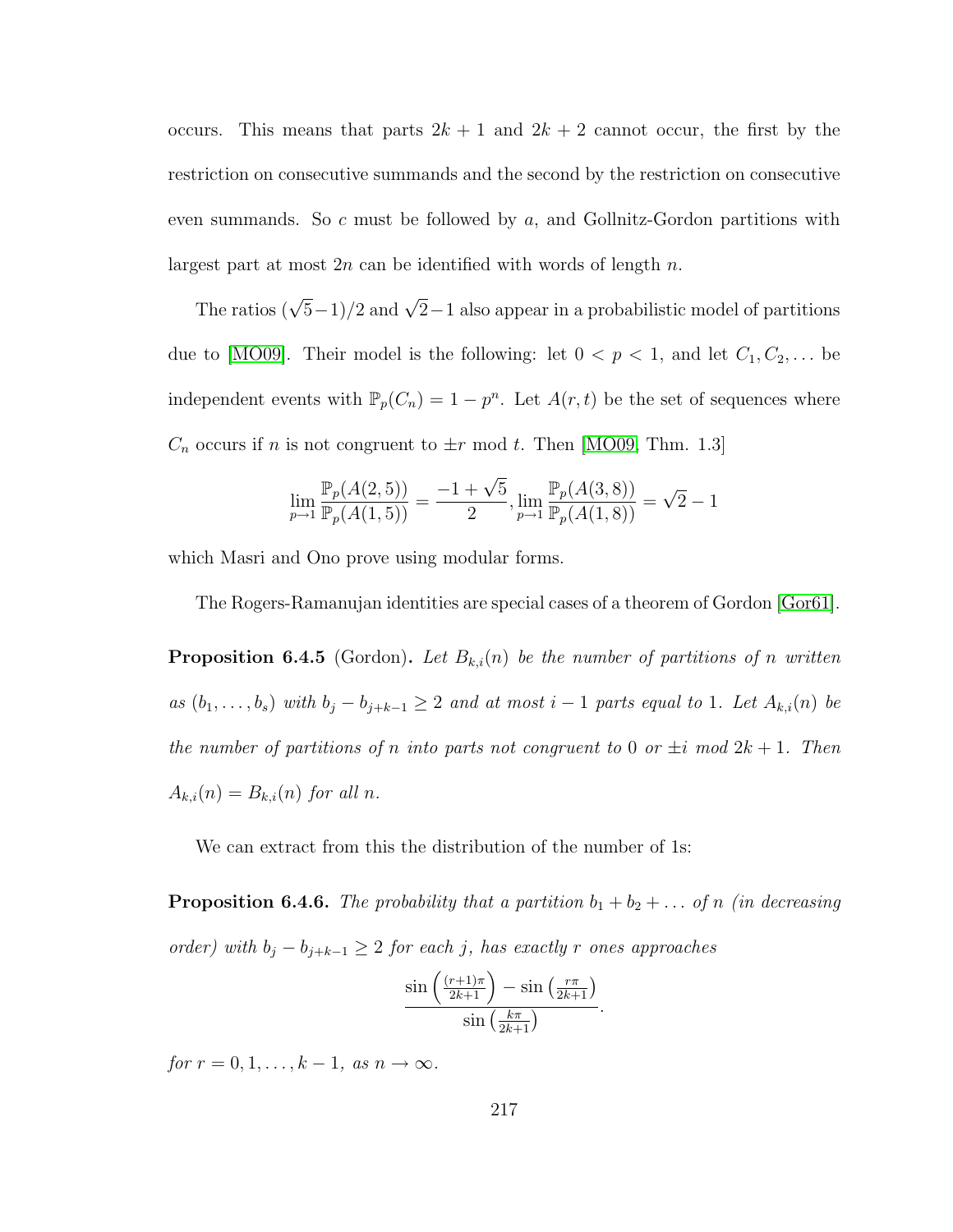The case  $k = 2$  is Corollary [6.4.3.](#page-225-0)

*Proof.* It suffices to show that the limiting probability of having less than  $r$  ones, for  $r=1,\ldots,k$ , is  $\left(\sin \frac{r\pi}{2k+1}\right)/\left(\sin \frac{k\pi}{2k+1}\right)$ . By the previous theorem, the desired partitions with less than  $r$  ones are equinumerous with partitions having no parts congruent to 0 or  $\pm r$  mod  $2k + 1$ . We can now apply Meinardus' theorem with

$$
\alpha(s) = (1 - (2k+1)^{-s})\zeta(s) - \zeta(s, r/(2k+1)) - \zeta(s, 1 - r/(2k+1)).
$$

The number of such partitions is, from Meinardus' theorem, asymptotic to

$$
e^{\alpha'(0)}(4\pi)^{-1/2}(\pi^2A/6)^{1/4}n^{-3/4}\exp(\pi\sqrt{2An/3})\tag{6.3}
$$

with  $A = 1 - \frac{3}{2k+1}$ . Differentiating and using the identity  $\zeta'(0, v) = \log(\Gamma(v))$ √  $(2\pi),$ we get

$$
e^{\alpha'(0)} = \frac{1}{\sqrt{2k+1}} \frac{2\pi}{\Gamma\left(\frac{r}{2k+1}\right)\Gamma\left(1 - \frac{r}{2k+1}\right)}.
$$

The reflection formula  $\Gamma(z)\Gamma(1-z) = \pi \csc(\pi z)$  finally gives

$$
e^{\alpha'(0)} = \frac{2}{\sqrt{2k+1}} \sin \frac{\pi r}{2k+1}.
$$

Thus the number of the partitions counted by  $B_{k,r}(n)$  is asymptotic to  $\sin \pi r/(2k+1)$ multiplied by a function of  $k$  and  $n$ . The desired limiting probability is

$$
\lim_{n\to\infty} B_{k,r}(n)/B_{k,k}(n)
$$

; the numerator and denominator involve the same function of  $k$ ,  $n$  and cancel, leaving the quotient of sines as the limit.  $\Box$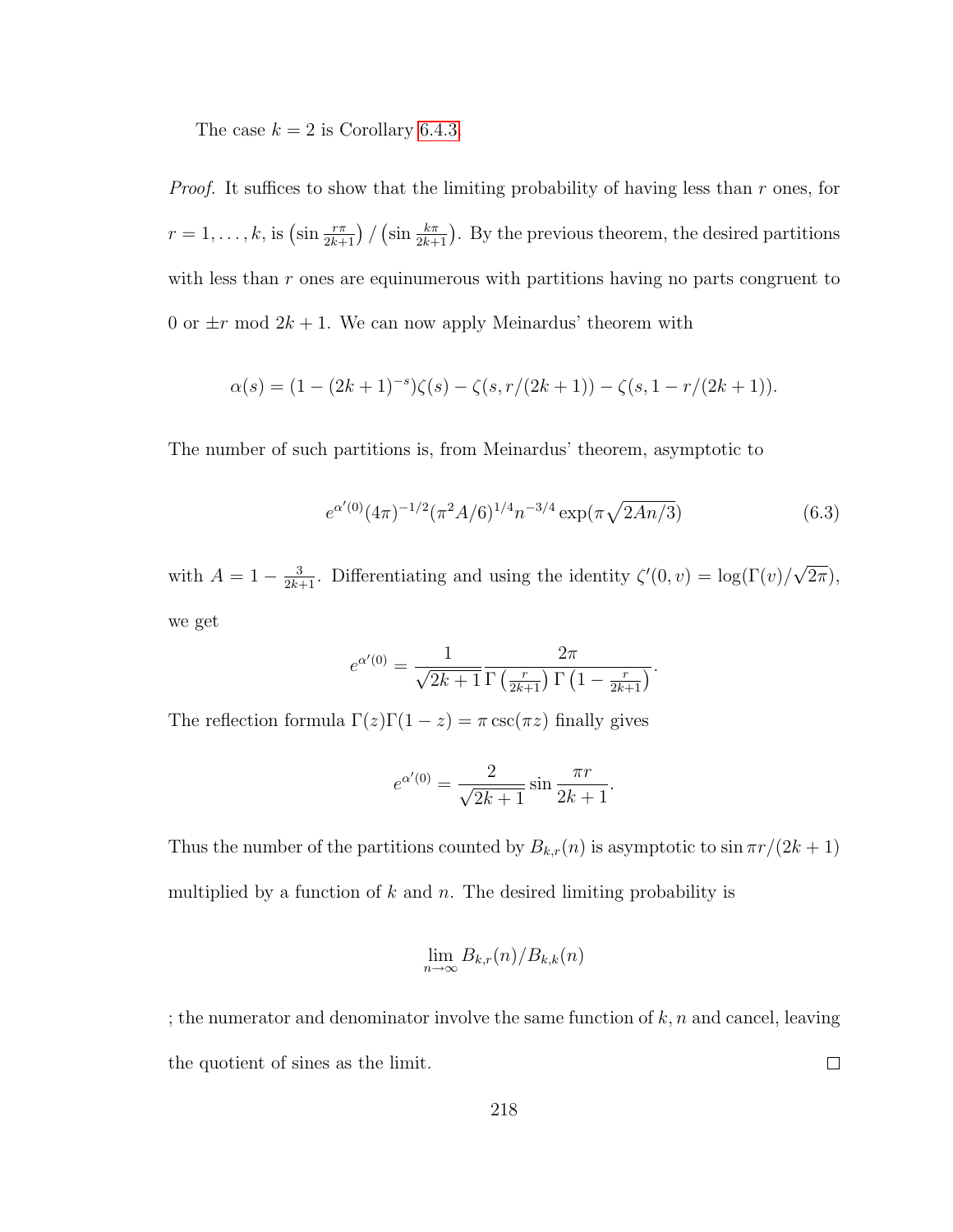We can observe the similarity to the following result from the combinatorics of words.

**Proposition 6.4.7.** The probability that a word of length n over the alphabet  ${0, 1, \ldots, k-1}$ , in which the sum of any two consecutive letters is at most  $k-1$ , begins with the letter r approaches

$$
\frac{\sin \frac{(r+1)\pi}{2k+1} - \sin \frac{r\pi}{2k+1}}{\sin \frac{k\pi}{2k+1}}
$$

as  $n \to \infty$ .

*Proof.* Let  $M_k$  be the  $k \times k$  matrix which has 1s on and above the main antidiagonal and 0s for all other entries. Then the numbers of words of length  $n$  beginning with  $0, 1, \ldots, k-1$  and satisfying this condition are given by the vector  $M_k^{n-1}$ , where  $\tilde{1}$  is the column vector of k 1s. The limiting distribution is therefore given by the eigenvector corresponding to the largest eigenvalue of  $M_k$ .

Let  $P_k(x)$  be the characteristic polynomial of  $M_k$ . Then assume for the moment the identity

<span id="page-230-0"></span>
$$
P_k(x) \cdot P_k(-x) = x^{2k} U_{2k}(1/(2x)) \tag{6.4}
$$

where  $U$  is the Chebyshev polynomial of the second kind. We will prove this identity later. The zeroes of  $U_n$  are at  $\cos(j\pi/(n+1))$  for  $j=1,2,\ldots,n$ ; thus the zeroes of  $x^{2k}U_{2k}(1/(2x))$  are at  $\frac{1}{2}\sec \frac{j\pi}{2k+1}$ , with  $j=1,2,\ldots, 2k$ . The two largest of these zeroes in absolute value are those with  $j = k, k + 1$ , which are negatives of each other; one is a zero of  $P_k(x)$  and the other is a zero of  $P_k(-x)$ .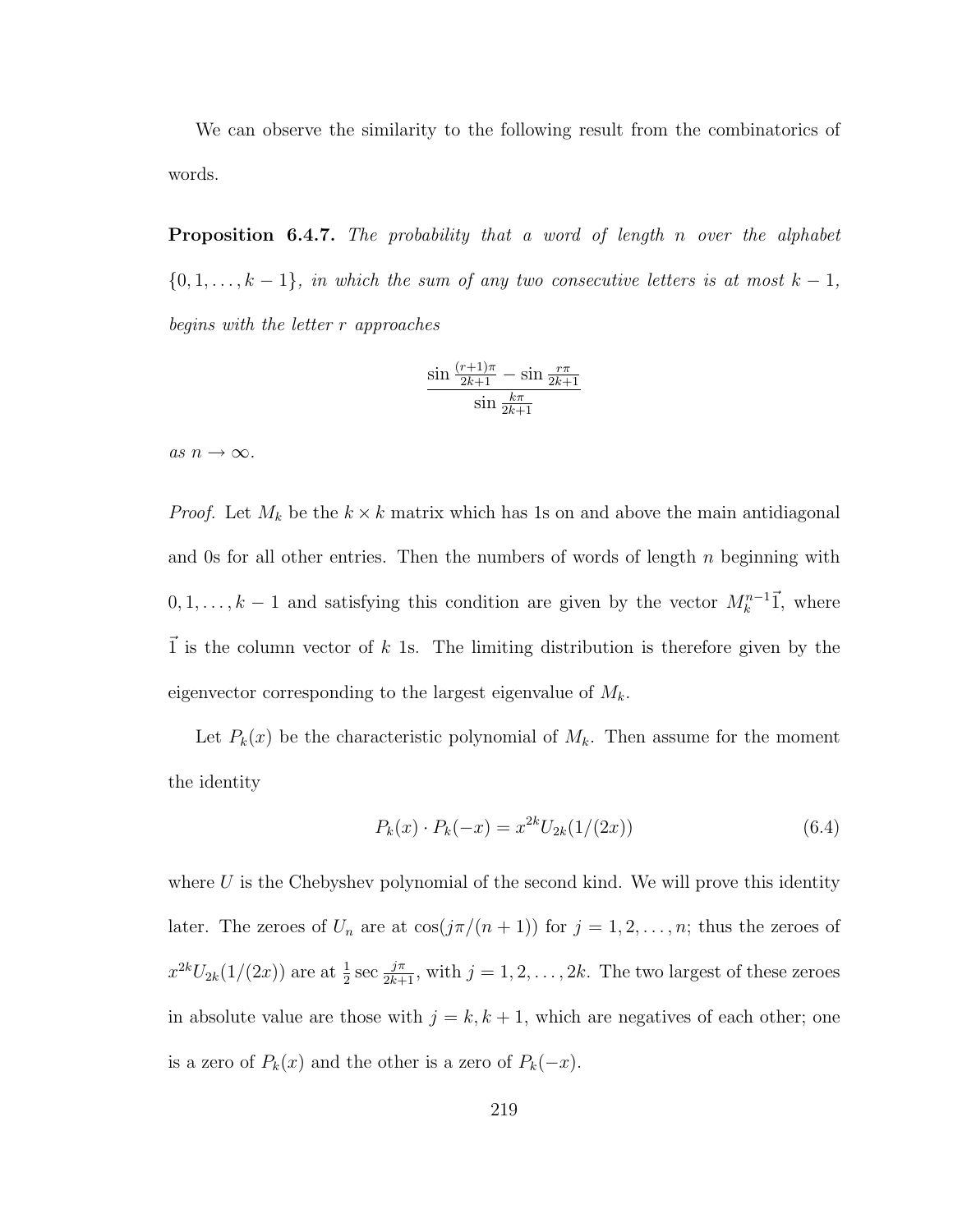Assuming [\(6.4\)](#page-230-0), the largest eigenvalue of  $M_k$  is  $\frac{1}{2}$  sec  $\frac{k\pi}{2k+1}$ . We want to show that

$$
v_k = \left(\sin\frac{\pi}{2k+1}, \sin\frac{2\pi}{2k+1} - \sin\frac{\pi}{2k+1}, \dots, \sin\frac{k\pi}{2k+1} - \sin\frac{(k-1)\pi}{2k+1}\right)^T
$$

is the corresponding eigenvector, that is, that  $M_k v = \frac{1}{2}$  $\frac{1}{2}$  sec  $\frac{k\pi}{2k+1}\vec{v}$ . Performing the matrix multiplication, it suffices to show that

<span id="page-231-0"></span>
$$
2\cos\frac{k\pi}{2k+1}\sin\frac{j\pi}{2k+1} = \sin\frac{(k+1-j)\pi}{2k+1} - \sin\frac{(k-j)\pi}{2k+1}.\tag{6.5}
$$

Now, we recall the identity  $2 \cos \phi \sin \theta = \sin(\theta + \phi) + \sin(\theta - \phi)$ . Applying this to the left-hand side of [\(6.5\)](#page-231-0), we get

<span id="page-231-1"></span>
$$
2\cos\frac{k\pi}{2k+1}\sin\frac{j\pi}{2k+1} = \sin\frac{(j+k)\pi}{2k+1} + \sin\frac{(j-k)\pi}{2k+1}.
$$
 (6.6)

From the right-hand side of [\(6.6\)](#page-231-1) we can get the right-hand side of [\(6.5\)](#page-231-0) by noting that sin is  $2\pi$ -periodic (for the first term) and an odd function (for the second term).  $\Box$ 

Proof of [\(6.4\)](#page-230-0). We want to show that  $P_k(x)P_k(-x) = x^{2k}U_{2k}(1/(2x))$ , where  $t \to P_k(t)$  is the characteristic polynomial of the matrix which has 1 in all positions on or above the main antidiagonal. We will do this by showing both sides of this equation satisfy the same recurrence. First,  $P_k(x)$  and  $P_k(-x)$  can both be written as determinants. In the case  $k = 3$  these determinants are

$$
P_3(x) = \begin{vmatrix} 1-x & 1 & 1 \\ 1 & 1-x & 0 \\ 1 & 0 & -x \end{vmatrix}, P_3(-x) = \begin{vmatrix} 1+x & 1 & 1 \\ 1 & 1+x & 0 \\ 1 & 0 & x \end{vmatrix}
$$

(We will in general illustrate the proofs with small matrices instead of writing the matrices in a fully general form.) Write  $Q_k(x) = P_k(x)P_k(-x)$ . Then  $P_k(x)P_k(-x)$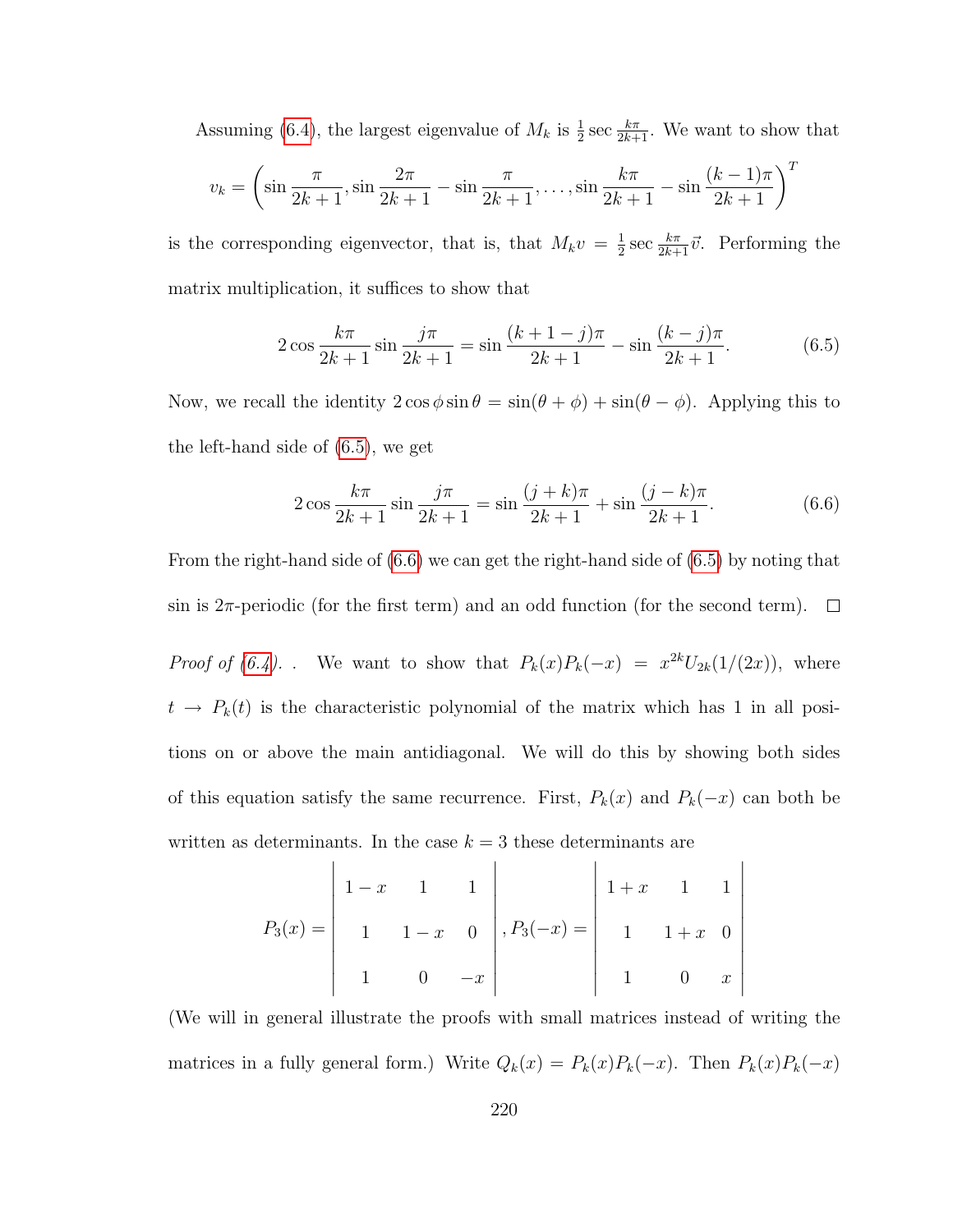is a product of determinants, and thus a determinant of products. By matrix multiplication, in the  $k = 3$  case we have

> $\overline{\phantom{a}}$  $\overline{\phantom{a}}$  $\Big\}$  $\Big\}$  $\overline{\phantom{a}}$  $\overline{\phantom{a}}$  $\overline{\phantom{a}}$  $\overline{\phantom{a}}$  $\overline{\phantom{a}}$  $\overline{\phantom{a}}$  $\Big\}$  $\vert$

> > $\overline{\phantom{a}}$  $\overline{\phantom{a}}$  $\overline{\phantom{a}}$  $\overline{\phantom{a}}$  $\overline{\phantom{a}}$  $\overline{\phantom{a}}$  $\Big\}$  $\Big\}$  $\overline{\phantom{a}}$  $\overline{\phantom{a}}$  $\overline{\phantom{a}}$  $\overline{\phantom{a}}$  $\overline{\phantom{a}}$  $\overline{\phantom{a}}$  $\Big\}$  $\vert$

> > > .

.

$$
Q_3(x) = \begin{vmatrix} 3 - x^2 & 2 & 1 \\ 2 & 2 - x^2 & 1 \\ 1 & 1 & 1 - x^2 \end{vmatrix}
$$

We claim that  $Q_k(x) = (1 - 2x^2)Q_{k-1}(x) - x^4Q_{k-2}(x)$  for  $k \ge 2$ . This follows from simple properties of determinants. In the case  $k = 4$  we have

$$
Q_4(x) = \begin{vmatrix} 4 - x^2 & 3 & 2 & 1 \\ 3 & 3 - x^2 & 2 & 1 \\ 2 & 2 & 2 - x^2 & 1 \\ 1 & 1 & 1 & 1 - x^2 \end{vmatrix}
$$

and we first subtract the last row from all other rows, and then subtract the secondto-last row from the bottom row, we get

$$
Q_4(x) = \begin{vmatrix} 3 - x^2 & 2 & 1 & x^2 \\ 2 & 2 - x^2 & 1 & x^2 \\ 1 & 1 & 1 - x^2 & x^2 \\ 0 & 0 & x^2 & 1 - x^2 \end{vmatrix}
$$

We expand by minors along the bottom row. This gives

$$
Q_4(x) = (1 - 2x^2) \begin{vmatrix} 3 - x^2 & 2 & 1 \\ 2 & 2 - x^2 & 1 \\ 1 & 1 & 1 - x^2 \end{vmatrix} - x^2 \begin{vmatrix} 3 - x^2 & 2 & x^2 \\ 2 & 2 - x^2 & x^2 \\ 1 & 1 & x^2 \end{vmatrix}
$$

 $\mathbf{r}$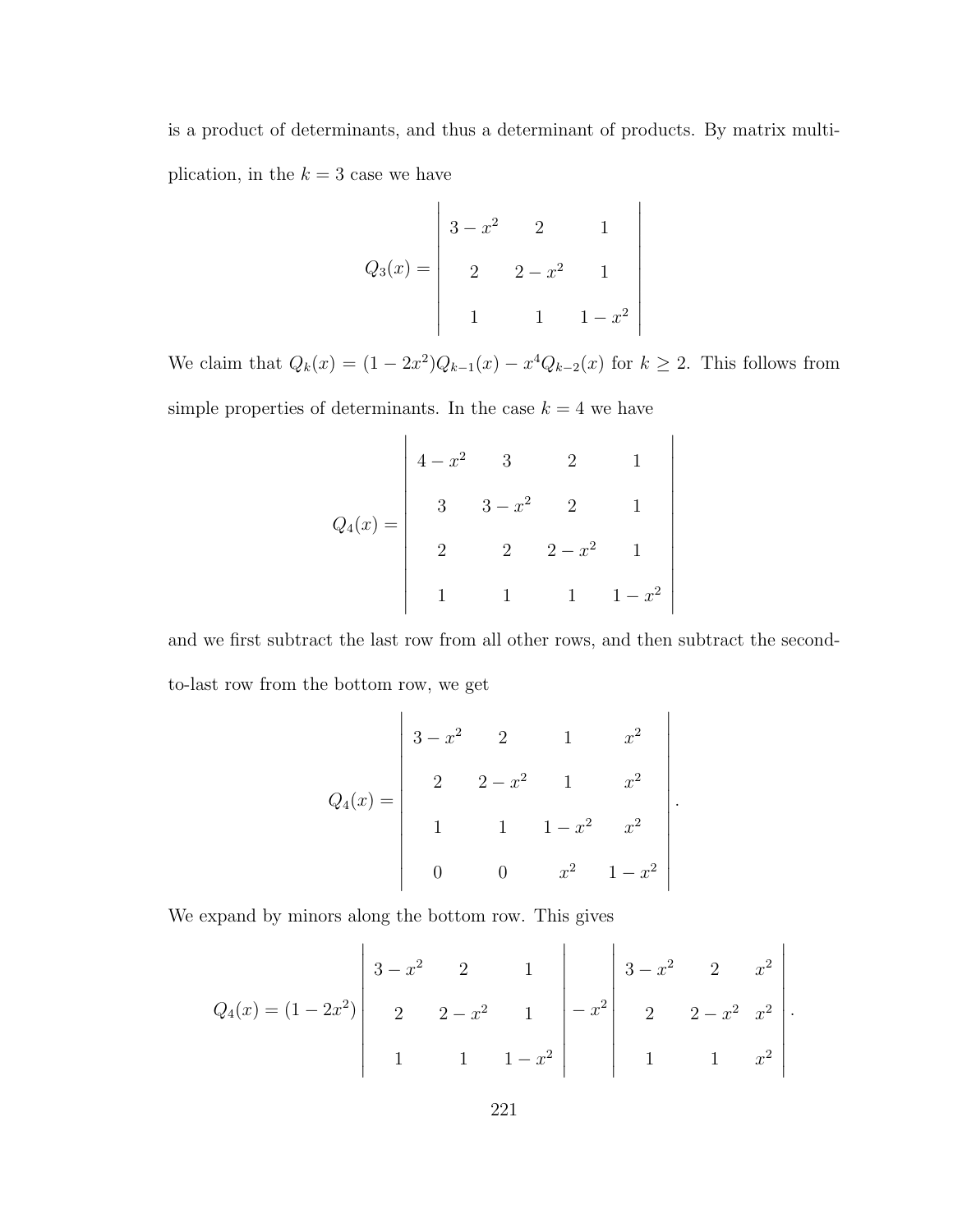The first determinant on the left-hand side is  $(1 - 2x^2)Q_3(x)$ . To find the second determinant, we subtract the bottom row from all other rows to get

$$
\begin{vmatrix}\n2 - x^2 & 1 & 0 \\
1 & 1 - x^2 & 0 \\
1 & 1 & x^2\n\end{vmatrix}
$$

and finally expanding by minors along the rightmost column gives  $xQ_2(x)$ . Thus we have  $Q_4(x) = (1 - 2x^2)Q_3(x) - x^4Q_2(x)$ ; the same is true for larger matrices.

We now show that the polynomials  $V_k(x) = x^{2k}U_{2k}(1/(2x))$  satisfy the same recurrence. Let  $W_k(x) = U_k(1/x)x^k$ . Then consider the recurrence for the Chebyshev U polynomials,  $U_n(t) = 2tU_{n-1}(t) - U_{n-2}(t)$ . Let  $x = 1/t$  to get  $U_n(1/x) =$  $2/xU_{n-1}(1/x) - U_{n-2}(1/x)$ . Note that  $U_k(1/x) = x^{-k}W_k(x)$  and clear factors of x to get

$$
W_n(x) = 2W_{n-1}(x) - t^2 W_{n-2}(x).
$$

From this we can read off the generating function for the polynomials  $W$ ,

$$
\sum_{n\geq 0} W_n(x)t^n = \frac{1}{1 - 2t + t^2x^2}.
$$

Substituting  $2x$  for x gives

<span id="page-233-0"></span>
$$
\sum_{n\geq 0} W_n(2x)t^n = \frac{1}{1 - 2t + 4t^2x^2} \tag{6.7}
$$

and substituting  $-t$  for t gives

<span id="page-233-1"></span>
$$
\sum_{n\geq 0} (-1)^n W_n(2x) t^n = \frac{1}{1 + 2t + 4t^2 x^2}.
$$
\n(6.8)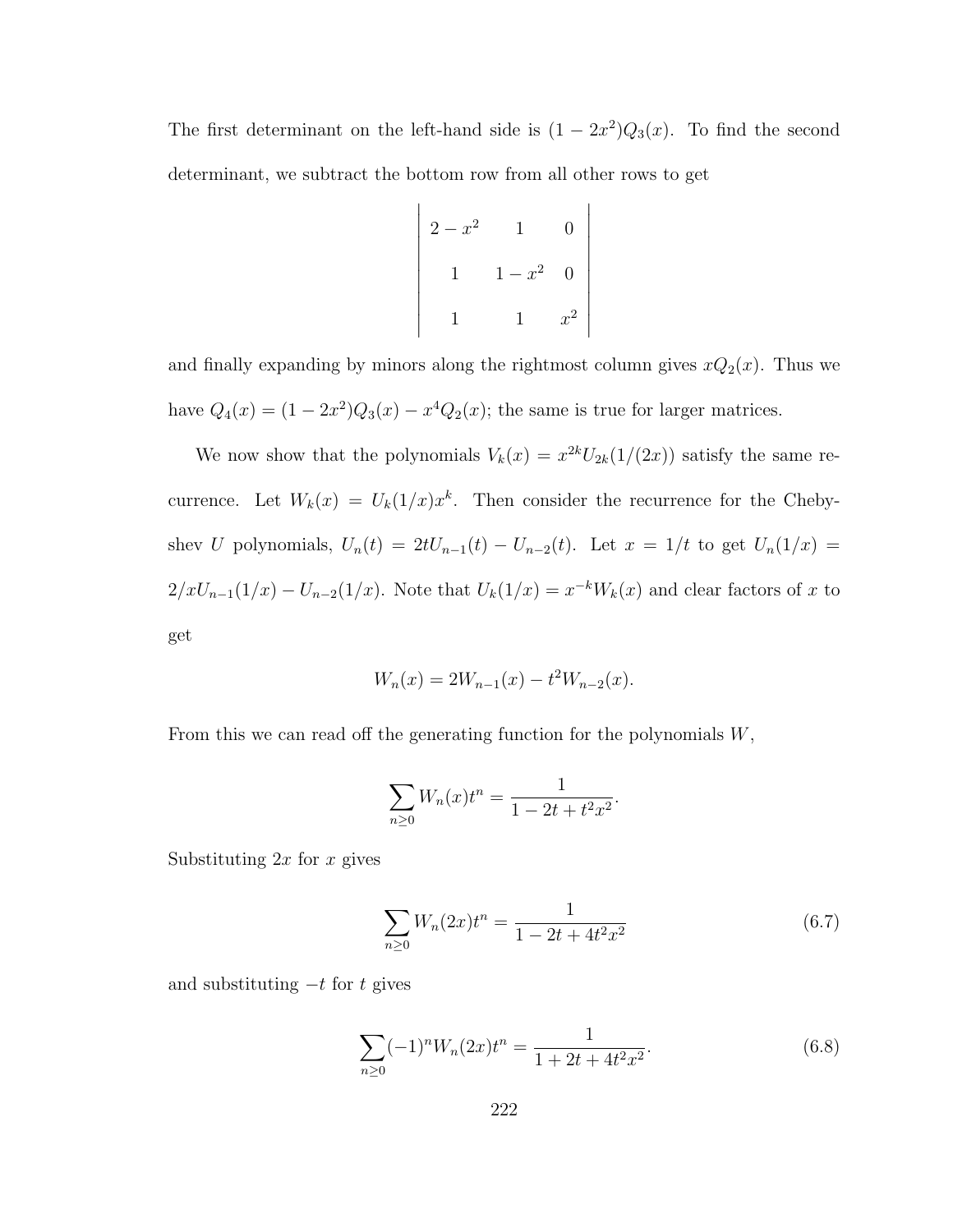Averaging [\(6.7\)](#page-233-0) and [\(6.8\)](#page-233-1) gives

$$
\sum_{n\geq 0, 2|n} W_n(2x)x^n = \frac{1+4t^2x^2}{1+8t^2x^2-4t^2+16t^4x^4}.
$$

Rewrite the sum with  $k = n/2$ , and substitute  $\sqrt{t}/2$  for t, to get

$$
\sum_{k\geq 0} W_{2k}(2x) 4^{-k} x^k = \frac{1 + tx^2}{1 + 2tx^2 - t + t^2 x^4}
$$

We note that  $V_k(x) = W_{2k}(2x)/2^{2k}$ , so this gives the generating function for the  $V_k$ . The desired recurrence follows immediately.

Finally, we can check that  $Q_1(x) = V_1(x) = 1 - x^2$  and  $Q_2(x) = V_2(x) = x^4 - 3x^2 +$ 1, so  $\{Q_k\}$  and  $\{V_k\}$  have the same initial values. Thus  $Q_k(x) = V_k(x)$ , establishing the result.  $\Box$ 

Finally, we note that this method of modeling the multiplicities of parts of partitions by Markov chains appears to work even when corresponding pairs of partition identities do not exist. For example, consider partitions of  $n$  into nonconsecutive parts which contain no k. These can be identified with bit strings which contain no consecutive 1s and have a 0 in the kth position. Now, the number of bit strings of length *n* with no two consecutive 1s and a zero in the kth position is  $F_{k+1}F_{n-k+2}$ . So the probability that a random bit string of length  $n$  with no two consecutive 1s has a 0 in the kth position is

$$
\frac{F_{k+1}F_{n-k+2}}{F_{n+2}} \sim \frac{F_{k+1}\phi^{n-k+2}}{\phi^{n+2}} = \frac{F_{k+1}}{\phi^k}.
$$

When  $k = 1, 2, 3$  these are  $(\sqrt{5} - 1)/2 \approx .618, 3 -$ √  $5 \approx .764, 3$ √  $5-6 \approx .708$ respectively.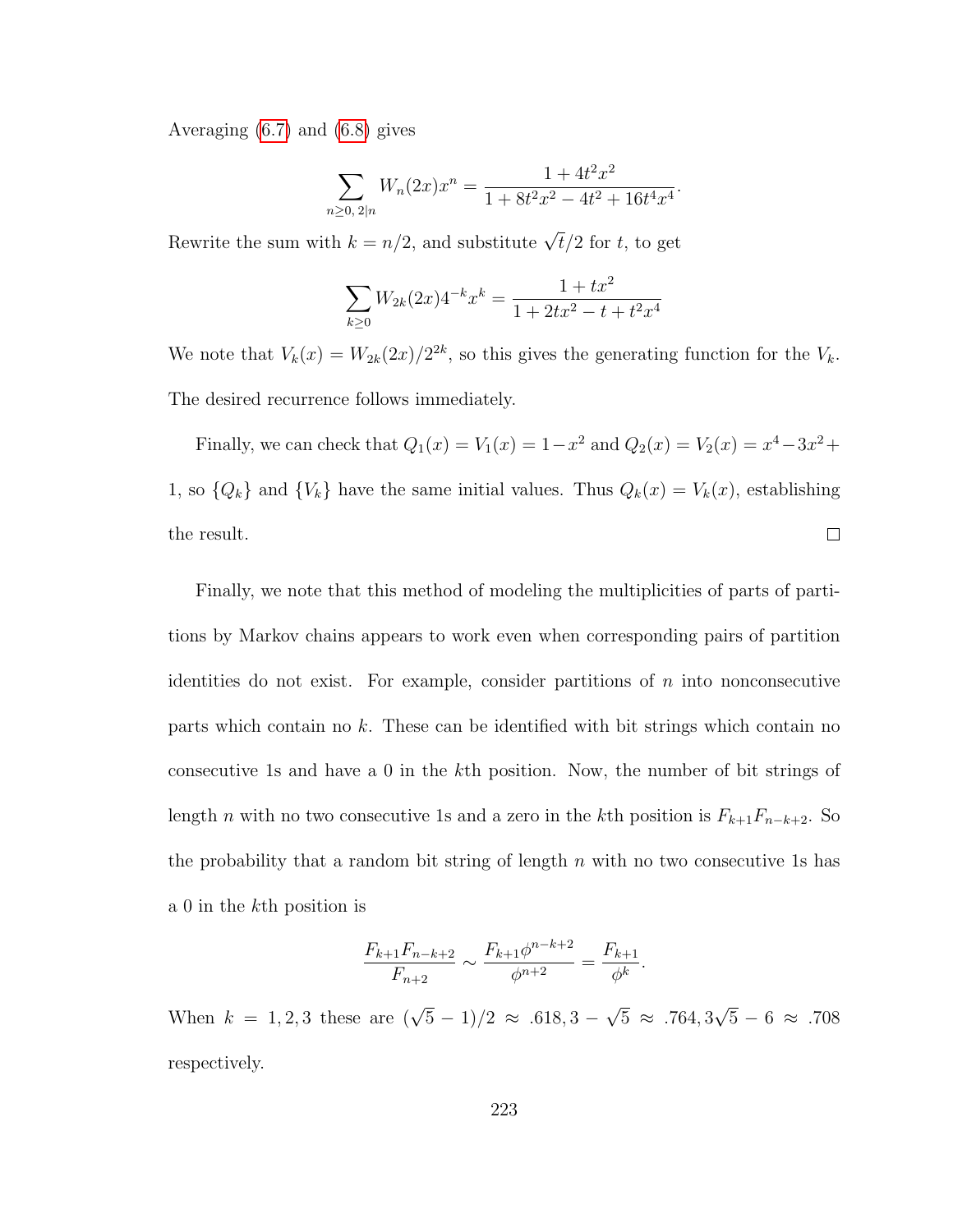These appear to be the limiting probabilities that are obtained in actual partitions. Let  $P_k(n)$  denote the number of partitions of n into nonconsecutive parts which contain no k. (In particular  $P_1(n)$  is the same as  $r_2(n)$ ; both count the partitions which occur in the second Rogers-Ramanujan identity.) Let  $p(n, j)$  denote the number of partitions of *n* into *j* nonconsecutive distinct parts, and let  $q(n, j)$  denote the number of partitions of n into j parts. Then  $p(n, j) = q(n - j(j - 1), j)$ . From a partition  $n = n_1 + n_2 + \cdots + n_j$  into nonconsecutive distinct parts, we can obtain an unrestricted partition  $n - j(j - 1) = (n_1 - 2(j - 1)) + (n_2 - 2(j - 2)) + \cdots + (n_{j-1} - 2) + n_j$ , and this correspondence is reversible.

Furthermore, we can write  $P_2(n)$  in terms of the ps and therefore the qs. First, we note that

$$
P_2(n) = \sum_{k \ge 1} p(n - (3k + 2), k).
$$

To see this, consider partitions of  $n$  into nonconsecutive distinct parts, which contain a 2. Such partitions contain no 1s and no 3s. From such a partition with  $k+1$  parts, we can obtain a partition of  $n - (3k + 2)$  with k nonconsecutive distinct parts by removing the 2 and subtracting 3 from each other part. By the equivalence between ps and qs we have

$$
P_2(n) = \sum_{k \ge 1} q(n - (k^2 + 2k + 2), k).
$$

Note that this sum is actually finite. Finally, the  $q(n, j)$  are easily computed. For example, we have the well-known recurrence

$$
Q(n,k)=Q(n,k-1)+Q(n-k,k)\\
$$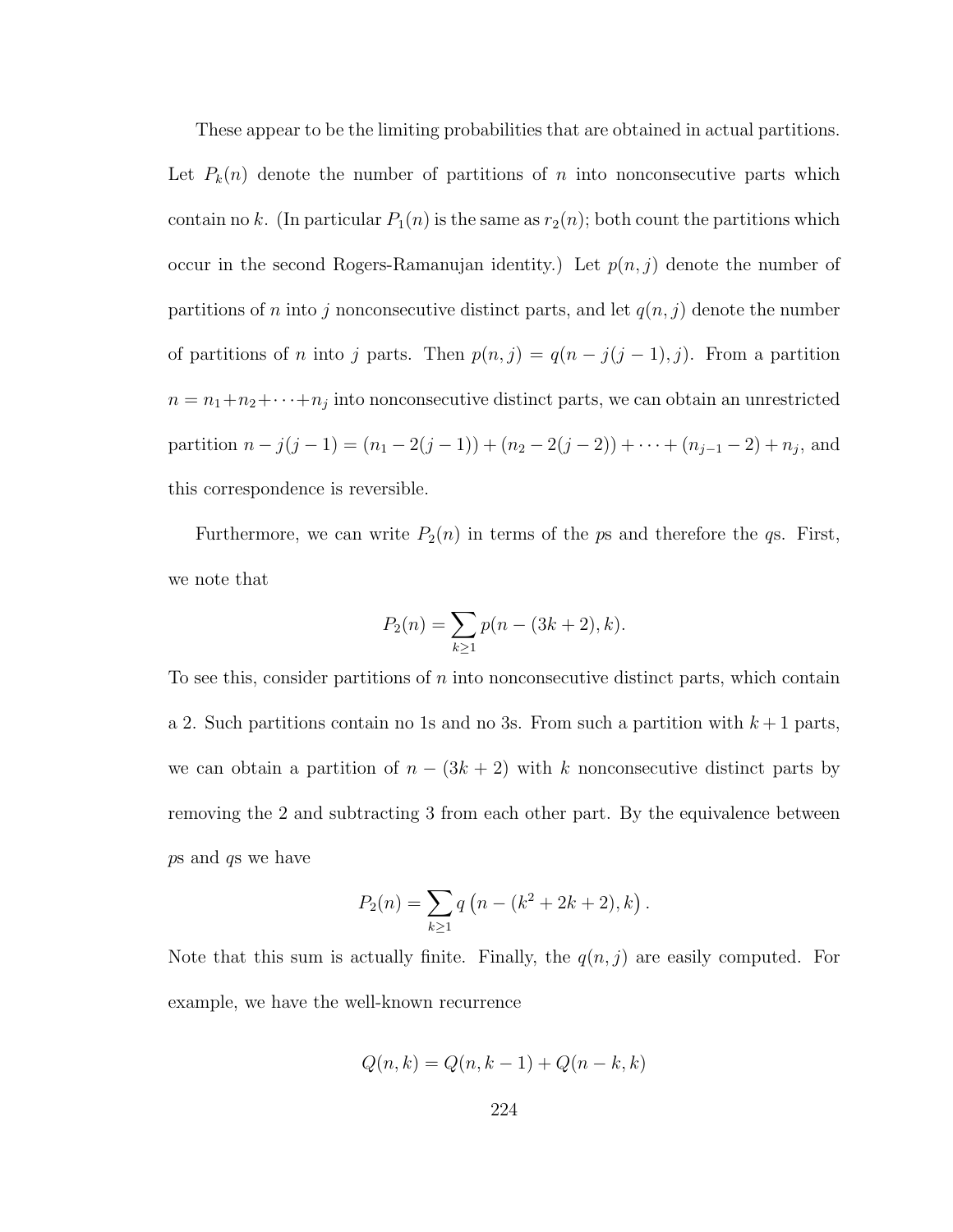

Figure 6.1: Left panel:  $P_2(n)/r_1(n)$  for  $n = 1, 2, \ldots, 255$ . Right panel: √  $\overline{n}(P_2(n)/r_1(n)) - ($ √  $(5-2)$ ) for the same values of *n*.

with  $Q(n, 0) = 0, Q(1, k) = 1$ , where  $Q(n, k)$  is the number of partitions of n into at most k parts; then  $q(n, k) = Q(n, k) - Q(n, k - 1)$ . Therefore we can compute  $P_2(n)$ , and the ratio  $P_2(n)/r_1(n)$ , for each n. We conjecture that  $\lim_{n\to\infty} P_2(n)/r_1(n)$  = √ 5 − 2, and the convergence is of square-root speed; see Figure [6.4.](#page-233-1)

## 6.5 Probabilistic aspects of overpartitions

Overpartitions are a particular type of partition-like object in which the last occurrence of each part can be barred. For example, the overpartitions of 4 are  $4, \overline{4}, 3 +$  $1, \overline{3}+1, 3+\overline{1}, \overline{3}+\overline{1}, 2+2, 2+\overline{2}, 2+1+1, \overline{2}+1+1, 2+1+\overline{1}, \overline{2}+1+\overline{1}, 1+1+1+1, 1+1+1+\overline{1}.$ We let  $\bar{p}(n)$  denote the number of overpartitions of n. It is clear that an overpartition is the disjoint union of a standard partition and a partition into distinct parts.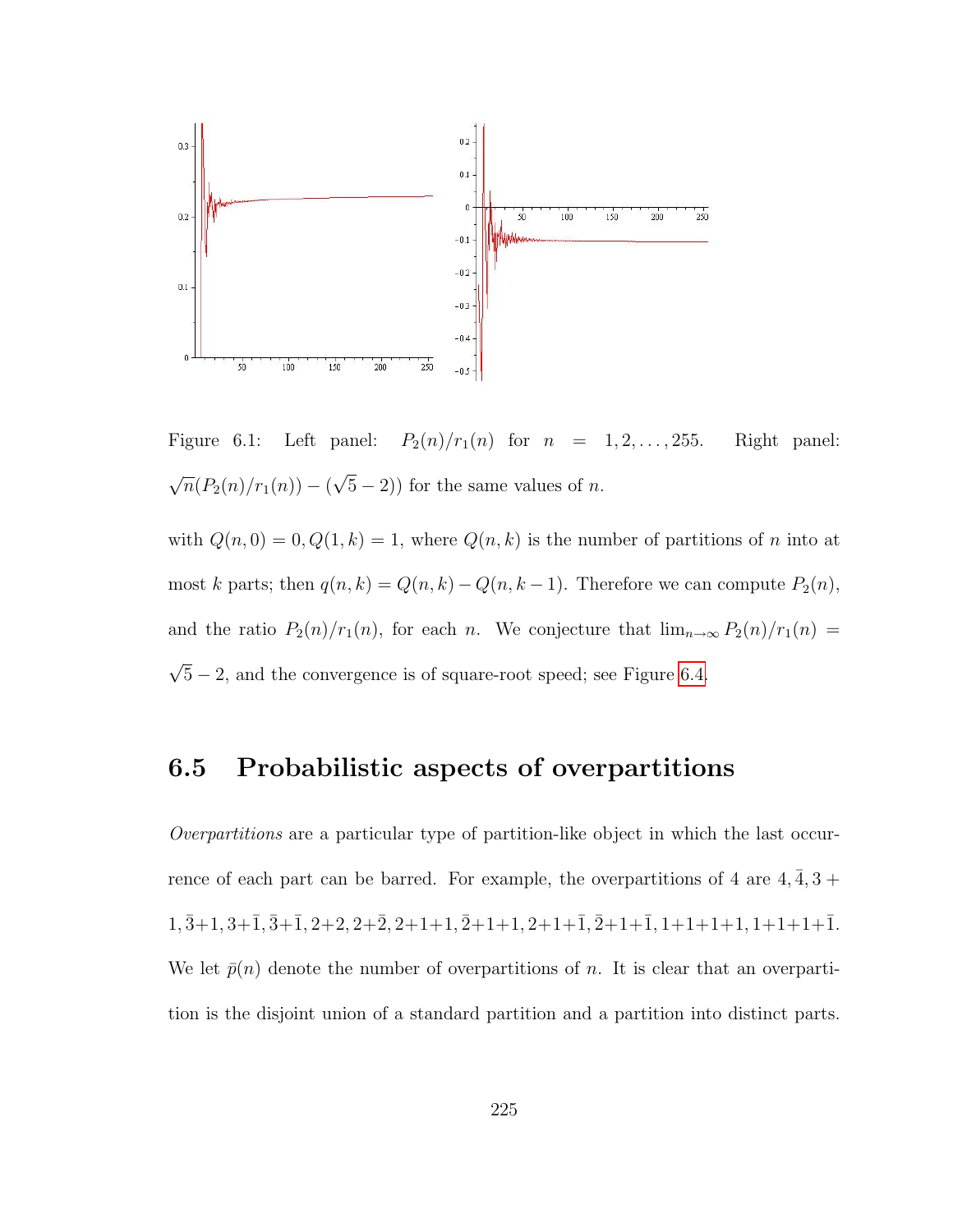<span id="page-237-0"></span>Therefore overpartitions have the generating function

$$
\prod_{n\geq 0} \frac{1+z^n}{1-z^n} = 1+2z+4z^2+8z^3+14z^4+24z^5+40z^6+64z^7+100z^8+154z^9+232z^{10}+\cdots
$$

In the nomenclature of Section [6.2,](#page-209-0) overpartitions are of the class 3/2. We note that we can rewrite the generating function of overpartitions as

$$
\prod_{n\geq 0} \frac{(1-z^{2n})}{(1-z^n)^2} = \prod_{n\geq 0} (1-z^n)^{-b_n}
$$

where  $b_n$  is 1 when n is even, and 2 when n is odd. "By inspection" we can see that since the  $b_n$  average 3/2, overpartitions fall in the 3/2 class. More rigorously, the associated Dirichlet series is  $\alpha(s) = (2 - 2^{-s})\zeta(s)$ , which has simple pole at  $\rho = 1$ with residue  $A = 3/2$ . From Meinardus' theorem, we find

$$
\bar{p}(n) \sim \frac{1}{8n} \exp(\pi \sqrt{n}).
$$

This result is due to Hardy and Ramanujan [\[HR18\]](#page-253-1).

Much work on overpartitions has been arithmetic in nature, for example [\[Mah04\]](#page-255-1). The original motivation for studying overpartitions comes from the *jagged partitions* of [\[FJM05\]](#page-251-0), which have their origins in statistical physics; these are certain sequences of numbers which are "almost" weakly decreasing, and are equinumerous with overpartitions.

Random overpartitions have previously been studied [\[CH04,](#page-248-0) [CGH06\]](#page-248-1); these papers give results about the number of parts, number of parts of various multiplicities, and so on of random overpartitions. In this section we will define a family of weighted objects which interpolate between partitions and overpartitions.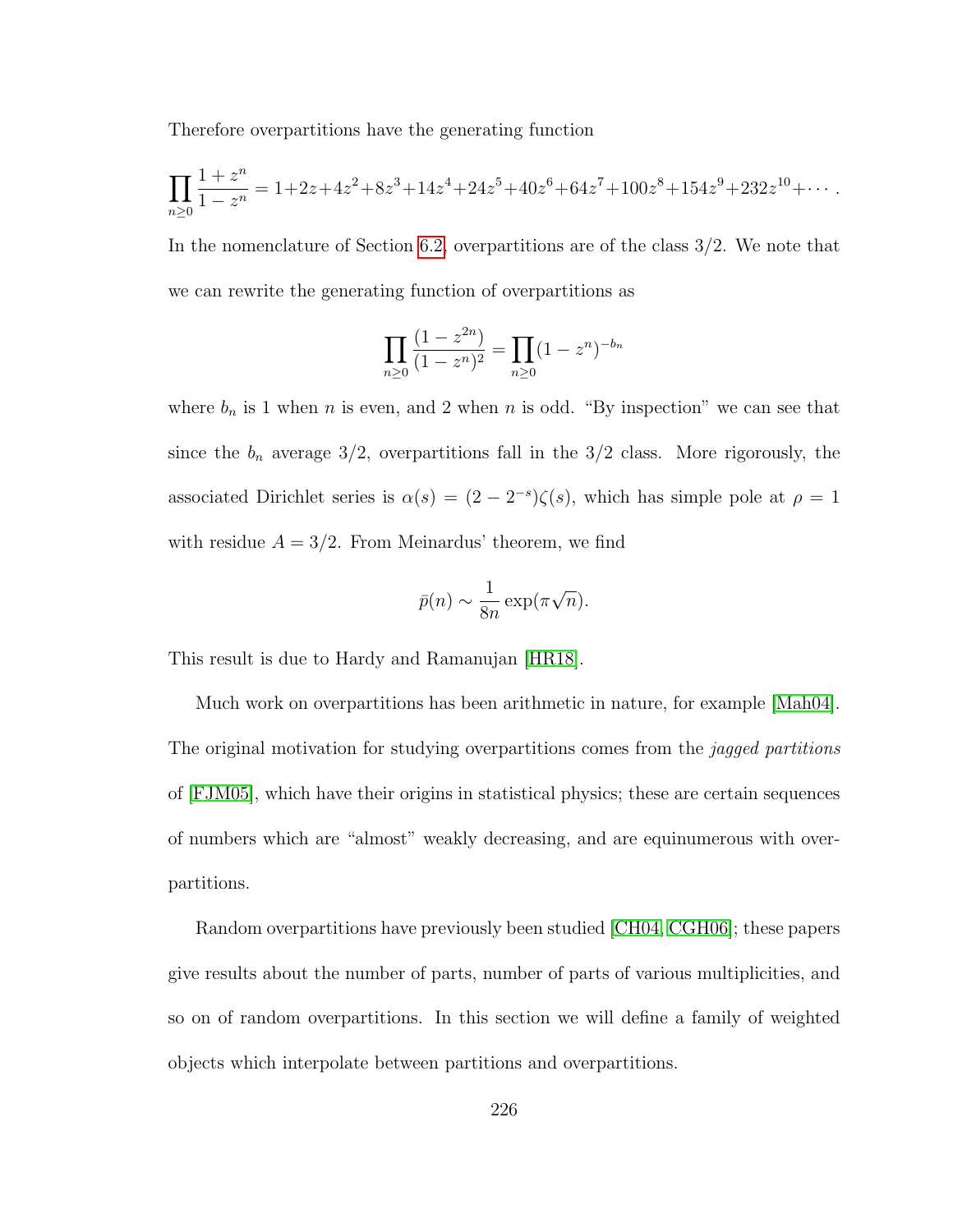<span id="page-238-0"></span>First, an overpartition consists of a partition and a partition into distinct parts. In terms of combinatorial classes, we have  $\mathcal{O} = \mathcal{P} \times \mathcal{D}$ , where  $\mathcal{O}, \mathcal{P}, \mathcal{D}$  are the classes of overpartitions, partitions, and partitions into distinct parts, respectively. So the Boltzmann sampler for overpartitions with parameter  $x$  simply generates a partition and a partition into distinct parts, both with parameter  $x$ . We recall that the Boltzmann sampler for partitions into distinct parts generates partitions with mean size asymptotic to  $\frac{\pi^2}{12}(1-x)^{-2}$ , and the Boltzmann sampler for partitions generates partitions with mean size asymptotic to  $\frac{\pi^2}{6}$  $\frac{\pi^2}{6}(1-x)^{-2}$ . Thus the mean size of Boltzmann-x *overpartitions* is  $\frac{\pi^2}{4}$  $\frac{\pi^2}{4}(1-x)^{-2}$ . The variance of this size is the sum of the variances originating from the component Boltzmann samplers, which are  $\frac{\pi^2}{6}$  $\frac{\pi^2}{6}(1-x)^{-3}$  and  $(\pi^2/3 - 2\zeta(3))/(1 - x)^3$ , so the distribution of sizes is concentrated. Therefore a "typical" overpartition of n has barred parts summing to  $n/3$ .

Alternatively, recall the asymptotic results  $p_d(n) \sim \frac{1}{4(3n)}$  $\frac{1}{4(3n)^{3/4}} \exp \pi \sqrt{n/3}, p(n) \sim$ 1  $\frac{1}{4n\sqrt{3}} \exp \pi \sqrt{2n/3}$ . The "typical" number of distinct parts of an overpartition of n, then, is that x for which  $p_d(x)p(n-x)$  is maximized; this is maximized when x is near  $n/3$ . This is essentially the method of proof used in [\[CGH06\]](#page-248-1);

Corteel, Hitczenko, and Goh [\[CH04,](#page-248-0) [CGH06\]](#page-248-1) have undertaken the study of certain statistics of random overpartitions. Here we define a common generalization of partitions and overpartitions, which interpolates between these two random objects. We then construct Boltzmann samplers for these objects, and analyze the Boltzmann samplers to determine how these parameters vary.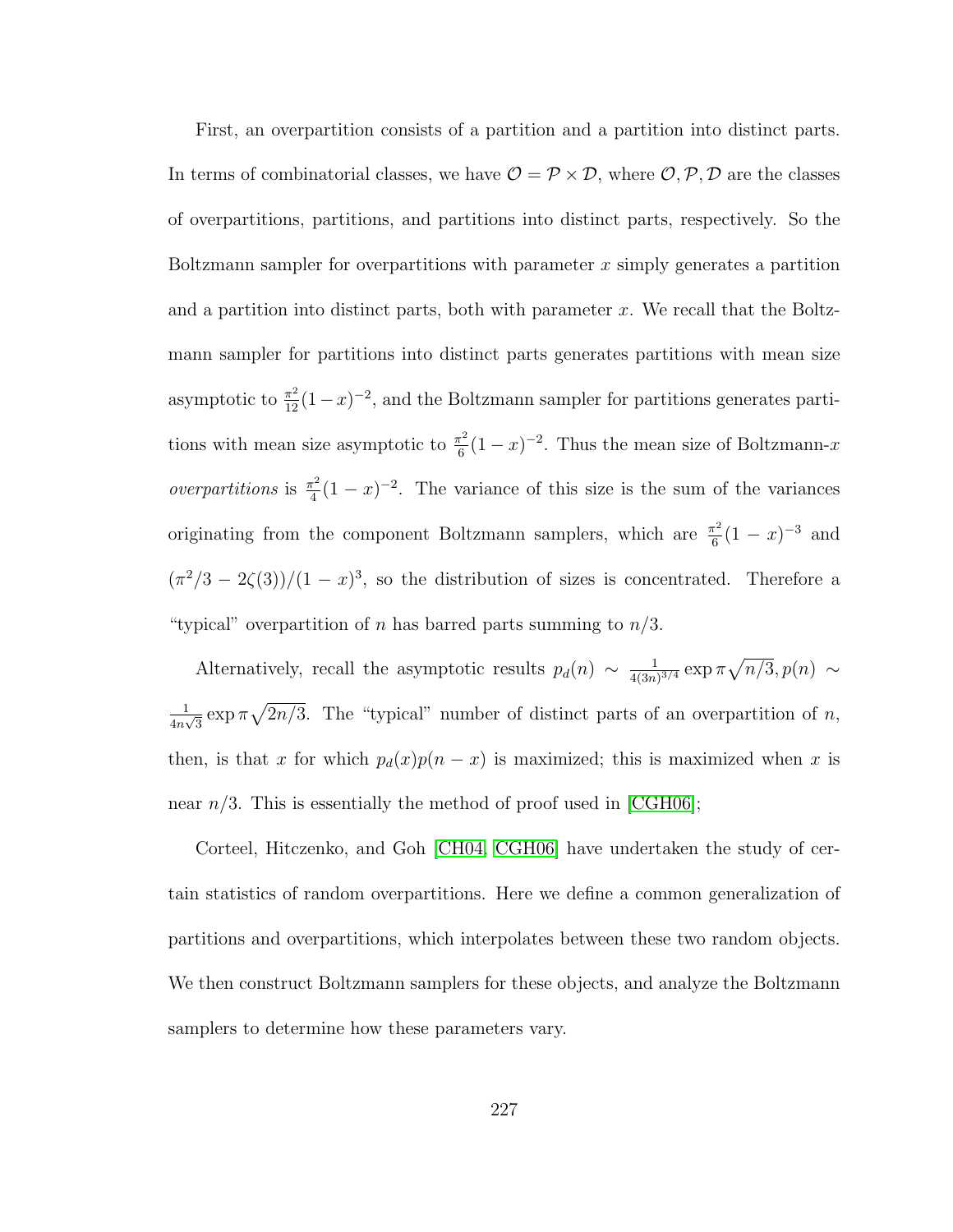<span id="page-239-0"></span>In particular, as observed in [\[CH04\]](#page-248-0), overpartitions can be understood as partitions counted with the weight  $2^k$  where k is the number of part sizes. Alternatively, they can be understood as overpartitions counted with the weight  $(2-1)^l$  where l is the number of barred parts. So we define a random object, a w-overpartition of  $n$ (for  $w > 0$ ), as a partition counted with the weight  $w<sup>k</sup>$  where k is the number of part sizes, or alternatively in the case  $w > 1$  as an overpartition counted with the weight  $(w - 1)^l$  where l is the number of bars. Thus a random 2-overpartition is an overpartition chosen uniformly at random, and a random 1-overpartition is a partition chosen uniformly at random.

We note that w-overpartitions are counted by the generating function

$$
(1 + wz + wz^{2} + wz^{3} + \cdots)(1 + wz^{2} + wz^{4} + wz^{6} + \cdots) \cdots = \prod_{j \geq 1} \frac{1 + (w - 1)z^{j}}{1 - z^{j}}.
$$

So we can construct a Boltzmann sampler with parameter x by taking  $P_j$  parts of size j, where  $P_j$  is an integer-valued random variable with  $\mathbb{P}(P_j = 0) = \frac{1-x^j}{1+(w-1)x^j}$  and  $\mathbb{P}(P_j = k) = \frac{wx^{jk}(1-x^j)}{1+(w-1)x^j}$  $\frac{w x^{j\alpha}(1-x^j)}{1+(w-1)x^j}$  for  $k > 0$ . and the  $P_j$  are independent.

As for partitions and overpartitions, the critical value for the Boltzmann sampler for w-overpartitions is at  $x = 1$ . The expected size of a random w-overpartition with Boltzmann parameter  $x$  is given by

$$
\mathbb{E}(\sum_{j\geq 1} jP_j) = \sum_{j\geq 1} \frac{jwx^j}{(1-x^j)(1-(w-1)x^j)}.
$$

We can approximate this sum by the corresponding integral over j, from 1 to  $\infty$ ,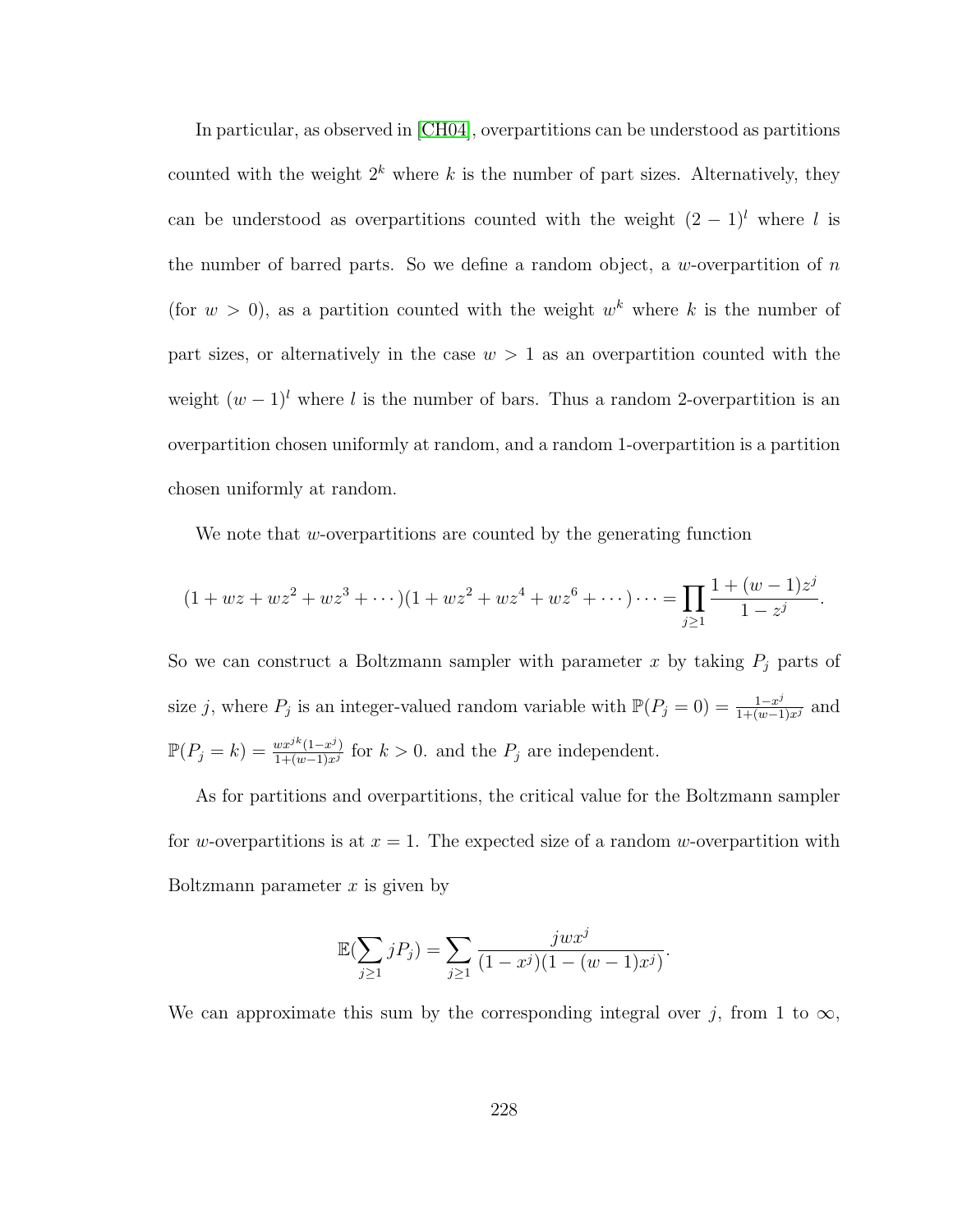giving

$$
\mathbb{E}(\sum_{j\geq 1} jP_j) \sim \frac{\log(1-x) - \log(1 + (w-1)x)}{\log x} + \frac{Li_2(1-x) - Li_2(1 + (w-1)x)}{(\log x)^2}
$$

where  $Li_2$  is the dilogarithm. As  $x \to 1^-$  with fixed w, this has the asymptotic form

$$
\frac{\pi^2/6 - Li_2(w)}{(1-x)^2} + O((1-x)^{-1}).
$$

This is the asymptotic expected size of a random w-overpartition with Boltzmann parameter x. Thus we take  $N = f(w)(1-x)^{-2}$  where  $f(w) = \pi^2/6 - Li_2(w)$ .

The average number of *parts* of a partition is similarly obtained by integration. This is  $E\sum_{j} P_j$ ; we have

$$
\mathbb{E}(P_j) = \frac{wx^j}{(1-x^j)(1+(w-1)x^j)}
$$

and, integrating again,

$$
\mathbb{E}(\sum_{j\geq 1} P_j) \sim \frac{\log(x-1) - \log(1 + (w-1)x)}{\log x}.
$$

As  $x \to 1^-$ , this has the asymptotic form  $(1-x)^{-1} \log(1-x)^{-1} + O((1-x)^{-1})$ . Recalling the relationship between x and N, we see that  $1/(1-x) \sim \sqrt{N/f(w)}$ . Thus we have:

Proposition 6.5.1. The average number of parts in a random w-overpartition, with Boltzmann parameter chosen to give w-overpartitions of expected size  $N$ , is asymptotic to

$$
\frac{\sqrt{N}\log N}{2\sqrt{\pi^2/6 - Li_2(w)}}.
$$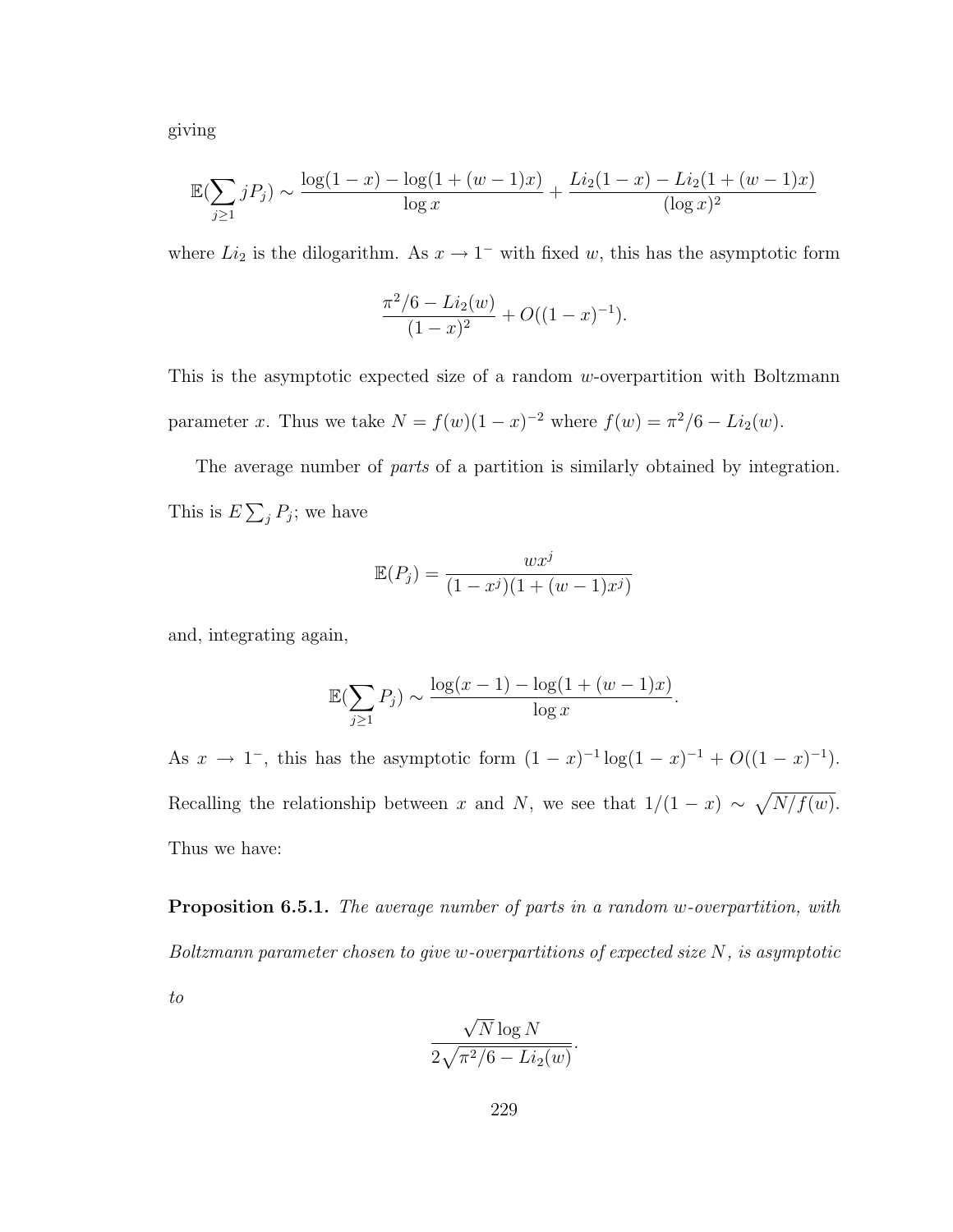<span id="page-241-0"></span>In particular, in the case  $w = 1$  we recover a Boltzmannized version of the Erdos-Lehner result on the number of parts of a random partition; in the case  $w = 2$ case we recover a Boltzmannized version of the corresponding result of Corteel and Hitczenko [\[CH04,](#page-248-0) Thm. 1.3], namely that the average number of parts in a random Boltzmannized overpartition, tuned to have expected size  $N$ , is  $\pi^{-1} \sqrt{\frac{N+1}{N}}$  $N \log N$ .

We can get a similar result if we consider the number of expected part *sizes* instead of the expected number of parts. Let  $P_j$  be defined as before, and let  $Q_j = \min(P_j, 1)$ . Then  $\mathbb{E}(Q_j) = 1 - \mathbb{P}(P_j = 0) = wx^j/(1 + (w - 1)x^j)$ . Integrating over j gives  $\sum_j \mathbb{E} Q_j \sim \frac{-w \log(1+(w-1)x)}{(w-1) \log x}$  $\frac{\log(1+(w-1)x)}{(w-1)\log x}$ , and as  $x \to 1^-$ , this is asymptotic to  $\frac{w \log w}{w-1}(1-x)^{-1}$ . The average number of part sizes in a Boltzmann-x w-overpartition, where x has been tuned to give average size  $n$ , is thus asymptotic to

$$
\frac{w \log w}{(w-1)\sqrt{f(w)}} \sqrt{N}.
$$

In the case  $w = 1$  we take a limit to find that the coefficient is  $\sqrt{6}/\pi$ ; this reproduces a result of [\[EL41\]](#page-250-0). In the case  $w = 2$  this coefficient is  $(4 \log 2)/\pi$ , reproducing [\[CH04,](#page-248-0) Thm. 1.1]. Finally, we observe that

$$
\lim_{w \to \infty} \frac{w \log w}{(w-1)\sqrt{f(w)}} = \sqrt{2}
$$

which we might interpret as "an  $\infty$ -overpartition has  $\sqrt{2N}$  distinct part sizes on average". In fact, this makes sense. Whatever an  $\infty$ -overpartition is, it is an object biased very heavily towards having as many distinct part sizes as possible. The partitions with the most part sizes for their sum are the "triangular" partitions 1 +  $2 + \ldots + k$ , and a triangular partition of N has size near  $\sqrt{2N}$ .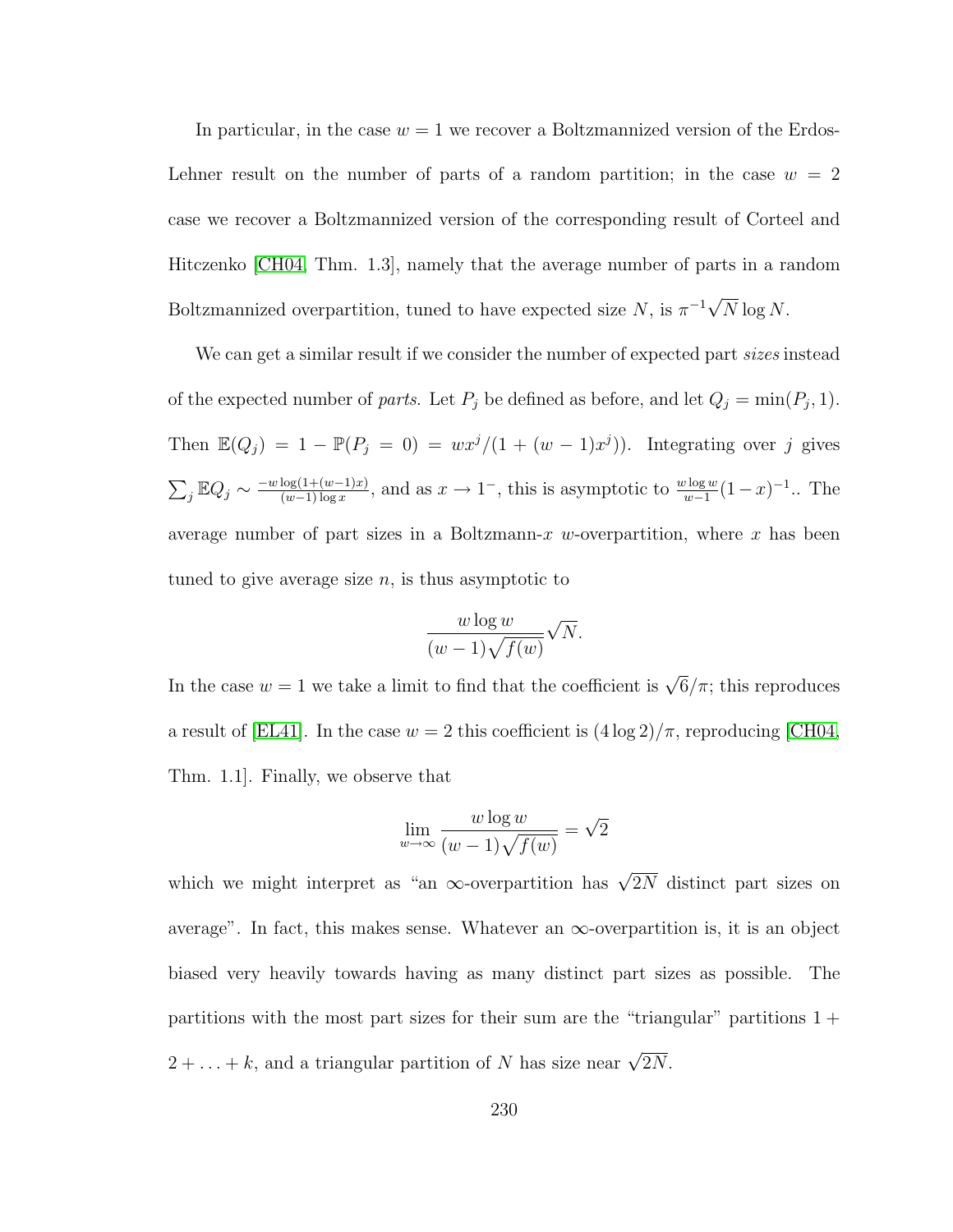<span id="page-242-0"></span>Now, [\[CGH06,](#page-248-1) Thm. 3] give a result on the sum of the barred parts of an overpartition:

**Theorem 6.5.2.** Let  $\bar{W}_n$  be the sum of the barred parts in a random overpartition of n. For  $k = o(n)$ ,

$$
\mathbb{P}(\bar{W}_n = \lfloor n/3 \rfloor \pm k) = \frac{3}{4n^{3/4}} \exp\left(\frac{-9\pi k^2}{16n^{3/2}}\right) (1 + o(1)).
$$

However, the Boltzmann method does not reproduce this result. We give here the results that lead to this conclusion, as they are interesting results about the Boltzmann method applied to partitions into distinct parts.

Proposition 6.5.3. The expected number, expected sum, and variance of the sum of the overlined parts of a Boltzmannized w-overpartition with parameter x are, as  $x \rightarrow 1^{-}$ ,

$$
\frac{\log w}{1-x}, \frac{-Li_2(w)}{(1-x)^2}, \frac{-2Li_2(w)}{(1-x)^3}
$$

*Proof.* Let  $R_j$  be Bernoulli with mean  $(w-1)x^j/(1+(w-1)x^j)$ ; this is the probability that a random Boltzmann-x w-overpartition has an overlined part equal to j. The expected number of overlined parts is then

$$
\mathbb{E}(\sum_j R_j) \sim \int_0^\infty \frac{(w-1)x^j}{1+(w-1)x^j} \, dj = \frac{-\log w}{\log x} \sim \frac{\log w}{1-x}.
$$

Their expected sum is

$$
\mathbb{E}(\sum_{j} jR_{j}) \sim \int_{0}^{\infty} \frac{j(w-1)x^{j}}{1+(w-1)x^{j}} dy = \frac{-Li_{2}(w)}{(\log x)^{2}} \sim \frac{-Li_{2}(w)}{(1-x)^{2}}.
$$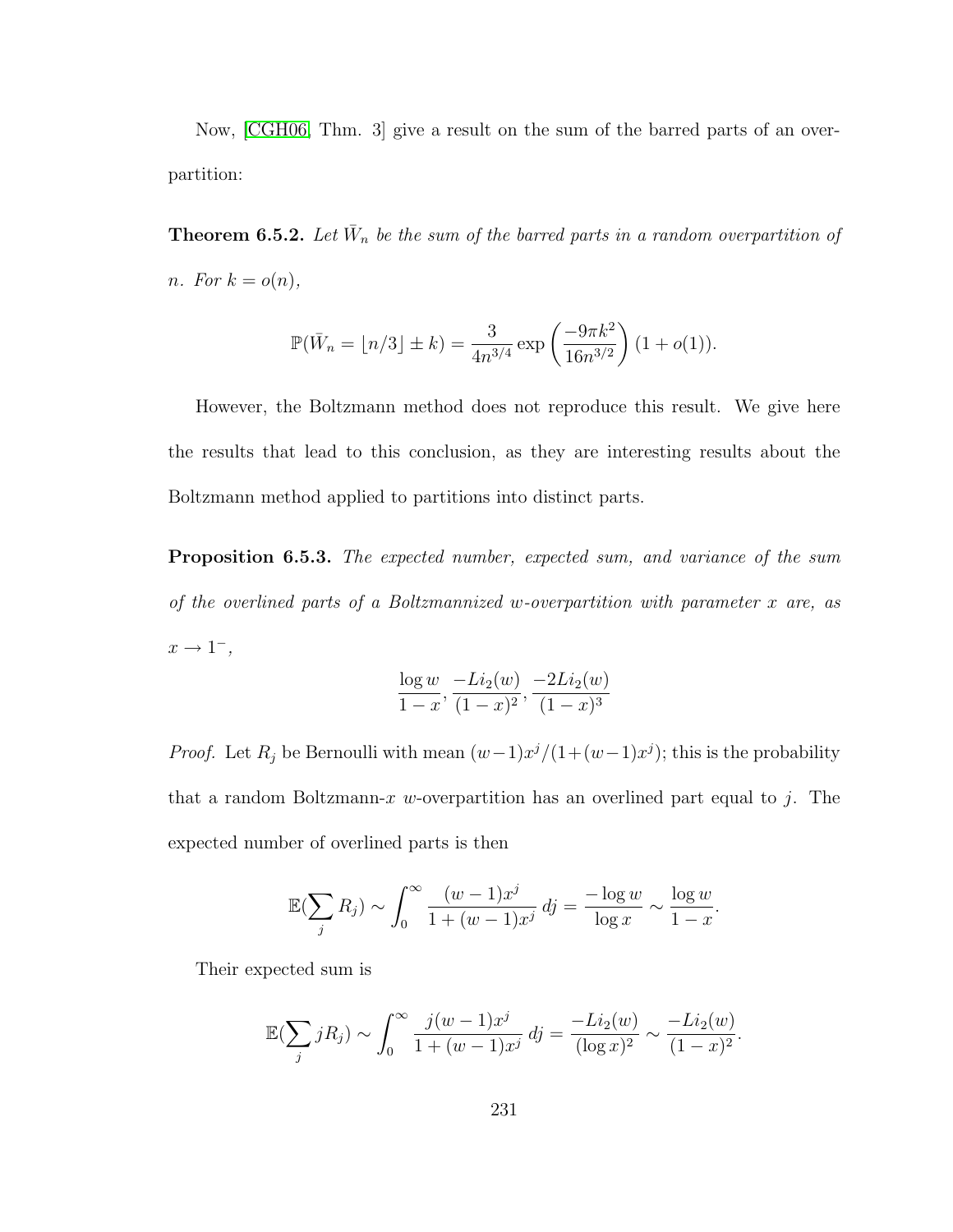<span id="page-243-0"></span>Finally, since the  $R_j$  are independent, so are the  $jR_j$ , and thus the variance of their sum is the sum of their variances. So

$$
\mathbb{V}(\sum_{j} jR_{j}) \sim \int_{0}^{\infty} j^{2} \frac{(w-1)x^{j}}{(1+(w-1)x^{j}} \left(1 - \frac{(w-1)x^{j}}{(1+(w-1)x^{j}}\right) dy
$$

$$
= \int_{0}^{\infty} \frac{j^{2}(w-1)x^{j}}{(1+(w-1)x^{j})^{2}} dy
$$

$$
= \frac{2Li_{2}(w)}{(\log x)^{3}} \sim \frac{-2Li_{2}(w)}{(1-x)^{3}}.
$$

Now, we choose  $x$  so that the expected size of a w-overpartition with Boltzmann parameter x is near N; that is, take  $1 - x = \sqrt{f(w)/N}$ . Then we get

 $\Box$ 

$$
\mathbb{E}(\sum_{j} jR_{j}) \sim \frac{-Li_{2}(w)}{(1-x)^{2}} = \frac{Li_{2}(w)}{Li_{2}(w) - \pi^{2}/6} N.
$$

In the case  $w = 2$ , the expected sum of overlined parts is  $N/3$ , corroborating [\[CH04,](#page-248-0) Thm. 1.4].

But with the same parameter  $x$ , we get

$$
\mathbb{V}(\sum_j jR_j) \sim \frac{-2Li_2(w)}{(1-x)^3} = \frac{-2Li_2(w)}{(\pi^2/6 - Li_2(w))^{3/2}} N^{3/2}.
$$

In the case  $w = 2$ , this is  $\frac{4}{3\pi}N^{3/2}$ . But [\[CGH06,](#page-248-1) Corollary 1] gives the variance  $\frac{8}{9\pi}N^{3/2}$ for the fixed-size  $N$ , two-thirds the variance in the Boltzmannized case. This gives an indication of the limitations of naive use of Boltzmann samplers. Two-thirds of the variance of the number of overlined parts in the Boltzmannized case comes from variance occurring for fixed  $N$ ; one-third comes from the variance of the size of the Boltzmannized object itself.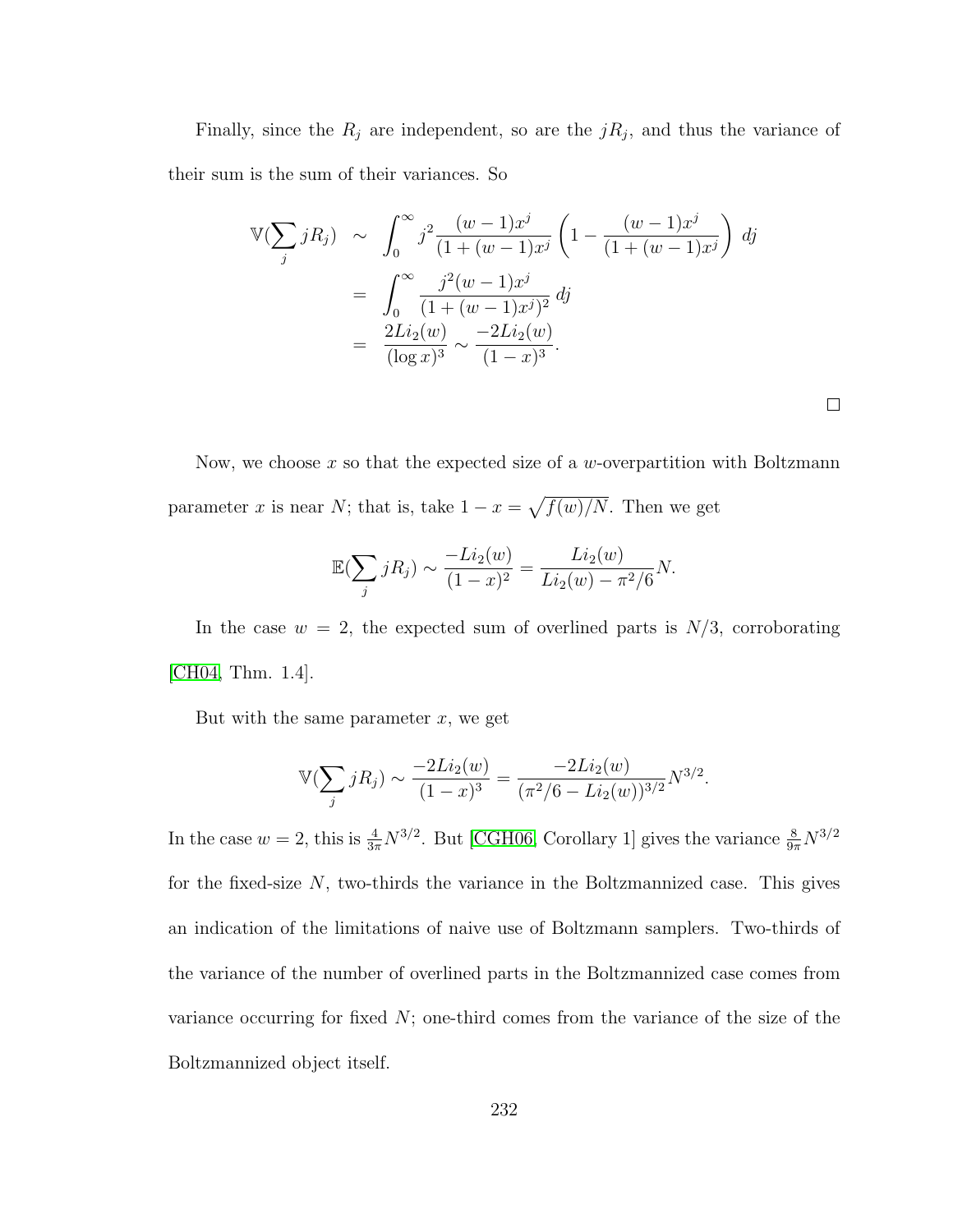<span id="page-244-0"></span>To make this more precise, we conjecture that the variance of the sum of the overlined parts in a Boltzmannized w-overpartition tuned to size  $N$  is equal to the sum of:

- 1. the variance of the sum of the overlined parts in a fixed-size  $w$ -overpartition of size  $N$ , and
- 2. the *square* of the expected proportion of parts of a w-overpartition which are overlined, multiplied by the variance of the size of a Boltzmannized woverpartition tuned to size N.

Implicitly we have assumed here that these two sources of variance are independent. The first item in this list is the only one of the terms here not yet known, so we can solve for it. Under these assumptions, we find that the variance of the sum of the overlined parts in a fixed-size w-overpartition is

$$
-2Li_2(w)f(w)^{3/2}N^{3/2} - \left(\frac{-Li_2(w)}{f(w)}\right)^2 \left(\frac{2}{\sqrt{f(w)}}\right)N^{3/2}
$$

and after some simplification, this is

$$
\frac{-\pi^2}{3} \frac{Li_2(w)}{f(w)^{5/2}}
$$

which matches the result of [\[CGH06\]](#page-248-1).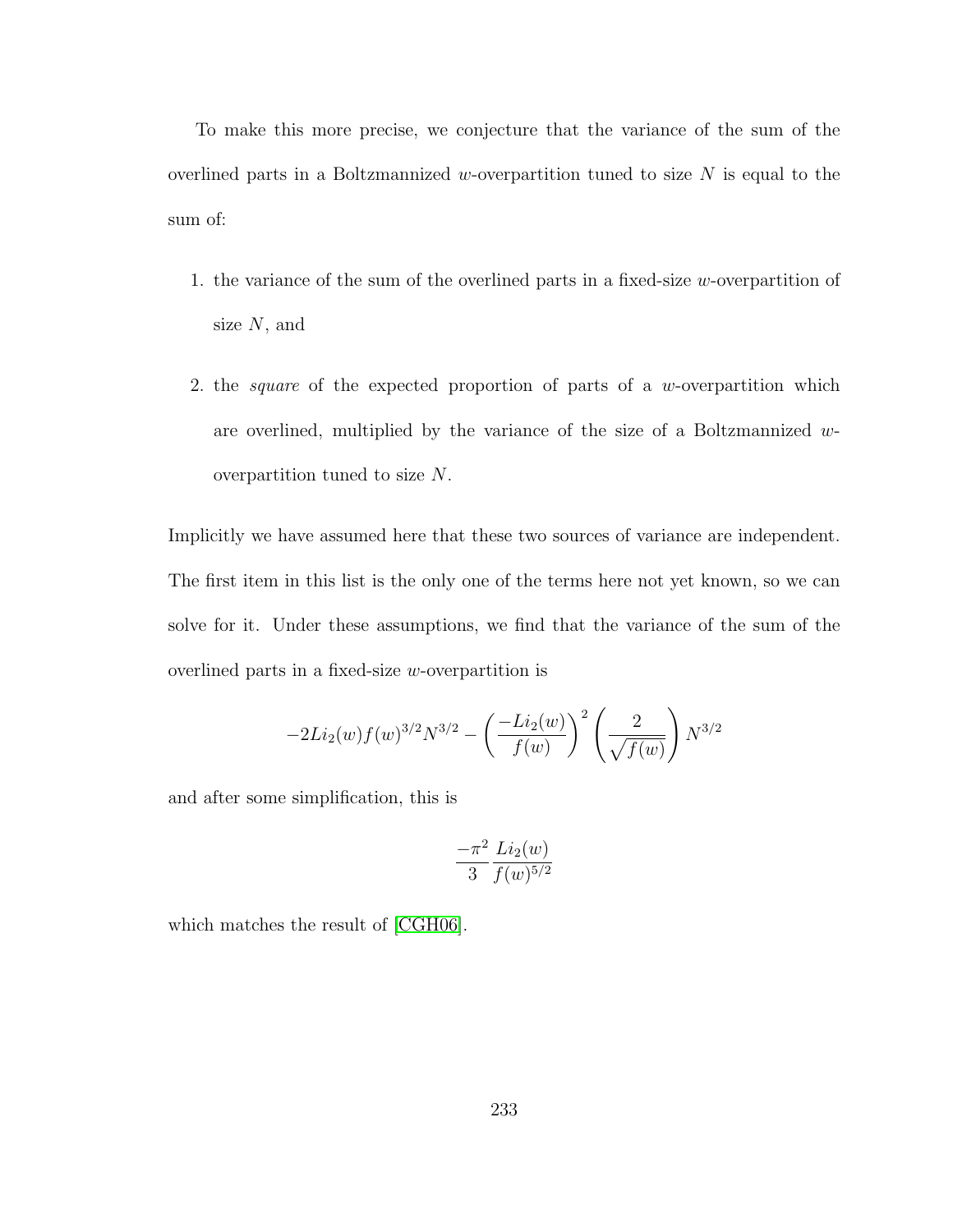## Bibliography

Numbers at the end of each bibliographic entry indicate the pages on which references to the cited item can be found.

- [ABT97] Richard Arratia, A. D. Barbour, and Simon Tavaré, Random combinatorial structures and prime factorizations., Notices Amer. Math. Soc. 44 (1997), 903–910. [82](#page-93-0)
- [ABT03]  $Logarithmic combinatorial structures: a probabilistic ap$ proach, European Mathematical Society, 2003. [3,](#page-2-0) [69,](#page-80-0) [82,](#page-93-0) [85,](#page-96-0) [88](#page-99-0)
- [ALL02] G. E. Andrews, R. P. Lewis, and J. Lovejoy, Partitions with designated summands, Acta Arith. 105 (2002), no. 1, 51–66. [203](#page-214-0)
- [And69] George E. Andrews, Two theorems of Euler and a general partition theorem, Proc. Amer. Math. Soc. 20 (1969), 499–502. [200](#page-211-0)
- [And98] , The theory of partitions, Cambridge Mathematical Library, Cambridge University Press, Cambridge, 1998, Reprint of the 1976 original. [44](#page-55-0)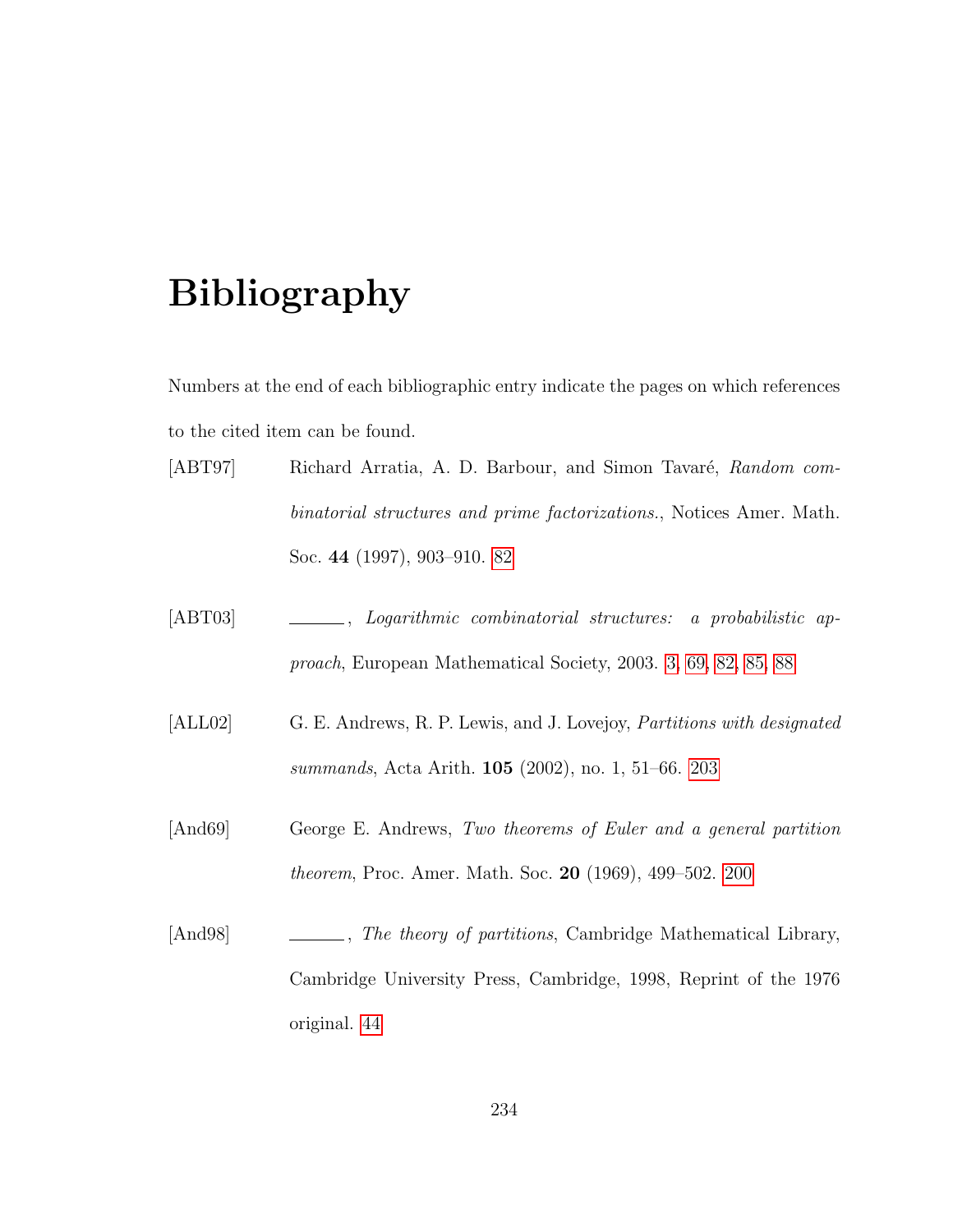- [And07] , Euler's "De Partitio numerorum", Bull. Amer. Math. Soc. (N.S.) 44 (2007), no. 4, 561–573 (electronic). [203](#page-214-0)
- [Arr99] Richard Arratia, On the Stanley-Wilf conjecture for the number of permutations avoiding a given pattern, Electron. J. Combin. 6 (1999), Note, N1, 4 pp. (electronic). [171](#page-182-0)
- [AT92] Richard Arratia and Simon Tavaré, Limit theorems of combinatorial structures via discrete process approximation, Random Structures and Algorithms 3 (1992), 321–345. [88](#page-99-0)
- [Ben74] Edward A. Bender, Asymptotic methods in enumeration, SIAM Rev. 16 (1974), 485–515. [3,](#page-2-0) [81](#page-92-0)
- [BF08] Miklós Bóna and Ryan Flynn, *The average number of block inter*changes needed to sort a permutation and a recent result of Stanley, Preprint, arXiv:0811.0740, 2008. [161](#page-172-0)
- [BFP07] Olivier Bodini, Eric Fusy, and Carine Pivoteau, Random sampling of plane partitions, Submitted, preprint at arXiv:0712.0111v1, 2007. [77,](#page-88-0) [78](#page-89-0)
- [BG07] Florent Benaych-Georges, Cycles of random permutations with restricted cycle lengths, Preprint, arXiv:0712.1903, 2007. [81,](#page-92-0) [186](#page-197-0)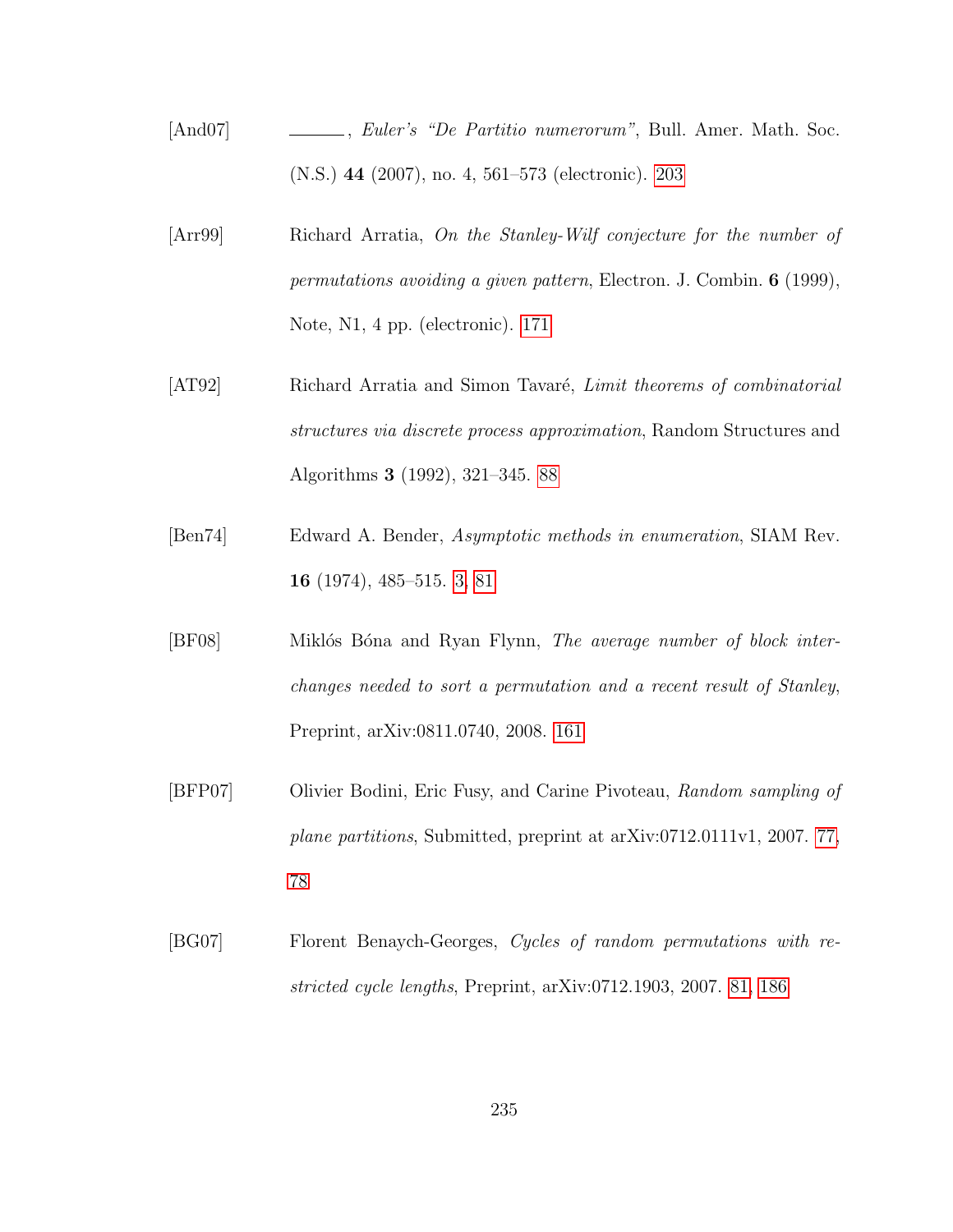- [Bia04] P. Biane, *Nombre de factorisations d'un grand cycle*, Sém. Lothar. Combin. 51 (2004), article B51a. [161](#page-172-0)
- [Bil95] Patrick Billingsley, Probability and measure, third ed., Wiley Series in Probability and Mathematical Statistics, John Wiley & Sons Inc., New York, 1995, A Wiley-Interscience Publication. [48,](#page-59-0) [49,](#page-60-0) [151](#page-162-0)
- [BLL98] F. Bergeron, G. Labelle, and P. Leroux, Combinatorial species and tree-like structures, Cambridge University Press, 1998. [2](#page-1-0)
- [BM03] Mireille Bousquet-Mélou, Four classes of pattern-avoiding permutations under one roof: generating trees with two labels, Electron. J. Combin. 9 (2002/03), no. 2, Research paper 19, 31 pp. (electronic), Permutation patterns (Otago, 2003). [171,](#page-182-0) [172](#page-183-0)
- [Bon04] Miklos Bona, *Combinatorics of permutations*, CRC Press, Inc., Boca Raton, FL, USA, 2004. [170](#page-181-0)
- $[Bon05]$  , The limit of a Stanley-Wilf sequence is not always rational, and layered patterns beat monotone patterns, J. Combin. Theory Ser. A 110 (2005), no. 2, 223–235. [171](#page-182-0)
- [B´on08] , On three different notions of monotone subsequences, arXiv:0711.4325, 2008. [175](#page-186-0)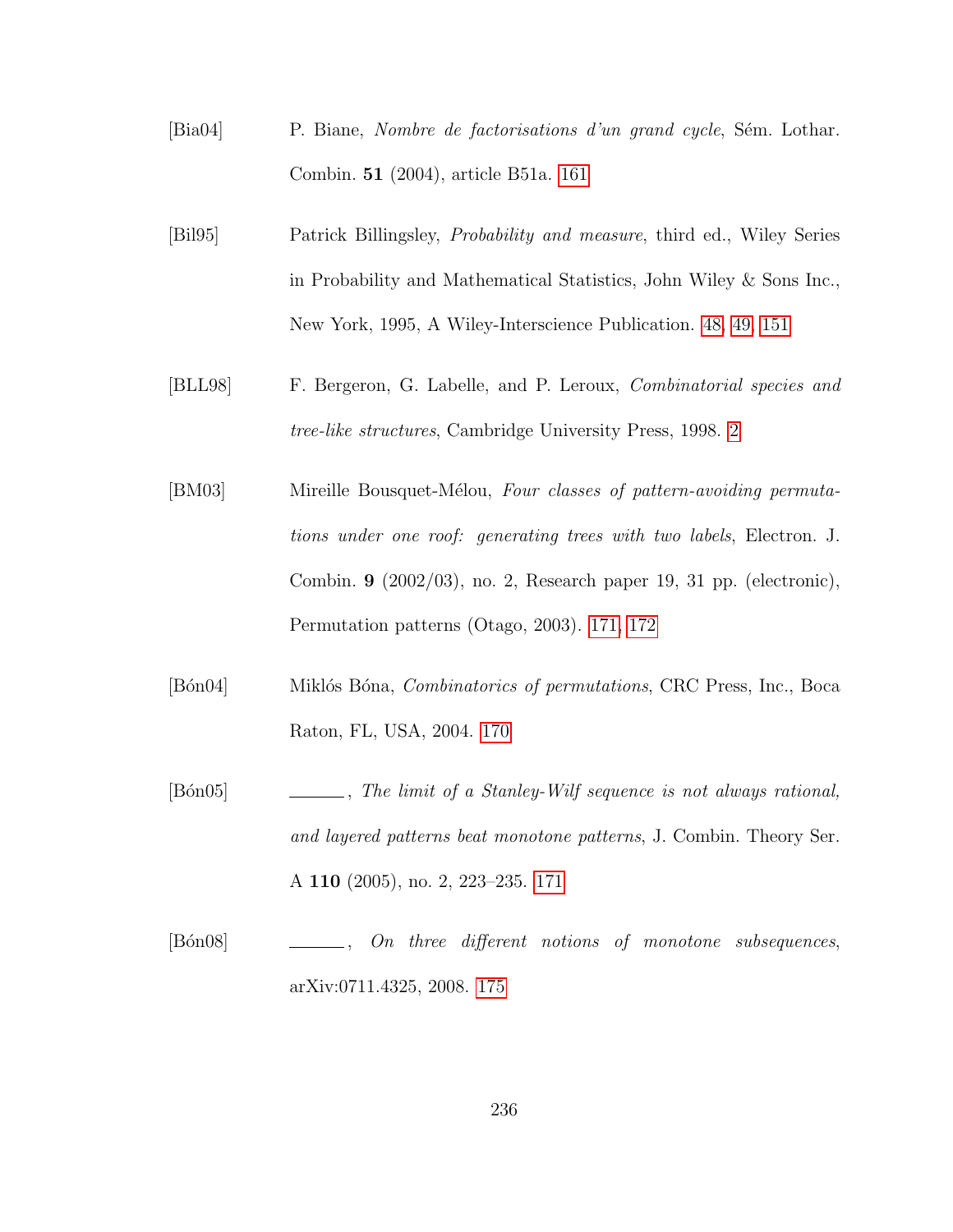- [BQ03] Arthur T. Benjamin and Jennifer J. Quinn, Proofs that really count: The art of combinatorial proof, The Dolciani Mathematical Expositions, vol. 27, Mathematical Association of America, Washington, DC, 2003. [34](#page-45-0)
- [Bre86] Charles H. Brenner, Asymptotic analogs of the Rogers-Ramanujan identities, J. Combin. Theory Ser. A 43 (1986), no. 2, 303–319. [46](#page-57-0)
- [Buc49] A. A. Buchstab, On those numbers in an arithmetic progression all prime factors of which are small in order of magnitude, Dokl. Akad. Nauk. 67 (1949), 5–8. [138](#page-149-0)
- [BUV09] Volker Betz, Daniel Ueltschi, and Yvan Velenik, Random permutations with cycle weights, Preprint, arXiv:0908.2217., 2009. [113](#page-124-0)
- [BV02] Jérémie Bourdon and Brigitte Vallée, *Generalized pattern matching* statistics, Mathematics and computer science, II (Versailles, 2002), Trends Math., Birkh¨auser, Basel, 2002, pp. 249–265. [8](#page-7-0)
- <span id="page-248-1"></span>[CGH06] Sylvie Corteel, W. M. Y. Goh, and Pawel Hitczenko, A local limit theorem in the theory of overpartitions, Algorithmica 46 (2006), 329– 343. [16,](#page-27-0) [226,](#page-237-0) [227,](#page-238-0) [231,](#page-242-0) [232,](#page-243-0) [233](#page-244-0)
- <span id="page-248-0"></span>[CH04] Sylvie Corteel and Pawel Hitczenko, Multiplicity and number of parts in overpartitions, Ann. Comb. 8 (2004), 287–301. [16,](#page-27-0) [226,](#page-237-0) [227,](#page-238-0) [228,](#page-239-0) [230,](#page-241-0) [232](#page-243-0)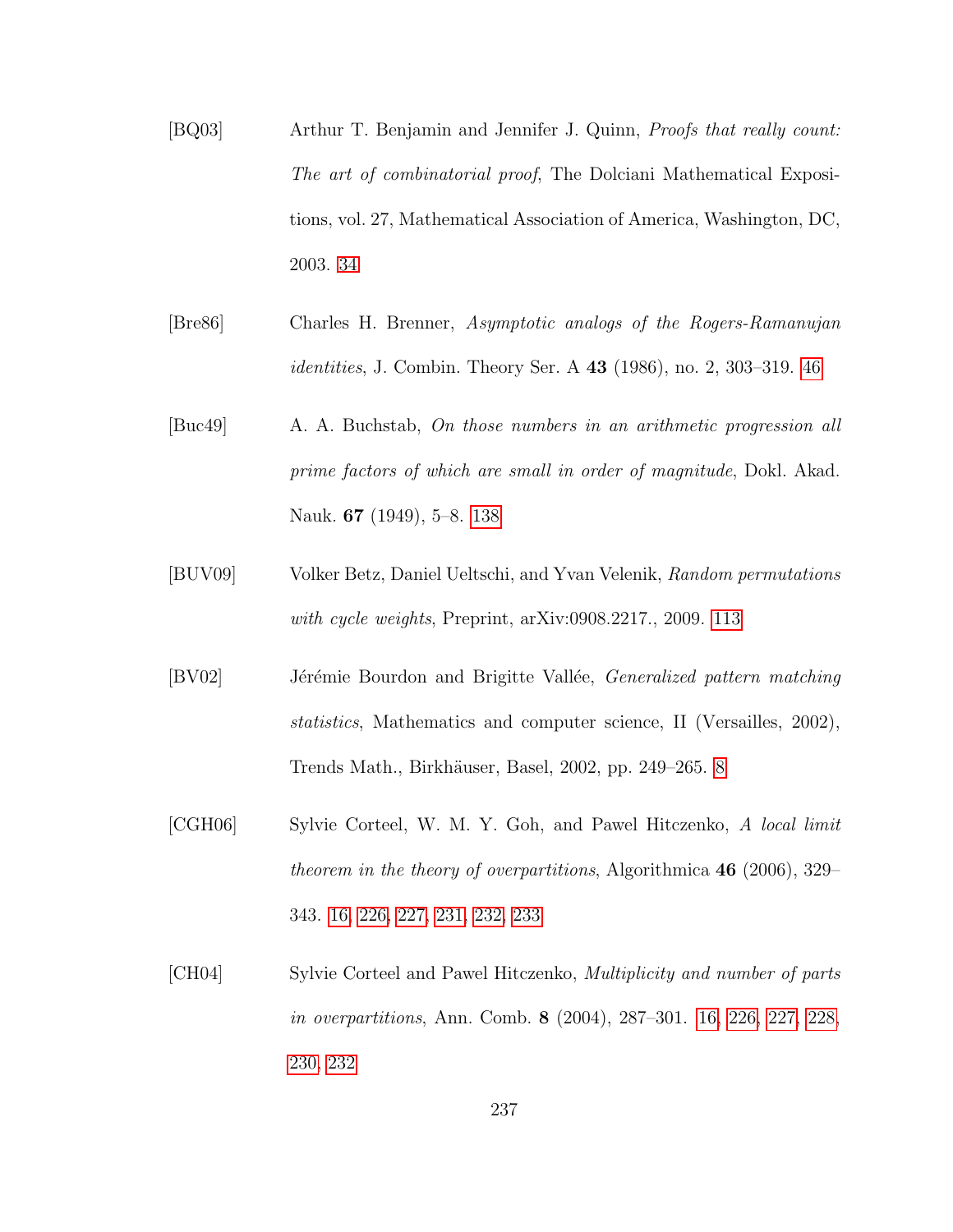- [Com74] Louis Comtet, Advanced combinatorics, enlarged ed., D. Reidel Publishing Co., Dordrecht, 1974, The art of finite and infinite expansions. [64,](#page-75-0) [125](#page-136-0)
- [CPSW99] Sylvie Corteel, Boris Pittel, Carla D. Savage, and Herbert S. Wilf, On the multiplicity of parts in a random partition, Random Structures Algorithms 14 (1999), no. 2, 185–197. [76,](#page-87-0) [190,](#page-201-0) [193](#page-204-0)
- [dB81] N. G. de Bruijn, *Asymptotic methods in analysis*, third ed., Dover Publications Inc., New York, 1981, Reprint of 1958 edition. [3](#page-2-0)
- [Dés82] J. Désarménien, Les q-analogue des polynômes d'Hermite, Sém. Lothar. de Combinatoire 6 (82), Article B06b (12 pp.). [178](#page-189-0)
- [DFLS04] Philippe Duchon, Philippe Flajolet, Guy Louchard, and Gilles Schaeffer, Boltzmann samplers for the random generation of combinatorial structures, Combin. Probab. Comput. 13 (2004), no. 4-5, 577–625. [50,](#page-61-0) [59,](#page-70-0) [77](#page-88-0)
- [Dic30] K. Dickman, On the frequency of numbers containing prime factors of a certain relative magnitude, Arkiv för Matematik, Astronomi och Fysik 22A:10 (1930), 1–14. [137,](#page-148-0) [138](#page-149-0)
- [Duk07] W. M. B. Dukes, Permutation statistics on involutions, European J. Combin. 28 (2007), 186–198. [178](#page-189-0)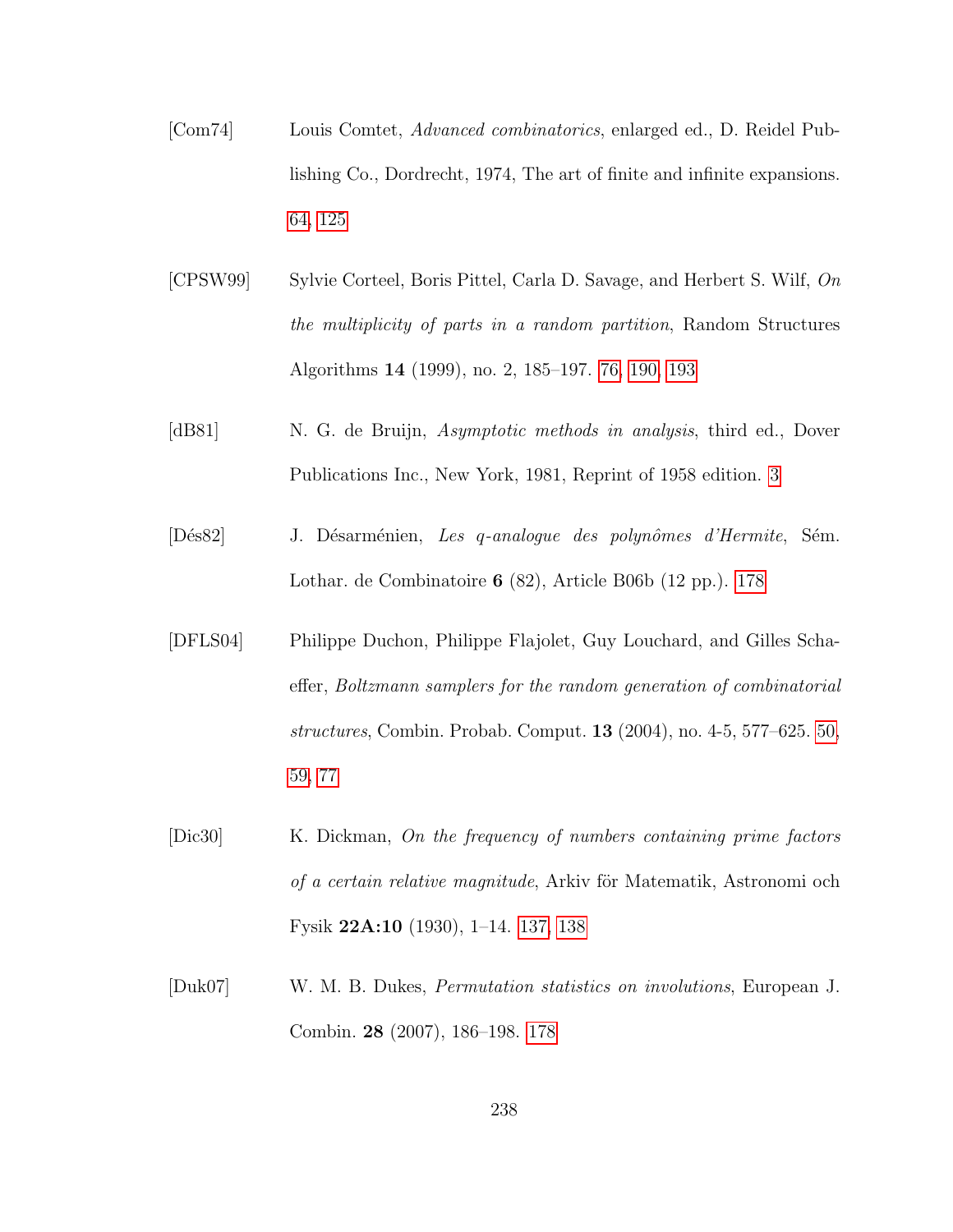- [Dur04] Richard Durrett, Probability: Theory and examples, 3rd ed., Duxbury, 2004. [48](#page-59-0)
- [DVZ00] A. Dembo, A. Vershik, and O. Zeitouni, Large deviations for integer partitions, Markov Process. Related Fields 6 (2000), no. 2, 147–179. [15,](#page-26-0) [76,](#page-87-0) [190,](#page-201-0) [193](#page-204-0)
- [Egg07] Eric S. Egge, Restricted symmetric permutations, Ann. Comb. 11 (2007), no. 3-4, 405–434. [174](#page-185-0)
- [EK40] Paul Erd˝os and Mark Kac, The gaussian law of errors in the theory of additive number theoretic functions, Amer. J. Math 62 (1940), 738– 742. [136](#page-147-0)
- <span id="page-250-0"></span>[EL41] P. Erdős and J. Lehner, *The distribution of the number of summands* in the partitions of a positive integer, Duke Math. J. 8 (1941), 335–345. [15,](#page-26-0) [192,](#page-203-0) [193,](#page-204-0) [230](#page-241-0)
- [EM04] Eric S. Egge and Toufik Mansour, 231-avoiding involutions and Fibonacci numbers, Australas. J. Combin. 30 (2004), 75–84. [172](#page-183-0)
- [Ewe72] Warren Ewens, The sampling theory of selectively neutral alleles, Theoretical Population Biology 3 (1972), 87–112. [11,](#page-10-0) [80,](#page-91-0) [84](#page-95-0)
- [Fel45] William Feller, The fundamental limit theorems in probability, Bull. Amer. Math. Soc. 51 (1945), 800–832. [85](#page-96-0)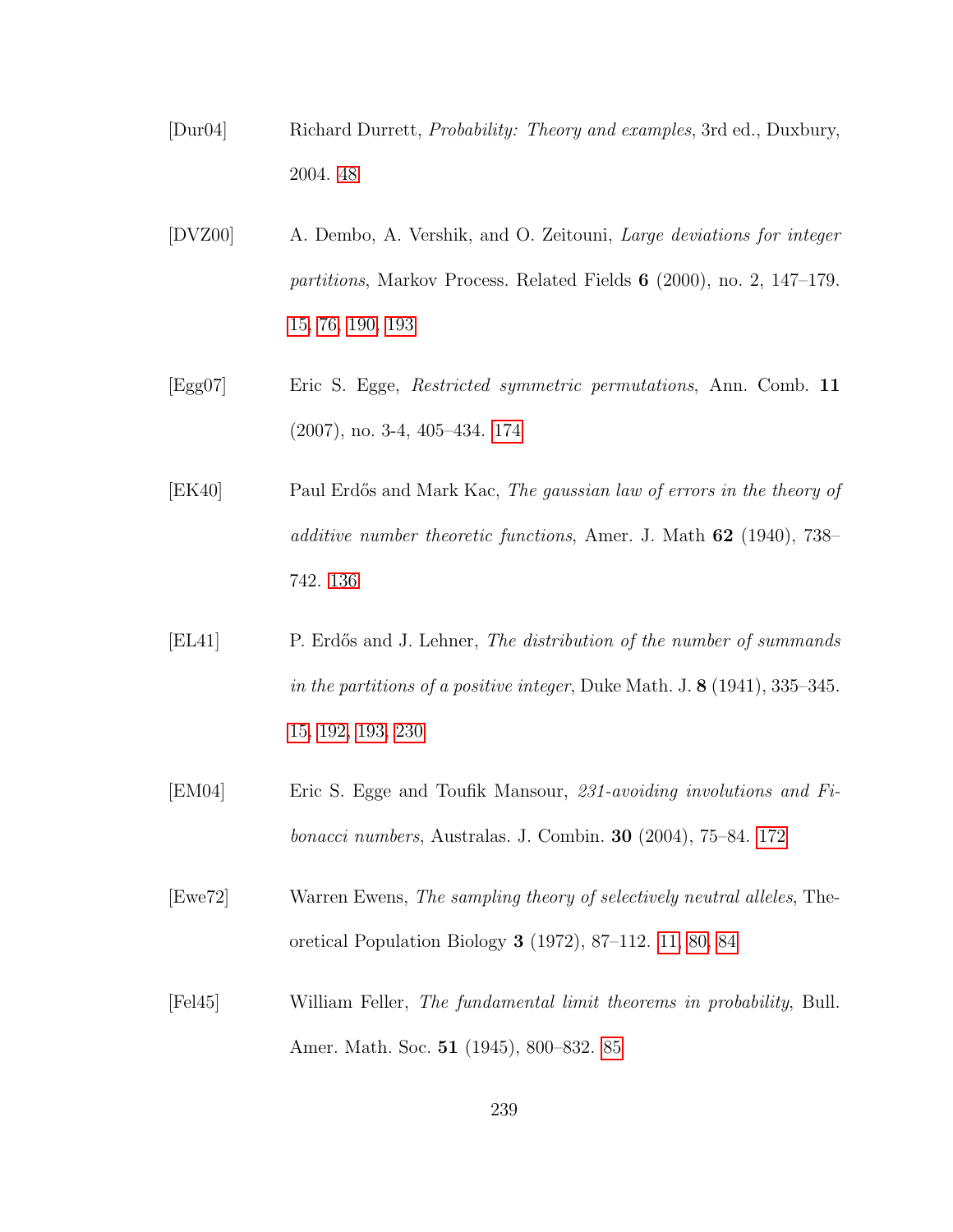- [FFG<sup>+</sup>06] Philippe Flajolet, Eric Fusy, Xavier Gourdon, Daniel Panario, , and Nicolas Pouyanne., A hybrid of Darboux's method and singularity analysis in combinatorial asymptotics, Electron. J. Combin. 13(1) (2006), paper R103 (35 pages). [81,](#page-92-0) [139](#page-150-0)
- <span id="page-251-0"></span>[FJM05] J.-F. Fortin, P. Jacob, and P. Mathieu, Jagged partitions, Ramanujan J. 10 (2005), no. 2, 215–235. [226](#page-237-0)
- [FO90] Philippe Flajolet and Andrew Odlyzko, Random mapping statistics, Lecture Notes in Comput. Sci. 434 (1990), 329–354. [98](#page-109-0)
- [Fri76] John B. Friedlander, Integers free from large and small primes, Proc. Lond. Math. Soc. (3) 33 (1976), no. 3, 565–576. [138](#page-149-0)
- [Fri93] B. Fristedt, The structure of random partitions of large integers, Trans. Amer. Math. Soc. 337 (1993), 703–735. [76,](#page-87-0) [190](#page-201-0)
- [FS90] Philippe Flajolet and Michele Soria, Gaussian limiting distributions for the number of components in combinatorial structures, J. Combin. Theory, Ser. A 153 (1990), 165–182. [82,](#page-93-0) [85,](#page-96-0) [104](#page-115-0)
- [FS95] Philippe Flajolet and Robert Sedgewick, An introduction to the analysis of algorithms, Addison-Wesley, 1995. [4,](#page-3-0) [6](#page-5-0)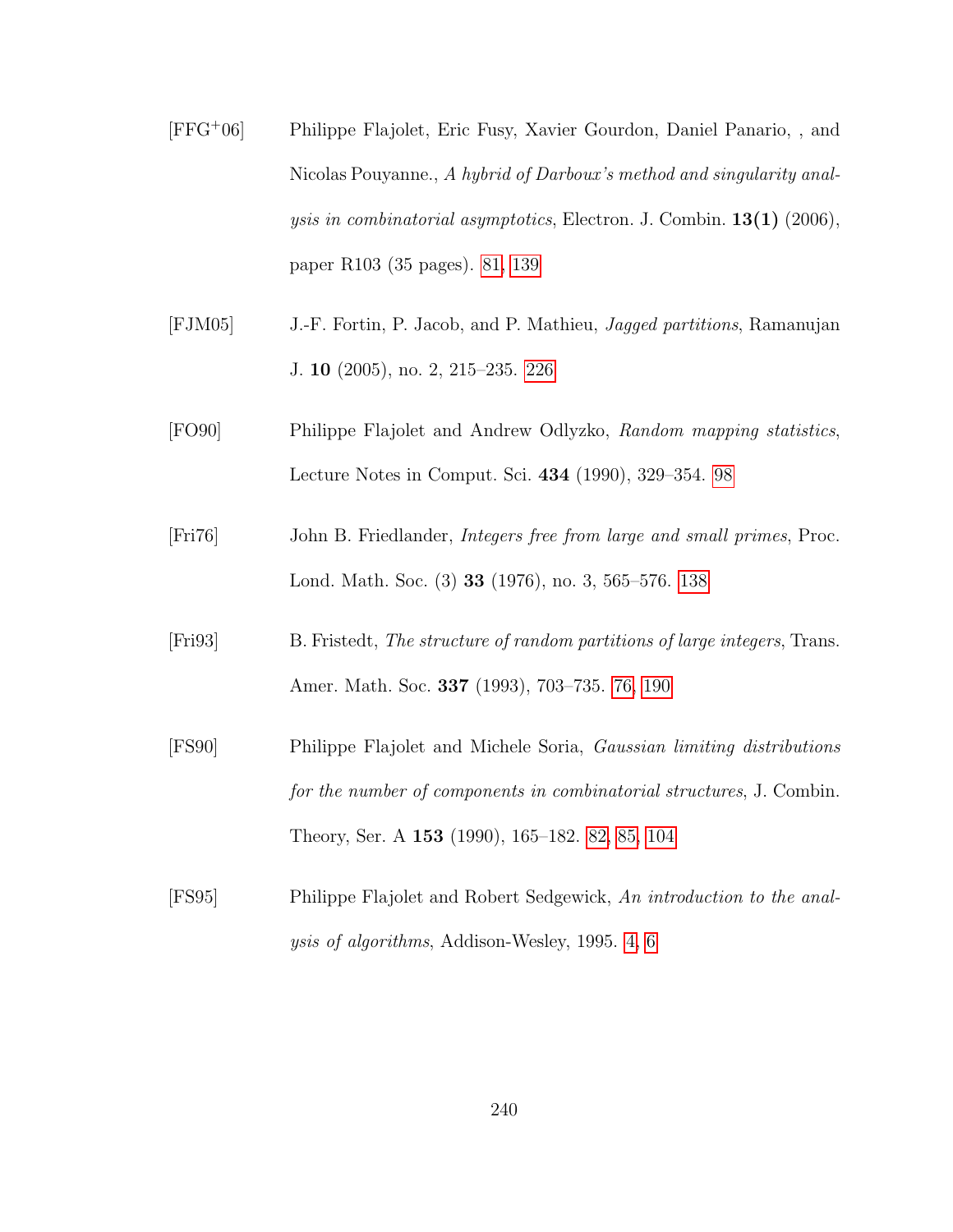- [FS09] , Analytic combinatorics, Cambridge University Press, Cambridge, 2009. MR MR2483235 [4,](#page-3-0) [8,](#page-7-0) [21,](#page-32-0) [22,](#page-33-0) [24,](#page-35-0) [31,](#page-42-0) [39,](#page-50-0) [40,](#page-51-0) [41,](#page-52-0) [43,](#page-54-0) [49,](#page-60-0) [61,](#page-72-0) [142](#page-153-0)
- [FSV06] Philippe Flajolet, Wojciech Szpankowski, and Brigitte Valleé, *Hidden* word statistics, Journal of the ACM 53 (2006), 147–183. [8](#page-7-0)
- [Ges90] Ira M. Gessel, Symmetric functions and P-recursiveness, J. Combin. Theory Ser. A 53 (1990), no. 2, 257–285. [172](#page-183-0)
- [GK90] Daniel H. Greene and Donald E. Knuth, Mathematics for the analysis of algorithms, 3rd ed., Birkhauser, 1990. [3,](#page-2-0) [6,](#page-5-0) [81](#page-92-0)
- [GKP94] Ronald L. Graham, Donald E. Knuth, and Oren Patashnik, Concrete mathematics: a foundation for computer science, 2nd ed., Addison-Wesley, Reading, MA, USA, 1994. [3,](#page-2-0) [47,](#page-58-0) [114,](#page-125-0) [116](#page-127-0)
- [Gon44] V. Goncharov, On the field of combinatory analysis, Soviet Math. Izv., Ser. Math. 8 (1944), 3–48, Russian. [11](#page-10-0)
- [Gor61] Basil Gordon, A combinatorial generalization of the Rogers-Ramanujan identities, Amer. J. Math. 83 (1961), 393–399. [217](#page-228-0)
- [Gra09] Andrew Granville, Anatomy of integers and permutations, In preparation, available from author's web site., 2009. [135](#page-146-0)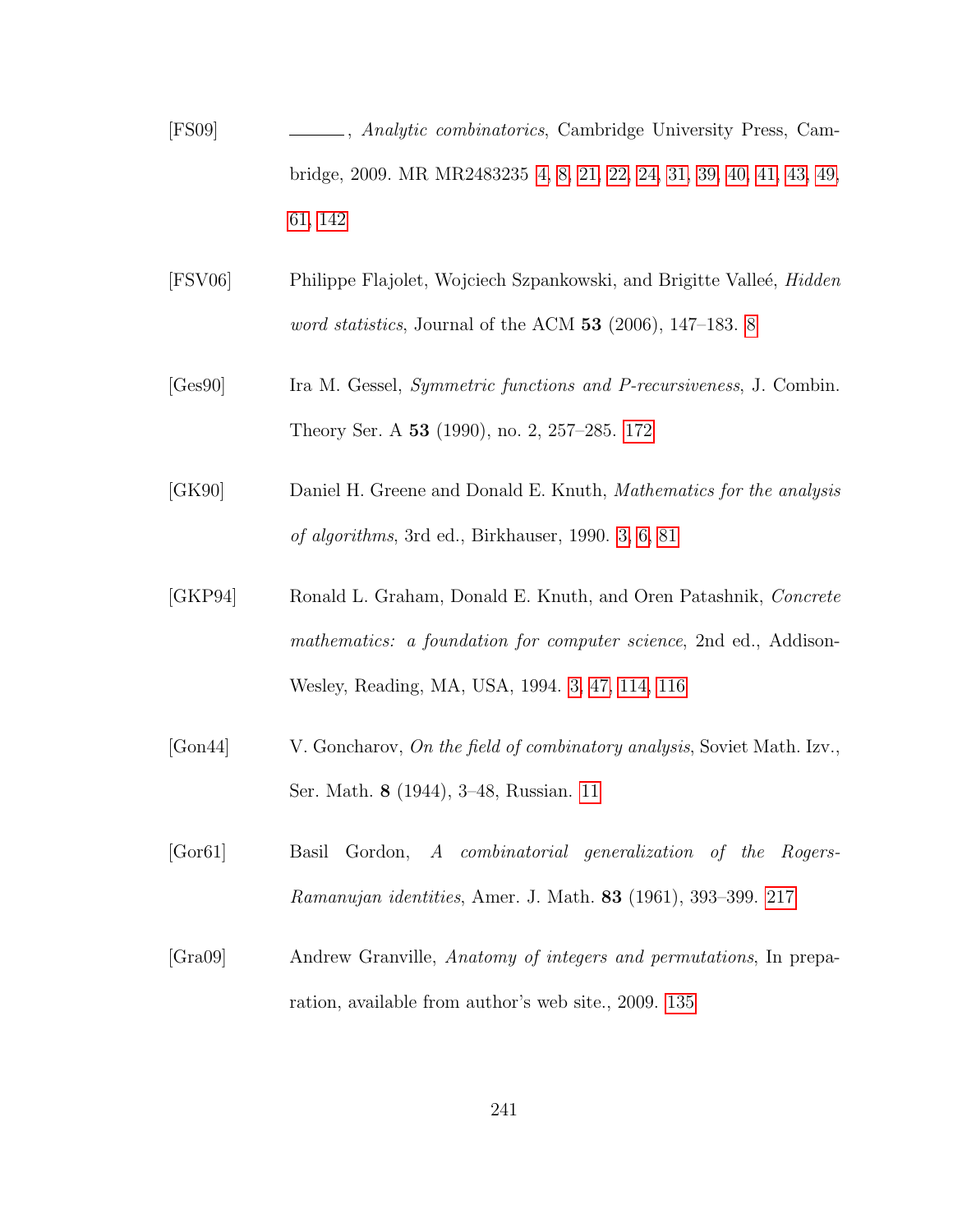- [GRU07] D. Gandolfo, J. Ruiz, and D. Ueltschi, On a model of random cycles, J. Stat. Phys. 129 (2007), 663–676. [81](#page-92-0)
- [GS98] Alain Goupil and Gilles Schaeffer, Factoring n-cycles and counting maps of given genus, European J. Combin. 19 (1998), no. 7, 819–834. [163](#page-174-0)
- [Han94] Jennie C. Hansen, Order statistics for decomposable combinatorial structures, Random Structures and Algorithms 5 (1994), 517–533. [104](#page-115-0)
- [Hay56] W. K. Hayman, A generalisation of Stirling's formula, J. Reine Angew. Math. 196 (1956), 67–95. [38](#page-49-0)
- [HLR04] A. Holroyd, T. Liggett, and D. Romik., Integrals, partitions, and cellular automata., Trans. Amer. Math. Soc. 356 (2004), 3349–3368. [211](#page-222-0)
- [HP73] Frank Harary and Edgar M. Palmer, Graphical enumeration, Academic Press, New York, 1973. [3](#page-2-0)
- [HR18] G. H. Hardy and S. Ramanujan, Asymptotic formulae in combinatory analysis, Proc. London Math. Soc. 2 17 (1918), 75–115. [226](#page-237-0)
- [HS68] Bernard Harris and Lowell Schoenfeld, Asymptotic expansions for the coefficients of analytic functions, Illinois J. Math. 12 (1968), 264–277. [187](#page-198-0)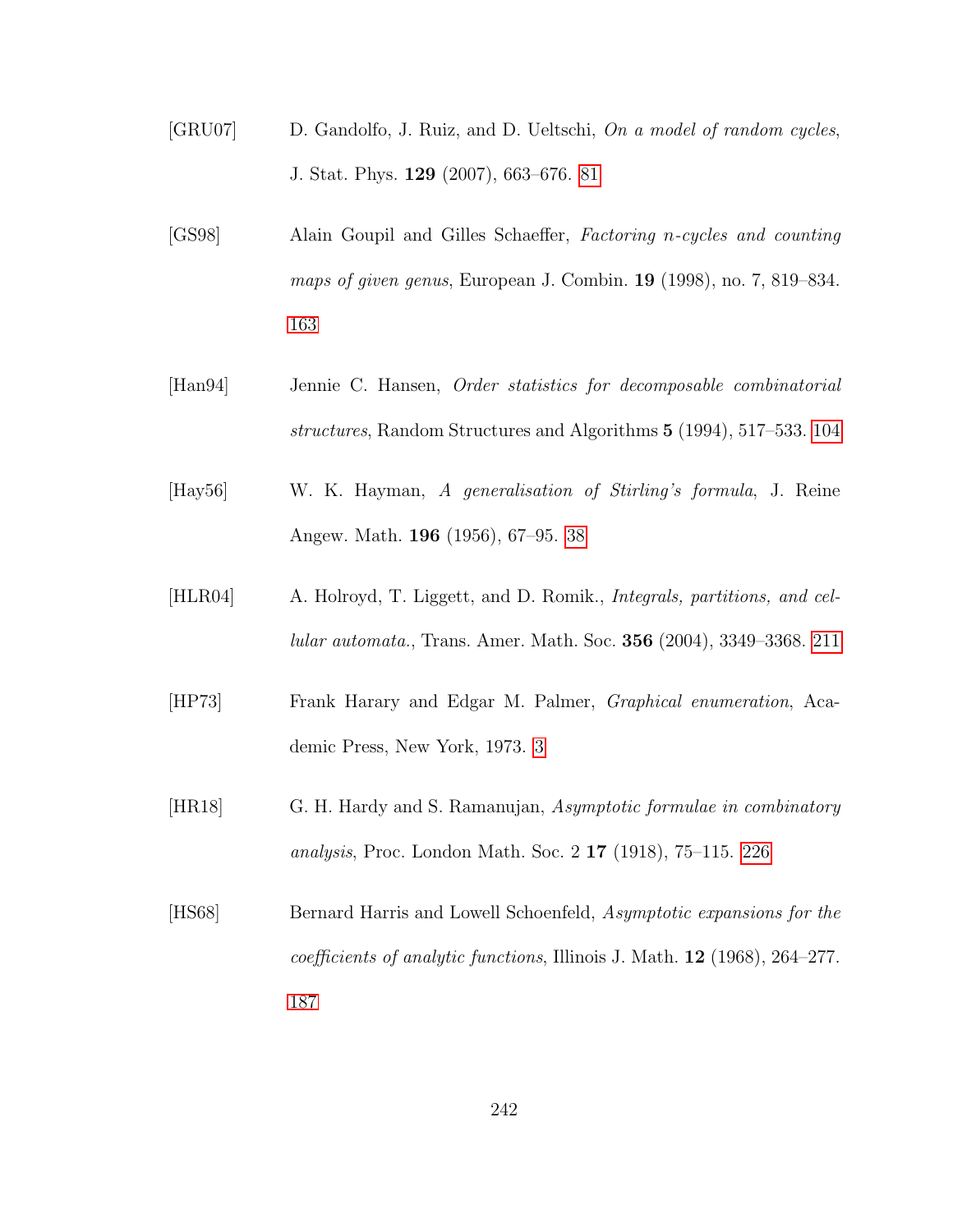- [Irv06] J. Irving, On the number of factorizations of a full cycle, J. Combin. Theory, Ser. A 113 (2006), 1549–1554. [161](#page-172-0)
- [Joy81] A. Joyal, *Une théorie combinatoire des séries formelles*, Adv. Math. 42 (1981), 1–82. [2](#page-1-0)
- [JS98] Philippe Jacquet and Wojciech Szpankowski, Analytical depoissonization and its applications, Theoret. Comput. Sci. 201 (1998), 1–62. [109](#page-120-0)
- [Knu] Donald E. Knuth, The art of computer programming, Addison-Wesley, 3 vols., 1968, 1969, 1973. [6,](#page-5-0) [112](#page-123-0)
- [Knu92] Donald E. Knuth, Two notes on notation, Amer. Math. Monthly 99 (1992), no. 5, 403–422. [32](#page-43-0)
- [KP77] D. E. Knuth and L. Trabb Pardo, Analysis of a simple factorization algorithm, Theoret. Comput. Sci. 3 (1976/77), 321–348. [138](#page-149-0)
- [Lan08] E. Landau, "Über die einteilung der positiven ganzen zahlen in vier klassen nach der mindeszahl der zu ihrer additiven zusammensetzung erforderlichen quadrate, Arch. Math. Phys. 13 (1908), 305–312. [140](#page-151-0)
- [LS66] S. P. Lloyd and L. A. Shepp, *Ordered cycle length in a random per*mutation, Trans. Amer. Math. Soc. 121 (1966), 340–357. [74,](#page-85-0) [75,](#page-86-0) [138](#page-149-0)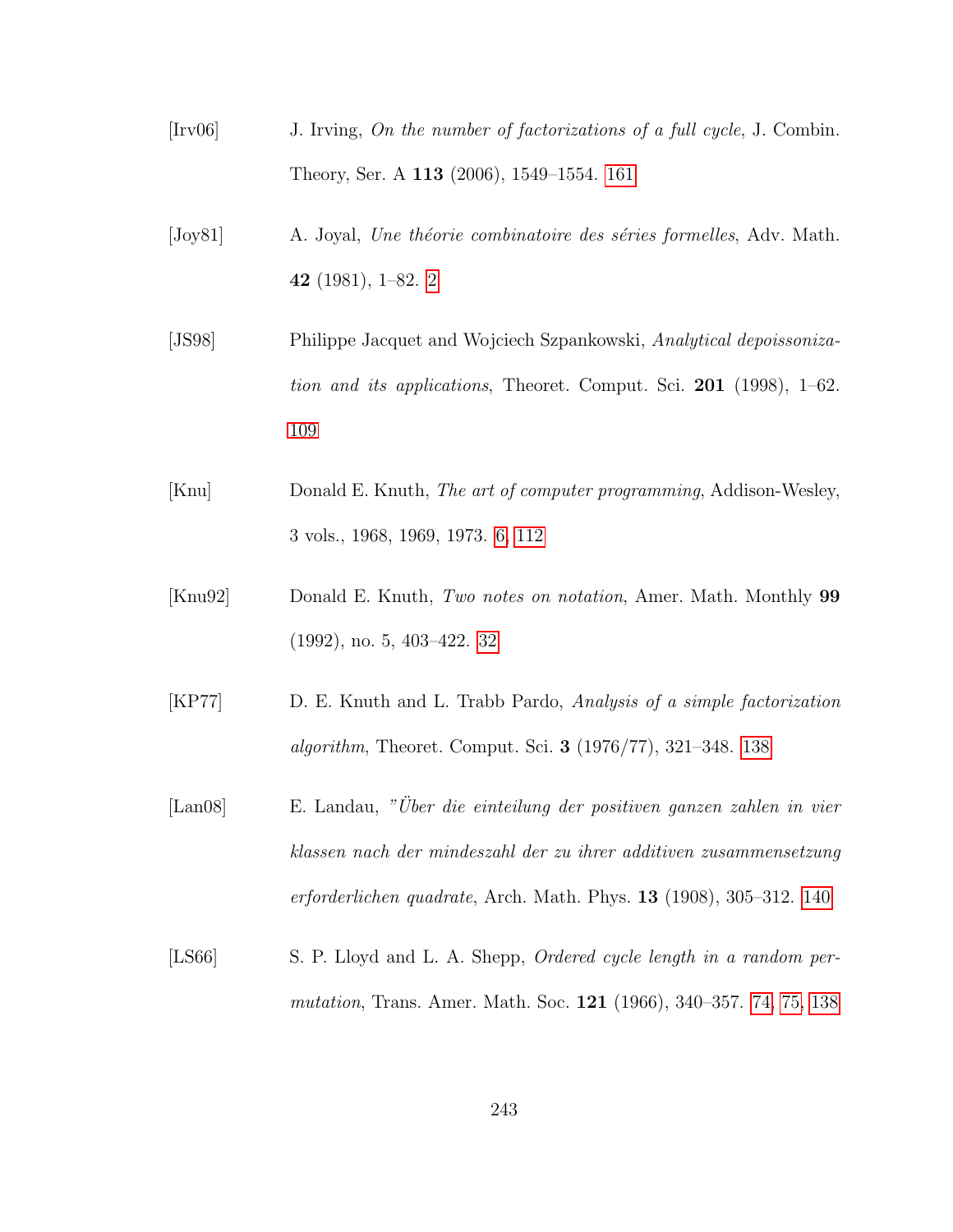- [Lug09] Michael Lugo, Profiles of permutations, Electron. J. Combin. 16 (2009), no. 1, Research Paper 99, 20. [11](#page-10-0)
- [Mah04] Karl Mahlburg, The overpartition function modulo small powers of 2, Discrete Math. 286 (2004), no. 3, 263–267. [226](#page-237-0)
- [MBNBHK99] B. McKay, D. Bar-Natan, M. Bar-Hillel, and G. Kalai, Solving the bible code puzzle, Statist. Sci. 14 (1999), 150–173. [8](#page-7-0)
- [Mei54a] Günter Meinardus, Asymptotische Aussagen über Partitionen, Math. Z. 59 (1954), 388–398. [44](#page-55-0)
- [Mei54b]  $\rule{1em}{0.15mm}$  , Uber Partitionen mit Differenzenbedingungen, Math. Z. 61 (1954), 289–302. [44](#page-55-0)
- [MO09] Riad Masri and Ken Ono, *Probabilities as values of modular forms and* continued fractions, Int. J. Math. Math. Sci. (2009), Art. ID 941920, 11. [217](#page-228-0)
- [MR95] R. Motwani and P. Raghavan, *Randomized algorithms*, Cambridge University Press, 1995. [7](#page-6-0)
- [MT04] Adam Marcus and Gábor Tardos, *Excluded permutation matrices and* the Stanley-Wilf conjecture, J. Combin. Theory Ser. A 107 (2004), no. 1, 153–160. [14,](#page-25-0) [170](#page-181-0)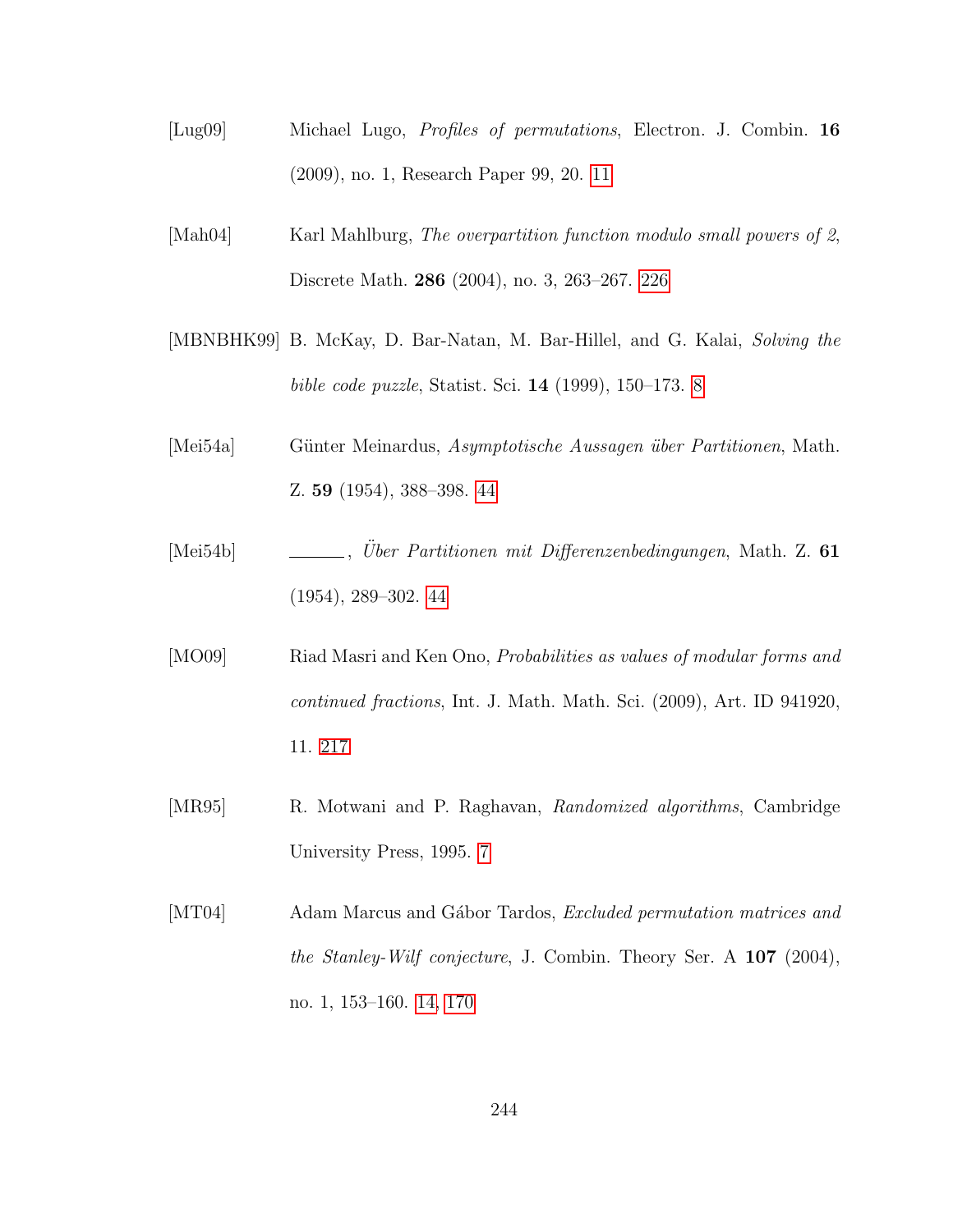- [MW55] Leo Moser and Max Wyman, On solutions of  $x^d = 1$  in symmetric groups, Canad. J. Math. 7 (1955), 159–168. [13,](#page-24-0) [142](#page-153-0)
- [Nat00] M. B. Nathanson, Asymptotic density and the asymptotics of partition functions, Acta Math. Hungar. 87 (2000), no. 3, 179–195. [202,](#page-213-0) [207](#page-218-0)
- [Neb02] M. Nebel, Combinatorial properties of RNA secondary structures, Journal of Computational Biology 9 (2002), 541–574. [8](#page-7-0)
- [NW78] Albert Nijenhuis and Herbert S. Wilf, Combinatorial algorithms, 2nd edition ed., Academic Press, 1978. [50](#page-61-0)
- [Odl95] A. M. Odlyzko, Asymptotic enumeration methods, Handbook of combinatorics, Vol. 1, 2, Elsevier, Amsterdam, 1995, pp. 1063–1229. [3,](#page-2-0) [37,](#page-48-0) [209](#page-220-0)
- [OR85] A. M. Odlyzko and L. B. Richmond, Asymptotic expansions for the coefficients of analytic generating functions, Aequationes Math. 28 (1985), no. 1-2, 50–63. [187](#page-198-0)
- [Pak02] Igor Pak, Hook length formula and geometric combinatorics., Sem. Lothar. Combin. 46 (2001/02), Art. B46f, 13 pp. (electronic). [77](#page-88-0)
- [Pak06] Igor Pak, Partition bijections, a survey, Ramanujan J. 12 (2006), no. 1, 5–75. [198](#page-209-0)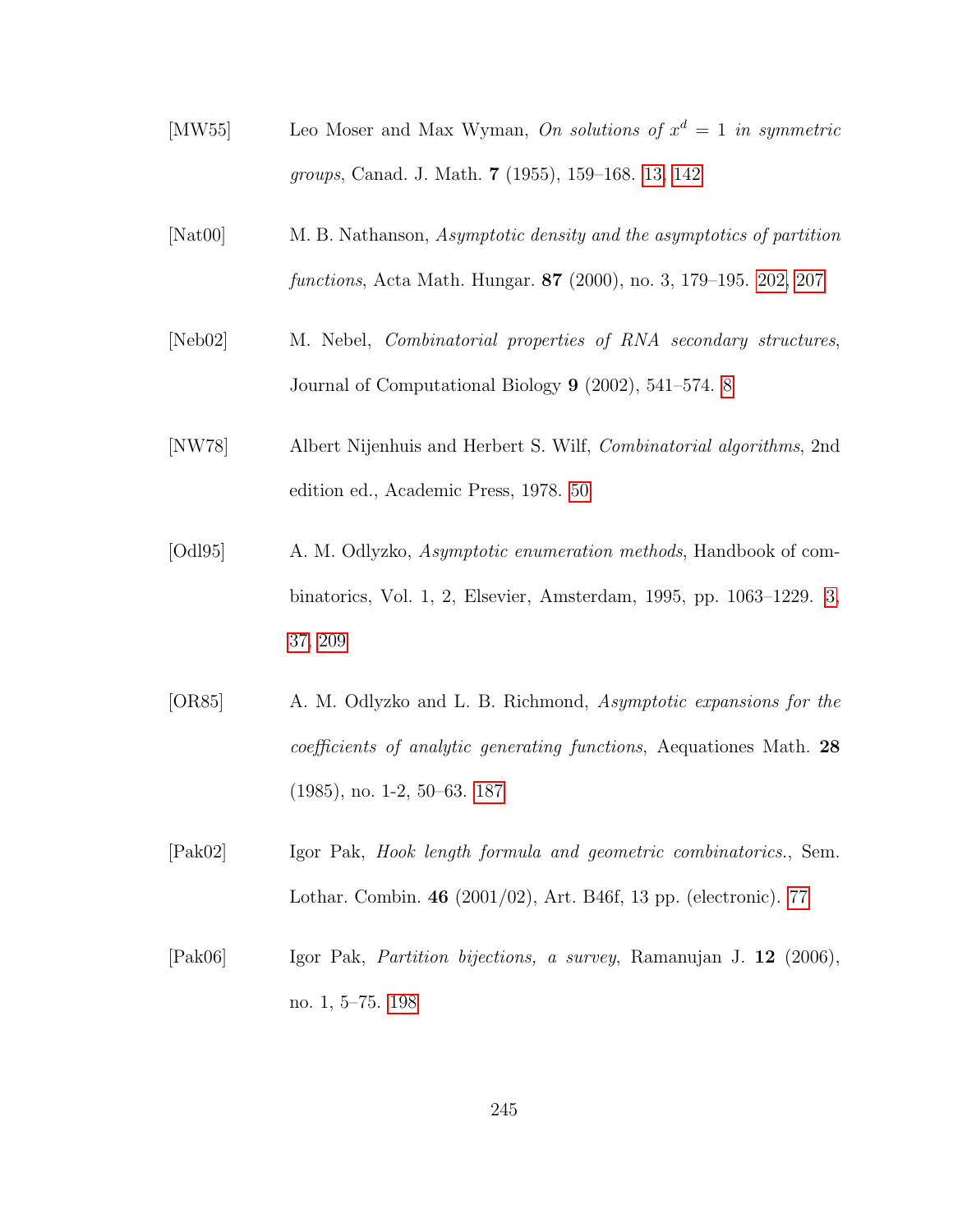- [Pem09] Robin Pemantle, Analytic combinatorics in more than one variable., Lecture notes for Math 581, University of Pennsylvania, 2009. [142](#page-153-0)
- [Pit06] Jim Pitman, Combinatorial stochastic processes, Springer, 2006, Springer Lecture Notes in Mathematics, volume 1875. [85,](#page-96-0) [86](#page-97-0)
- [Pou02] Nicolas Pouyanne, On the number of permutations admitting an m-th root, Electron. J. Combin  $9(1)$  (2002), paper R3 (12 pages). [81,](#page-92-0) [118,](#page-129-0) [120,](#page-131-0) [141](#page-152-0)
- [PR87] George Polya and Ronald C. Read, Combinatorial enumeration of groups, graphs, and chemical compounds, Springer, 1987, Translation with additional material of Polya's paper, Kombinatorische Anzahlbestimmungen für Gruppen, Graphen, und chemische Verbindungen, Acta Math. 68 (1937) 145-254. [2,](#page-1-0) [3](#page-2-0)
- [PS98] George Polya and Gabor Szego, Problems and theorems in analysis I, Springer, 1998, Corrected reprint of the 1978 edition. Translated from German by Dorothee Aeppli. [106](#page-117-0)
- [PS02] D. Poulalhon and G. Schaeffer, Factorizations of large cycles in the symmetric group, Discrete Math. 254 (2002), 433–458. [161](#page-172-0)
- [Reg81] Amitai Regev, Asymptotic values for degrees associated with strips of Young diagrams, Adv. Math. 41 (1981), no. 2, 115–136. [171,](#page-182-0) [172](#page-183-0)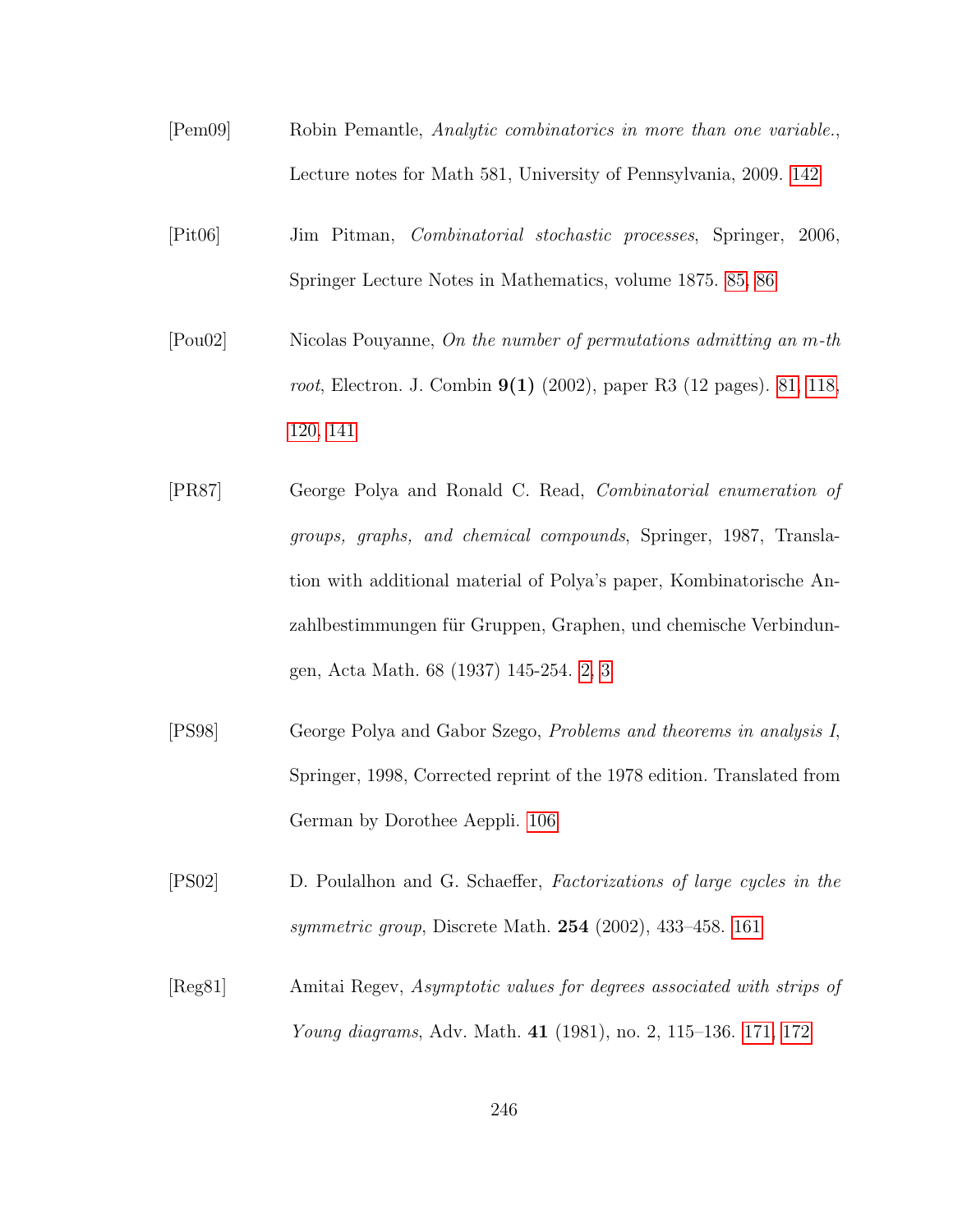- [Rie94] Hans Riesel, Prime numbers and computer methods for factorization, second ed., Progress in Mathematics, vol. 126, Birkhäuser Boston Inc., Boston, MA, 1994. [137](#page-148-0)
- [RV09] John A. G. Roberts and Franco Vivaldi, A combinatorial model for reversible rational maps over finite fields., Preprint, arXiv:0905.4135., 2009. [153](#page-164-0)
- [Sac97] Vladimir N. Sachkov, Probabilistic methods in combinatorial analysis, Cambridge University Press, 1997. [97](#page-108-0)
- [Slo10] N. J. A. Sloane, The on-line encyclopedia of integer sequences, Published electronically at [www.research.att.com/](www.research.att.com/~njas/sequences/)<sup>∼</sup>njas/sequences/, 2010, A001629: Fibonacci numbers convolved with themselves. [36](#page-47-0)
- [SS85] Rodica Simion and Frank W. Schmidt, Restricted permutations, European J. Combin. 6 (1985), no. 4, 383–406. [172](#page-183-0)
- [Sta97] Richard P. Stanley, Enumerative combinatorics. Vol. 1, Cambridge Studies in Advanced Mathematics, vol. 49, Cambridge University Press, Cambridge, 1997, With a foreword by Gian-Carlo Rota, Corrected reprint of the 1986 original. [4](#page-3-0)
- [Sta99] , Enumerative combinatorics. Vol. 2, Cambridge Studies in Advanced Mathematics, vol. 62, Cambridge University Press, Cambridge,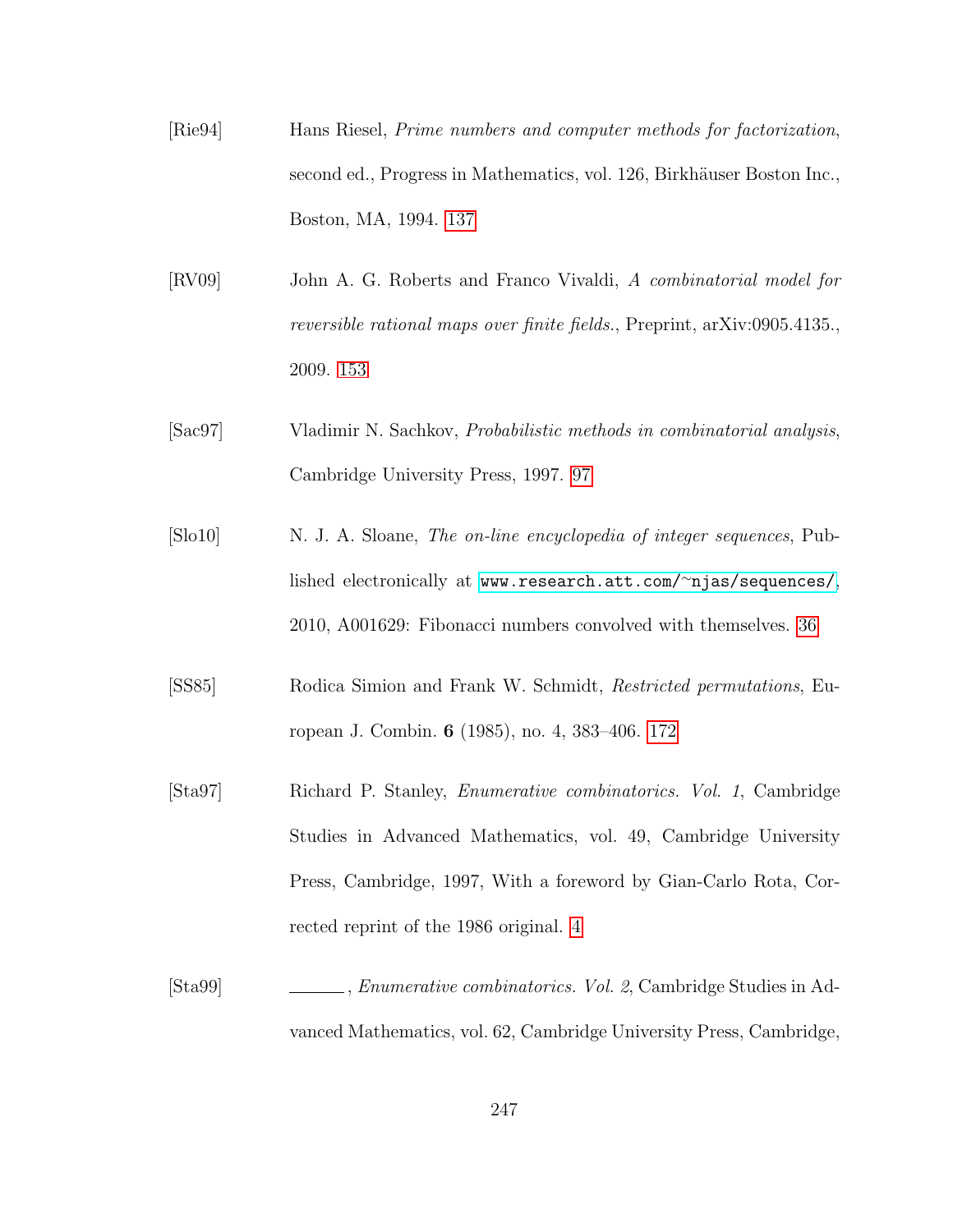1999, With a foreword by Gian-Carlo Rota and appendix 1 by Sergey Fomin. [129,](#page-140-0) [173](#page-184-0)

- [Sta09] Richard Stanley, Two enumerative results on cycles of permutations, Preprint, arXiv:0901.2008, 2009. [160,](#page-171-0) [161](#page-172-0)
- [Sub71] M. V. Subbarao, Partition theorems for Euler pairs, Proc. Amer. Math. Soc. 28 (1971), 330–336. [15,](#page-26-0) [200](#page-211-0)
- [SW07] Blair K. Spearman and Kenneth S. Williams, On integers with prime factors restricted to certain congruence classes, Far East J. Math. Sci. (FJMS) 24 (2007), no. 2, 153–161. [139](#page-150-0)
- [Szp01] Wojciech Szpanowski, Average-case analysis of algorithms on sequences, Wiley, 2001. [109](#page-120-0)
- [Tim08] A. N. Timashev, Random permutations with cycle lengths in a given finite set, Diskret. Mat. 20 (2008), no. 1, 25–37. [81,](#page-92-0) [186](#page-197-0)
- [UB08] Daniel Ueltschi and Volker Betz, Spatial random permutations with small cycle weights, Preprint, arXiv:0812.0569, 2008. [81](#page-92-0)
- [Ver96] A. M. Vershik, Statistical mechanics of combinatorial partitions, and their limit configurations, Funktsional. Anal. i Prilozhen. 30 (1996), 19–39. [76,](#page-87-0) [190,](#page-201-0) [193](#page-204-0)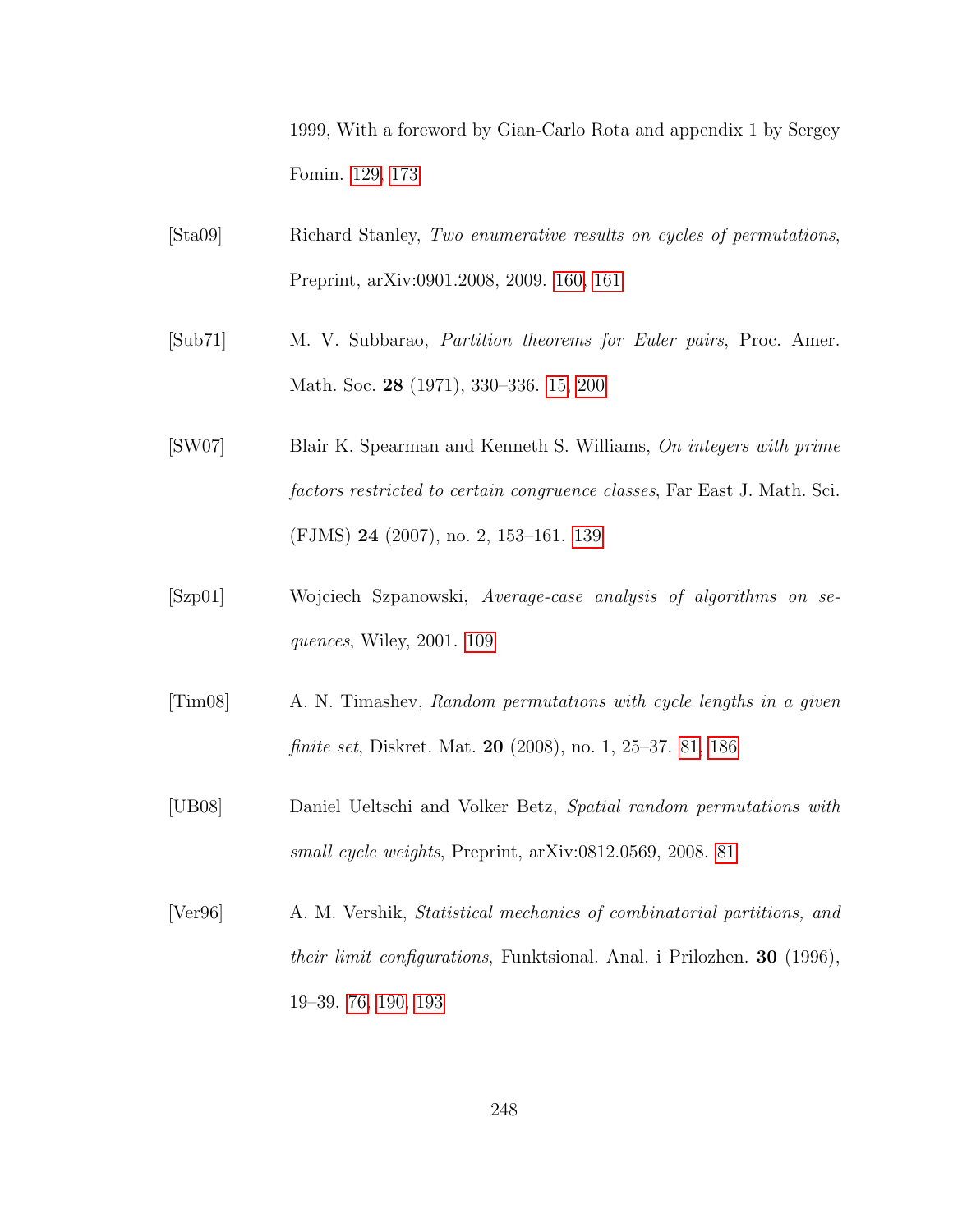- [Wat74] G. A. Watterson, Models for the logarithmic species abundance distributions, Theoretical Population Biology 6 (1974), 217–250. [56,](#page-67-0) [88](#page-99-0)
- [Wes90] Julian West, *Permutations with forbidden subsequences and stack*sortable permutations, Ph.D. thesis, MIT, 1990. [172](#page-183-0)
- [Wil83] Herbert S. Wilf, Three problems in combinatorial asymptotics, J. Combin. Theory Ser. A 35 (1983), 199–207. [193](#page-204-0)
- [Wil86]  $\qquad \qquad \qquad \qquad$ , The asymptotics of  $e^{P(z)}$  and the number of elements of each *order in*  $S_n$ , Bull. Amer. Math. Soc. (N.S.) **15** (1986), no. 2, 228–232. [81,](#page-92-0) [185](#page-196-0)
- [Wil94]  $\qquad \qquad \qquad \qquad$ , generatingfunctionology, second ed., Academic Press Inc., Boston, MA, 1994. [2,](#page-1-0) [3,](#page-2-0) [38](#page-49-0)
- [Wri32] E. Maitland Wright, The coefficients of a certain power series, J. Lond. Math. Soc. 7 (1932), 256–262. [46](#page-57-0)
- [WRR94] Doron Witztum, Eliyahu Rips, and Yoav Rosenberg, Equidistant letter sequences in the book of Genesis, Statist. Sci. 9 (1994), 429–438. [8](#page-7-0)
- [Wul02] Elizabeth Wulcan, Pattern avoidance in involutions, Master's thesis, Chalmers University of Technology, 2002, available online at [http:](http://www.math.lsa.umich.edu/~wulcan/pattern.pdf) [//www.math.lsa.umich.edu/](http://www.math.lsa.umich.edu/~wulcan/pattern.pdf)<sup>∼</sup>wulcan/pattern.pdf. [174](#page-185-0)